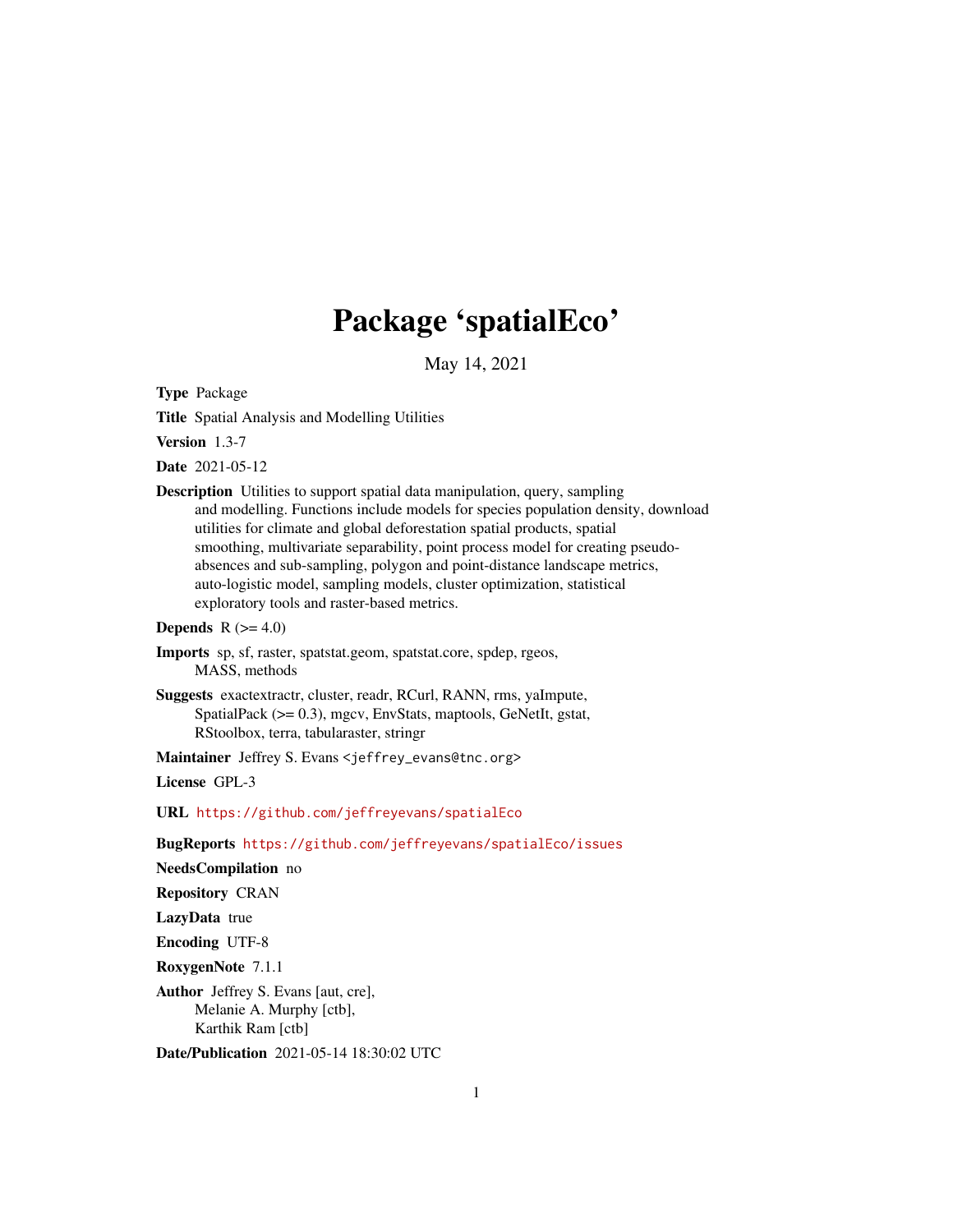## R topics documented:

|                                                                                                                          |  |  |  |  |  |  |  |  |  |  |  |  |  | 5   |
|--------------------------------------------------------------------------------------------------------------------------|--|--|--|--|--|--|--|--|--|--|--|--|--|-----|
| ants                                                                                                                     |  |  |  |  |  |  |  |  |  |  |  |  |  | 6   |
|                                                                                                                          |  |  |  |  |  |  |  |  |  |  |  |  |  | 6   |
|                                                                                                                          |  |  |  |  |  |  |  |  |  |  |  |  |  | 8   |
| $breeding.density \dots \dots \dots \dots \dots \dots \dots \dots \dots \dots \dots \dots \dots \dots \dots \dots \dots$ |  |  |  |  |  |  |  |  |  |  |  |  |  | 9   |
|                                                                                                                          |  |  |  |  |  |  |  |  |  |  |  |  |  | 10  |
|                                                                                                                          |  |  |  |  |  |  |  |  |  |  |  |  |  | 12  |
|                                                                                                                          |  |  |  |  |  |  |  |  |  |  |  |  |  | 14  |
|                                                                                                                          |  |  |  |  |  |  |  |  |  |  |  |  |  | 15  |
|                                                                                                                          |  |  |  |  |  |  |  |  |  |  |  |  |  | 16  |
|                                                                                                                          |  |  |  |  |  |  |  |  |  |  |  |  |  | 18  |
|                                                                                                                          |  |  |  |  |  |  |  |  |  |  |  |  |  | 19  |
|                                                                                                                          |  |  |  |  |  |  |  |  |  |  |  |  |  | 20  |
|                                                                                                                          |  |  |  |  |  |  |  |  |  |  |  |  |  | 22  |
|                                                                                                                          |  |  |  |  |  |  |  |  |  |  |  |  |  | 23  |
|                                                                                                                          |  |  |  |  |  |  |  |  |  |  |  |  |  | 24  |
|                                                                                                                          |  |  |  |  |  |  |  |  |  |  |  |  |  | 24  |
|                                                                                                                          |  |  |  |  |  |  |  |  |  |  |  |  |  | 25  |
|                                                                                                                          |  |  |  |  |  |  |  |  |  |  |  |  |  | 27  |
|                                                                                                                          |  |  |  |  |  |  |  |  |  |  |  |  |  | 30  |
|                                                                                                                          |  |  |  |  |  |  |  |  |  |  |  |  |  | 31  |
|                                                                                                                          |  |  |  |  |  |  |  |  |  |  |  |  |  | 32  |
|                                                                                                                          |  |  |  |  |  |  |  |  |  |  |  |  |  | 33  |
|                                                                                                                          |  |  |  |  |  |  |  |  |  |  |  |  |  | 34  |
|                                                                                                                          |  |  |  |  |  |  |  |  |  |  |  |  |  | 35  |
|                                                                                                                          |  |  |  |  |  |  |  |  |  |  |  |  |  | 36  |
|                                                                                                                          |  |  |  |  |  |  |  |  |  |  |  |  |  | 37  |
|                                                                                                                          |  |  |  |  |  |  |  |  |  |  |  |  |  | 38  |
|                                                                                                                          |  |  |  |  |  |  |  |  |  |  |  |  |  | 39  |
|                                                                                                                          |  |  |  |  |  |  |  |  |  |  |  |  |  | 39  |
|                                                                                                                          |  |  |  |  |  |  |  |  |  |  |  |  |  | 40  |
|                                                                                                                          |  |  |  |  |  |  |  |  |  |  |  |  |  | 42. |
|                                                                                                                          |  |  |  |  |  |  |  |  |  |  |  |  |  | 42  |
|                                                                                                                          |  |  |  |  |  |  |  |  |  |  |  |  |  | 43  |
|                                                                                                                          |  |  |  |  |  |  |  |  |  |  |  |  |  | 44  |
|                                                                                                                          |  |  |  |  |  |  |  |  |  |  |  |  |  | 45  |
|                                                                                                                          |  |  |  |  |  |  |  |  |  |  |  |  |  | 46  |
| $extract. vertices \dots \dots \dots \dots \dots \dots \dots \dots \dots \dots \dots \dots \dots \dots \dots \dots$      |  |  |  |  |  |  |  |  |  |  |  |  |  |     |
|                                                                                                                          |  |  |  |  |  |  |  |  |  |  |  |  |  | 47  |
| fuzzySum                                                                                                                 |  |  |  |  |  |  |  |  |  |  |  |  |  | 48  |
|                                                                                                                          |  |  |  |  |  |  |  |  |  |  |  |  |  | 49  |
|                                                                                                                          |  |  |  |  |  |  |  |  |  |  |  |  |  | 50  |
| group.pdf                                                                                                                |  |  |  |  |  |  |  |  |  |  |  |  |  | 51  |
| hexagons                                                                                                                 |  |  |  |  |  |  |  |  |  |  |  |  |  | 52  |
|                                                                                                                          |  |  |  |  |  |  |  |  |  |  |  |  |  | 53  |
|                                                                                                                          |  |  |  |  |  |  |  |  |  |  |  |  |  | 54  |
|                                                                                                                          |  |  |  |  |  |  |  |  |  |  |  |  |  | 55  |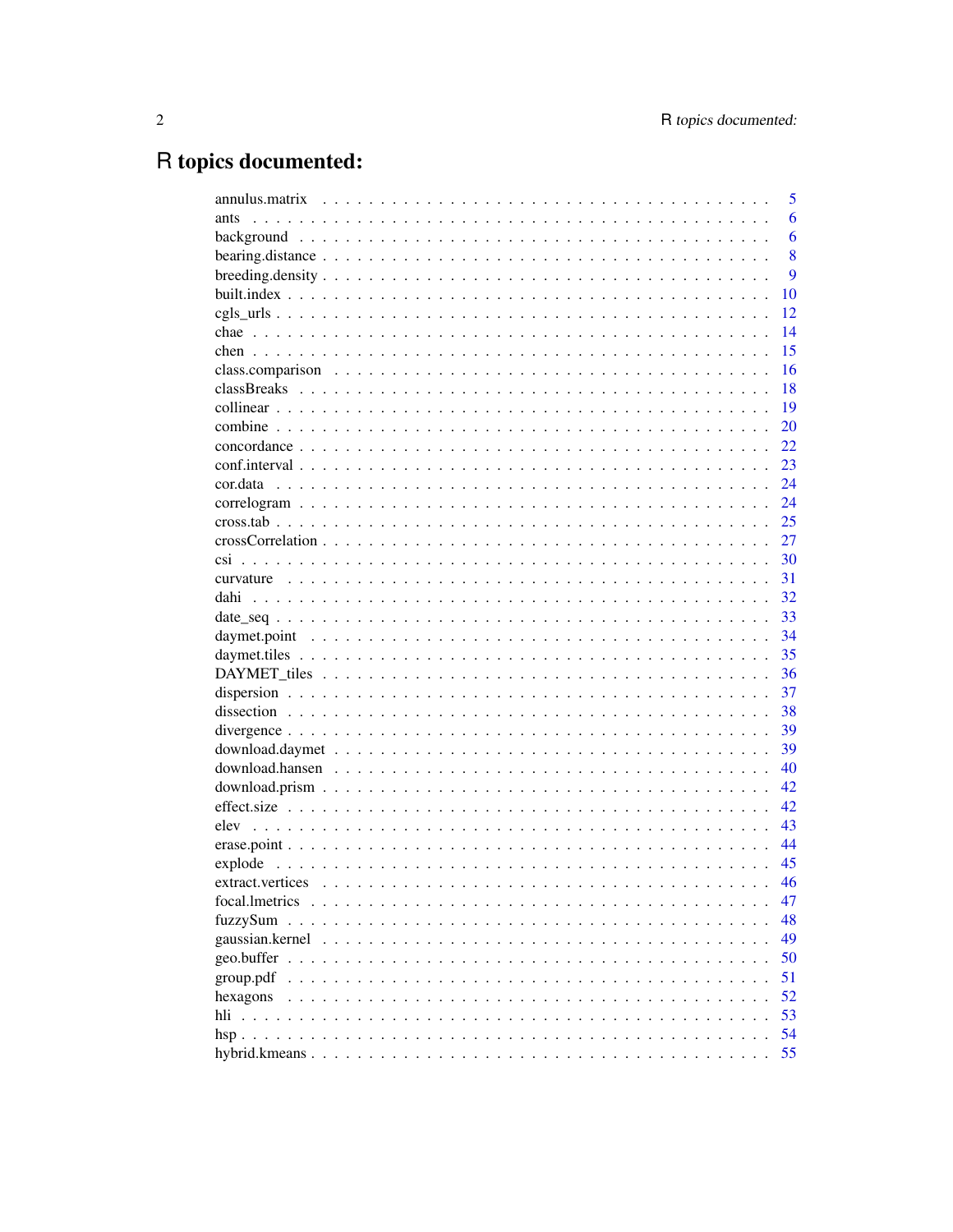|                                                                                                    | 56 |
|----------------------------------------------------------------------------------------------------|----|
|                                                                                                    | 57 |
| insert                                                                                             | 58 |
|                                                                                                    | 59 |
|                                                                                                    | 60 |
|                                                                                                    | 61 |
|                                                                                                    | 62 |
|                                                                                                    | 62 |
|                                                                                                    | 64 |
| knn                                                                                                | 65 |
|                                                                                                    | 66 |
|                                                                                                    | 67 |
|                                                                                                    | 68 |
| loess.ci                                                                                           | 70 |
| $logistic regression \ldots \ldots \ldots \ldots \ldots \ldots \ldots \ldots \ldots \ldots \ldots$ | 71 |
|                                                                                                    | 74 |
|                                                                                                    | 75 |
|                                                                                                    | 76 |
|                                                                                                    | 78 |
|                                                                                                    | 78 |
|                                                                                                    | 79 |
|                                                                                                    | 80 |
|                                                                                                    | 81 |
|                                                                                                    | 83 |
|                                                                                                    | 84 |
|                                                                                                    | 85 |
|                                                                                                    |    |
|                                                                                                    | 86 |
| overlap                                                                                            | 87 |
|                                                                                                    | 89 |
|                                                                                                    | 90 |
|                                                                                                    | 92 |
|                                                                                                    | 92 |
|                                                                                                    | 93 |
|                                                                                                    | 95 |
|                                                                                                    | 97 |
|                                                                                                    | 99 |
|                                                                                                    |    |
|                                                                                                    |    |
|                                                                                                    |    |
| print.effect.size                                                                                  |    |
| print.loess.boot                                                                                   |    |
|                                                                                                    |    |
| pu                                                                                                 |    |
|                                                                                                    |    |
|                                                                                                    |    |
| raster.change                                                                                      |    |
| raster.deviation                                                                                   |    |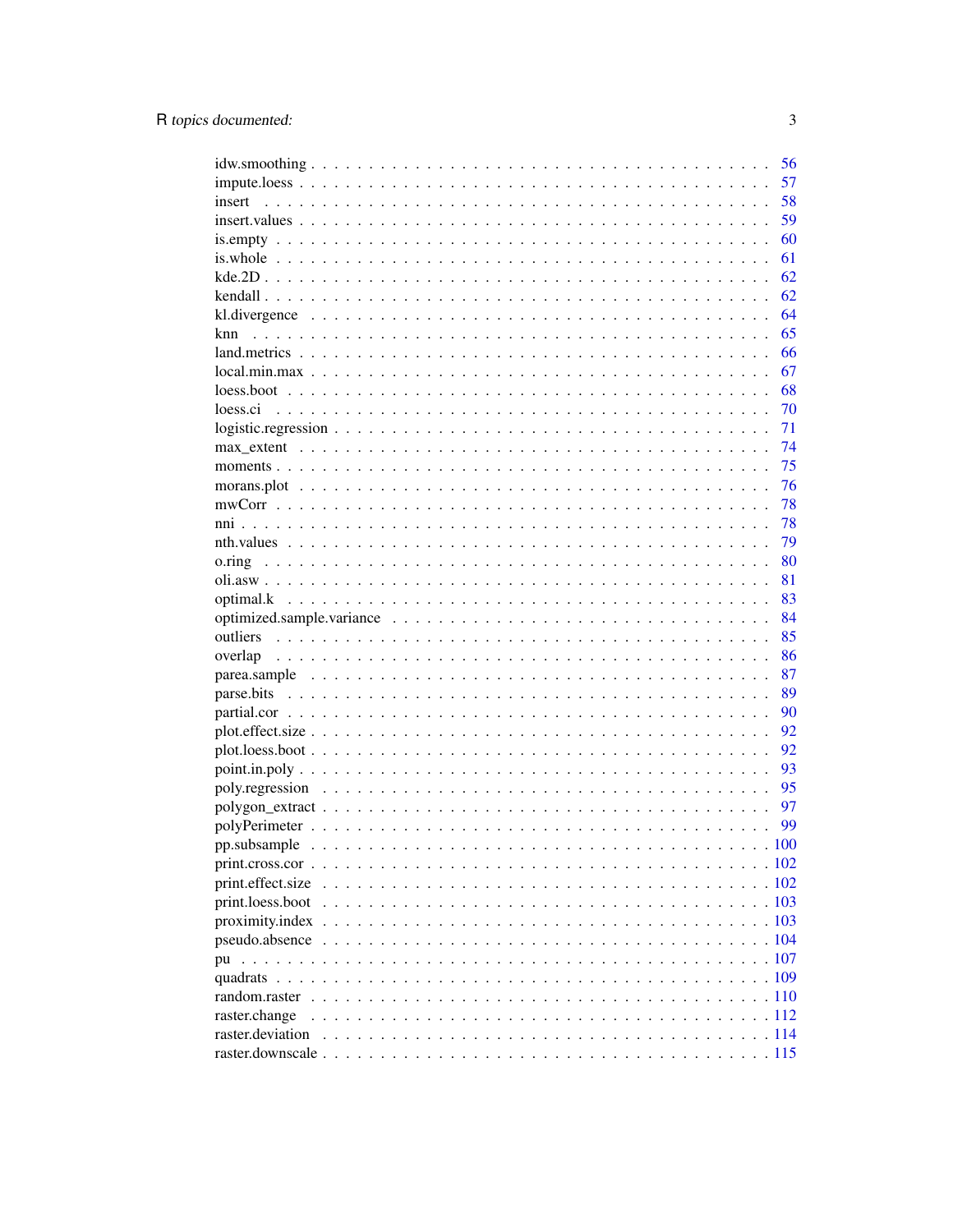| trend.line |  |  |  |  |  |  |  |  |  |  |  |  |     |
|------------|--|--|--|--|--|--|--|--|--|--|--|--|-----|
| tri        |  |  |  |  |  |  |  |  |  |  |  |  |     |
| vrm        |  |  |  |  |  |  |  |  |  |  |  |  | 173 |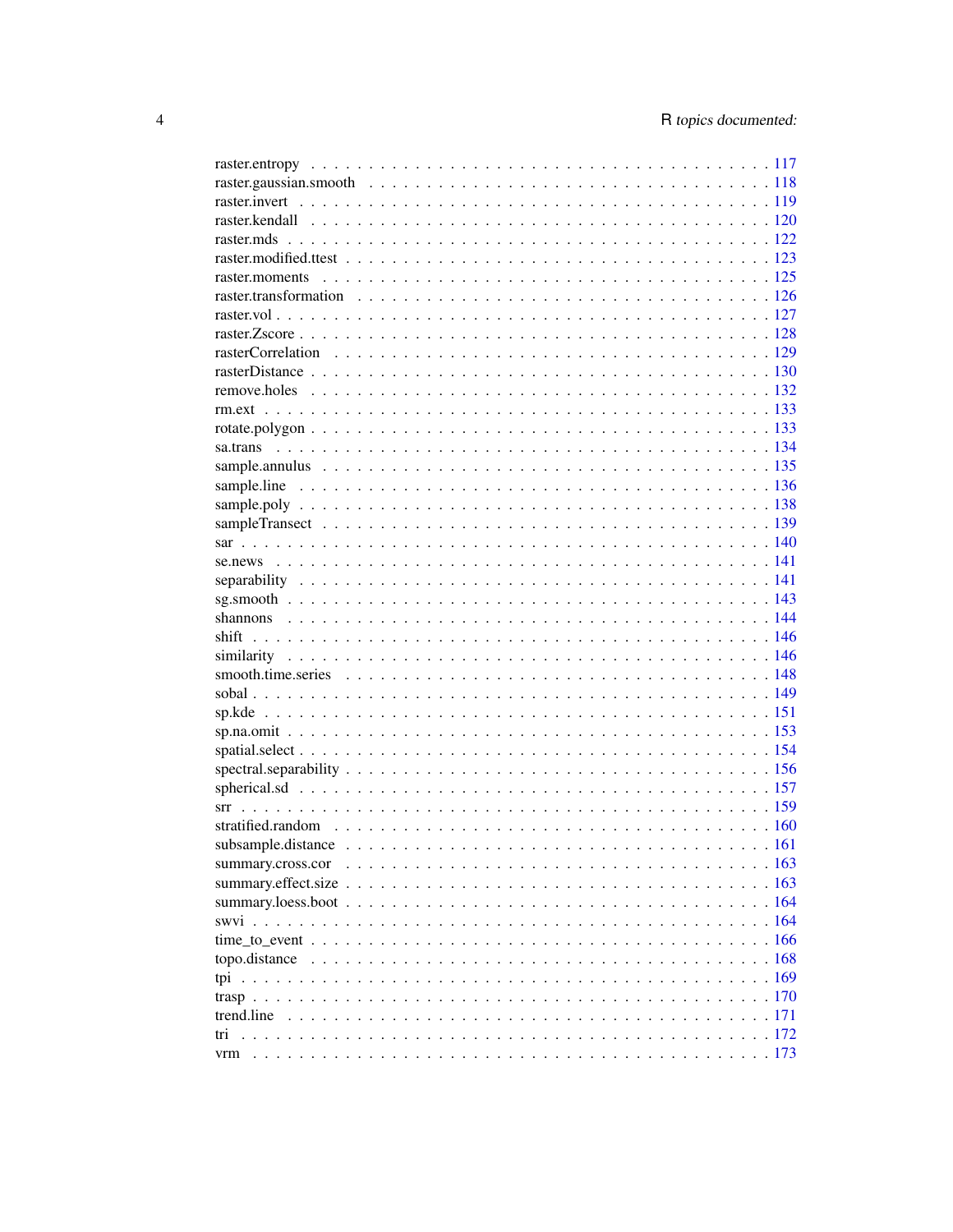### <span id="page-4-0"></span>annulus.matrix 5

| Index |  |  |  |  |  |  |  |  |  |  |  |  |  |  |  |  |  |  |  |  | 170 |  |
|-------|--|--|--|--|--|--|--|--|--|--|--|--|--|--|--|--|--|--|--|--|-----|--|
|       |  |  |  |  |  |  |  |  |  |  |  |  |  |  |  |  |  |  |  |  |     |  |

#### annulus.matrix *Annulus matrix*

#### Description

Creates a square matrix representing annulus position values of 1 and defined null

#### Usage

```
annulus.matrix(scale = 3, inner.scale = 0, outer.scale = 0, null.value = 0)
```
#### Arguments

| scale       | Number of rings (defines dimensions of matrix) |
|-------------|------------------------------------------------|
| inner.scale | Number of inner rings to set to null value     |
| outer.scale | Number of outer rings to set to null value     |
| null.value  | Value to set inner and outer scale(s) to       |

### Value

A matrix object with defined null.value and 1, representing retained rings

### Note

This function will return a matrix of 1 and defined null.value based on a specification of the scale, inner scale and outer scale. The scale defines how many rings will be represented in the matrix based on (2 \* scale - 1). So, a scale of 3 will result in a 5x5 matrix. The inner.scale and outer.scale arguments represent the  $>$  and  $<$  rings that will be set to the defined null.value (see examples). The resulting matrix can be used as the specified window in a focal function.

#### Author(s)

Jeffrey S. Evans <jeffrey\_evans@tnc.org>

```
annulus.matrix(5) # 5 concentric rings
annulus.matrix(5, 3) \qquad # 5 concentric rings with the 3 inner set to 0
annulus.matrix(5, 3, null.value=NA) # 5 concentric rings with the 3 inner set to NA
annulus.matrix(5, 3, 5) # 5 rings with 3 inner and 5 outer set to 0
annulus.matrix(9, 3, 7) \qquad # 9 rings with 3 inner and 7 outer set to 0
```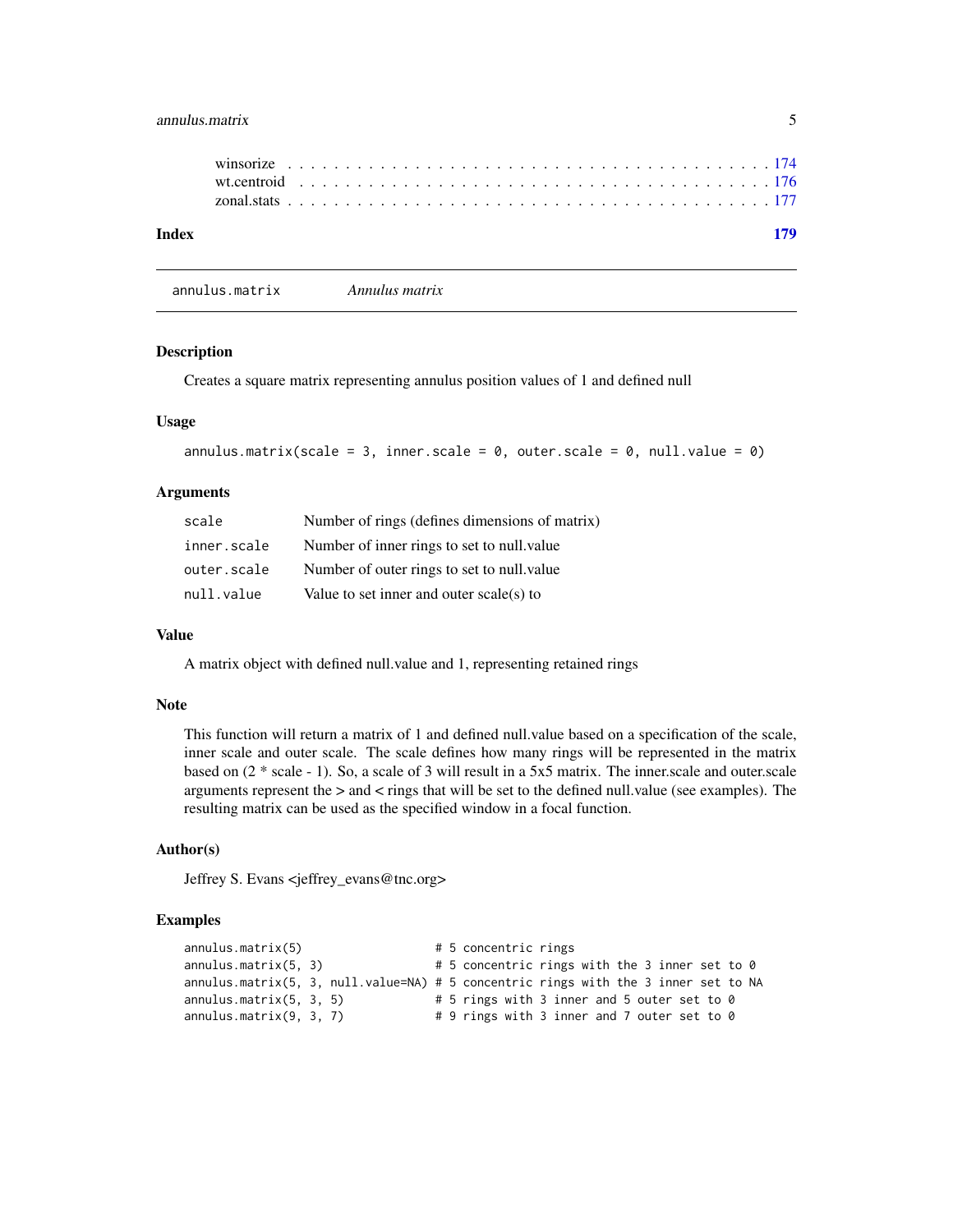#### Description

Roth et al., (1994) Costa Rican ant diversity data

#### Format

A data.frame with 82 rows (species) and 5 columns (covertypes):

species Ant species (family)

Primary.Forest Primary forest type

Abandoned.cacao.plantations Abandoned cacao plantations type

Productive.cacao.plantations Active cacao plantations type

Banana.plantations Active banana plantations type

### Source

<http://www.tiem.utk.edu/~gross/bioed/bealsmodules/shannonDI.html>

### References

Roth, D. S., I. Perfecto, and B. Rathcke (1994) The effects of management systems on groundforaging ant diversity in Costa Rica. Ecological Applications 4(3):423-436.

background *Background sample*

### Description

Creates a point sample that can be used as a NULL for SDM's and other modeling approaches.

#### Usage

```
background(
 x,
 ext = NULL,p = 1000.
 known = NULL,d = NULL,type = c("regular", "random", "hexagon", "nonaligned")
)
```
<span id="page-5-0"></span>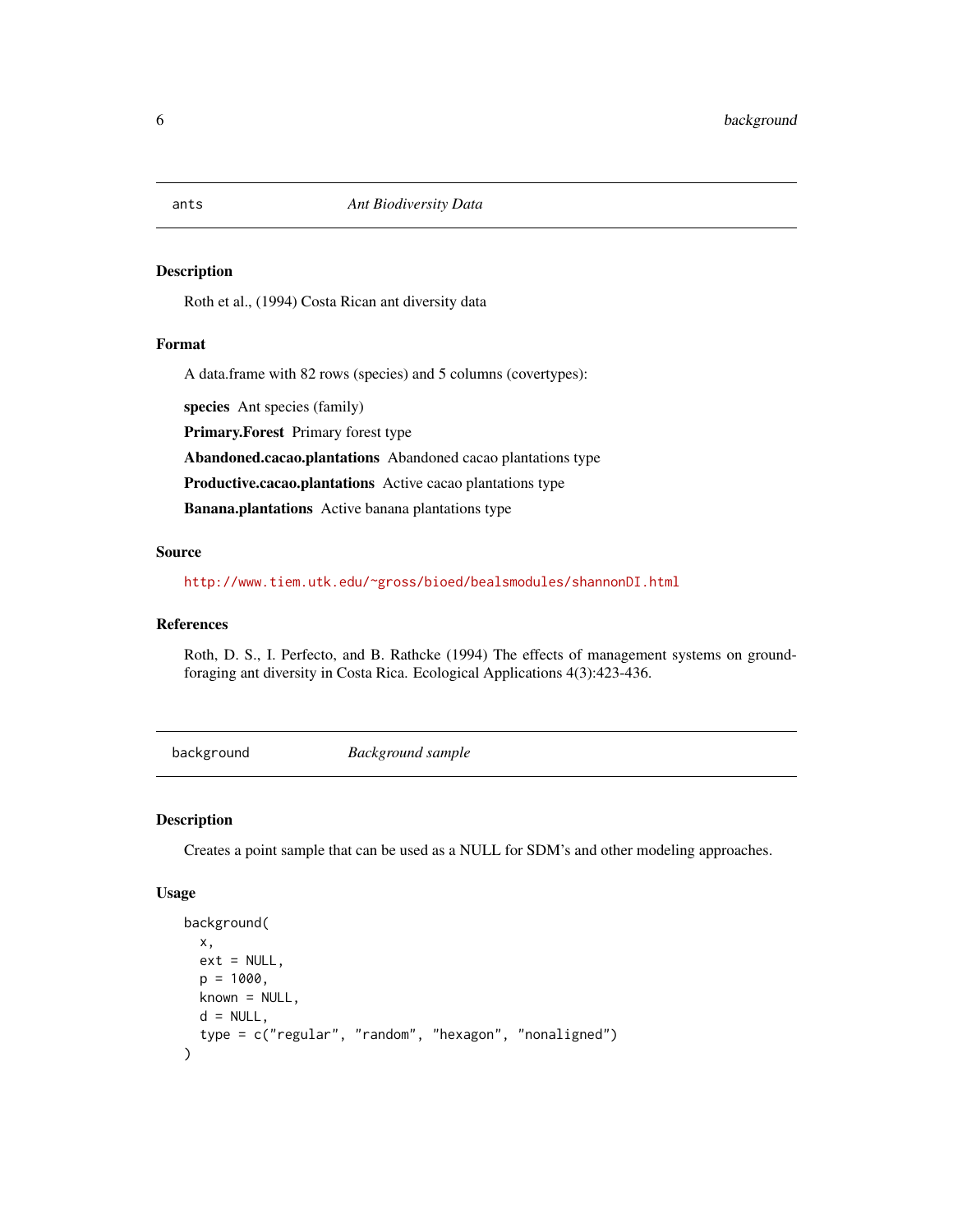### background 7

#### Arguments

| $\mathsf{x}$ | A polygon defining sample region                                  |
|--------------|-------------------------------------------------------------------|
| ext          | Vector of extent coordinates (xmin, xmax, ymin, ymax)             |
|              | Size of sample                                                    |
| known        | SpatialPoints of known locations (same CSR as x)                  |
| d            | Threshold distance for known proximity                            |
| type         | Type of sample c("systematic", "random", "hexagon", "nonaligned") |

### Value

A SpatialPointsDataFrame or data.frame with x,y coordinates

#### Note

This function creates a background point sample based on an extent or polygon sampling region. The known argument can be used with d to remove sample points based on distance-based proximity to existing locations (eg., known species locations). The size (p) of the resulting sample will be dependent on the known locations and the influence of the distance threshold (d). As such, if the know and d arguments are provided the exact value provided in p will not be returned.

### Author(s)

Jeffrey S. Evans <jeffrey\_evans@tnc.org>

```
library(sp)
library(raster)
library(rgeos)
  data(meuse)
  coordinates(meuse) <- ~x+y
# create "known" locations
locs <- meuse[sample(1:nrow(meuse), 5),]
# systematic sample using extent polygon
e <- as(extent(meuse), "SpatialPolygons")
s <- background(e, p=1000, known=locs, d=300)
  plot(s,pch=20)
    points(locs, pch=20, col="red")
# systematic sample using irregular polygon
data(meuse.grid)
  coordinates(meuse.grid) = c("x", "y")gridded(meuse.grid) = TRUE
meuse.poly = gUnaryUnion(as(meuse.grid, "SpatialPolygons"))
s <- background(meuse.poly, p=1000, known=locs, d=200)
  plot(s,pch=20)
```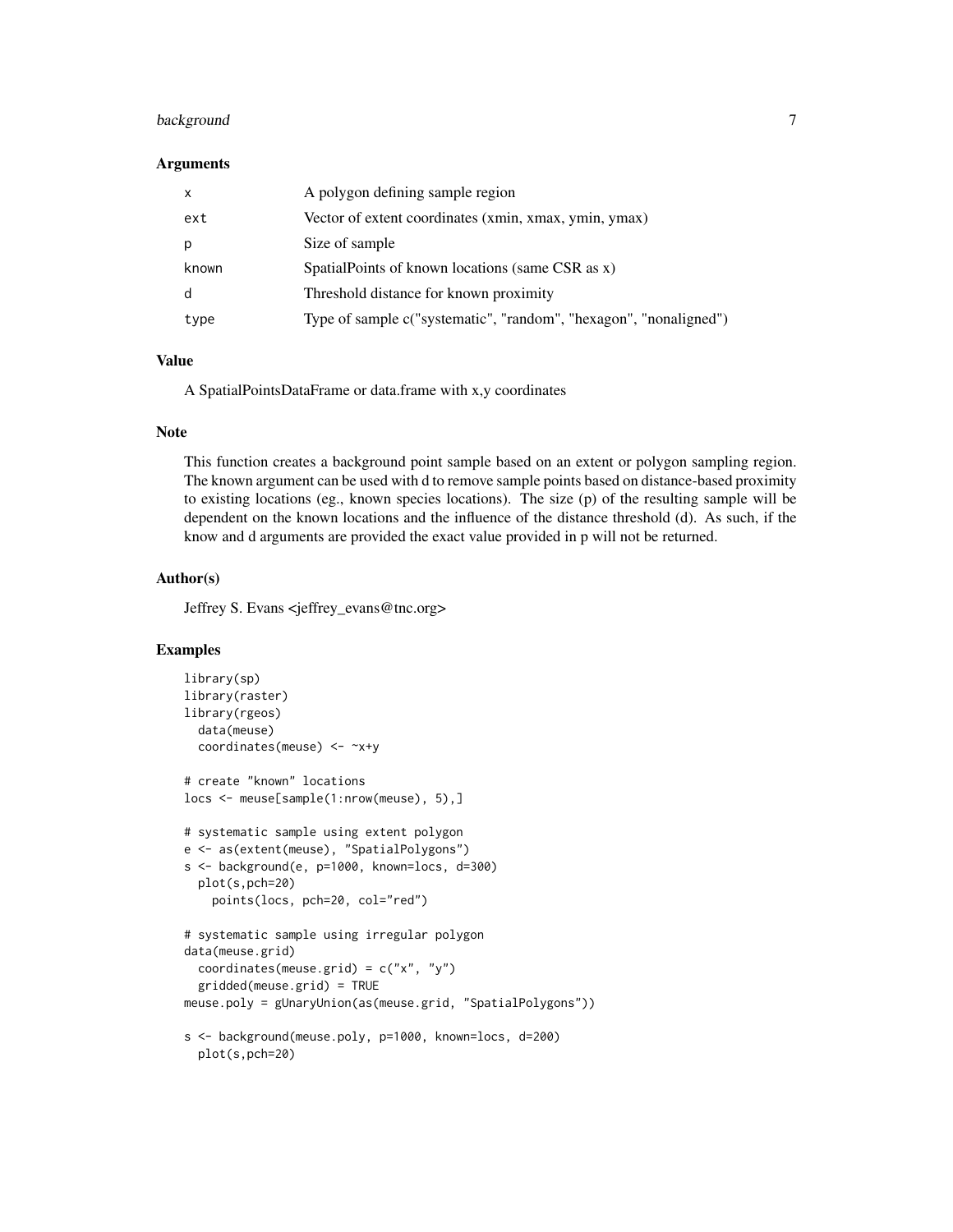```
plot(meuse.poly, add=TRUE)
   points(locs, pch=20, col="red")
# random sample using irregular polygon
s <- background(meuse.poly, p=500, known=locs,
               d=200, type="random")
 plot(s,pch=20)
   plot(meuse.poly, add=TRUE)
   points(locs, pch=20, col="red")
# systematic sample using defined extent
extent(meuse)
s <- background(ext=c(178605, 181390, 329714, 333611),
                p=1000, known=locs, d=300)
 plot(s,pch=20)
   points(locs, pch=20, col="red")
```
bearing.distance *Bearing and Distance*

### Description

Calculates a new point [X,Y] based on defined bearing and distance

#### Usage

```
bearing.distance(x, y, distance, azimuth, EastOfNorth = TRUE)
```
#### Arguments

| $\mathsf{x}$ | x coordinate                                    |
|--------------|-------------------------------------------------|
| <sub>V</sub> | y coordinate                                    |
| distance     | Distance to new point (in same units as $x,y$ ) |
| azimuth      | Azimuth to new point                            |
| East0fNorth  | Specified surveying convention                  |

### Value

a new point representing location of baring and distance

### Note

East of north is a surveying convention and defaults to true.

### Author(s)

Jeffrey S. Evans <jeffrey\_evans@tnc.org>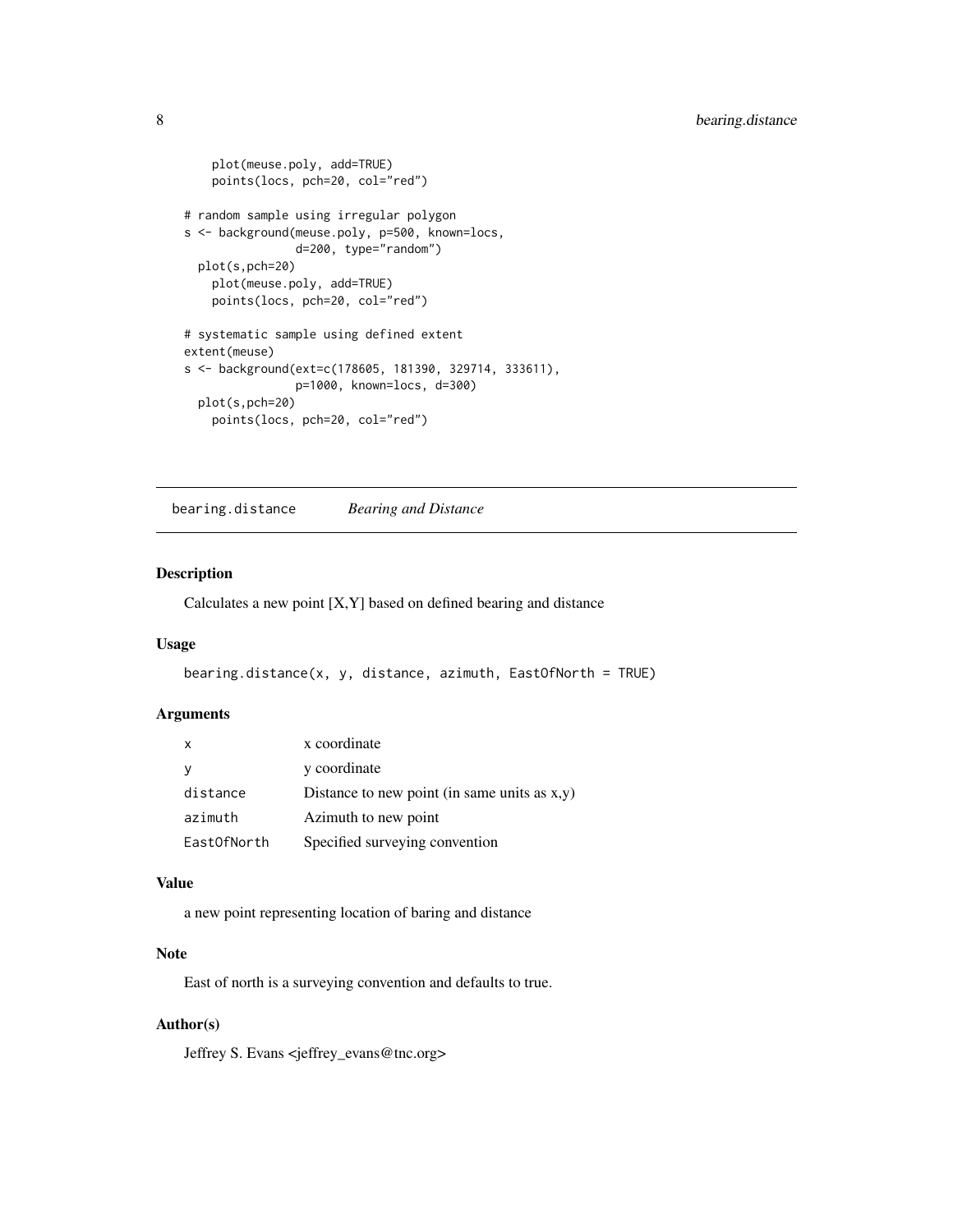## <span id="page-8-0"></span>breeding.density 9

### Examples

```
pt <- cbind( x=480933, y=4479433)
bearing.distance(pt[1], pt[2], 1000, 40)
```
breeding.density *Breeding density areas (aka, core habitat areas)*

#### Description

Calculates breeding density areas base on population counts and spatial point density.

### Usage

breeding.density(x, pop,  $p = 0.75$ , bw = 6400, b = 8500, self = TRUE)

### Arguments

| $\mathsf{x}$ | sp SpatialPointsDataFrame object                                              |
|--------------|-------------------------------------------------------------------------------|
| pop          | Population count/density column in $x \omega$ data                            |
| p            | Target percent of population                                                  |
| bw           | Bandwidth distance for the kernel estimate (default 8500)                     |
| b            | Buffer distance (default 8500)                                                |
| self         | (TRUE/FALSE) Should source observations be included in density (default TRUE) |

### Value

A list object with:

- pop.pts sp point object with points identified within the specified p
- pop.area sp polygon object of buffered points specified by parameter b
- bandwidth Specified distance bandwidth used in identifying neighbor counts
- buffer Specified buffer distance used in buffering points for pop.area
- p Specified population percent

### Note

The breeding density areas model identifies the Nth-percent population exhibiting the highest spatial density and counts/frequency. It then buffers these points by a specified distance to produce breeding area polygons. If you would like to recreate the results in Doherty et al., (2010), then define bw = 6400m and b[if  $p < 0.75$  b = 6400m,  $|p > = 0.75$  b = 8500m]

### Author(s)

Jeffrey S. Evans <jeffrey\_evans@tnc.org>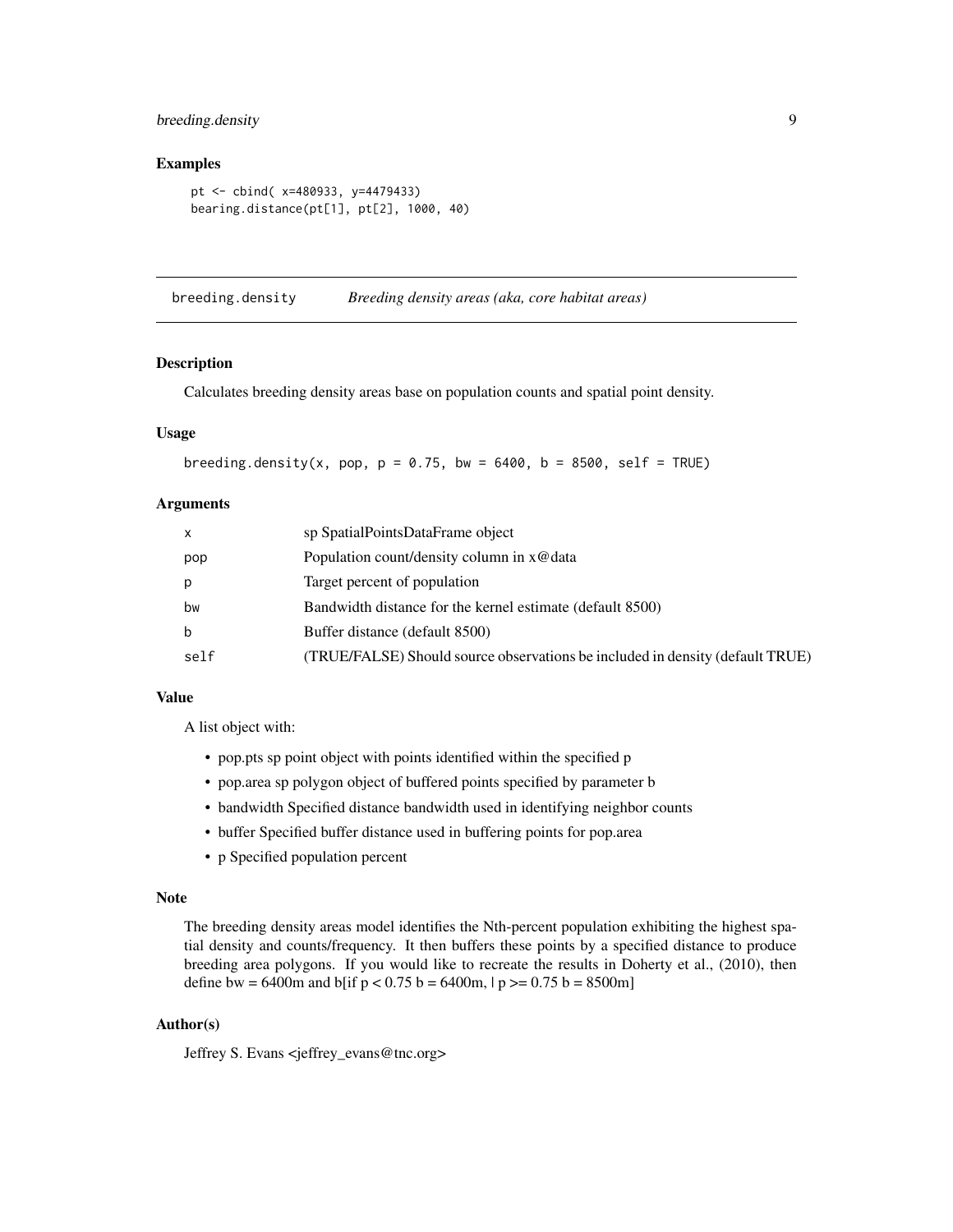#### <span id="page-9-0"></span>References

Doherty, K.E., J.D. Tack, J.S. Evans, D.E. Naugle (2010) Mapping breeding densities of greater sage-grouse: A tool for range-wide conservation planning. Bureau of Land Management. Number L10PG00911

#### Examples

```
require(sp)
n=1500
bb <- rbind(c(-1281299,-761876.5),c(1915337,2566433.5))
 bb.mat <- cbind(c(bb[1,1], bb[1,2], bb[1,2], bb[1,1]),
                  c(bb[2,1], bb[2,1], bb[2,2], bb[2,2]))
   bbp <- Polygon(bb.mat)
    s <- spsample(bbp, n, type='random')
       pop <- SpatialPointsDataFrame(s, data.frame(ID=1:length(s),
                                 counts=runif(length(s), 1,250)))
   bd75 <- breeding.density(pop, pop='counts', p=0.75, b=8500, bw=6400)
    plot(bd75$pop.area, main='75% breeding density areas')
      plot(pop, pch=20, col='black', add=TRUE)
        plot(bd75$pop.pts, pch=20, col='red', add=TRUE)
```
built.index *built index*

### Description

Remote sensing built-up index

This function calculates the built-up index. Three methods are available:

- Bouhennache is a new method that uses a larger portion of the VIR/NIR following OLI bands  $(((b3+b4+b7)-b6)/3) / (((b3+b4+b7)+b6)/3)$
- Zha is the original band ratio method using TM5 ndbi =  $(b5 b4) / (b5 + b4)$
- Xu is a modification to eliminate noise using ETM+7 (ndbi-((savi-nndwi)/2) / (ndbi+((savinndwi)/2)

Generally water has the highest values where built-up areas will occur in the mid portion of the distribution. Since Bouhennache et al (2018) index exploits a larger portion of the visible (Vis) and infra red spectrum, vegetation will occur as the lowest values and barren will exhibit greater values than the vegetation and lower values than the built-up areas.

Band wavelength (nanometers) designations for landsat TM4, TM5 and ETM+7

- band-2 0.52-0.60 (green)
- band-3 0.63-0.69 (red)
- band-4 0.76-0.90 (NIR)
- band-5 1.55-1.75 (SWIR 1)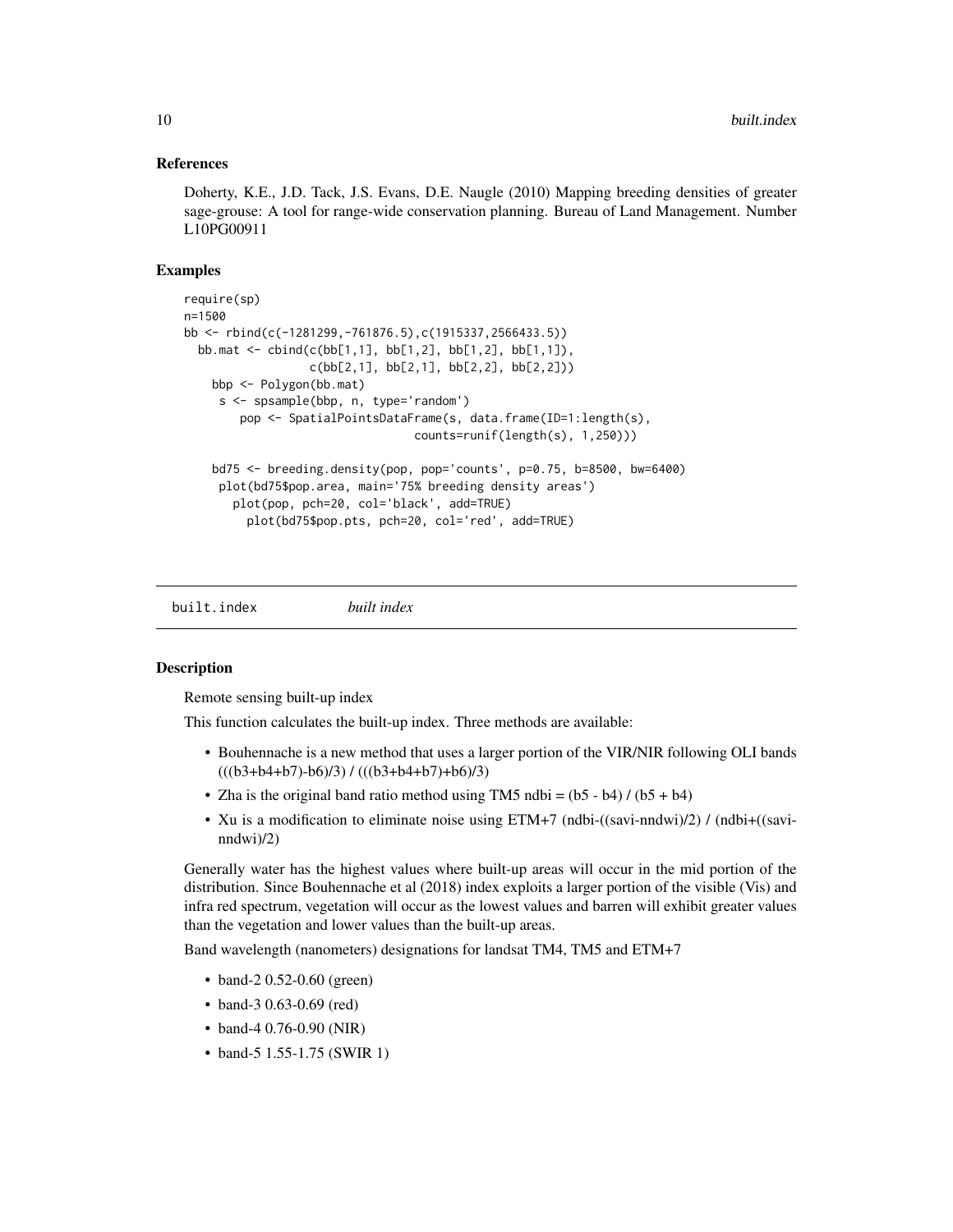#### built.index 11

• band-7 2.09-2.35 (SWIR 2)

OLI (Landsat 8)

- band-3 0.53-0.59 (green)
- band-4 0.64-0.67 (red)
- band-5 0.85-0.88 (NIR)
- band-6 1.57-1.65 (SWIR 1)
- band-7 2.11-2.29 (SWIR 2)

#### Usage

```
built.index(
  green,
  red,
  nir,
  swir1,
  swir2,
  L = 0.5,
  method = c("Bouhennache", "Zha", "Xu")
\mathcal{E}
```
### Arguments

| green  | Green band $(0.53 - 0.59$ mm), landsat $5&7$ band 3, OLI (landsat 8) band 3                    |
|--------|------------------------------------------------------------------------------------------------|
| red    | Red band $(0.636 - 0.673$ mm), landsat $5&7$ band 3, OLI (landsat 8) band 4                    |
| nir    | Near infrared band (0.851 - 0.879mm) landsat 5&7 band 4, OLI (landsat 8) band<br>5             |
| swir1  | short-wave infrared band 1 (1.566 - 1.651mm), landsat $5\&7$ band 5, OLI (landsat<br>8) band 6 |
| swir2  | short-wave infrared band 2 (2.11 - 2.29mm), landsat $5&7$ band 7, OLI (landsat<br>8) band 7    |
| L      | The L factor for the savi index                                                                |
| method | Method to use for index options are "Bouhennache", "Zha", "Xu"                                 |

#### Author(s)

Jeffrey S. Evans [jeffrey\\_evans@tnc.org](mailto:jeffrey_evans@tnc.org)

#### References

Bouhennache, R., T. Bouden, A. Taleb-Ahmed & A. Chaddad(2018) A new spectral index for the extraction of built-up land features from Landsat 8 satellite imagery, Geocarto International 34(14):1531-1551

Xu H. (2008) A new index for delineating built-up land features in satellite imagery. International Journal Remote Sensing 29(14):4269-4276.

Zha G.Y., J. Gao, & S. Ni (2003) Use of normalized difference built-up index in automatically mapping urban areas from TM imagery. International Journal of Remote Sensing 24(3):583-594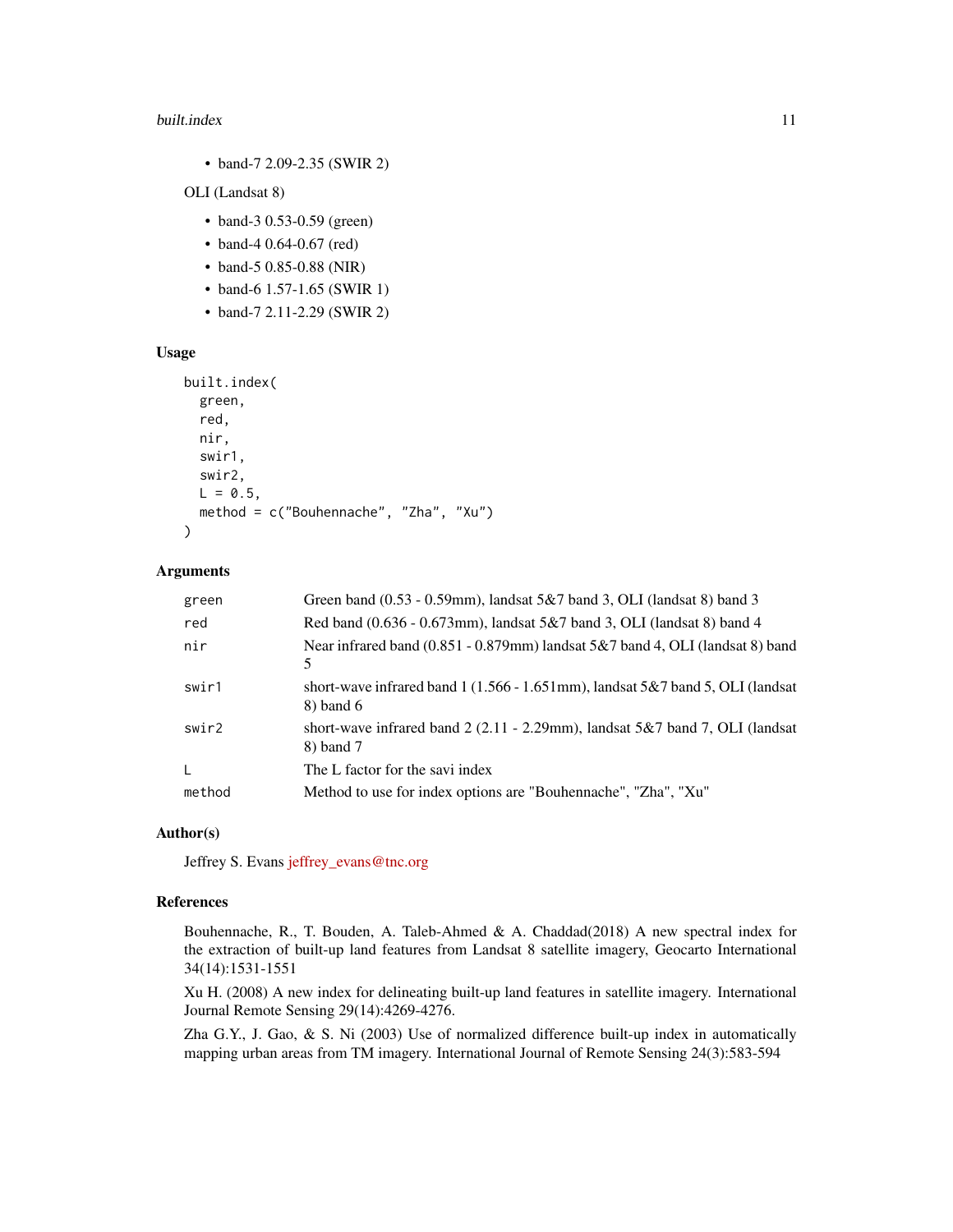### Examples

```
## Not run:
library(raster)
library(RStoolbox)
data(lsat)
lsat <- radCor(lsat, metaData = readMeta(system.file(
               "external/landsat/LT52240631988227CUB02_MTL.txt",
                package="RStoolbox")), method = "apref")
   plotRGB(lsat, r=3, g=2, b=1, scale=1.0, stretch="lin")
# Using Bouhennache et al., (2018) method (needs green, red, swir1 and swir2)
( bouh \le built.index(red = lsat[[3]], green = lsat[[4]], swir1 = lsat[[5]],
                     swin2 = last[[7]])
   plotRGB(lsat, r=6,g=5,b=2, scale=1, stretch="lin")
     plot(bouh, legend=FALSE, col=rev(terrain.colors(100, alpha=0.35)),
       add=TRUE )
# Using simple Zha et al., (2003) method (needs nir and swir1)
( zha <- built.index(nir = lsat[[4]], swir1 = lsat[[5]], method = "Zha") )
  plotRGB(lsat, r=6,g=5,b=2, scale=1, stretch="lin")
    plot(zha, legend=FALSE, col=rev(terrain.colors(100, alpha=0.35)), add=TRUE )
# Using Xu (2008) normalized modification of Zha (needs green, red, nir and swir1)
( xu <- built.index(green= lsat[[3]], red = lsat[[3]], nir = lsat[[4]],
                    swir1 = lsat[[5]],, method = "Xu") )
  plotRGB(lsat, r=6,g=5,b=2, scale=1, stretch="lin")
    plot(xu, legend=FALSE, col=rev(terrain.colors(100, alpha=0.35)), add=TRUE )
```
## End(Not run)

cgls\_urls *Provide URL's for Copernicus Global Land Service datasets*

### Description

Returns URL's of a product/version/resolution

### Usage

```
cgls_urls(
 dates = NULL,resolution = c(1000, 300),product = c("fapar", "fcover", "lai", "ndvi"),
  ver = c("newest", "v1", "v2", "v3")
)
```
<span id="page-11-0"></span>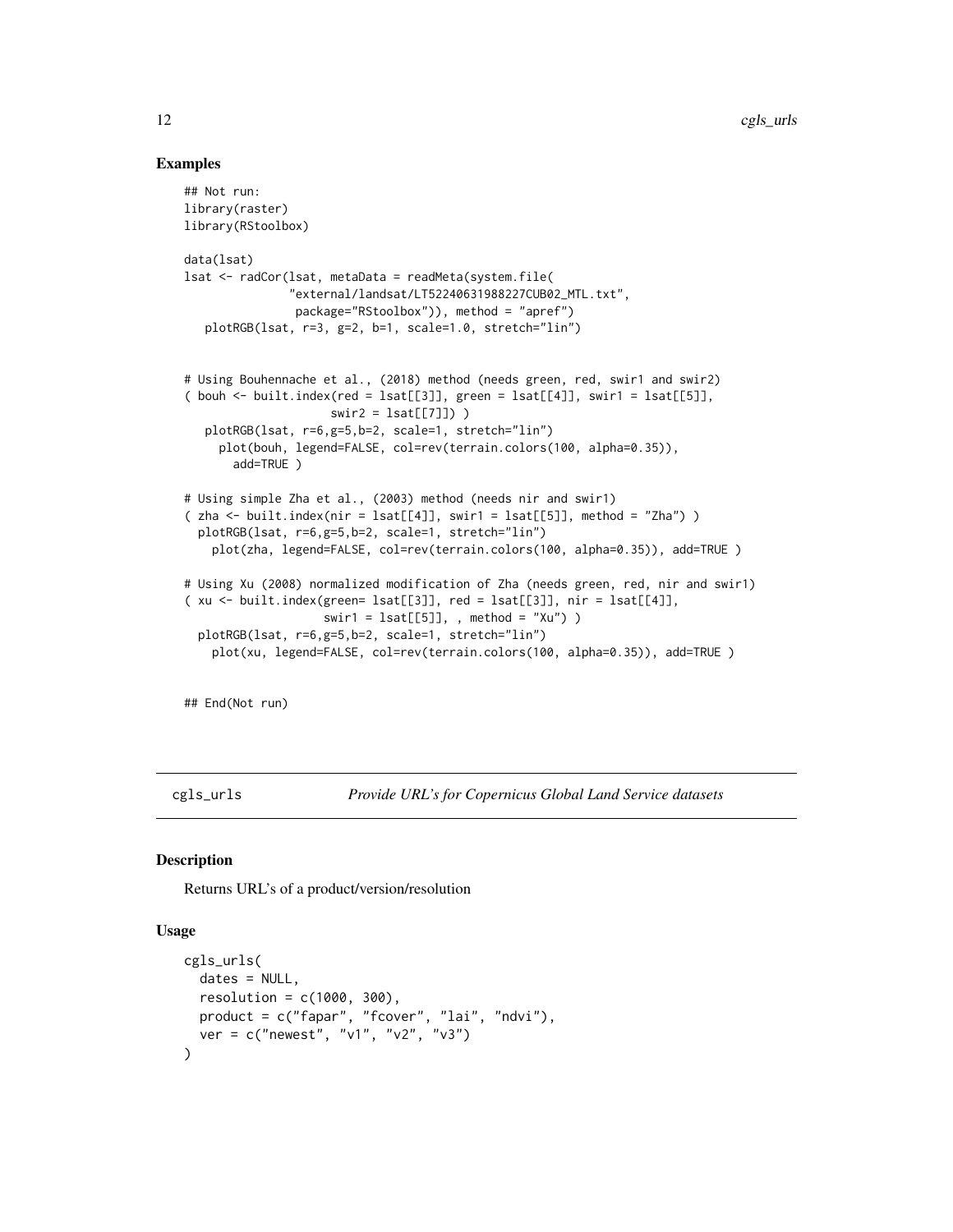#### $\text{cgls\_urls}$  13

#### Arguments

| dates      | Dates to subset default is NULL, returns all products              |
|------------|--------------------------------------------------------------------|
| resolution | The product resolution c("1km", "300m"),                           |
| product    | Which product to query options are "fapar",                        |
| ver        | Product version options are "newest", " $v1$ ", " $v2$ ", " $v3$ " |

### Details

Provides a query of the ESA's Copernicus Global Land Service global The query is performed on the manifest files and return URL's however, to download data you will need login credentials which, can be acquired from: http://land.copernicus.eu

If provided, dates need to be in a "YYYY-MM-DD" format. The dates are an explicit search string and can contain dates that are not in the imagery. As such, the user should generate a daily date string representing the range of the desired download as not to have to guess the available dates. Also note that multiple processing versions of a given image are retained in the manifest. This means that if you download a previous processing version, it could be an invalid image. It is highly recommended that you do not change the default ver="newest" argument unless there is a specific reason to.

Available products

- fapar Fraction of photosynthetically active radiation absorbed by the vegetation
- fcover Fraction of green vegetation cover
- lai Leaf Area index
- ndvi Normalized Difference Vegetation Index

Not yet implemented; Soil Water Index, Surface Soil Moisture, Copernicus product details: http://land.copernicus.eu/global/p

#### Value

A vector of download URL's for the products

### Author(s)

Jeffrey S. Evans <jeffrey\_evans@tnc.org>

#### Examples

```
# Create date string for query
d <- seq(as.Date("2020/05/01"), as.Date("2020-09-01"), by="day")
# Search for 300m (333m) LAI within specified date range
all.urls <- cgls_urls(dates = d, resolution = 300,
                       product = "lai")
# Search for 1000m LAI within specified date range
all.urls <- cgls_urls(dates = d, resolution = 1000,
                       product = "lai")
```
# Return all 300m LAI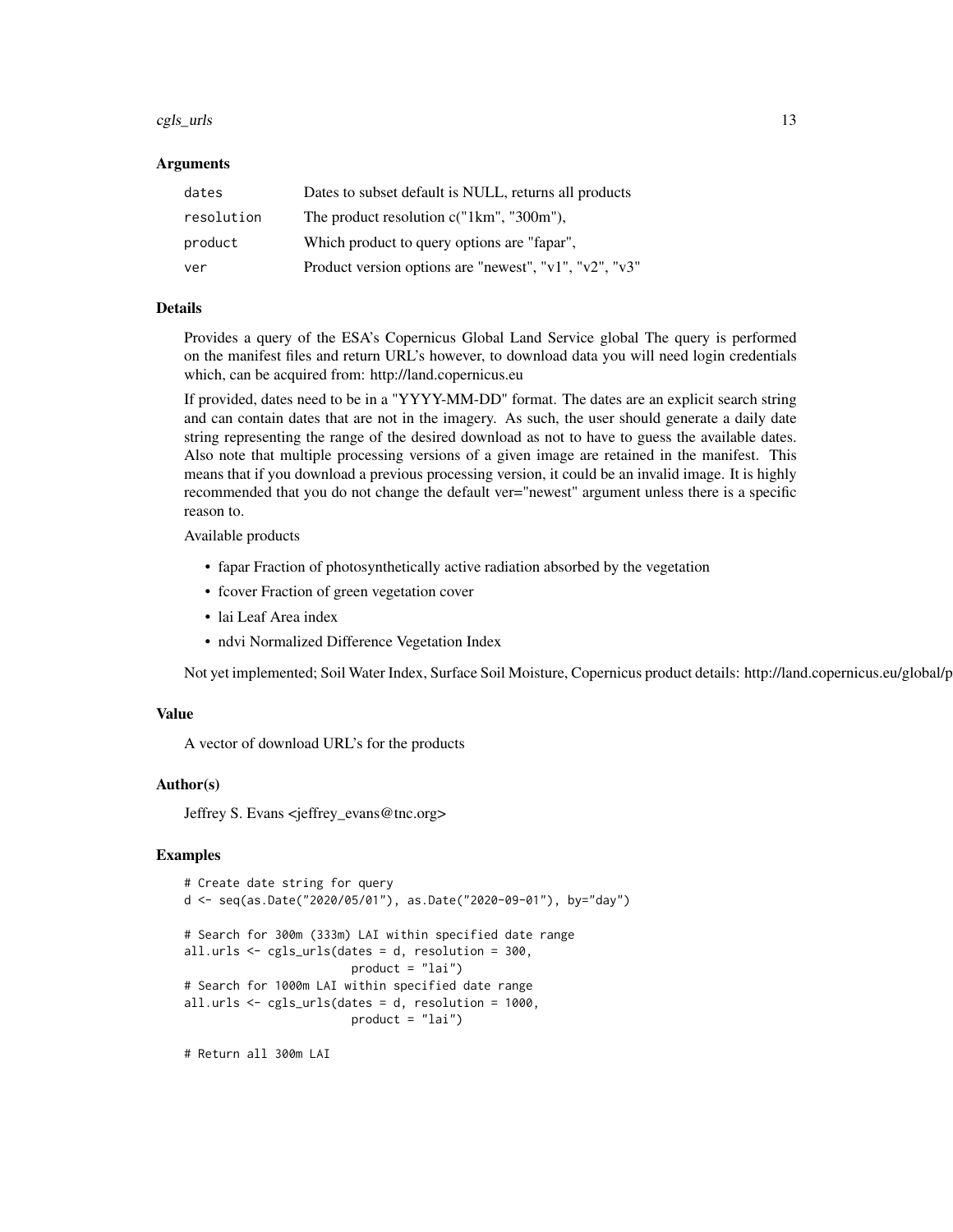```
lai <- cgls_urls(resolution = 300, product = "lai")
   head( basename(lai) )
## Example of downloading URL's
## You need to define your login credentials to download data
# username = "xxxx"
# password = "xxxx"
#
# for(i in 1:length(all.urls)){
# if(i > 1){ Sys.sleep(3) }
# file.url <- paste0("https://", paste(username, password, sep=":"), "@",
# sub(".*//", "", all.urls[i]))
# download.file(file.url, file.path(getwd(),
# basename(all.urls[i])), mode = 'wb')
# }
```
chae *Canine-Human Age Equivalent*

#### Description

Calculates canines equivalent human age (for fun)

#### Usage

chae(x)

### Arguments

x numeric vector, dog age

#### Value

numeric vector, equivalent human age

### Author(s)

Jeffrey S. Evans <jeffrey\_evans@tnc.org>

### References

Wang, T., J. M, A.N. Hogan, S. Fong, K. Licon et al. (2020) quantitative translation of dog-tohuman aging by conserved remodeling of epigenetic networks

<span id="page-13-0"></span>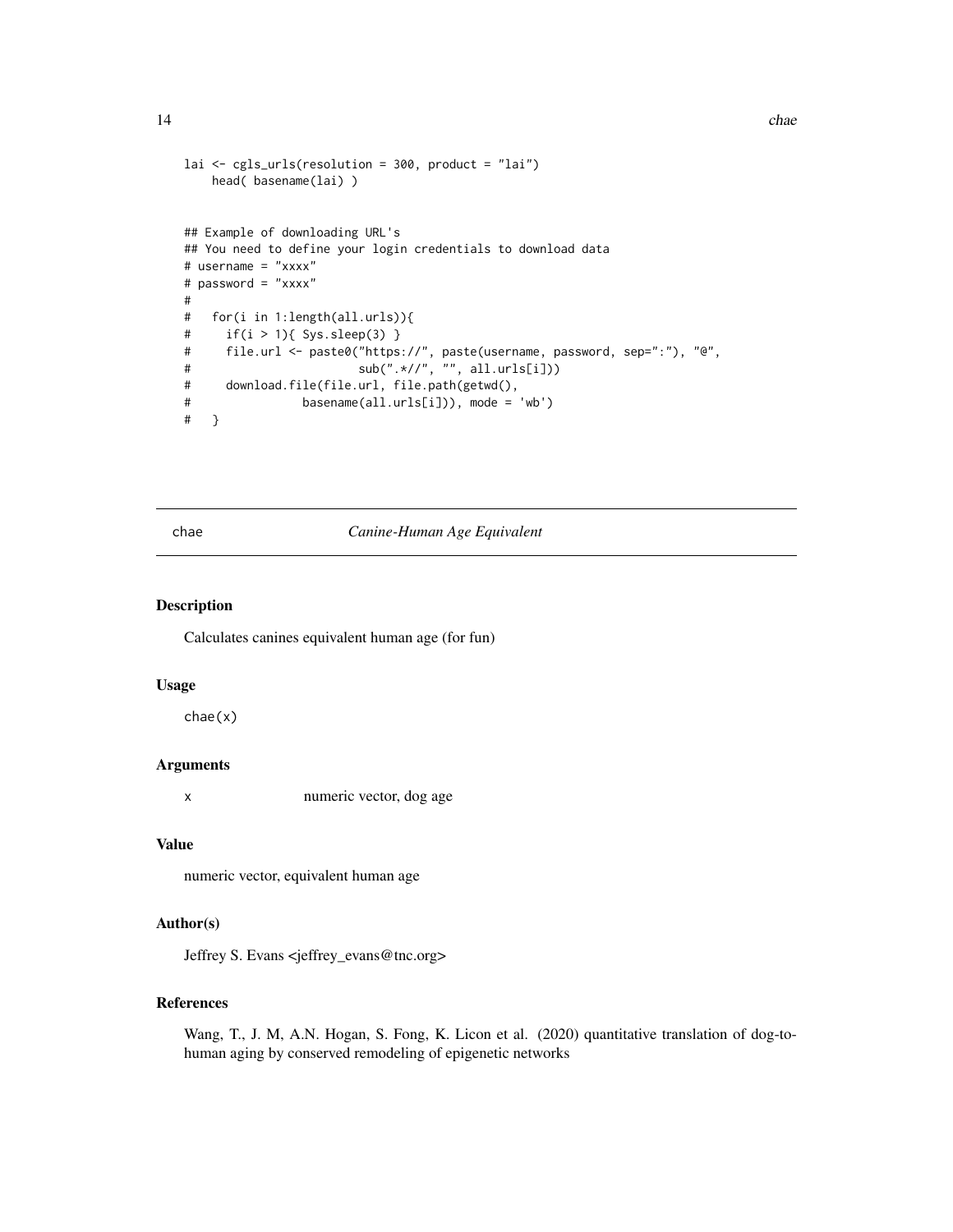#### <span id="page-14-0"></span>chen 15

### Examples

```
dat \leq data.frame(DogAge = seq(0,18,0.25),
             HumanAge=chae(seq(0,18,0.25)))[-1,]
plot(dat$DogAge, dat$HumanAge, "l",
     main="Canine-Human Age Equivalence",
ylab="Human Age", xlab="Dog Age")
 points( 12, chae(12), col="red", pch=19, cex=1.5)
 points( 7, chae(7), col="blue", pch=19, cex=1.5)
 points( 0.5, chae(0.5), col="black", pch=19, cex=1.5)
legend("bottomright", legend=c("Camas (12-YO)", "Kele (7-YO)", "Aster (0.5-YO)"),
     pch=c(19,19,19), cex=c(1.5,1.5,1.5),
     col=c("red","blue","black"))
```
chen *Cross-correlation data from Chen (2015)*

#### Description

Urbanization and economic development data from Chen (2015) compiled from, National Bureau of Statistics of China <http://www.stats.gov.cn/tjsj/ndsj/>

#### Format

A list object with 3 elements:

- X per capita GRP(yuan)
- Y Level of urbanization percent
- M Railway Distance (km) matrix of 29 Chinese regions

### Source

<https://journals.plos.org/plosone/article?id=10.1371/journal.pone.0126158>

### References

Chen, Y.G. (2012) On the four types of weight functions for spatial contiguity matrix. Letters in Spatial and Resource Sciences 5(2):65-72

Chen, Y.G. (2013) New approaches for calculating Moran's index of spatial autocorrelation. PLoS ONE 8(7):e68336

Chen, Y.G. (2015) A New Methodology of Spatial Cross-Correlation Analysis. PLoS One 10(5):e0126158. doi:10.1371/journal.pone.0126158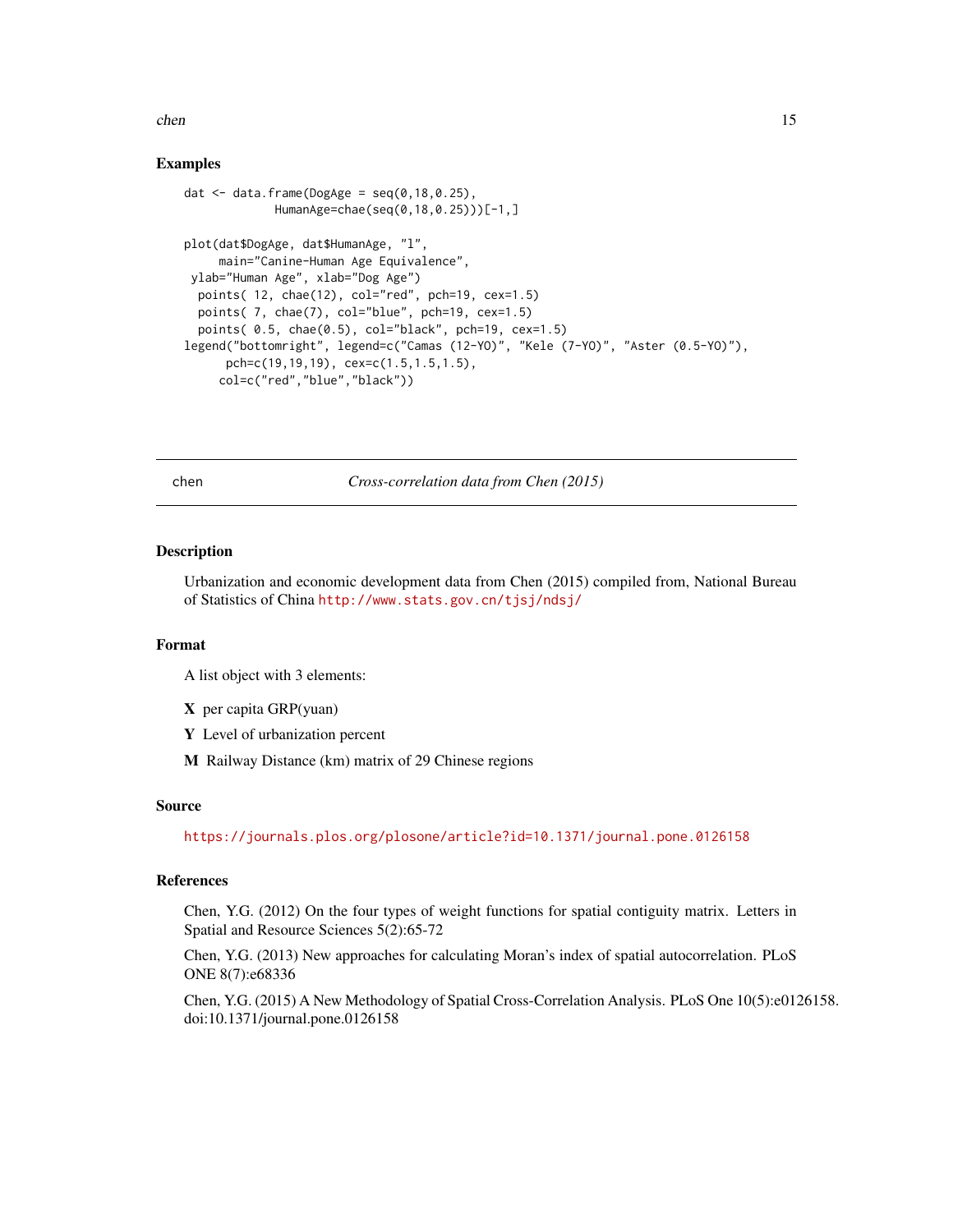<span id="page-15-0"></span>

### Description

Compares two categorical rasters using Cohen's Kappa (d) or paired t-test statistic(s)

### Usage

```
class.comparison(
 x,
 y,
 x.idx = 1,
 y.idx = 1,
 d = "AUTO",stat = "kappa",
  sub.sample = FALSE,
  type = "hexagon",
 p = 0.1,
  size = NULL
)
```
### Arguments

| $\mathsf{x}$ | First raster for comparison, SpatialPixelsDataFrame or SpatialGridDataFrame<br>object         |
|--------------|-----------------------------------------------------------------------------------------------|
| У            | Second raster for comparison, SpatialPixelsDataFrame or SpatialGridDataFrame<br>object        |
| x.idx        | Index for the column in the x raster object                                                   |
| y.idx        | Index for the column in the y raster object                                                   |
| d            | Distance for finding neighbors, the default "AUTO" will derive a distance                     |
| stat         | Statistic to use in comparison ("kappa", "t.test", "both")                                    |
| sub.sample   | Should a subsampling approach be employed (FALSE/TRUE)                                        |
| type         | If sub.sample $=$ TRUE, what type of sample ("random" or "hexagon")                           |
| p            | If sub sample = TRUE, what proportion of population should be sampled                         |
| size         | If subsample = TRUE, alternate to proportion of population $(p)$ , using fixed<br>sample size |

### Value

A SpatialPixelsDataFrame or SpatialPointsDataFrame with the following attributes:

- x x variable used to derive Kappa (d)
- y y variable used to derive Kappa (d)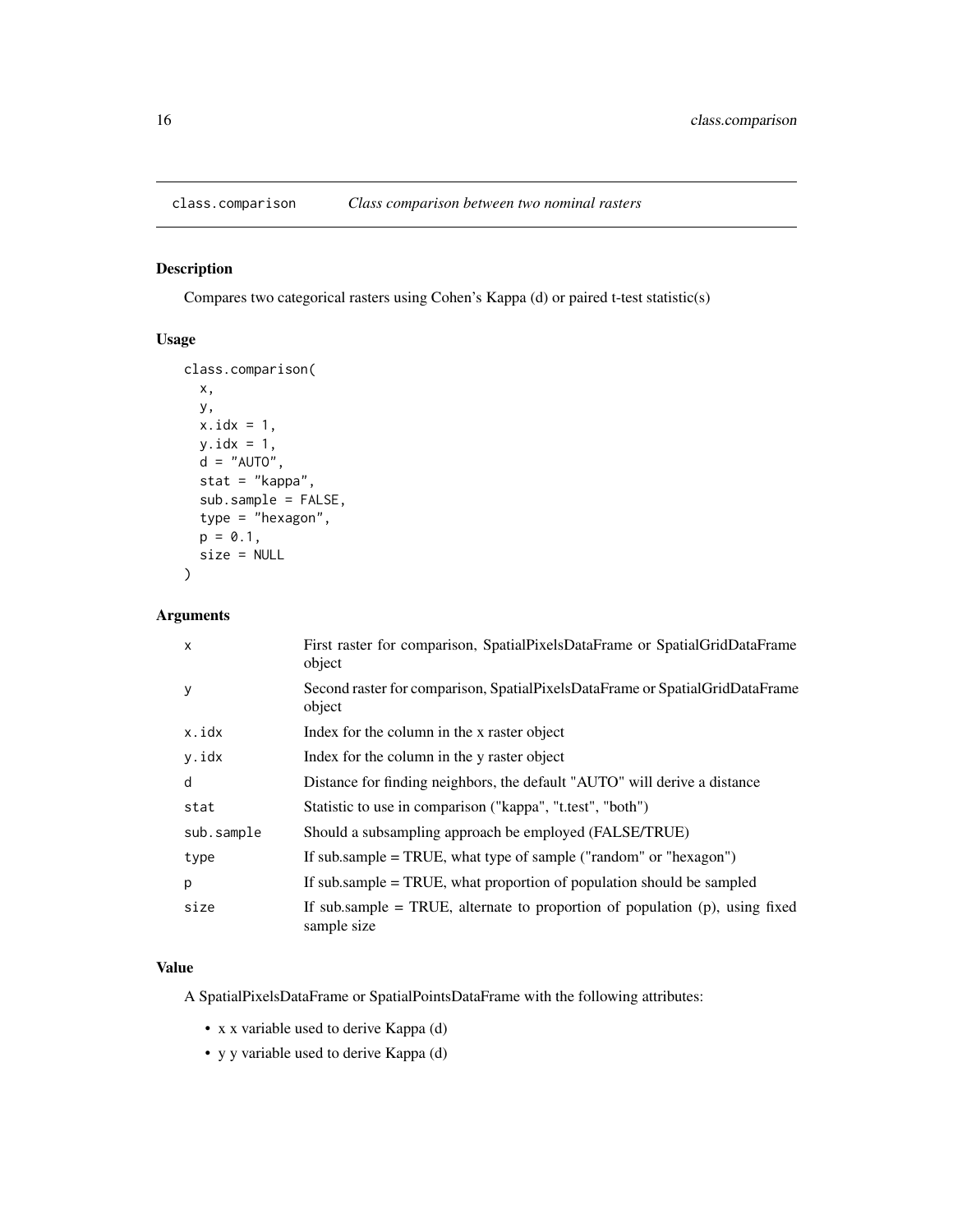### class.comparison 17

- kappa Kappa (d) statistic
- t.test Paired t.test statistic (if stat = "t.test" or "both")
- p.value p-value of the paired t.test statistic (if stat = "t.test" or "both")

#### Note

This function provides a Cohen's Kappa or paired t-test to compare two classified maps. Point based subsampling is provided for computation tractability. The hexagon sampling is recommended as it it good at capturing spatial process that includes nonstationarity and anisotropy.

#### Author(s)

Jeffrey S. Evans <jeffrey\_evans@tnc.org>

### References

Cohen, J. (1960). A coefficient of agreement for nominal scales. Educational and Psychological Measurement, 20:37-46

```
library(sp)
library(raster)
data(meuse.grid)
r1 <- sp::SpatialPixelsDataFrame(points = meuse.grid[c("x", "y")],
                                  data = meuse.grid)
  r1@data$class1 <- round(runif(nrow(r1), 1,5),0)
r2 \leq sp::SpatialPixelsDataFrame(points = mouse.grid[c("x", "y"))],data = meuse.grid)
r2@data$class2 <- round(runif(nrow(r2), 1,5),0)
d \leq class.compilemath>comparison(r1, r2, x.idx = 8, y.idx = 8, stat="both")opar <- par(no.readonly=TRUE)
  par(mfrow=c(2,2))
    plot(raster(d, layer=3), main="Kappa")
   plot(raster(d, layer=4), main="t.test")
   plot(raster(d, layer=5), main="t.test p-value")
par(opar)
# Hexagonal sampling
d.hex \leq class.comparison(r1, r2, x.idx = 8, y.idx = 8, stat = "both",
                           sub.sample = TRUE, d = 500, size = 1000)
  sp::bubble(d.hex, "kappa")
   d.hex <- sp.na.omit(d.hex, col.name = "t.test")
 sp::bubble(d.hex, "t.test")
```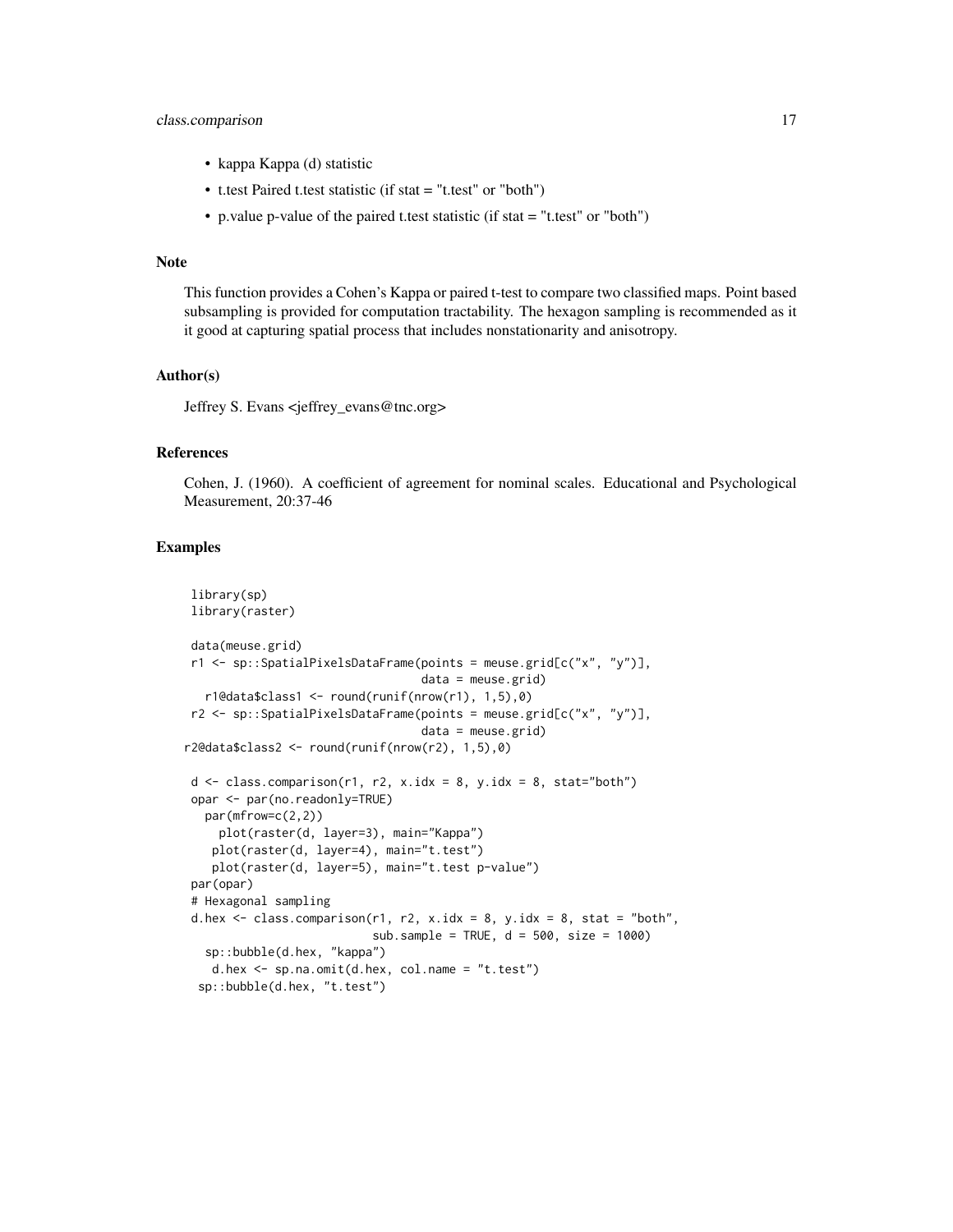<span id="page-17-0"></span>classBreaks *Class breaks*

### Description

Finds class breaks in a distribution

### Usage

```
classBreaks(x, n, type = c("equal", "quantile", "std", "geometric"))
```
#### Arguments

|      | A vector to find breaks for                                              |
|------|--------------------------------------------------------------------------|
| n    | Number of breaks                                                         |
| type | Statistic used to find breaks c("equal", "quantile", "std", "geometric") |

#### Value

A vector containing class break values the length is n+1 to allow for specification of ranges

#### Note

The robust std method uses sqrt(sum(x^2)/(n-1)) to center the data before deriving "pretty" breaks.

### Author(s)

Jeffrey S. Evans <jeffrey\_evans@tnc.org>

```
y <- rnbinom(100, 10, 0.5)
  classBreaks(y, 10)
  classBreaks(y, 10, type="quantile")
opar <- par(no.readonly=TRUE)
  par(mfrow=c(2,2))
    d \leftarrow density(y)plot(d, type="n", main="Equal Area breaks")
       polygon(d, col="cyan")
       abline(v=classBreaks(y, 10))
     plot(d, type="n", main="Quantile breaks")
       polygon(d, col="cyan")
       abline(v=classBreaks(y, 10, type="quantile"))
     plot(d, type="n", main="Robust Standard Deviation breaks")
       polygon(d, col="cyan")
       abline(v=classBreaks(y, 10, type="std"))
     plot(d, type="n", main="Geometric interval breaks")
       polygon(d, col="cyan")
```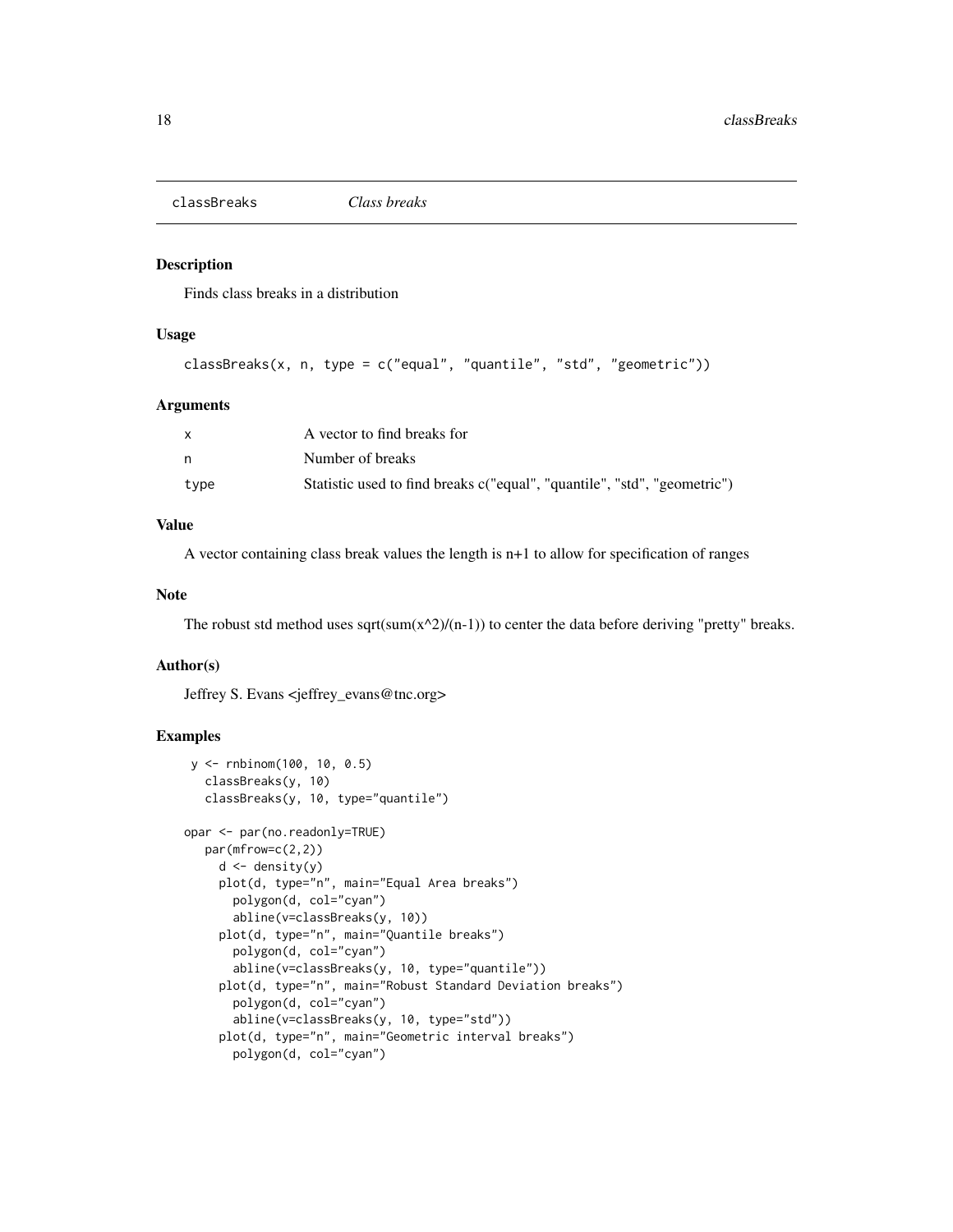#### <span id="page-18-0"></span>collinear and the collinear collinear and the collinear and the collinear and the collinear and the collinear  $19$

```
abline(v=classBreaks(y, 10, type="geometric"))
par(opar)
( y.breaks <- classBreaks(y, 10) )
cut(y, y.breaks, include.lowest = TRUE, labels = 1:10)
```
#### collinear *Collinearity test*

### Description

Test for linear or nonlinear collinearity/correlation in data Test for linear or nonlinear collinearity/correlation in data

#### Usage

collinear(x,  $p = 0.85$ , nonlinear = FALSE, p.value = 0.001) collinear(x,  $p = 0.85$ , nonlinear = FALSE,  $p.value = 0.001$ )

#### Arguments

| x         | A data frame or matrix containing continuous data                                  |
|-----------|------------------------------------------------------------------------------------|
| D         | The correlation cutoff (default is 0.85)                                           |
| nonlinear | A boolean flag for calculating nonlinear correlations (FALSE/TRUE)                 |
| p.value   | If nonlinear is TRUE, the p value to accept as the significance of the correlation |

#### Details

Evaluation of the pairwise linear correlated variables to remove is accomplished through calculating the mean correlations of each variable and selecting the variable with higher mean.

Evaluation of the pairwise linear correlated variables to remove is accomplished through calculating the mean correlations of each variable and selecting the variable with higher mean. If nonlinear = TRUE, pairwise nonlinear correlations are evaluated by fitting y as a semi-parametrically estimated function of x using a generalized additive model and testing whether or not that functional estimate is constant, which would indicate no relationship between y and x thus, avoiding potentially arbitrary decisions regarding the order in a polynomial regression.

### Value

Messages and a vector of correlated variables

Messages and a vector of correlated variables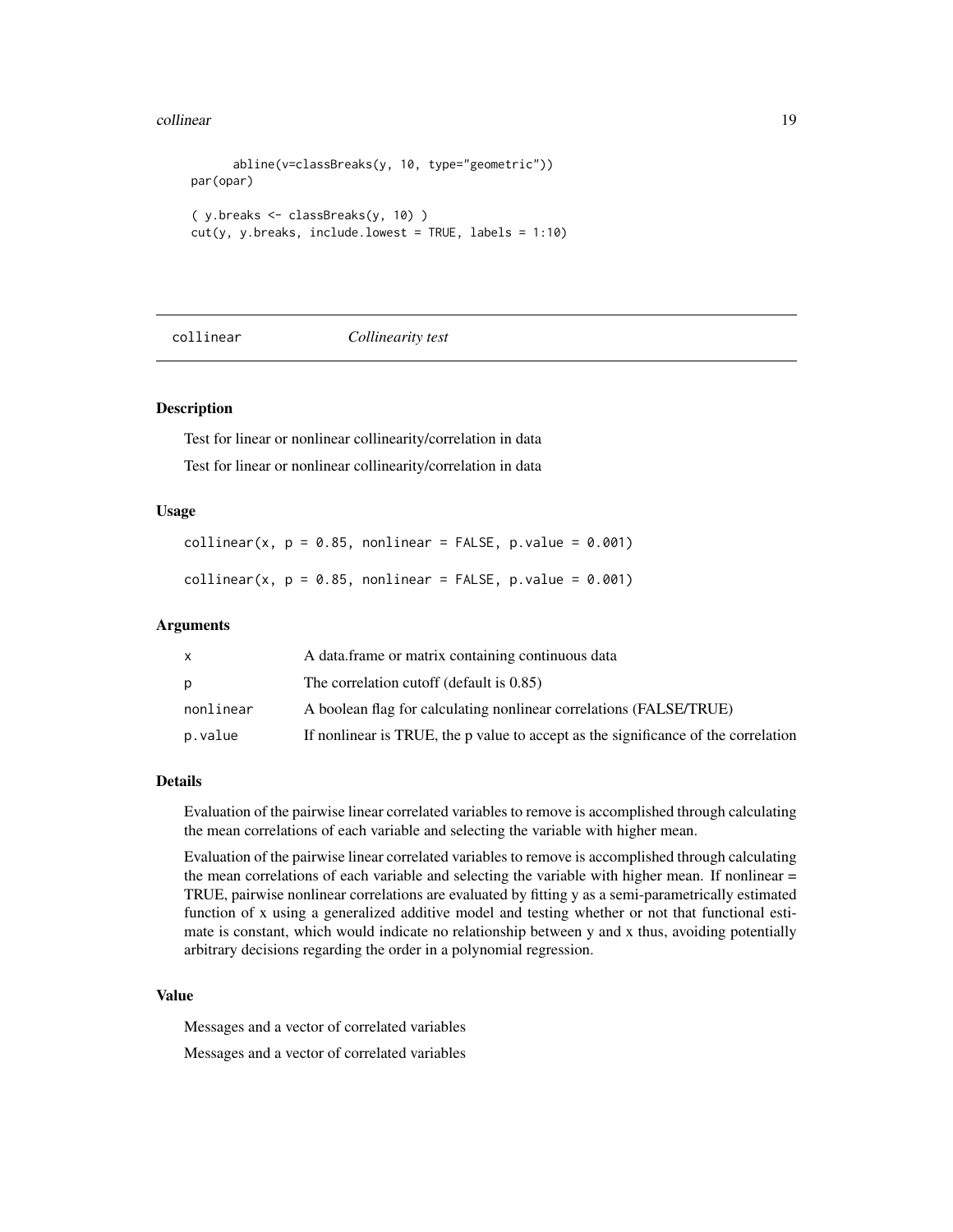<span id="page-19-0"></span>20 combine

#### Author(s)

Jeffrey S. Evans <jeffrey\_evans<at>tnc.org>

Jeffrey S. Evans <jeffrey\_evans<at>tnc.org>

#### Examples

```
data(cor.data)
```

```
# Evaluate linear correlations on linear data
head( dat <- cor.data[[4]] )
pairs(dat, pch=20)
  ( cor.vars <- collinear( dat ) )
# Remove identified variable(s)
head( dat[,-which(names(dat) %in% cor.vars)])
# Evaluate linear correlations on nonlinear data
# using nonlinear correlation function
plot(cor.data[[1]], pch=20)
  collinear(cor.data[[1]], p=0.80, nonlinear = TRUE )
data(cor.data)
# Evaluate linear correlations on linear dataCollinearity between
head( dat <- cor.data[[4]] )
pairs(dat, pch=20)
  ( cor.vars <- collinear( dat ) )
# Remove identified variable(s)
head( dat[,-which(names(dat) %in% cor.vars)] )
# Evaluate linear correlations on nonlinear data
# using nonlinear correlation function
plot(cor.data[[1]], pch=20)
  collinear(cor.data[[1]], p=0.80, nonlinear = TRUE )
```
combine *raster combine*

#### Description

Combines rasters into all unique combinations of inputs

#### Usage

 $combine(x, \text{ } \text{names} = \text{NULL}, \text{ } \text{sp} = \text{FALSE})$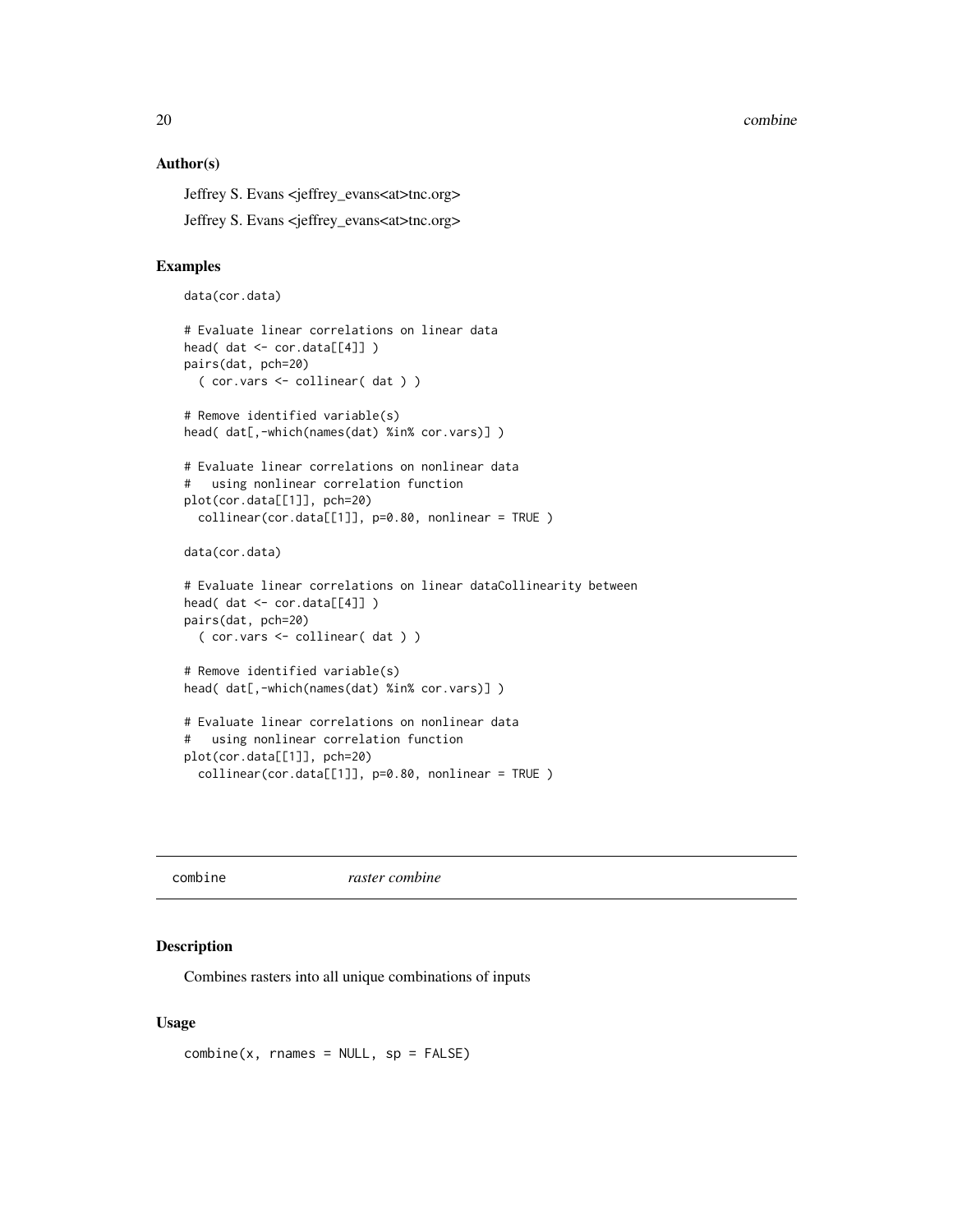#### combine 21

#### Arguments

| X      | raster stack/brick or SpatialPixelsDataFrame object  |
|--------|------------------------------------------------------|
| rnames | Column names to combine in raster stack or sp object |
| -SD    | (FALSE/TRUE) output SpatialPixelsDataFrame           |

### Details

Please note that this is not a memory safe function that utilizes rasters out of memory in the manner that the raster package does.

If sp = TRUE the object will be a list with "combine", containing the SpatialPixelsDataFrame with the value attribute containing the unique combinations, and "summary" with the summary table of collapsed combinations and associated attributes.

If sp = FALSE the a single ratified rasterLayer class object is returned with the summary table as the raster attribute table, this is most similar to the ESRI format resulting from their combine function.

### Value

A ratified rasterLayer or a list containing a SpatialPixelsDataFrame and a data.frame of unique combinations.

### Author(s)

Jeffrey S. Evans <jeffrey\_evans@tnc.org>

```
library(raster)
```

```
r1 <- raster(nrows=100, ncol=100)
  r1[] \leftarrow round(runit(ncell(r1), 1, 4), 0)r2 <- raster(nrows=100, ncol=100)
  r2[] \le round(runif(ncell(r2), 2,6),0)
r3 <- raster(nrows=100, ncol=100)
  r3[] \leftarrow round(runit(ncell(r3), 2,6), 0)r <- stack(r1,r2,r3)
  names(r) <- c("LC1","LC2","LC3")
# Combine rasters in stack
( cr \leq combine(r))
  levels(cr)
# Combine rasters in stack, using specific rasters
( cr <- combine(r, rnames=c("LC1","LC3")) )
# Combine rasters in stack, output SpatialPixelsDataFrame
cr.sp <- combine(r, sp = TRUE)
  head(cr.sp$summary)
  class(cr.sp$combine)
```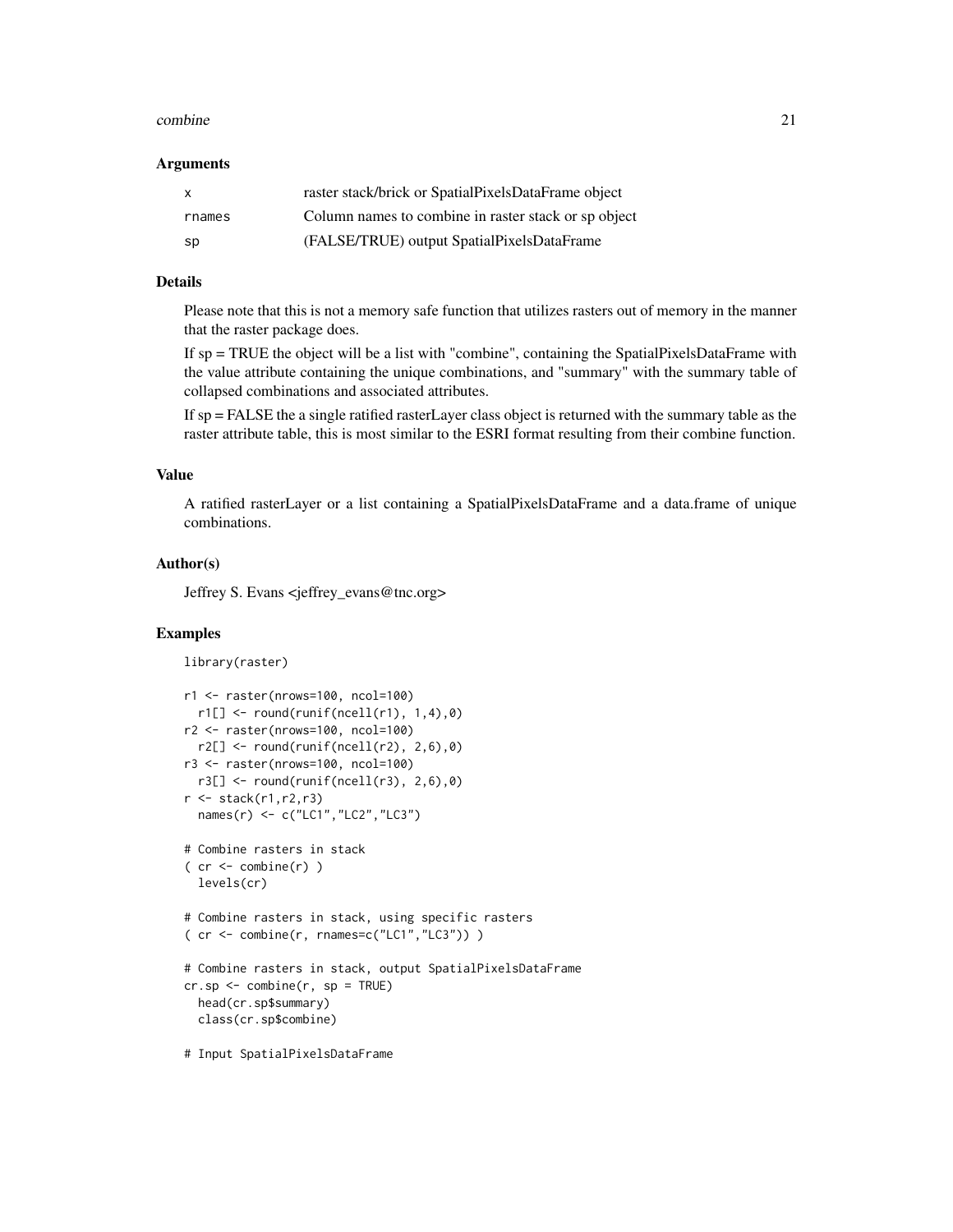```
r.sp <- as(r, "SpatialPixelsDataFrame")
cr.sp \leq combine(r.sp, sp = TRUE)
```
concordance *Concordance test for binomial models*

### Description

Performs a concordance/disconcordance (C-statistic) test on binomial models.

#### Usage

concordance(y, p)

#### Arguments

|   | vector of binomial response variable used in model |
|---|----------------------------------------------------|
| p | estimated probabilities from fit binomial model    |

#### Value

list object with: concordance, discordance, tied and pairs

### Note

Test of binomial regression for the hypothesis that probabilities of all positives [1], are greater than the probabilities of the nulls [0]. The concordance would be 100 inverse of concordance, representing the null. The C-statistic has been show to be comparable to the area under an ROC

Results are: concordance - percent of positives that are greater than probabilities of nulls. discordance - concordance inverse of concordance representing the null class, tied - number of tied probabilities and pairs - number of pairs compared

#### Author(s)

Jeffrey S. Evans <jeffrey\_evans@tnc.org>

### References

Austin, P.C. & E.W. Steyerberg (2012) Interpreting the concordance statistic of a logistic regression model: relation to the variance and odds ratio of a continuous explanatory variable. BMC Medical Research Methodology, 12:82

Harrell, F.E. (2001) Regression modelling strategies. Springer, New York, NY.

Royston, P. & D.G. Altman (2010) Visualizing and assessing discrimination in the logistic regression model. Statistics in Medicine 29(24):2508-2520

<span id="page-21-0"></span>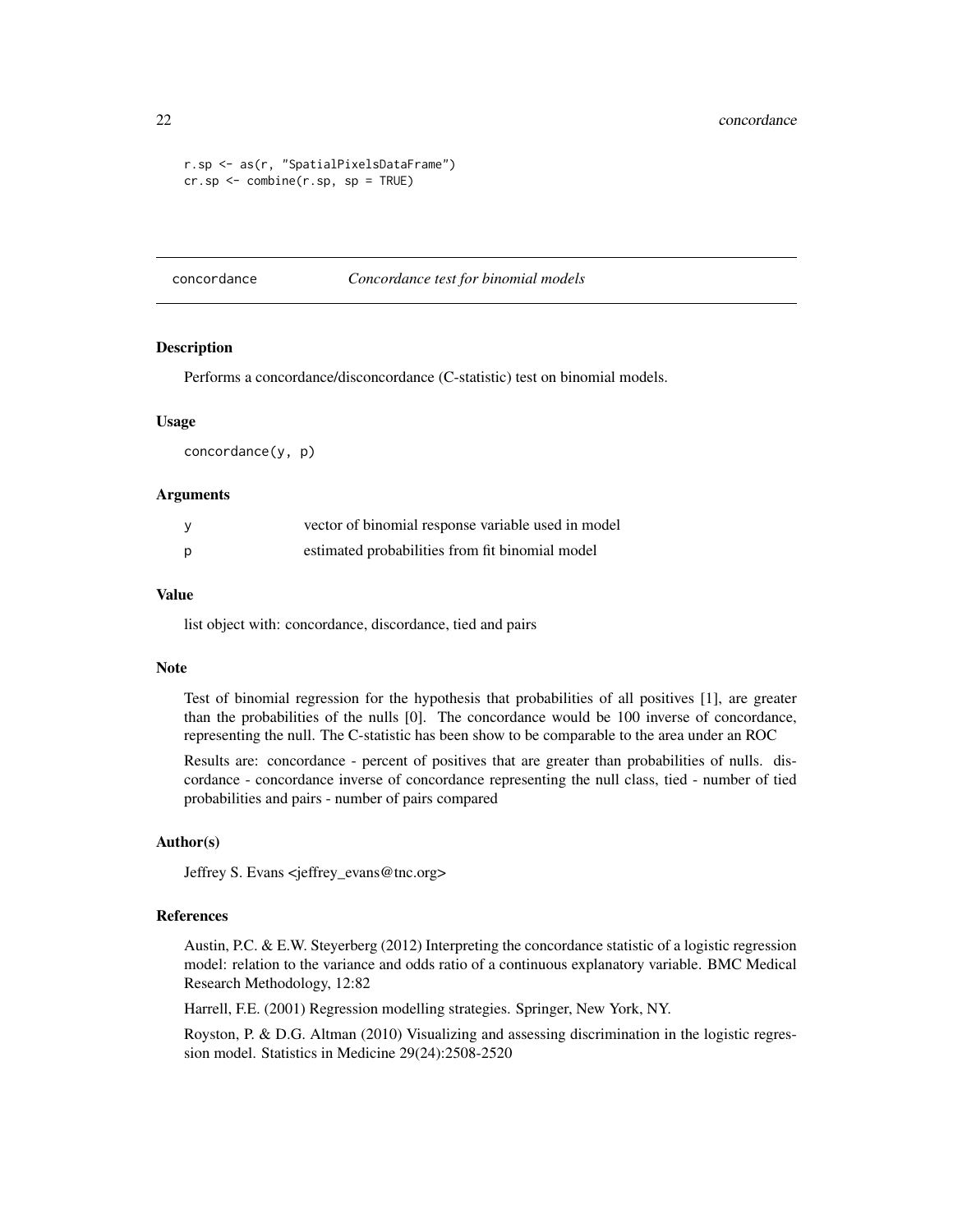#### <span id="page-22-0"></span>conf.interval 23

### Examples

```
data(mtcars)
dat <- subset(mtcars, select=c(mpg, am, vs))
glm.reg <- glm(vs ~ mpg, data = dat, family = binomial)
concordance(dat$vs, predict(glm.reg, type = "response"))
```
conf.interval *Confidence interval for mean or median*

### Description

Calculates confidence interval for the mean or median of a distribution with unknown population variance

#### Usage

 $conf.interval(x, cl = 0.95, stat = "mean", std_error = TRUE)$ 

### Arguments

| $\mathsf{x}$ | Vector to calculate confidence interval for  |
|--------------|----------------------------------------------|
| c1           | Percent confidence level (default $= 0.95$ ) |
| stat         | Statistic (mean or median)                   |
| std.error    | Return standard error (TRUE/FALSE)           |

### Value

lci Lower confidence interval value uci Upper confidence interval value mean If stat = "mean", mean value of distribution mean Value of the mean or median conf.level Confidence level used for confidence interval std.error If std.error = TRUE standard error of distribution

### Author(s)

Jeffrey S. Evans <jeffrey\_evans@tnc.org>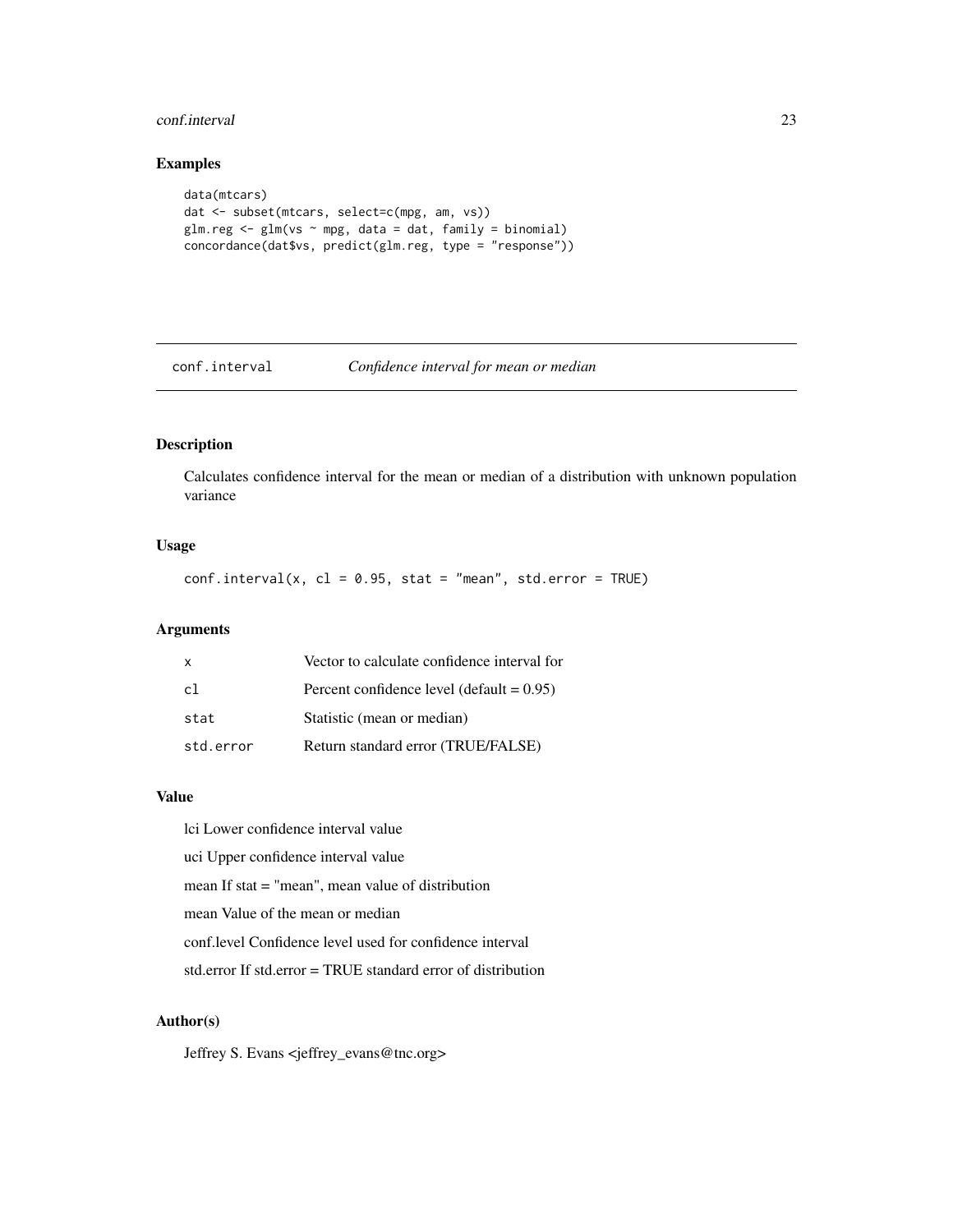#### <span id="page-23-0"></span>Examples

```
x \leftarrow runif(100)cr < -conf.interval(x, cl = 0.97)print(cr)
d \leftarrow density(x)plot(d, type="n", main = "PDF with mean and 0.97 confidence interval")
  polygon(d, col="cyan3")
  abline(y=mean(x, na.rm = TRUE), lty = 2)segments( x0=cr[["lci"]], y0=mean(d$y), x1=cr[["uci"]],
            y1 = mean(dfy), 1wd = 2.5,
            col = "black")legend("topright", legend = c("mean", "CI"),
        lty = c(2,1), lwd = c(1,2.5))
```
cor.data *Various correlation structures*

#### Description

linear and nonlinear correlated data examples

A list object with various linear and nonlinear correlation structures

#### Format

A list object with 4 elements containing data.frames:

example 1 two columns with nonlinear wave function relationship

example 2 two columns with simple nonlinear relationship

example 3 two columns with nonlinear multi-level wave function relationship

example 4 4 columns with first two having linear relationship

correlogram *Correlogram*

### Description

Calculates and plots a correlogram

### Usage

```
correlogram(x, v, dist = 5000, dmatrix = FALSE, ns = 99, latalog = FALSE, ...)
```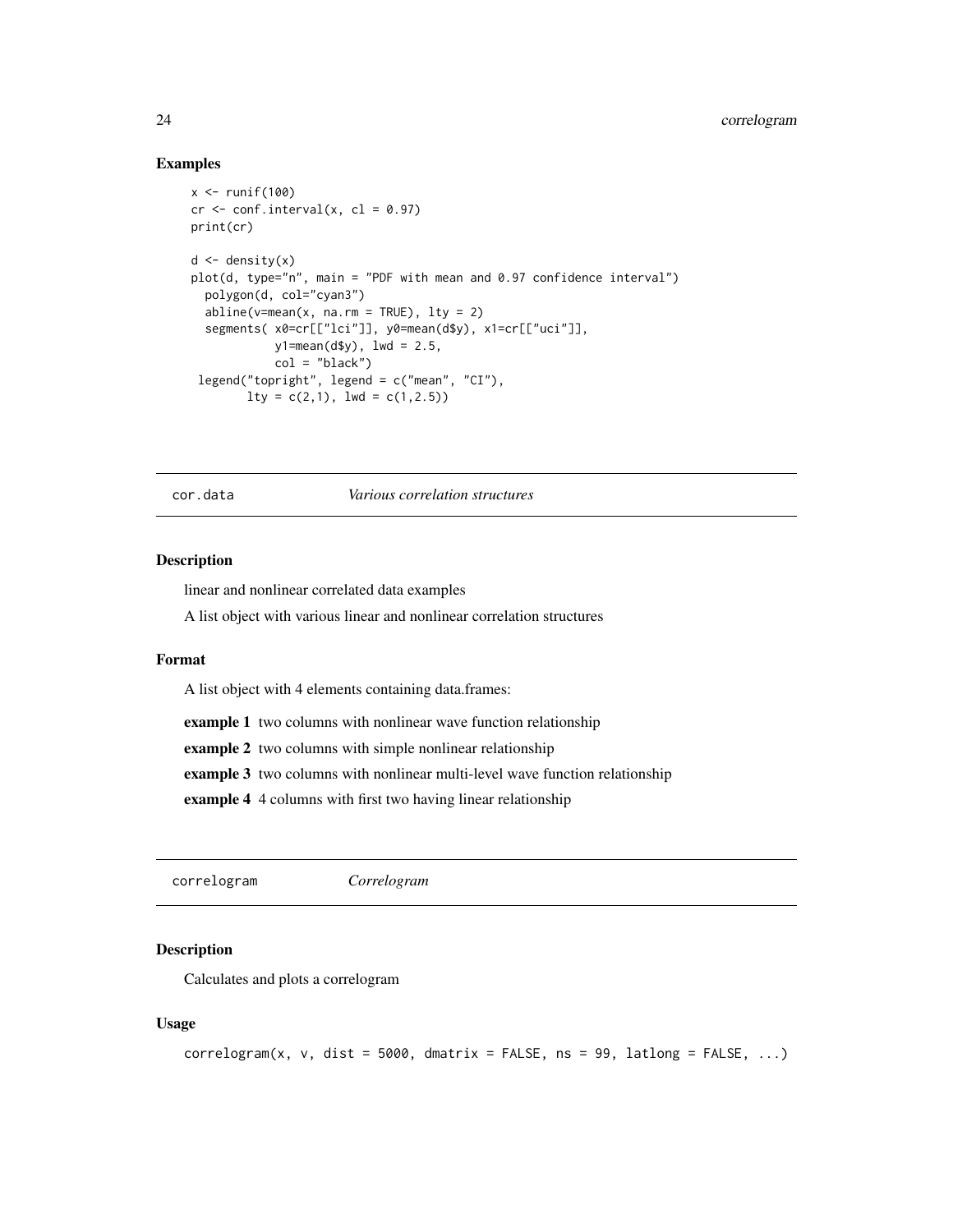#### <span id="page-24-0"></span>cross.tab 25

#### Arguments

| $\times$ | SpatialPointsDataFrame object                                         |
|----------|-----------------------------------------------------------------------|
| v        | Test variable in x@data                                               |
| dist     | Distance of correlation lags, if lattong=TRUE units are in kilometers |
| dmatrix  | Should the distance matrix be include in output (TRUE/FALSE)          |
| ns       | Number of simulations to derive simulation envelope                   |
| latlong  | Coordinates are in lationg (TRUE/FALSE)                               |
|          | Arguments passed to cor ('pearson', 'kendall' or 'spearman')          |

### Value

A list object containing:

- autocorrelation is a data.frame object with the following components
- autocorrelation Autocorrelation value for each distance lag
- dist Value of distance lag
- lci Lower confidence interval (p=0.025)
- uci Upper confidence interval (p=0.975)
- CorrPlot recordedplot object to recall plot
- dmatrix Distance matrix (if dmatrix=TRUE)

### Author(s)

Jeffrey S. Evans [jeffrey\\_evans@tnc.org](mailto:jeffrey_evans@tnc.org)

### Examples

```
library(sp)
  data(meuse)
coordinates(meuse) = -x+yzinc.cg \leq correlogram(x = meuse, v = meuse@data[,'zinc'], dist = 250, ns = 9)
```

| cross.tab |  |  |
|-----------|--|--|
|-----------|--|--|

```
Class comparison between two nominal rasters
```
### Description

Creates a labeled cross tabulation between two nominal rasters

### Usage

```
cross.tab(x, y, values = NULL, labs = NULL, pot = FALSE, ...)
```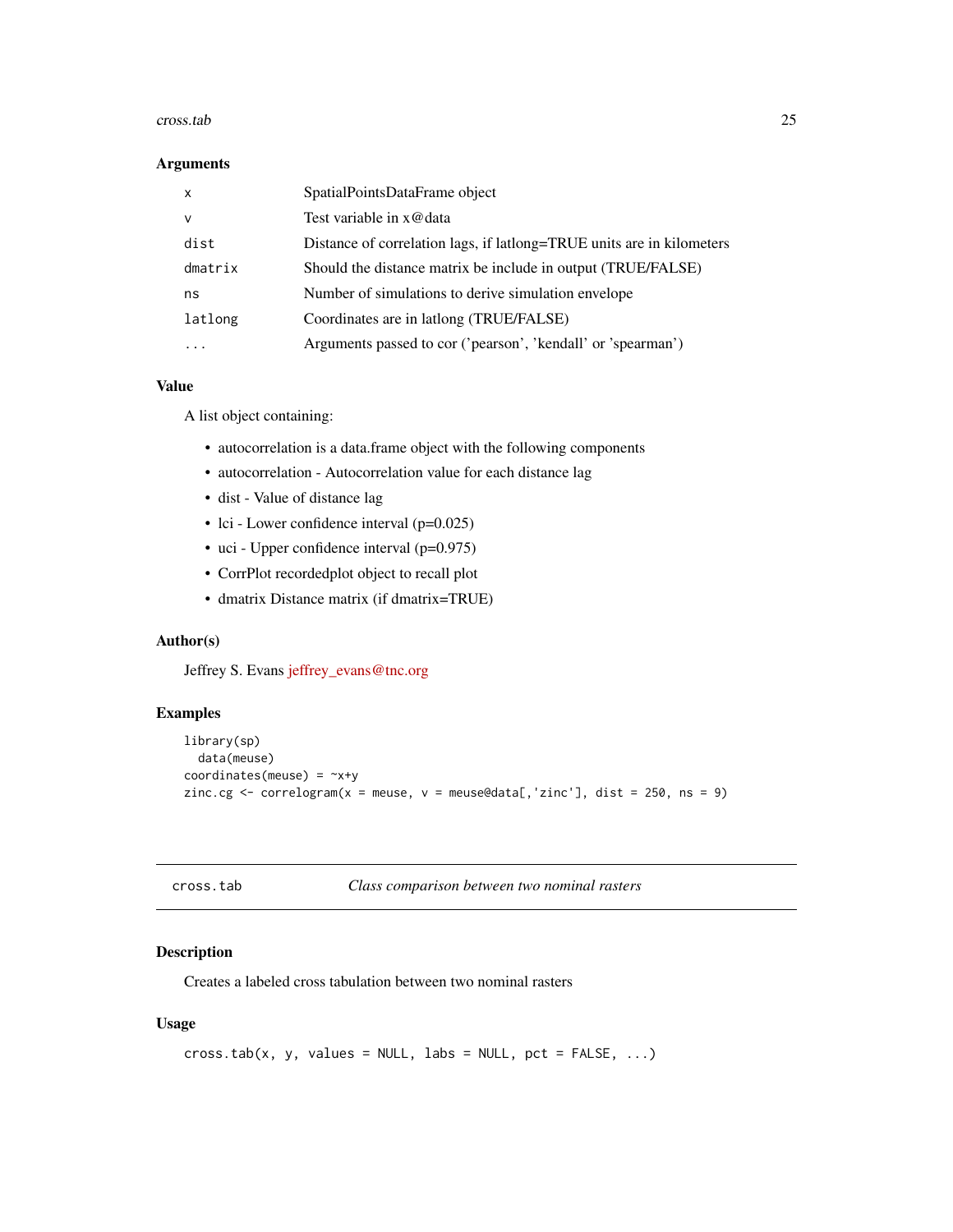26 cross.tab

#### Arguments

| X      | rasterLayer class object                           |
|--------|----------------------------------------------------|
|        | rasterLayer class object to compare to x           |
| values | Expected values in both rasters                    |
| labs   | Labels associated with values argument             |
| pct    | (TRUE/FALSE) return proportions rather than counts |
|        | Additional arguments                               |

### Value

a table with the cross tabulated counts

#### Note

This function returns a cross tabulation between two nominal rasters. Arguments allow for labeling the results and returning proportions rather than counts. It also accounts for asymmetrical classes between the two rasters

### Author(s)

Jeffrey S. Evans <jeffrey\_evans@tnc.org>

### References

Pontius Jr, R.G., Shusas, E., McEachern, M. (2004). Detecting important categorical land changes while accounting for persistence. Agriculture, Ecosystems & Environment 101(2):251-268.

#### See Also

raster:[:crosstab](#page-0-0)

```
library(sp)
library(raster)
 data(meuse.grid)
r1 <- sp::SpatialPixelsDataFrame(points = meuse.grid[c("x", "y")],
                                data = meuse.grid)
lulc2010 <- raster(r1)
  na.idx <- which(!is.na(lulc2010[]))
    lulc2010[na.idx] <- sample(1:5, length(na.idx), replace=TRUE)
lulc2020 <- raster(lulc2010)
 lulc2020[na.idx] <- sample(1:5, length(na.idx), replace=TRUE)
( v = sort(unique(c(lulc2010[], lulc2020[]))) )
l = c("water", "urban", "forest","ag","barren")
```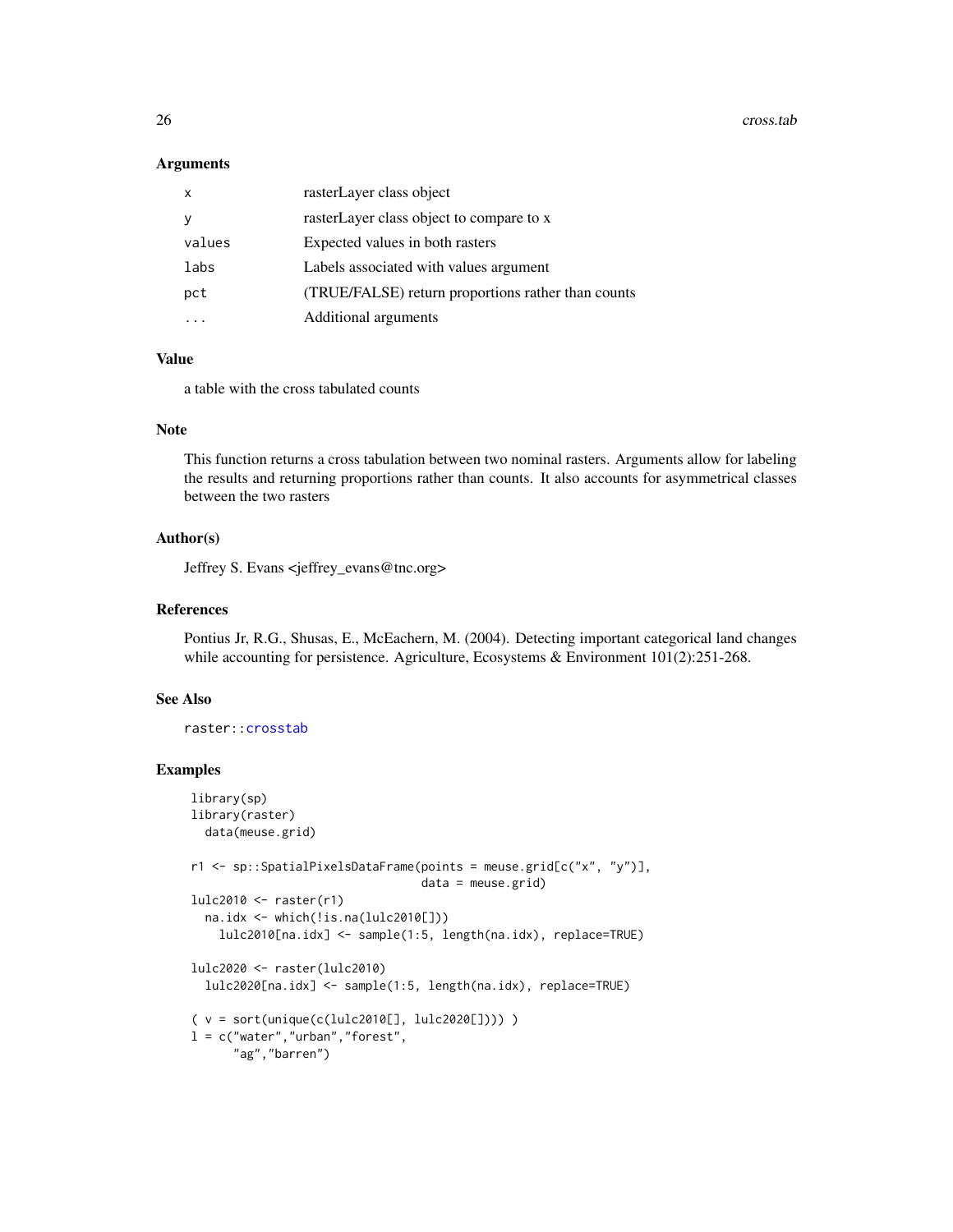```
cross.tab(lulc2010, lulc2020)
cross.tab(lulc2010, lulc2020, values = v, labs = l)
cross.tab(lulc2010, lulc2020, values = v, labs = l, pct=TRUE)
# Create asymmetrical classes
lulc2020[na.idx] <- sample(c(1,2,4,5), length(na.idx), replace=TRUE)
cross.tab(lulc2010, lulc2020, values = v, labs = l, pct=TRUE)
```
crossCorrelation *Spatial cross correlation*

#### Description

Calculates univariate or bivariate spatial cross-correlation using local Moran's-I (LISA), following Chen (2015)

### Usage

```
crossCorrelation(
 x,
 y = NULL,coords = NULL,
 w = NULL,type = c("LSCI", "GSCI"),
  k = 999,
  dist.function = c("inv.power", "neg.exponent", "none"),
  scalexy = TRUE,scale.partial = FALSE,
  scale.matrix = FALSE,
  alpha = 0.05,
 clust = TRUE,
  return.sims = FALSE
\lambda
```
### Arguments

| $\mathsf{x}$ | Vector of x response variables                                                                                                                                         |
|--------------|------------------------------------------------------------------------------------------------------------------------------------------------------------------------|
| У            | Vector of y response variables, if not specified the univariate statistic is returned                                                                                  |
| coords       | A matrix of coordinates corresponding to $(x, y)$ , only used if $w = NULL$ . Can<br>also be an sp object with relevant x, y coordinate slot (ie., points or polygons) |
| W            | Spatial neighbors/weights in matrix format. Dimensions must match $(n(x),n(y))$<br>and be symmetrical. If w is not defined then a default method is used.              |
| type         | c("LSCI","GSCI") Return Local Spatial Cross-correlation Index (LSCI) or Global<br>Spatial cross-correlation Index (GSCI)                                               |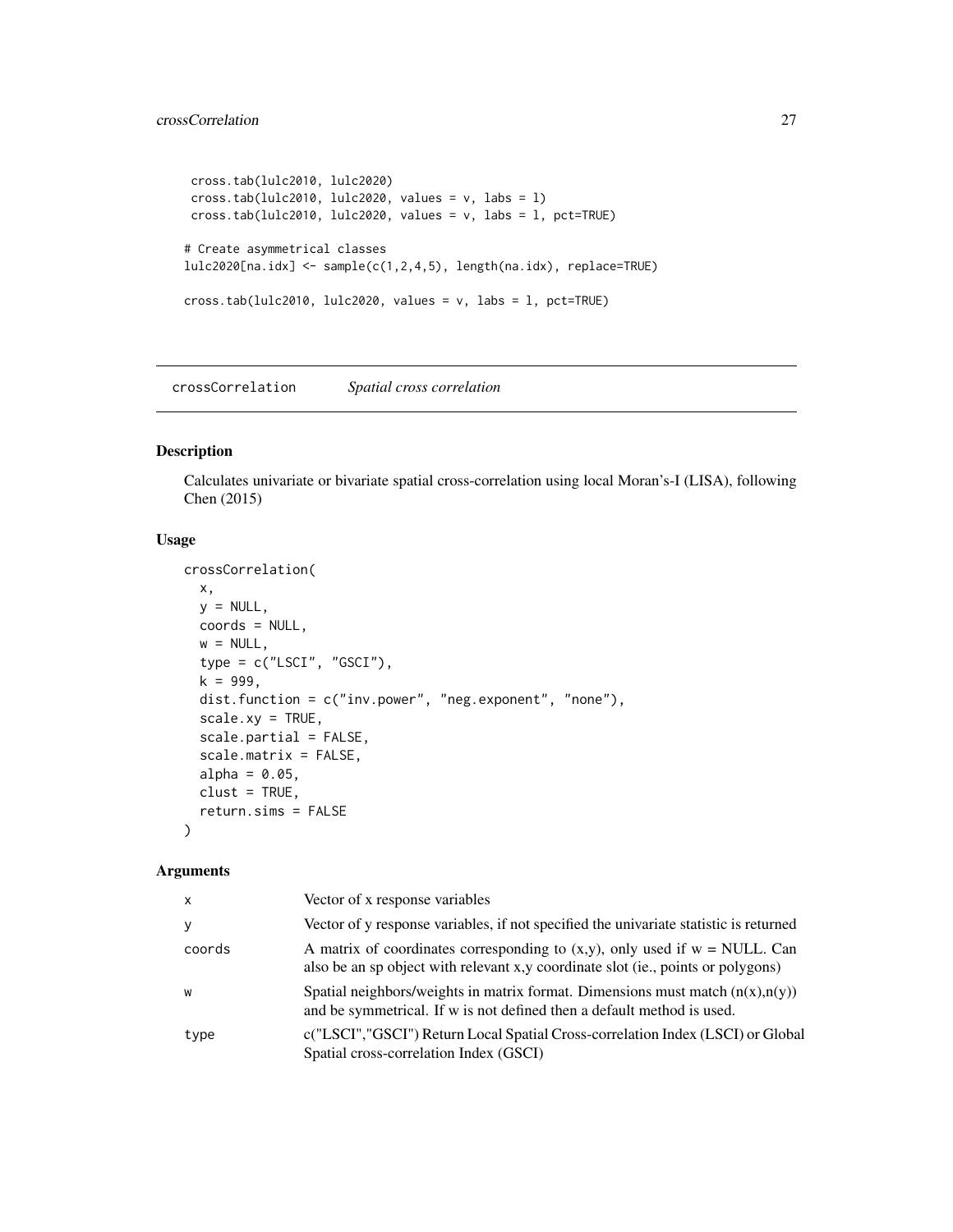| k             | Number of simulations for calculating permutation distribution under the null<br>hypothesis of no spatial autocorrelation                                                                                   |
|---------------|-------------------------------------------------------------------------------------------------------------------------------------------------------------------------------------------------------------|
| dist.function | ("inv.power", "neg.exponent", "none") If $w = NULL$ , the default method for<br>deriving spatial weights matrix, options are: inverse power or negative exponent,<br>none is for use with a provided matrix |
| scale.xy      | (TRUE/FALSE) scale the x,y vectors, if FALSE it is assumed that they are al-<br>ready scaled following Chen (2015)                                                                                          |
| scale.partial | (FALSE/TRUE) rescale partial spatial autocorrelation statistics                                                                                                                                             |
| scale.matrix  | (FALSE/TRUE) If a neighbor/distance matrix is passed, should it be scaled us-<br>ing $(w/\text{sum}(w))$                                                                                                    |
| alpha         | $= 0.05$ confidence interval (default is 95 pct)                                                                                                                                                            |
| clust         | (FALSE/TRUE) Return approximated lisa clusters                                                                                                                                                              |
| return.sims   | (FALSE/TRUE) Return randomizations vector $n = k$                                                                                                                                                           |

### Details

In specifying a distance matrix, you can pass a coordinates matrix or spatial object to coords or alternately, pass a distance or spatial weights matrix to the w argument. If the w matrix represents spatial weights dist.function="none" should be specified. Otherwise, w is assumed to represent distance and will be converted to spatial weights using inv.power or neg.exponent. The w distances can represent an alternate distance hypothesis (eg., road, stream, network distance) Here are example argument usages for defining a matrix.

- IF coords=x, w=NULL, dist.function= c("inv.power", "neg.exponent") A distance matrix is derived using the data passed to coords then spatial weights derived using one of the dist.function options
- IF cords=NULL, w=x, dist.function= c("inv.power", "neg.exponent") It is expected that the distance matrix specified with w represent some form of distance then the spatial weights are derived using one of the dist.function options
- IF cords=NULL, w=x, dist.function="none" It is assumed that the matrix passed to w already represents the spatial weights

#### Value

When not simulated  $k=0$ , a list containing:

- I Global autocorrelation statistic
- SCI A data.frame with two columns representing the xy and yx autocorrelation
- nsim value of NULL to represent p values were derived from observed data  $(k=0)$
- p Probability based observations above/below confidence interval
- t.test Probability based on t-test
- clusters If "clust" argument TRUE, vector representing LISA clusters

when simulated  $(k>0)$ , a list containing:

• I Global autocorrelation statistic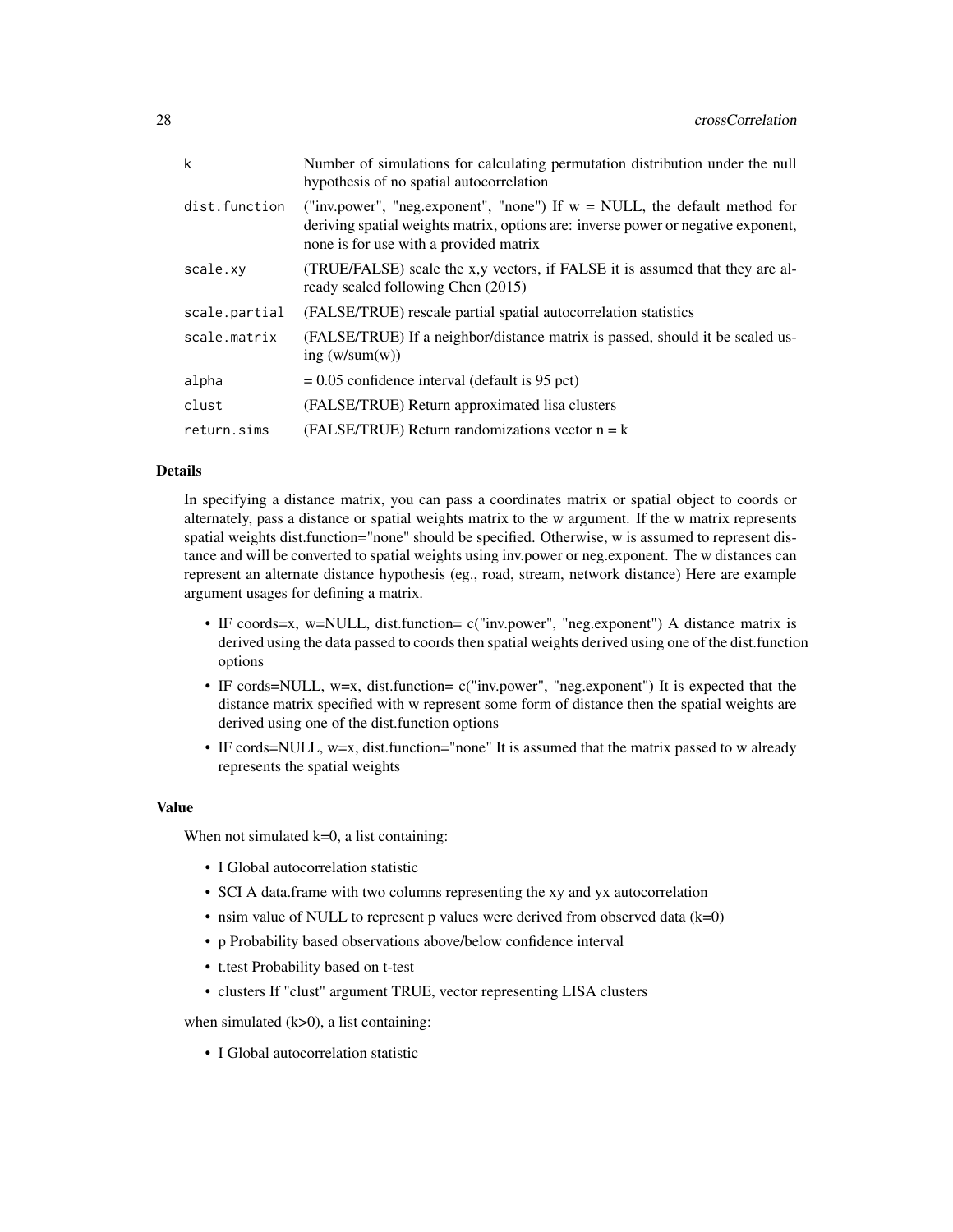- SCI A data.frame with two columns representing the xy and yx autocorrelation
- nsim value representing number of simulations
- global.p p-value of global autocorrelation statistic
- local.p Probability based simulated data using successful rejection of t-test
- range.p Probability based on range of probabilities resulting from paired t-test
- clusters If "clust" argument TRUE, vector representing lisa clusters

### References

Chen, Y.G. (2012) On the four types of weight functions for spatial contiguity matrix. Letters in Spatial and Resource Sciences 5(2):65-72

Chen, Y.G. (2013) New approaches for calculating Moran's index of spatial autocorrelation. PLoS ONE 8(7):e68336

Chen, Y.G. (2015) A New Methodology of Spatial Cross-Correlation Analysis. PLoS One 10(5):e0126158. doi:10.1371/journal.pone.0126158

```
# replicate Chen (2015)
data(chen)
( r <- crossCorrelation(x=chen[["X"]], y=chen[["Y"]], w = chen[["M"]],
                        clust=TRUE, type = "LSCI", k=0,
                        dist.function = "inv.power") )
 library(sp)
 library(spdep)
 data(meuse)
   coordinates(meuse) <- ~x+y
 #### Using a default spatial weights matrix method (inverse power function)
  ( I <- crossCorrelation(meuse$zinc, meuse$copper,
              coords = coordinates(meuse), k=99) )
   meuse$lisa <- I$SCI[,"lsci.xy"]
     spplot(meuse, "lisa")
 #### Providing a distance matrix
  Wij <- spDists(meuse)
   ( I <- crossCorrelation(meuse$zinc, meuse$copper, w = Wij, k=99) )
  #### Providing an inverse power function weights matrix
  Wij <- spDists(meuse)
    Wij <- 1 / Wij
          diag(Wij) <- 0
        Wij <- Wij / sum(Wij)
  diag(Wij) <-0( I <- crossCorrelation(meuse$zinc, meuse$copper, w = Wij,
                          dist.function = "none", k=99) )
```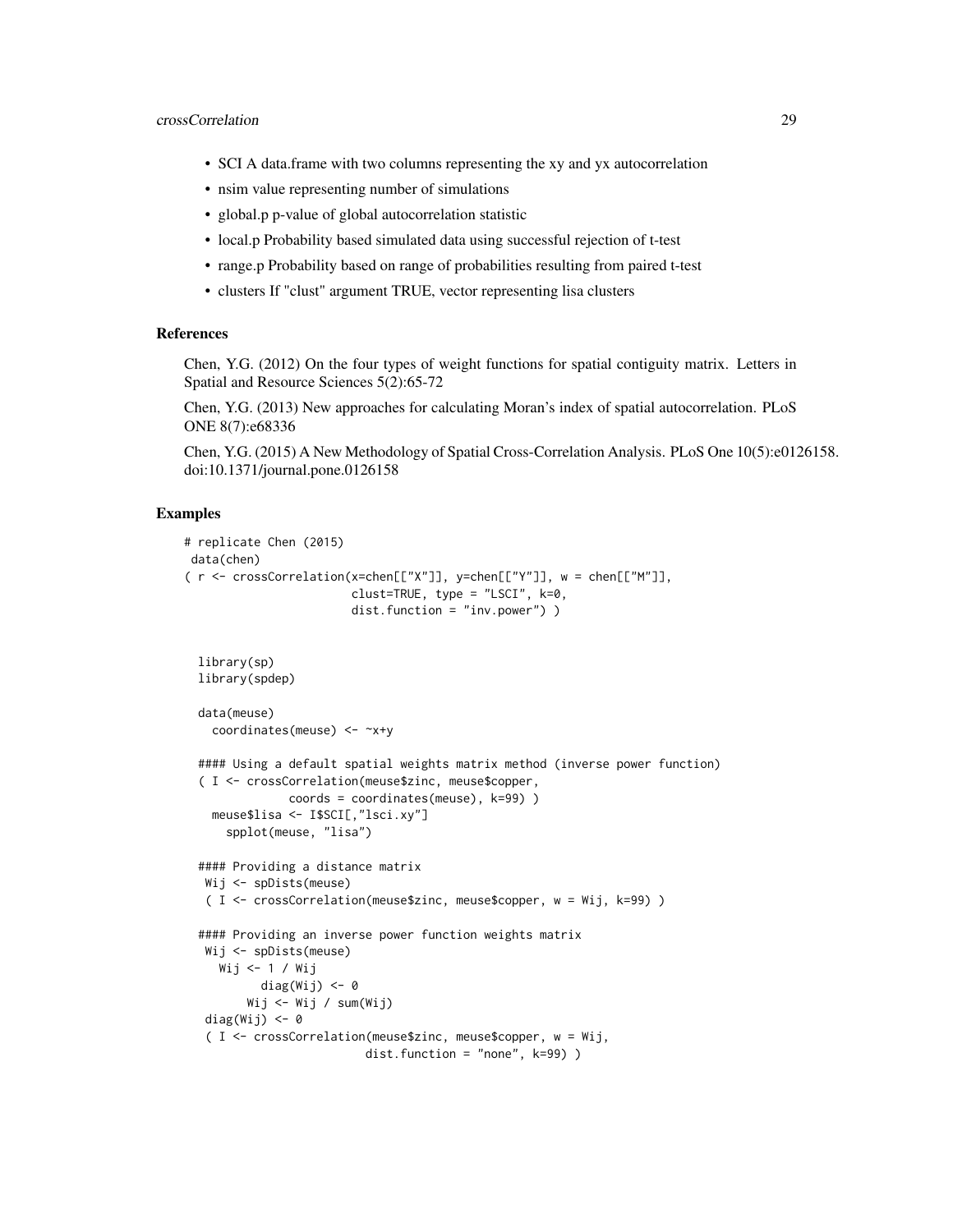<span id="page-29-0"></span>csi *Cosine Similarity Index*

#### **Description**

Calculates the cosine similarity and angular similarity on two vectors or a matrix

#### Usage

 $csi(x, y = NULL)$ 

### Arguments

| A vector or matrix object              |
|----------------------------------------|
| If x is a vector, then a vector object |

### Value

If x is a matrix, a list object with: similarity and angular.similarity matrices or, if x and y are vectors, a vector of similarity and angular.similarity

#### Note

The cosine similarity index is a measure of similarity between two vectors of an inner product space. This index is bested suited for high-dimensional positive variable space. One useful application of the index is to measure separability of clusters derived from algorithmic approaches (e.g., k-means). It is a good common practice to center the data before calculating the index. It should be noted that the cosine similarity index is mathematically, and often numerically, equivalent to the Pearson's correlation coefficient

The cosine similarity index is derived:  $s(xy) = x * y / ||x|| * ||y||$ , where the expected is 1.0 (perfect similarity) to -1.0 (perfect dissimilarity). A normalized angle between the vectors can be used as a bounded similarity function within [0,1] angular similarity =  $1 - (cos(s)^{(-1/pi)})$ 

### Author(s)

Jeffrey S. Evans <jeffrey\_evans@tnc.org>

```
# Compare two vectors (centered using scale)
 x=runif(100)
 y=runif(100)^2
 csi(as.vector(scale(x)),as.vector(scale(y)))
 #' # Compare columns (vectors) in a matrix (centered using scale)
```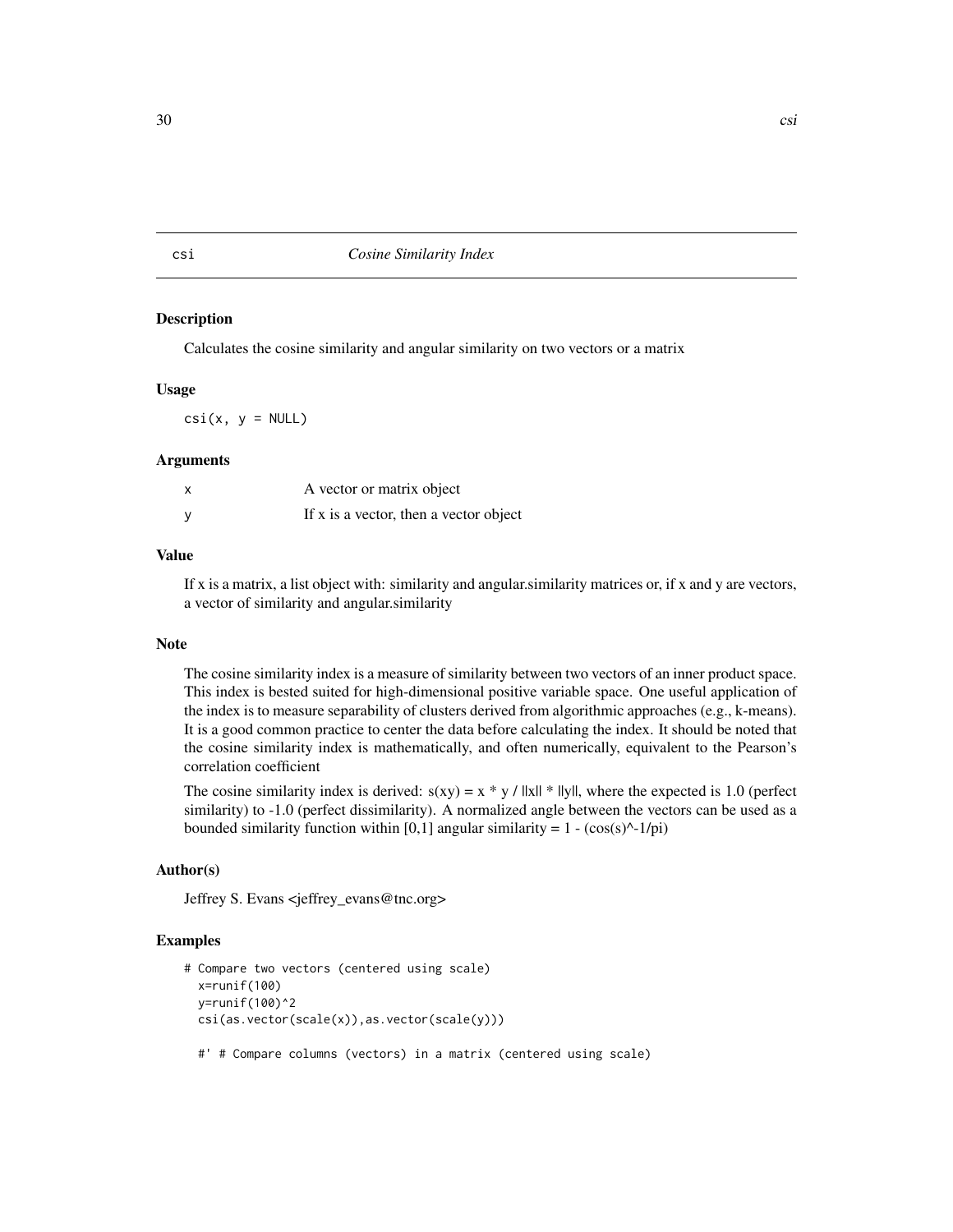#### <span id="page-30-0"></span>curvature 31

```
x \leftarrow \text{matrix}(\text{round}(\text{runif}(100), 0), \text{now=20}, \text{ncol=5})(s \leq \text{csi}(\text{scale}(x)))# Compare vector (x) to each column in a matrix (y)
y \le - matrix(round(runif(500),3),nrow=100,ncol=5)
x=runif(100)
csi(as.vector(scale(x)),scale(y))
```
curvature *Surface curvature*

### Description

Calculates Zevenbergen & Thorne, McNab's or Bolstad's curvature

#### Usage

```
curvature(x, type = c("planform", "profile", "total", "mcnab", "bolstad"), ...)
```
### Arguments

| X       | rasterLayer object                                                |
|---------|-------------------------------------------------------------------|
| type    | Method used c("planform", "profile", "total", "mcnab", "bolstad") |
| $\cdot$ | Additional arguments passed to write Raster                       |

#### Value

raster class object of surface curvature

### Note

The planform and profile curvatures are the second derivative(s) of the elevation surface, or the slope of the slope. Profile curvature is in the direction of the maximum slope, and the planform curvature is perpendicular to the direction of the maximum slope. Negative values in the profile curvature indicate the surface is upwardly convex whereas, positive values indicate that the surface is upwardly concave. Positive values in the planform curvature indicate an that the surface is laterally convex whereas, negative values indicate that the surface is laterally concave.

Total curvature is the sigma of the profile and planform curvatures. A value of 0 in profile, planform or total curvature, indicates the surface is flat. The planform, profile and total curvatures are derived using Zevenbergen  $&$  Thorne (1987) via a quadratic equation fit to eight neighbors as such, the s (focal window size) argument is ignored.

McNab's and Bolstad's variants of the surface curvature (concavity/convexity) index (McNab 1993; Bolstad & Lillesand 1992; McNab 1989). The index is based on features that confine the view from the center of a 3x3 window. In the Bolstad equation, edge correction is addressed by dividing by the radius distance to the outermost cell (36.2m).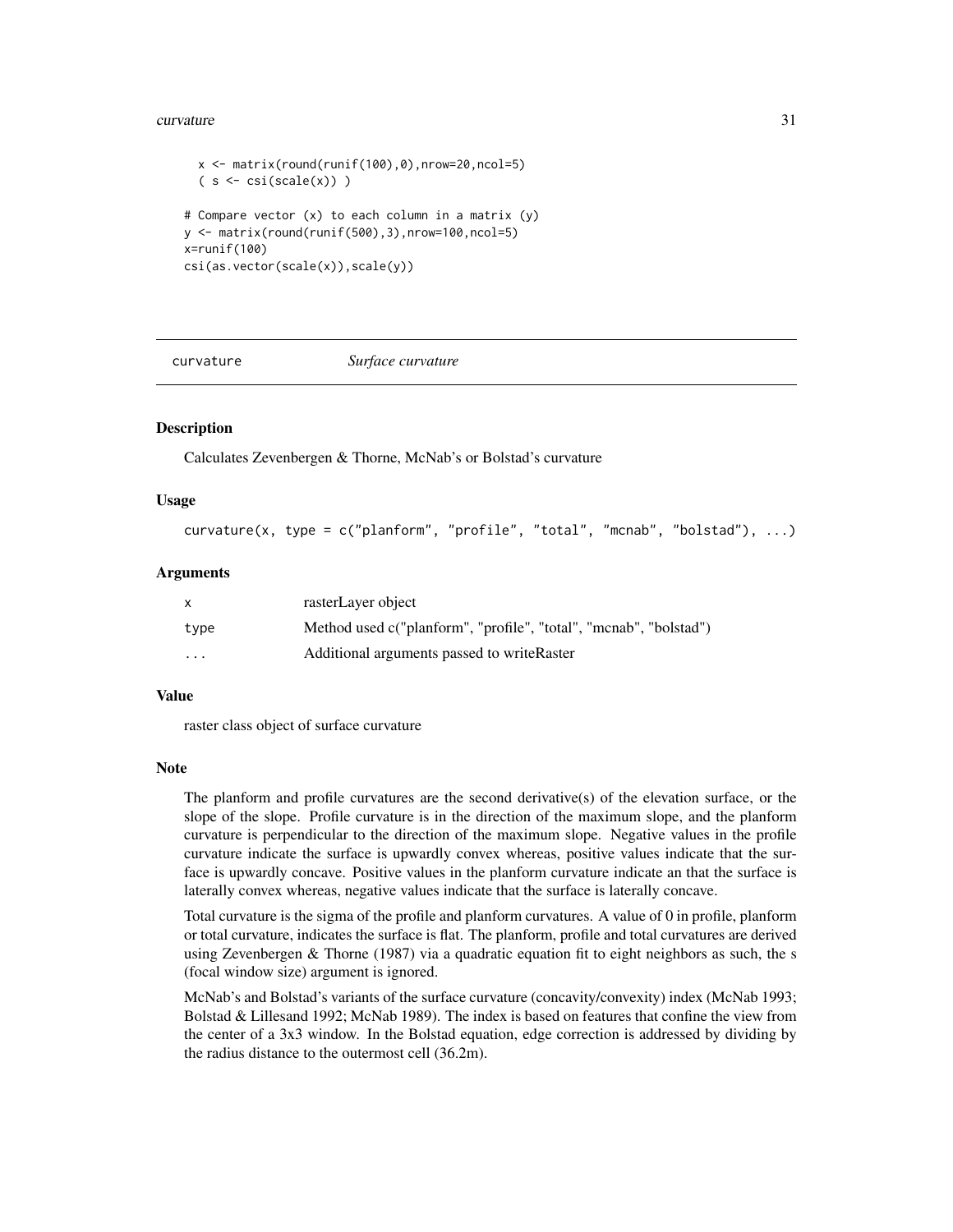### <span id="page-31-0"></span>Author(s)

Jeffrey S. Evans <jeffrey\_evans@tnc.org>

### References

Bolstad, P.V., and T.M. Lillesand (1992). Improved classification of forest vegetation in northern Wisconsin through a rule-based combination of soils, terrain, and Landsat TM data. Forest Science. 38(1):5-20.

Florinsky, I.V. (1998). Accuracy of Local Topographic Variables Derived from Digital Elevation Models. International Journal of Geographical Information Science, 12(1):47-62.

McNab, H.W. (1989). Terrain shape index: quantifying effect of minor landforms on tree height. Forest Science. 35(1):91-104.

McNab, H.W. (1993). A topographic index to quantify the effect of mesoscale landform on site productivity. Canadian Journal of Forest Research. 23:1100-1107.

Zevenbergen, L.W. & C.R. Thorne (1987). Quantitative Analysis of Land Surface Topography. Earth Surface Processes and Landforms, 12:47-56.

### See Also

[writeRaster](#page-0-0) For additional ... arguments passed to writeRaster

#### Examples

```
library(raster)
 library(spatialEco)
 data(elev)
 elev <- projectRaster(elev, crs="+proj=robin +datum=WGS84",
                        res=1000, method='bilinear')
curvature(elev, type="planform")
 mcnab.crv <- curvature(elev, type="mcnab")
     plot(mcnab.crv, main="McNab's curvature")
```
dahi *Diurnal Anisotropic Heat Index*

#### **Description**

Simple approximation of the anisotropic diurnal heat (Ha) distribution

The Diurnal Anisotropic Heat Index is based on this equation. Ha =  $cos( amax - a) * arctan(b)$ Where; amax defines the aspect with the maximum total heat surplus, a is the aspect and b is the slope angle.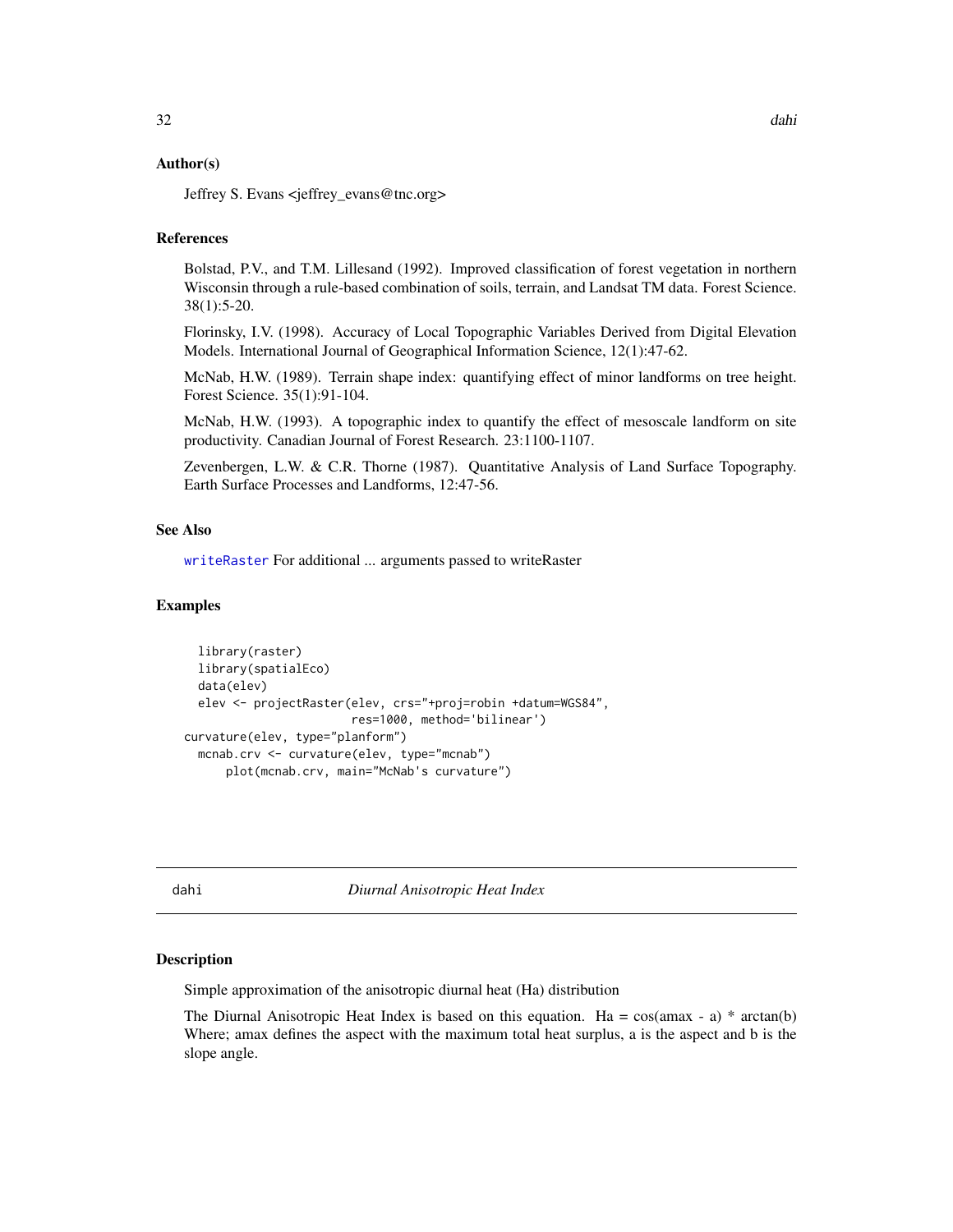#### <span id="page-32-0"></span>date\_seq 33

### Usage

dahi $(x, \text{ amax} = 202.5)$ 

#### Arguments

|      | An elevation raster of class RasterLayer, SpatRaster or SpatialPixelsDataFrame                                          |
|------|-------------------------------------------------------------------------------------------------------------------------|
| amax | The Alpha Max (amax) parameter in degrees defined as: minimum $= 0$ , maxi-<br>mum = $360$ with the default = $202.500$ |

### Value

RasterLayer class object Diurnal Anisotropic Heat Index

### Author(s)

Jeffrey S. Evans <jeffrey\_evans@tnc.org>

#### References

Boehner, J., and Antonic, O. (2009) Land-surface parameters specific to topo-climatology. In: Hengl, T., & Reuter, H. (Eds.), Geomorphometry - Concepts, Software, Applications. Developments in Soil Science, 33:195-226

#### Examples

```
library(raster)
data(elev)
Ha <- dahi(elev)
  plot(Ha)
```
date\_seq *date sequence*

### Description

creates date sequence given start and stop dates

#### Usage

```
date_seq(
  start,
  end,
  step = c("day", "week", "month", "quarter", "year", "minute"),
  rm.leap = FALSE
\mathcal{E}
```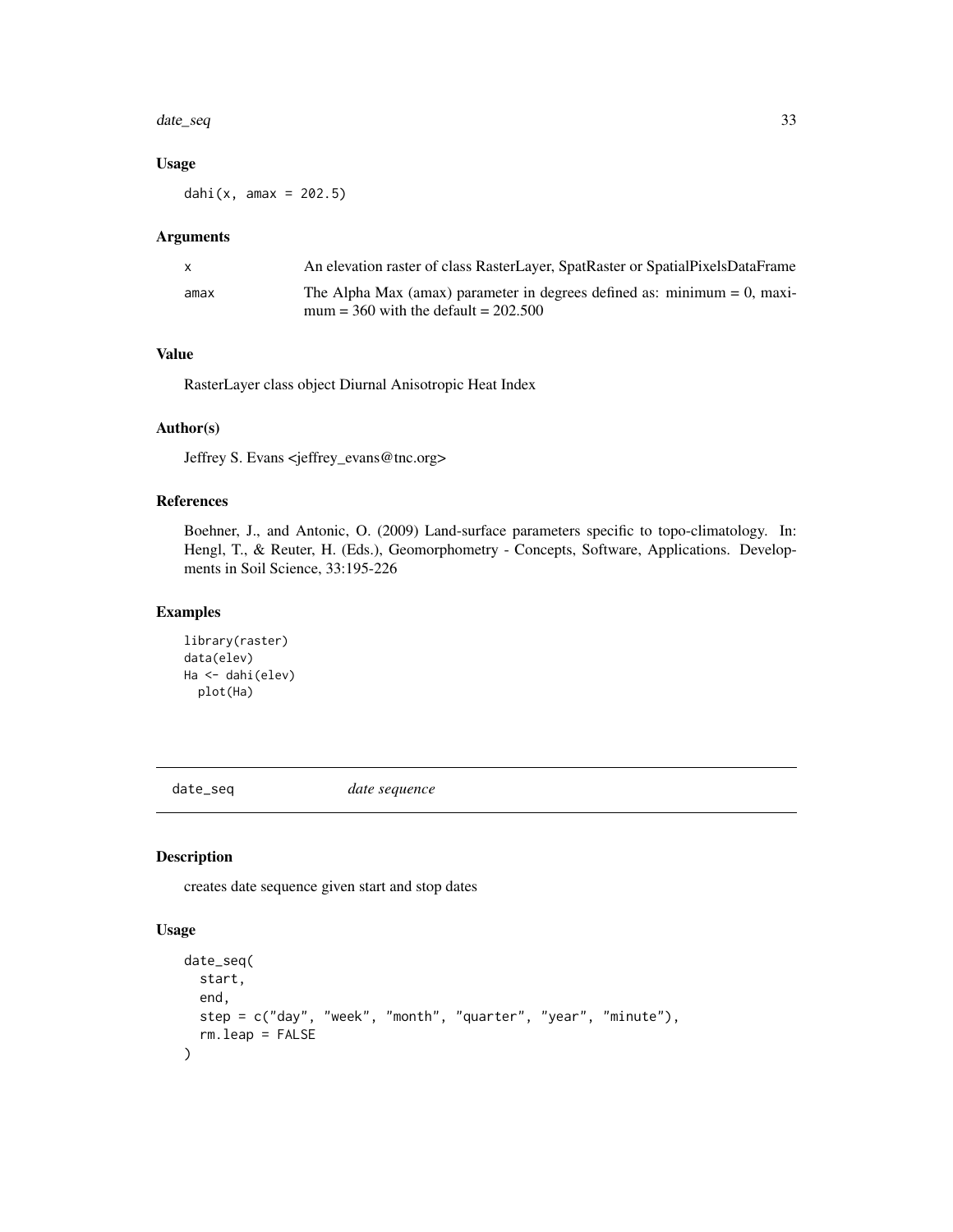#### <span id="page-33-0"></span>Arguments

| start   | Start date in "yyyy/mm/dd" character format                                   |
|---------|-------------------------------------------------------------------------------|
| end     | End date in "yyyy/mm/dd" character format                                     |
| step    | Time step, options are c("day", "week", "month", "quarter", "year", "minute") |
| rm.leap | Remove extra days in leap years                                               |

### Value

A date vector of class POSIXct for minute and Date for other options

#### Author(s)

Jeffrey S. Evans <jeffrey\_evans@tnc.org>

### Examples

```
# monthly steps 1990/01/01 - 2019/12/31
d <- date_seq("1990/01/01", "2019/12/31", step="month")
# daily steps 1990/01/01 - 2019/12/31
d <- date_seq("1990/01/01", "2019/12/31", step="day")
# daily steps 1990/01/01 - 2019/12/31 with leap days removed
d <- date_seq("1990/01/01", "2019/12/31", step="day", rm.leap=TRUE)
# daily step 2008/12/29 - 2008/12/31, 2008 is leap year
d <- date_seq("2008/12/29", "2008/12/31")
# minutes step 2008/12/29 - 2008/12/31, 2008 is leap year
d <- date_seq("2008/12/29", "2008/12/31", step="minute")
```
daymet.point *DAYMET point values*

### Description

Downloads DAYMET climate variables for specified point and time-period

#### Usage

```
daymet.point(
  lat,
  long,
  start.year,
  end.year,
 site = NULL,
```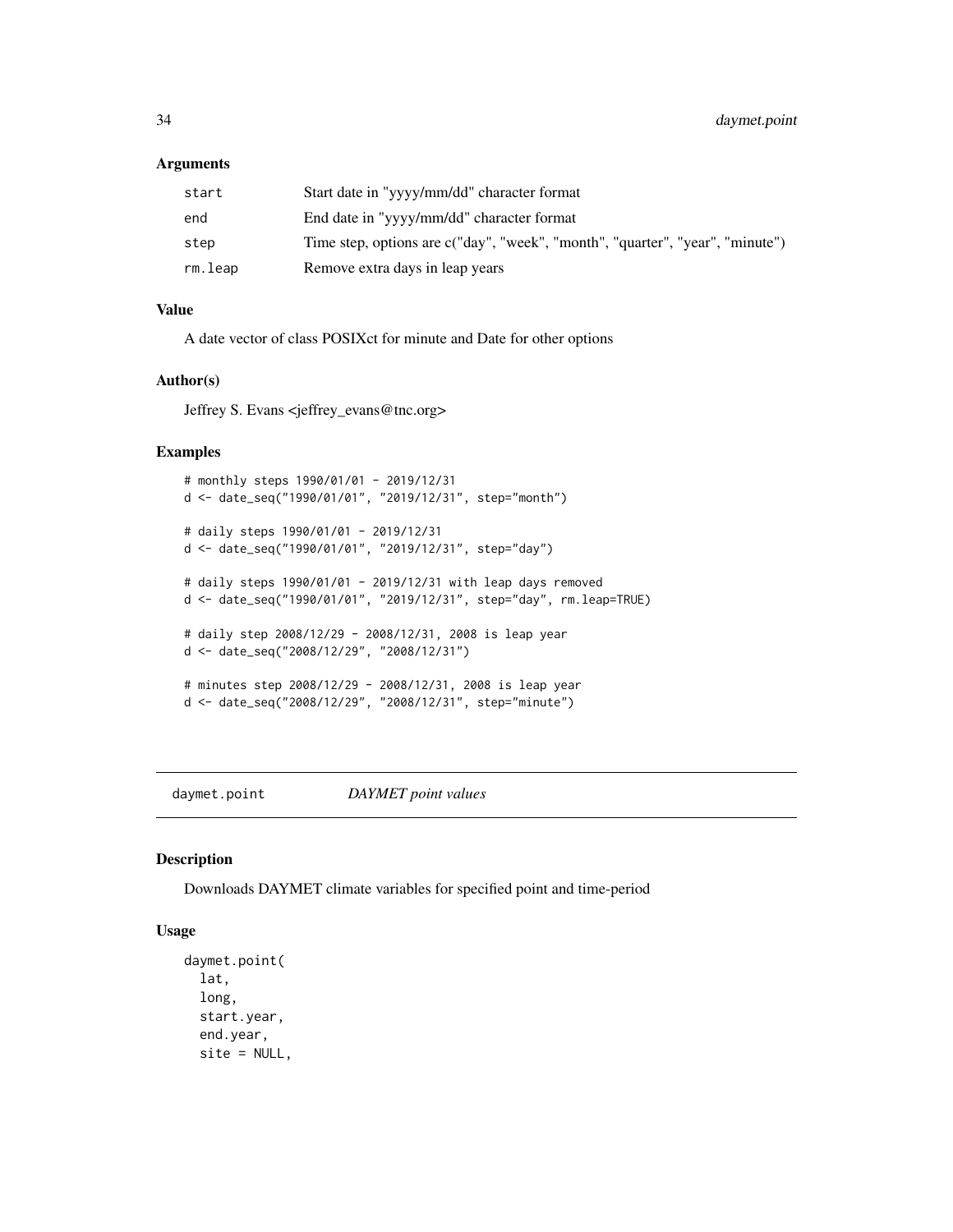### <span id="page-34-0"></span>daymet.tiles 35

```
files = FALSE,
  echo = FALSE
\lambda
```
#### Arguments

| lat        | latitude of point (decimal degrees WGS84)            |
|------------|------------------------------------------------------|
| long       | longitude pf point (decimal degrees WGS84)           |
| start.year | First year of data                                   |
| end. year  | Last year of data                                    |
| site       | Unique identification value that is appended to data |
| files      | (TRUE/FALSE) Write file to disk                      |
| echo       | (TRUE/FALSE) Echo progress                           |

#### Value

A data.frame with climate results

#### Note

data is available for Long -131.0 W and -53.0 W; lat 52.0 N and 14.5 N Function uses the Single Pixel Extraction tool and returns year, yday, dayl(s), prcp (mm/day), srad (W/m^2), swe (kg/m^2), tmax (deg c), tmin (deg c), vp (Pa) Metadata for DAYMET single pixel extraction: [https://](https://daymet.ornl.gov/files/UserGuides/current/readme_singlepointextraction.pdf) [daymet.ornl.gov/files/UserGuides/current/readme\\_singlepointextraction.pdf](https://daymet.ornl.gov/files/UserGuides/current/readme_singlepointextraction.pdf)

### Author(s)

Jeffrey S. Evans <jeffrey\_evans@tnc.org>

### Examples

(  $d \leq 2013$ , dumet.point(lat = 36.0133, long = -84.2625, start.year = 2013, end.year=2014, site = "1", files = FALSE, echo = FALSE) )

daymet.tiles *DAYMET Tile ID's*

### Description

Returns a vector of DAYMET tile id's within a specified extent

### Usage

daymet.tiles(...)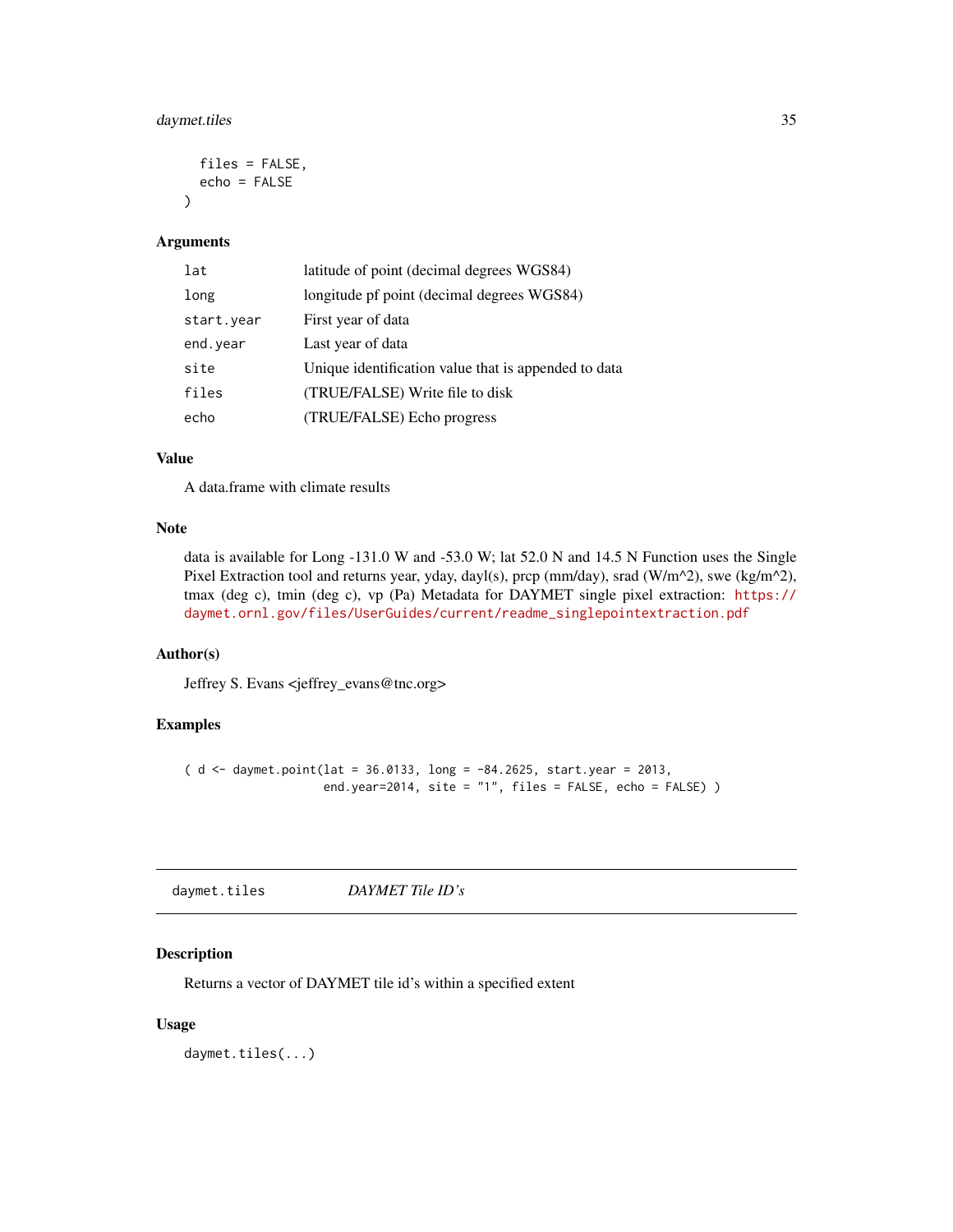#### Arguments

... ignored

### Value

Vector of DAYMET tile IDS or if sp = TRUE a sp class SpatialPolygonsDataFrame

### Note

Function accepts sp, raster or extent class object or bounding coordinates. All input must be in the same projection as the tile index SpatialPolygonsDataFrame. The library includes the DAYMAT tile index "DAYMET\_tiles" which can be add using data(), see examples.

#### Author(s)

Jeffrey S. Evans <jeffrey\_evans@tnc.org>

DAYMET\_tiles *DAYMET climate tile index*

#### Description

Polygon tile index for DAYMET climate data

### Format

An sp SpatialPolygonsDataFrame with 404 features (rows) and 6 columns (columns):

Id Tile Index Identification

Area Area of each tile

XMin Minimum x geographic decimal degree coordinate

XMax Maximum x geographic decimal degree coordinate

YMin Minimum y geographic decimal degree coordinate

yMax Maximum y geographic decimal degree coordinate

### Source

<https://daymet.ornl.gov/>

<span id="page-35-0"></span>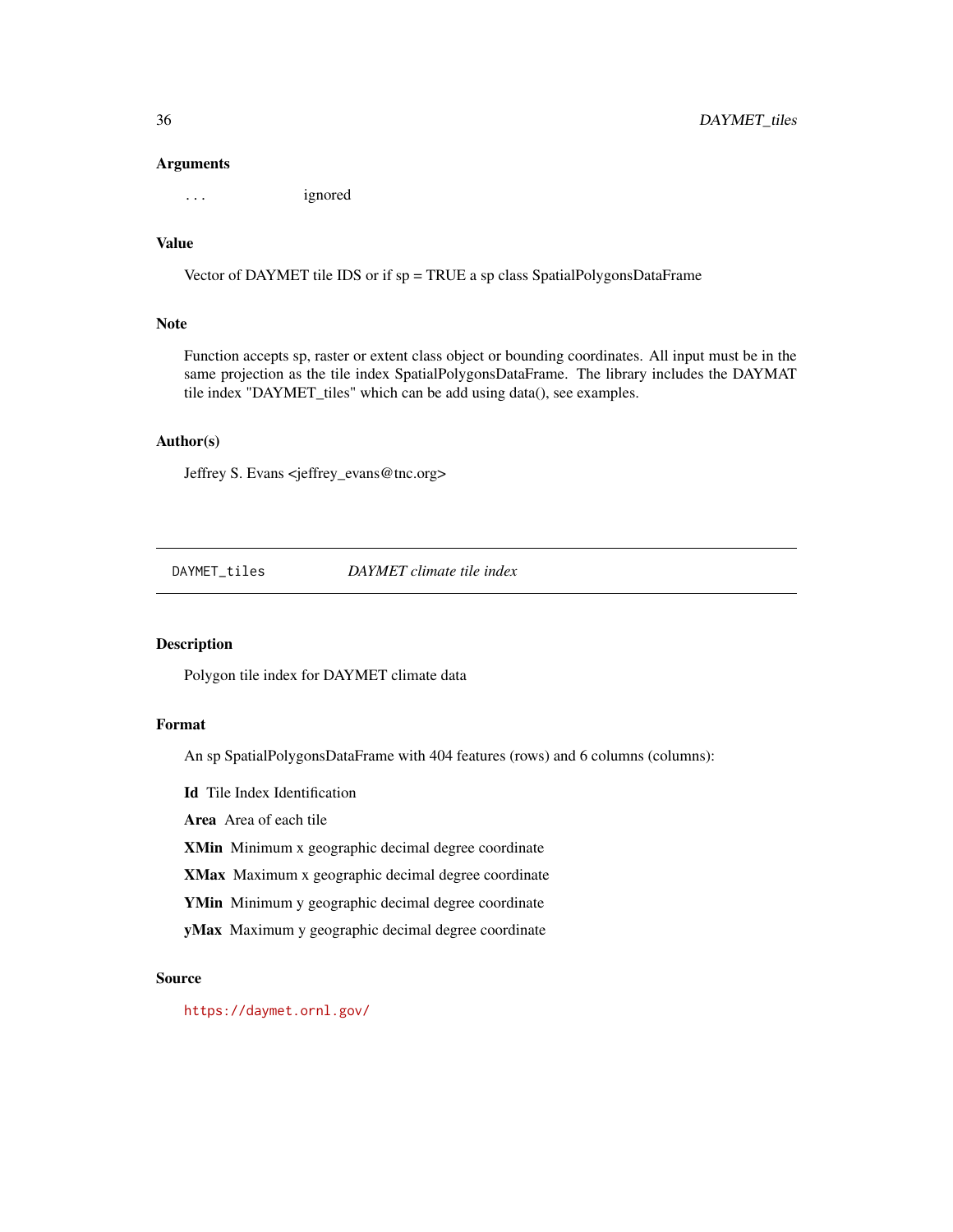Calculates the dispersion ("rarity") of targets associated with planning units

## Usage

dispersion(x)

# Arguments

x data.frame object of target values

## Value

data.frame with columns H values for each target, H , sH, sHmax

#### Note

The dispersion index (H-prime) is calculated  $H = sum(sqrt(p) / sqrt(a))$  where;  $P = [sum of target]$ in planning unit  $\ell$  sum of target across all planning units] and  $a =$  [count of planning units containing target / number of planning units]

# Author(s)

Jeffrey S. Evans <jeffrey\_evans@tnc.org>

# References

Evans, J.S., S.R. Schill, G.T. Raber (2015) A Systematic Framework for Spatial Conservation Planning and Ecological Priority Design in St. Lucia, Eastern Caribbean. Chapter 26 in Central American Biodiversity : Conservation, Ecology and a Sustainable Future. F. Huettman (eds). Springer, NY.

```
library(sp)
  data(pu)
d <- dispersion(pu@data[,2:ncol(pu)])
p \leq -d[,"H"]
clr <- c("#3288BD", "#99D594", "#E6F598", "#FEE08B",
         "#FC8D59", "#D53E4F")
clrs <- ifelse(p < 0.5524462, clr[1],
          ifelse(p >= 0.5524462 & p < 1.223523, clr[2],
            ifelse(p >= 1.223523 & p < 2.465613, clr[3],
```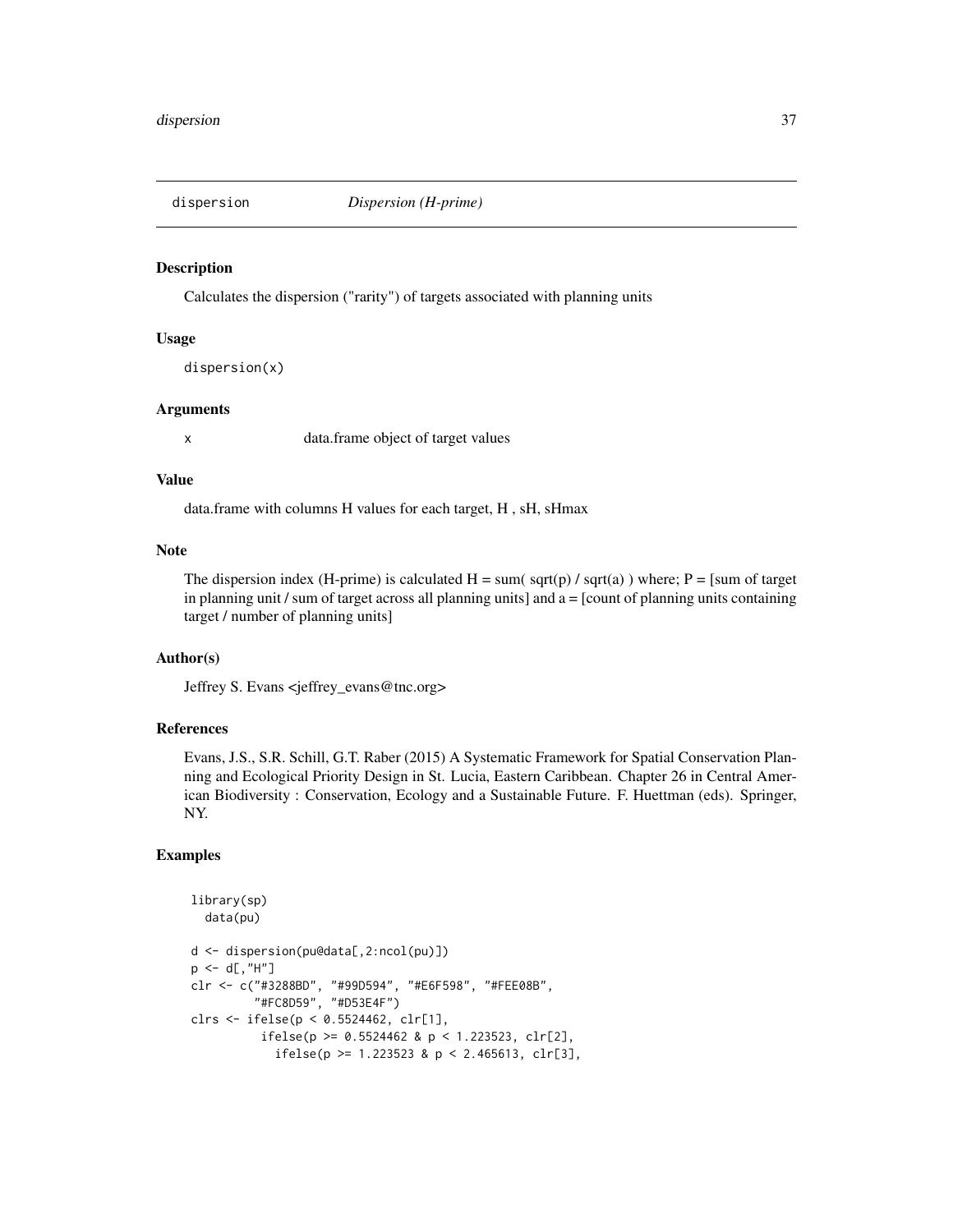```
ifelse(p \ge 2.465613 \& p \le 4.76429, clr[4],
             ifelse(p >= 4.76429 & p < 8.817699, clr[5],
               ifelse(p >= 8.817699, clr[6], NA))))))
plot(pu, col=clrs, border=NA)
  legend("topleft", legend=rev(c("Very Rare","Rare","Moderately Rare",
         "Somewhat Common","Common","Over Dispersed")),
         fill=clr, cex=0.6, bty="n")
  box()
```
dissection *Dissection*

#### Description

Calculates the Evans (1972) Martonne's modified dissection

# Usage

dissection(x,  $s = 5, ...$ )

## Arguments

| $\mathsf{x}$            | raster object                               |
|-------------------------|---------------------------------------------|
| -S                      | Focal window size                           |
| $\cdot$ $\cdot$ $\cdot$ | Additional arguments passed to raster::calc |

# Value

raster class object of Martonne's modified dissection

# Note

Dissection is calculated as:  $(z(s) - min(z(s))) / (max(z(s)) - min(z(s)))$ 

#### Author(s)

Jeffrey S. Evans <jeffrey\_evans@tnc.org>

```
library(raster)
data(elev)
d <- dissection(elev, s=3)
 plot(d, main="dissection")
```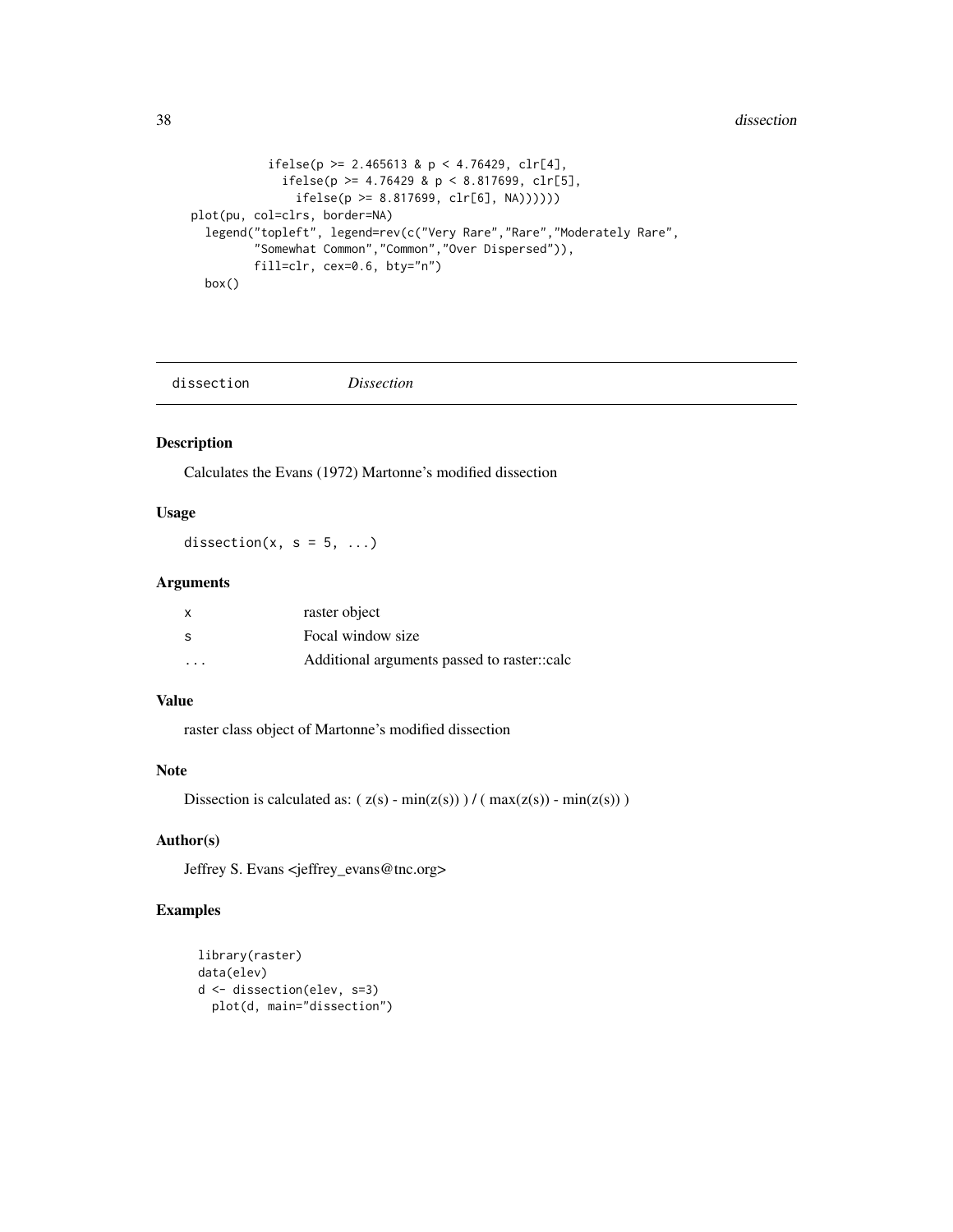divergence *divergence*

# Description

Kullback-Leibler Divergence (Cross-entropy)

## Usage

```
divergence(x, y, type = c("Kullback-Leibler", "cross-entropy"))
```
# Arguments

| $\mathsf{x}$ | a vector of integer values, defining observed                       |
|--------------|---------------------------------------------------------------------|
| <b>V</b>     | a vector of integer values, defining estimates                      |
| type         | Type of divergence statistic c("Kullback-Leibler", "cross-entropy") |

# Value

single value vector with divergence statistic

# Author(s)

Jeffrey S. Evans <jeffrey\_evans@tnc.org>

# Examples

```
x \le round(runif(10,1,4),0)
y <- round(runif(10,1,4),0)
divergence(x, y)
divergence(x, y, type = "cross-entropy")
```
download.daymet *Download DAYMET*

# Description

Batch download of daily gridded DAYMET climate data

# Usage

download.daymet(...)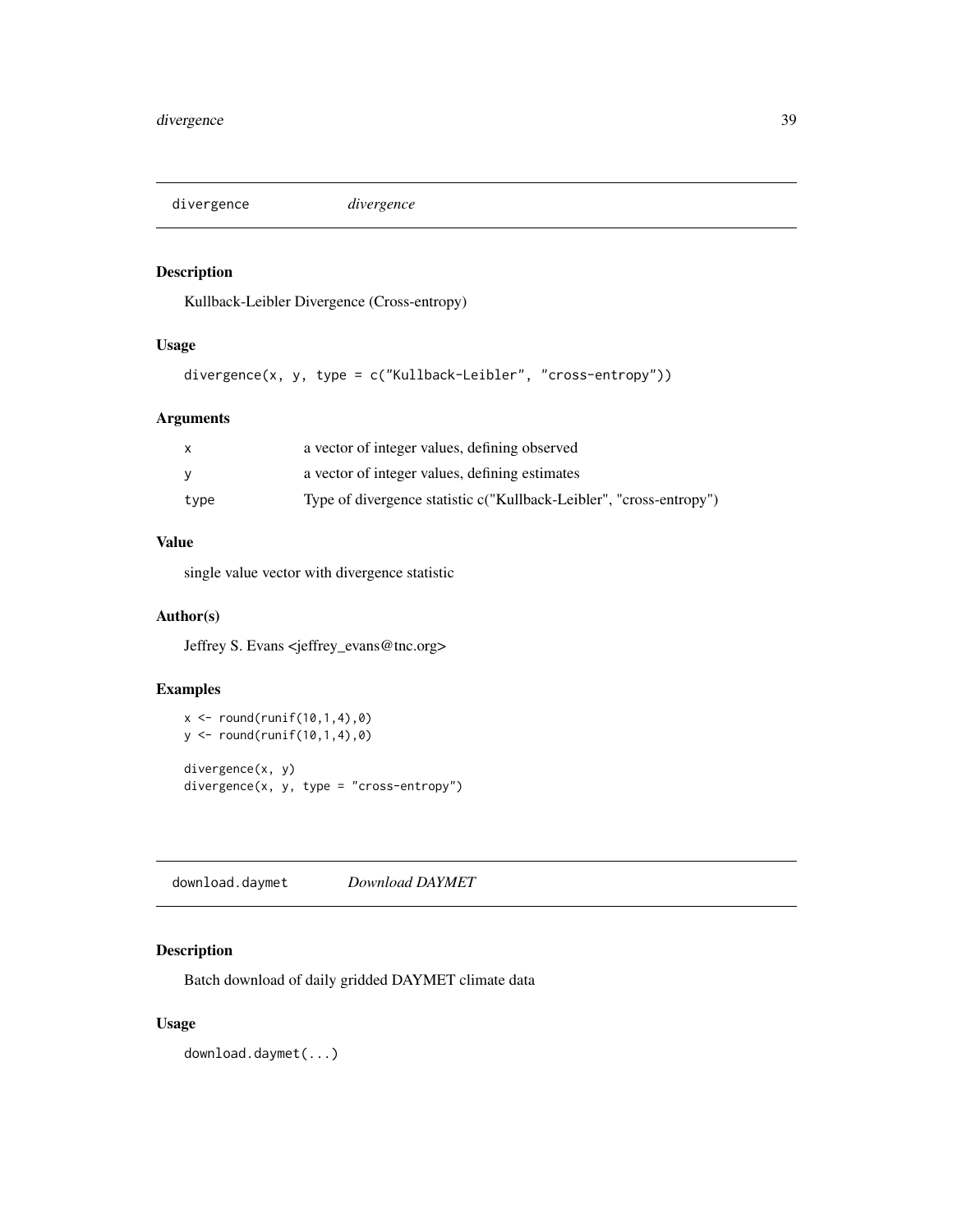#### Arguments

... ignored

## Details

DAYMET website: <http://daymet.ornl.gov>, path structure: /year/tile\_year/file.nc

## Author(s)

Jeffrey S. Evans <jeffrey\_evans@tnc.org>

## References

Thornton P.E., S.W. Running and M.A. White (1997) Generating surfaces of daily meteorological variables over large regions of complex terrain. Journal of Hydrology 190: 214-251.

Thornton, P.E. and S.W. Running (1999) An improved algorithm for estimating incident daily solar radiation from measurements of temperature, humidity, and precipitation. Agriculture and Forest Meteorology. 93:211-228.

Thornton, P.E., H. Hasenauer and M.A. White (2000) Simultaneous estimation of daily solar radiation and humidity from observed temperature and precipitation: An application over complex terrain in Austria. Agricultural and Forest Meteorology 104:255-271.

download.hansen *Download Hansen Forest 2000-2013 Change*

#### **Description**

Download of Hansen Global Forest Change 2000-2013

#### Usage

```
download.hansen(
  tile,
  data.type = c("loss"),download.folder = c("current", "temp")
\lambda
```
## **Arguments**

| tile            | Granule index (See project URL for granule grid index)                                                       |  |
|-----------------|--------------------------------------------------------------------------------------------------------------|--|
| data.type       | Type of data to download options: 'treecover2000', 'loss', 'gain', 'lossyear',<br>datamask'. 'first'. 'last' |  |
| download.folder |                                                                                                              |  |
|                 |                                                                                                              |  |

Destination folder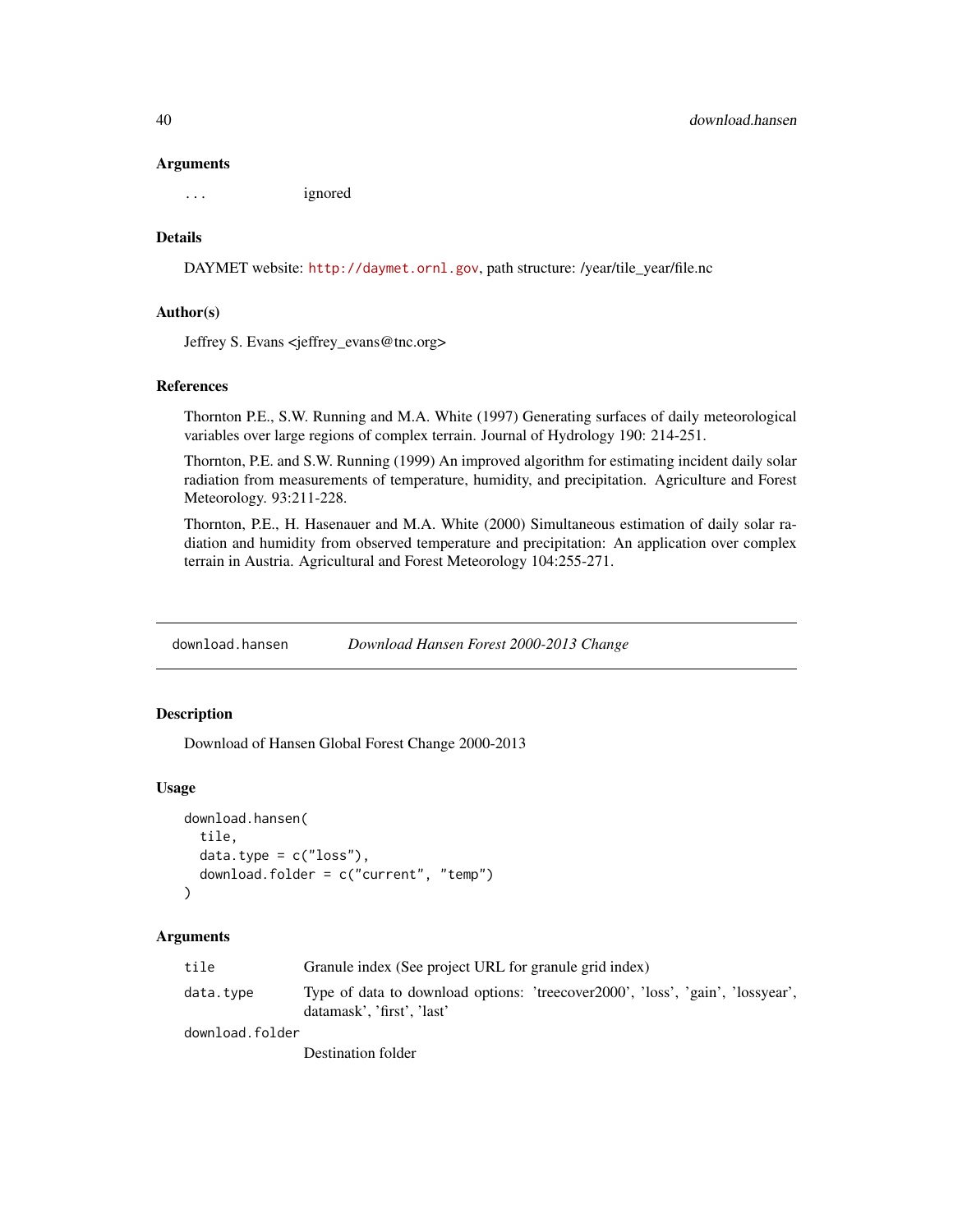#### Details

Available products: treecover2000, loss, gain, lossyear, datamask, first, or last

- treecover2000 (Tree canopy cover for year 2000) Tree cover in the year 2000, defined as canopy closure for all vegetation taller than 5m in height. Encoded as a percentage per output grid cell, in the range 0-100.
- loss (Global forest cover loss 2000-2013) Forest loss during the period 2000-2013, defined as a stand-replacement disturbance, or a change from a forest to non-forest state. Encoded as either 1 (loss) or 0 (no loss).
- gain (Global forest cover gain 2000-2012) Forest gain during the period 2000-2012, defined as the inverse of loss, or a non-forest to forest change entirely within the study period. Encoded as either 1 (gain) or 0 (no gain).
- lossyear (Year of gross forest cover loss event) A disaggregation of total forest loss to annual time scales. Encoded as either 0 (no loss) or else a value in the range 1-13, representing loss detected primarily in the year 2001-2013.
- datamask (Data mask) Three values representing areas of no data (0), mapped land surface (1), and permanent water bodies (2).
- first (Circa year 2000 Landsat 7 cloud-free image composite) Reference multispectral imagery from the first available year, typically 2000. If no cloud-free observations were available for year 2000, imagery was taken from the closest year with cloud-free data, within the range 1999-2012.
- last (Circa year 2013 Landsat cloud-free image composite) Reference multispectral imagery from the last available year, typically 2013. If no cloud-free observations were available for year 2013, imagery was taken from the closest year with cloud-free data, within the range 2010-2012.

Project website with 10x10 degree granule index: [http://earthenginepartners.appspot.com/](http://earthenginepartners.appspot.com/science-2013-global-forest/download_v1.1.html) [science-2013-global-forest/download\\_v1.1.html](http://earthenginepartners.appspot.com/science-2013-global-forest/download_v1.1.html)

## Value

Downloaded Hansen forest loss tif files

# Author(s)

Jeffrey S. Evans [jeffrey\\_evans@tnc.org](mailto:jeffrey_evans@tnc.org)

## References

Hansen, M. C., P. V. Potapov, R. Moore, M. Hancher, S. A. Turubanova, A. Tyukavina, D. Thau, S. V. Stehman, S. J. Goetz, T. R. Loveland, A. Kommareddy, A. Egorov, L. Chini, C. O. Justice, and J. R. G. Townshend. (2013) High-Resolution Global Maps of 21st-Century Forest Cover Change. Science 342:850-53.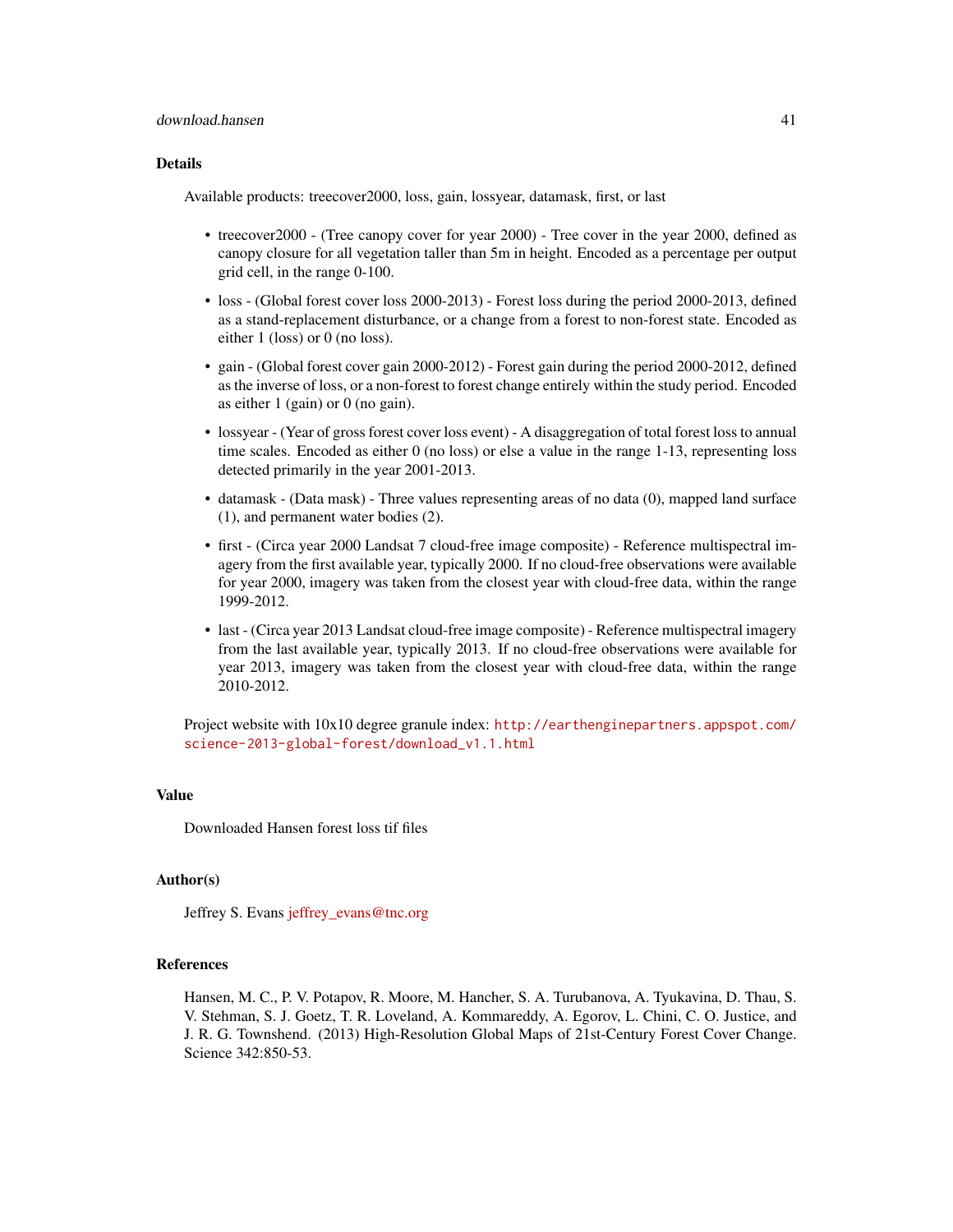# Examples

```
## Not run:
# Download single tile
download.hansen(tile=c('00N', '130E'), data.type=c('loss', 'lossyear'),
                download.folder=getwd())
# Batch download of multiple tiles
tiles <- list(c('00N', '140E'), c('00N', '130E'))
 for( j in 1:length(tiles)){
   download.hansen(tile=tiles[[j]], data.type=c('loss'))
 }
```

```
## End(Not run)
```
download.prism *Download PRISM*

## Description

Batch download of monthly gridded PRISM climate data

#### Usage

```
download.prism(...)
```
## Arguments

... Nonexistent parameters

#### Author(s)

Jeffrey S. Evans <jeffrey\_evans@tnc.org>

| effect.size | Cohen's-d effect size |  |
|-------------|-----------------------|--|
|-------------|-----------------------|--|

# Description

Cohen's-d effect size with pooled sd for a control and experimental group

# Usage

```
effect.size(y, x, pooled = TRUE, conf.level = 0.95)
```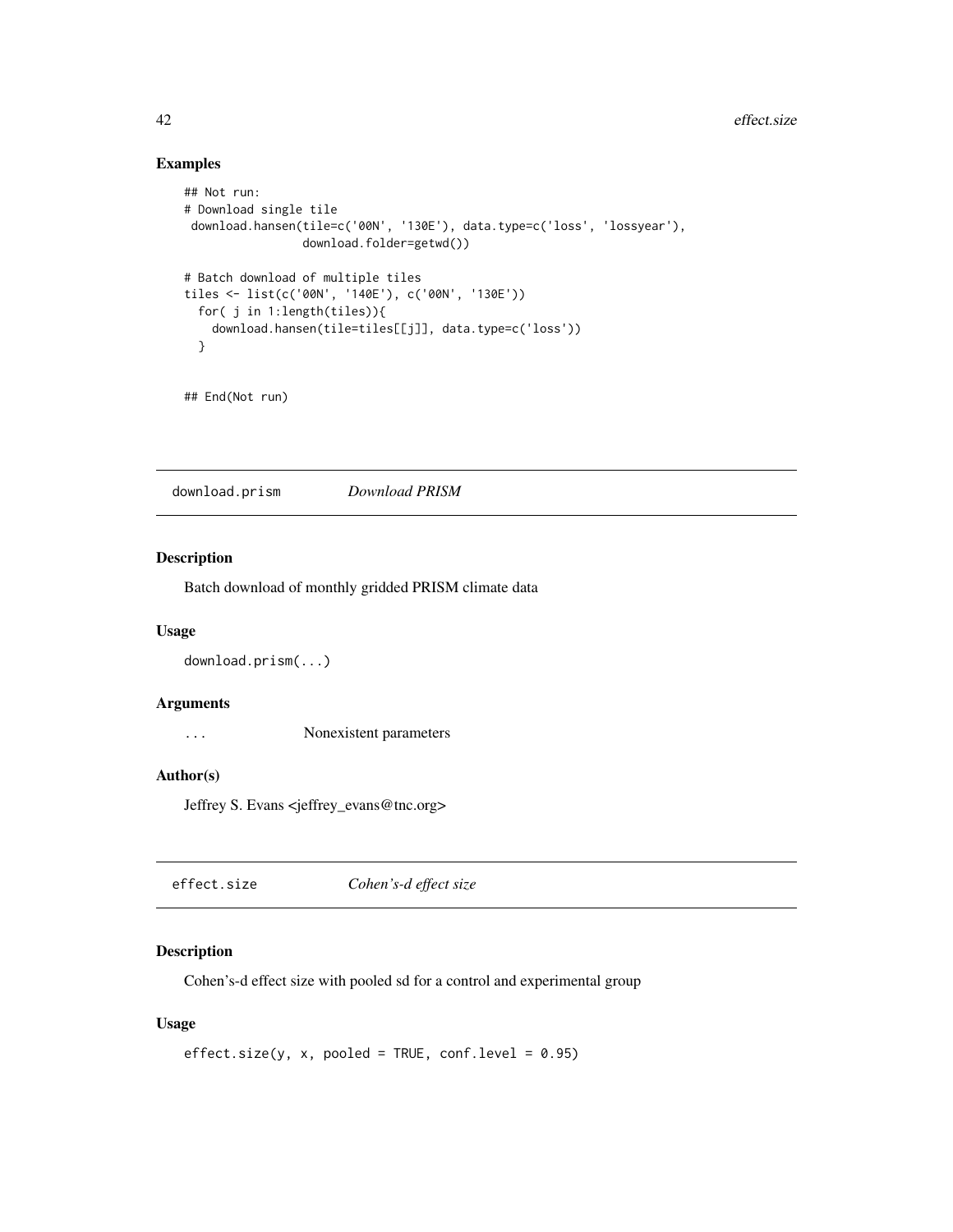elev 43

## Arguments

| У          | A character or factor vector                         |
|------------|------------------------------------------------------|
| X          | A numeric vector, same length as y                   |
| pooled     | Pooled or population standard deviation (TRUE/FALSE) |
| conf.level | Specified confidence interval. Default is 0.95       |

## Value

An effect.size class object with x, y and a data.frame with columns for effect size, lower confidence interval, lower confidence interval. The row names of the data frame represent the levels in y

# Note

This implementation will iterate through each class in y and treating a given class as the experimental group and all other classes as a control case. Each class had d and the confidence interval derived. A negative d indicate directionality with same magnitude. The expected range for d is 0 - 3 d is derived; ( mean(experimental group) - mean(control group) ) / sigma(p) pooled standard deviation is derived; sqrt( ( (Ne - 1) \* sigma(e)^2 + (Nc - 1) \* sigma(c)^2 ) / (Ne + Nc - 2) ) where; Ne, Nc = n of experimental and control groups.

## Author(s)

Jeffrey S. Evans <jeffrey\_evans@tnc.org>

## References

Cohen, J., (1988) Statistical Power Analysis for the Behavioral Sciences (second ed.). Lawrence Erlbaum Associates.

Cohen, J (1992) A power primer. Psychological Bulletin 112(1):155-159

# Examples

```
( es <- effect.size(iris$Species, iris$Sepal.Length) )
 plot(es)
```
elev *Elevation raster*

#### Description

elevation raster of Switzerland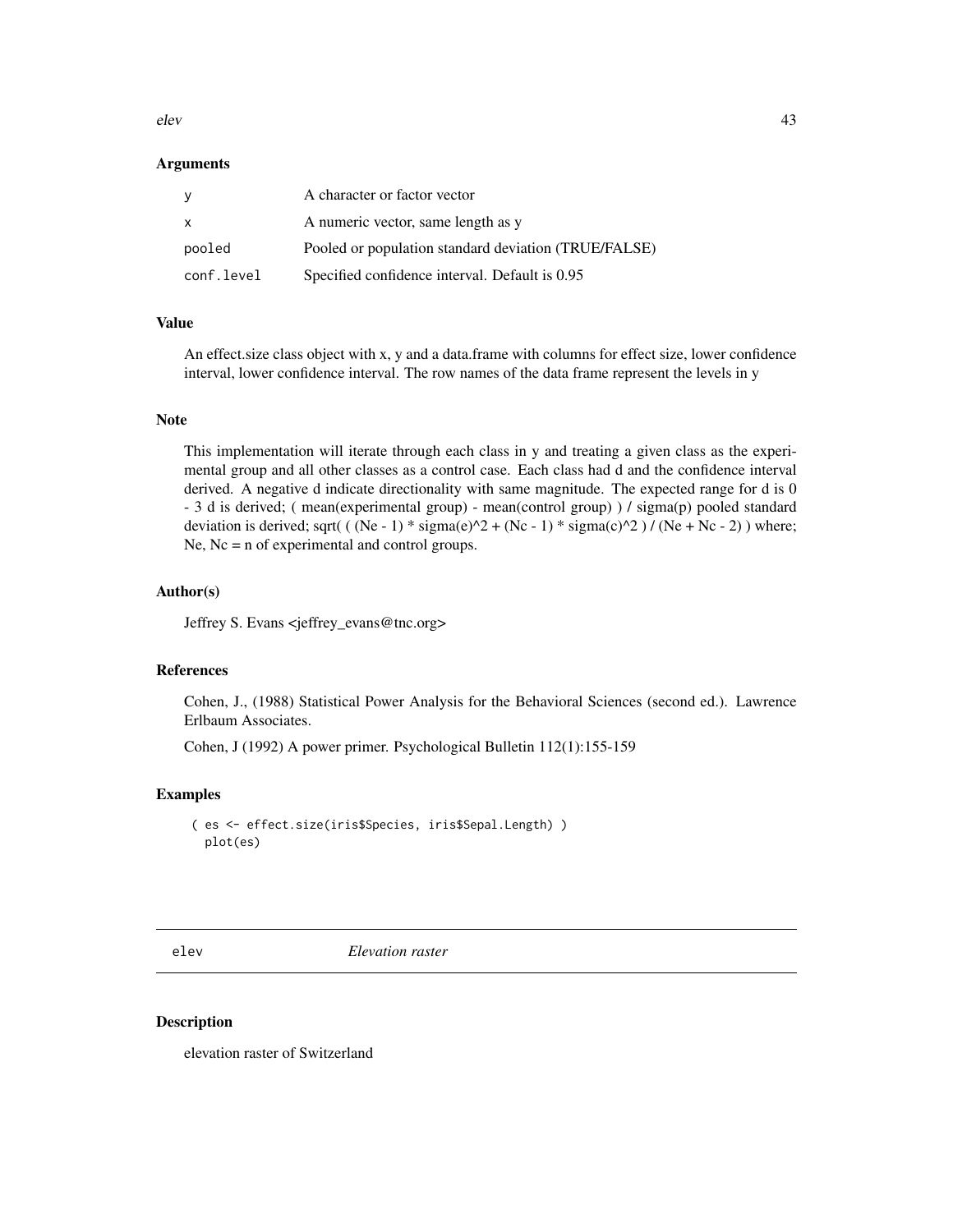# Format

A raster RasterLayer class object:

resoultion 5 arc-minute 0.00833 (10000m)

nrow 264 ncol 564 ncell 148896 xmin 5.9 xmax 10.6 ymin 45.7 ymax 47.9 proj4string +proj=longlat +ellps=WGS84

# Source

<http://www.diva-gis.org/Data>

erase.point *Erase points*

## Description

Removes points intersecting a polygon feature class

#### Usage

 $erase.point(y, x, inside = TRUE)$ 

# Arguments

|        | A SpatialPoints or SpatialPointsDataFrame                       |
|--------|-----------------------------------------------------------------|
|        | A SpatialPolygons or SpatialPolygonsDataFrame                   |
| inside | (TRUE/FALSE) Remove points inside polygon, else outside polygon |

## Value

A SpatialPoints or SpatialPointsDataFrame

## Note

Used to erase points that intersect polygon(s). If inside=FALSE then the function results in an intersection operation where points that intersect the polygon are retained. This function effectively duplicates the ESRI ArcGIS Erase Point tool.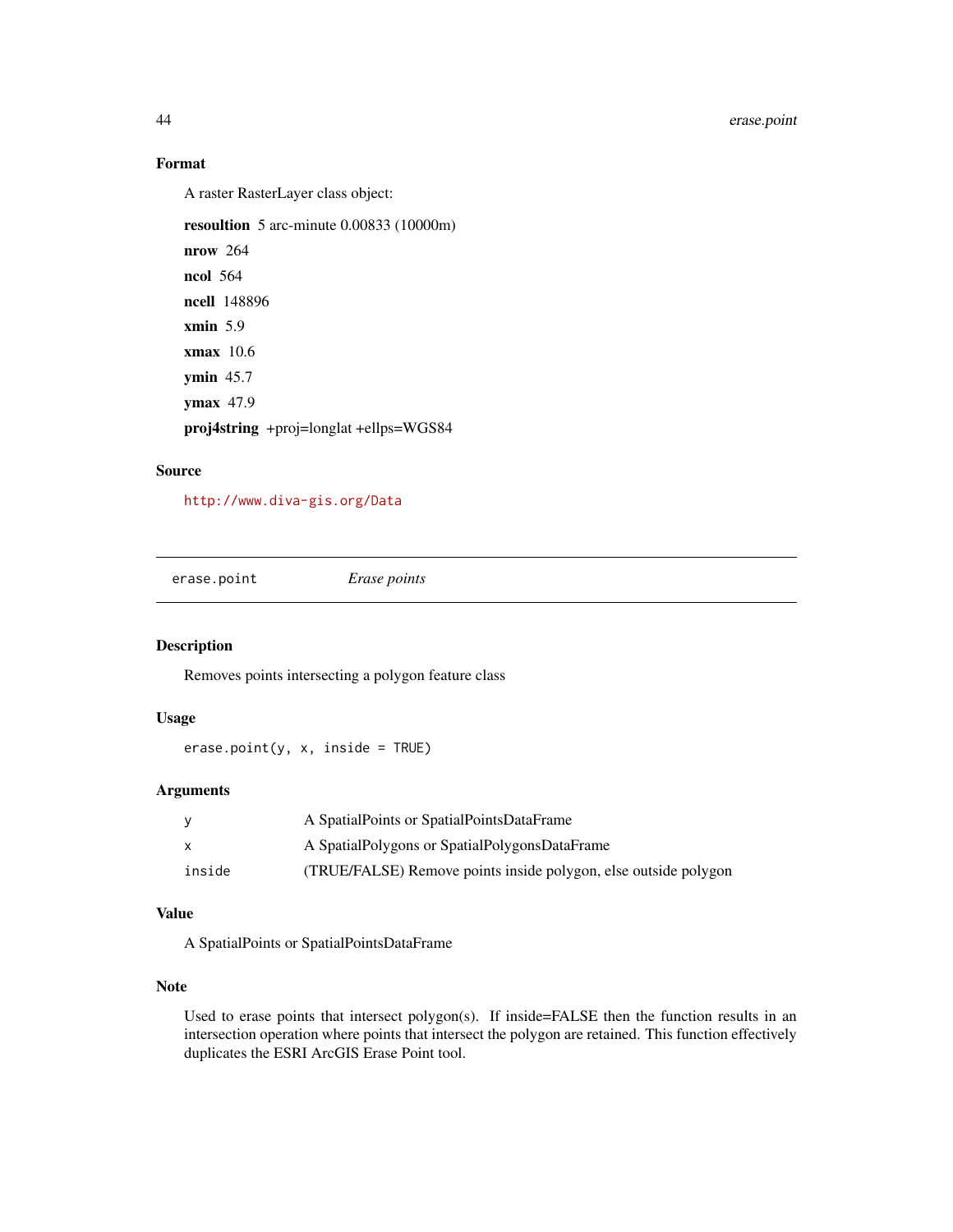#### explode that the set of the set of the set of the set of the set of the set of the set of the set of the set of the set of the set of the set of the set of the set of the set of the set of the set of the set of the set of

## Author(s)

Jeffrey S. Evans <jeffrey\_evans<at>tnc.org>

#### Examples

```
library(sp)
library(raster)
library(rgeos)
  data(meuse)
  coordinates(meuse) = -x+y# Create systematic sample and polygons
s <- spsample(x=as(extent(meuse), "SpatialPolygons"), n=1000,
              type="regular")
b <- rgeos::gBuffer(s[sample(1:length(s),5),],
                    byid = FALSE, width = 300)
# Erase points based on polygons
s.erase <- erase.point(s, b)
 opar <- par(no.readonly=TRUE)
 par(mfrow=c(2,2))
  plot(s, pch=20, main="original data")
  plot(b, main="erased data")
    points(s.erase, pch=20)
   plot(b, main="erased data using inside=FALSE")
    points(erase.point(s, b, inside=FALSE), pch=20)
 par(opar)
```
explode *Explodes multipart features*

# Description

Explodes multipart features into single part

## Usage

explode(x, sp = FALSE)

#### Arguments

| X.   | sp or sf multipart (MULTIPOLYGON, MULTIPOINT, MULTILINE) object |
|------|-----------------------------------------------------------------|
| - SD | (FALSE/TRUE) output as sp class object, else is sf class        |

# Value

A single part sp or sf object (polygons or points)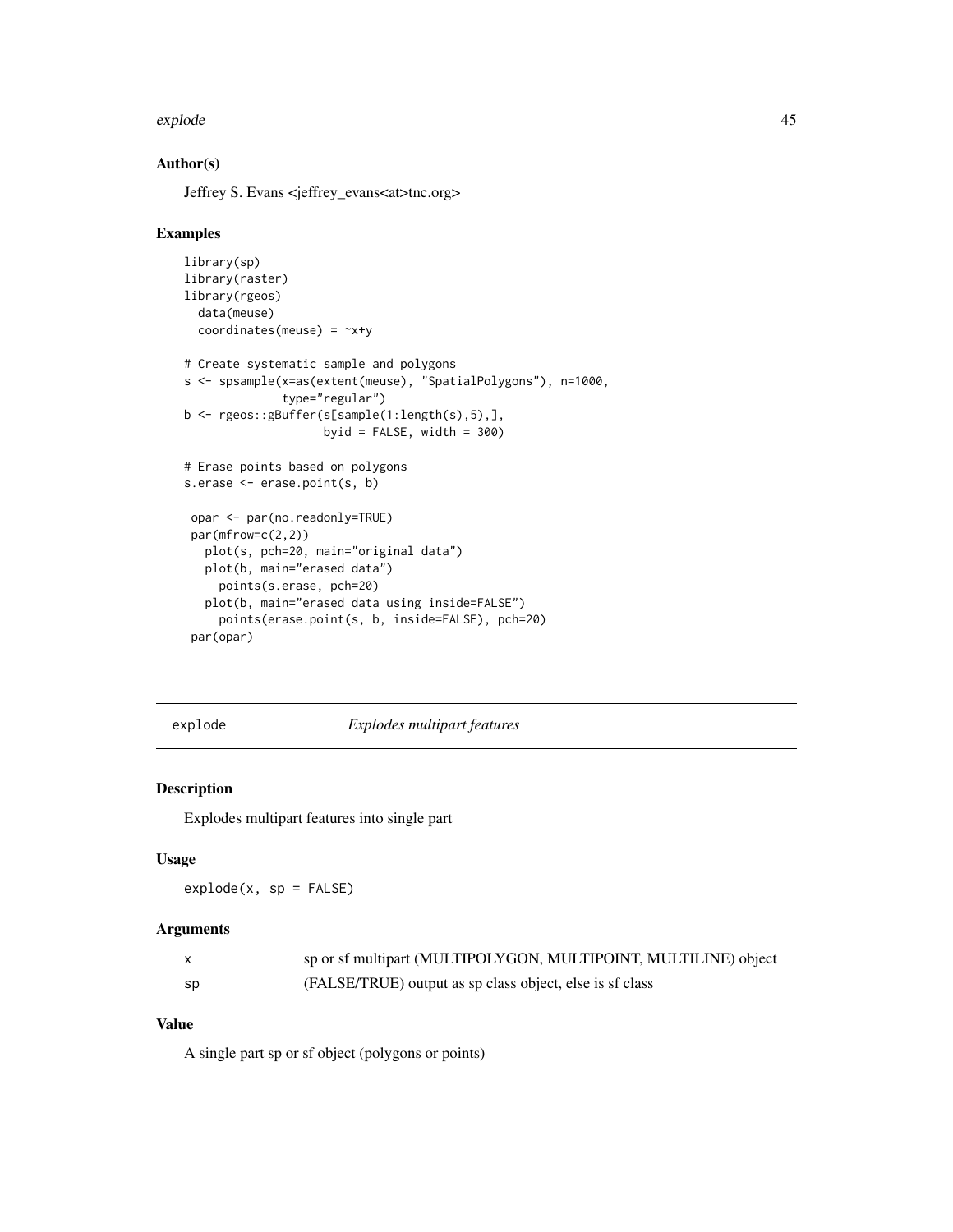Multipart geometries are a data structure where a single attribute shares multiple features (polygons, points, lines). This function dissaggregates the data into a one-to-one match.

# Author(s)

Jeffrey S. Evans <jeffrey\_evans@tnc.org>

## Examples

```
library(sf)
library(sp)
dim( p.sf <- st_read(system.file("shapes/sids.shp", package = "spData")[1]) )
dim( p.sf <- explode(p.sf) )
```
extract.vertices *Extract vertices for polygons or lines*

## Description

Extracts [x,y] vertices from an sp line or polygon object

#### Usage

```
extract.vertices(x, as.sp = FALSE, rm.duplicates = FALSE, join = FALSE)
```
# Arguments

| X             | An sp class SpatialPolygonsDataFrame, SpatialPolygons, SpatialLinesDataFrame<br>or SpatialLines object |
|---------------|--------------------------------------------------------------------------------------------------------|
| as.sp         | (FALSE/TRUE) Output as sp SpatialPointsDataFrame                                                       |
| rm.duplicates | $(FALSE/TRUE)$ remove duplicate $(x,y)$ coordinates                                                    |
| join          | (FALSE/TRUE) Joint attributes from original object                                                     |

## Value

A SpatialPointsDataFrame or data.frame with id, x, y and merged attributes

## Note

This function returns the vertices of a line or polygon object, as opposed to the polygon centroids or line start/stop coordinates available in the @coords slot. This requires accessing the coordinates located in the x@polygons@Polygons or x@lines@Lines slots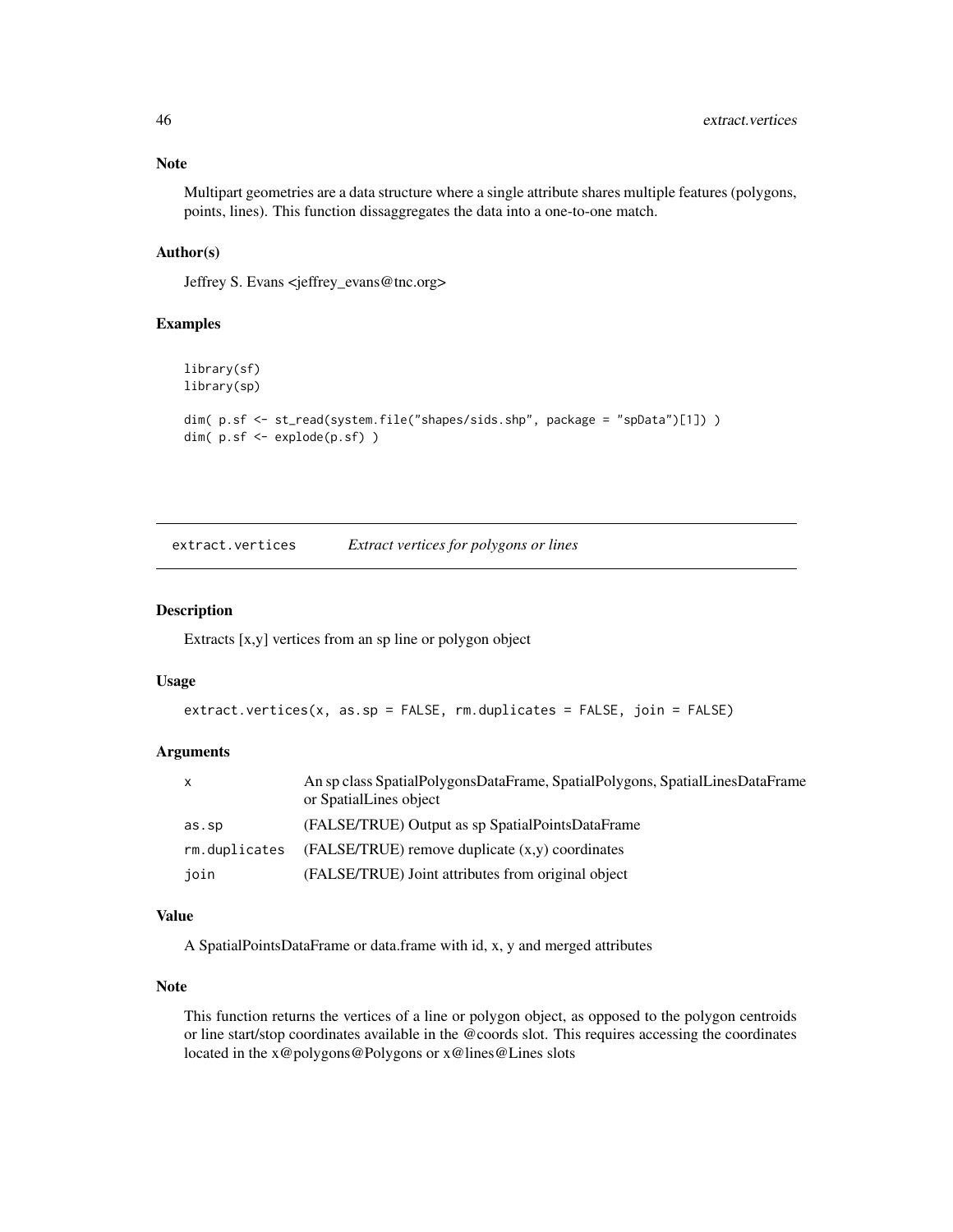# focal.lmetrics 47

## Author(s)

Jeffrey S. Evans <jeffrey\_evans@tnc.org>

#### Examples

```
library(sp)
library(raster)
library(sf)
# For polygons
r <- raster(xmn=-11.69, xmx=2988.31, ymn=-749.97, ymx=1650.03,
            resolution=c(100,100))
  r[] <- runif(ncell(r))
    names(r) <- "random_process"
polys <- as(r, "SpatialPolygonsDataFrame")
  polys <- polys[sample(1:nrow(polys),10),]
extract.vertices(polys, join=TRUE, rm.duplicates=TRUE)
v <- extract.vertices(polys, as.sp=TRUE, join=TRUE)
  head(v@data)
  plot(polys)
    points(v, pch=20, cex=2, col="red")
# For lines
nc <- sf::st_read(system.file("shape/nc.shp", package="sf"))
 nc <- sf::st_cast(sf::st_cast(nc, "POLYGON"), "LINESTRING")
   nc <- as(nc, "Spatial")
extract.vertices(nc)
extract.vertices(nc, join=TRUE, rm.duplicates=TRUE)
v <- extract.vertices(nc, as.sp=TRUE, join=TRUE)
  head(v@data)
  plot(nc)
    points(v, pch=20, cex=2, col="red")
```
focal.lmetrics *Focal landscape metrics*

#### Description

Calculates a variety of landscape metrics on integer rasters using focal approach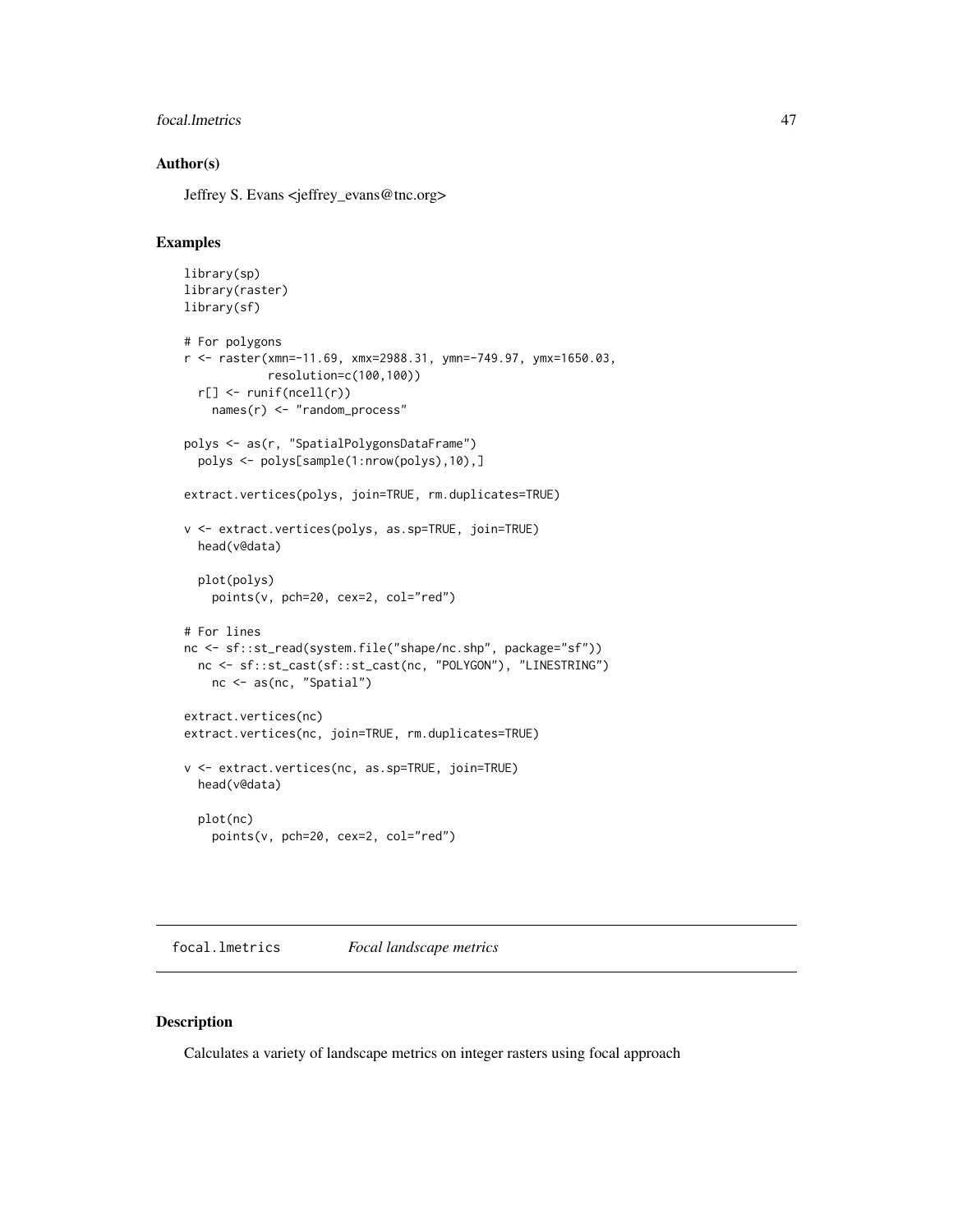#### Usage

focal.lmetrics(...)

## Arguments

... Parameters to be passed to the modern version of the function

## Examples

```
## Not run:
library(landscapemetrics)
library(raster)
data(landscape)
s \le matrix(1, nrow = 3, ncol = 3)
( result <- do.call(stack, window_lsm(landscape, window = s,
                      \label{eq:what} \begin{array}{ll} \text{what = c("lsm_l_p", "lsm_l_jjoinent"))) \end{array}plot(result)
## End(Not run)
```
fuzzySum *Fuzzy Sum*

# Description

Calculates the fuzzy sum of a vector

# Usage

fuzzySum(x)

# Arguments

x Vector of values to apply fuzzy sum

# Value

Value of fuzzy sum

## Note

The fuzzy sum is an increasing linear combination of values. This can be used to sum probabilities or results of multiple density functions.

# Author(s)

Jeffrey S. Evans <jeffrey\_evans@tnc.org>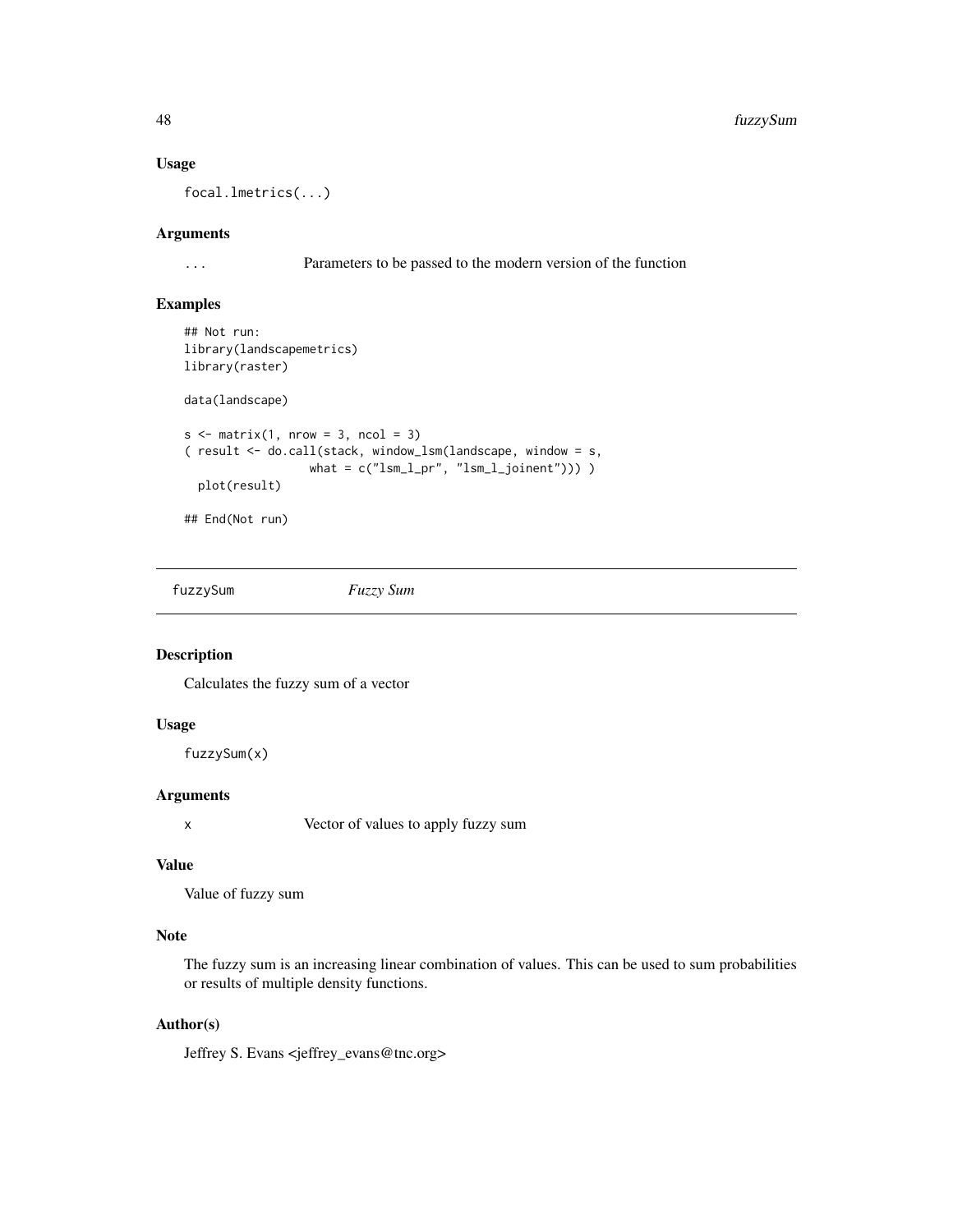# gaussian.kernel 49

#### Examples

```
p = c(0.8, 0.76, 0.87)fuzzySum(p)
 sum(p)
p = c(0.3, 0.2, 0.1)fuzzySum(p)
 sum(p)
```
gaussian.kernel *Gaussian Kernel*

## Description

Creates a Gaussian Kernel of specified size and sigma

# Usage

gaussian.kernel(sigma = 2, n = 5)

#### Arguments

| sigma | sigma (standard deviation) of kernel (defaults 2) |
|-------|---------------------------------------------------|
|       | size of symmetrical kernel (defaults to 5x5)      |

#### Value

Symmetrical (NxN) matrix of a Gaussian distribution

# Author(s)

Jeffrey S. Evans <jeffrey\_evans@tnc.org>

```
par(mfrow=c(2,2))
persp(gaussian.kernel(sigma=1, n=27), theta = 135,
      phi = 30, col = "grey", ltheta = -120, shade = 0.6,
      border=NA )
persp(gaussian.kernel(sigma=2, n=27), theta = 135, phi = 30,
      col = "grey", ltheta = -120, shade = 0.6, border=NA )
persp(gaussian.kernel(sigma=3, n=27), theta = 135, phi = 30,
      col = "grey", ltheta = -120, shade = 0.6, border=NA )
persp(gaussian.kernel(sigma=4, n=27), theta = 135, phi = 30,
      col = "grey", ltheta = -120, shade = 0.6, border=NA)
```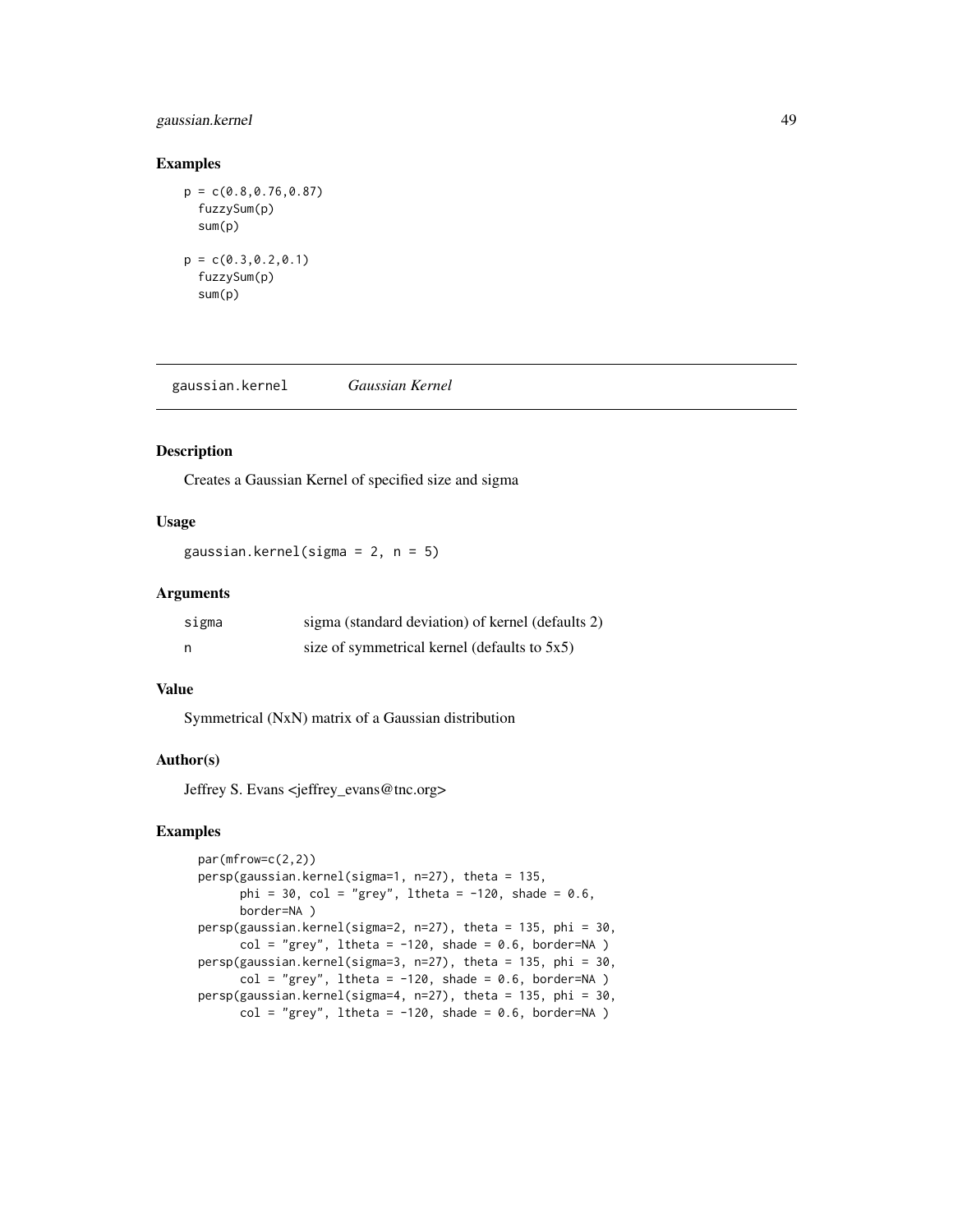Buffers data in geographic (Latitude/Longitude) projection

# Usage

geo.buffer(x, r, sf =  $FALSE, ...$ )

# Arguments

| X  | A sf or sp vector class object              |
|----|---------------------------------------------|
| r  | Buffer radius in meters                     |
| sf | (FALSE/TRUE) Output sf class object else sp |
|    | Additional arguments passed to gBuffer      |
|    |                                             |

# Value

an sp or sf polygon class object representing buffer for each feature

## Note

Projects (Latitude/Longitude) data in decimal-degree geographic projection using an on-the-fly azimuthal equidistant projection in meters centered on

# Author(s)

Jeffrey S. Evans <jeffrey\_evans@tnc.org>

## See Also

[gBuffer](#page-0-0) for gBuffer ... arguments

```
library(sp)
library(raster)
s <- spsample(as(extent(61.87125, 76.64458, 23.90153, 37.27042),
              "SpatialPolygons"), n=100, type="random")
  proj4string(s) <- '+proj=longlat +ellps=WGS84 +datum=WGS84 +no_defs'
b \leq geo.buffer(x=s, r=1000, quadsegs=100)
  plot(b[1,])
   points(s[1,], pch=20,cex=2)
```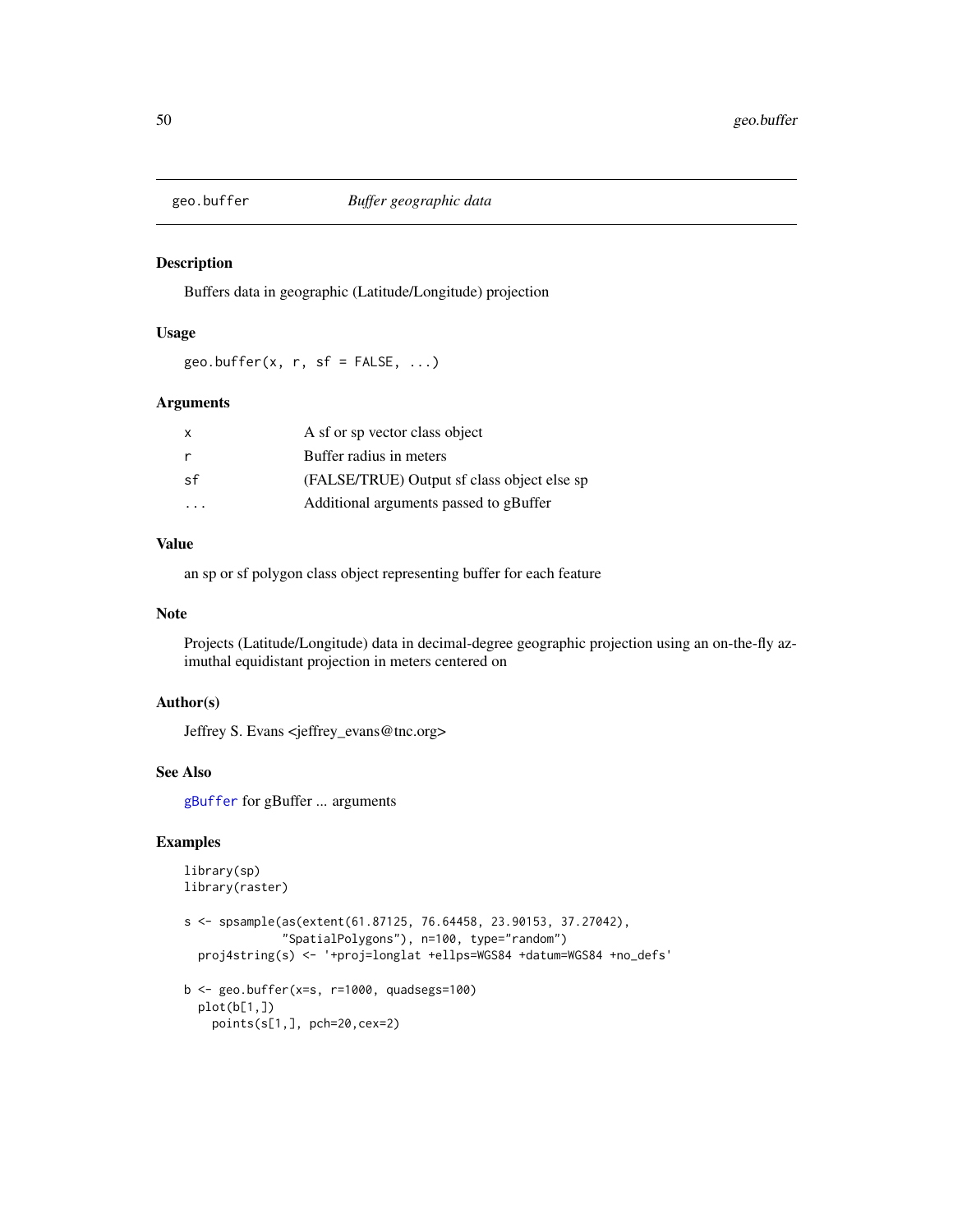Creates a probability density plot of y for each group of x

# Usage

```
group.pdf(
 x,
 y,
 col = NULL,lty = NULL,lwd = NULL,lx = "topleft",
 ly = NULL,...
)
```
# Arguments

| $\mathsf{x}$ | Numeric, character or factorial vector of grouping variable (must be same length<br>$\frac{1}{2}$ as y) |
|--------------|---------------------------------------------------------------------------------------------------------|
| y            | Numeric vector (density variable)                                                                       |
| col          | Optional line colors (see par, col)                                                                     |
| lty          | Optional line types (see par, lty)                                                                      |
| lwd          | Optional line widths (see par, lwd)                                                                     |
| lx           | Position of legend (x coordinate or 'topright', 'topleft', 'bottomright', 'bottom-<br>$left'$ )         |
| 1y           | Position of legend (y coordinate)                                                                       |
| .            | Additional arguments passed to plot                                                                     |

# Author(s)

Jeffrey S. Evans <jeffrey\_evans<at>tnc.org>

# References

Simonoff, J. S. (1996). Smoothing Methods in Statistics. Springer-Verlag, New York.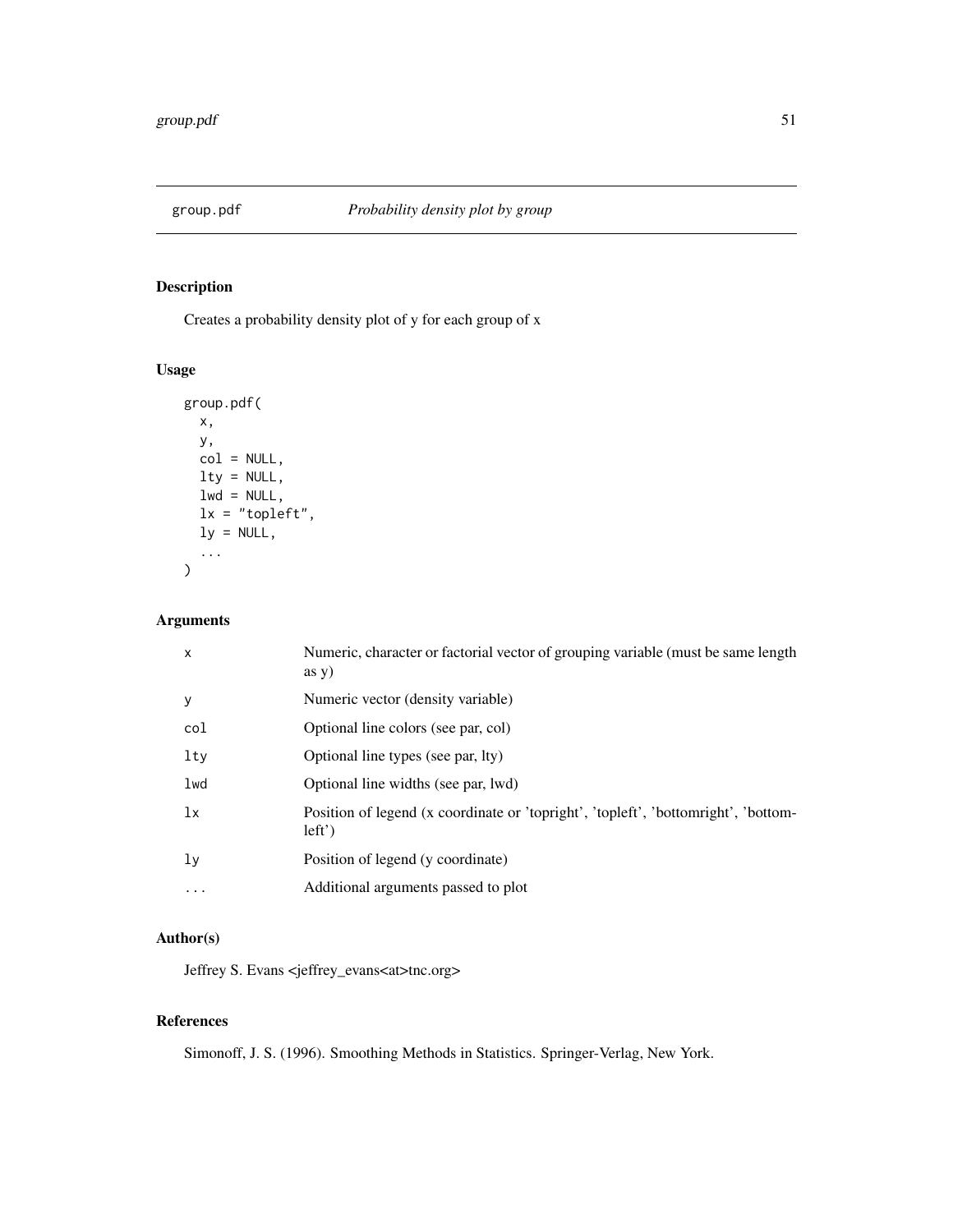# Examples

```
y=dnorm(runif(100))
x = rep(c(1,2,3), length.out = length(y))group.pdf(x=as.factor(x), y=y, main='Probability Density of y by group(x)',
ylab='PDF', xlab='Y', lty=c(1,2,3))
```
hexagons *Hexagons*

# Description

Create hexagon polygons

## Usage

hexagons(x, res =  $100, ...$ )

# Arguments

| $\mathsf{x}$ | sp SpatialDataFrame class object         |
|--------------|------------------------------------------|
| res          | Area of resulting hexagons               |
| .            | Additional arguments passed to spsample. |

## Value

SpatialPolygonsDataFrame OBJECT

## Note

depends: sp

```
require(sp)
  data(meuse)
   coordinates(meuse) <- ~x+y
hex.polys <- hexagons(meuse, res=100)
  plot(hex.polys)
   plot(meuse,pch=20,add=TRUE)
# Points intersecting hexagons
hex.pts <- na.omit(over(meuse,hex.polys))
(hex.pts <- data.frame(PTID=rownames(hex.pts), hex.pts))
```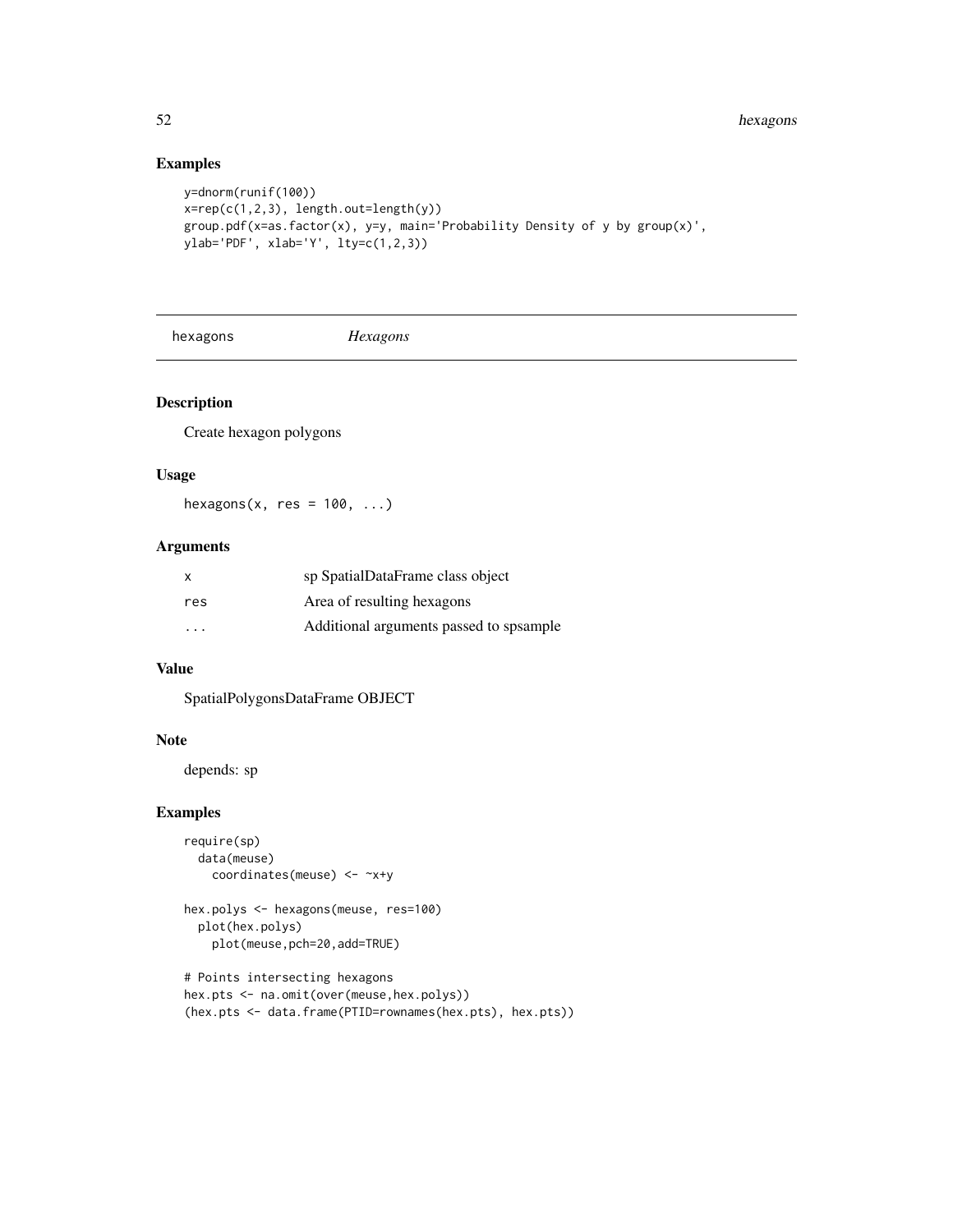Calculates the McCune & Keon (2002) Heat Load Index

## Usage

hli(x, check = TRUE, force.hemisphere = c("none", "southern", "northern"))

#### Arguments

|                  | x     | rasterLayer class object                                                                                        |
|------------------|-------|-----------------------------------------------------------------------------------------------------------------|
|                  | check | (TRUE/FALSE) check for projection integrity and calculate central latitude for<br>non-geographic projections    |
| force.hemisphere |       |                                                                                                                 |
|                  |       | If country is split at the equator, force southern or northern hemisphere equation<br>c("southern", "northern") |
|                  |       |                                                                                                                 |

#### Value

raster class object of McCune & Keon (2002) Heat Load Index

#### Note

Describes A southwest facing slope should have warmer temperatures than a southeast facing slope, even though the amount of solar radiation they receive is equivalent. The McCune and Keon (2002) method accounts for this by "folding" the aspect so that the highest values are southwest and the lowest values are northeast. Additionally, this method account for steepness of slope, which is not addressed in most other aspect rescaling equations. HLI values range from 0 (coolest) to 1 (hottest).

The equations follow McCune (2007) and support northern and southern hemisphere calculations. The folded aspect for northern hemispheres use (180 - (Aspect – 225) ) and for Southern hemisphere ( 180 - ( Aspect – 315) ). If a country is split at the equator you can use the force.hemisphere argument to choose which equation to use. Valid values for this argument are "southern" and "northern" with the default "none".

## Author(s)

Jeffrey S. Evans <jeffrey\_evans@tnc.org>

# References

McCune, B., and D. Keon (2002) Equations for potential annual direct incident radiation and heat load index. Journal of Vegetation Science. 13:603-606.

McCune, B. (2007). Improved estimates of incident radiation and heat load using non-parametric regression against topographic variables. Journal of Vegetation Science 18:751-754.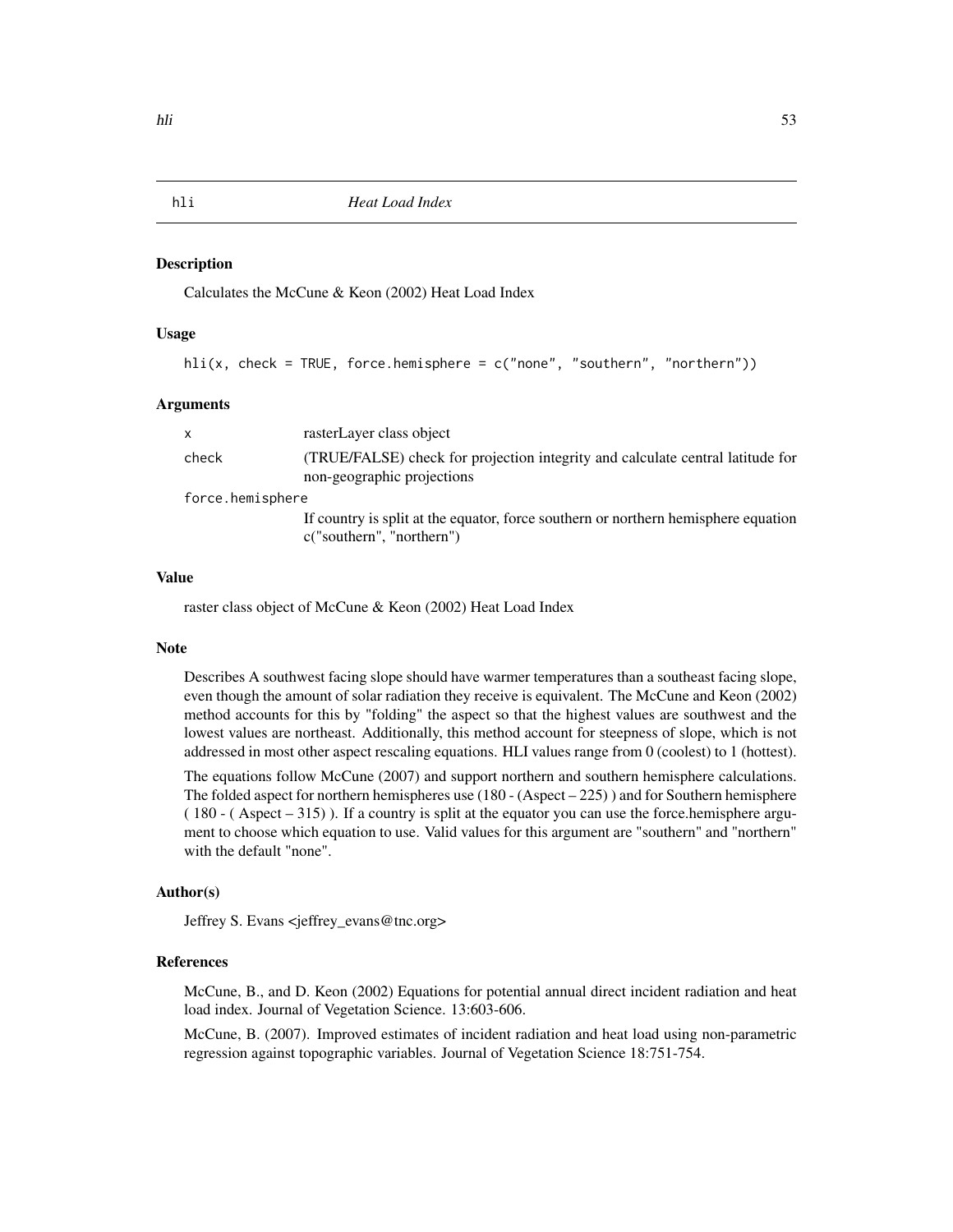# Examples

```
library(raster)
data(elev)
heat.load <- hli(elev)
 plot(heat.load, main="Heat Load Index")
```
# hsp *Hierarchical Slope Position*

# Description

Calculates a hierarchical scale decomposition of topographic position index

## Usage

```
hsp(
  x,
 minscale = 3,max.scale = 27,
 inc = 4,
 win = "rectangle",
 normalize = FALSE
)
```
# Arguments

| X         | Object of class raster (requires integer raster) |
|-----------|--------------------------------------------------|
| min.scale | Minimum scale (window size)                      |
| max.scale | Maximum scale (window size)                      |
| inc       | Increment to increase scales                     |
| win       | Window type, options are "rectangle" or "circle" |
| normalize | Normalize results to 0-1 scale (FALSE   TRUE)    |

#### Value

raster class object

# Note

if win = "circle" units are distance, if win = "rectangle" units are number of cells

# Author(s)

Jeffrey S. Evans <jeffrey\_evans@tnc.org>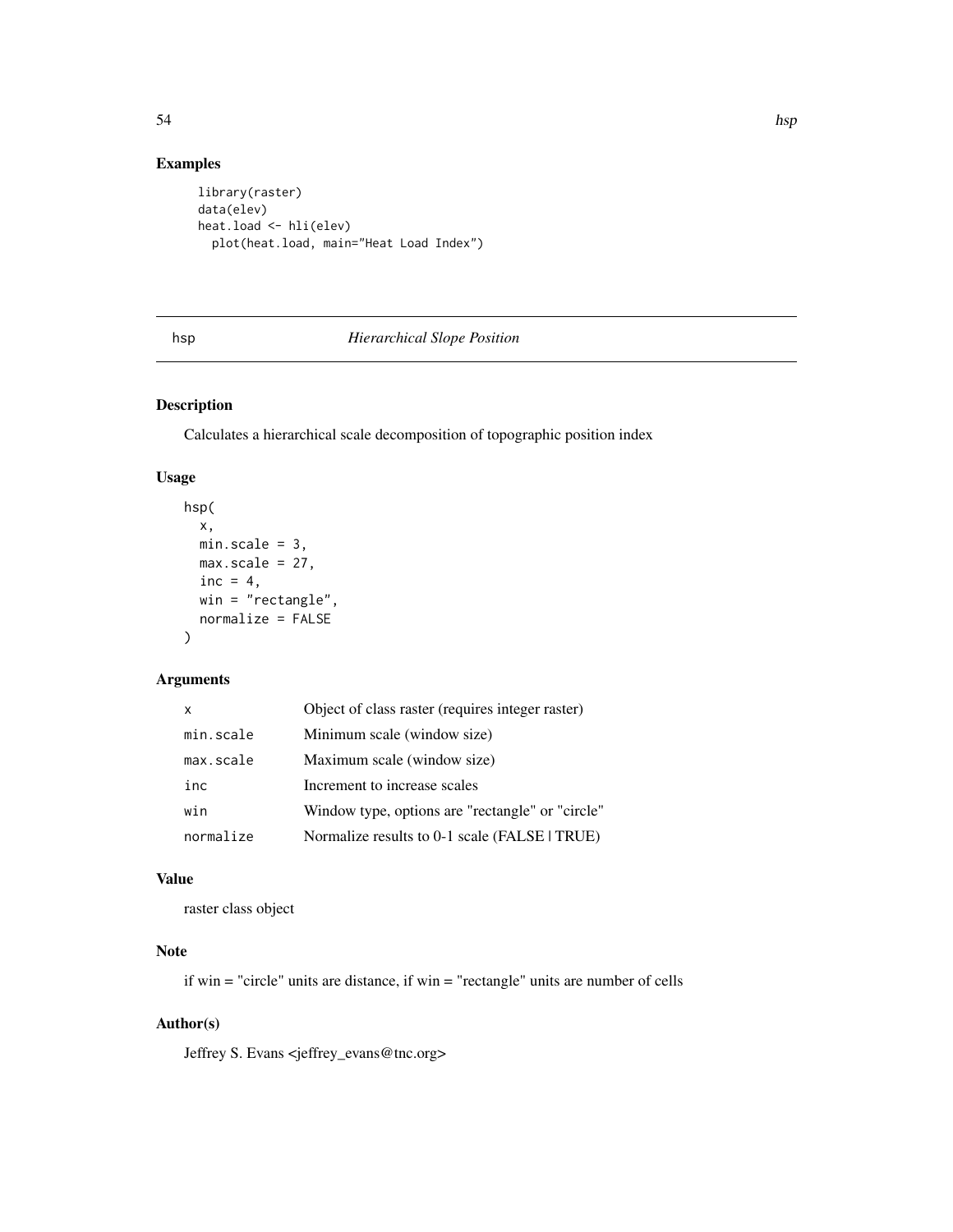# hybrid.kmeans 55

# References

Murphy M.A., J.S. Evans, and A.S. Storfer (2010) Quantify Bufo boreas connectivity in Yellowstone National Park with landscape genetics. Ecology 91:252-261

## Examples

```
library(raster)
data(elev)
hsp27 <- hsp(elev, 3, 27, 4, normalize = TRUE)
plot(hsp27)
```
hybrid.kmeans *Hybrid K-means*

## Description

Hybrid K-means clustering using hierarchical clustering to define cluster-centers

#### Usage

```
hybrid.kmeans(x, k = 2, hmethod = "ward.D", stat = mean, ...)
```
## Arguments

| X       | A data frame or matrix with data to be clustered          |
|---------|-----------------------------------------------------------|
| k       | Number of clusters                                        |
| hmethod | The agglomeration method used in holust                   |
| stat    | The statistic to aggregate class centers (mean or median) |
|         | Additional arguments passed to kmeans                     |

## Details

This method uses hierarchical clustering to define the cluster-centers in the K-means clustering algorithm. This mitigates some of the know convergence issues in K-means.

# Value

returns an object of class "kmeans" which has a print and a fitted method

#### Note

options for hmethod are: "ward.D", "ward.D2", "single", "complete", "average", mcquitty", "median", "centroid"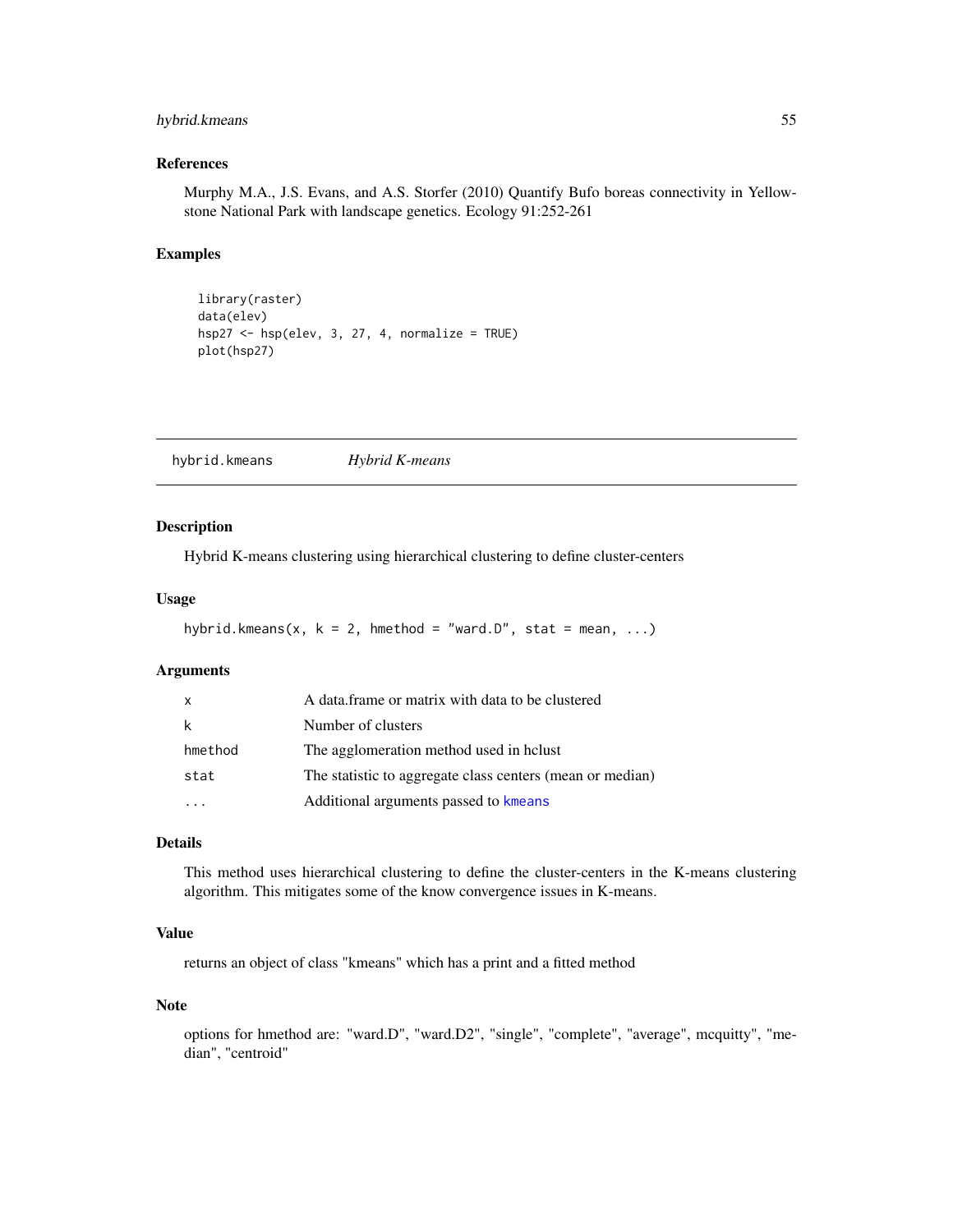#### Author(s)

Jeffrey S. Evans <jeffrey\_evans@tnc.org>

#### References

Singh, H., & K. Kaur (2013) New Method for Finding Initial Cluster Centroids in K-means Algorithm. International Journal of Computer Application. 74(6):27-30

Ward, J.H., (1963) Hierarchical grouping to optimize an objective function. Journal of the American Statistical Association. 58:236-24

## See Also

[kmeans](#page-0-0) for available ... arguments and function details

[hclust](#page-0-0) for details on hierarchical clustering

## Examples

```
x \le rbind(matrix(rnorm(100, sd = 0.3), ncol = 2),
           matrix(rnorm(100, mean = 1, sd = 0.3), ncol = 2))# Compare k-means to hybrid k-means with k=4
km \le - kmeans(x, 4)hkm <- hybrid.kmeans(x,k=4)
opar <- par(no.readonly=TRUE)
par(mfrow=c(1,2))
  plot(x[,1],x[,2], col=km$cluster,pch=19, main="K-means")
  plot(x[,1],x[,2], col=hkm$cluster,pch=19, main="Hybrid K-means")
par(opar)
```
idw.smoothing *Inverse Distance Weighted smoothing*

#### Description

Distance weighted smoothing of a variable in a spatial point object

#### Usage

idw.smoothing(x, y, d, k)

| x            | Object of class SpatialPointsDataFrame         |
|--------------|------------------------------------------------|
| y            | Numeric data in x@data                         |
| <sub>d</sub> | Distance constraint                            |
| k            | Maximum number of k-nearest neighbors within d |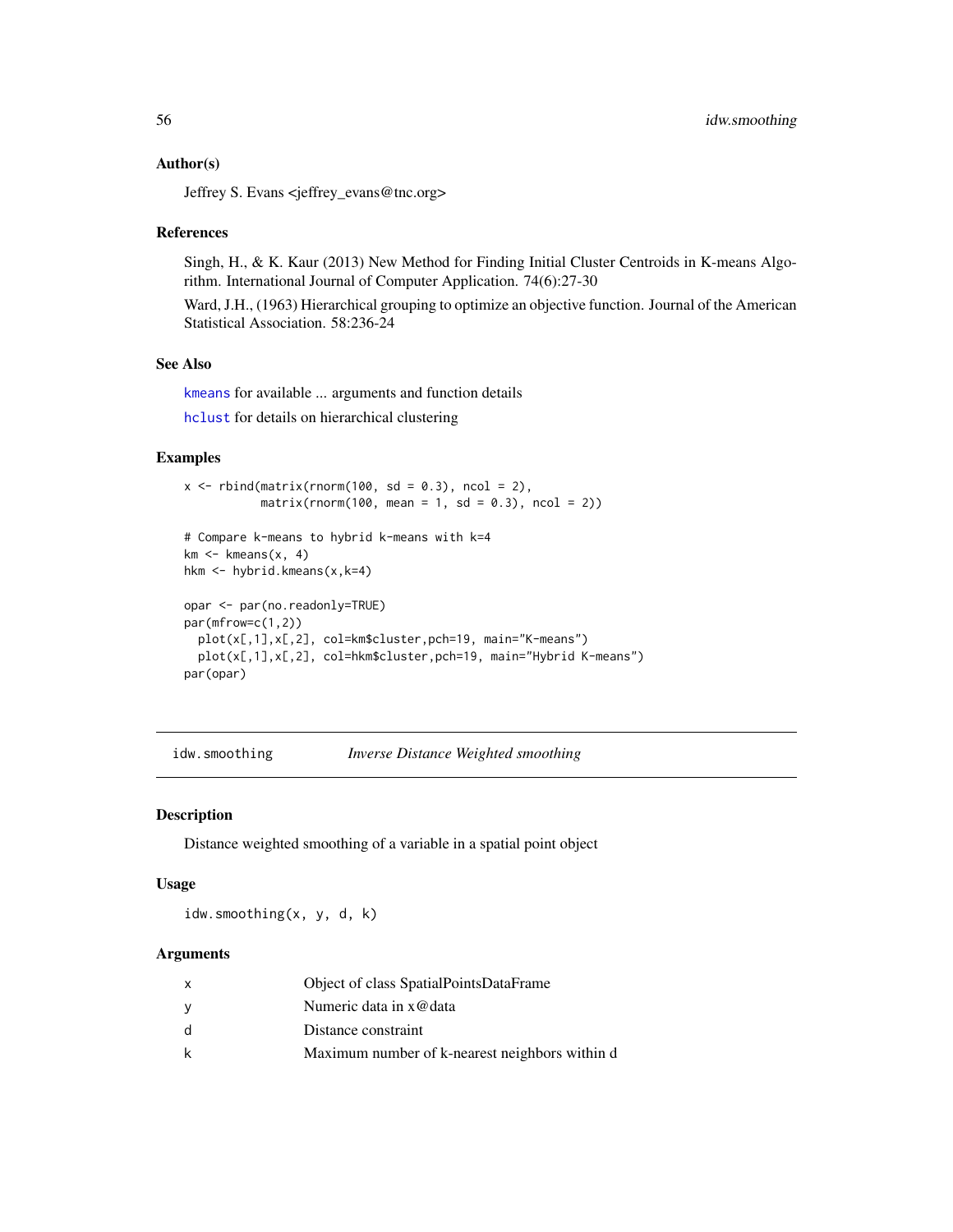## impute.loess 57

# Value

A vector, same length as  $nrow(x)$ , of adjusted y values

#### Note

Smoothing is conducted with a weighted-mean where; weights represent inverse standardized distance lags Distance-based or neighbour-based smoothing can be specified by setting the desired neighbour smoothing method to a specified value then the other parameter to the potential maximum. For example; a constraint distance, including all neighbors within 1000 (d=1000) would require k to equal all of the potential neighbors (n-1 or k=nrow(x)-1).

# Examples

```
library(sp)
 data(meuse)
 coordinates(meuse) <- ~x+y
# Calculate distance weighted mean on cadmium variable in meuse data
 cadmium.idw <- idw.smoothing(meuse, 'cadmium', k=nrow(meuse), d = 1000)
 meuse@data$cadmium.wm <- cadmium.idw
 opar <- par(no.readonly=TRUE)
   par(mfrow=c(2,1))
     plot(density(meuse@data$cadmium), main='Cadmium')
     plot(density(meuse@data$cadmium.wm), main='IDW Cadmium')
 par(opar)
```
impute.loess *Impute loess*

## Description

Imputes missing data or smooths using Loess regression

## Usage

 $impute.loess(y, s = 0.2, smooth = FALSE)$ 

| V      | A vector to impute                               |
|--------|--------------------------------------------------|
| S      | Smoothing parameter ()                           |
| smooth | (FALSE/TRUE) Smooth data, else only replace NA's |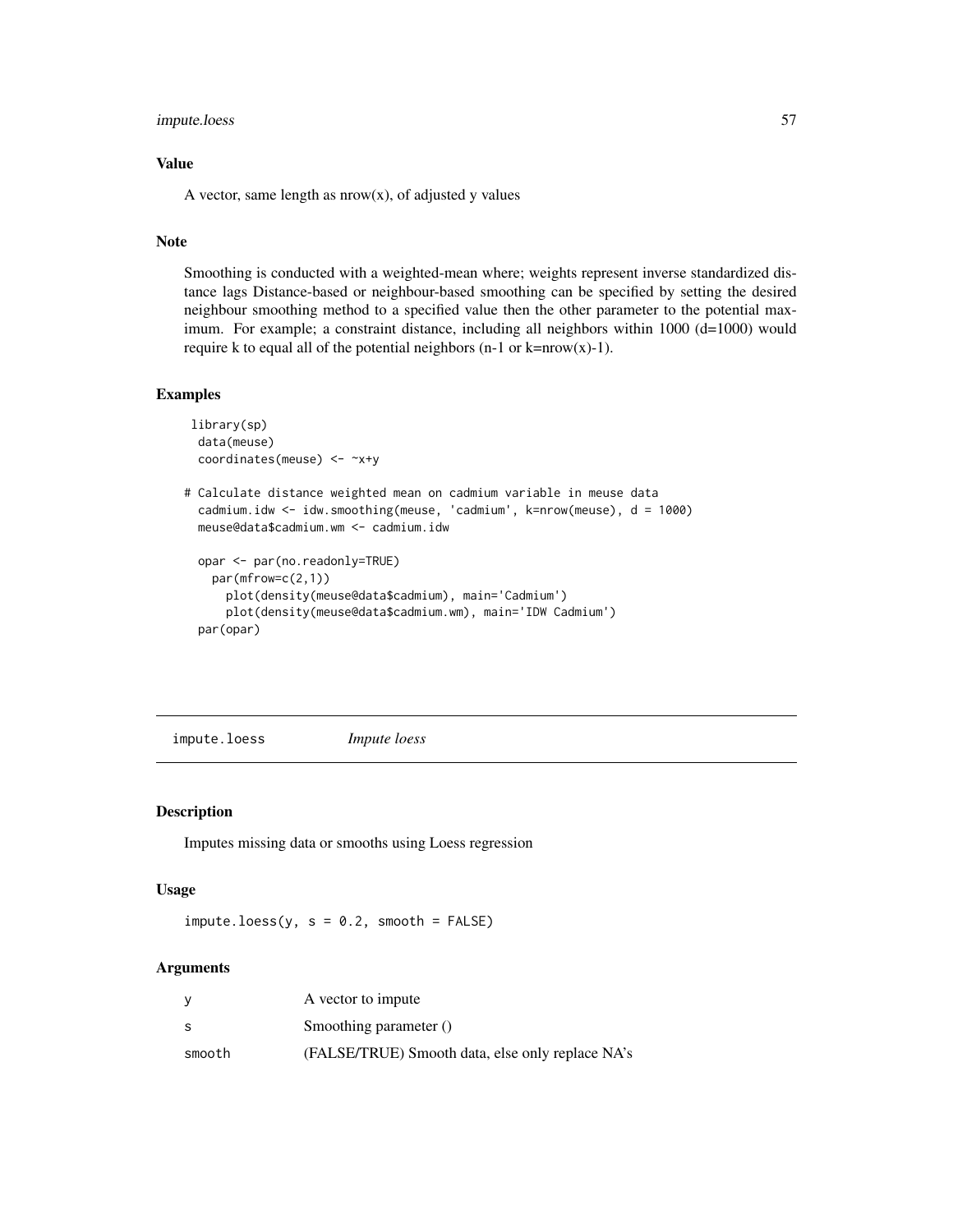# Details

Performs a local polynomial regression to smooth data or to impute NA values. The minimal number of non-NA observations to reliably impute/smooth values is 6. There is not a reliably way to impute NA's on the tails of the distributions so if the missing data is in the first or last position of the vector it will remain NA. Please note that smooth needs to be TRUE to return a smoothed vector, else only NA's will be imputed.

# Value

a vector the same length as x with NA values filled or the data smoothed (or both)..

## Author(s)

Jeffrey S. Evans <jeffrey\_evans<at>tnc.org>

# Examples

```
data(cor.data)
d \leftarrow cor.data[[1]][,2]plot(d, type="l")
  lines(impute.loess(d, s=0.3, smooth=TRUE), lwd=2, col="red")
# add some NA's
d \leq d[1:100]d[sample(30:70, 5)] <- NA
  d
impute.loess(d, s=0.2)
```
insert *Insert a row or column into a data.frame*

## Description

Inserts a new row or column into a data.frame at a specified location

#### Usage

 $insert(x, MARGIN = 1, value = NULL, idx, name = NULL)$ 

| $\mathsf{x}$ | Existing data.frame                                                                         |
|--------------|---------------------------------------------------------------------------------------------|
| MARGIN       | Insert a $1 = row$ or $2 = column$                                                          |
| value        | A vector of values equal to the length of MARGIN, if nothing specified values<br>with be NA |
| idx          | Index position to insert row or column                                                      |
| name         | Name of new column (not used for rows, MARGIN=1)                                            |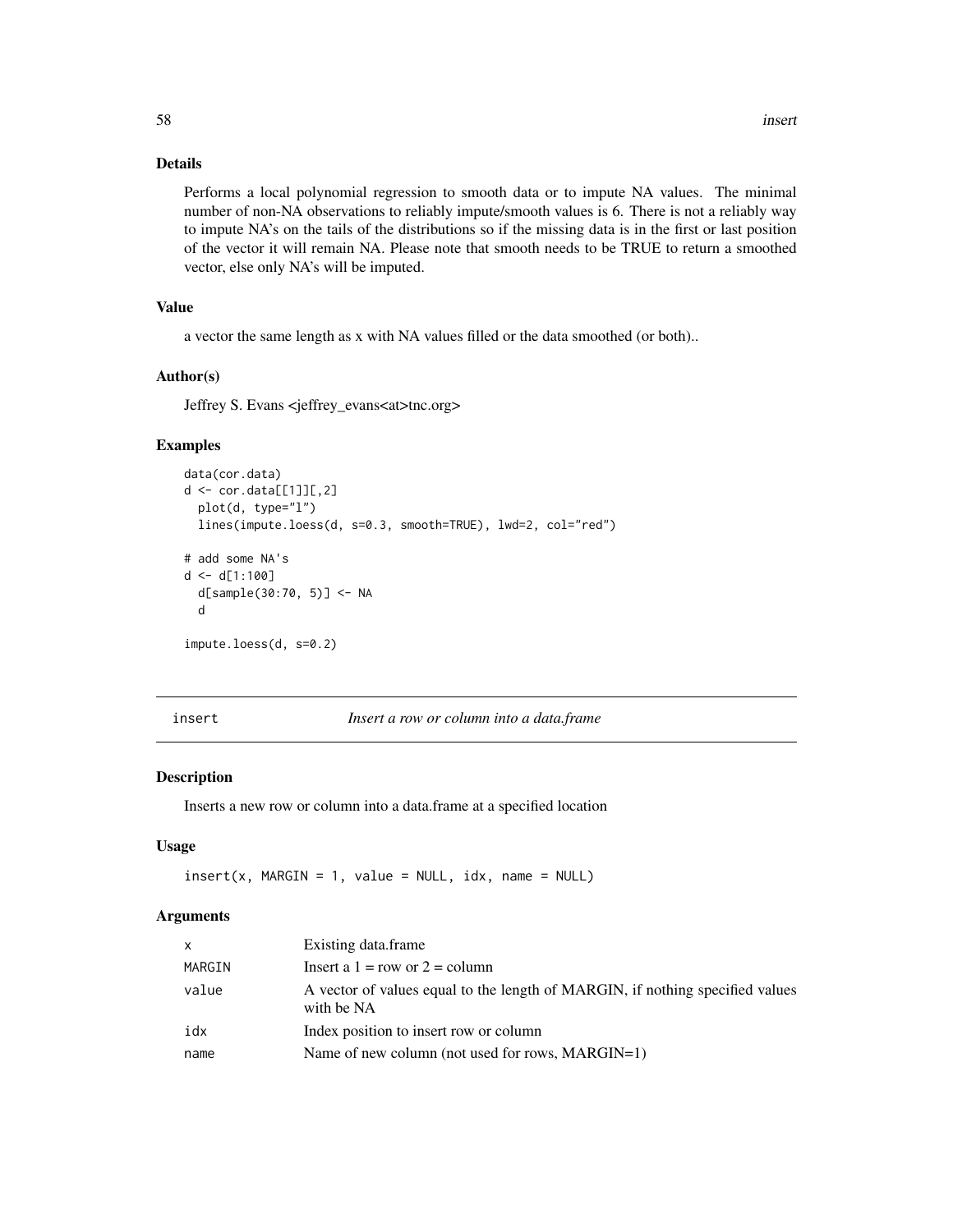#### insert.values 59

# Value

A data.frame with the new row or column inserted

#### Note

Where there are methods to easily add a row/column to the end or beginning of a data.frame, it is not straight forward to insert data at a specific location within the data.frame. This function allows for inserting a vector at a specific location eg., between columns or rows 1 and 2 where row/column 2 is moved to the 3rd position and a new vector of values is inserted into the 2nd position.

#### Author(s)

Jeffrey S. Evans <jeffrey\_evans@tnc.org>

#### Examples

```
d <- data.frame(ID=1:10, y=runif(10))
```

```
# insert row
insert(d, idx=2)
insert(d, value=c(20,0), idx=2)# insert column
insert(d, MARGIN=2, idx=2)
insert(d, MARGIN = 2, value = rep(0,10), idx=2, name="x")
```
insert.values *Insert Values*

#### Description

Inserts new values into a vector at specified positions

This function inserts new values at specified positions in a vector. It does not replace existing values. If a single value is provided for y and l represents multiple positions y will be replicated for the length of l. In this way you can insert the same value at multiple locations.

## Usage

```
insert.values(x, value, index)
```

| x     | A vector to insert values                       |
|-------|-------------------------------------------------|
| value | Values to insert into x                         |
| index | Index position(s) to insert $y$ values into $x$ |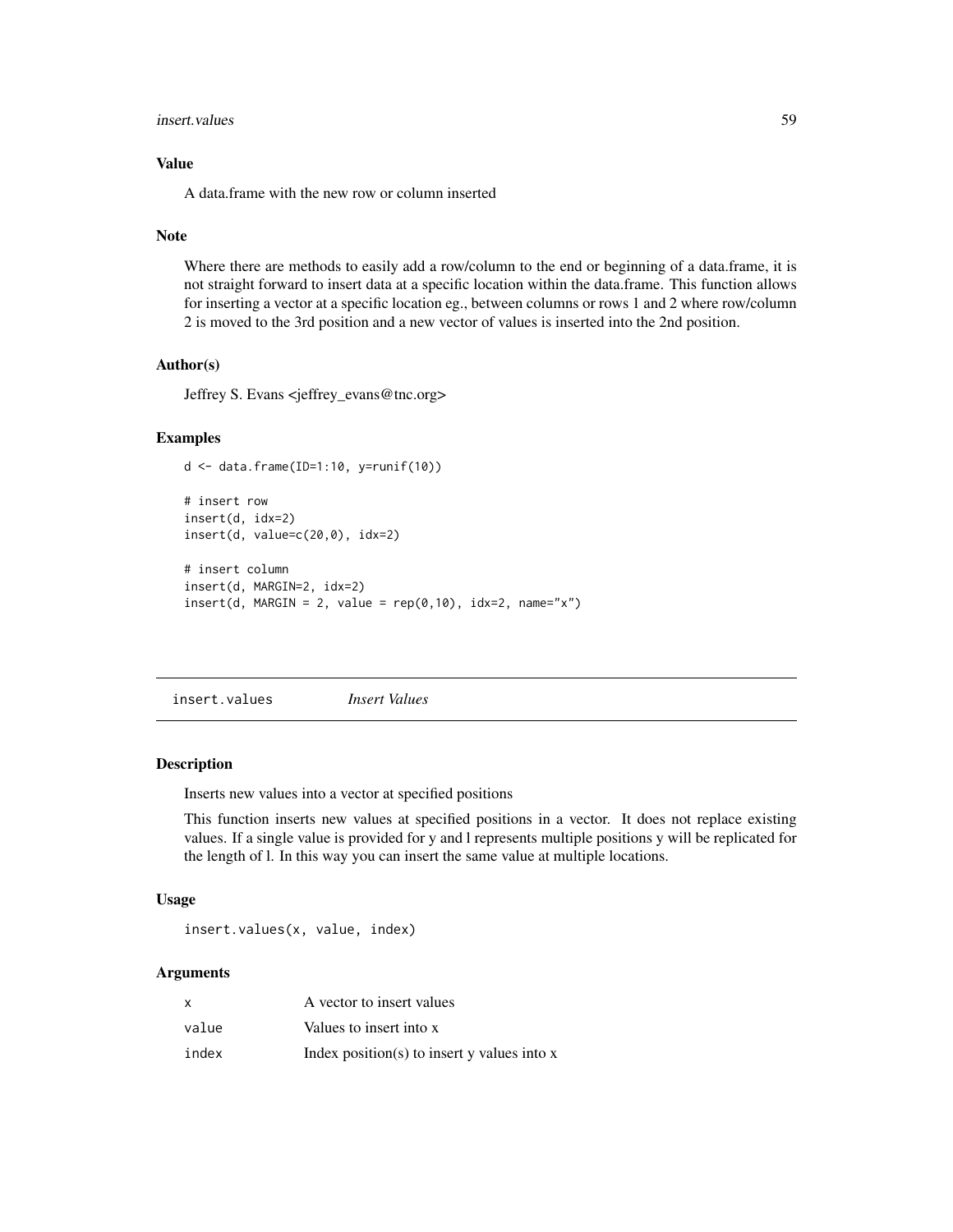#### Value

A vector with values of y inserted into x and the position(s) defined by the index

#### Author(s)

Jeffrey S. Evans <jeffrey\_evans@tnc.org>

## Examples

(x=1:10) # Insert single value in one location insert.values(x, 100, 2) # Insert multiple values in multiple locations insert.values(x, c(100,200), c(2,8)) # Insert single value in multiple locations insert.values(x, NA, c(2,8))

is.empty *is.empty*

## Description

evaluates empty elements in a vector

This function evaluates if an element in a vector is empty the na.empty argument allows for evaluating NA values (TRUE if NA) and all.na returns a TRUE if all elements are NA. The trim argument trims a character string to account for the fact that  $c("")$  is not empty but, a vector with  $c("")$  is empty. Using trim = TRUE will force both to return TRUE

#### Usage

 $is.empty(x, all.na = FALSE, na.empty = TRUE, trim = TRUE)$ 

## **Arguments**

| $\mathsf{x}$ | A vector to evaluate elements                       |
|--------------|-----------------------------------------------------|
| all.na       | (FALSE / TRUE) Return a TRUE if all elements are NA |
| na.empty     | (TRUE / FALSE) Return TRUE if element is NA         |
| trim         | (TRUE / FALSE) Trim empty strings                   |

## Value

A Boolean indicating empty elements in a vector, if all.na = FALSE a TRUE/FALSE value will be returned for each element in the vector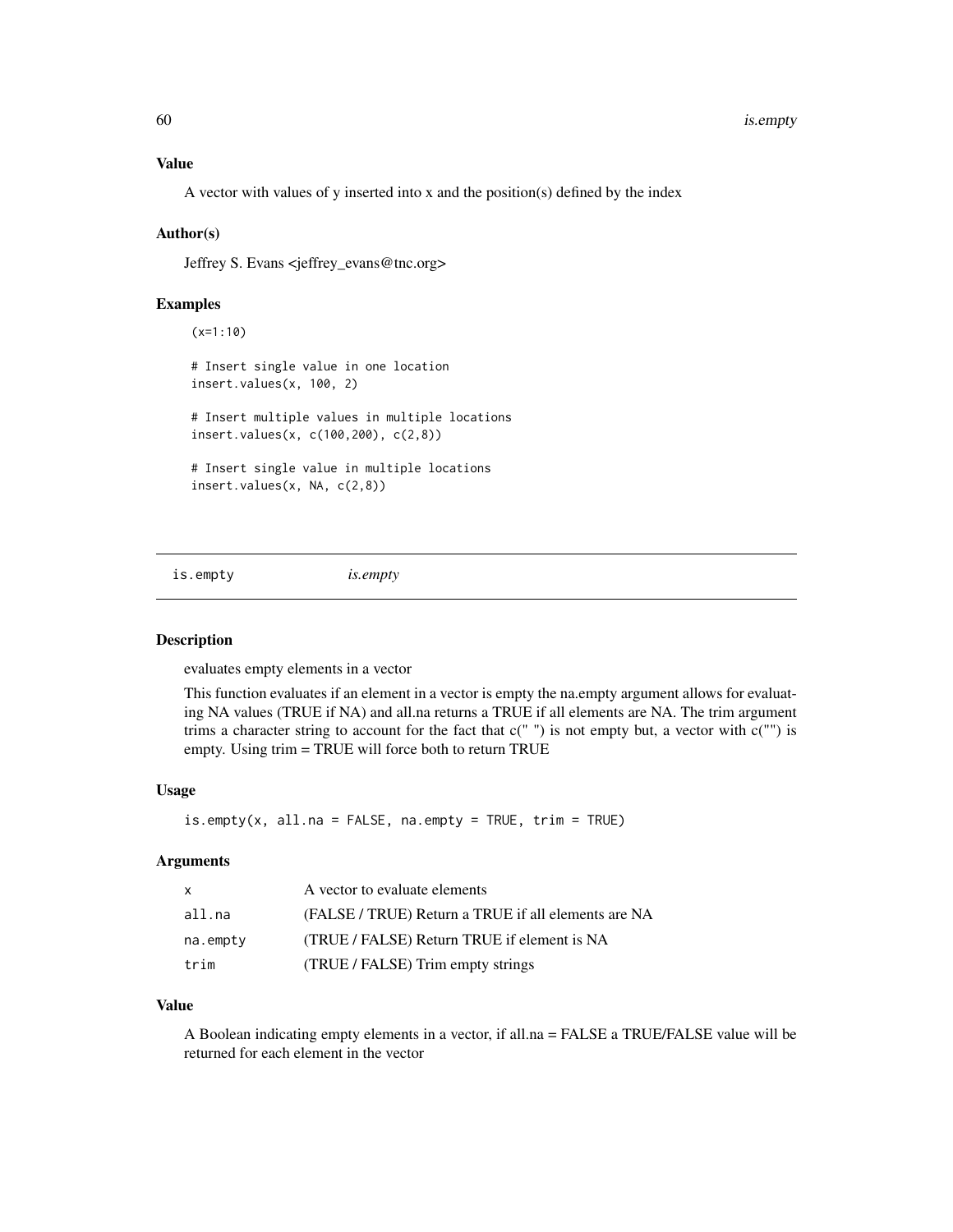#### $is. whole$  61

# Author(s)

Jeffrey S. Evans <jeffrey\_evans@tnc.org>

#### Examples

```
is.empty( c("") )
is.empty( c(" ") )
is.empty( c(" "), trim=FALSE )
is.empty( c("",NA,1) )
is.empty( c("",NA,1), na.empty=FALSE)
is.empty( c(NA,NA,NA) )
is.empty( c(NA,NA,NA), all.na=TRUE )
is.empty( c(NA,2,NA), all.na=TRUE )
any( is.empty( c("",2,3) ) )
any( is.empty( c(1,2,3) ) )
```
is.whole *is.whole*

## Description

Boolean for evaluating whole numbers

## Usage

 $is.$ whole(a, tol = 0.0000001)

# Arguments

|     | A numeric vector to evaluate, only first element will be evaluated     |
|-----|------------------------------------------------------------------------|
| tol | numeric $\geq 0$ , differences smaller than tolerance are not reported |

# Value

A Boolean indicating if number is whole or float

## Author(s)

Jeffrey S. Evans <jeffrey\_evans@tnc.org>

```
is.whole( 1 )
is.whole( 1.5 )
is.whole( 0.5 )
```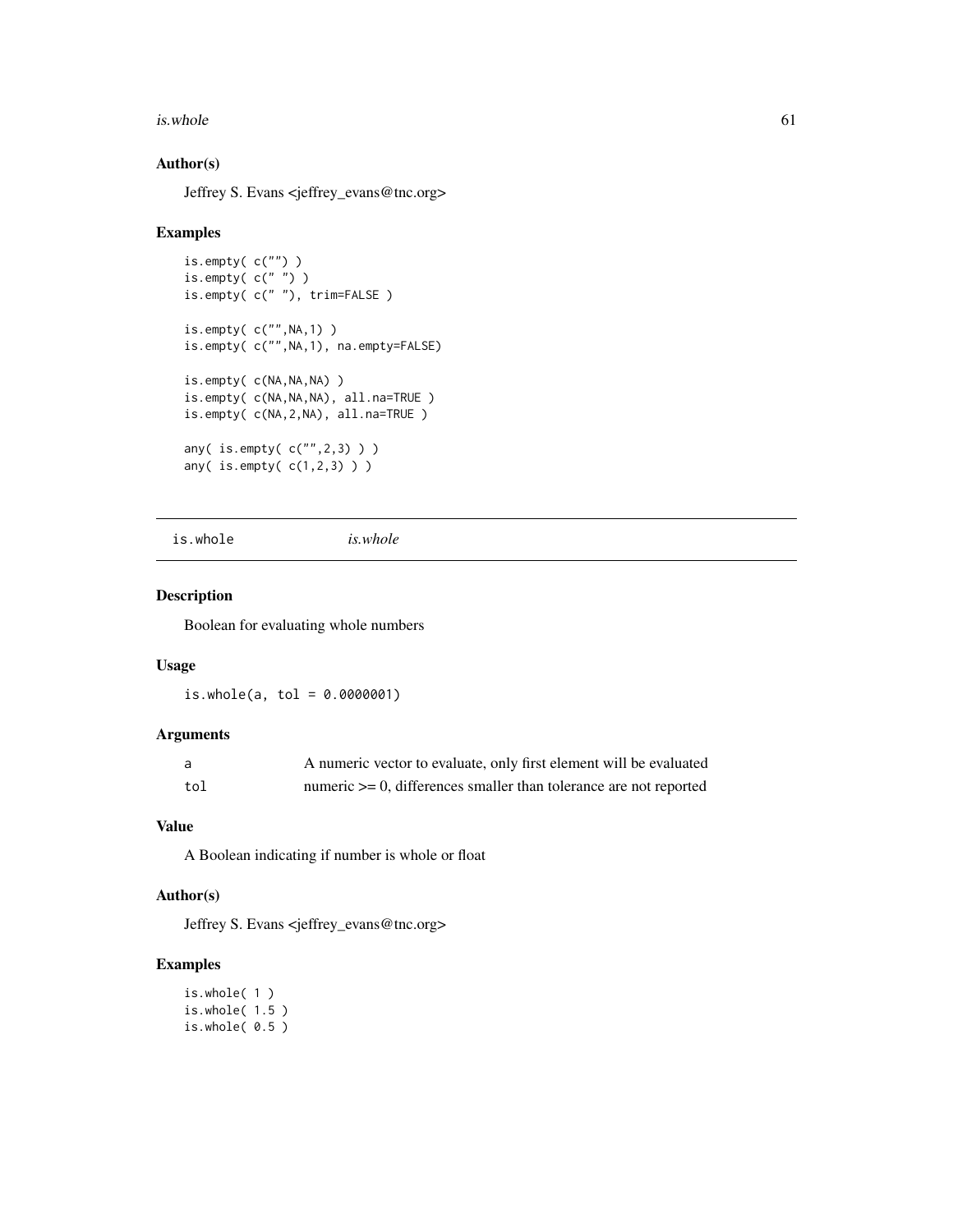Calculates 2-dimensional kernel density estimate over specified extent

# Usage

kde.2D(...)

## Arguments

... Parameters to be passed to the modern version of the function

kendall *Kendall tau trend with continuity correction for time-series*

# Description

Calculates a nonparametric statistic for a monotonic trend based on the Kendall tau statistic and the Theil-Sen slope modification

## Usage

```
kendall(
  y,
  tau = TRUE,p.value = TRUE,
  z.value = TRUE,
  confidence = TRUE,
  intercept = TRUE,
 prewhiten = FALSE,
  na.rm,
  ...
\mathcal{L}
```

| У          | A vector representing a timeseries with $>= 8$ obs |
|------------|----------------------------------------------------|
| tau        | (FALSE/TRUE) return tau values                     |
| p.value    | (FALSE/TRUE) return p.values                       |
| z.value    | (FALSE/TRUE) return z values                       |
| confidence | (FALSE/TRUE) return 95 pct confidence levels       |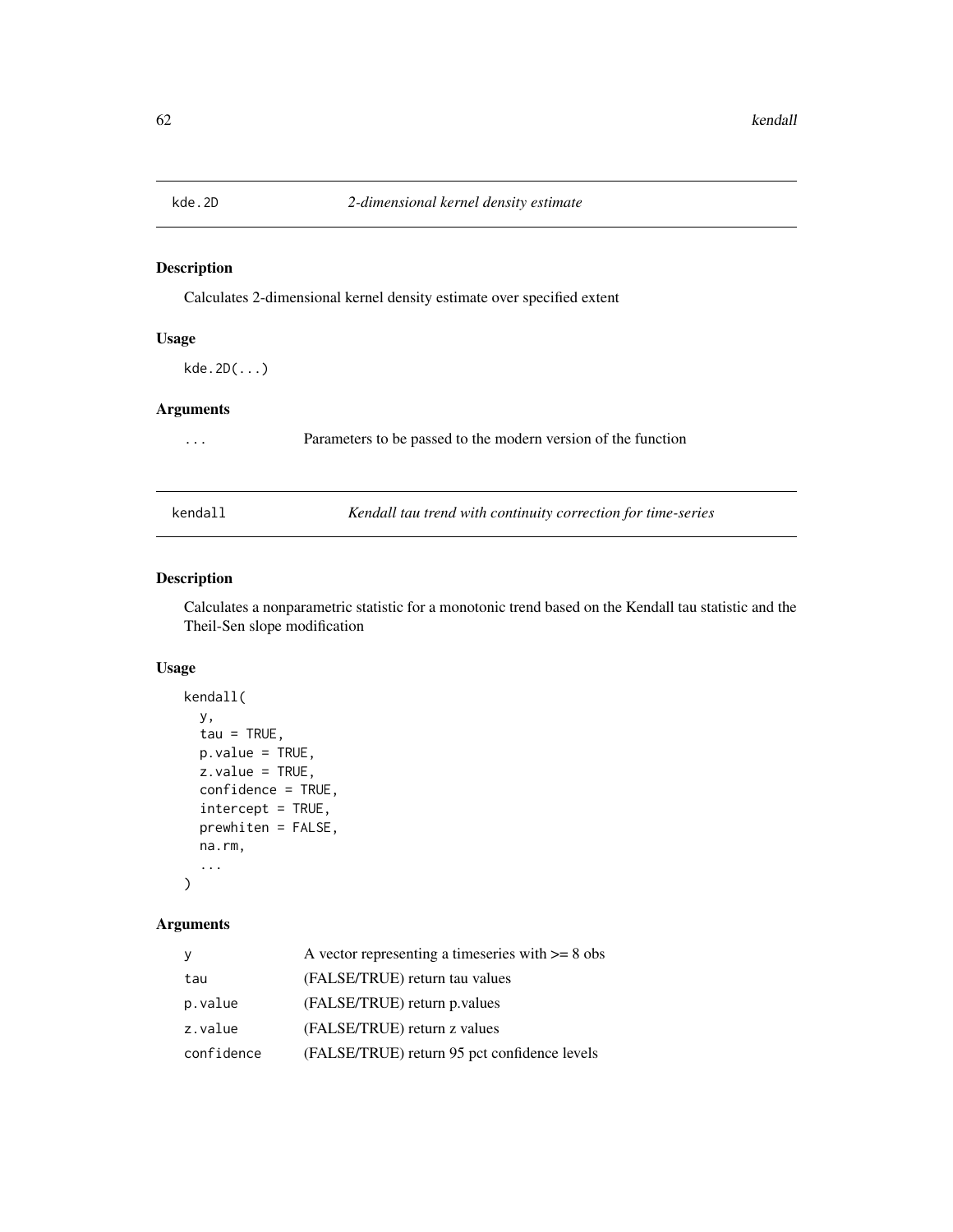## kendall<sup>3</sup> kendall<sup>3</sup> and the set of the set of the set of the set of the set of the set of the set of the set of the set of the set of the set of the set of the set of the set of the set of the set of the set of the set o

| intercept | (FALSE/TRUE) return intercept values                              |
|-----------|-------------------------------------------------------------------|
| prewhiten | (FALSE/TRUE) Apply autocorrelation correction using pre-whitening |
| na.rm     | (FALSE/TRUE) Remove NA values                                     |
| $\cdots$  | Not used                                                          |

## Details

This function implements Kendall's nonparametric test for a monotonic trend using the Theil-Sen (Theil 1950; Sen 1968; Siegel 1982) method to estimate the slope and related confidence intervals. Critical values are  $Z > 1.96$  representing a significant increasing trend and a  $Z < -1.96$  a significant decreasing trend ( $p < 0.05$ ). The null hypothesis can be rejected if Tau = 0. There is also an option for autocorrelation correction using the method proposed in Yue & Wang (2002).

#### Value

Depending on arguments, a vector containing:

- value 1 Theil-Sen slope, always returned
- value 2 Kendall's tau two-sided test, if tau TRUE
- value 3 intercept for trend if intercept TRUE, not if prewhitened
- value 4 p value for trend fit if p.value TRUE
- value 5 Z value for trend fit if z.value TRUE
- value 6 lower confidence level at 95-pct if confidence TRUE, not if prewhitened
- value 7 upper confidence level at 95-pct if confidence TRUE, not if prewhitened

## Author(s)

Jeffrey S. Evans <jeffrey\_evans@tnc.org>

# References

Theil, H. (1950) A rank invariant method for linear and polynomial regression analysis. Nederl. Akad. Wetensch. Proc. Ser. A 53:386-392 (Part I), 53:521-525 (Part II), 53:1397-1412 (Part III).

Sen, P.K. (1968) Estimates of Regression Coefficient Based on Kendall's tau. Journal of the American Statistical Association. 63(324):1379-1389.

Siegel, A.F. (1982) Robust Regression Using Repeated Medians. Biometrika, 69(1):242-244

Yue, S., & Wang, C. Y. (2002). Applicability of prewhitening to eliminate the influence of serial correlation on the Mann-Kendall test. Water Resources Research, 38(6):41-47.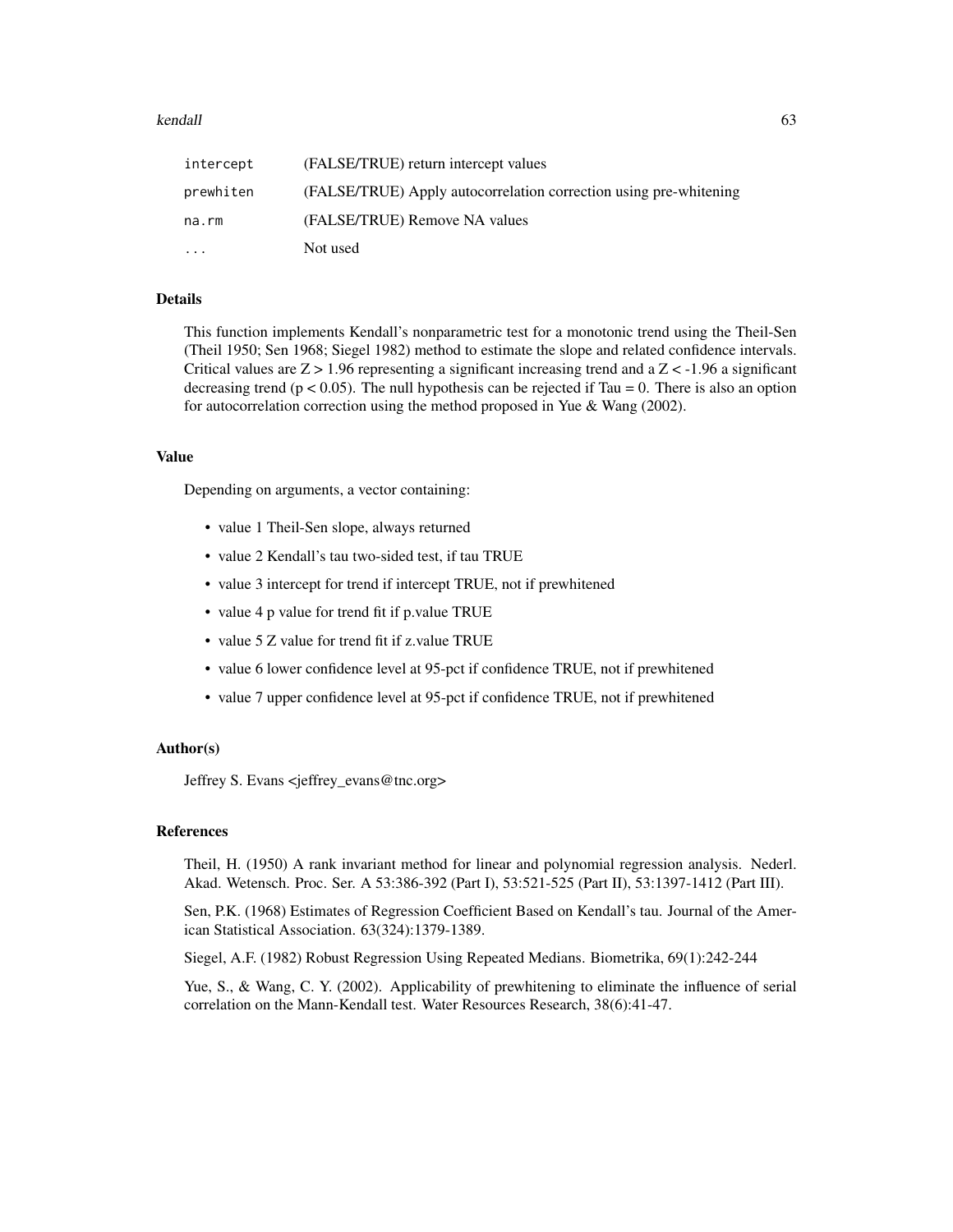Calculates the Kullback-Leibler divergence (relative entropy) between unweighted theoretical component distributions. Divergence is calculated as: int  $[f(x) (\log f(x) - \log g(x)) dx]$  for distributions with densities f() and g().

#### Usage

```
kl.divergence(object, eps = 10^-4, overlap = TRUE)
```
#### Arguments

| object  | Matrix or dataframe object with $>=2$ columns                                                                                                   |
|---------|-------------------------------------------------------------------------------------------------------------------------------------------------|
| eps     | Probabilities below this threshold are replaced by this threshold for numerical<br>stability.                                                   |
| overlap | Logical, do not determine the KL divergence for those pairs where for each point<br>at least one of the densities has a value smaller than eps. |

## Value

pairwise Kullback-Leibler divergence index (matrix)

# Author(s)

Jeffrey S. Evans <jeffrey\_evans@tnc.org>

## References

Kullback S., and R. A. Leibler (1951) On information and sufficiency. The Annals of Mathematical Statistics 22(1):79-86

```
x \le - seq(-3, 3, length=200)
y \leftarrow \text{cbind}(n=\text{dnorm}(x), \text{ t=dt}(x, df=10))matplot(x, y, type='l')
    kl.divergence(y)
# extract value for last column
```

```
kl.divergence(y[,1:2])[3:3]
```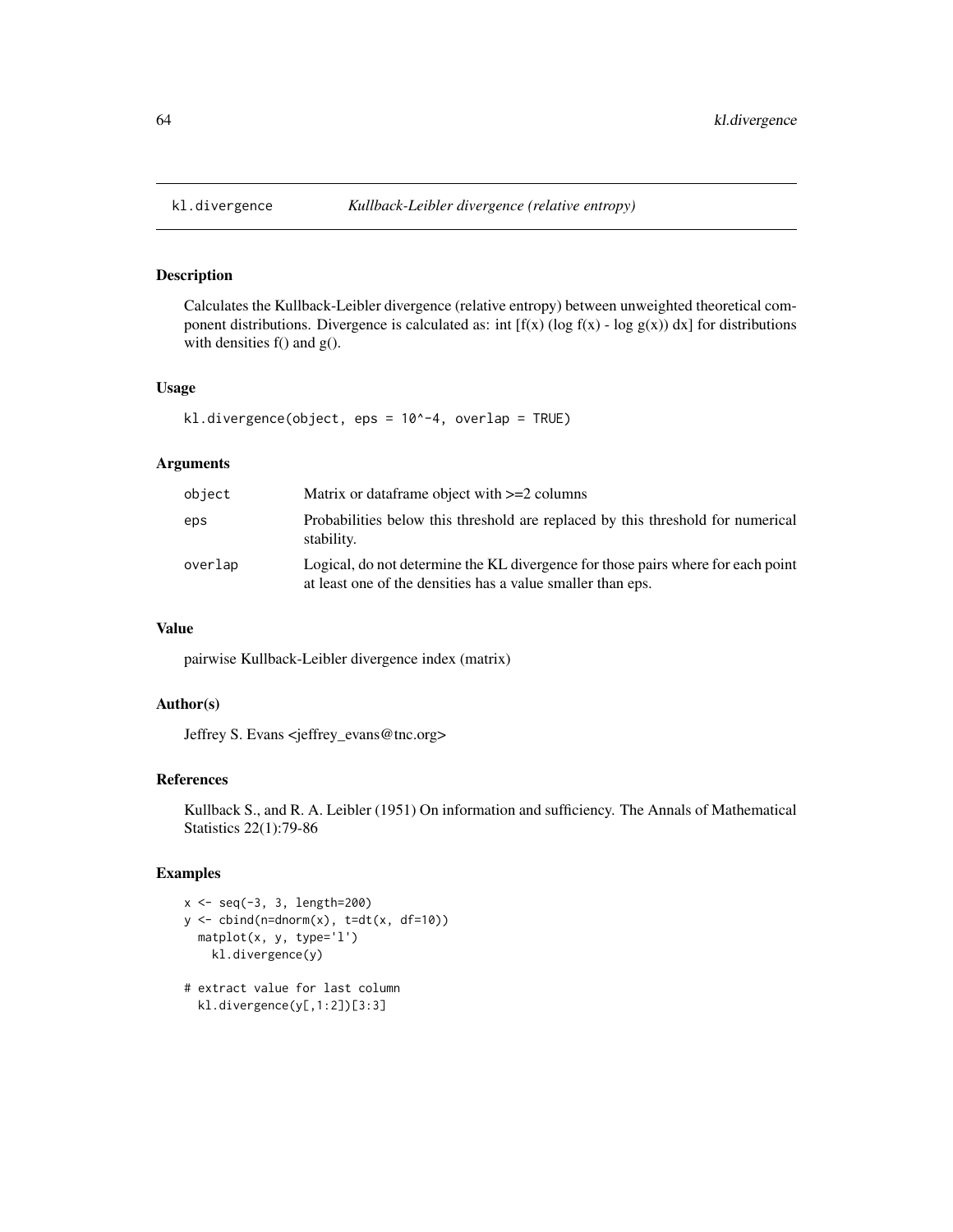Find K nearest neighbors for two spatial objects

Finds nearest neighbor in x based on y and returns rownames, index and distance, If ids is NULL, rownames of x are returned. If coordinate matrix provided, columns need to be ordered [X,Y]. If a radius for d is specified than a maximum search radius is imposed. If no neighbor is found, a neighbor is not returned

You can specify weights to act as covariates for x and y. The vectors or matrices must match row dimensions with x and y as well as columns matching between weights. In other words, the covariates must match and be numeric.

#### Usage

```
knn(
 y,
 x,
 k = 1,d = NULL,ids = NULL,weights.y = NULL,weights.x = NULL,indexes = FALSE
)
```
## Arguments

|                           | Spatial points or polygons object or coordinates matrix |
|---------------------------|---------------------------------------------------------|
| $\boldsymbol{\mathsf{x}}$ | Spatial points or polygons object or coordinates matrix |
| k                         | Number of neighbors                                     |
| d                         | Optional search radius                                  |
| ids                       | Optional column of ID's in x                            |
| weights.y                 | A vector or matrix representing covariates of y         |
| weights.x                 | A vector or matrix representing covariates of x         |
| indexes                   | (FALSE/TRUE) Return row indexes of x neighbors          |

# Value

A data.frame with row indexes (optional), rownames, ids (optional) and distance of k

## Author(s)

Jeffrey S. Evans <jeffrey\_evans@tnc.org>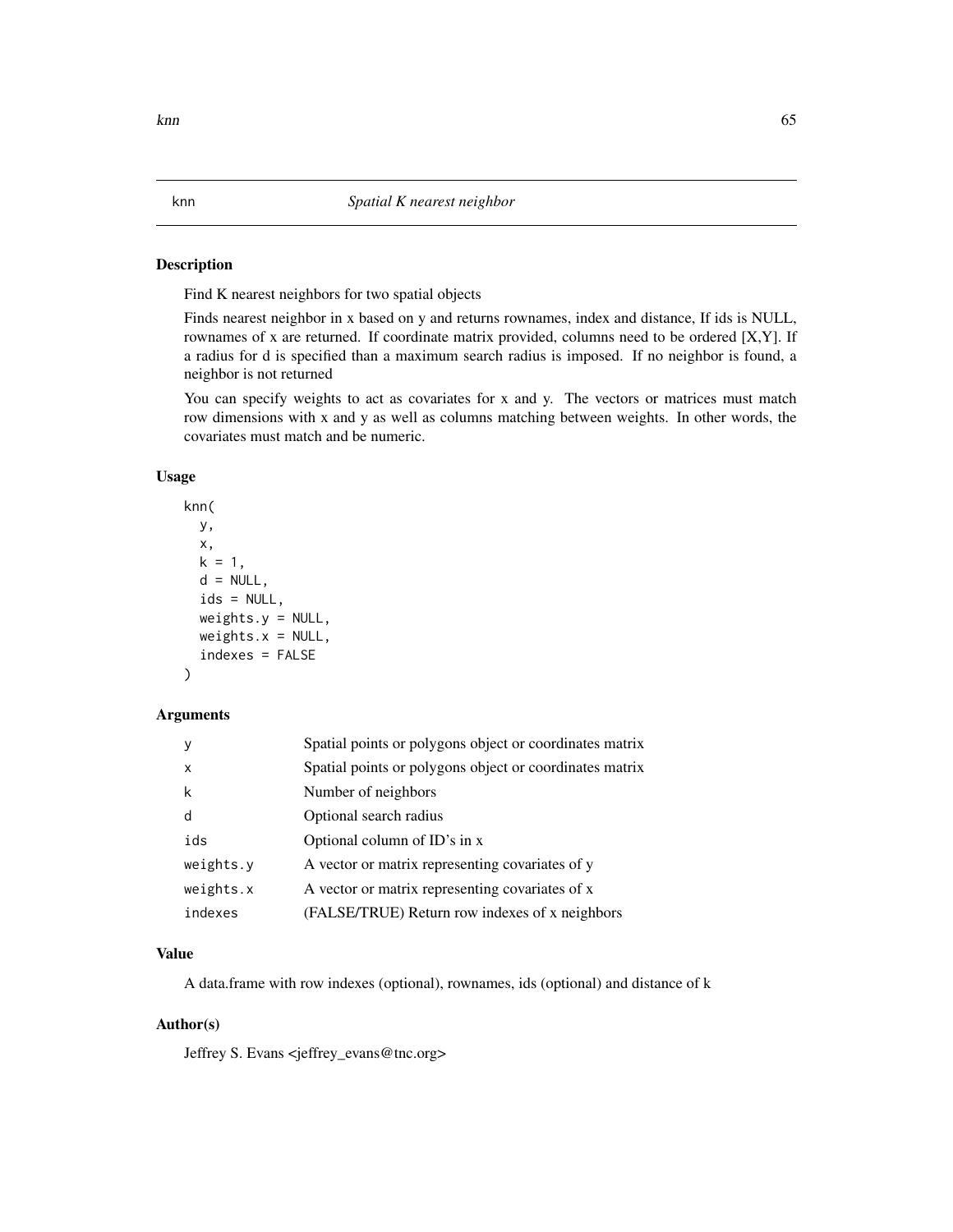# See Also

[nn2](#page-0-0) for details on search algorithm

#### Examples

```
library(sp)
data(meuse)
  coordinates(meuse) <- ~x+y
idx <- sample(1:nrow(meuse), 10)
  pts <- meuse[idx,]
  meuse <- meuse[-idx,]
    meuse$IDS <- 1:nrow(meuse)
# Find 2 neighbors in meuse
 ( nn <- knn(pts, meuse, k=2, ids = "IDS", indexes = TRUE) )
   plot(pts, pch=19, main="KNN")
     points(meuse[nn[,1],], pch=19, col="red")
# Using covariates (weights)
wx = as.matrix(meuse@data[,1:3])
wy = as.matrix(pts@data[,1:3])
( nn <- knn(pts, meuse, k=2, ids = "IDS", indexes = TRUE,
           weights.y=wy, weights.x=wx) )
   plot(pts, pch=19, main="KNN")
     points(meuse[nn[,1],], pch=19, col="red")
# Using coordinate matrices
y <- coordinates(pts)
x <- coordinates(meuse)
knn(y, x, k=2)
```
land.metrics *Landscape metrics for points and polygons*

## Description

Calculates a variety of landscape metrics, on binary rasters, for polygons or points with a buffer distance

#### Usage

land.metrics(...)

#### Arguments

... Parameters to be passed to the modern version of the function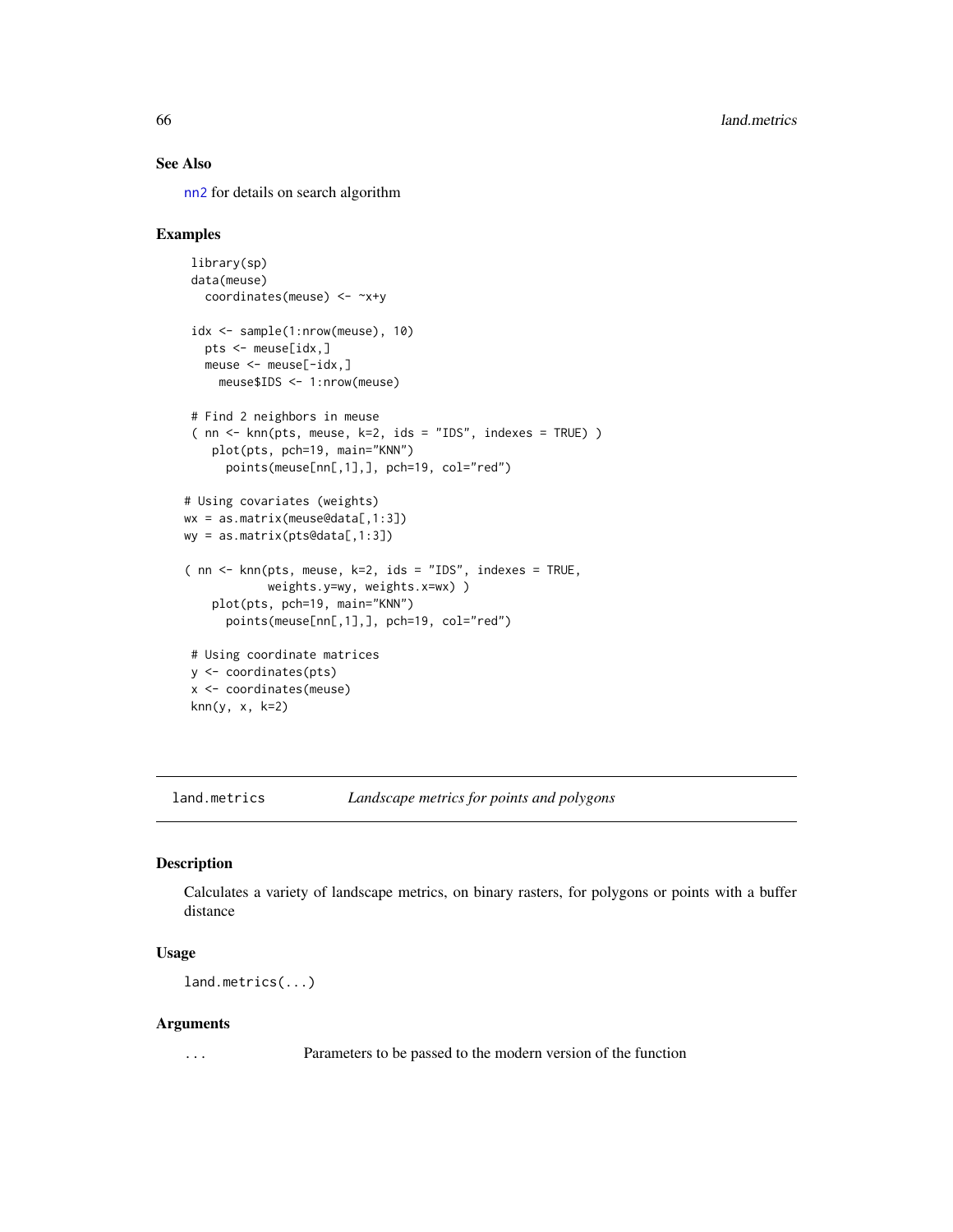# local.min.max 67

# Examples

```
## Not run:
library(landscapemetrics)
library(raster)
data(landscape)
points <- matrix(c(10, 5, 25, 15, 5, 25),
                 ncol = 2, byrow = TRUE)
sample_lsm(landscape, y = points, size = 10,
           level = "landscape", type = "diversity metric",
           classes_max = 3,
           verbose = FALSE)
## End(Not run)
```
local.min.max *Local minimum and maximum*

# Description

Calculates the local minimums and maximums in a numeric vector, indicating inflection points in the distribution.

# Usage

```
local.min.max(x, dev = mean, plot = TRUE, add.points = FALSE, ...)
```
# Arguments

| $\mathsf{x}$      | A numeric vector                                                       |
|-------------------|------------------------------------------------------------------------|
| dev               | Deviation statistic (mean or median)                                   |
| plot              | plot the minimum and maximum values with the distribution (TRUE/FALSE) |
| add.points        | Should all points of x be added to plot (TRUE/FALSE)                   |
| $\cdot\cdot\cdot$ | Arguments passed to plot                                               |

#### Value

A list object with:

- minima minimum local values of x
- maxima maximum local values of x
- mindev Absolute deviation of minimum from specified deviation statistic (dev argument)
- maxdev Absolute deviation of maximum from specified deviation statistic (dev argument)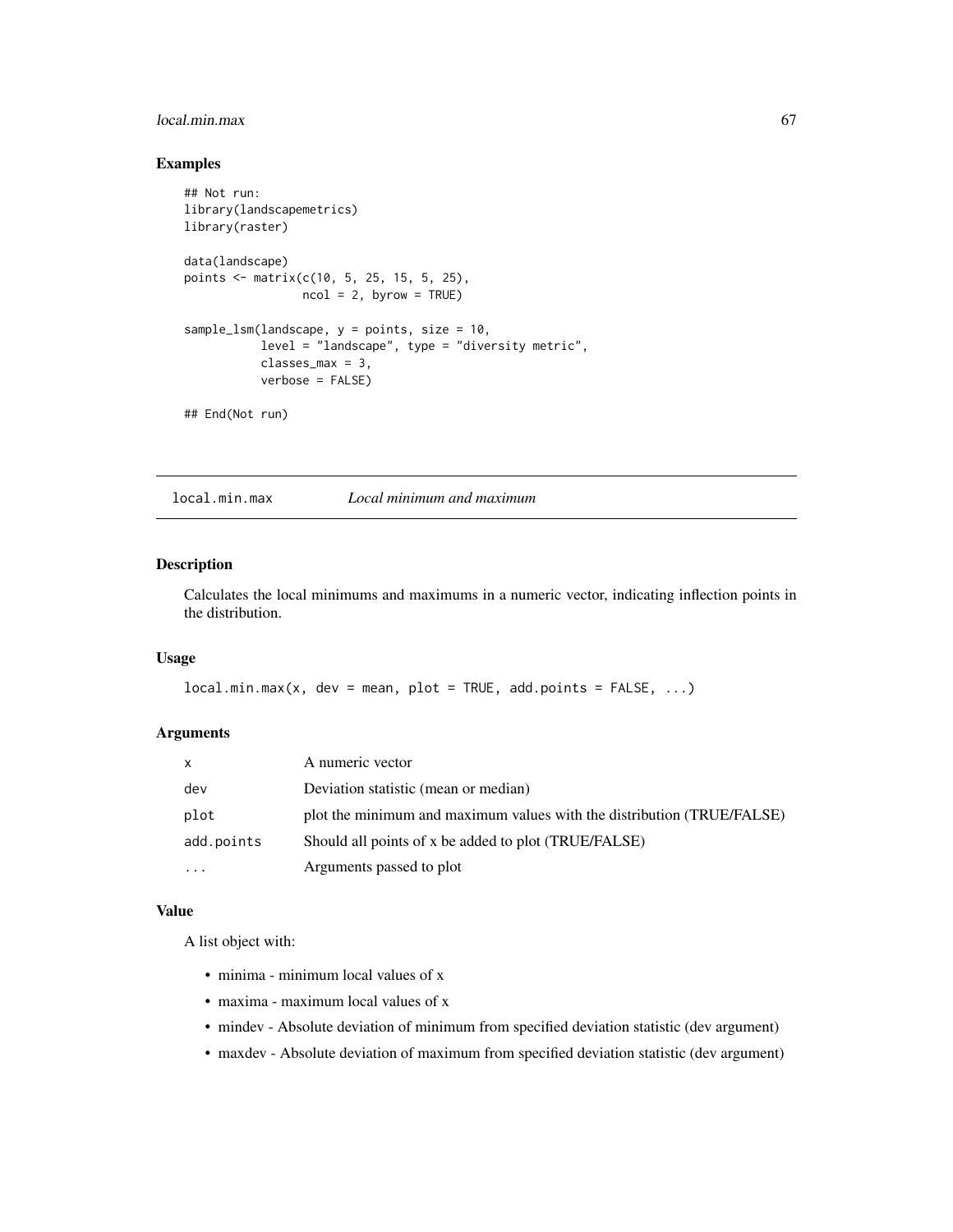Useful function for identifying inflection or enveloping points in a distribution

## Author(s)

Jeffrey S. Evans [jeffrey\\_evans@tnc.org](mailto:jeffrey_evans@tnc.org)

## Examples

```
x <- rnorm(100,mean=1500,sd=800)
( lmm <- local.min.max(x, dev=mean, add.points=TRUE,
                       main="Local Minima and Maxima") )
# return only local minimum values
  local.min.max(x)$minima
```
# loess.boot *Loess Bootstrap*

#### Description

Bootstrap of a Local Polynomial Regression (loess)

The function fits a loess curve and then calculates a symmetric nonparametric bootstrap with a confidence region. Fitted curves are evaluated at a fixed number of equally-spaced x values, regardless of the number of x values in the data. Some replicates do not include the values at the lower and upper end of the range of x values. If the number of such replicates is too large, it becomes impossible to construct a confidence region that includes a fraction "confidence" of the bootstrap replicates. In such cases, the left and/or right portion of the confidence region is truncated.

## Usage

 $\text{loess.boot}(x, y, nreps = 100, \text{ confidence} = 0.95, ...)$ 

| X          | Independent variable                                  |
|------------|-------------------------------------------------------|
|            | Dependent variable                                    |
| nreps      | Number of bootstrap replicates                        |
| confidence | Fraction of replicates contained in confidence region |
|            | Additional arguments passed to loess function         |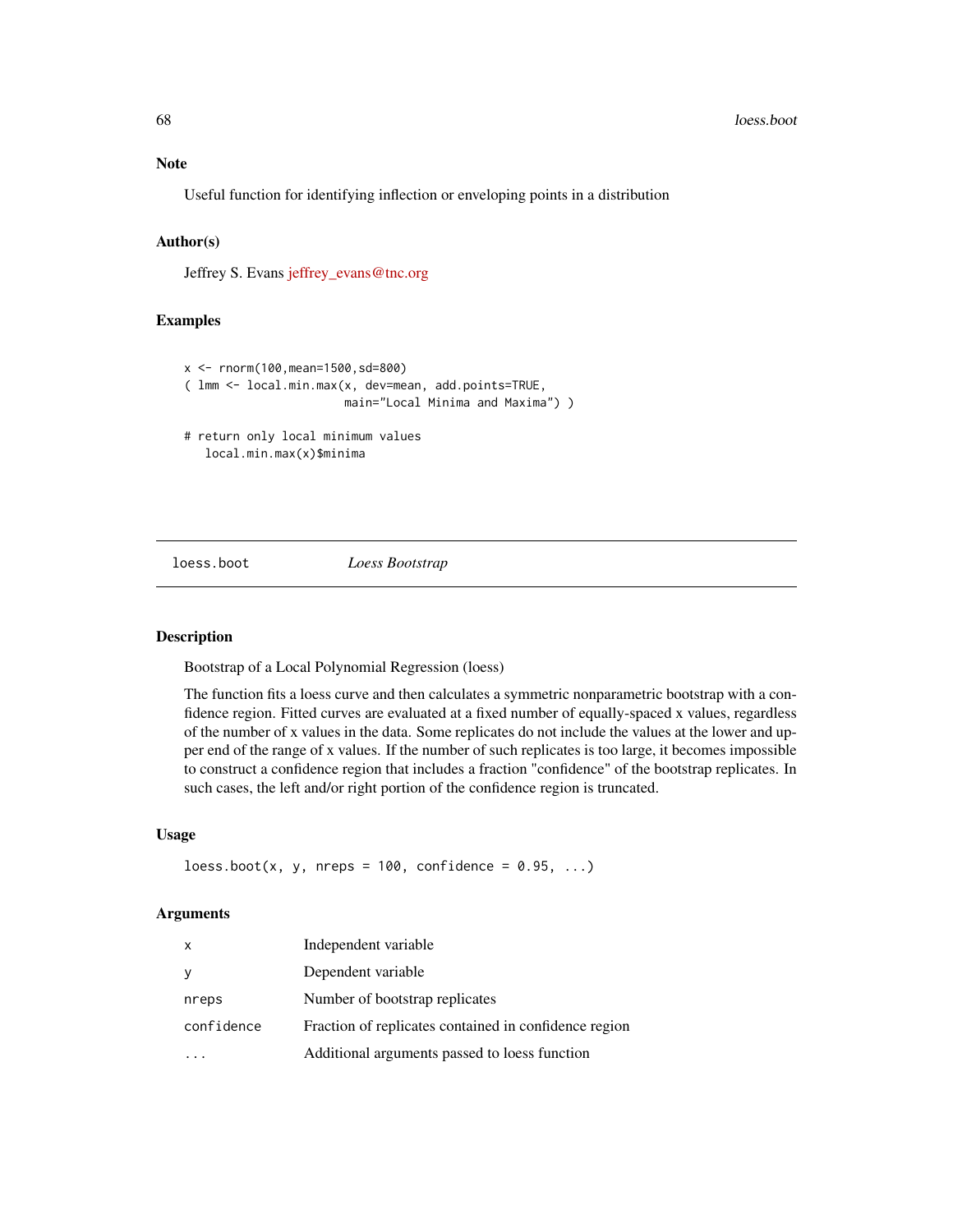#### loess.boot 69

## Value

list object containing

- nreps Number of bootstrap replicates
- confidence Confidence interval (region)
- span alpha (span) parameter used loess fit
- degree polynomial degree used in loess fit
- normalize Normalized data (TRUE/FALSE)
- family Family of statistic used in fit
- parametric Parametric approximation (TRUE/FALSE)
- surface Surface fit, see loess.control
- data data.frame of x,y used in model
- fit data.frame including:
	- 1. x Equally-spaced x index (see NOTES)
	- 2. y.fit loess fit
	- 3. up.lim Upper confidence interval
	- 4. low.lim Lower confidence interval
	- 5. stddev Standard deviation of loess fit at each x value

# Author(s)

Jeffrey S. Evans [jeffrey\\_evans@tnc.org](mailto:jeffrey_evans@tnc.org)

# References

Cleveland, WS, (1979) Robust Locally Weighted Regression and Smoothing Plots Journal of the American Statistical Association 74:829-836

Efron, B., and R. Tibshirani (1993) An Introduction to the Bootstrap Chapman and Hall, New York

Hardle, W., (1989) Applied Nonparametric Regression Cambridge University Press, NY.

Tibshirani, R. (1988) Variance stabilization and the bootstrap. Biometrika 75(3):433-44.

```
n=1000
x \leftarrow \text{seq}(0, 4, \text{length.out=n})y \le -\sin(2*x) + 0.5*x + \text{norm}(n, sd=0.5)sb \leq loess.boot(x, y, nreps=99, confidence=0.90, span=0.40)
plot(sb)
```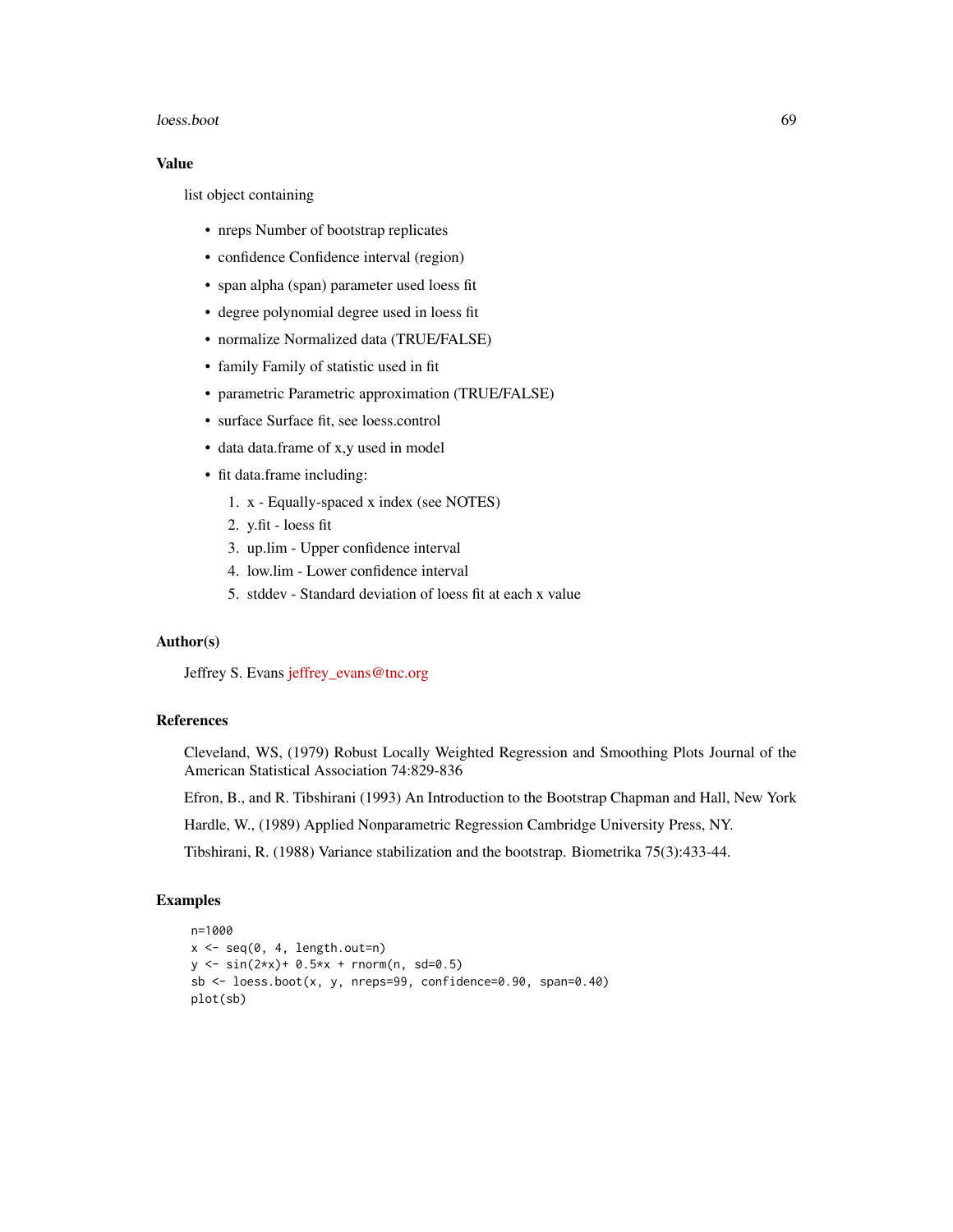Calculates a local polynomial regression fit with associated confidence intervals

## Usage

loess.ci(y, x,  $p = 0.95$ ,  $plot = FALSE, ...)$ 

# Arguments

|          | Dependent variable, vector                     |
|----------|------------------------------------------------|
| $\times$ | Independent variable, vector                   |
| p        | Percent confidence intervals (default is 0.95) |
| plot     | Plot the fit and confidence intervals          |
|          | Arguments passed to loess                      |

# Value

A list object with:

- loess Predicted values
- se Estimated standard error for each predicted value
- lci Lower confidence interval
- uci Upper confidence interval
- df Estimated degrees of freedom
- rs Residual scale of residuals used in computing the standard errors

## Author(s)

Jeffrey S. Evans [jeffrey\\_evans@tnc.org](mailto:jeffrey_evans@tnc.org)

## References

W. S. Cleveland, E. Grosse and W. M. Shyu (1992) Local regression models. Chapter 8 of Statistical Models in S eds J.M. Chambers and T.J. Hastie, Wadsworth & Brooks/Cole.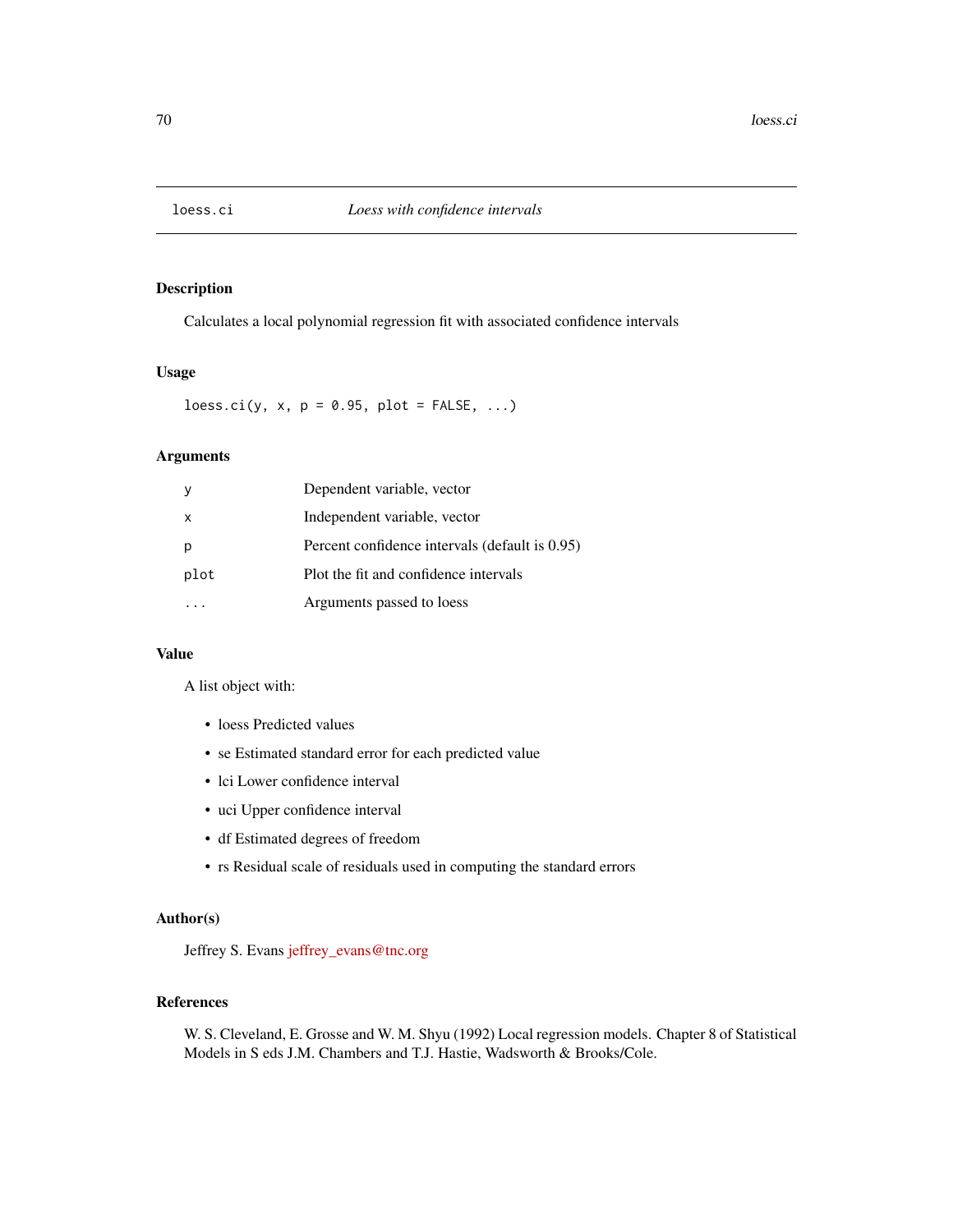## logistic.regression 71

#### Examples

```
x \le - seq(-20, 20, 0.1)
y \le -\sin(x)/x + \text{norm}(\text{length}(x), \text{ sd=0.03})p \le - which(y == "NaN")
   y \leftarrow y[-p]x \leftarrow x[-p]opar <- par(no.readonly=TRUE)
  par(mfrow=c(2,2))
    lci <- loess.ci(y, x, plot=TRUE, span=0.10)
    lci <- loess.ci(y, x, plot=TRUE, span=0.30)
    lci <- loess.ci(y, x, plot=TRUE, span=0.50)
    lci <- loess.ci(y, x, plot=TRUE, span=0.80)
par(opar)
```
logistic.regression *Logistic and Auto-logistic regression*

## **Description**

Performs a logistic (binomial) or auto-logistic (spatially lagged binomial) regression using maximum likelihood or penalized maximum likelihood estimation.

It should be noted that the auto-logistic model (Besag 1972) is intended for exploratory analysis of spatial effects. Auto-logistic are know to underestimate the effect of environmental variables and tend to be unreliable (Dormann 2007). Wij matrix options under style argument - B is the basic binary coding, W is row standardized (sums over all links to n), C is globally standardized (sums over all links to n), U is equal to C divided by the number of neighbors (sums over all links to unity) and S is variance-stabilizing. Spatially lagged y defined as:  $W(y)ij = sumj(Wij y) / sumj(Wij)$ where; Wij=1/Euclidean(i,j) If the object passed to the function is an sp class there is no need to call the data slot directly via "object@data", just pass the object name.

## Usage

```
logistic.regression(
  ldata,
  y,
  x,
  penalty = TRUE,
  autologistic = FALSE,
  coords = NULL,
  bw = NULL,
  type = "inverse",
  style = "W".longlat = FALSE,...
)
```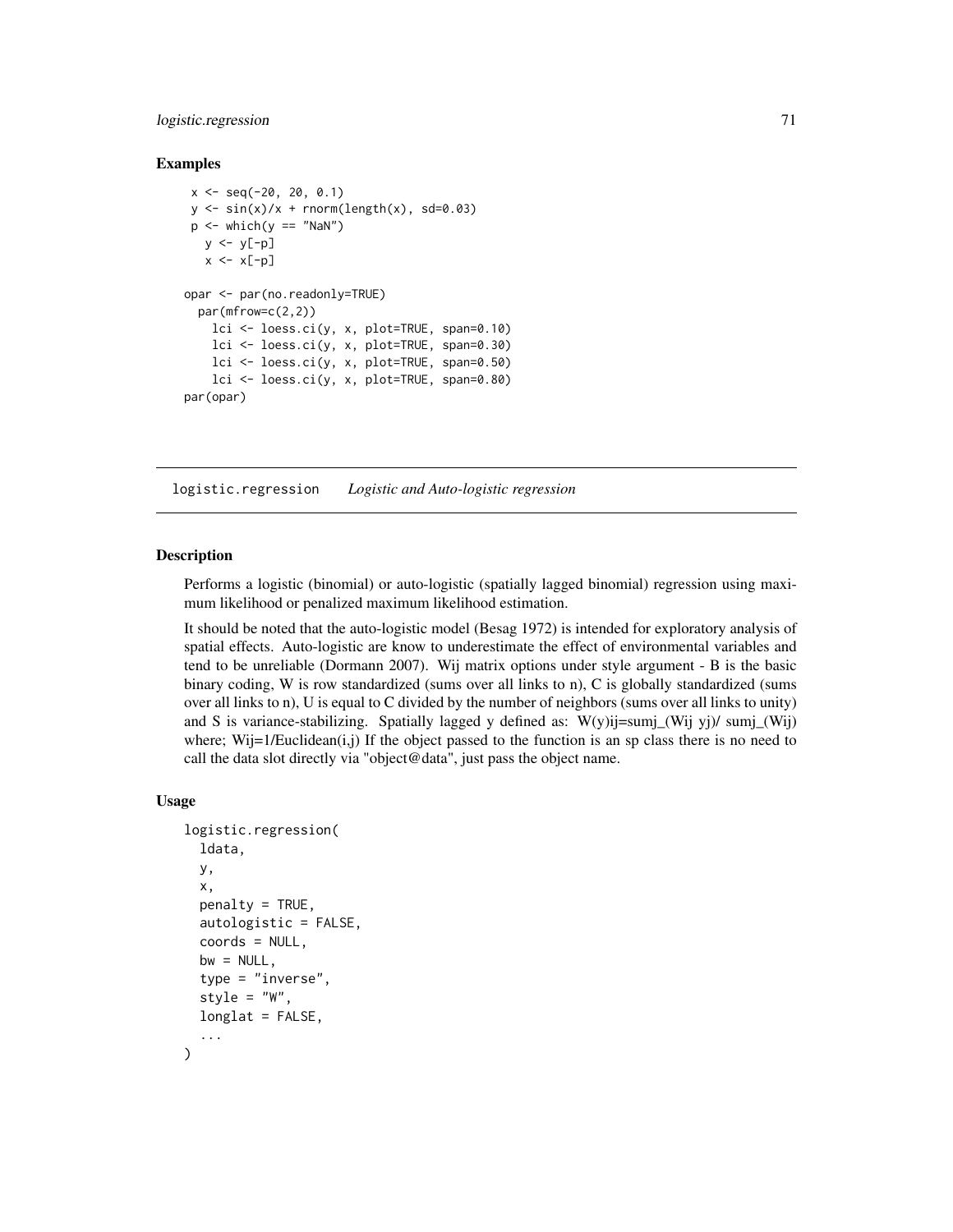## **Arguments**

| ldata        | data.frame object containing variables                                                                                                                                                                                             |
|--------------|------------------------------------------------------------------------------------------------------------------------------------------------------------------------------------------------------------------------------------|
| У            | Dependent variable (y) in Idata                                                                                                                                                                                                    |
| X            | Independent variable(s) $(x)$ in Idata                                                                                                                                                                                             |
| penalty      | Apply regression penalty (TRUE/FALSE)                                                                                                                                                                                              |
| autologistic | Add auto-logistic term (TRUE/FALSE)                                                                                                                                                                                                |
| coords       | Geographic coordinates for auto-logistic model matrix or sp object.                                                                                                                                                                |
| bw           | Distance bandwidth to calculate spatial lags (if empty neighbors result, need to<br>increase bandwidth). If not provided it will be calculated automatically based<br>on the minimum distance that includes at least one neighbor. |
| type         | Neighbor weighting scheme (see autocov_dist)                                                                                                                                                                                       |
| style        | Type of neighbor matrix (Wij), default is mean of neighbors                                                                                                                                                                        |
| longlat      | Are coordinates (coords) in geographic, lat/long (TRUE/FALSE)                                                                                                                                                                      |
| $\cdots$     | Additional arguments passed to lrm                                                                                                                                                                                                 |

#### Value

A list class object with the following components:

- model lrm model object (rms class)
- bandwidth If AutoCov = TRUE returns the distance bandwidth used for the auto-covariance function
- diagTable data.frame of regression diagnostics
- coefTable data.frame of regression coefficients
- Residuals data.frame of residuals and standardized residuals
- AutoCov If an auto-logistic model, AutoCov represents lagged auto-covariance term

## Author(s)

Jeffrey S. Evans [jeffrey\\_evans@tnc.org](mailto:jeffrey_evans@tnc.org)

## References

Besag, J.E., (1972) Nearest-neighbour systems and the auto-logistic model for binary data. Journal of the Royal Statistical Society, Series B Methodological 34:75-83

Dormann, C.F., (2007) Assessing the validity of autologistic regression. Ecological Modelling 207:234-242

Le Cessie, S., Van Houwelingen, J.C., (1992) Ridge estimators in logistic regression. Applied Statistics 41:191-201

Shao, J., (1993) Linear model selection by cross-validation. JASA 88:486-494

# See Also

[lrm](#page-0-0) [autocov\\_dist](#page-0-0)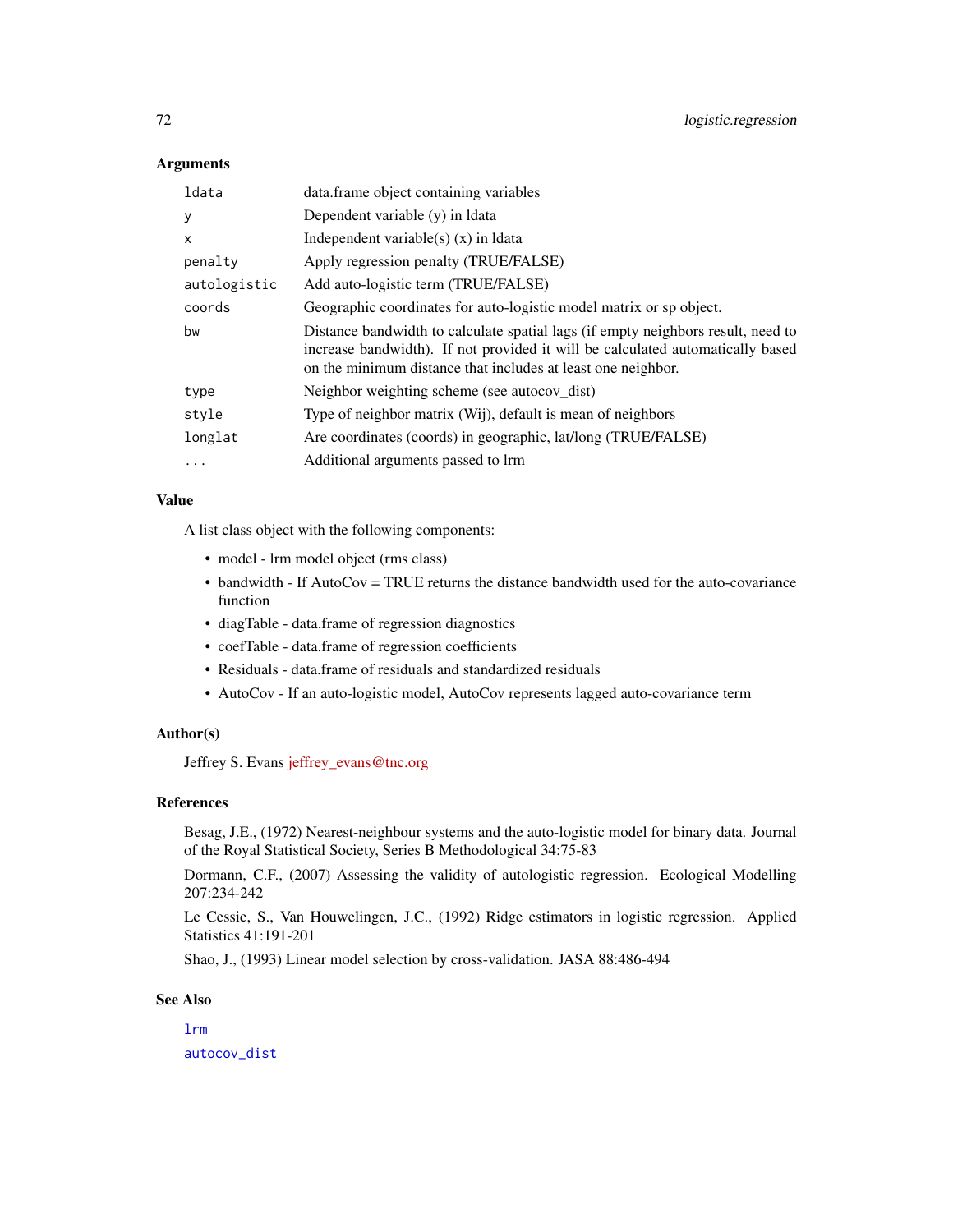# logistic.regression 73

```
require(sp)
require(spdep)
require(rms)
data(meuse)
  coordinates(meuse) <- ~x+y
    meuse@data <- data.frame(DepVar=rbinom(dim(meuse)[1], 1, 0.5),
                              meuse@data)
#### Logistic model
lmodel <- logistic.regression(meuse, y='DepVar',
                  x=c('dist','cadmium','copper'))
  lmodel$model
    lmodel$diagTable
      lmodel$coefTable
#### Logistic model with factorial variable
lmodel <- logistic.regression(meuse, y='DepVar',
            x=c('dist','cadmium','copper', 'soil'))
  lmodel$model
    lmodel$diagTable
      lmodel$coefTable
### Auto-logistic model using 'autocov_dist' in 'spdep' package
lmodel <- logistic.regression(meuse, y='DepVar',
            x=c('dist','cadmium','copper'), autologistic=TRUE,
            coords=coordinates(meuse), bw=5000)
  lmodel$model
   lmodel$diagTable
      lmodel$coefTable
  est <- predict(lmodel$model, type='fitted.ind')
#### Add residuals, standardized residuals and estimated probabilities
VarNames <- rownames(lmodel$model$var)[-1]
  meuse@data$AutoCov <- lmodel$AutoCov
    meuse@data <- data.frame(meuse@data, Residual=lmodel$Residuals[,1],
                     StdResid=lmodel$Residuals[,2], Probs=predict(lmodel$model,
                     meuse@data[,VarNames],type='fitted') )
#### Plot fit and probabilities
resid(lmodel$model, "partial", pl="loess")
# plot residuals
resid(lmodel$model, "partial", pl=TRUE)
# global test of goodness of fit
resid(lmodel$model, "gof")
# Approx. leave-out linear predictors
lp1 <- resid(lmodel$model, "lp1")
# Approx leave-out-1 deviance
-2 * sum(meuse@data$DepVar * lp1 + log(1-plogis(lp1)))
```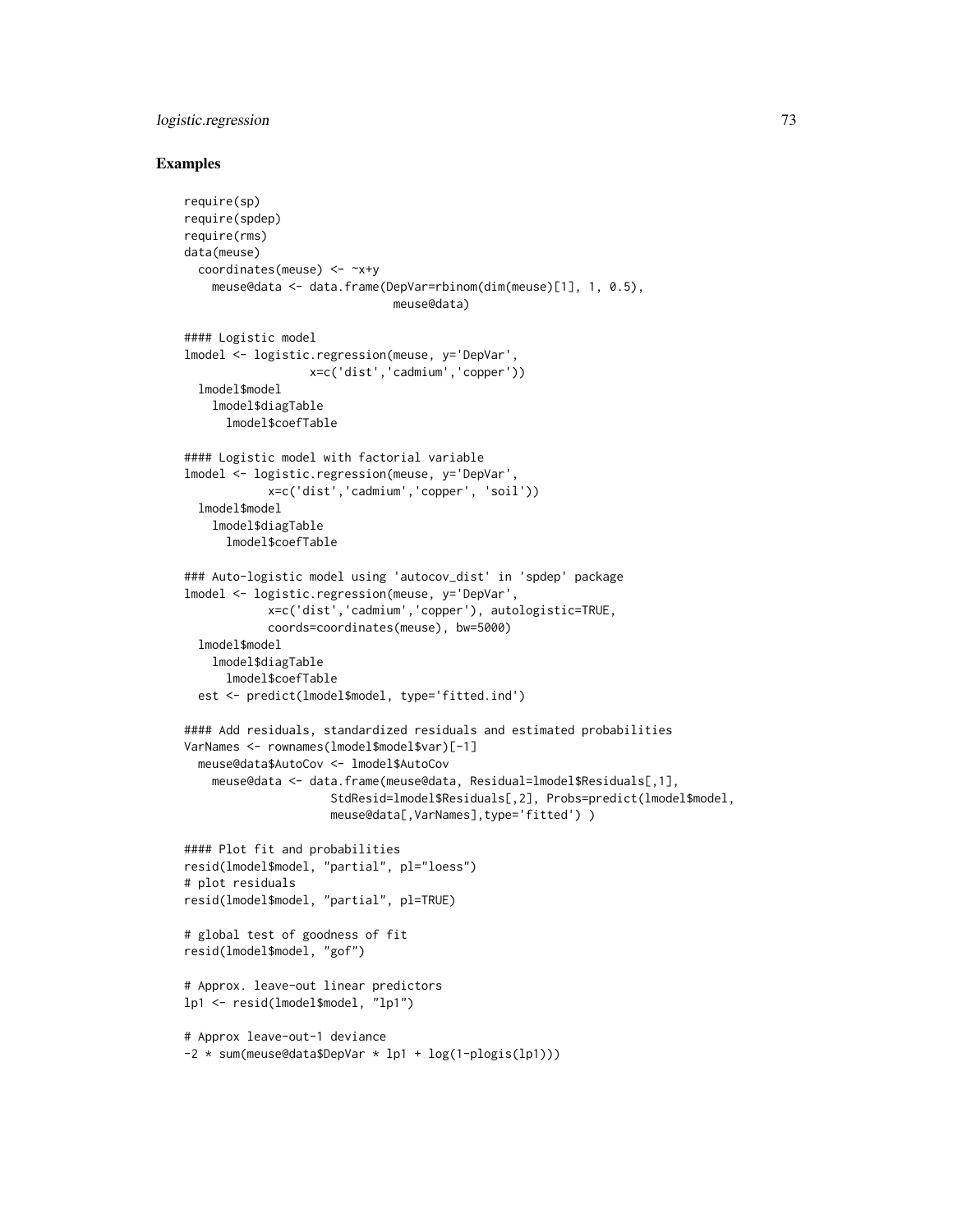```
# plot estimated probabilities at points
spplot(meuse, c('Probs'))
```
# max\_extent *Maximum extent of multiple rasters*

# Description

returns a extent polygon representing maximum extent of input rasters

#### Usage

max\_extent(x, ...)

#### Arguments

| x                       | raster class object             |
|-------------------------|---------------------------------|
| $\cdot$ $\cdot$ $\cdot$ | additional raster class objects |

#### Value

a SpatialPolygons sp class object

#### Note

Creates a maximum extent polygon of all specified rasters

## Author(s)

Jeffrey S. Evans <jeffrey\_evans@tnc.org>

#### Examples

library(raster)

```
r1 <- raster(extent(61.87125, 76.64458, 23.90153, 37.27042))
r2 <- raster(extent(67.66625, 81.56847, 20.38458, 35.67347))
r3 <- raster(extent(72.64792,84.38125,5.91125,28.13347 ))
( e <- max_extent(r1, r2, r3) )
plot(e)
  plot(as(extent(r1),"SpatialPolygons"),col="red",add=TRUE)
  plot(as(extent(r2),"SpatialPolygons"),col="red",add=TRUE)
  plot(as(extent(r3),"SpatialPolygons"),col="red",add=TRUE)
```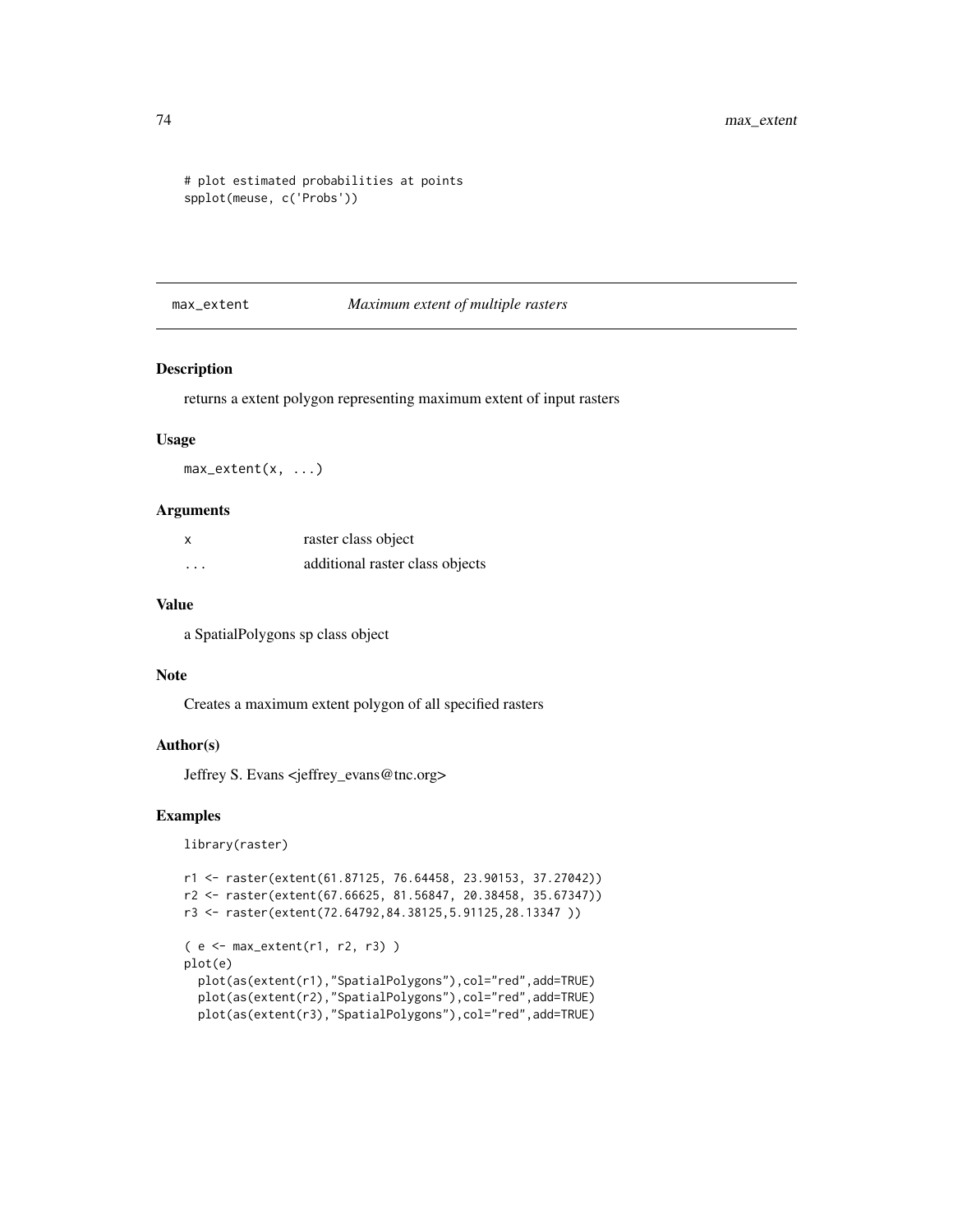# Description

Calculate statistical moments of a distribution

# Usage

 $moments(x, plot = FALSE)$ 

# Arguments

| x    | numeric vector                    |
|------|-----------------------------------|
| plot | plot of distribution (TRUE/FALSE) |

# Value

A vector with the following values:

- min Minimum
- 25th 25th percentile
- mean Arithmetic mean
- gmean Geometric mean
- hmean Harmonic mean
- median 50th percentile
- 7th5 75th percentile
- max Maximum
- stdv Standard deviation
- var Variance
- cv Coefficient of variation (percent)
- mad Median absolute deviation
- skew Skewness
- kurt Kurtosis
- nmodes Number of modes
- mode Mode (dominate)

# Author(s)

Jeffrey S. Evans [jeffrey\\_evans@tnc.org](mailto:jeffrey_evans@tnc.org)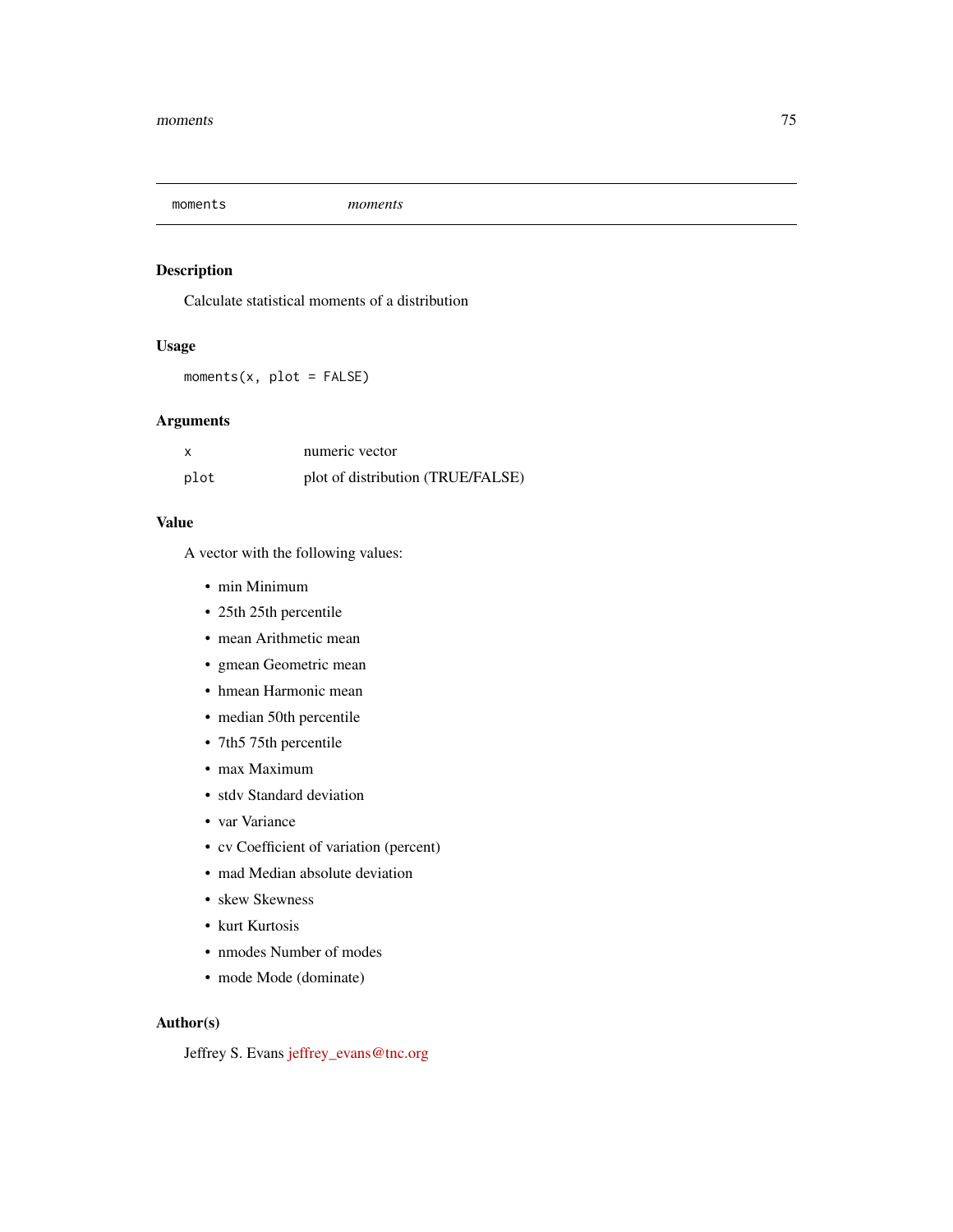# Examples

```
x <- runif(1000,0,100)
(d \leq m \text{ moments}(x, plot=True) )( mode.x <- moments(x, plot=FALSE)[16] )
```
morans.plot *Autocorrelation Plot*

### Description

Autocorrelation plot (Anselin 1996), following Chen (2015), aka, Moran's-I plot (univariate or bivariate)

#### Usage

```
morans.plot(
  x,
 y = NULL,coords = NULL,
  type.ac = c("xy", "yx"),
  dist.function = "inv.power",
  scale(xy = TRUE,scale.morans = FALSE,
  ...
)
```
#### Arguments

| $\mathsf{x}$  | Vector of x response variables                                       |
|---------------|----------------------------------------------------------------------|
| y             | Vector of y response variables                                       |
| coords        | A matrix of coordinates corresponding to $[x, y]$                    |
| type.ac       | Type of autocorrelation plot ("xy", "yx")                            |
| dist.function | ("inv.power", "neg.exponent")                                        |
| scale.xy      | (TRUE/FALSE) scale the x,y vectors                                   |
| scale.morans  | (FALSE/TRUE) standardize the Moran's index to an expected [-1 to 1]? |
|               | Additional arguments passed to plot                                  |

# Details

The argument "type" controls the plot for x influencing y (type="xy") or y influencing x (type="yx"). If y is not defined then the statistic is univariate and only the "xy" plot will be available. The linear relationship between x and its spatial lag (Wx) is indicative of the spatial autoregressive process, underlying the spatial dependence. The statistic can be autocorrelation (univariate or crosscorrelation (bivariate). The quadrants are the zero intercept for random autocorrelation and the red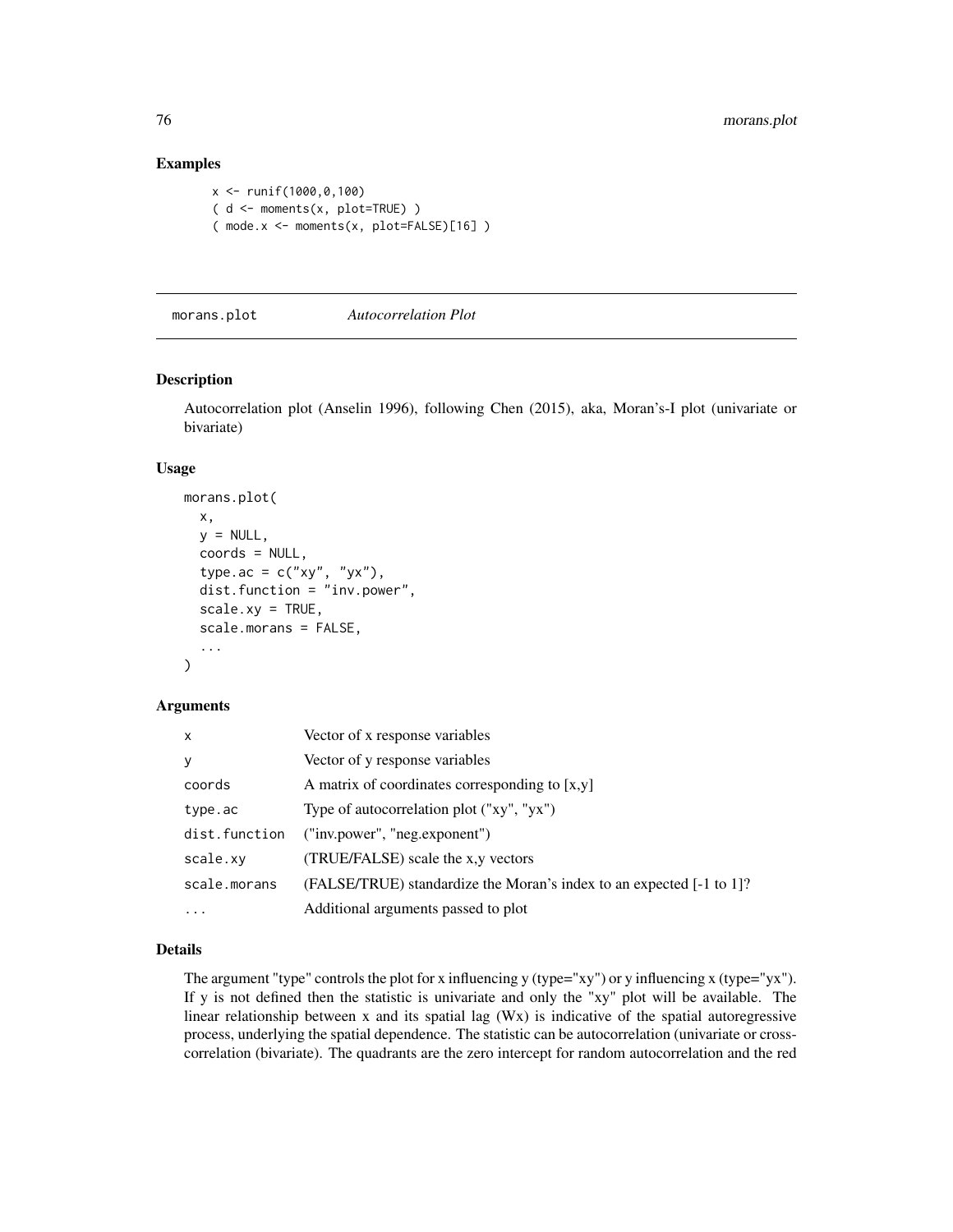# morans.plot 77

line represents the trend in autocorrelation. The quadrants in the plot indicate the type of spatial association/interaction (Anselin 1996). For example the upper-left quadrant represents negative associations of low values surrounded by high and the lower-right quadrant represents negative associations of high values surrounded by low.

#### Value

A plot of the scaled variable against its spatially lagged values.

#### Note

if y is not specified the univariate statistic for x is returned. the coords argument is only used if  $k = NULL$ . Can also be an sp object with relevant x,y coordinate slot (ie., points or polygons). If w = NULL, the default method for deriving spatial weights matrix, options are: inverse power or negative exponent. If scale.xy = FALSE it is assumed that they are already scaled following Chen (2015).

# Author(s)

Jeffrey S. Evans <jeffrey\_evans@tnc.org>

## References

Chen., Y. (2015) A New Methodology of Spatial Cross-Correlation Analysis. PLoS One 10(5):e0126158. doi:10.1371/journal.pone.0126158

Anselin, L. (1996) The Moran scatterplot as an ESDA tool to assess local instability in spatial association. pp. 111-125 in M. M. Fischer, H. J. Scholten and D. Unwin (eds) Spatial analytical perspectives on GIS, London, Taylor and Francis

Anselin, L. (1995) Local indicators of spatial association, Geographical Analysis, 27:93-115

```
library(sp)
library(spdep)
data(meuse)
 coordinates(meuse) <- ~x+y
# Autocorrelation (univariate)
  morans.plot(meuse$zinc, coords = coordinates(meuse))
# Cross-correlation of: x influencing y and y influencing x
opar <- par(no.readonly=TRUE)
  par(mfrow=c(1,2))
    morans.plot(x=meuse$zinc, y=meuse$copper, coords = coordinates(meuse),
                scale.morans = TRUE)
    morans.plot(x=meuse$zinc, y=meuse$copper, coords = coordinates(meuse),
                scale.morans = TRUE, type.ac="yx")
par(opar)
```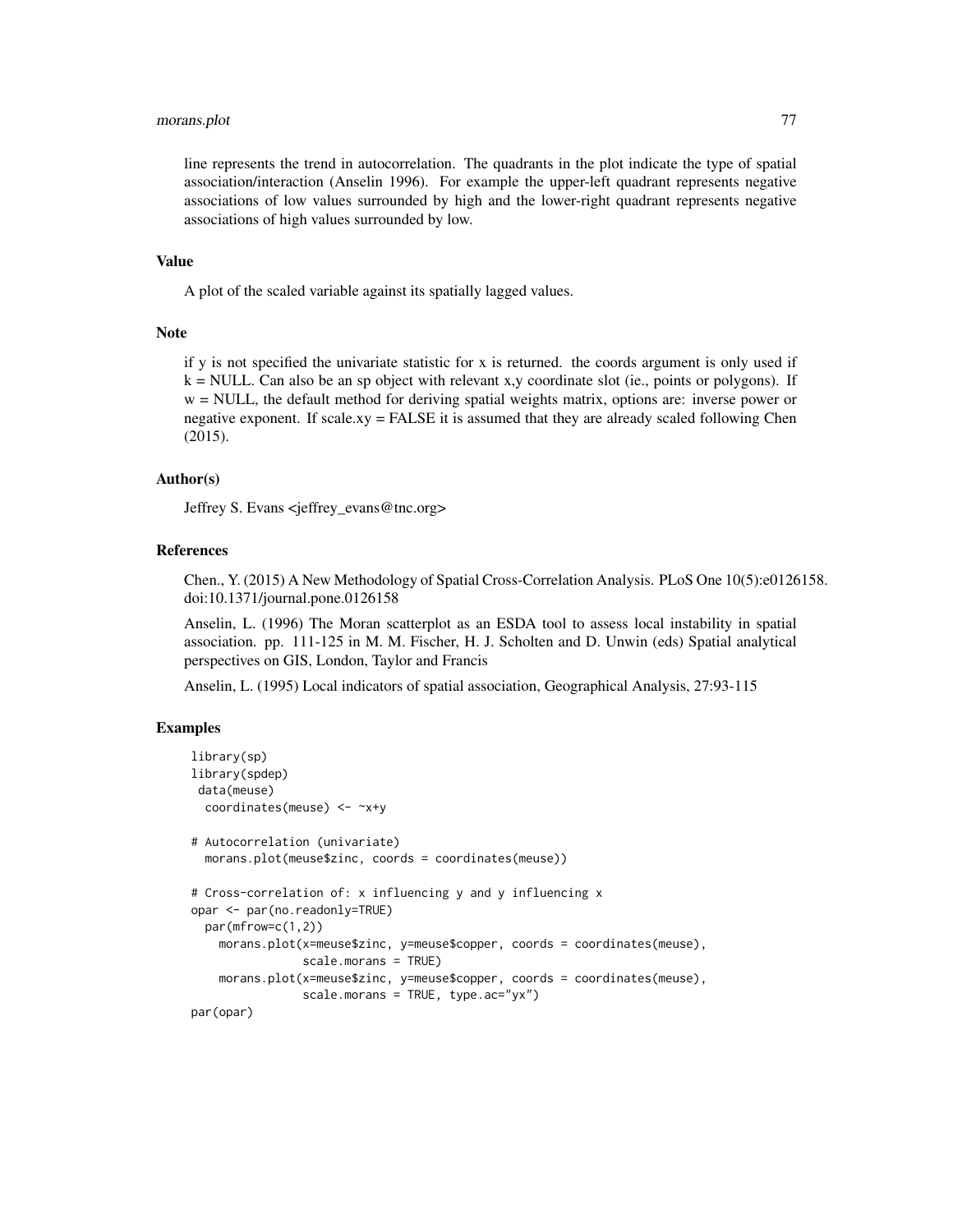#### Description

A bivarate raster correlation using Dutilleul's modified t-test

# Usage

mwCorr(...)

#### **Arguments**

... Parameters to be passed to the modern version of the function

|  | nnı | Average Nearest Neighbor Index (NNI) |  |
|--|-----|--------------------------------------|--|
|--|-----|--------------------------------------|--|

#### Description

Calculates the NNI as a measure of clustering or dispersal

The nearest neighbor index is expressed as the ratio of the observed distance divided by the expected distance. The expected distance is the average distance between neighbors in a hypothetical random distribution. If the index is less than 1, the pattern exhibits clustering; if the index is greater than 1, the trend is toward dispersion or competition. The Nearest Neighbor Index is calculated as:

- Mean Nearest Neighbor Distance (observed)  $D(nn) = sum(min(Dij)/N)$
- Mean Random Distance (expected)  $D(e) = 0.5$  SQRT(A/N)
- Nearest Neighbor Index NNI =  $D$ (nn)/ $D$ (e) Where; D=neighbor distance, A=Area

#### Usage

 $nni(x, win = "hull")$ 

#### Arguments

|     | An sp point object                |
|-----|-----------------------------------|
| win | Type of window 'hull' or 'extent' |

# Value

list object containing NNI = nearest neighbor index, z.score =  $Z$  Score value,  $p = p$  value, expected.mean.distance = Expected mean distance, observed.mean.distance = Observed meand distance.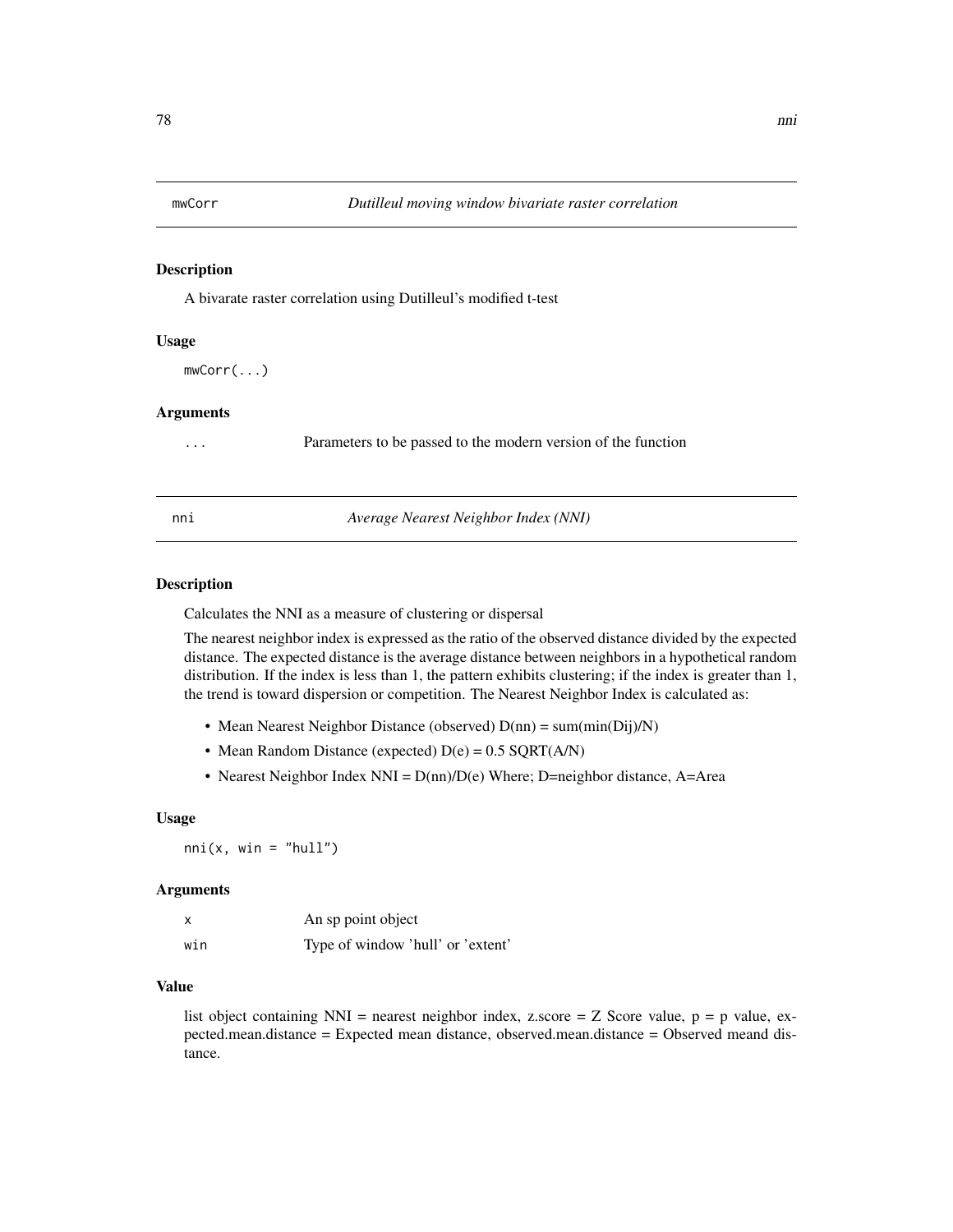#### nth.values 79

# Author(s)

Jeffrey S. Evans [jeffrey\\_evans@tnc.org](mailto:jeffrey_evans@tnc.org)

#### References

Clark, P.J., and F.C. Evans (1954) Distance to nearest neighbour as a measure of spatial relationships in populations. Ecology 35:445-453

Cressie, N (1991) Statistics for spatial data. Wiley & Sons, New York.

### Examples

```
require(sp)
data(meuse)
 coordinates(meuse) <- ~x+y
   nni(meuse)
```
nth.values *Nth values*

# Description

Returns the Nth highest or lowest values in a vector

## Usage

 $nth.values(x, N = 2, smallest = FALSE)$ 

# Arguments

| X        | Numeric vector                                        |
|----------|-------------------------------------------------------|
| N        | Number of (Nth) values returned                       |
| smallest | (FALSE/TRUE) Return the highest, else smallest values |

# Value

Numeric vector of Nth values

# Note

This function returns n lowest or highest elements in a vector

#### Author(s)

Jeffrey S. Evans <jeffrey\_evans@tnc.org>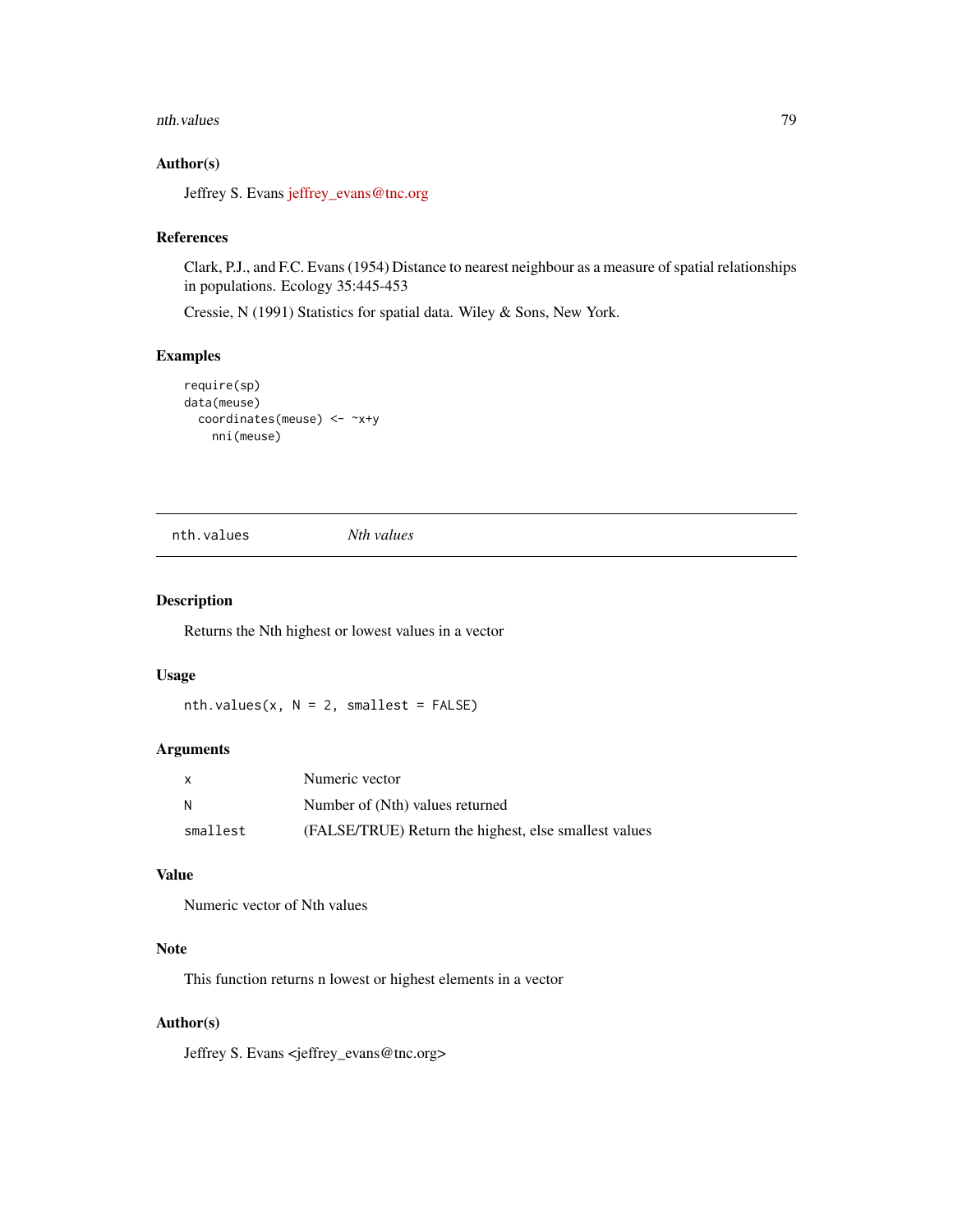#### Examples

```
nth.values(1:20, N=3, smallest = TRUE)
nth.values(1:20, N=3)
```
#### o.ring *Inhomogeneous O-ring*

## **Description**

Calculates the inhomogeneous O-ring point pattern statistic (Wiegand & Maloney 2004)

The function  $K(r)$  is the expected number of points in a circle of radius r centered at an arbitrary point (which is not counted), divided by the intensity l of the pattern. The alternative pair correlation function g(r), which arises if the circles of Ripley's K-function are replaced by rings, gives the expected number of points at distance r from an arbitrary point, divided by the intensity of the pattern. Of special interest is to determine whether a pattern is random, clumped, or regular.

Using rings instead of circles has the advantage that one can isolate specific distance classes, whereas the cumulative K-function confounds effects at larger distances with effects at shorter distances. Note that the K-function and the O-ring statistic respond to slightly different biological questions. The accumulative K-function can detect aggregation or dispersion up to a given distance r and is therefore appropriate if the process in question (e.g., the negative effect of competition) may work only up to a certain distance, whereas the O-ring statistic can detect aggregation or dispersion at a given distance r. The O-ring statistic has the additional advantage that it is a probability density function (or a conditioned probability spectrum) with the interpretation of a neighborhood density, which is more intuitive than an accumulative measure.

### Usage

 $o.ring(x, inhomogeneous = FALSE, ...)$ 

### Arguments

|               | spatstat ppp object                                            |
|---------------|----------------------------------------------------------------|
| inhomogeneous | (FALSE/TRUE) Run homogeneous (pcf) or inhomogeneous (pcfinhom) |
| $\cdots$      | additional arguments passed to pcf or pcfinhom                 |

#### Value

plot of o-ring and data.frame with plot labels and descriptions

# Author(s)

Jeffrey S. Evans <jeffrey\_evans@tnc.org>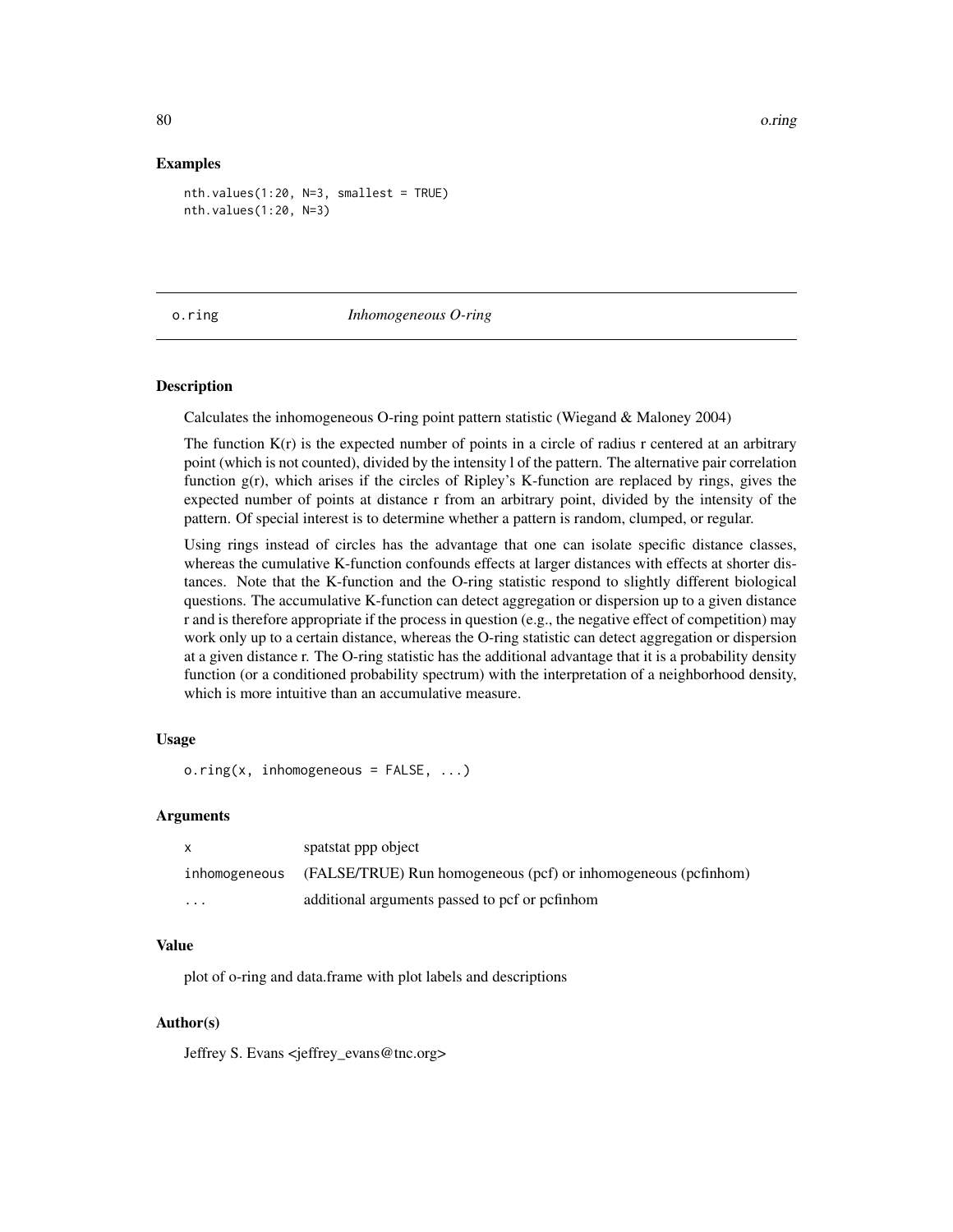#### oli.asw 81

# References

Wiegand T., and K. A. Moloney (2004) Rings, circles and null-models for point pattern analysis in ecology. Oikos 104:209-229

# Examples

```
library(spatstat.core)
data(lansing)
   x <- spatstat.geom::unmark(split(lansing)$maple)
   o.ring(x)
```

| oli.asw<br>Query AWS-OLI |  |
|--------------------------|--|
|--------------------------|--|

# Description

Query of Amazon AWS OLI-Landsat 8 cloud service

# Usage

oli.asw(path, row, dates, cloud.cover = 10, processing)

# Arguments

| path        | landsat path                                           |
|-------------|--------------------------------------------------------|
| row         | landsat row                                            |
| dates       | dates, single or start-stop range in YYYY-MM-DD format |
| cloud.cover | percent cloud cover                                    |
| processing  | processing level (" $L1GT$ " or " $L1T$ ")             |

# Value

data.frame object with:

- entityId Granule ID
- $L =$ Landsat
- $X =$  Sensor
- SS = Satellite
- $PPP = WRS$  path
- RRR = WRS row
- YYYYMMDD = Acquisition date
- yyyymmdd = Processing date
- CC = Collection number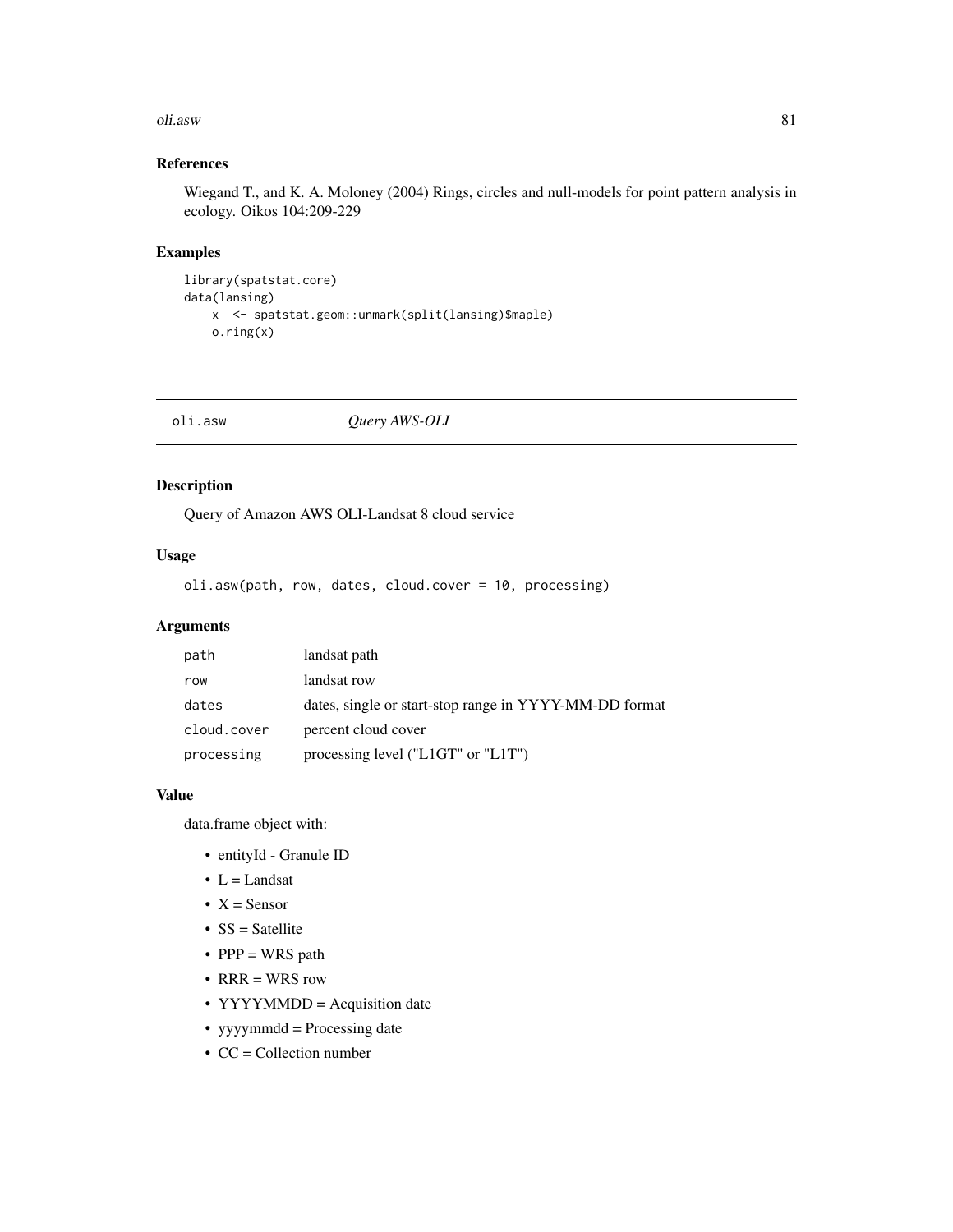82 oli.asw

- TX = Collection category
- acquisitionDate POSIXct YYYY-MM-DD (eg., 2015-01-02)
- cloudCover -
- processingLevel USGS processing level
- path Landsat path
- row Landsat row

#### Note

Amazons AWS cloud service is hosting OLI Landsat 8 data granules [https://registry.opendata.](https://registry.opendata.aws/landsat-8) [aws/landsat-8](https://registry.opendata.aws/landsat-8) <https://aws.amazon.com/blogs/aws/start-using-landsat-on-aws/>

USGS Landsat collections: <https://www.usgs.gov/core-science-systems/nli/landsat> Precollection processing levels: "L1T", "L1GT", "L1G" Collection 1 processing levels: "L1TP", "L1GT", "L1GS" "L1T" and "L1TP" - Radiomertically calibrated and orthorectified (highest level processing) "L1GT" and "L1GT" - Radiomertically calibrated and systematic geometric corrections "L1G" and "L1GS" - Radiomertically calibrated with systematic ephemeris correction

#### Author(s)

Jeffrey S. Evans <jeffrey\_evans@tnc.org>

#### Examples

```
## Not run:
# Query path 126, row 59, 2013-04-15 to 2017-03-09, <20% cloud cover
( p126r59.oli <- oli.asw(path=126, row=59, dates = c("2013-04-15", "2017-03-09"),
                          cloud.cover = 20) )
# Download images from query
 bands <- c("_B1.TIF", "_B2.TIF", "_B3.TIF", "_B4.TIF", "_B5.TIF",
            "_B6.TIF","_B7.TIF", "_B8.TIF", "_B9.TIF", "_B10.TIF",
         "_B11.TIF", "_BQA.TIF","_MTL.txt")
 for(i in 1:length(p126r59.oli$download_url)) {
   oli.url <- gsub("/index.html","",p126r59.oli$download_url[i])
 all.bands <- paste(oli.url, paste0(unlist(strsplit(oli.url, "/"))[8], bands), sep="/")
   for(j in all.bands) {
       try(utils::download.file(url=j, destfile=basename(j), mode = "wb"))
      }
 }
```
## End(Not run)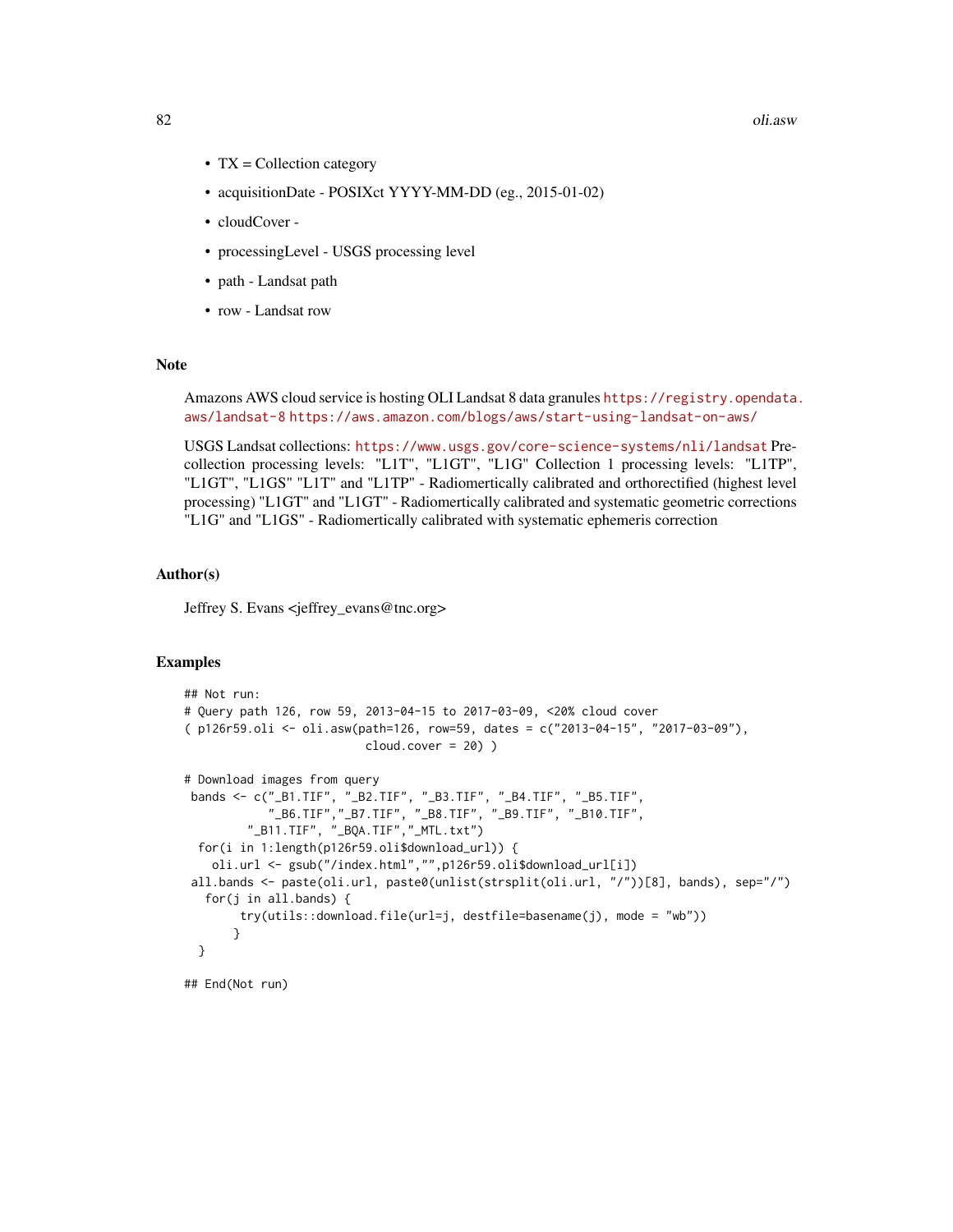optimal.k *optimalK*

#### Description

Find optimal k of k-Medoid partitions using silhouette widths

### Usage

```
optimal.k(x, nk = 10, plot = TRUE, cluster = TRUE, clara = FALSE, \ldots)
```
## Arguments

| x       | Numeric dataframe, matrix or vector   |
|---------|---------------------------------------|
| nk      | Number of clusters to test $(2:nk)$   |
| plot    | Plot cluster silhouettes (TRUE/FALSE) |
| cluster | Create cluster object with optimal k  |
| clara   | Use clara model for large data        |
|         | Additional arguments passed to clara  |

# Value

Object of class clust "pam" or "clara"

# Author(s)

Jeffrey S. Evans <jeffrey\_evans<at>tnc.org>

# References

Theodoridis, S. & K. Koutroumbas(2006) Pattern Recognition 3rd ed.

# See Also

[pam](#page-0-0) for details on Partitioning Around Medoids (PAM) [clara](#page-0-0) for details on Clustering Large Applications (clara)

```
require(cluster)
 x \le rbind(cbind(rnorm(10,0,0.5), rnorm(10,0,0.5)),
             cbind(rnorm(15,5,0.5), rnorm(15,5,0.5)))
 clust <- optimal.k(x, 20, plot=TRUE, cluster=TRUE)
   plot(silhouette(clust), col = c('red', 'green'))
     plot(clust, which.plots=1, main='K-Medoid fit')
```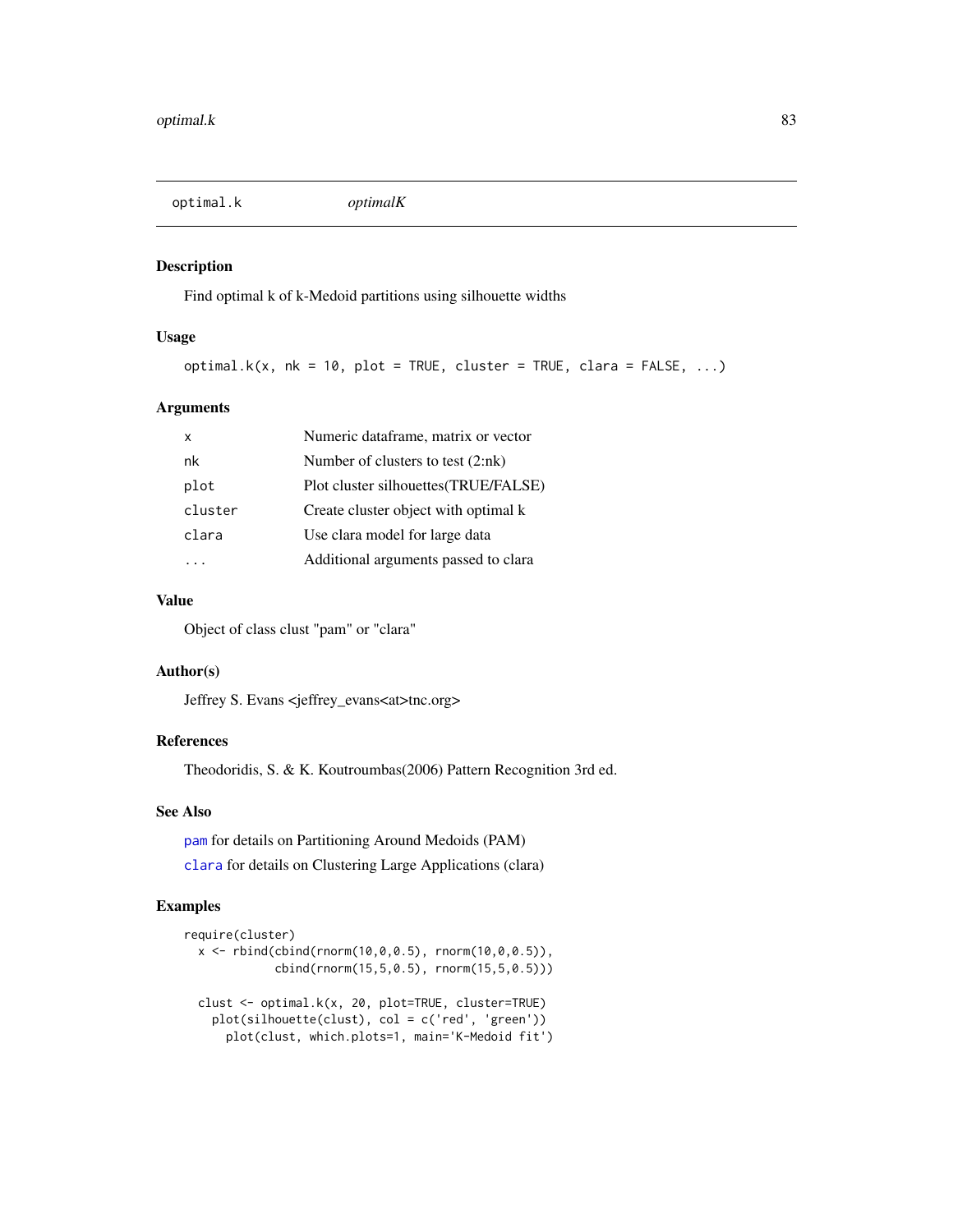```
# Extract multivariate and univariate mediods (class centers)
 clust$medoids
   pam(x[,1], 1)$medoids
# join clusters to data
```
x <- data.frame(x, k=clust\$clustering)

optimized.sample.variance *Optimized sample variance*

# Description

Draws an optimal sample that minimizes or maximizes the sample variance

#### Usage

optimized.sample.variance(x, n, type = "maximized")

# Arguments

|      | A vector to draw a sample from                                   |
|------|------------------------------------------------------------------|
|      | Number of samples to draw                                        |
| type | Type of sample variance optimization c("maximized", "minimized") |

# Value

A data.frame with "idx" representing the index of the original vector and "y" is the value of the sampled data

# Author(s)

Jeffrey S. Evans <jeffrey\_evans@tnc.org>

```
library(sp)
  data(meuse)
  coordinates(meuse) <- ~x+y
n = 15# Draw n samples that maximize the variance of y
( max.sv <- optimized.sample.variance(meuse$zinc, 15) )
# Draw n samples that minimize the variance of y
( min.sv <- optimized.sample.variance(meuse$zinc, 15,
              type="minimized") )
```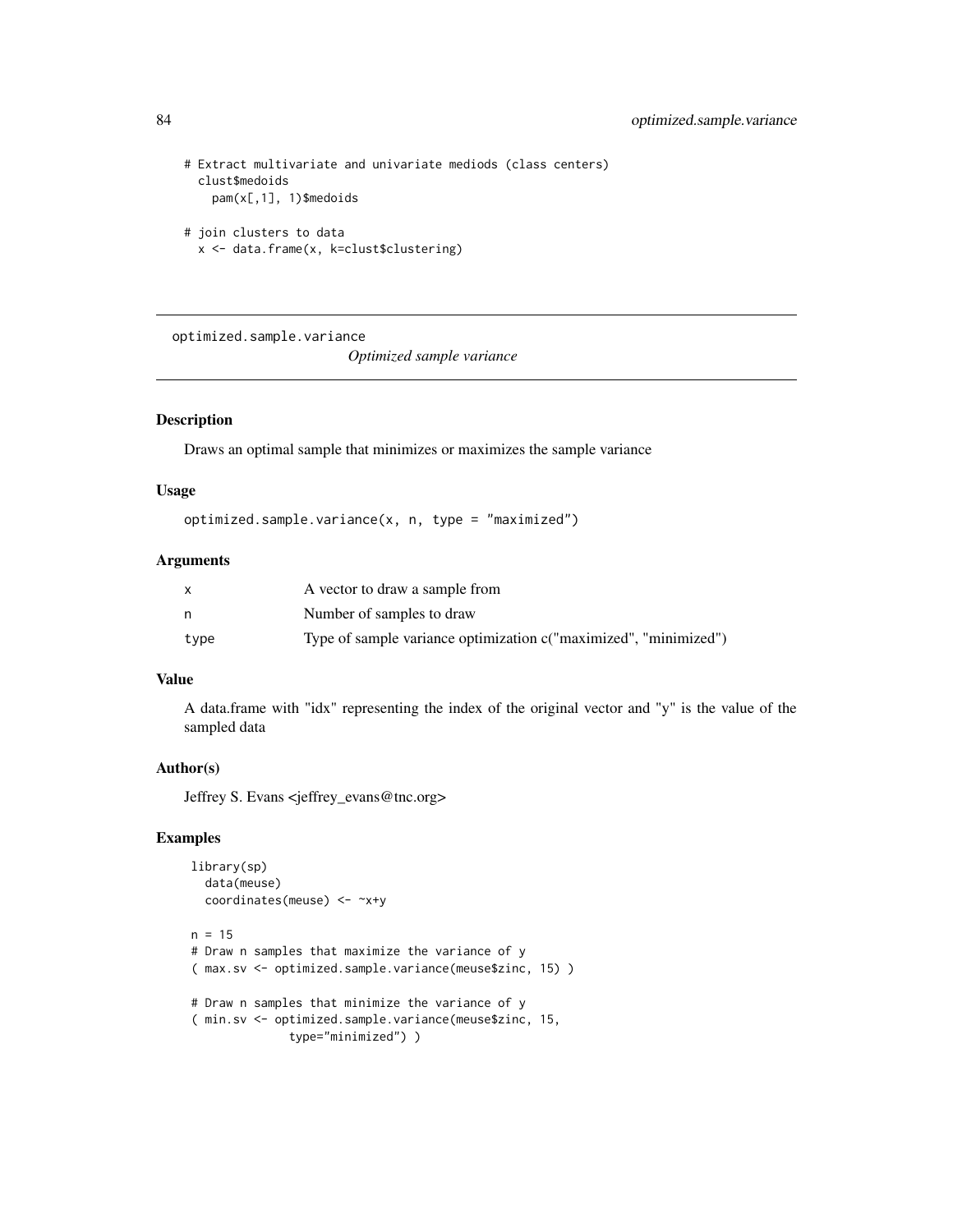#### outliers 85

```
# Plot results
plot(meuse, pch=19, col="grey")
  plot(meuse[max.sv$idx,], col="red", add=TRUE, pch=19)
     plot(meuse[min.sv$idx,], col="blue", add=TRUE, pch=19)
    box()
    legend("topleft", legend=c("population","maximized variance",
            "minimized variance"), col=c("grey","red","blue"),
            pch=c(19,19,19))
 # Raster example (not memory safe)
library(raster)
   r <- raster(system.file("external/test.grd", package="raster"))
# Calculate optimal sample variance and coerce to SpatialPointDataFrame
# using xyFromCell
     ( min.sv <- optimized.sample.variance(getValues(r), n, type="minimized") )
     min.sv <- sp::SpatialPointsDataFrame(xyFromCell(r, min.sv[,"idx"],
                                           spatial=TRUE), data=min.sv)
     ( max.sv <- optimized.sample.variance(getValues(r), n) )
     max.sv <- sp::SpatialPointsDataFrame(xyFromCell(r, max.sv[,"idx"],
                                           spatial=TRUE), data=max.sv)
plot(r)
  plot(max.sv, col="blue", add=TRUE, pch=19)
  plot(min.sv, col="red", add=TRUE, pch=19)
  box()
 legend("topleft", legend=c("maximized variance", "minimized variance"),
       col=c("red","blue"), pch=c(19,19))
```
outliers *Outliers*

# Description

Identify outliers using modified Z-score

#### Usage

outliers $(x, s = 1.4826)$ 

#### Arguments

|     | A numeric vector                 |
|-----|----------------------------------|
| - S | Scaling factor for mad statistic |

# Value

value for the modified Z-score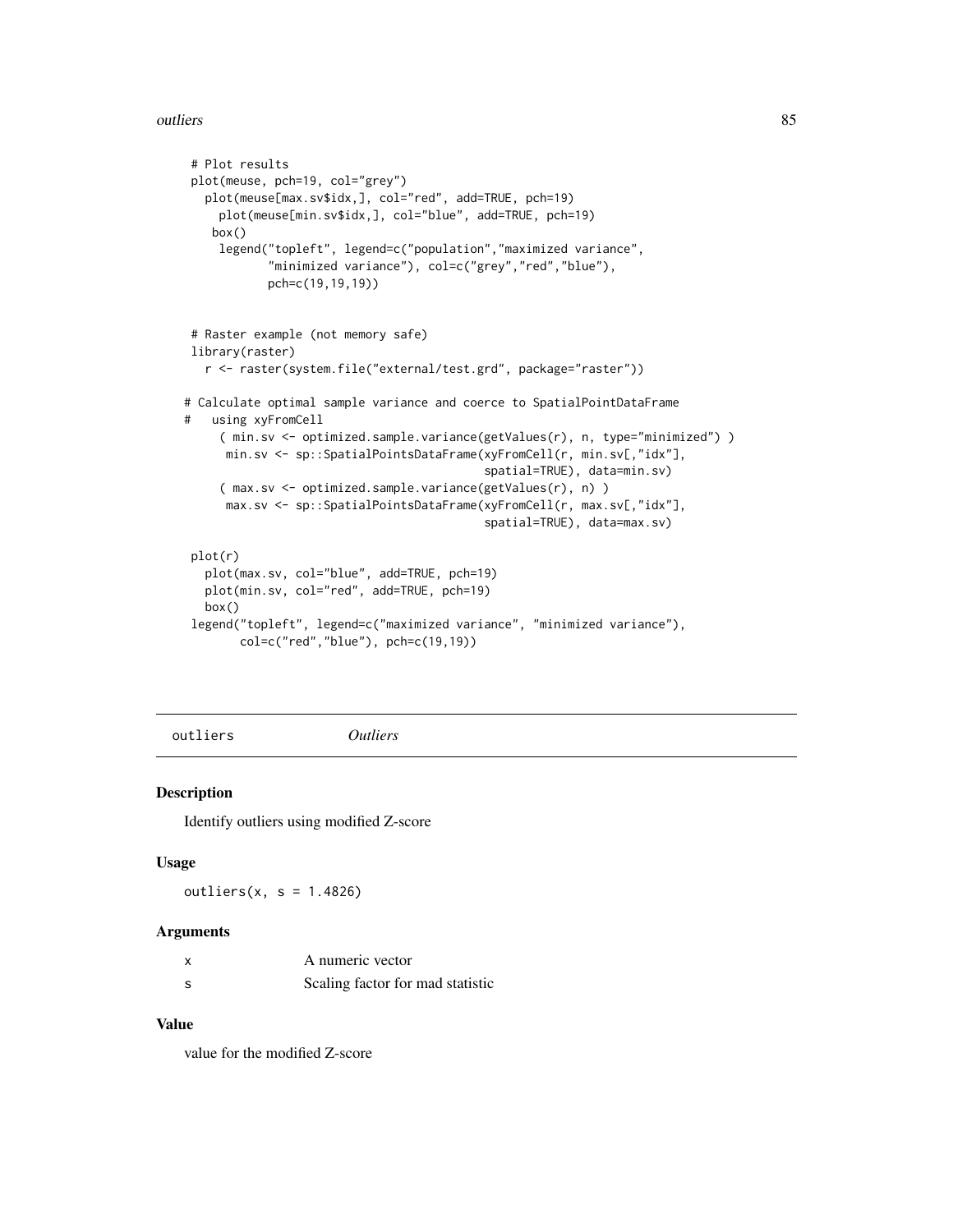## Author(s)

Jeffrey S. Evans <jeffrey\_evans@tnc.org>

#### References

Iglewicz, B. & D.C. Hoaglin (1993) How to Detect and Handle Outliers, American Society for Quality Control, Milwaukee, WI.

#### Examples

```
# Create data with 3 outliers
   x \leq -\text{seq}(0.1, 5, \text{length}=100)x[98:100] <- c(100, 55, 250)
# Calculate Z score
    Z \leftarrow \text{outliers}(x)# Show number of extreme outliers using Z-score
    length(Z[Z > 9.9])# Remove extreme outliers
    x \le -x[-which(Z > 9.9)]
```
overlap *Niche overlap (Warren's-I)*

#### Description

Similarity Statistic for Quantifying Niche Overlap using Warren's-I

The overlap function computes the I similarity statistic (Warren et al. 2008) of two overlapping niche estimates. Similarity is based on the Hellenger distance. It is assumed that the input data share the same extent and cellsize and all values are positive.

The I similarity statistic sums the pair-wise differences between two predictions to create a single value representing the similarity of the two distributions. The I similarity statistic ranges from a value of 0, where two distributions have no overlap, to 1 where two distributions are identical (Warren et al., 2008). The function is based on code from Jeremy VanDerWal

# Usage

overlap(x, y)

#### Arguments

| A matrix, rasterLayer or sp raster class object                                |
|--------------------------------------------------------------------------------|
| A matrix, raster Layer or sp raster class object with the same dimensions of x |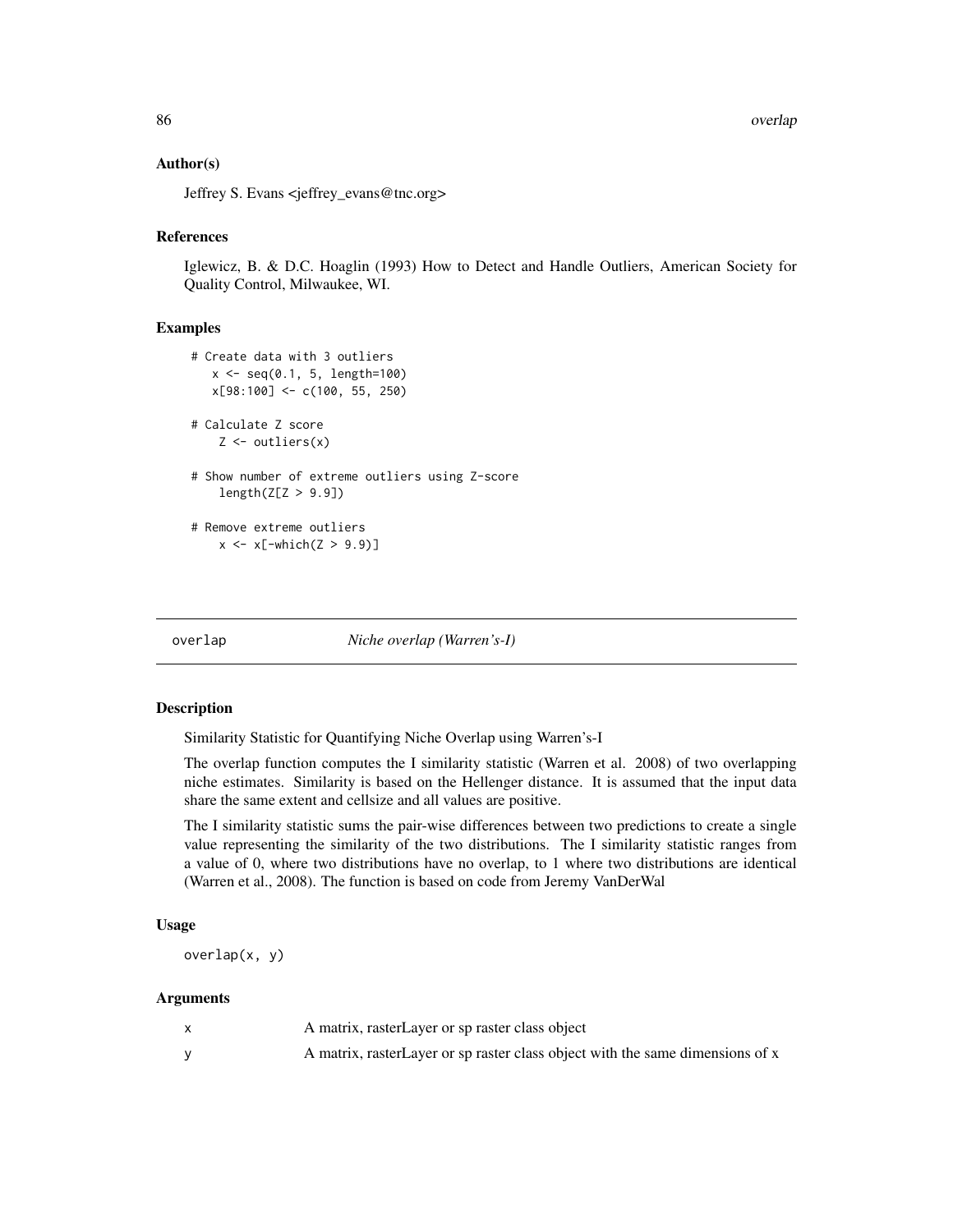# parea.sample 87

# Value

A value representing the I similarity statistic

# Author(s)

Jeffrey Evans <jeffrey\_evans@tnc.org> and Jeremy VanDerWal

#### References

Warren, D. L., R. E. Glor, M. Turelli, and D. Funk. (2008). Environmental Niche Equivalency versus Conservatism: Quantitative Approaches to Niche Evolution. Evolution 62:2868-2883.

# Examples

```
# add degree of separation in two matrices
p1 <- abs(matrix(1:50,nr=50,nc=50) +
        runif(n = 2500, min = -1, max = 1))
p2 <- abs(matrix(1:50,nr=50,nc=50) +
        rnorm(n = 2500, mean = 1, sd = 1)# High overlap/similarity
( I < -overlap(p1,p2) )
```

```
parea.sample Percent area sample
```
# Description

Creates a point sample of polygons where n is based on percent area

# Usage

```
parea.sample(
  x,
  pct = 0.1,
  join = FALSE,
  min.sump = 1,
  max.sump = NULL,sf = 4046.86,
  stype = "hexagonal",
  ...
\mathcal{E}
```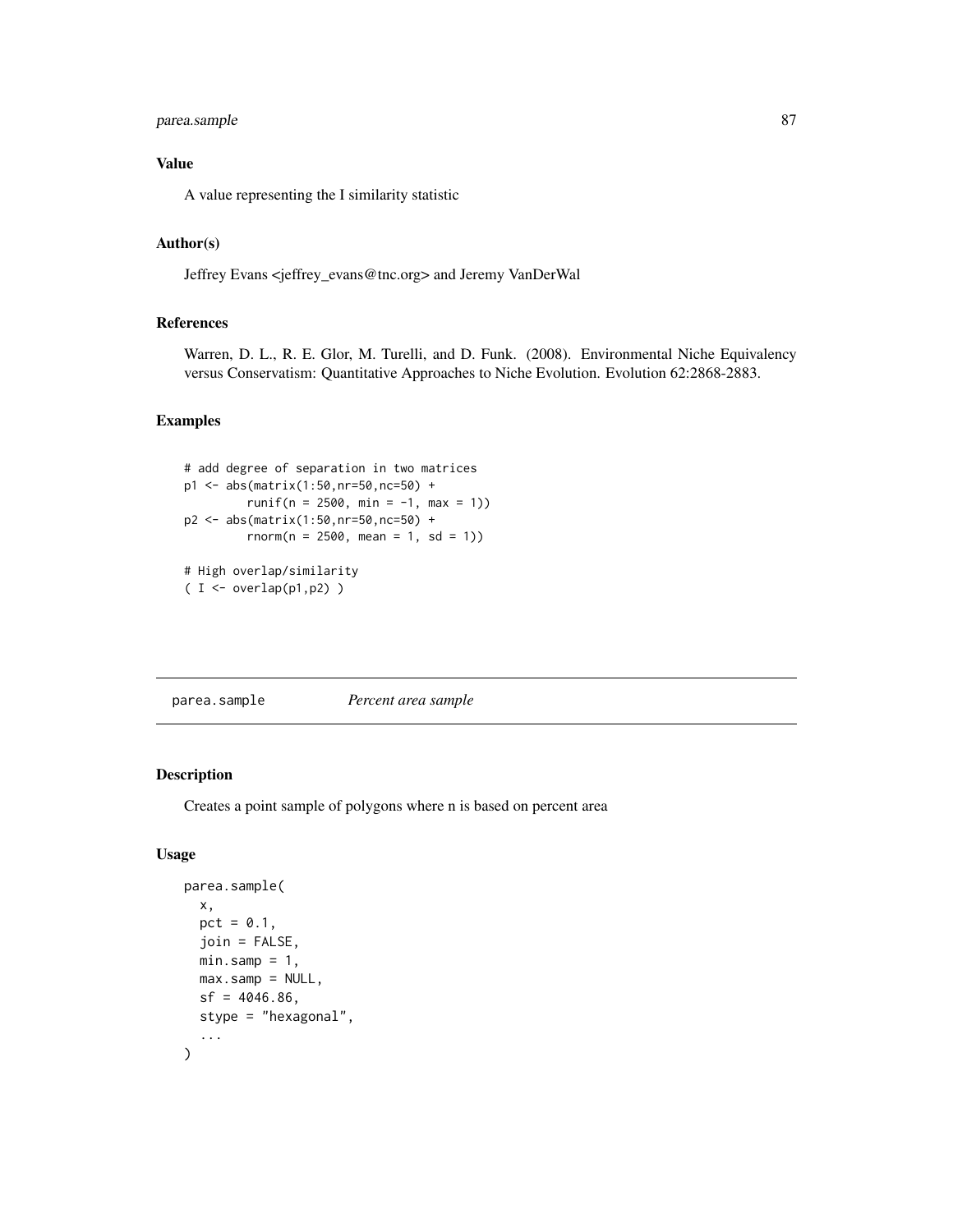#### Arguments

| $\mathsf{x}$ | sp SpatialPolygonsDataFrame object                             |
|--------------|----------------------------------------------------------------|
| pct          | Percent of area sampled                                        |
| join         | Join polygon attributed to point sample                        |
| min.samp     | Minimum number of samples                                      |
| max.samp     | Maximum number of samples                                      |
| sf           | Scaling factor (default is meters to acres conversion factor)  |
| stype        | Sampling type ('random', 'regular', 'nonaligned', 'hexagonal') |
| $\ddotsc$    | Additional arguments passed to spsample                        |

# Value

A SpatialPointsDataFrame with polygon samples

#### Note

This function results in an adaptive sample based on the area of each polygon

# Author(s)

Jeffrey S. Evans <jeffrey\_evans@tnc.org>

```
require(sp)
sr1=Polygons(list(Polygon(cbind(c(180114, 180553, 181127, 181477, 181294,
  181007, 180409, 180162, 180114), c(332349, 332057, 332342, 333250, 333558,
  333676, 332618, 332413, 332349)))),'1')
sr2=Polygons(list(Polygon(cbind(c(180042, 180545, 180553, 180314, 179955,
  179142, 179437, 179524, 179979, 180042), c(332373, 332026, 331426, 330889,
  330683, 331133, 331623, 332152, 332357, 332373)))),'2')
sr=SpatialPolygons(list(sr1,sr2))
srdf=SpatialPolygonsDataFrame(sr, data.frame(row.names=c('1','2'), PIDS=1:2))
ars <- parea.sample(srdf, pct=0.20, stype='random')
  plot(srdf)
   plot(ars, pch=20, add=TRUE)
```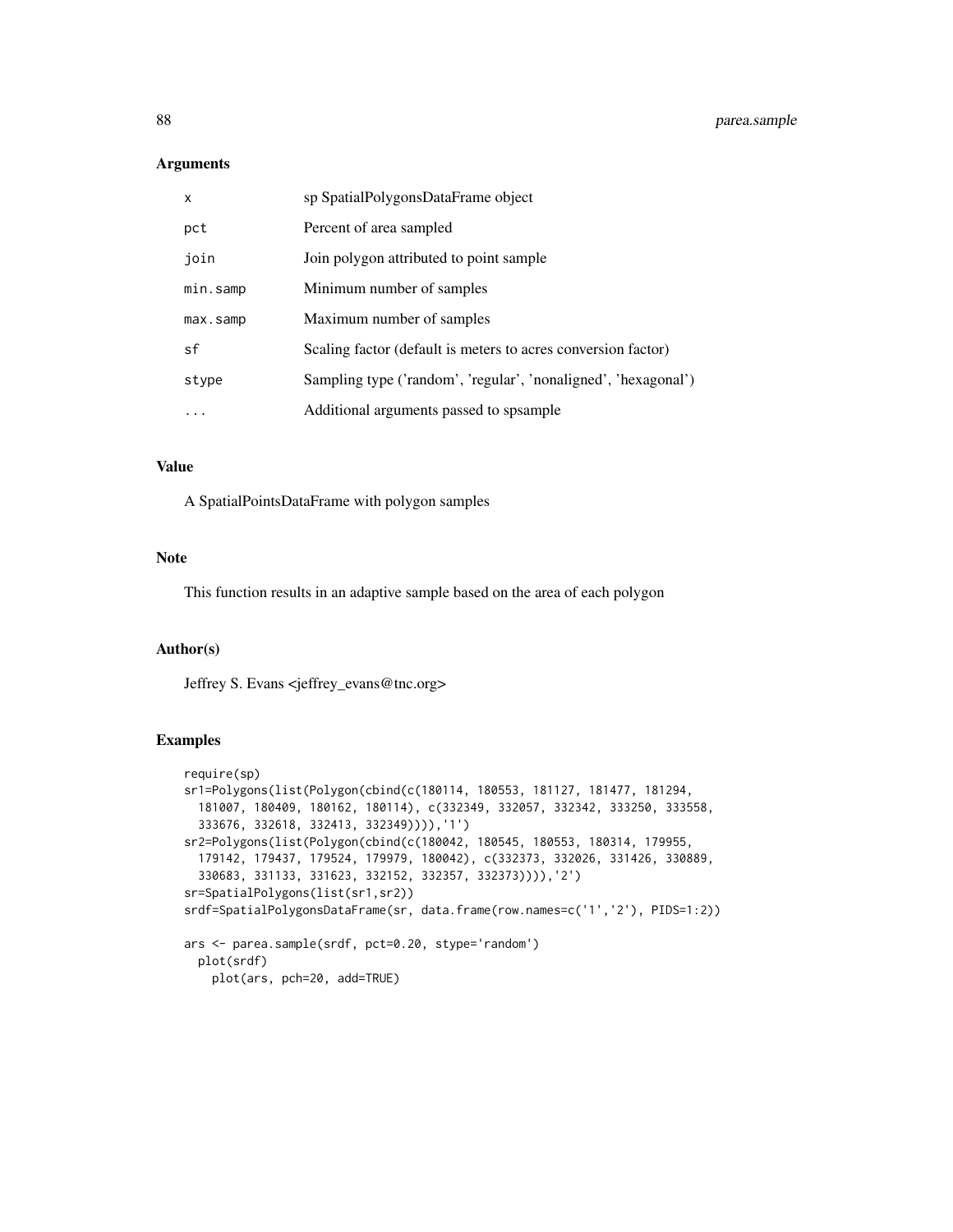#### Description

Returns specified bit value based on integer input

Data such as MODIS the QC band are stored in bits. This function returns the value(s) for specified bit. For example, the MODIS QC flag are bits 0-1 with the bit value 00 representing the "LST produced, good quality" flag. When exported from HDF the QC bands are often in an 8 bit integer range (0-255). With this function you can parse the values for each bit to assign the flag values.

#### Usage

parse.bits(x, bit, depth = 8, order =  $c("reverse", "none"))$ 

#### Arguments

| X     | Integer value                                     |
|-------|---------------------------------------------------|
| bit   | A single or vector of bits to return              |
| depth | The depth (length) of the bit range, default is 8 |
| order | c("reverse", "none") sort order for the bits      |

#### Author(s)

Jeffrey S. Evans <jeffrey\_evans@tnc.org>

```
# Return value for bit 5 for integer value 100
parse.bits(100, 5)
# Return value(s) for bits 0 and 1 for integer value 100
parse.bits(100, c(0,1))
 # Return value(s) for bits 0 and 1 for integer values 0-255
for(i in 0:255) { print(parse.bits(i, c(0,1))) }
## Not run:
#### Applied Example using Harmonized Landsat Sentinel-2 QC
# Create dummy data and qc band
library(raster)
r <- raster(nrow=100, ncol=100)
  r[] \leftarrow round(runif(ncell(r), 0,1))qc <- raster(nrow=100, ncol=100)
  qc[] \leftarrow round(runif(ncell(qc), 64, 234))
```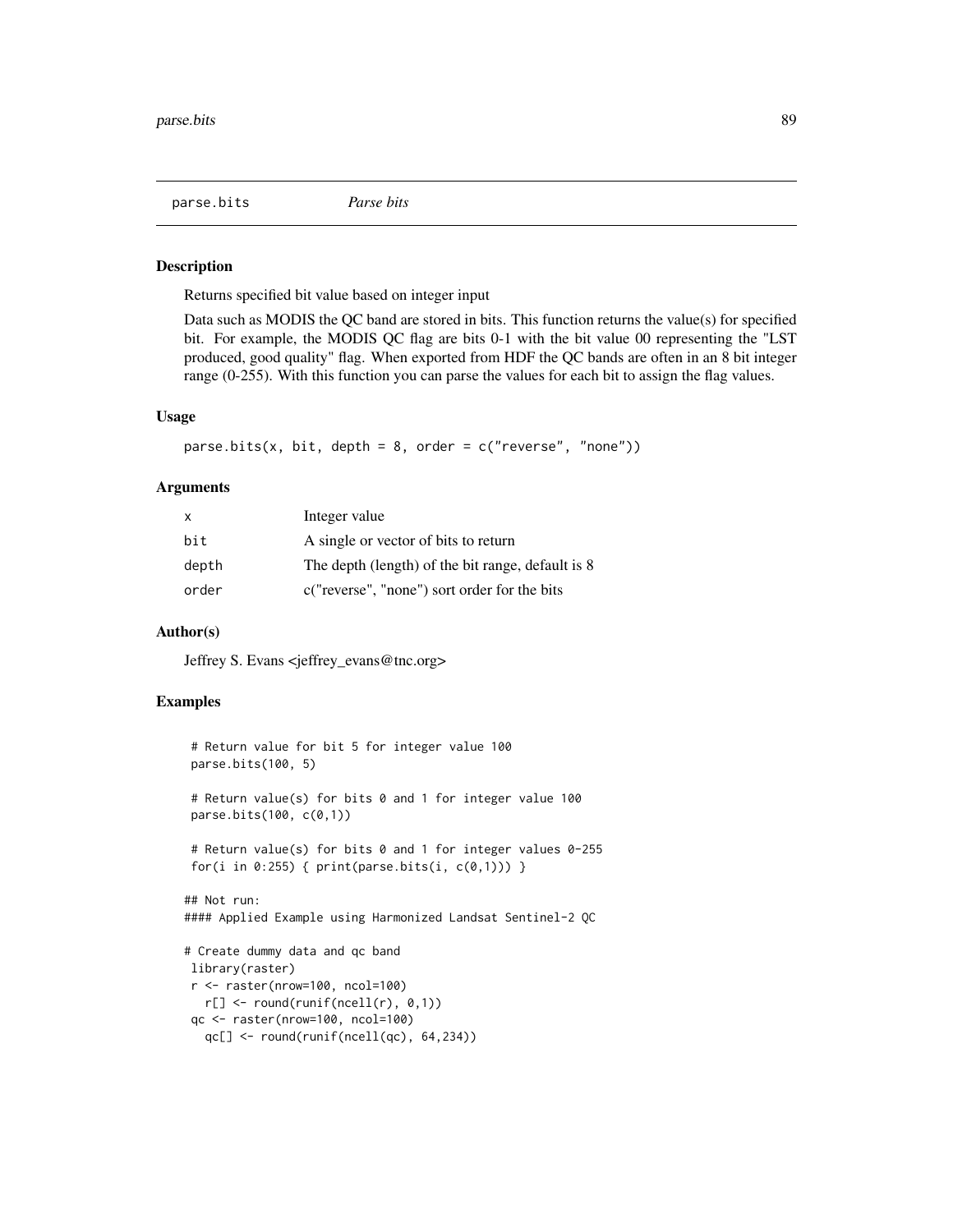```
# Calculate bit values from QC table
 (qc\_bits < - data frame(int=0:255,cloud = unlist(lapply(0:255, FUN=parse.bits, bit=1)),
 shadow = unlist(lapply(0:255, FUN=parse.bits, bit=3)),
 acloud = unlist(lapply(0:255, FUN=parse.bits, bit=2)),
 cirrus = unlist(lapply(0:255, FUN=parse.bits, bit=0)),
 aerosol = unlist(lapply(0:255, FUN=parse.bits, bit=c(7,6))))# Query the results to create a vector of integer values indicating what to mask
m <- sort(unique(qc_bits[c(which(qc_bits$cloud == 1),
                            which(qc_bits$shadow == 1)
    ),]$int))
 # Apply queried integer values to mask image with QA band
qc[qc %in% m] <- NA
r <- mask(r, qc)
## End(Not run)
```
### partial.cor *Partial and Semi-partial correlation*

# Description

Calculates a partial or semi-partial correlation with parametric and nonparametric options

# Usage

```
partial.cor(
  x,
  y,
  z,
  method = c("partial", "semipartial"),
  statistic = c("kendall", "pearson", "spearman")
\mathcal{E}
```
#### Arguments

| x         | A vector, data frame or matrix with 3 columns                        |
|-----------|----------------------------------------------------------------------|
|           | A vector same length as x                                            |
| Z.        | A vector same length as x                                            |
| method    | Type of correlation: "partial" or "semipartial"                      |
| statistic | Correlation statistic, options are: "kendall", "pearson", "spearman" |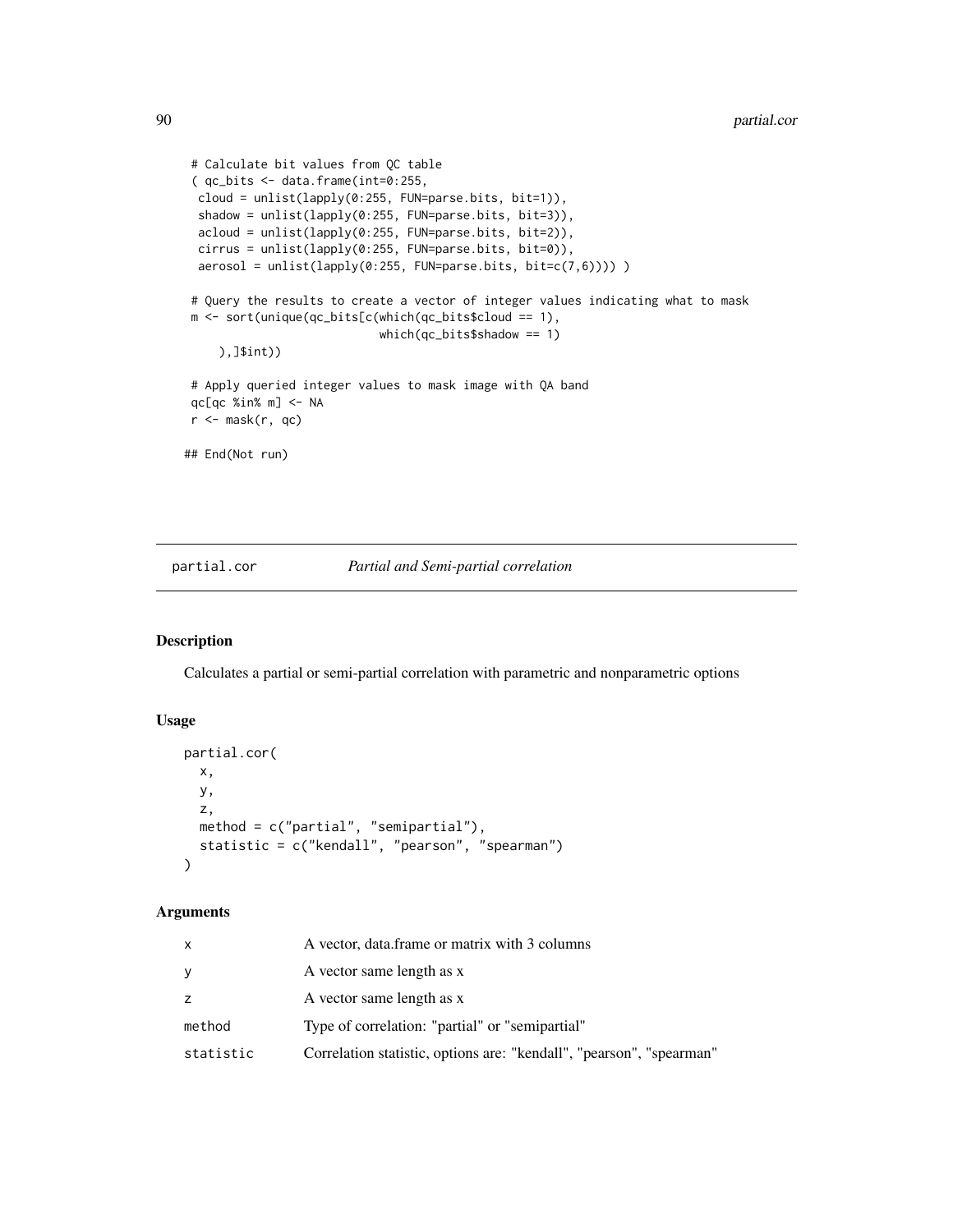#### partial.cor 91

#### Details

Partial and semipartial correlations show the association between two variables when one or more peripheral variables are controlled to hold them constant.

Suppose we have three variables, X, Y, and Z. Partial correlation holds constant one variable when computing the relations two others. Suppose we want to know the correlation between X and Y holding Z constant for both X and Y. That would be the partial correlation between X and Y controlling for Z. Semipartial correlation holds Z constant for either X or Y, but not both, so if we wanted to control X for Z, we could compute the semipartial correlation between X and Y holding Z constant for X.

# Value

data.frame containing:

- correlation correlation coefficient
- p.value p-value of correlation
- test.statistic test statistic
- n sample size
- Method indicating partial or semipartial correlation
- Statistic the correlation statistic used

# Author(s)

Jeffrey S. Evans <jeffrey\_evans@tnc.org>

```
air.flow = stackloss[,1]
water.temperature = stackloss[,2]
acid = stackloss[, 3]# Partial using Kendall (nonparametric) correlation
partial.cor(air.flow, water.temperature, acid)
scholar <- data.frame(
 HSGPA=c(3.0, 3.2, 2.8, 2.5, 3.2, 3.8, 3.9, 3.8, 3.5, 3.1),
 FGPA=c(2.8, 3.0, 2.8, 2.2, 3.3, 3.3, 3.5, 3.7, 3.4, 2.9),
  SATV =c(500, 550, 450, 400, 600, 650, 700, 550, 650, 550))
# Standard Pearson's correlations between HSGPA and FGPA
cor(scholar[,1], scholar[,2])
# Partial correlation using Pearson (parametric) between HSGPA
# and FGPA, controlling for SATV
partial.cor(scholar, statistic="pearson")
# Semipartial using Pearson (parametric) correlation
partial.cor(x=scholar[,2], y=scholar[,1], z=scholar[,3],
            method="semipartial", statistic="pearson")
```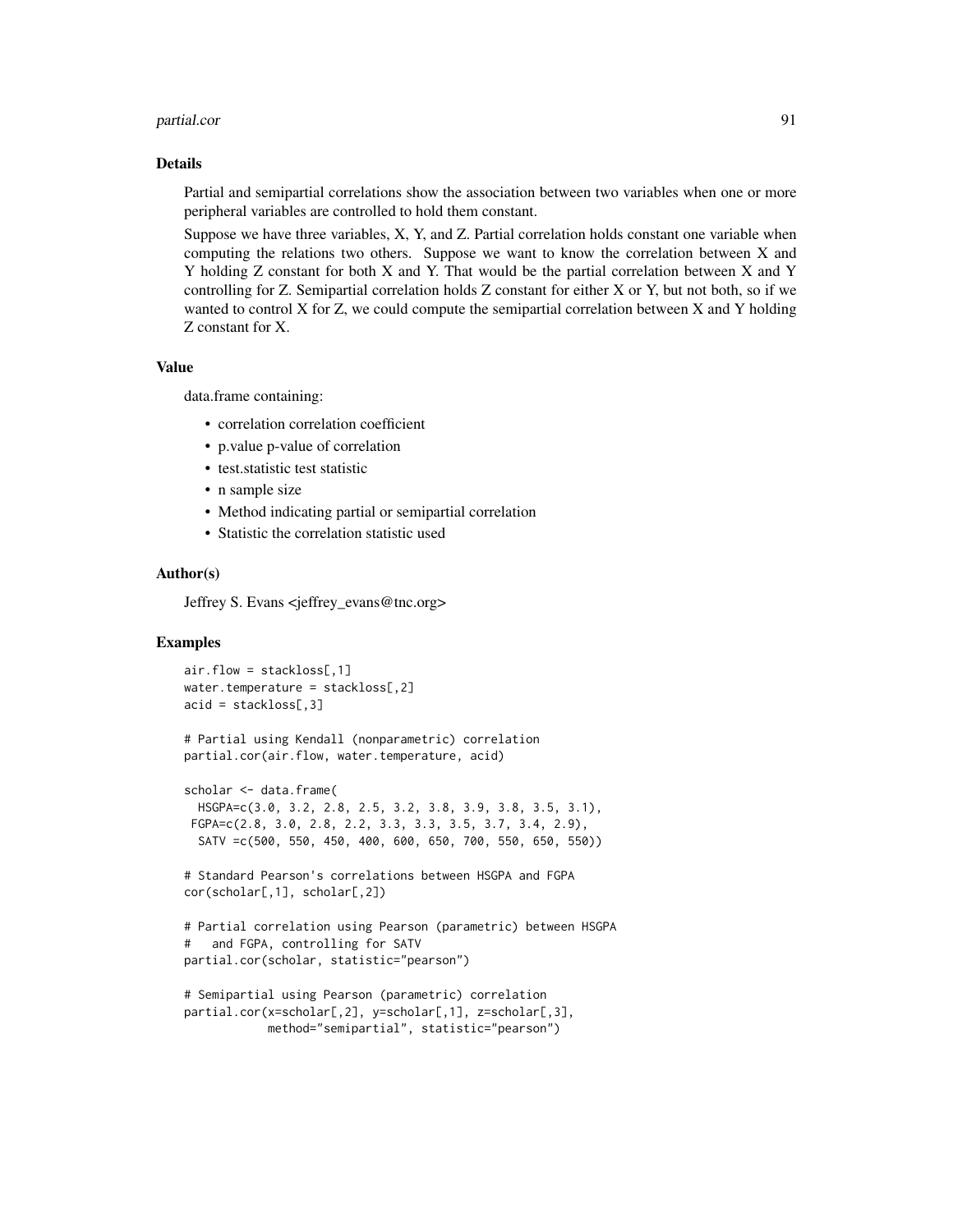plot.effect.size *Plot effect size*

# Description

Plot function for effect.size object

# Usage

```
## S3 method for class 'effect.size'
plot(x, \ldots)
```
# Arguments

|                      | A effect size object                |
|----------------------|-------------------------------------|
| $\ddot{\phantom{0}}$ | Additional arguments passed to plot |

# Author(s)

Jeffrey S. Evans <jeffrey\_evans@tnc.org>

|--|

# Description

Plot function for loess.boot object

# Usage

```
## S3 method for class 'loess.boot'
plot(x, \ldots)
```
# Arguments

|          | A loess boot object                 |
|----------|-------------------------------------|
| $\cdots$ | Additional arguments passed to plot |

# Author(s)

Jeffrey S. Evans <jeffrey\_evans@tnc.org>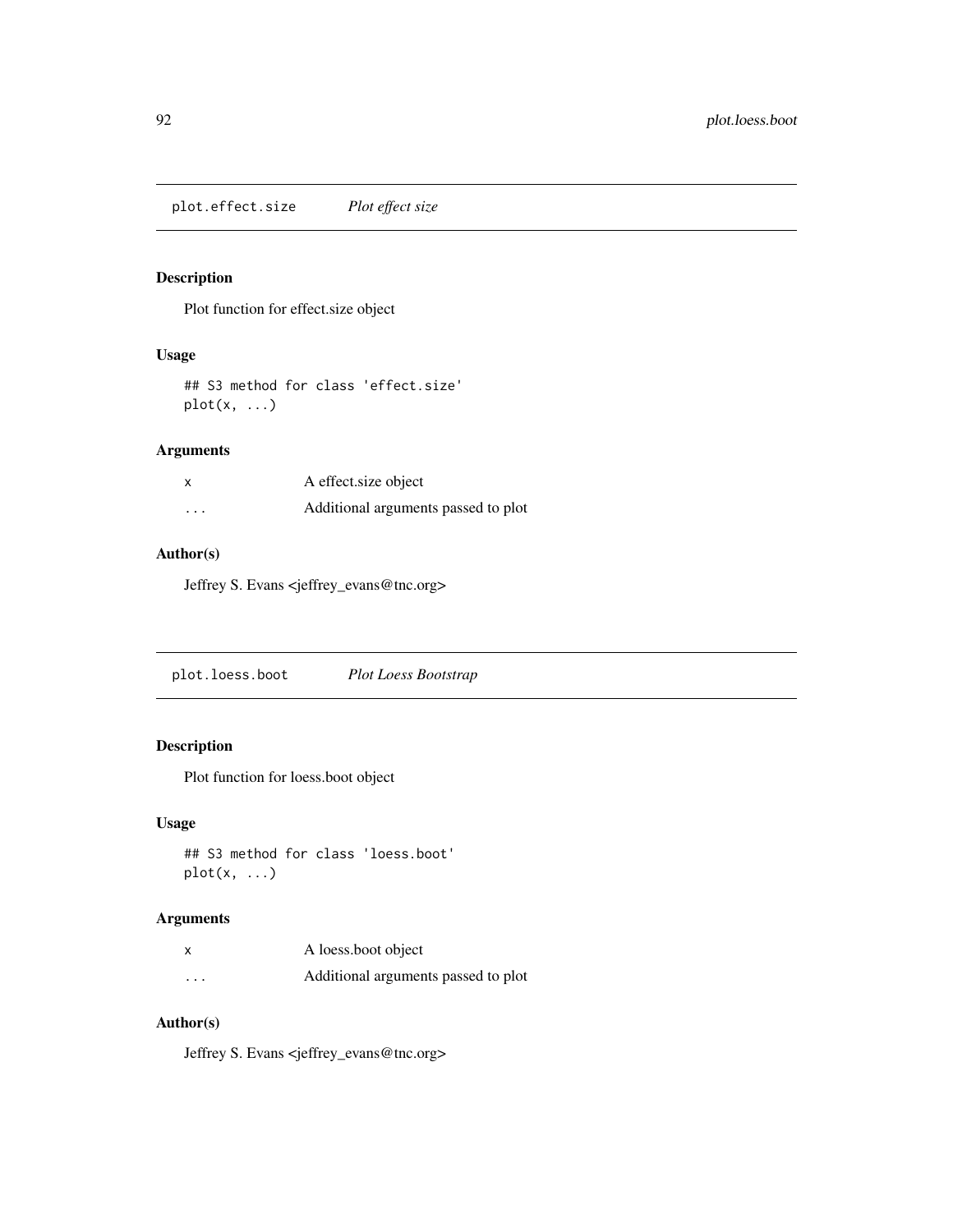# point.in.poly 93

#### References

Cleveland, WS, (1979) Robust Locally Weighted Regression and Smoothing Plots Journal of the American Statistical Association 74:829-836

Efron, B., and R. Tibshirani (1993) An Introduction to the Bootstrap Chapman and Hall, New York Hardle, W., (1989) Applied Nonparametric Regression Cambridge University Press, NY.

Tibshirani, R. (1988) Variance stabilization and the bootstrap. Biometrika 75(3):433-44.

# Examples

```
n=1000
x \leftarrow seq(0, 4, length.out=n)y \le -\sin(2*x) + 0.5*x + \text{norm}(n, sd=0.5)sb \le loess.boot(x, y, nreps = 99, confidence = 0.90, span = 0.40)
plot(sb)
```
point.in.poly *Point and Polygon Intersect*

### Description

Intersects point and polygon feature classes and adds polygon attributes to points

If duplicate argument is TRUE and more than one polygon intersection occurs, points will be duplicated (new row added) and all attributes joined. However, if duplicate is FALSE, with duplicate intersections, a new column for each unique intersecting polygon will be returned and the points will not be duplicated. For example, if a point intersect three polygons, three new columns will be added representing the polygons ID.

### Usage

 $point.in.poly(x, y, sp = TRUE, duplicate = TRUE, ...)$ 

#### Arguments

| $\mathsf{x}$ | sp SpatialPointsDataFrame or SpatialPoints or sf point object                        |
|--------------|--------------------------------------------------------------------------------------|
| y            | sp SpatialPolygonsDataFrame or sf polygon object                                     |
| sp           | (TRUE/FALSE) Return an sp class object, else returns sf class object                 |
| duplicate    | (TRUE/FALSE) Return duplicated features with more than one polygon inter-<br>section |
| $\cdots$     | Additional arguments passed to sf::st_join                                           |

#### Value

A SpatialPointsDataFrame or sf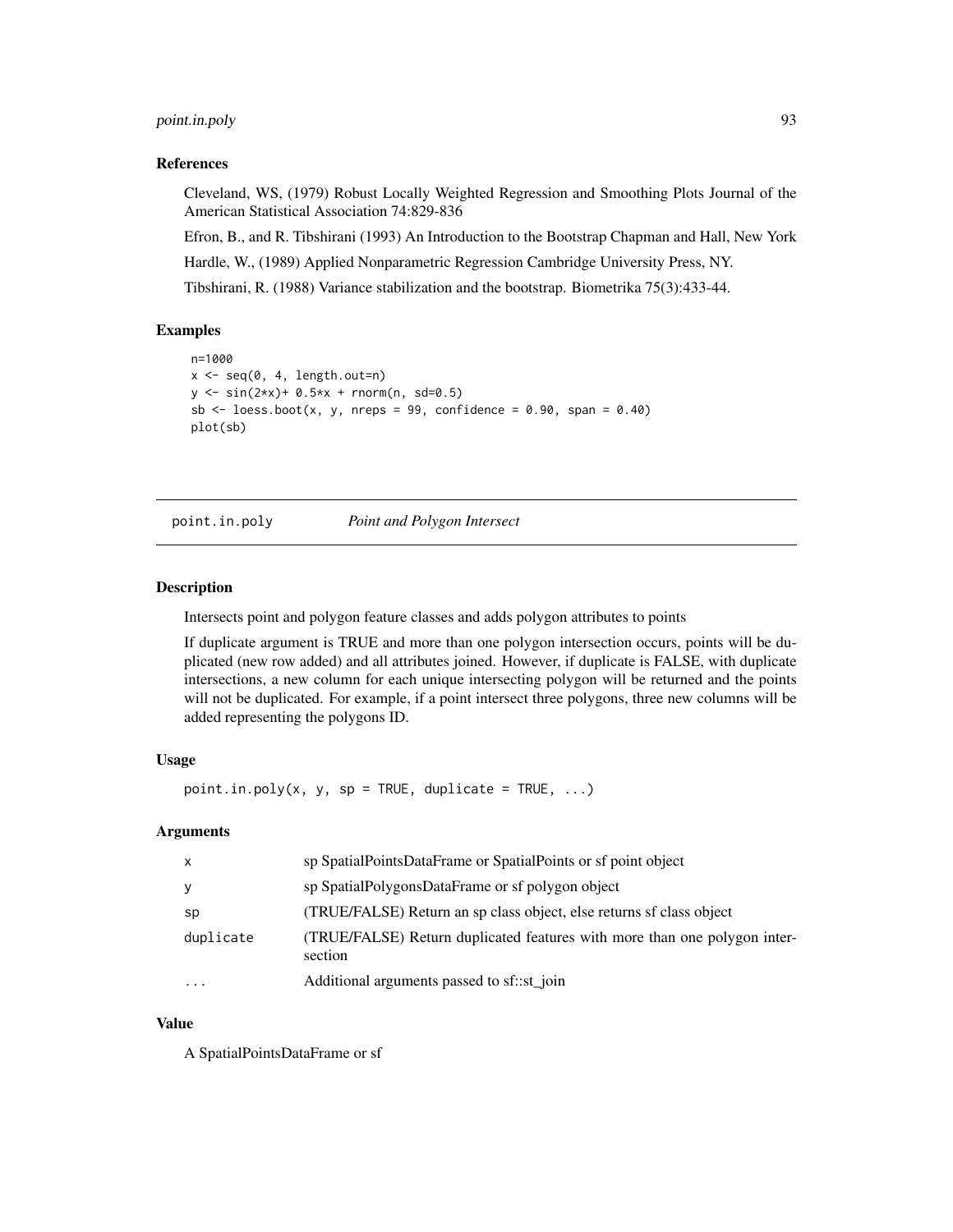## Author(s)

Jeffrey S. Evans <jeffrey\_evans@tnc.org>

```
#### Simple one-to-one feature overlay.
require(sp)
  data(meuse)
  coordinates(meuse) = ~x+y
  meuse@data$test.na <- NA
  sr1=Polygons(list(Polygon(cbind(c(180114, 180553, 181127, 181477, 181294,
    181007, 180409, 180162, 180114), c(332349, 332057, 332342, 333250, 333558,
    333676, 332618, 332413, 332349)))),'10')
  sr2=Polygons(list(Polygon(cbind(c(180042, 180545, 180553, 180314, 179955, 179142,
    179437, 179524, 179979, 180042), c(332373, 332026, 331426, 330889, 330683,
    331133, 331623, 332152, 332357, 332373)))),'20')
  sr3=Polygons(list(Polygon(cbind(c(179110, 179907, 180433, 180712, 180752, 180329,
    179875, 179668, 179572, 179269, 178879, 178600, 178544, 179046, 179110),
    c(331086, 330620, 330494, 330265, 330075, 330233, 330336, 330004,
     329783, 329665, 329720, 329933, 330478, 331062, 331086)))),'30')
  sr4=Polygons(list(Polygon(cbind(c(180304, 180403,179632,179420,180304),
    c(332791, 333204, 333635, 333058, 332791)))),'40')
  sr=SpatialPolygons(list(sr1,sr2,sr3,sr4))
  polys=SpatialPolygonsDataFrame(sr, data.frame(row.names=c('10','20','30','40'),
                                  PIDS=1:4, y=runif(4))polys@data$pid <- polys@data$PIDS + 100
plot(polys)
  plot(meuse, pch=19, add=TRUE)
# Point in polygon overlay
pts.poly <- point.in.poly(meuse, polys)
  head(pts.poly@data)
# Count points in each polygon
tapply(pts.poly$cadmium, pts.poly$pid, FUN=length)
#### Complex many-to-one feature overlay.
require(sf)
p \leftarrow sf::st\_polygon(list(rbind(c(0,0), c(1,0), c(1,1), c(0,1), c(0,0))))polys <- sf:st\_sf(sf::st\_sfc(p, p + c(.8, .2), p + c(.2, .8)))pts <- sf::st_sf(sf::st_sample(polys, size=100))
# Duplicates points for each new polygon, no attributes so returns IDs for features
pts.poly.dup <- point.in.poly(pts, polys)
  head(pts.poly.dup@data)
## Not run:
# **** Should throw error due to lack of attributes ****
  pts.poly <- point.in.poly(pts, polys, duplicate = FALSE)
```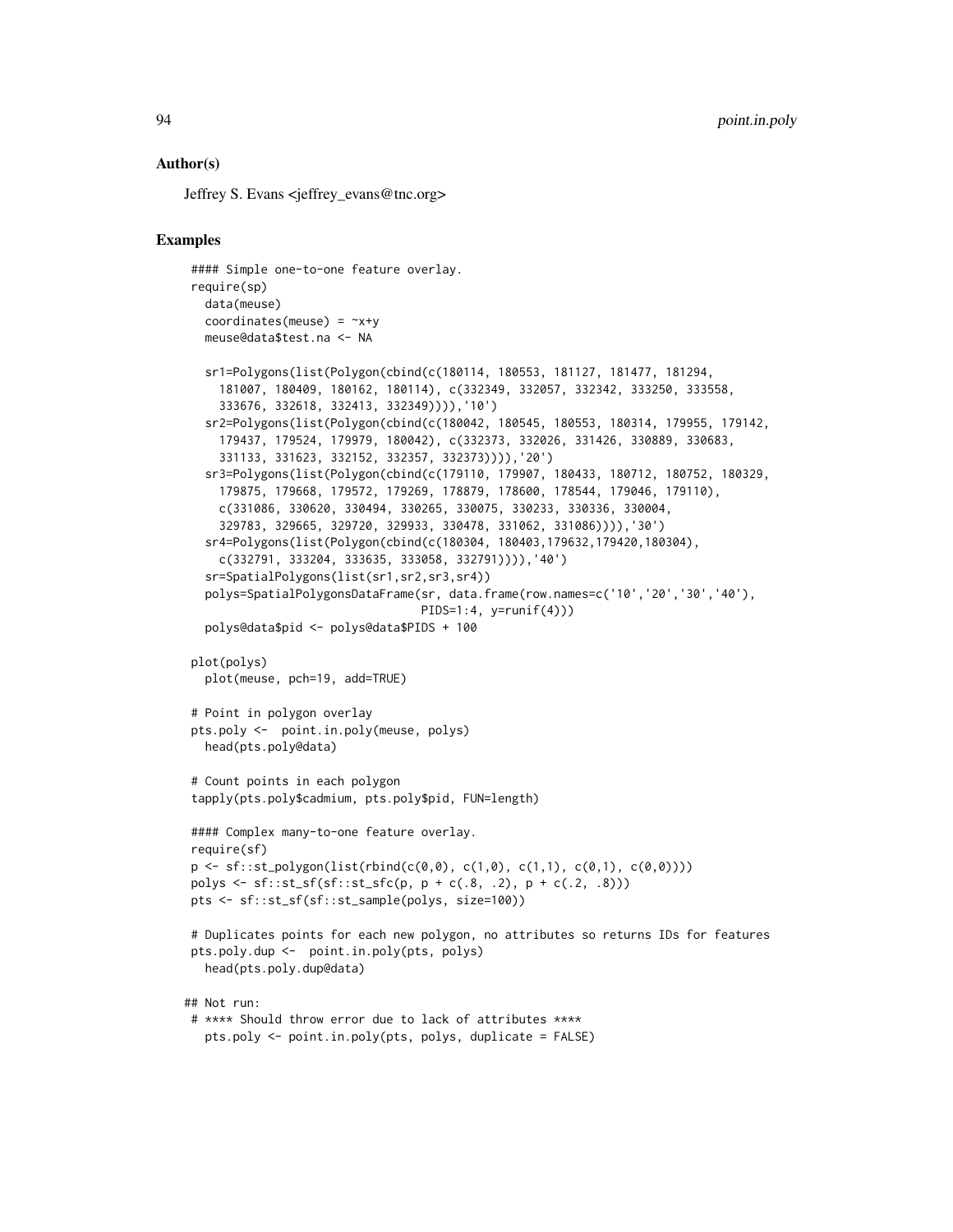# poly.regression 95

```
## End(Not run)
# Coerce to sp class objects
x <- as(pts, "Spatial")
  x <- SpatialPointsDataFrame(x, data.frame(IDS=1:nrow(x), pty=runif(nrow(x))))
y <- as(polys, "Spatial")
  y <- SpatialPolygonsDataFrame(y, data.frame(IDS=1:nrow(y), py=runif(nrow(y))))
# Returns point attributes with column for each unique polygon
pts.poly <- point.in.poly(x, y, duplicate = FALSE)
  head(pts.poly@data)
# Duplicates points for each new polygon, joins all attributes
pts.poly.dup <- point.in.poly(x, y)
  head(pts.poly.dup@data)
# Count points in each polygon
tapply(pts.poly.dup$IDS.x, pts.poly.dup$IDS.y, FUN=length)
```
poly.regression *Local Polynomial Regression*

# Description

Calculates a Local Polynomial Regression for smoothing or imputation of missing data.

This is a wrapper function for loess that simplifies data smoothing and imputation of missing values. The function allows for smoothing a vector, based on an index (derived automatically) or covariates. If the impute option is TRUE NA values are imputed, otherwise the returned vector will still have NA's present. If impute and na.only are both TRUE the vector is returned, without being smoothed but with imputed NA values filled in. The loess weight function is defined using the tri-cube weight function  $w(x) = (1-|x|^{x})^{3}$  where; x is the distance of a data point from the point the curve being fitted.

#### Usage

```
poly.regression(
 y,
 x = NULL,s = 0.75,
  impute = FALSE,
 na.only = FALSE,
 ci = FALSE,...
)
```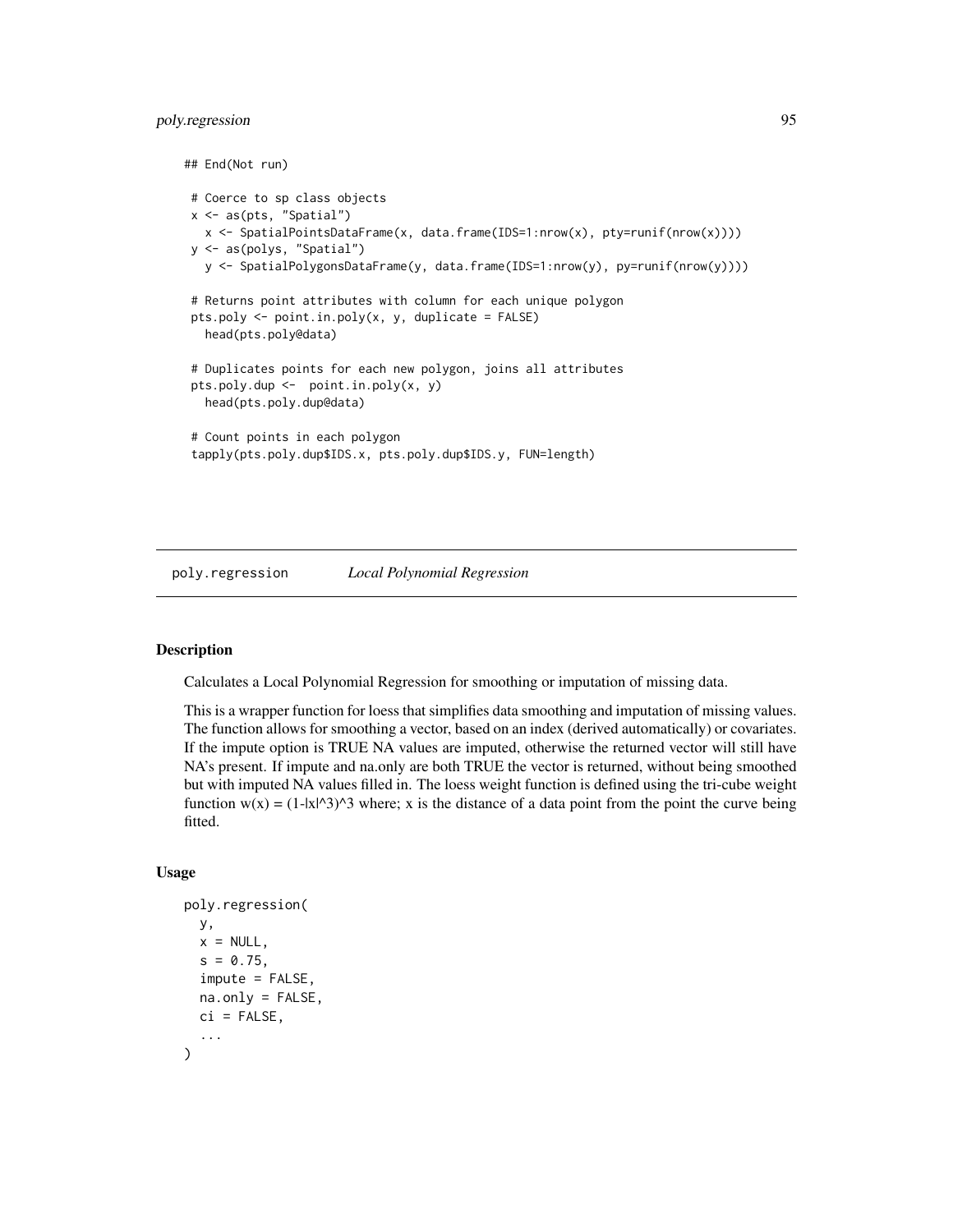#### Arguments

|              | Vector to smooth or impute NA values                      |
|--------------|-----------------------------------------------------------|
| $\mathsf{x}$ | Optional x covariate data (must match dimensions of $y$ ) |
| S            | Smoothing parameter (larger equates to more smoothing)    |
| impute       | (FALSE/TRUE) Should NA values be inputed                  |
| na.only      | (FALSE/TRUE) Should only NA values be change in y         |
| ci           | (FALSE/TRUE) Should confidence intervals be returned      |
|              | Additional arguments passed to loess                      |

## Value

If ci = FALSE, a vector of smoothed values, otherwise a list object with:

- loess A vector, same length of y, representing the smoothed or inputed data
- lower.ci Lower confidence interval
- upper.ci Upper confidence interval

# Author(s)

Jeffrey S. Evans [jeffrey\\_evans@tnc.org](mailto:jeffrey_evans@tnc.org)

# See Also

[loess](#page-0-0) for loess ... model options

```
x \le - seq(-20, 20, 0.1)
y \le -\sin(x)/x + \text{norm}(\text{length}(x), \text{ sd=0.03})p \leftarrow \text{which}(y == \text{"NaN"})y \leftarrow y[-p]r <- poly.regression(y, ci=TRUE, s=0.30)
plot(y, type="1", lwd=0.5, main="s = 0.10")y.polygon <- c((r$lower.ci)[1:length(y)], (r$upper.ci)[rev(1:length(y))])
  x.polygon <- c(1:length(y), rev(1:length(y)))
  polygon(x.polygon, y.polygon, col="#00009933", border=NA)
     lines(r$loess, lwd=1.5, col="red")
# Impute NA values, replacing only NA's
y.na <- y
y.na[c(100,200,300)] <- NA
p.y \leq poly-regression(y,na, s=0.10, impute = TRUE, na-only = TRUE)y - p.yplot(p.y, type="1", lwd=1.5, col="blue", main="s = 0.10")lines(y, lwd=1.5, col="red")
```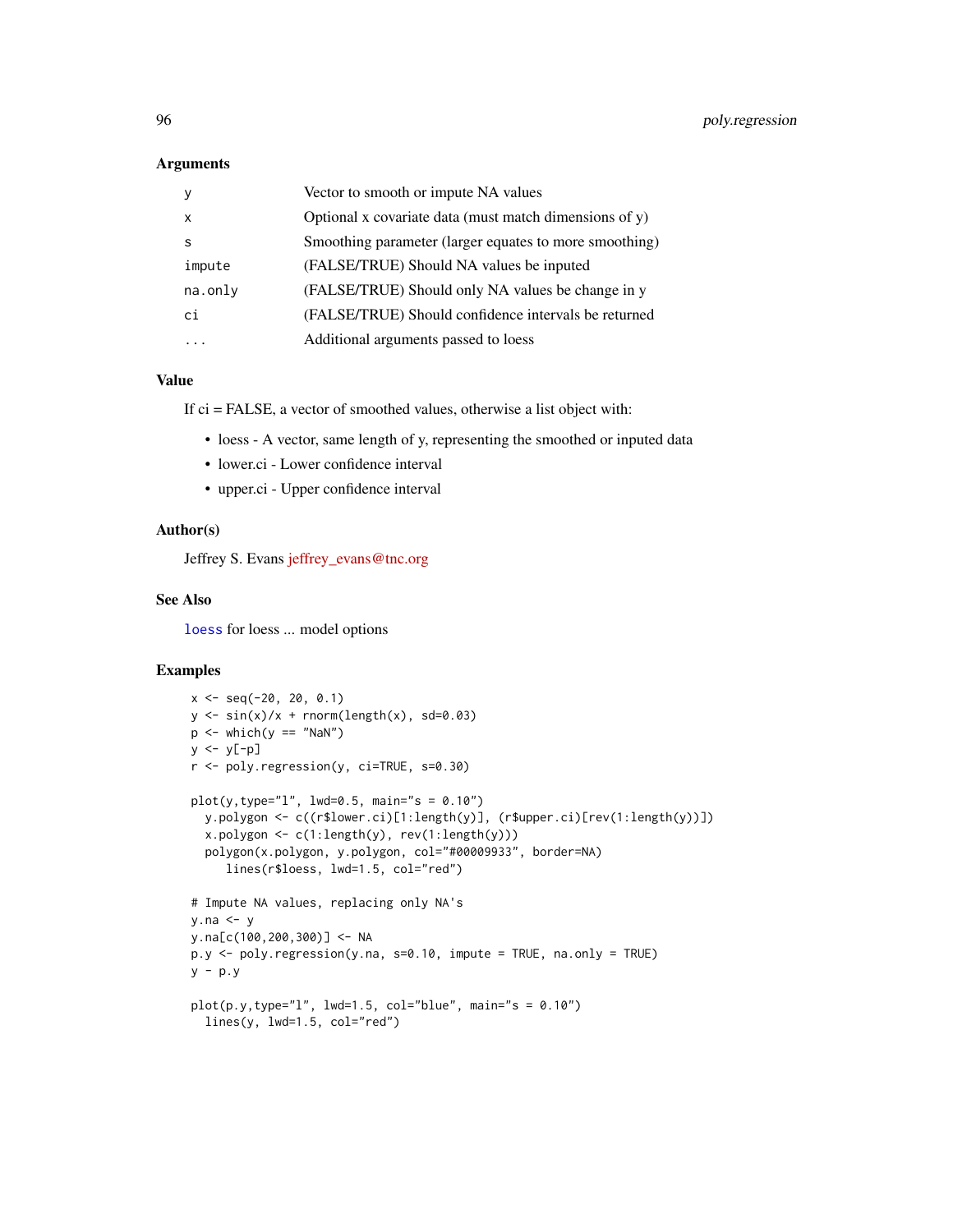#### Description

Fast method for extracting raster values to polygons

This method for raster extraction uses the raster cell indices and is quite a bit faster with polygon data than other methods. This is especially true with large raster stacks (eg., time-series). The cell indices are returned using [cellnumbers](#page-0-0). If ids argument is provided a column with values from the associate column are included otherwise "row\_names" is returned which corresponds to the rownames in the source polygon object. Please note that if use.terra = TRUE it will coerce to a terra class if not already. With large data the coercion overhead may be worth it, providing speed gains. If the raster is a terra SpatRaster it will operate in its native class. The cells = TRUE argument will return the cell indices which could be used at a later time.

#### Usage

```
polygon_extract(
  r,
 p,
  ids = NULL,cells = FALSE,
  asList = TRUE,use.terra = FALSE
)
```
#### Arguments

| r         | RasterLayer, RasterStack, RasterBrick or SpatRaster object                                     |
|-----------|------------------------------------------------------------------------------------------------|
| р         | sf polygon data                                                                                |
| ids       | A unique id field contained in p, will be assigned to output otherwise will return<br>rownames |
| cells     | FALSE   TRUE - Return cell index ids                                                           |
| asList    | TRUE   FALSE - Output list object                                                              |
| use.terra | FALSE   TRUE - Use terra for extracting indices                                                |

### Value

A list object containing a data.frame for each polygons raster values, as columns. Additional columns are "row\_names" or which ever column is passed to the ids argument and "cells" if cells = TRUE. If asList = FALSE a data.frame will be returned

# Author(s)

Jeffrey S. Evans <jeffrey\_evans@tnc.org>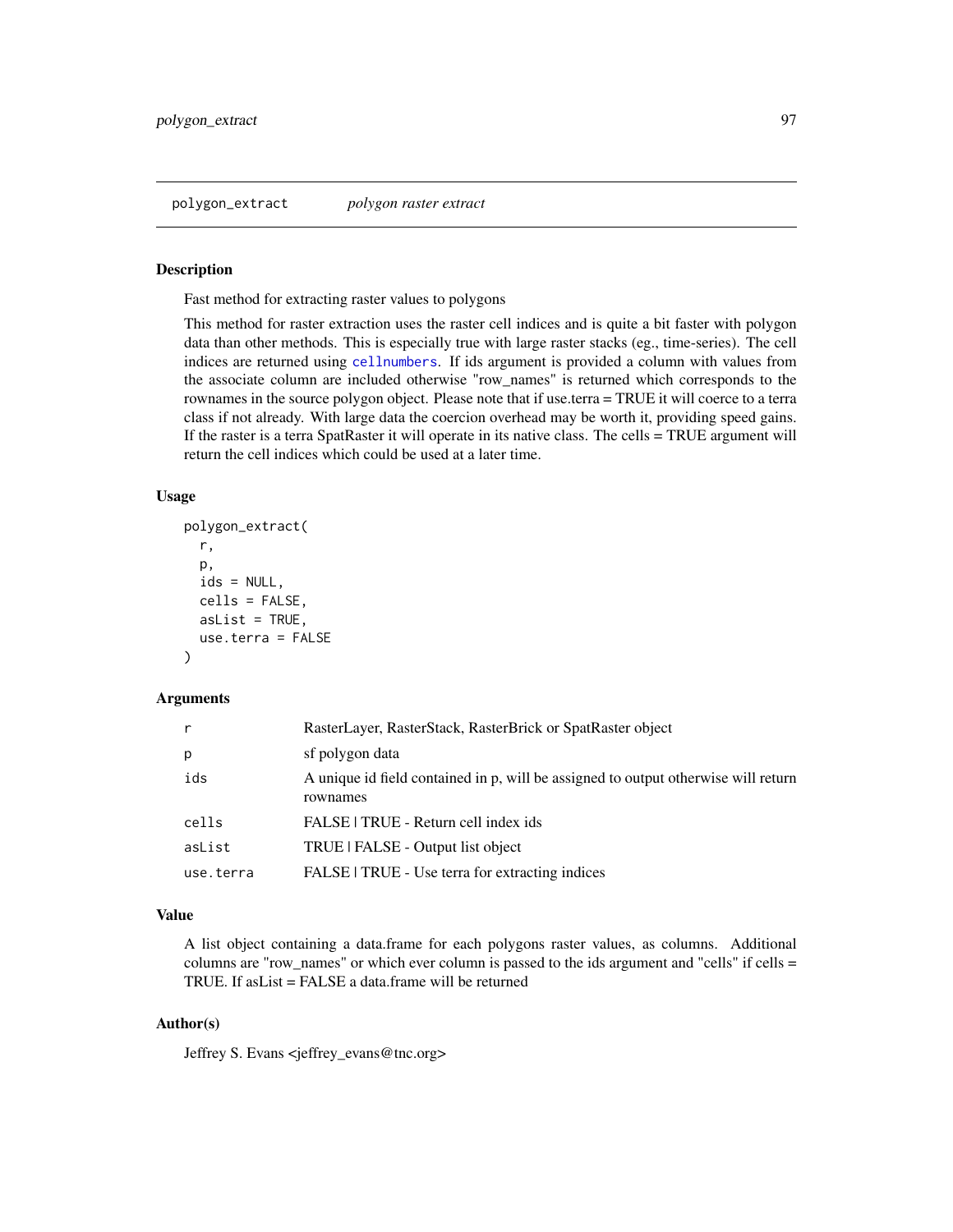```
library(sf)
library(raster)
nc <- sf::st_read(system.file("shape/nc.shp", package="sf"))
 nc <- sf::st_cast(nc, "POLYGON")
#### multi-band
i=100; j=100
r <- do.call(raster::stack, replicate(20,
          raster::raster(matrix(runif(i*j), i, j))))
      names(r) <- paste0("time", 1:nlayers(r))
    extent(r) < - extent(nc)proj4string(r) <- st_crs(nc)$proj4string
plot(r[[1]])
  plot(st_geometry(nc), add=TRUE)
( e <- polygon_extract(r, nc) )
( e <- polygon_extract(r, nc, ids="CNTY_ID") )
# Column means
lapply(e, function(x) apply(x[,2:ncol(x)], MARGIN=1, FUN=mean) )
#### Single band mean
( e <- polygon_extract(r[[1]], nc, ids="CNTY_ID") )
 unlist(lapply(e, function(x) mean(x[, 2], na.rm=True))# Leveraging cell ids, pulls values, calculates
# new value, and assigns to source cell using
# index from cells = TRUE
e <- polygon_extract(r, nc, cells=TRUE)
e <- data.frame(
  cells=unlist(lapply(e, function(x) as.numeric(x[,22]))),
 means=unlist(lapply(e, function(x) apply(x[,2:22], MARGIN=1, FUN=mean)))
\lambda# copy raster and assign NA's
r2 <- r[[1]]
 r2[] \leftarrow rep(NA, ncell(r))# assign using cell indices
r2[e$cells] <- e$means
 plot(r2)
# benchmark against raster extract
system.time({
  e <- polygon_extract(r, nc)
})
```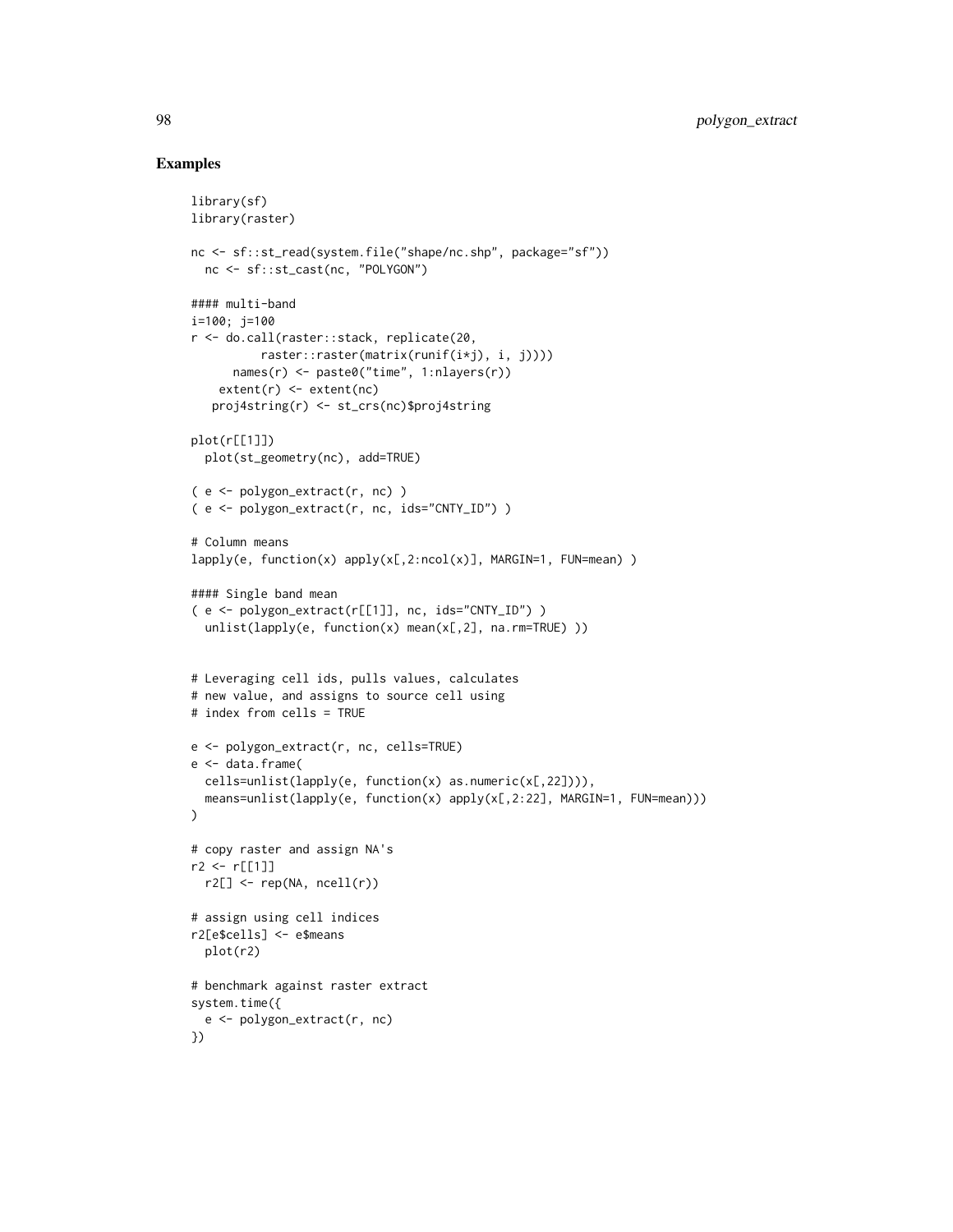# polyPerimeter 99

```
system.time({
 e <- raster::extract(r, nc)
})
```
polyPerimeter *Polygon perimeter*

# Description

Calculates the perimeter length(s) for a polygon object

# Usage

```
polyPerimeter(x)
```
# Arguments

x sp class SpatialPolygonsDataFrame object

# Value

A vector of polygon perimeters

## Author(s)

Jeffrey S. Evans <jeffrey\_evans@tnc.org>

# Examples

```
library(sp)
p1 <- Polygons(list(Polygon(cbind(c(2,4,4,1,2),c(2,3,5,4,2)))), "1")
p2 <- Polygons(list(Polygon(cbind(c(5,4,2,5),c(2,3,2,2)))), "2")
p3 <- Polygons(list(Polygon(cbind(c(4,4,5,10,4),c(5,3,2,5,5)))),"3")
polys <- SpatialPolygons(list(p1,p2,p3), 1:3)
```
polyPerimeter(polys)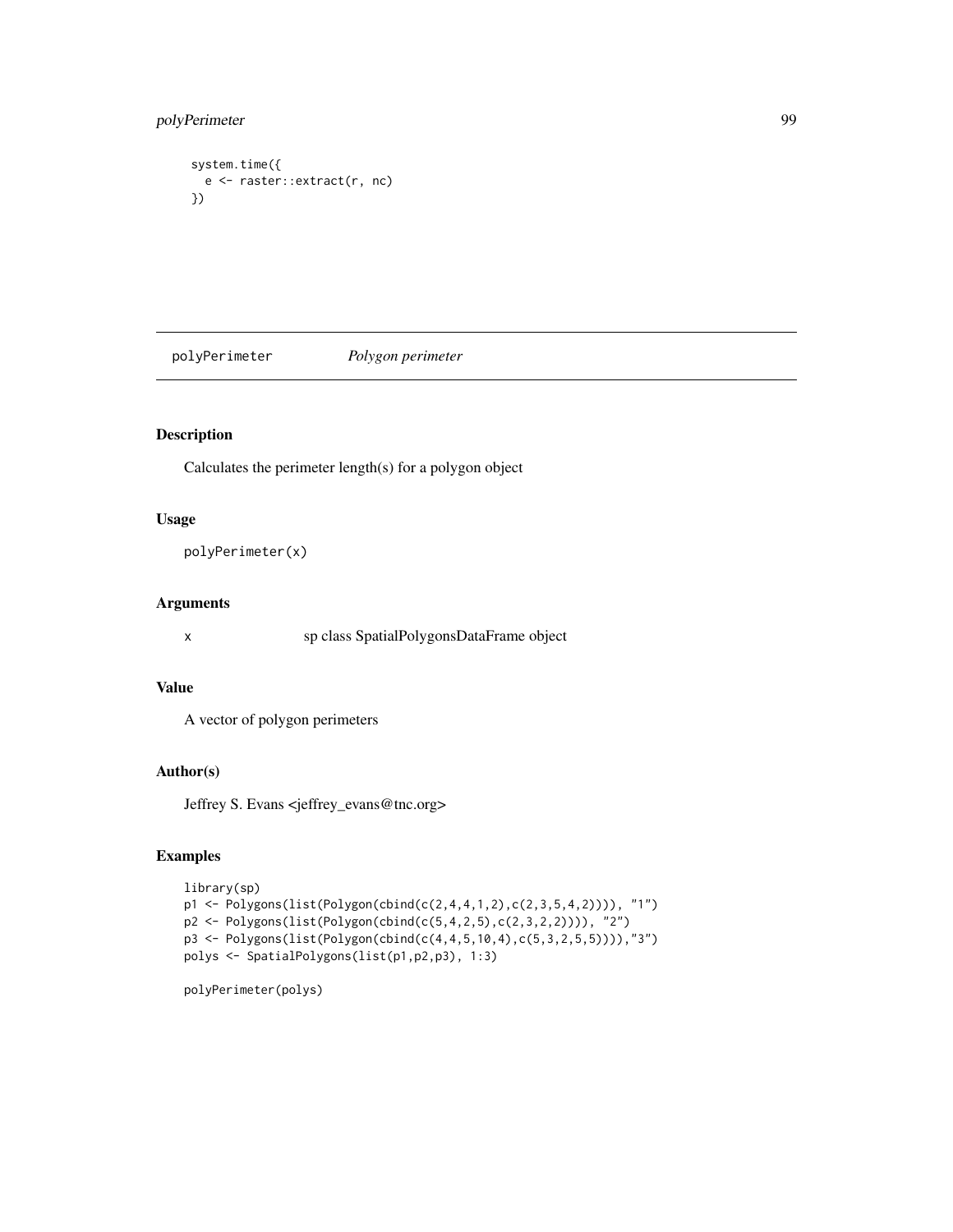# Description

Generates random subsample based on density estimate of observations

The window type creates a convex hull by default or, optionally, uses the maximum extent (envelope). The resulting bandwidth can vary widely by method. the 'diggle' method is intended for bandwidth representing 2nd order spatial variation whereas the 'scott' method will represent 1st order trend. the 'geometry' approach will also represent 1st order trend. for large datasets, caution should be used with the 2nd order 'likelihood' approach, as it is slow and computationally expensive. finally, the 'stoyan' method will produce very strong 2nd order results. '

# Usage

```
pp.subsample(
  x,
 n,
 window = "hull",
  sigma = "Scott",
 wts = NULL,gradient = 1,
 edge = FALSE
)
```
# Arguments

| $\mathsf{x}$ | An sp class SpatialPointsDataFrame or SpatialPoints object                                                                                                                                   |
|--------------|----------------------------------------------------------------------------------------------------------------------------------------------------------------------------------------------|
| n            | Number of random samples to generate                                                                                                                                                         |
| window       | Type of window (hull or extent)                                                                                                                                                              |
| sigma        | Bandwidth selection method for KDE, default is 'Scott'. Options are 'Scott',<br>'Stoyan', 'Diggle', 'likelihood', and 'geometry'                                                             |
| wts          | Optional vector of weights corresponding to point pattern                                                                                                                                    |
| gradient     | A scaling factor applied to the sigma parameter used to adjust the gradient decent<br>of the density estimate. The default is 1, for no adjustment (downweight $\lt 1$ )<br>upweight $> 1$ ) |
| edge         | Apply Diggle edge correction (TRUE/FALSE)                                                                                                                                                    |

#### Value

sp class SpatialPointsDataFrame containing random subsamples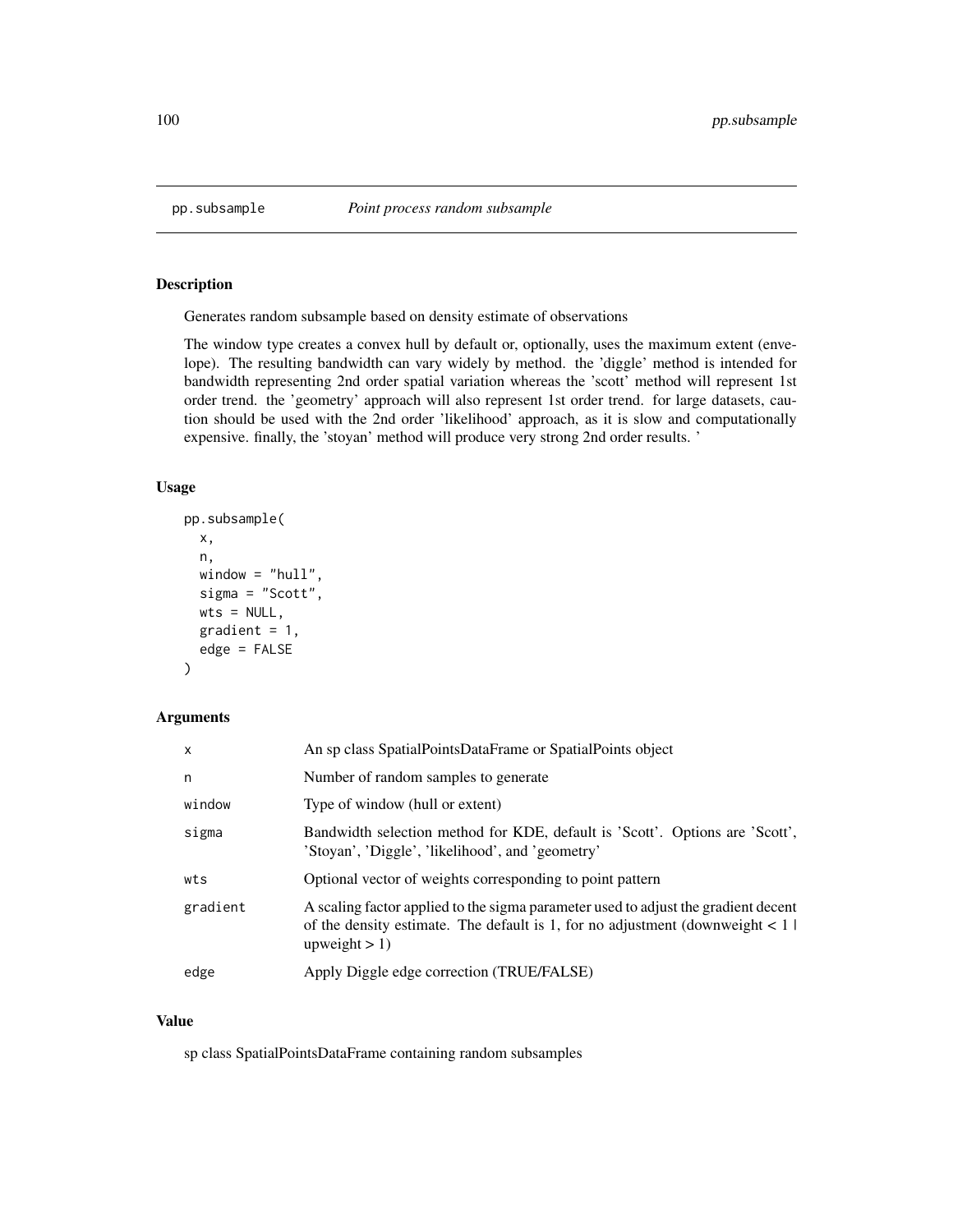# pp.subsample 101

#### **Note**

Available bandwidth selection methods are:

- Scott (Scott 1992), Scott's Rule for Bandwidth Selection (1st order)
- Diggle (Berman & Diggle 1989), Minimise the mean-square error via cross validation (2nd order)
- likelihood (Loader 1999), Maximum likelihood cross validation (2nd order)
- geometry Bandwidth is based on simple window geometry (1st order)
- Stoyan (Stoyan & Stoyan 1995), Based on pair-correlation function (strong 2nd order)
- User defined using a numeric value for sigma

#### Author(s)

Jeffrey S. Evans [jeffrey\\_evans@tnc.org](mailto:jeffrey_evans@tnc.org)

#### References

Berman, M. and Diggle, P. (1989) Estimating weighted integrals of the second-order intensity of a spatial point process. Journal of the Royal Statistical Society, series B 51, 81-92.

Fithian, W  $\&$  T. Hastie (2013) Finite-sample equivalence in statistical models for presence-only data. Annals of Applied Statistics 7(4): 1917-1939

Hengl, T., H. Sierdsema, A. Radovic, and A. Dilo (2009) Spatial prediction of species distributions from occurrence-only records: combining point pattern analysis, ENFA and regression-kriging. Ecological Modelling, 220(24):3499-3511

Loader, C. (1999) Local Regression and Likelihood. Springer, New York.

Scott, D.W. (1992) Multivariate Density Estimation. Theory, Practice and Visualization. New York, Wiley.

Stoyan, D. and Stoyan, H. (1995) Fractals, random shapes and point fields: methods of geometrical statistics. John Wiley and Sons.

Warton, D.i., and L.C. Shepherd (2010) Poisson Point Process Models Solve the Pseudo-Absence Problem for Presence-only Data in Ecology. The Annals of Applied Statistics, 4(3):1383-1402

```
require(spatstat.core)
require(sp)
data(bei)
 trees <- as(bei, 'SpatialPoints')
    n=round(length(trees) * 0.10, digits=0)
      trees.wrs <- pp.subsample(trees, n=n, window='hull')
        plot(trees, pch=19, col='black')
          plot(trees.wrs, pch=19, col='red', add=TRUE)
            box()
             title('10% subsample')
          legend('bottomright', legend=c('Original sample', 'Subsample'),
                 col=c('black','red'),pch=c(19,19))
```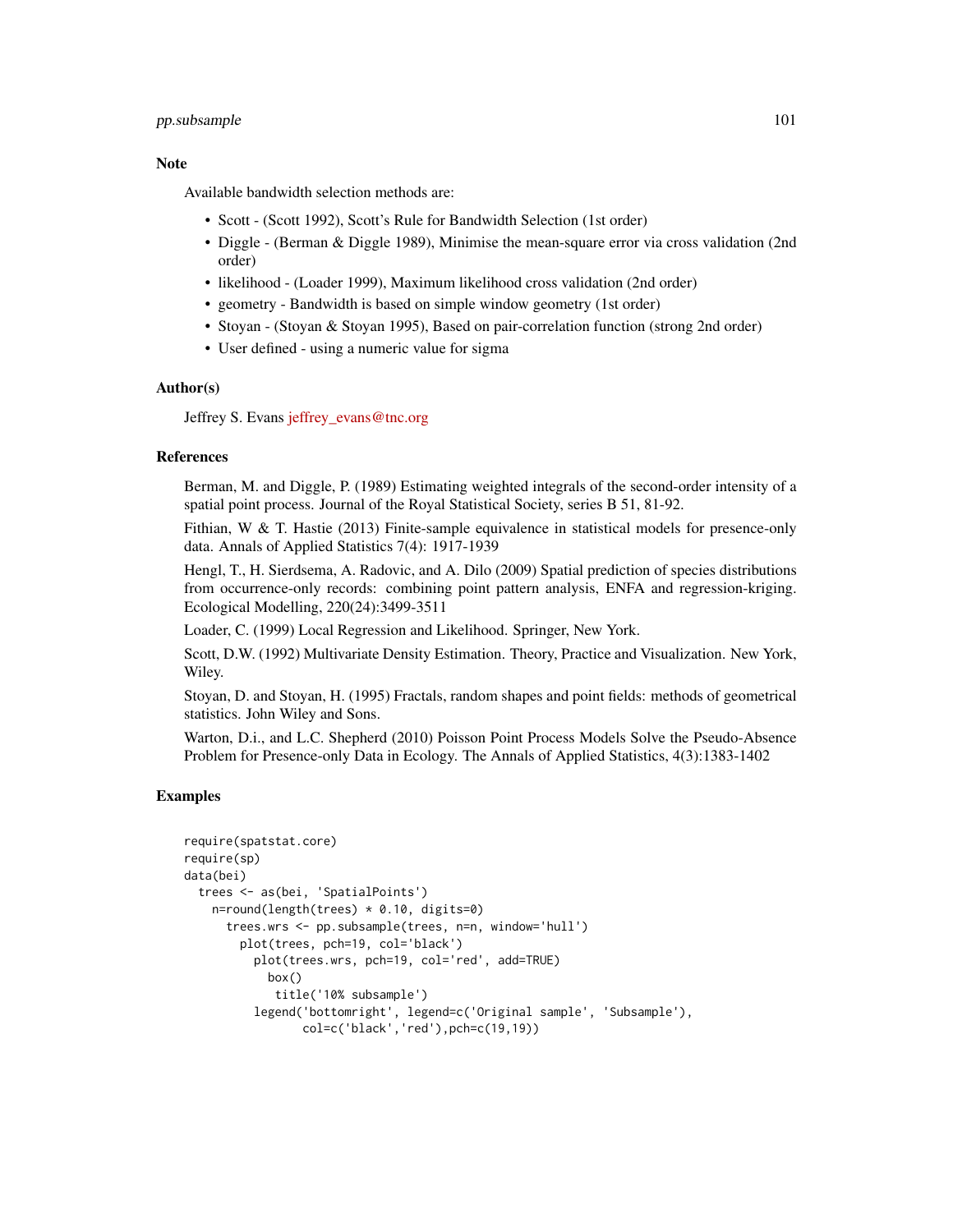print.cross.cor *Print spatial cross correlation*

# Description

print method for class "cross.cor"

# Usage

```
## S3 method for class 'cross.cor'
print(x, \ldots)
```
# Arguments

|   | Object of class cross.cor |
|---|---------------------------|
| . | <i>Ignored</i>            |

print.effect.size *Print effect size*

# Description

print method for class "effect.size"

# Usage

```
## S3 method for class 'effect.size'
print(x, \ldots)
```
# Arguments

| Object of class effect.size |  |
|-----------------------------|--|
|                             |  |

... Ignored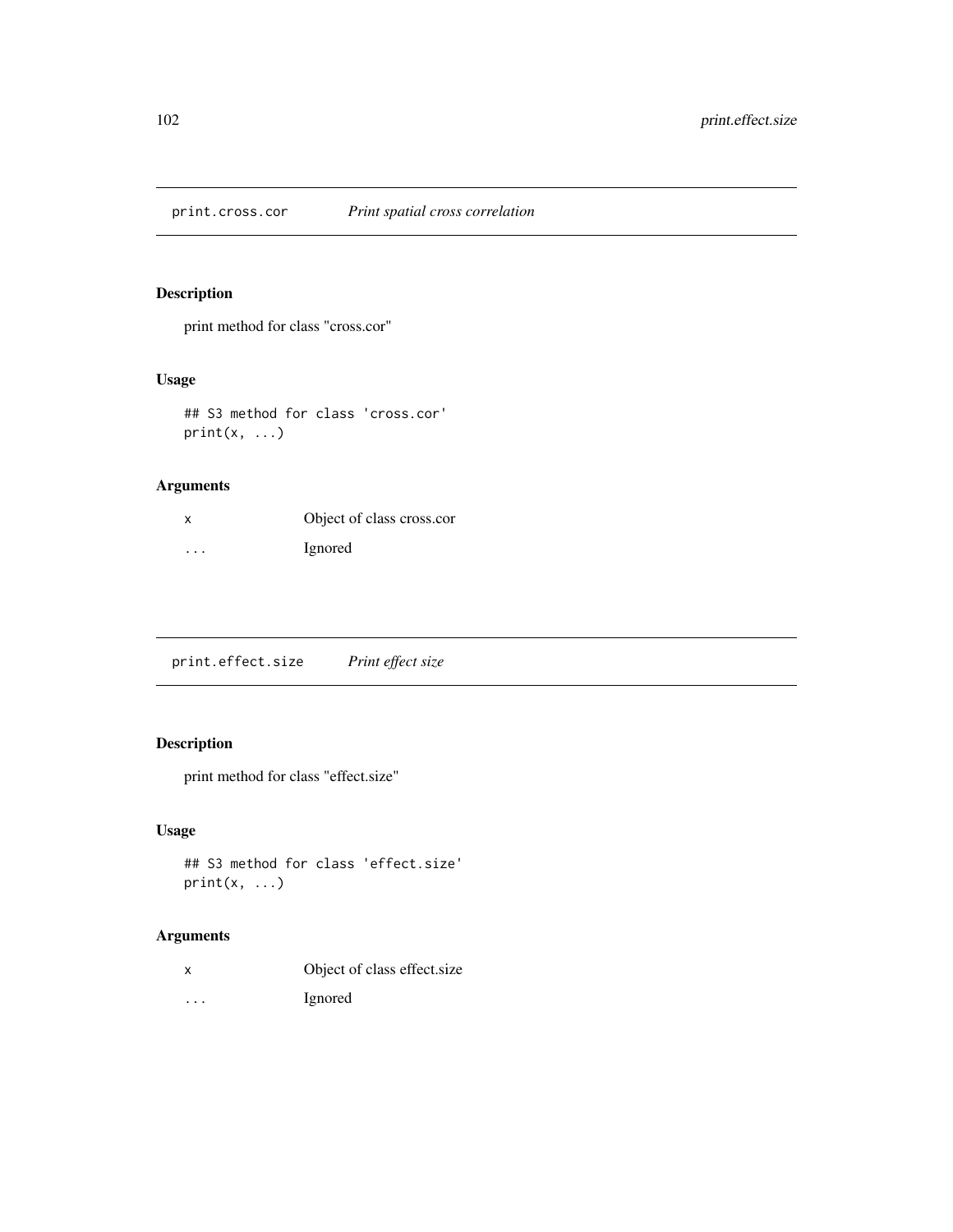print.loess.boot *Print Loess bootstrap model*

# Description

print method for class "loess.boot"

# Usage

## S3 method for class 'loess.boot'  $print(x, \ldots)$ 

# Arguments

|   | Object of class loess.boot |
|---|----------------------------|
| . | <i>l</i> gnored            |

proximity.index *Proximity Index*

### Description

Calculates proximity index for a set of polygons

# Usage

proximity.index(x,  $y = NULL$ , min.dist = 0, max.dist = 1000, background = NULL)

## Arguments

| X          | A polygon class sp or sf object                        |
|------------|--------------------------------------------------------|
| <b>y</b>   | Optional column in data containing classes             |
| min.dist   | Minimum threshold distance                             |
| max.dist   | Maximum neighbor distance                              |
| background | Optional value in y column indicating background value |

# Value

A vector equal to  $nrow(x)$  of proximity index values, if a background value is specified NA values will be returned in the position(s) of the specified class

# Author(s)

Jeffrey S. Evans <jeffrey\_evans@tnc.org>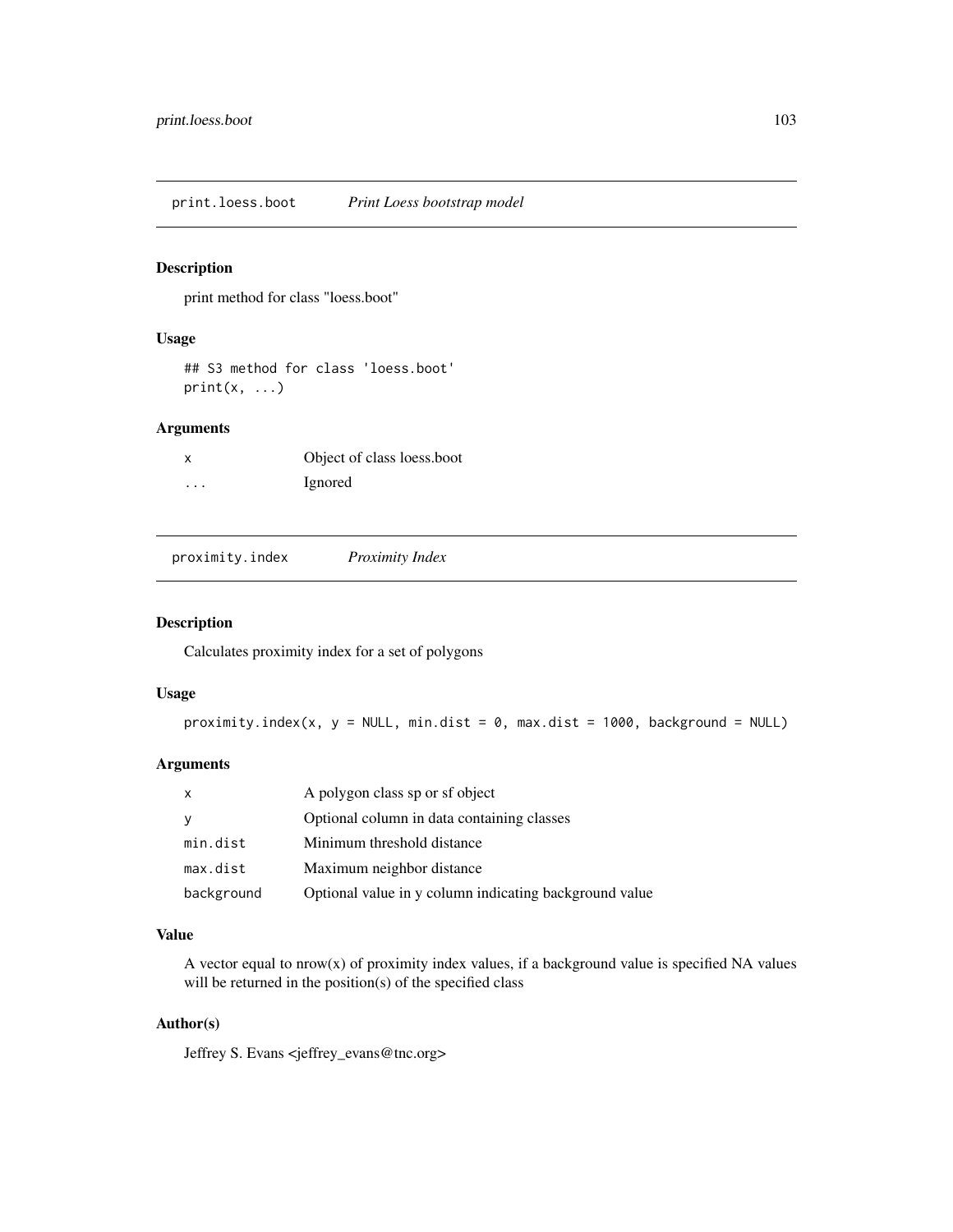### References

Gustafson, E.J., & G.R. Parker (1994) Using an Index of Habitat Patch Proximity for Landscape Design. Landscape and Urban Planning 29:117-130

# Examples

```
library(sp)
library(rgeos)
# Create test polygons
data(meuse)
 coordinates(meuse) = -x+ymeuse_poly <- gBuffer(meuse, width = meuse$elev * 5, byid = TRUE)
   meuse_poly$LU <- sample(c("forest","nonforest"), nrow(meuse_poly),
                            replace=TRUE)
# All polygon proximity index 1000 radius
( pidx <-proximity.index(meuse_poly, min.dist = 1) )
 pidx[pidx > 100] <- 100
# Class-level proximity index 1000 radius
( pidx.class <- proximity.index(meuse_poly, y = "LU", min.dist = 1) )
 pidx.class[pidx.class > 100] <- 100
# plot index for all polygons
meuse_poly$pidx <- pidx
 spplot(meuse_poly, "pidx")
# plot index for class-level polygons
meuse_poly$cpidx <- pidx.class
 spplot(meuse_poly, "cpidx")
# plot index for just forest class
forest <- meuse_poly[meuse_poly$LU == "forest",]
 spplot(forest, "cpidx")
```
pseudo.absence *Pseudo-absence random samples*

#### Description

Generates pseudo-absence samples based on density estimate of known locations

#### Usage

pseudo.absence( x, n,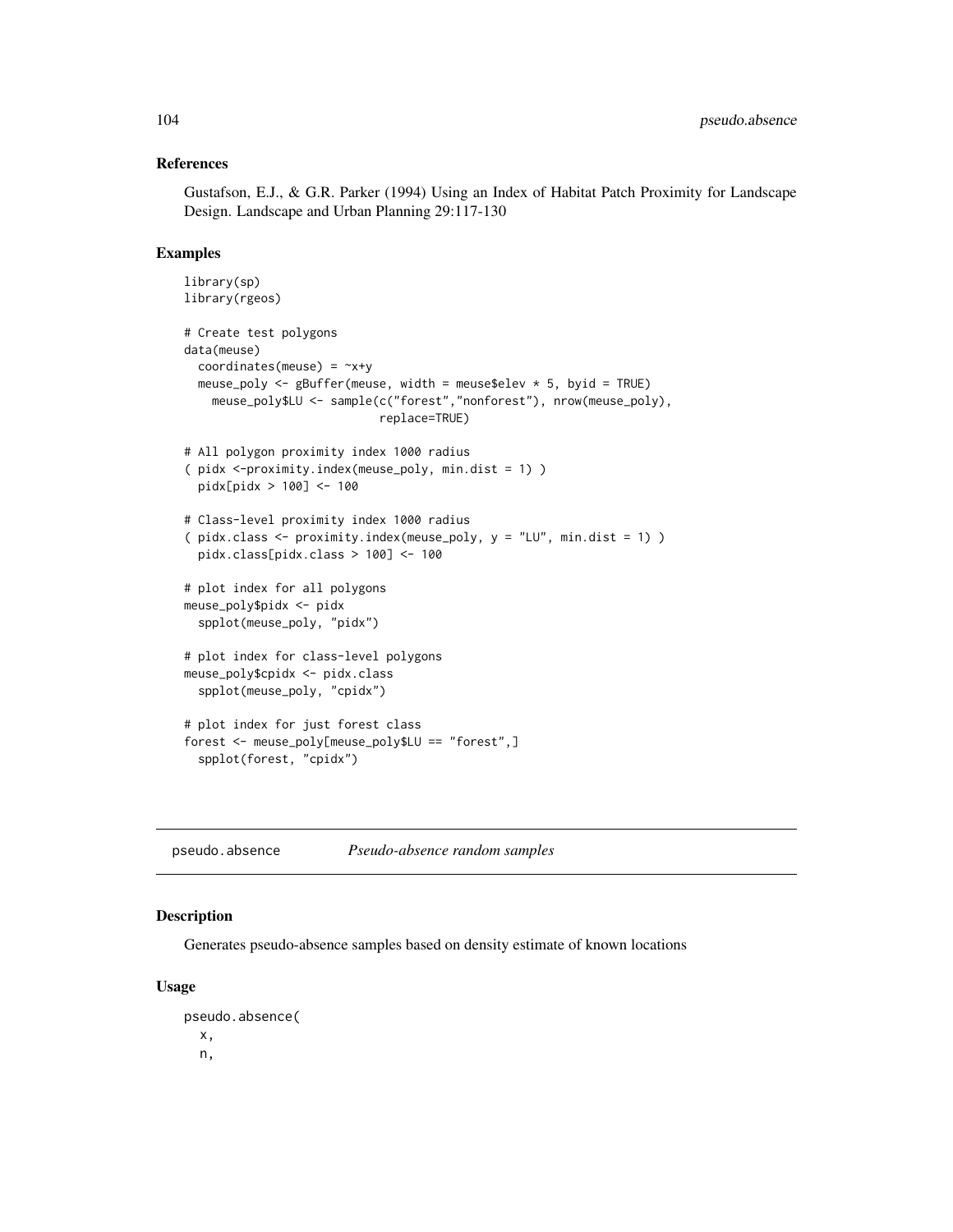# pseudo.absence 105

```
window = "hull",Mask = NULL,s = NULL,
sigma = "Scott",
wts = NULL,KDE = FALSE,
gradient = 1,
p = NULL,edge = FALSE
```

```
Arguments
```
 $\lambda$ 

| X          | An sp class SpatialPointsDataFrame or SpatialPoints object                                                                                                                                         |
|------------|----------------------------------------------------------------------------------------------------------------------------------------------------------------------------------------------------|
| n          | Number of random samples to generate                                                                                                                                                               |
| window     | Type of window (hull OR extent), overridden if mask provided                                                                                                                                       |
| Mask       | Optional raster Layer class mask raster. The resolution of the density estimate<br>will match mask.                                                                                                |
| S          | Optional resolution passed to window argument. Caution should be used due<br>to long processing times associated with high resolution. In contrast, coarse<br>resolution can exclude known points. |
| sigma      | Bandwidth selection method for KDE, default is 'Scott'. Options are 'Scott',<br>'Stoyan', 'Diggle', 'likelihood', and 'geometry'                                                                   |
| wts        | Optional vector of weights corresponding to point pattern                                                                                                                                          |
| <b>KDE</b> | save KDE raster (TRUE/FALSE)                                                                                                                                                                       |
| gradient   | A scaling factor applied to the sigma parameter used to adjust the gradient decent<br>of the density estimate. The default is 1, for no adjustment (downweight $< 1$ )<br>upweight $> 1$ )         |
| p          | Minimum value for probability distribution (must be $> 0$ )                                                                                                                                        |
| edge       | Apply Diggle edge correction (TRUE/FALSE)                                                                                                                                                          |

# Details

The window type creates a convex hull by default or, optionally, uses the maximum extent (envelope). If a mask is provided the kde will represent areas defined by the mask and defines the area that pseudo absence data will be generated.

Available bandwidth selection methods are:

- Scott (Scott 1992), Scott's Rule for Bandwidth Selection (1st order)
- Diggle (Berman & Diggle 1989), Minimize the mean-square error via cross validation (2nd order)
- likelihood (Loader 1999), Maximum likelihood cross validation (2nd order)
- geometry, Bandwidth is based on simple window geometry (1st order)
- Stoyan (Stoyan & Stoyan 1995), Based on pair-correlation function (strong 2nd order)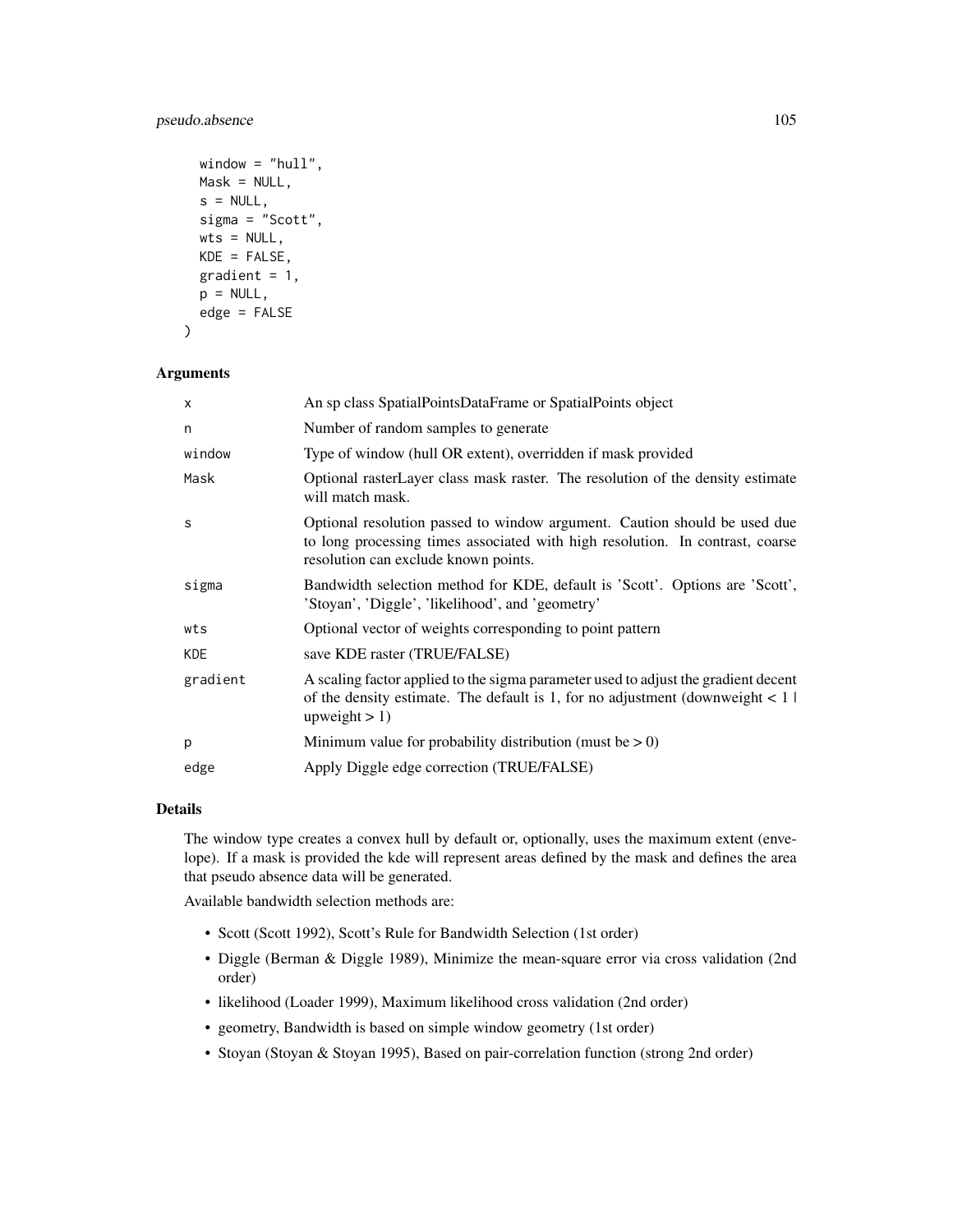• User defined numeric distance bandwidth

Note; resulting bandwidth can vary widely by method. the 'diggle' method is intended for selecting bandwidth representing 2nd order spatial variation whereas the 'scott' method will represent 1st order trend. the 'geometry' approach will also represent 1st order trend. For large datasets, caution should be used with the 2nd order 'likelihood' approach, as it is slow and computationally expensive. finally, the 'stoyan' method will produce very strong 2nd order results.

## Value

A list class object with the following components:

- sample SpatialPointsDataFrame containing random samples
- kde sp RasterLayer class of KDE estimates (IF KDE = TRUE)
- sigma Selected bandwidth of KDE

#### Author(s)

Jeffrey S. Evans <jeffrey\_evans@tnc.org>

## References

Berman, M. and Diggle, P. (1989) Estimating weighted integrals of the second-order intensity of a spatial point process. Journal of the Royal Statistical Society, series B 51, 81-92.

Fithian, W & T. Hastie (2013) Finite-sample equivalence in statistical models for presence-only data. Annals of Applied Statistics 7(4): 1917-1939

Hengl, T., H. Sierdsema, A. Radovic, and A. Dilo (2009) Spatial prediction of species distributions from occurrence-only records: combining point pattern analysis, ENFA and regression-kriging. Ecological Modelling, 220(24):3499-3511

Loader, C. (1999) Local Regression and Likelihood. Springer, New York.

Scott, D.W. (1992) Multivariate Density Estimation. Theory, Practice and Visualization. New York, Wiley.

Stoyan, D. and Stoyan, H. (1995) Fractals, random shapes and point fields: methods of geometrical statistics. John Wiley and Sons.

Warton, D.i., and L.C. Shepherd (2010) Poisson Point Process Models Solve the Pseudo-Absence Problem for Presence-only Data in Ecology. The Annals of Applied Statistics, 4(3):1383-1402

```
library(raster)
library(sp)
data(meuse)
data(meuse.grid)
 coordinates(meuse) = -x+ycoordinates(meuse.grid) = -x+yproj4string(meuse.grid) <- CRS("+init=epsg:28992")
 gridded(meuse.grid) = TRUE
 r <- raster(meuse.grid)
```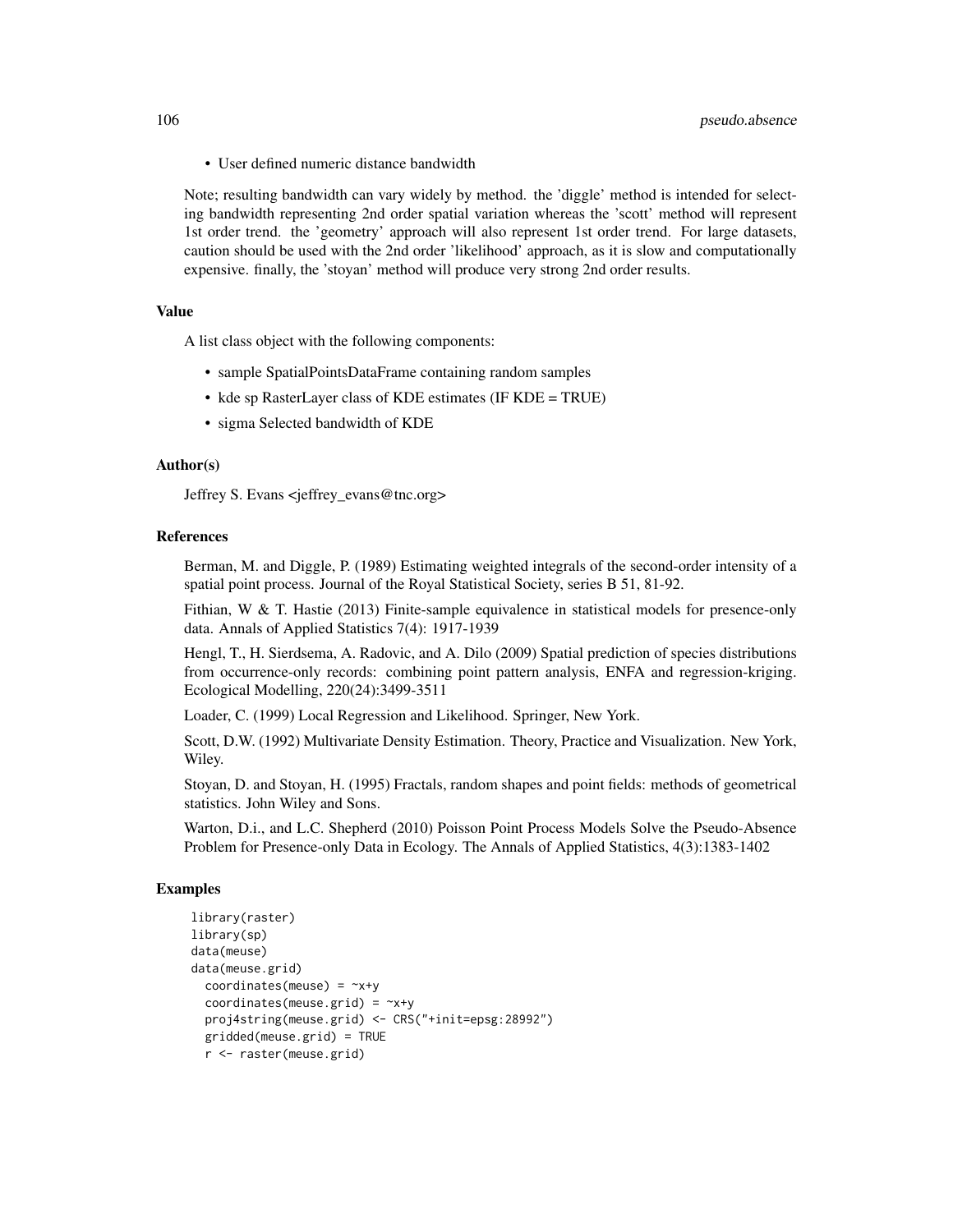```
# Using a raster mask
 pa <- pseudo.absence(meuse, n=100, window='hull', KDE=TRUE, Mask = r,
                       sigma='Diggle', s=50)
    col.br <- colorRampPalette(c('blue','yellow'))
     plot(pa$kde, col=col.br(10))
       plot(meuse, pch=20, cex=1, add=TRUE)
          plot(pa$sample, col='red', pch=20, cex=1, add=TRUE)
            legend('top', legend=c('Presence', 'Pseudo-absence'),
                   pch=c(20,20),col=c('black','red'))
# With clustered data
library(sp)
library(spatstat.core)
data(bei)
  trees <- as(bei, 'SpatialPoints')
    trees <- SpatialPointsDataFrame(coordinates(trees),
                        data.frame(ID=1:length(trees)))
     trees.abs <- pseudo.absence(trees, n=100, window='extent', KDE=TRUE)
col.br <- colorRampPalette(c('blue','yellow'))
 plot(trees.abs$kde, col=col.br(10))
  plot(trees, pch=20, cex=0.50, add=TRUE)
     plot(trees.abs$sample, col='red', pch=20, cex=1, add=TRUE)
       legend('top', legend=c('Presence', 'Pseudo-absence'),
               pch=c(20,20),col=c('black','red'))
```
pu *Biodiversity Planning Units*

#### Description

Subset of biodiversity planning units for Haiti ecoregional spatial reserve plan

#### Format

A sp SpatialPolygonsDataFrame with 5919 rows and 46 variables:

UNIT\_ID Unique planning unit ID

DR\_Dr\_A Biodiversity target

DR\_Dr\_L Biodiversity target

Ht\_Dr\_A Biodiversity target

Ht\_Dr\_L Biodiversity target

DR\_Ms\_A Biodiversity target

DR\_Ms\_L Biodiversity target

Ht\_Ms\_L Biodiversity target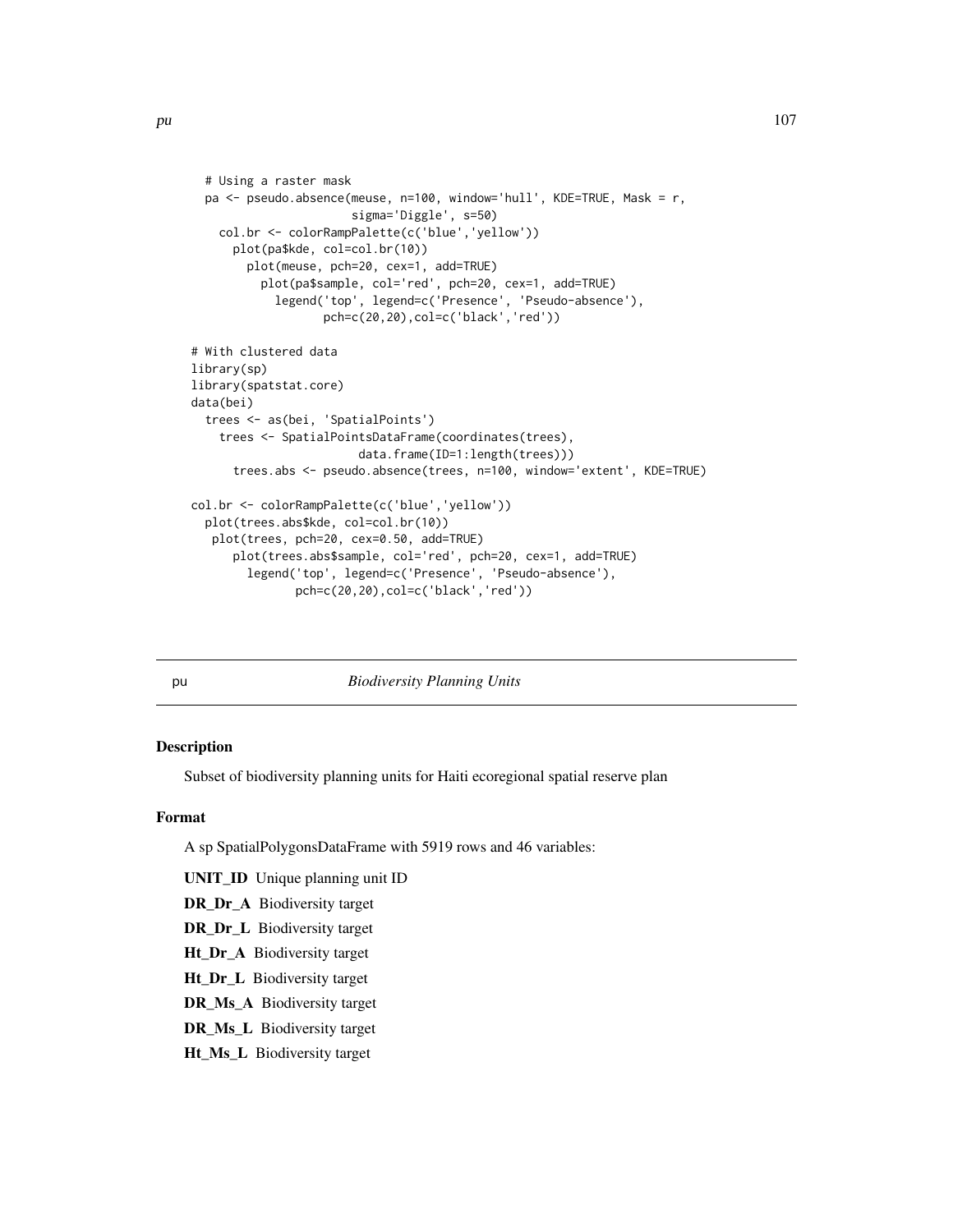H\_LM\_M\_L Biodiversity target H\_LM\_R\_L Biodiversity target DR\_LM\_R\_L Biodiversity target DR\_Rn\_L Biodiversity target DR\_LM\_R\_S Biodiversity target DR\_Rn\_S Biodiversity target DR\_Ms\_S Biodiversity target Ht\_Ms\_A Biodiversity target DR\_Ms\_E Biodiversity target DR\_Ms\_I Biodiversity target DR\_Rn\_E Biodiversity target DR\_Rn\_I Biodiversity target H\_LM\_R\_E Biodiversity target Ht\_Ms\_E Biodiversity target Ht\_Rn\_E Biodiversity target DR\_Rn\_A Biodiversity target Ht\_Rn\_A Biodiversity target Ht\_Rn\_I Biodiversity target Ht\_Dr\_E Biodiversity target Ht\_Ms\_S Biodiversity target Ht\_Dr\_S Biodiversity target Ht\_Rn\_L Biodiversity target Ht\_Th\_A Biodiversity target Ht\_Th\_L Biodiversity target Ht\_Th\_S Biodiversity target Ht\_Dr\_U Biodiversity target Ht\_Dr\_I Biodiversity target Ht\_Ms\_I Biodiversity target H\_LM\_M\_A Biodiversity target H\_LM\_M\_E Biodiversity target H\_LM\_R\_A Biodiversity target H\_LM\_M\_S Biodiversity target H\_LM\_R\_I Biodiversity target

DR\_LM\_M Biodiversity target

H\_LM\_R\_S Biodiversity target

- Ht Rn S Biodiversity target
- Ht\_Ms\_U Biodiversity target
- Ht\_Rn\_U Biodiversity target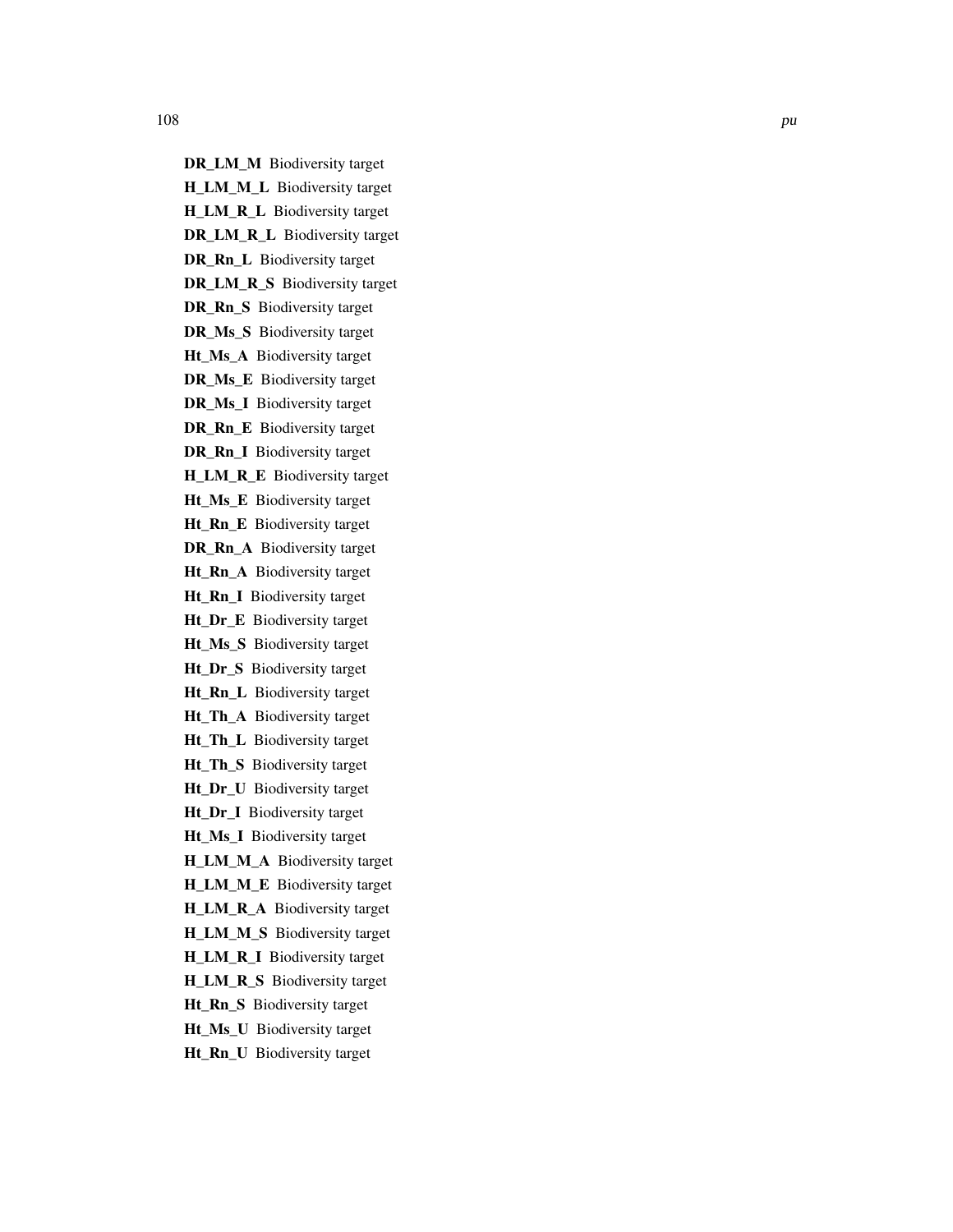#### quadrats and the contract of the contract of the contract of the contract of the contract of the contract of the contract of the contract of the contract of the contract of the contract of the contract of the contract of t

# Source

<https://www.conservationgateway.org>

#### References

Evans, J.S., S.R. Schill, G.T. Raber (2015) A Systematic Framework for Spatial Conservation Planning and Ecological Priority Design in St. Lucia, Eastern Caribbean. Chapter 26 in Central American Biodiversity : Conservation, Ecology and a Sustainable Future. F. Huettman (eds). Springer, NY.

|--|--|

# Description

Creates quadrat polygons for sampling or analysis

#### Usage

quadrats(x, s =  $250$ , n =  $100$ , r = NULL)

#### Arguments

| x | A sp or sf polygon object defining extent              |
|---|--------------------------------------------------------|
| S | Radius defining single or range of sizes of quadrats   |
| n | Number of quadrats                                     |
| r | A rotation factor for random rotation, default is NULL |

#### Value

an sp or sf polygon object with rotated polygon

#### Note

The radius (s) parameter can be a single value or a range of values, representing a randomization range of resulting quadrat sizes. The rotation (r) parameter can also be used to defined a fixed rotation or random range of quadrat rotations. You can specify each of these parameters using an explicit vector that will be sampled eg., seq(100,300,0.5)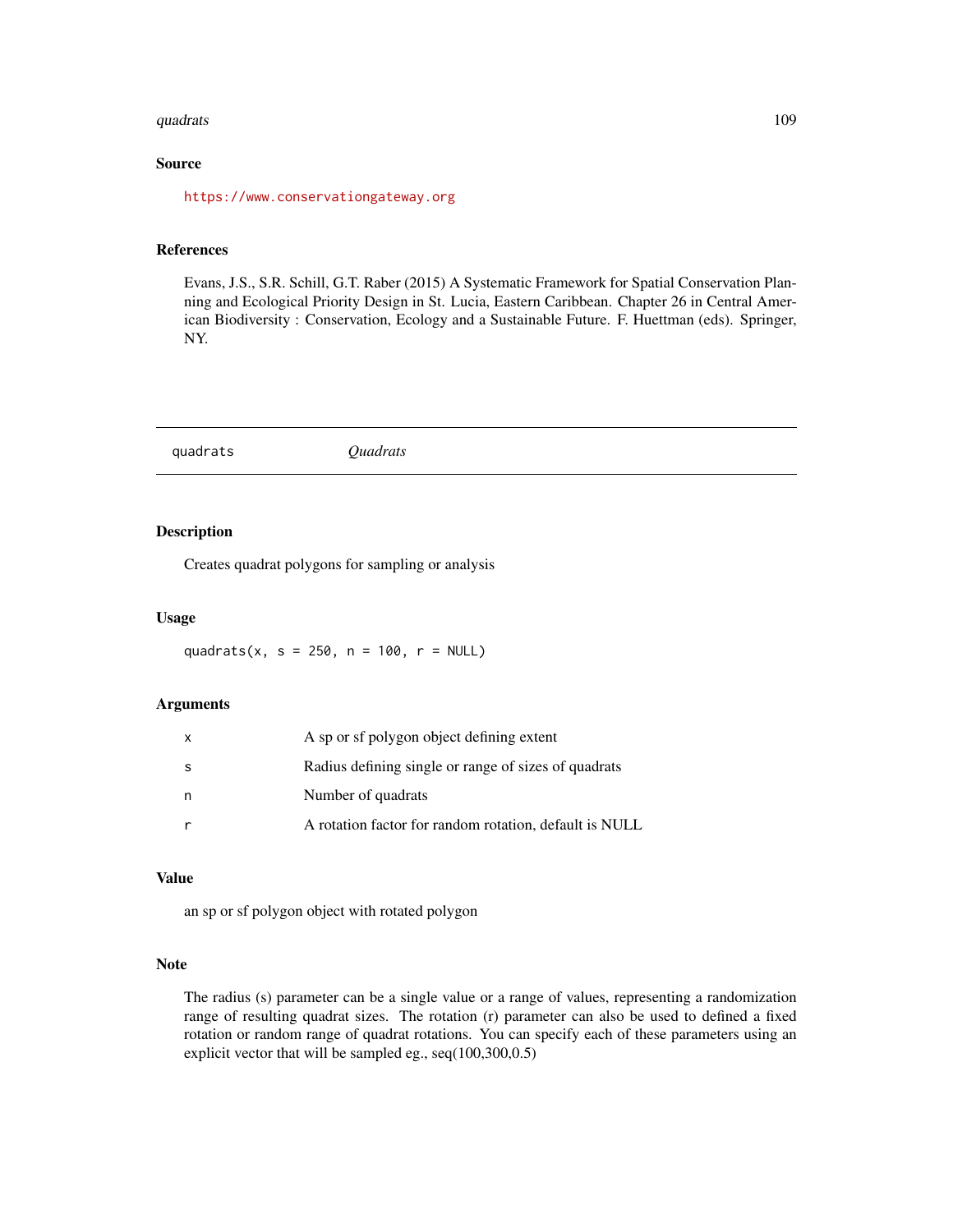# Examples

```
library(sp)
library(raster)
library(rgeos)
data(meuse)
  coordinates(meuse) <- ~x+y
  e <- gConvexHull(meuse)
# Fixed size 250 and no rotation
s < - quadrats(e, s = 250, n = 50)
  spplot(s, "ID")
# Variable sizes 100-300 and rotation of 0-45 degrees
s < - quadrats(e, s = c(100, 300), n = 50, r = c(0, 45))
  spplot(s, "ID")
# Variable sizes 100-300 and no rotation
s < - quadrats(e, s = c(100, 300), n = 50)
  spplot(s, "ID")
```
random.raster *Random raster*

#### Description

Create a random raster or raster stack using specified distribution

#### Usage

```
random.raster(
 r = NULL,n.row = 50,n.col = 50,n.layers = 1,
 x = seq(1, 10),
 min = 0,
 max = 1,
 mean = 0,
 sd = 1,
 p = 0.5,
 s = 1.5,
 distribution = c("random", "normal", "seq", "binomial", "gaussian")
)
```
#### Arguments

r Optional existing raster defining nrow/ncol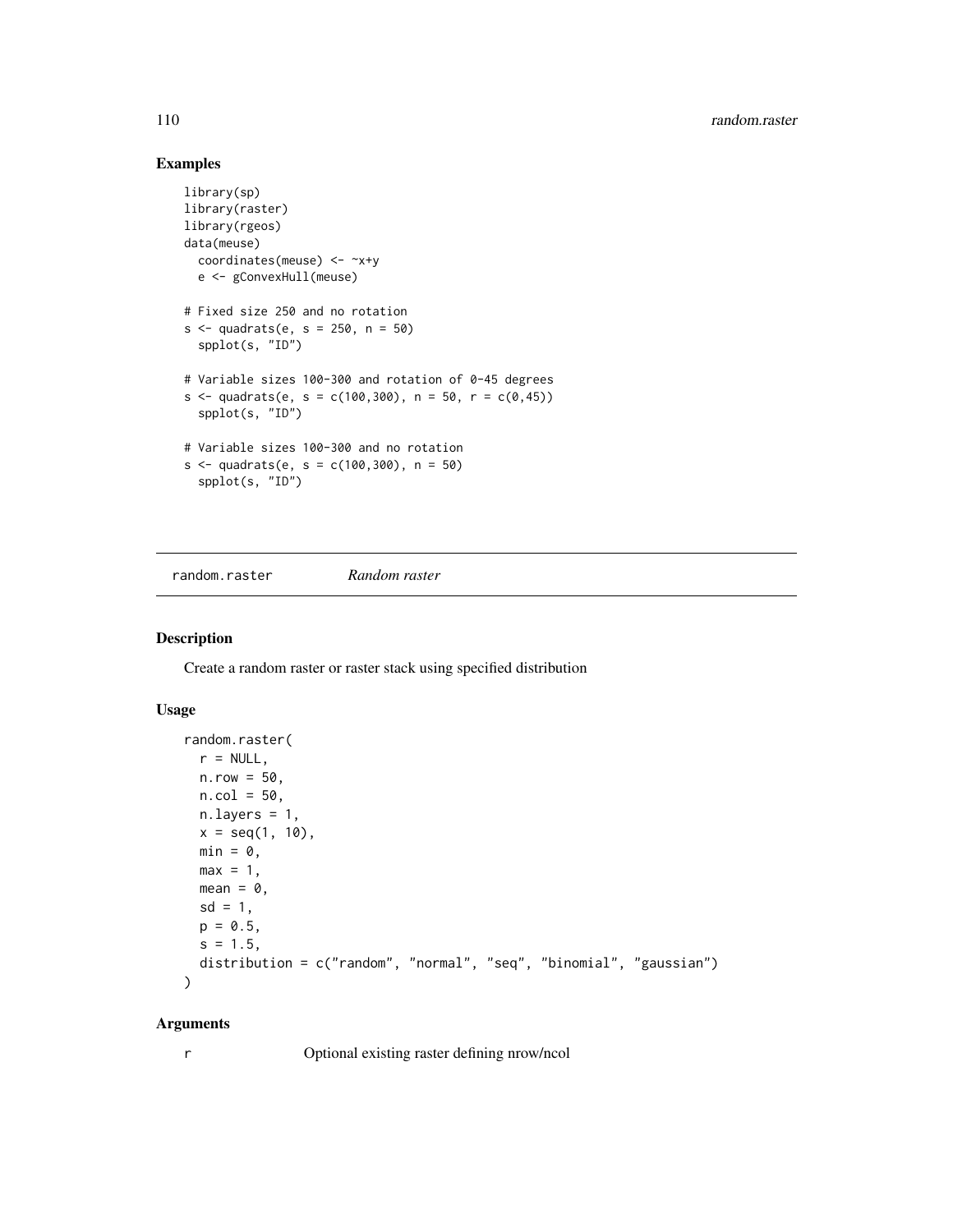# random.raster 111

| n.row        | Number of rows                                                                             |
|--------------|--------------------------------------------------------------------------------------------|
| n.col        | Number of columns                                                                          |
| n.layers     | Number of layers in resulting raster stack                                                 |
| $\mathsf{x}$ | A vector of values to sample if distribution is "sample"                                   |
| min          | Minimum value of raster                                                                    |
| max          | Maximum value of raster                                                                    |
| mean         | Mean of centered distribution                                                              |
| sd           | Standard deviation of centered distribution                                                |
| p            | p-value for binomial distribution                                                          |
| S            | sigma value for Gaussian distribution                                                      |
| distribution | Available distributions, c("random", "normal", "seq", "binomial", "gaussian",<br>"sample") |

## Details

Options for distributions are for random, normal, seq, binomial, gaussian and sample raster(s)

# Value

RasterLayer or RasterStack object with random rasters

# Author(s)

Jeffrey S. Evans <jeffrey\_evans@tnc.org>

# Examples

library(raster)

```
# Using existing raster to create random binomial
r <- raster(system.file("external/rlogo.grd", package="raster"))
r <- random.raster(r, distribution="binomial")
# default; random, nrows=50, ncols=50, nlayers=1
rr <- random.raster(n.layer=5)
# specified; binomial, nrows=20, ncols=20, nlayers=5
rr <- random.raster(n.layer=5, n.col=20, n.row=20,
                   distribution="binomial")
# specified; gaussian, nrows=50, ncols=50, nlayers=1
rr <- random.raster(n.col=50, n.row=50, s=8,
                   distribution="gaussian")
# specified; sample, nrows=50, ncols=50, nlayers=1
rr <- random.raster(n.layer=1, x=c(2,6,10,15), distribution="sample" )
 freq(rr)
```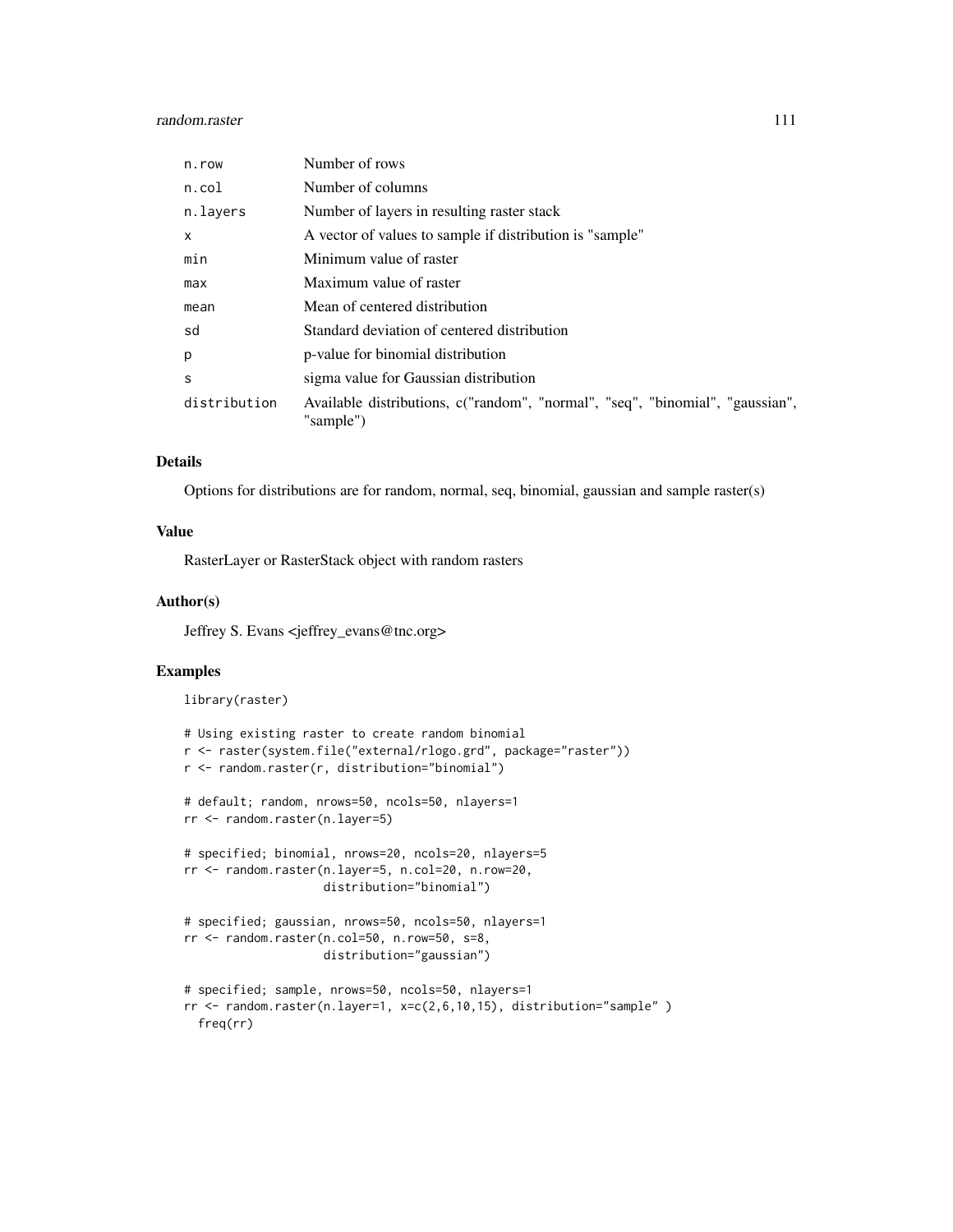# Description

Compares two categorical rasters with a variety of statistical options

This function provides a various statistics for comparing two classified maps. Valid options are:

- kappa Cohen's Kappa
- wkappa Cohen's Weighted Kappa (not yet implemented)
- t.test Two-tailed paired t-test
- cor Persons Correlation
- entropy Delta entropy
- cross-entropy Cross-entropy loss function
- divergence Kullback-Leibler divergence (relative entropy)

Kappa and t-test values  $< 0$  are reported as 0. For a weighted kappa, a matrix must be provided that correspond to the pairwise weights for all values in both rasters. Delta entropy is derived by calculating Shannon's on each focal window then differencing them  $(e(x) - e(y))$ 

# Usage

```
raster.change(
  x,
 y,
  d = c(3, 3),
  stat = c("kappa", "wkappa", "t.test", "cor", "entropy", "cross-entropy",
    "divergence"),
 w = NULL,out.raster = NULL,
 mask = FALSE,force.memory = FALSE
)
```

| First raster for comparison, rasterLayer class object                   |
|-------------------------------------------------------------------------|
| Second raster for comparison, raster Layer class object                 |
| Rectangular window size, must be odd but not necessarily square         |
| Statistic to use in comparison, please see details for options.         |
| Weights if stat="kappa", must represent same classes as input rasters   |
| Optional output raster                                                  |
| (FALSE/TRUE) mask output to original rasters                            |
| (FALSE/TRUE) Force in memory processing, may fail with insufficient RAM |
|                                                                         |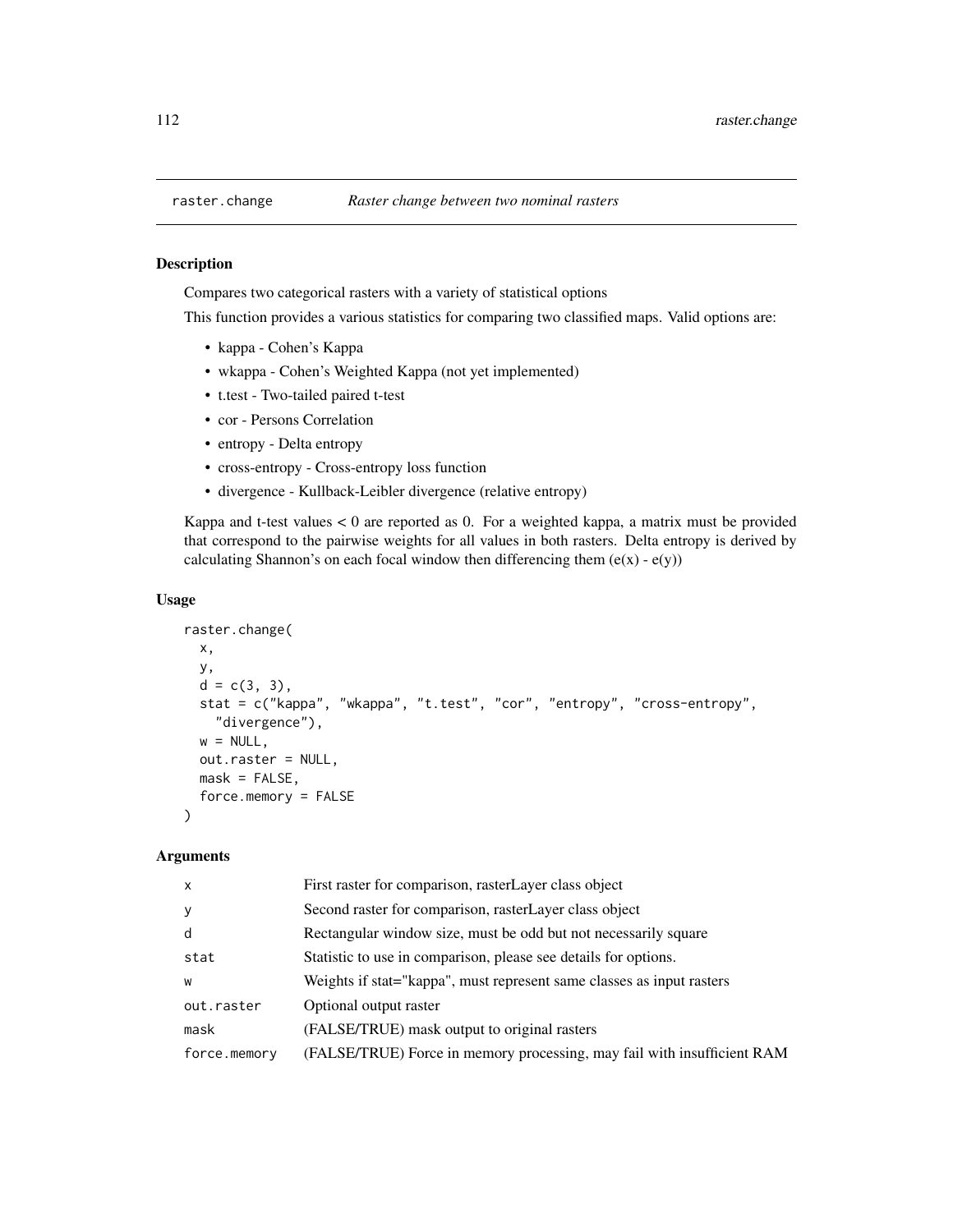# raster.change 113

#### Value

A raster layer or stack object one of the following layers:

- kappa Kappa or Weighted Kappa statistic (if stat = "kappa")
- correlation Paired t.test statistic (if stat = "cor")
- entropy Delta entropy (if stat  $=$  "entropy")
- divergence Kullback-Leibler divergence (if stat = "divergence")
- cross.entropy Cross-entropy (if stat = "cross.entropy")
- t.test Paired t.test statistic (if stat = "t.test")
- p.value p-value of the paired t.test statistic (if stat = "t.test")

## Author(s)

Jeffrey S. Evans <ieffrey\_evans@tnc.org>

#### References

Cohen, J. (1960). A coefficient of agreement for nominal scales. Educational and Psychological Measurement, 20:37-46

McHugh M.L. (2012) Interrater reliability: the kappa statistic. Biochemia medica, 22(3):276–282.

Kullback, S., R.A. Leibler (1951). On information and sufficiency. Annals of Mathematical Statistics. 22(1):79–86

## Examples

```
library(sp)
library(raster)
data(meuse.grid)
r1 <- sp::SpatialPixelsDataFrame(points = meuse.grid[c("x", "y")],
                                   data = meuse.grid)
r1 \leftarrow \text{raster}(r1)na.idx <- which(!is.na(r1[]))
 r1[na.idx] <- round(runif(length(na.idx), 1,5),0)
r2 <- sp::SpatialPixelsDataFrame(points = meuse.grid[c("x", "y")],
                                   data = meuse.grid)
r2 \leftarrow \text{raster}(r2)r2[na.idx] < -round(runif(length(na.idx), 1,5),0)s = 11(r.kappa < -raster.change(r1, r2, d = s, mask = TRUE))(r.ttest < -raster.change(r1, r2, d = s, stat='t.test", mask = TRUE))(r.\text{ent} <-raster.\text{change}(r1, r2, d = s, stat="entropy", mask = TRUE) )(r.cor < -raster.change(r1, r2, d = s, stat="cor", mask = TRUE) )( r.ce <- raster.change(r1, r2, d = s, stat = "cross-entropy", mask = TRUE) )
 (r.kl < -raster.change(r1, r2, d = s, stat = "divergence", mask = TRUE) )
```

```
opar <- par(no.readonly=TRUE)
```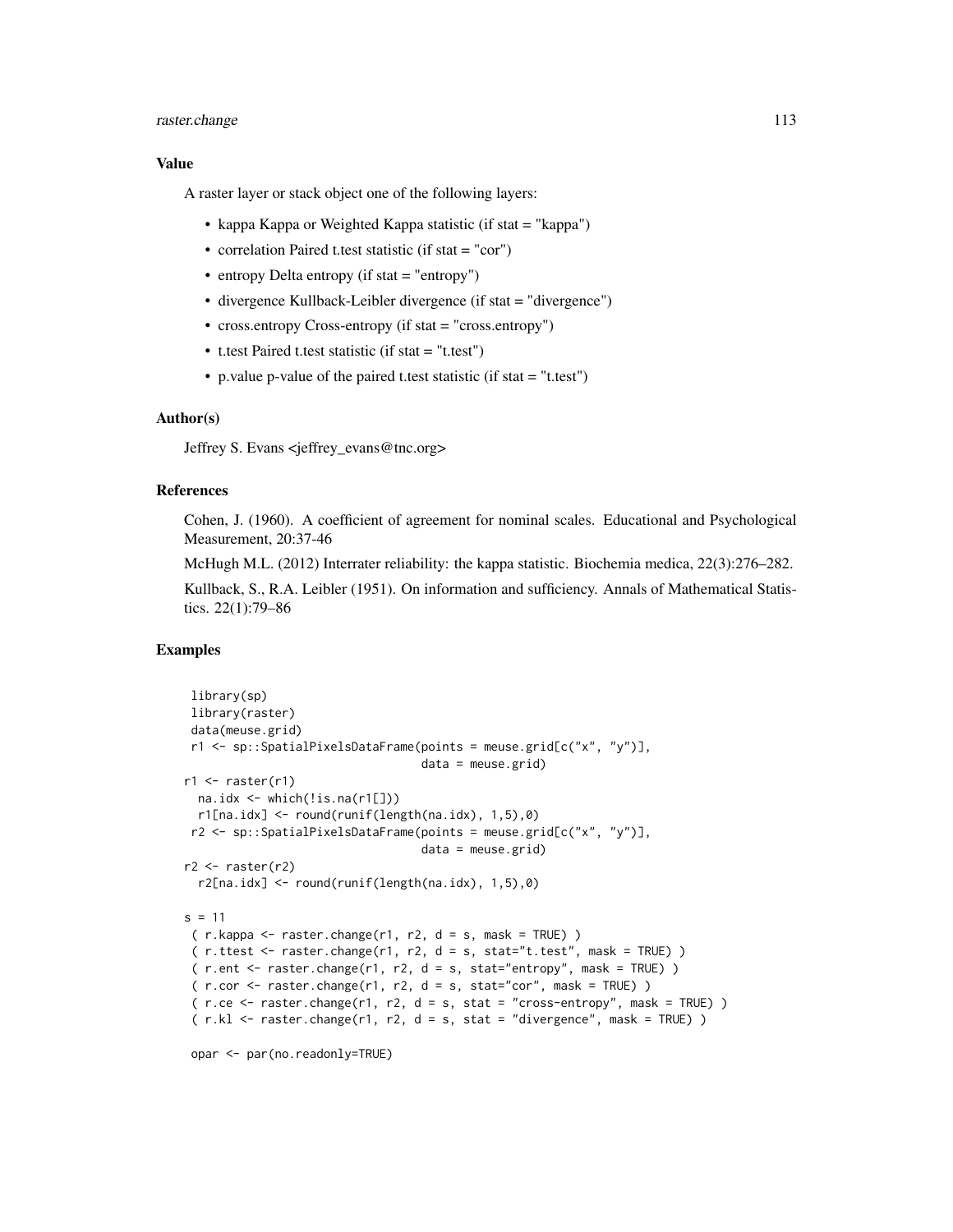```
par(mfrow=c(3,2))
  plot(r.kappa, main="Kappa")
  plot(r.ttest[[1]], main="Paired t-test")
  plot(r.ent, main="Delta Entropy")
  plot(r.cor, main="Rank Correlation")
  plot(r.kl, main="Kullback-Leibler")
  plot(r.ce, main="cross-entropy")
par(opar)
```
raster.deviation *Raster local deviation from the global trend*

# Description

Calculates the local deviation from the raster, a specified global statistic or a polynomial trend of the raster.

The deviation from the trend is derived as [y-hat - y] where; y-hat is the Nth-order polynomial. Whereas the deviation from a global statistic is  $[y - y - hat]$  where; y-hat is the local (focal) statistic. The global = TRUE argument allows one to evaluate the local deviation from the global statistic  $[stat(x) - y-hat]$  where; stat(x) is the global value of the specified statistic and y-hat is the specified focal statistic.

#### Usage

```
raster.deviation(x, type = "trend", s = 3, degree = 1, global = FALSE)
```
## Arguments

| X      | raster object                                                                                                      |
|--------|--------------------------------------------------------------------------------------------------------------------|
| type   | The global statistic to represent the local deviation options are: "trend", "min",<br>"max", "mean", "median"      |
| S      | Size of matrix (focal window), not used with type="trend"                                                          |
| degree | The polynomial degree if type is trend, options are 1 and 2.                                                       |
| global | Use single global value for deviation or cell-level values (FALSE/TRUE). Ar-<br>gument is ignored for type="trend" |

#### Value

raster class object of the local deviation from the raster or specified global statistic

## Author(s)

Jeffrey S. Evans <jeffrey\_evans@tnc.org>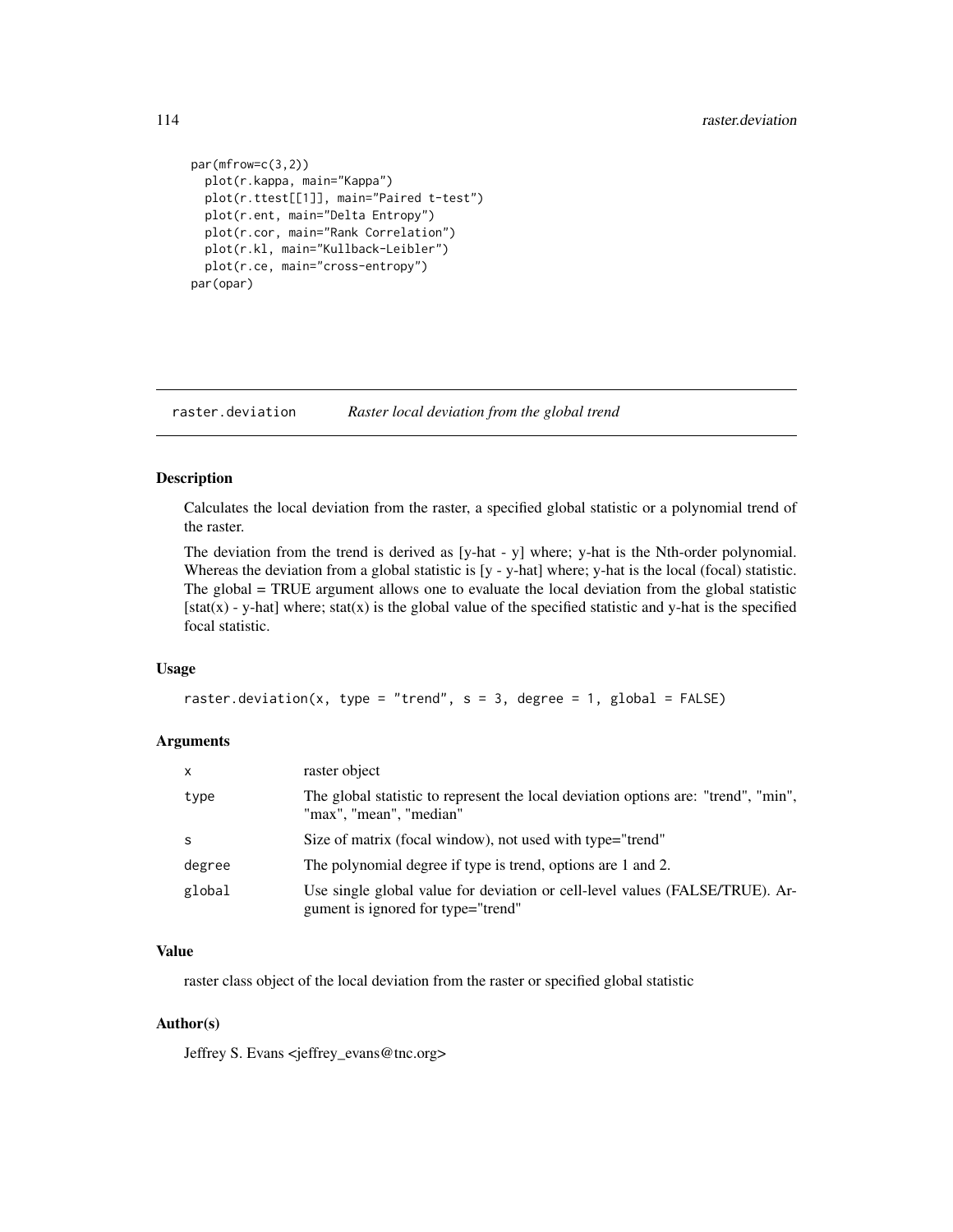raster.downscale 115

#### References

Magee, Lonnie (1998). Nonlocal Behavior in Polynomial Regressions. The American Statistician. American Statistical Association. 52(1):20-22

Fan, J. (1996). Local Polynomial Modelling and Its Applications: From linear regression to nonlinear regression. Monographs on Statistics and Applied Probability. Chapman and Hall/CRC. ISBN 0-412-98321-4

#### Examples

```
library(raster)
 data(elev)
# local deviation from first-order trend, global mean and raw value
r.dev.trend <- raster.deviation(elev, type="trend", degree=1)
r.dev.mean <- raster.deviation(elev, type="mean", s=5)
r.gdev.mean <- raster.deviation(elev, type="mean", s=5, global=TRUE)
opar <- par(no.readonly=TRUE)
par(mfrow=c(2,2))
 plot(elev, main="original")
 plot(r.dev.trend, main="dev from trend")
 plot(r.dev.mean, main="dev of mean from raw values")
 plot(r.gdev.mean, main="local dev from global mean")
par(opar)
```
raster.downscale *Raster Downscale*

#### Description

Downscales a raster to a higher resolution raster using a robust regression

```
raster.downscale(
  x,
 y,
 p = NULL,
 n = NULL,
 filename = FALSE,
  scatter = FALSE,
  ...
)
```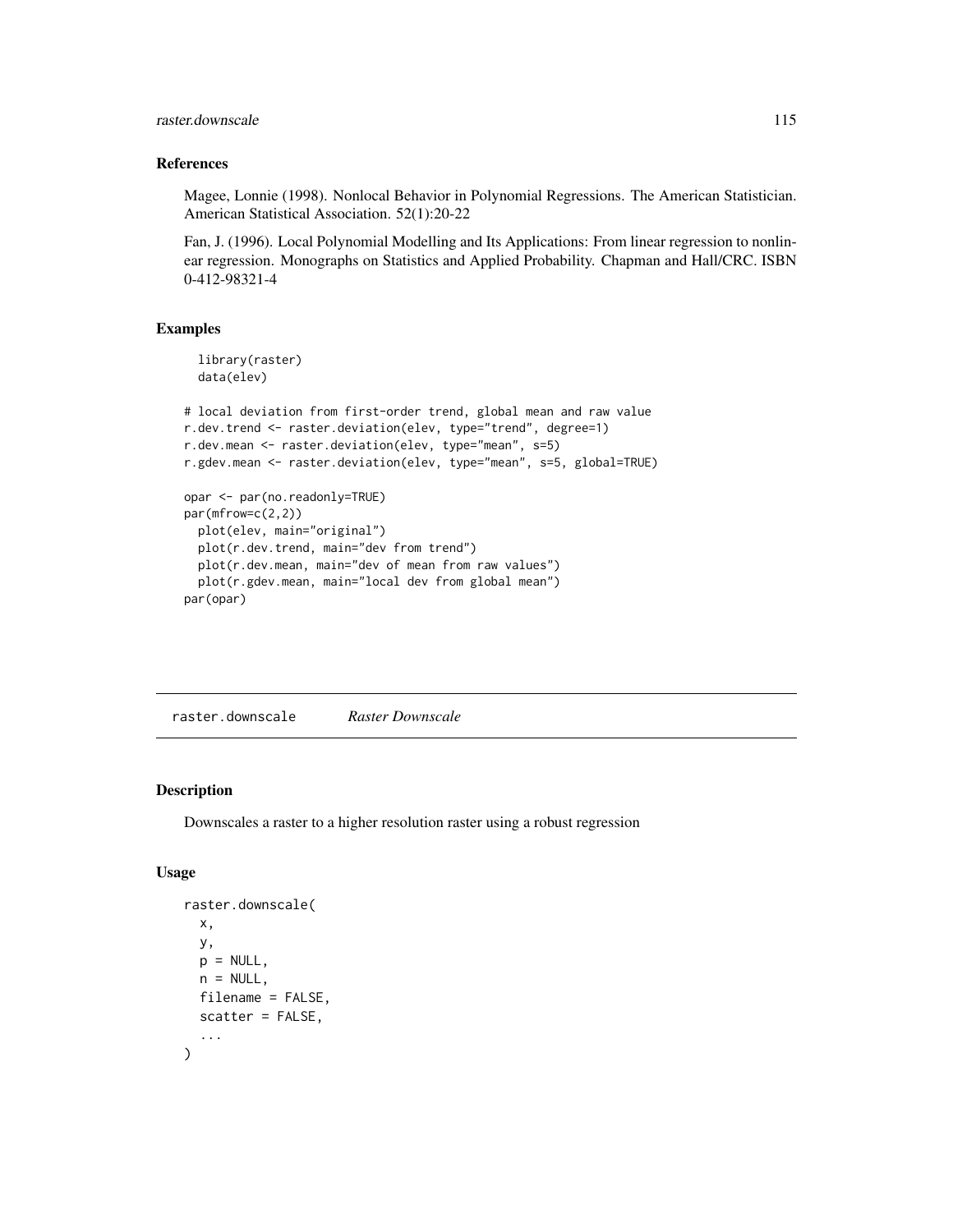## Arguments

| $\times$ | Raster class object representing independent variable(s) |
|----------|----------------------------------------------------------|
| y        | Raster class object representing dependent variable      |
| р        | Percent sample size                                      |
| n        | Fixed sample size                                        |
| filename | Name of output raster                                    |
| scatter  | (FALSE/TRUE) Optional scatter plot                       |
|          | Additional arguments passed to predict                   |

# Value

A list object containing:

- downscale downscaled raster (omitted if filename is defined)
- model rlm model object
- MSE Mean Square Error
- AIC Akaike information criterion

#### Author(s)

Jeffrey S. Evans <jeffrey\_evans@tnc.org>

# Examples

```
## Not run:
library(raster)
elev <- raster::getData('alt', country='SWZ', mask=TRUE)
tmax <- raster::getData('worldclim', var='tmax', res=10,
                        lon=8.25, lat=46.8)
tmax <- crop(tmax[[1]], extent(elev))
# Downscale temperature
tmax.ds <- raster.downscale(elev, tmax, scatter=TRUE)
  opar <- par(no.readonly=TRUE)
    par(mfrow=c(2,2))
    plot(tmax, main="Temp max")
    plot(elev, main="elevation")
      plot(tmax.ds$downscale, main="Downscaled Temp max")
  par(opar)
```
## End(Not run)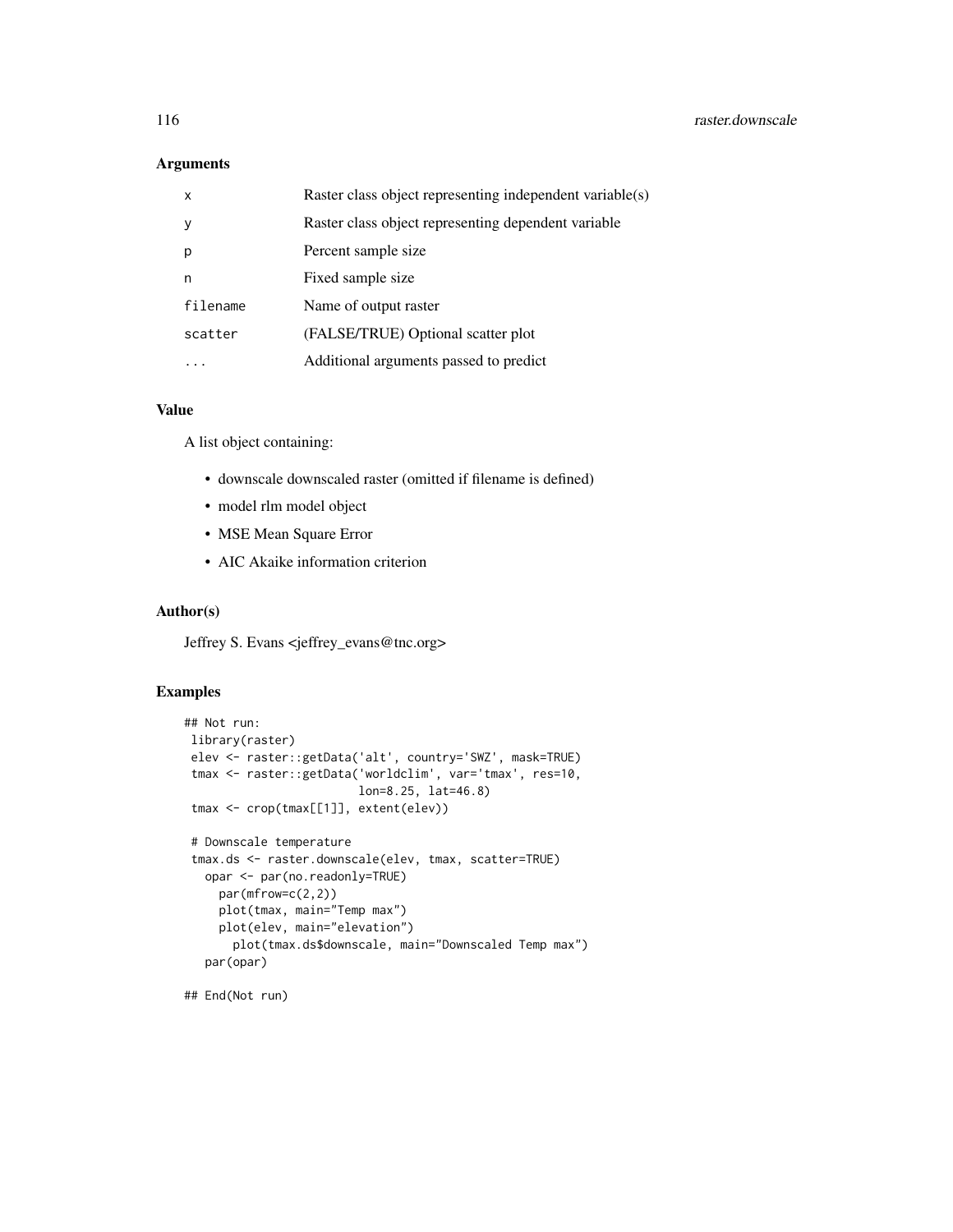raster.entropy *Raster Entropy*

# Description

Calculates entropy on integer raster (i.e., 8 bit 0-255)

Entropy calculated as:  $H = -sum(Pi*ln(Pi))$  where; Pi, Proportion of one value to total values  $Pi=n(p)/m$  and m, Number of unique values. Expected range: 0 to log(m) H=0 if window contains the same value in all cells. H increases with the number of different values in the window.

Maximum entropy is reached when all values are different, same as  $log(m)$  max.ent  $\lt$ - function(x)  $log($  length $($  unique $(x)$ )  $)$ 

# Usage

```
raster.entropy(
  x,
  d = 5,
  categorical = FALSE,
  global = FALSE,
  filename = FALSE,
  ...
\mathcal{L}
```
# Arguments

| x           | Object of class raster (requires integer raster)                           |
|-------------|----------------------------------------------------------------------------|
| d           | Size of matrix (window)                                                    |
| categorical | Is the data categorical or continuous (FALSE/TRUE)                         |
| global      | Should the model use a global or local n to calculate entropy (FALSE/TRUE) |
| filename    | Raster file written to disk                                                |
| .           | Optional arguments passed to write Raster or dataType                      |

#### Value

raster class object or specified format raster written to disk

# References

Fuchs M., R. Hoffmann, F. Schwonke (2008) Change Detection with GRASS GIS - Comparison of images taken by different sensor.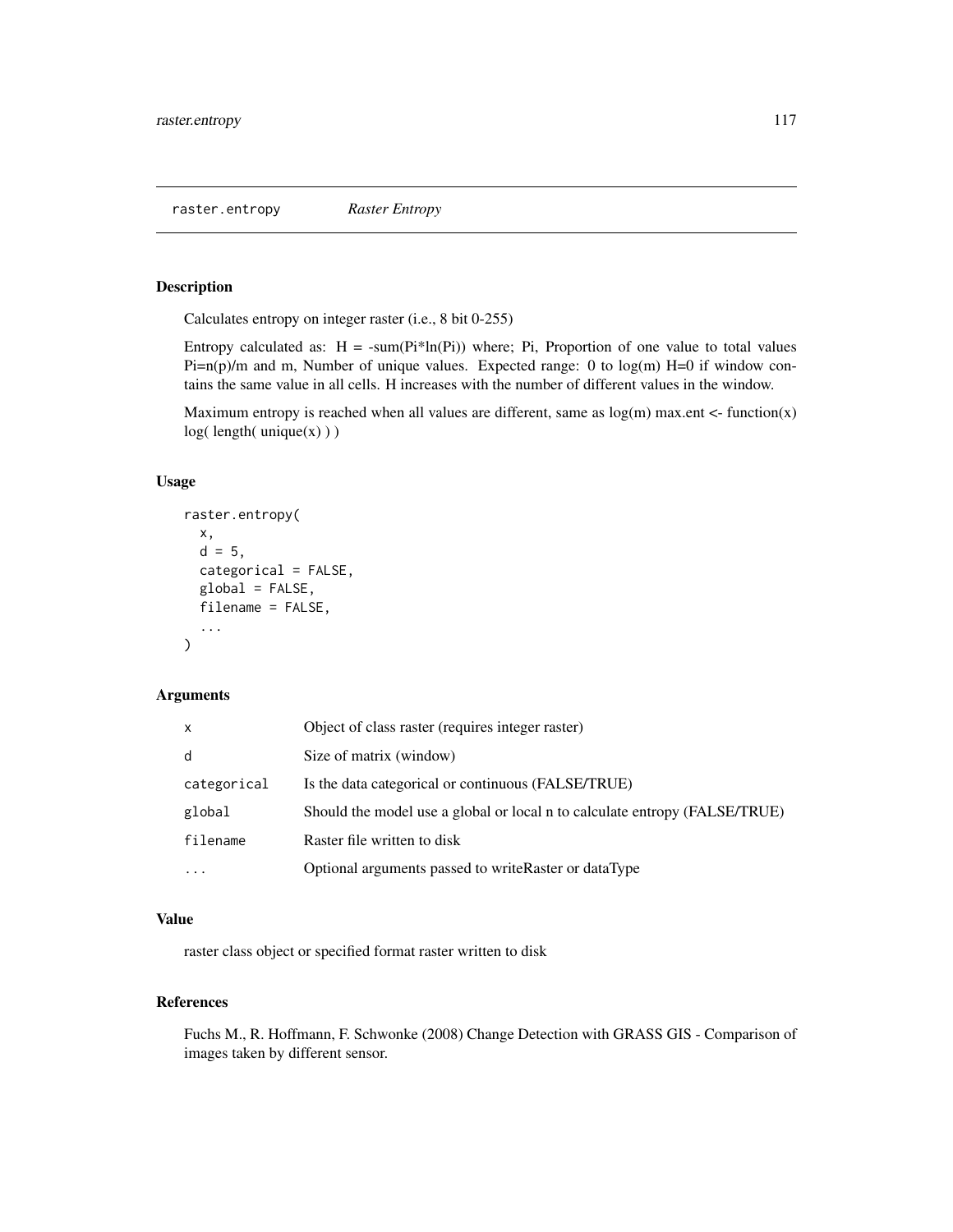# Examples

```
require(raster)
 r <- raster(ncols=100, nrows=100)
   r[] <- round(runif(ncell(r), 1,8), digits=0)
rEnt \le raster.entropy(r, d=5, categorical = TRUE, global = TRUE)
 opar <- par(no.readonly=TRUE)
   par(mfcol=c(2,1))
     plot(r)
       plot(rEnt)
 par(opar)
```
raster.gaussian.smooth

*Gaussian smoothing of raster*

# Description

Applies a Gaussian smoothing kernel to smooth raster.

# Usage

```
raster.gaussian.smooth(x, \text{sigma} = 2, n = 5, \text{type} = \text{mean}, \dots)
```
# Arguments

| X.        | raster object                                                        |
|-----------|----------------------------------------------------------------------|
| sigma     | standard deviation (sigma) of kernel (default is 2)                  |
| n         | Size of the focal matrix, single value (default is 5 for 5x5 window) |
| type      | The statistic to use in the smoothing operator (suggest mean or sd)  |
| $\ddotsc$ | Additional arguments passed to raster::focal                         |
|           |                                                                      |

# Value

raster class object of the local distributional moment

# Note

This is a simple wrapper for the focal function, returning local statistical moments

## Author(s)

Jeffrey S. Evans <jeffrey\_evans@tnc.org>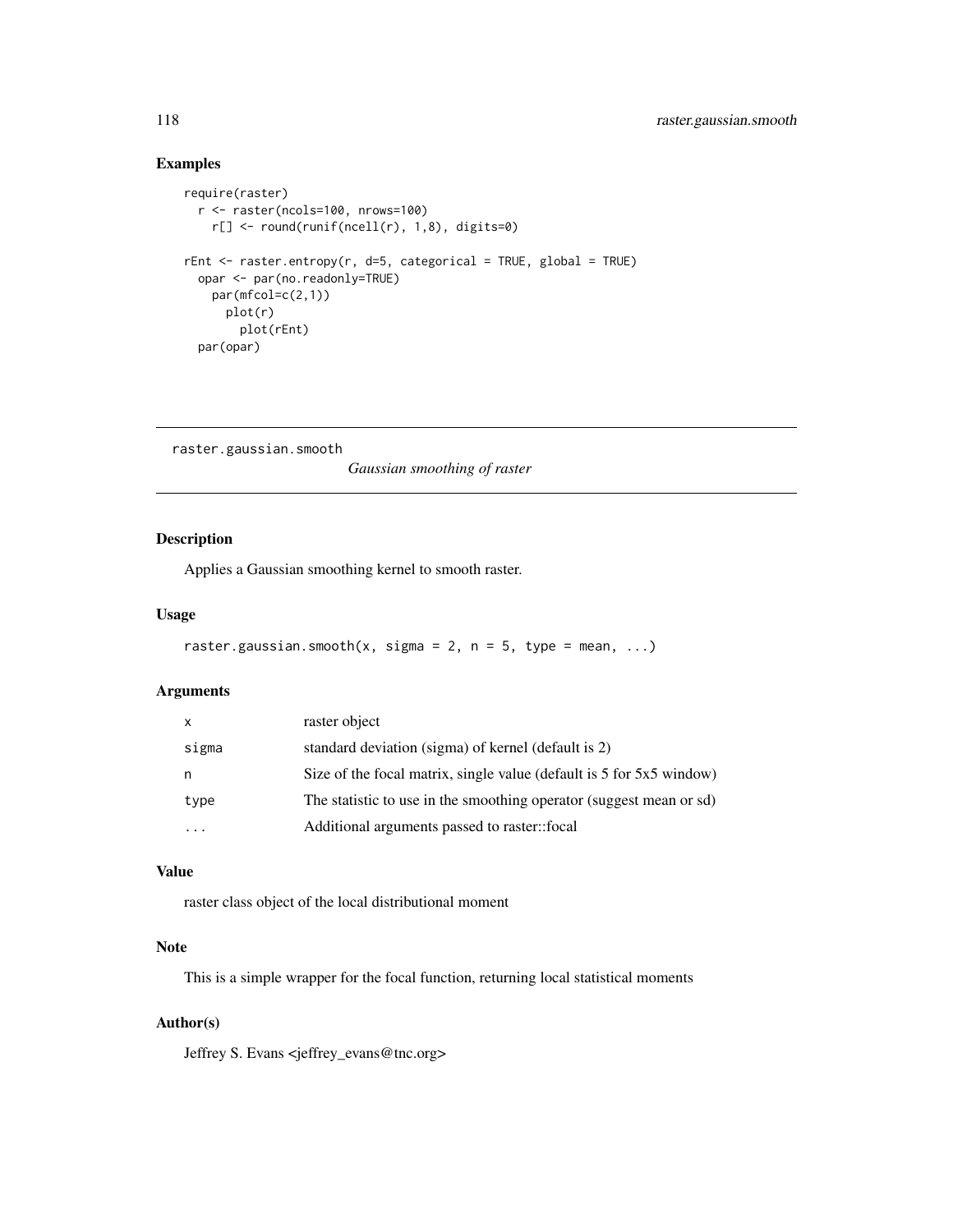#### raster.invert 119

#### Examples

```
library(raster)
  r <- raster(nrows=500, ncols=500, xmn=571823, xmx=616763,
              ymn=4423540, ymx=4453690)
proj4string(r) <- crs("+proj=utm +zone=12 +datum=NAD83 +units=m +no_defs")
  r[] <- runif(ncell(r), 1000, 2500)
  r <- focal(r, focalWeight(r, 150, "Gauss") )
# Calculate Gaussian smoothing with sigma(s) = 1-4
g1 <- raster.gaussian.smooth(r, sigma=1, nc=11)
g2 <- raster.gaussian.smooth(r, sigma=2, nc=11)
g3 <- raster.gaussian.smooth(r, sigma=3, nc=11)
g4 <- raster.gaussian.smooth(r, sigma=4, nc=11)
opar <- par(no.readonly=TRUE)
par(mfrow=c(2,2))
 plot(g1, main="Gaussian smoothing sigma = 1")
 plot(g2, main="Gaussian smoothing sigma = 2")
 plot(g3, main="Gaussian smoothing sigma = 3")
 plot(g4, main="Gaussian smoothing sigma = 4")
par(opar)
```
raster.invert *Invert raster*

#### Description

Inverts (flip) the values of a raster

## Usage

raster.invert(x)

#### Arguments

x raster object

#### Value

raster class object with inverted (flipped) raster values

## Note

Inverts raster values using the formula:  $(((x - max(x)) * -1) + min(x))$ 

# Author(s)

Jeffrey S. Evans <jeffrey\_evans@tnc.org>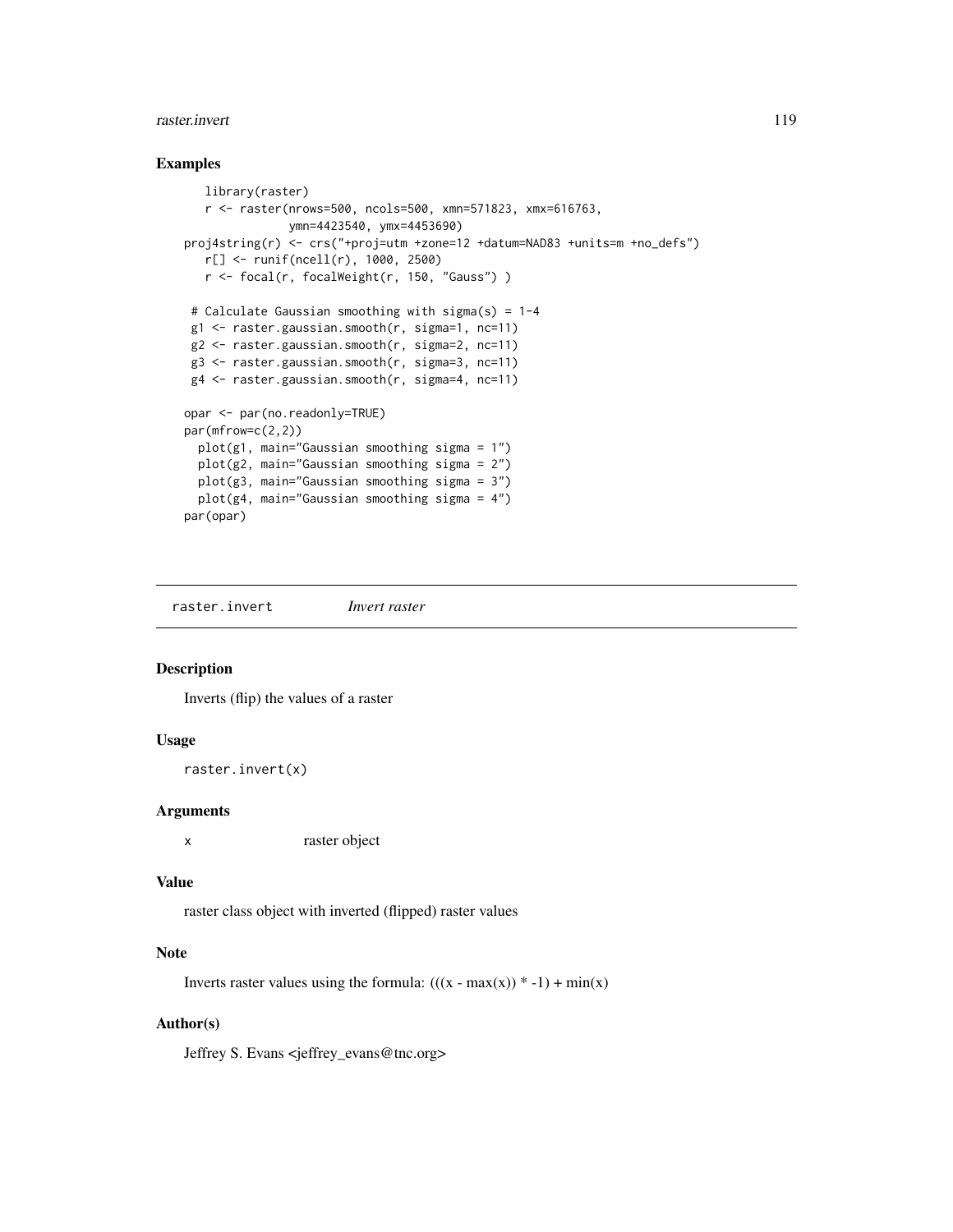# Examples

```
library(raster)
 r <- raster(nrows=500, ncols=500, xmn=571823, xmx=616763,
             ymn=4423540, ymx=4453690)
   r[] <- runif(ncell(r), 1, 100)
r <- focal(r, focalWeight(r, 150, "Gauss") )
 r.inv <- raster.invert(r)
opar <- par(no.readonly=TRUE)
   par(mfrow=c(1,2))
     plot(r, main="original raster")
     plot(r.inv, main="inverted raster")
par(opar)
```
raster.kendall *Kendall tau trend with continuity correction for raster time-series*

## Description

Calculates a nonparametric statistic for a monotonic trend based on the Kendall tau statistic and the Theil-Sen slope modification

#### Usage

```
raster.kendall(
  x,
 intercept = FALSE,
 p.value = FALSE,z.values = FALSE,confidence = FALSE,
 tau = FALSE,...
\lambda
```

| $\mathsf{x}$ | A rasterStack object with at least 5 layers                               |
|--------------|---------------------------------------------------------------------------|
| intercept    | (FALSE/TRUE) return a raster with the pixel wise intercept values         |
| p.value      | (FALSE/TRUE) return a raster with the pixel wise p.values                 |
| z.value      | (FALSE/TRUE) return a raster with the pixel wise z values                 |
| confidence   | (FALSE/TRUE) return a raster with the pixel wise 95 pct confidence levels |
| tau          | (FALSE/TRUE) return a raster with the pixel wise tau correlation values   |
| $\cdot$      | Additional arguments passed to the raster overlay function                |
|              |                                                                           |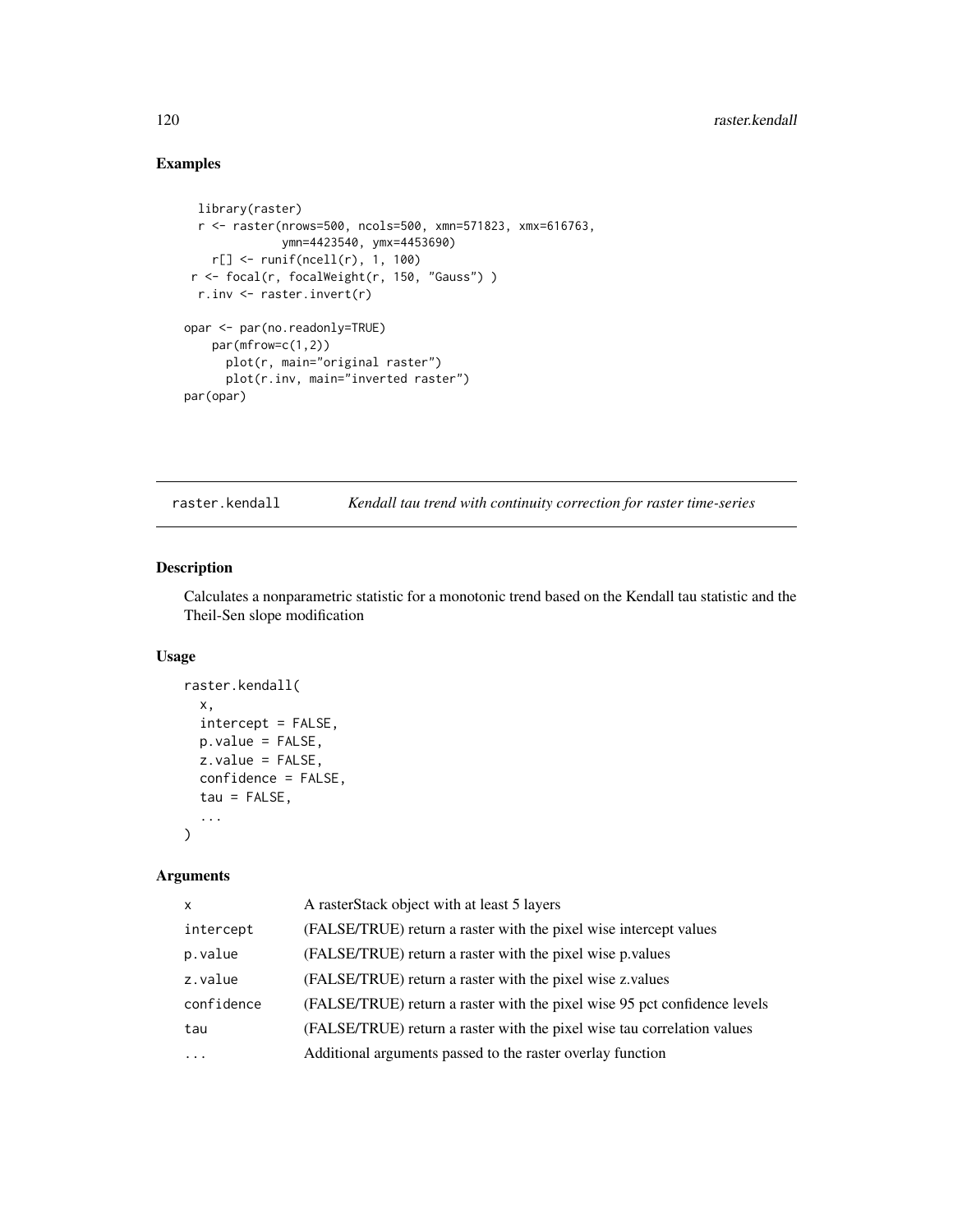#### raster.kendall 121

# Details

This function implements Kendall's nonparametric test for a monotonic trend using the Theil-Sen (Theil 1950; Sen 1968; Siegel 1982) method to estimate the slope and related confidence intervals.

#### Value

Depending on arguments, a raster layer or rasterBrick object containing:

- raster layer 1 slope for trend, always returned
- raster layer 2 intercept for trend if intercept TRUE
- raster layer 3 p value for trend fit if p.value TRUE
- raster layer 4 z value for trend fit if z.value TRUE
- raster layer 5 lower confidence level at 95 pct, if confidence TRUE
- raster layer 6 upper confidence level at 95 pct, if confidence TRUE
- raster layer 7 Kendall's tau two-sided test, reject null at 0, if tau TRUE

## Author(s)

Jeffrey S. Evans <jeffrey\_evans@tnc.org>

## References

Theil, H. (1950) A rank invariant method for linear and polynomial regression analysis. Nederl. Akad. Wetensch. Proc. Ser. A 53:386-392 (Part I), 53:521-525 (Part II), 53:1397-1412 (Part III).

Sen, P.K. (1968) Estimates of Regression Coefficient Based on Kendall's tau. Journal of the American Statistical Association. 63(324):1379-1389.

Siegel, A.F. (1982) Robust Regression Using Repeated Medians. Biometrika, 69(1):242-244

# See Also

[kendallTrendTest](#page-0-0) for model details [overlay](#page-0-0) for available ... arguments

### Examples

```
library(raster)
r.logo <- stack(system.file("external/rlogo.grd", package="raster"),
                system.file("external/rlogo.grd", package="raster"),
     system.file("external/rlogo.grd", package="raster"))
# Calculate trend slope with p-value and confidence level(s)
# ("slope","intercept", "p.value","z.value", "LCI","UCI","tau")
  k <- raster.kendall(r.logo, p.value=TRUE, z.value=TRUE,
                      intercept=TRUE, confidence=TRUE,
                      tau=TRUE)
    plot(k)
```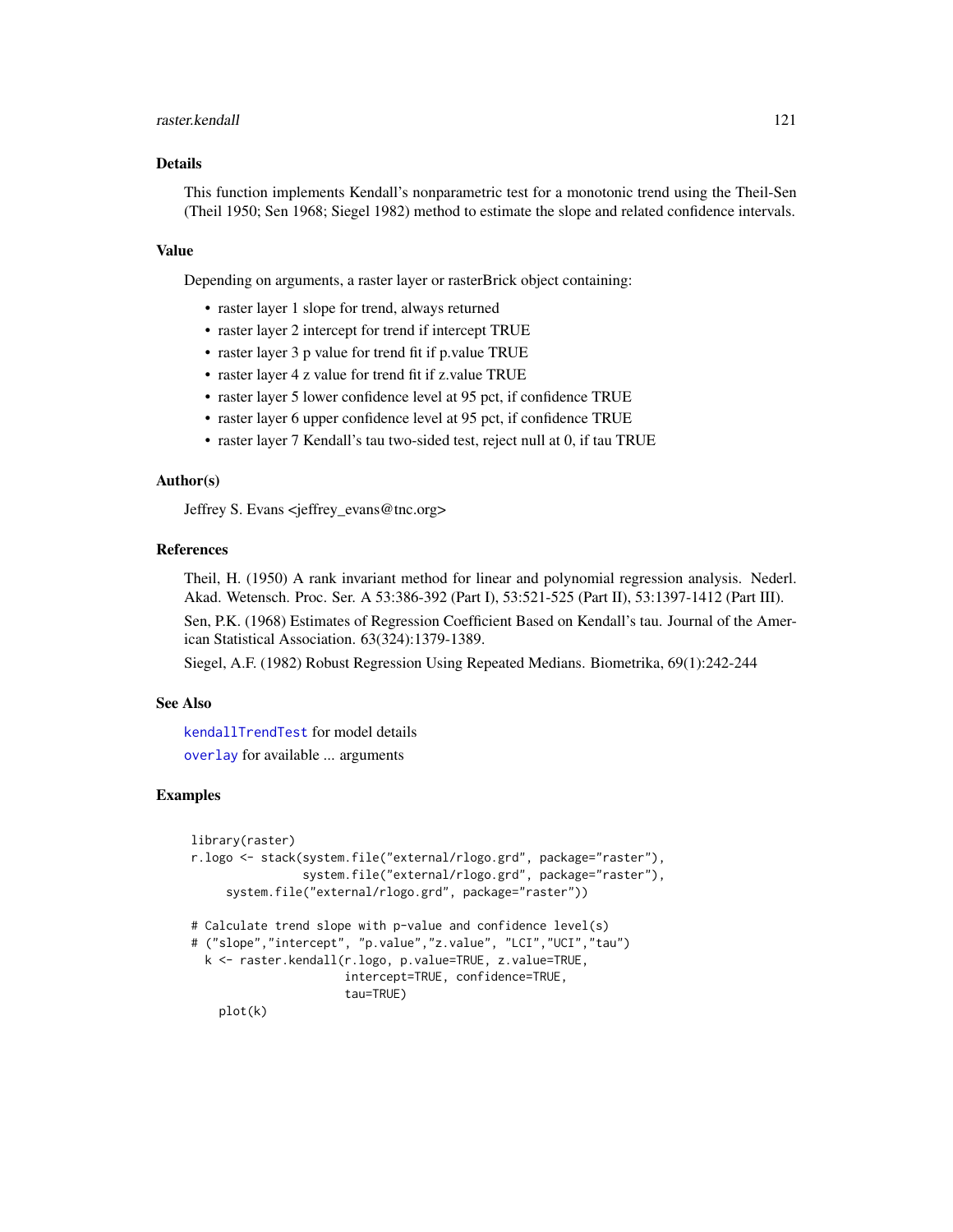#### Description

Multidimensional scaling of raster values within an N x N focal window

An MDS focal function. If only one value provided for s, then a square matrix (window) will be used. If window.median = FALSE then the center value of the matrix is returned and not the median of the matrix

## Usage

raster.mds(r,  $s = 5$ , window.median = FALSE, ...)

## **Arguments**

| r. | Raster layer                                                           |
|----|------------------------------------------------------------------------|
| -S | Window size (may be a vector of 1 or 2) of $n \times n$ dimension.     |
|    | window median (TRUE/FALSE) Return the median of the MDS matrix values. |
|    | Additional arguments passed to raster::focal                           |

## Value

A raster class object or raster written to disk

## Author(s)

Jeffrey S. Evans <jeffrey\_evans@tnc.org>

## References

Quinn, G.P., & M.J. Keough (2002) Experimental design and data analysis for biologists. Cambridge University Press. Ch. 18. Multidimensional scaling and cluster analysis.

# Examples

```
library(raster)
r <- raster(system.file("external/rlogo.grd", package="raster"))
  r <- r / cellStats(r, "max")
diss <- raster.mds(r)
diss.med <- raster.mds(r, window.median = TRUE)
opar <- par(no.readonly=TRUE)
  par(mfrow=c(2,2))
  plot(r)
```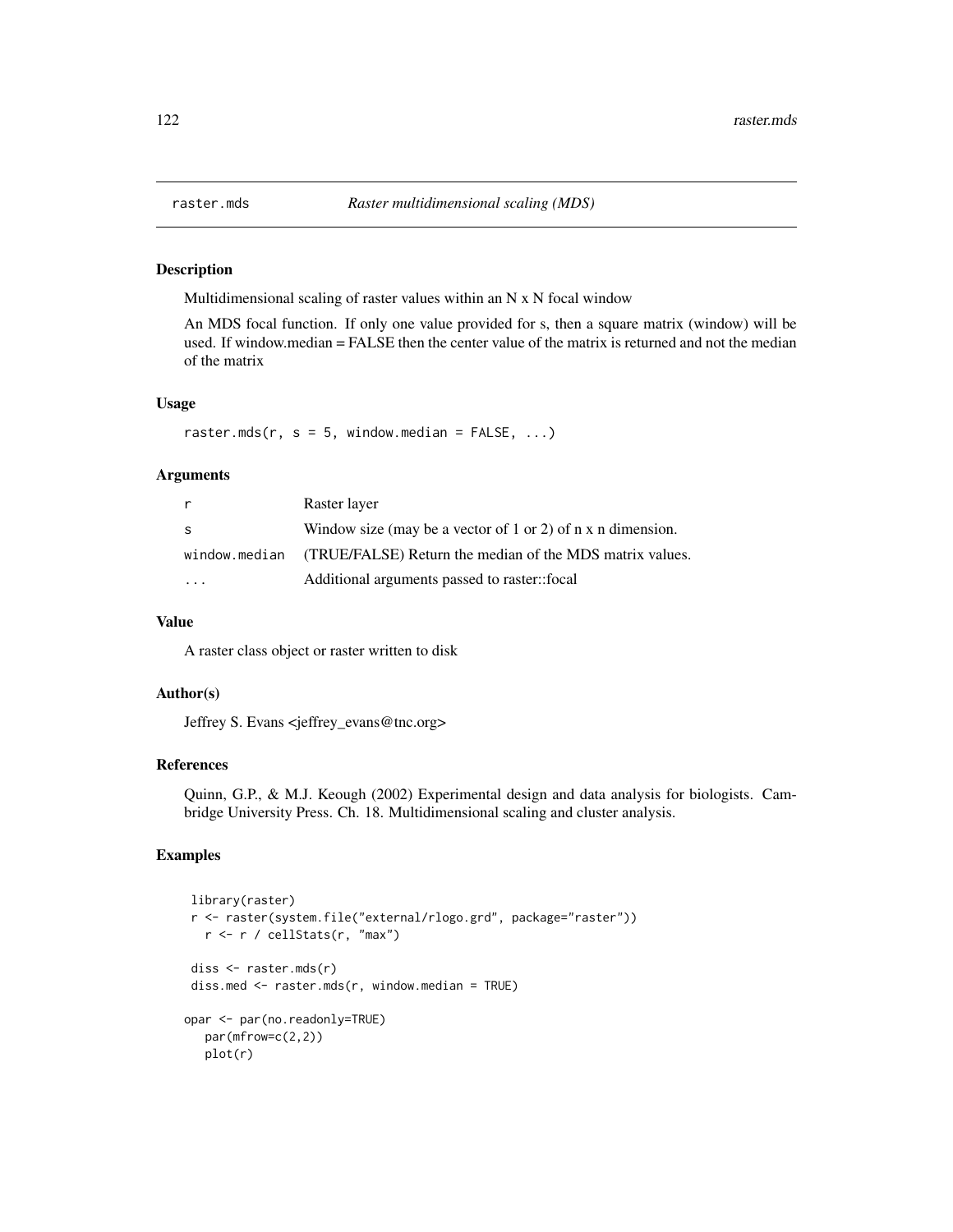# raster.modified.ttest 123

```
title("R logo band-1")
  plot( focal(r, w = matrix(1, nrow=5, ncol=5), fun = var))
     title("Variance")
    plot(diss)
      title("MDS")
     plot(diss.med)
      title("Median MDS")
par(opar)
```
raster.modified.ttest *Dutilleul moving window bivariate raster correlation*

# Description

A bivarate raster correlation using Dutilleul's modified t-test

This function provides a bivariate moving window correlation using the modified t-test to account for spatial autocorrelation. Point based subsampling is provided for computation tractability. The hexagon sampling is recommended as it it good at capturing spatial process that includes nonstationarity and anistropy.

## Usage

```
raster.modified.ttest(
 x,
 y,
 x.idx = 1,
 y.idx = 1,
 d = "AUTO",sub.sample = FALSE,
  type = "hexagon",
 p = 0.1,
 size = NULL
\lambda
```

| $\mathsf{x}$ | x raster for correlation, SpatialPixelsDataFrame or SpatialGridDataFrame object |
|--------------|---------------------------------------------------------------------------------|
| y            | y raster for correlation, SpatialPixelsDataFrame or SpatialGridDataFrame object |
| x.idx        | Index for the column in the x raster object                                     |
| y.idx        | Index for the column in the y raster object                                     |
| d            | Distance for finding neighbors                                                  |
| sub.sample   | Should a sub-sampling approach be employed (TRUE/FALSE)                         |
| type         | If sub.sample $=$ TRUE, what type of sample (random or hexagon)                 |
| p            | If sub sample = TRUE, what proportion of population should be sampled           |
| size         | Fixed sample size                                                               |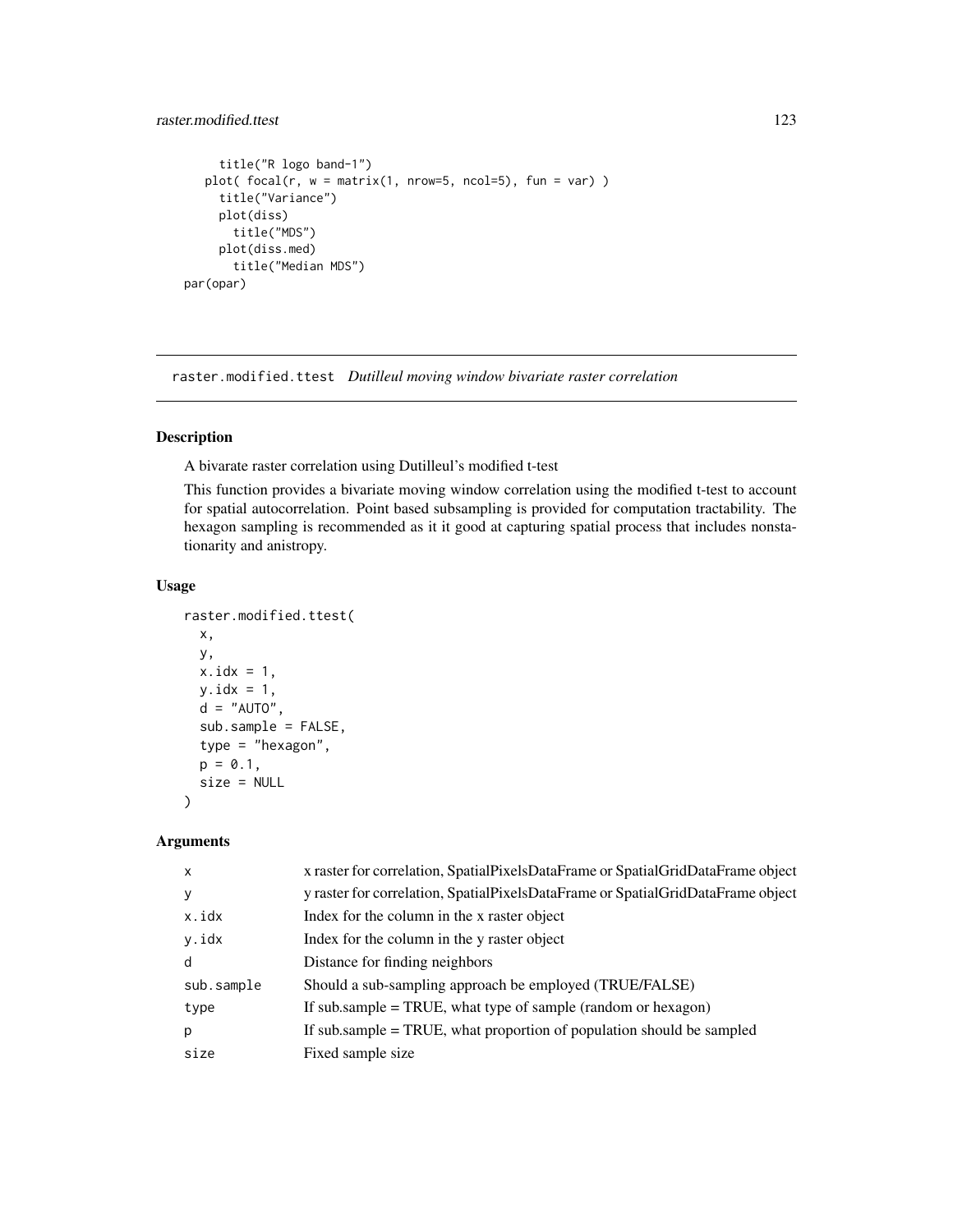Value

A SpatialPixelsDataFrame or SpatialPointsDataFrame with the following attributes:

- corr Correlation
- Fstat The F-statistic calculated as [degrees of freedom \* unscaled F-statistic]
- p.value p-value for the test
- moran.x Moran's-I for x
- moran.y Moran's-I for y

#### Author(s)

Jeffrey S. Evans <jeffrey\_evans@tnc.org>

#### References

Clifford, P., S. Richardson, D. Hemon (1989), Assessing the significance of the correlation between two spatial processes. Biometrics 45:123-134.

Dutilleul, P. (1993), Modifying the t test for assessing the correlation between two spatial processes. Biometrics 49:305-314.

# See Also

[modified.ttest](#page-0-0) for test details

# Examples

```
## Not run:
library(gstat)
library(sp)
data(meuse)
data(meuse.grid)
coordinates(meuse) <-x + ycoordinates(meuse.grid) <- ~x + y
# GRID-1 log(copper):
v1 <- variogram(log(copper) ~ 1, meuse)
x1 <- fit.variogram(v1, vgm(1, "Sph", 800, 1))
G1 \le krige(zinc \sim 1, meuse, meuse.grid, x1, nmax = 30)
gridded(G1) <- TRUE
G1@data = as.data.frame(G1@data[,-2])
# GRID-2 log(elev):
v2 <- variogram(log(elev) ~ 1, meuse)
x2 <- fit.variogram(v2, vgm(.1, "Sph", 1000, .6))
G2 \leftarrow krige(elev \sim 1, meuse, meuse.grid, x2, nmax = 30)
gridded(G2) <- TRUE
G2@data <- as.data.frame(G2@data[,-2])
G2@data[,1] <- G2@data[,1]
```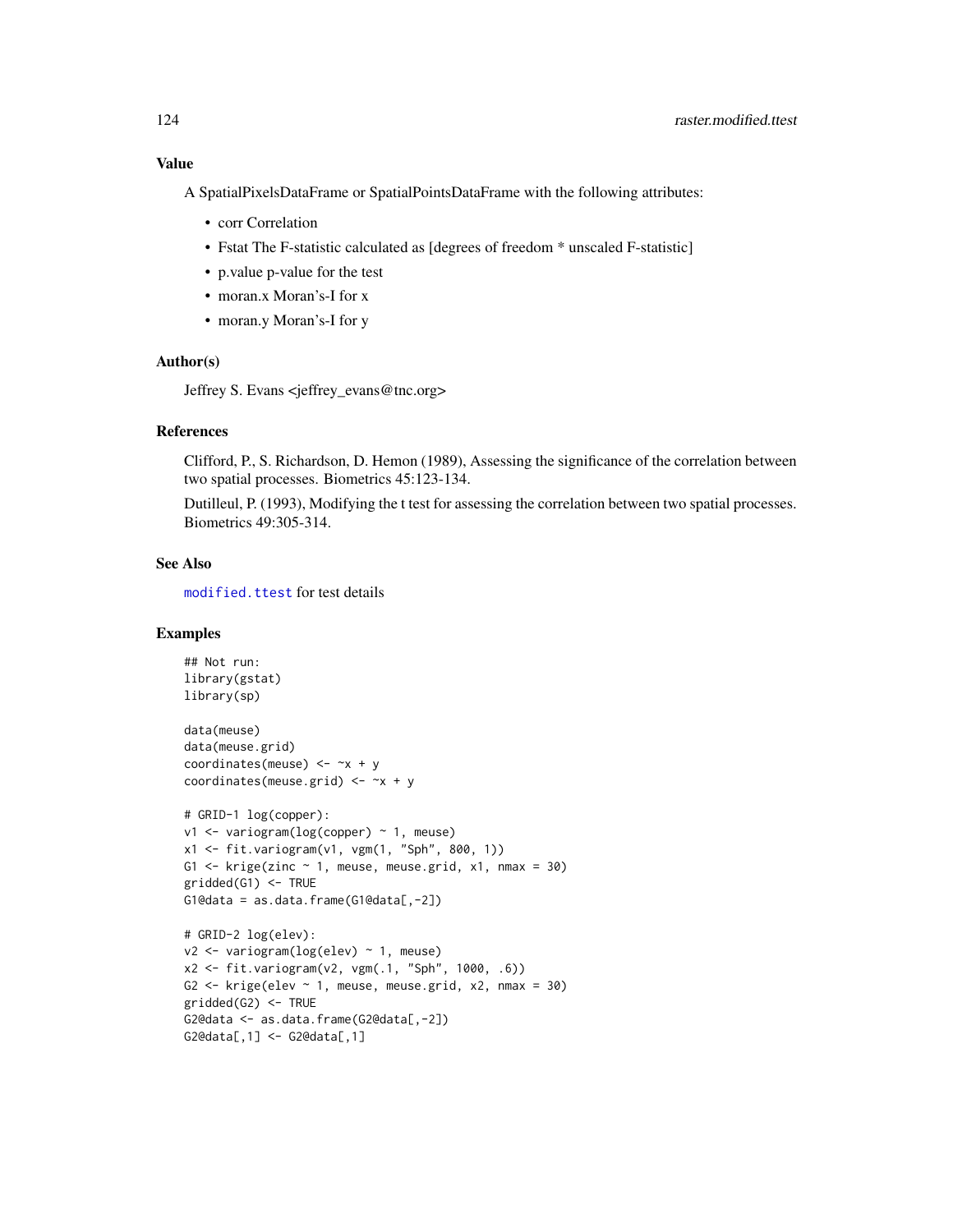# raster.moments 125

```
corr <- raster.modifed.ttest(G1, G2)
  plot(raster::raster(corr,1))
corr.rand <- raster.modifed.ttest(G1, G2, sub.sample = TRUE, type = "random")
corr.hex \leq raster.modifed.ttest(G1, G2, sub.sample = TRUE, d = 500, size = 1000)
 head(corr.hex@data)
   bubble(corr.hex, "corr")
## End(Not run)
```
raster.moments *Raster moments*

## Description

Calculates focal statistical moments of a raster

# Usage

raster.moments(x, type = "mean",  $s = 3$ ,  $p = 0.75$ )

## Arguments

| $\mathsf{x}$ | raster object                                                                                                                                       |
|--------------|-----------------------------------------------------------------------------------------------------------------------------------------------------|
| type         | The global statistic to represent the local deviation options are: "min", "min",<br>"mean", "median", "var, "sd", "mad", "kurt", "skew", "quantile" |
| - S          | Size of matrix (focal window), can be single value or two values defining the<br>$[x,y]$ dimensions of the focal matrix                             |
| р            | if type="quantile", the returned percentile.                                                                                                        |

## Value

raster class object of the local distributional moment

## Note

This is a simple wrapper for the focal function, returning local statistical moments

#### Author(s)

Jeffrey S. Evans <jeffrey\_evans@tnc.org>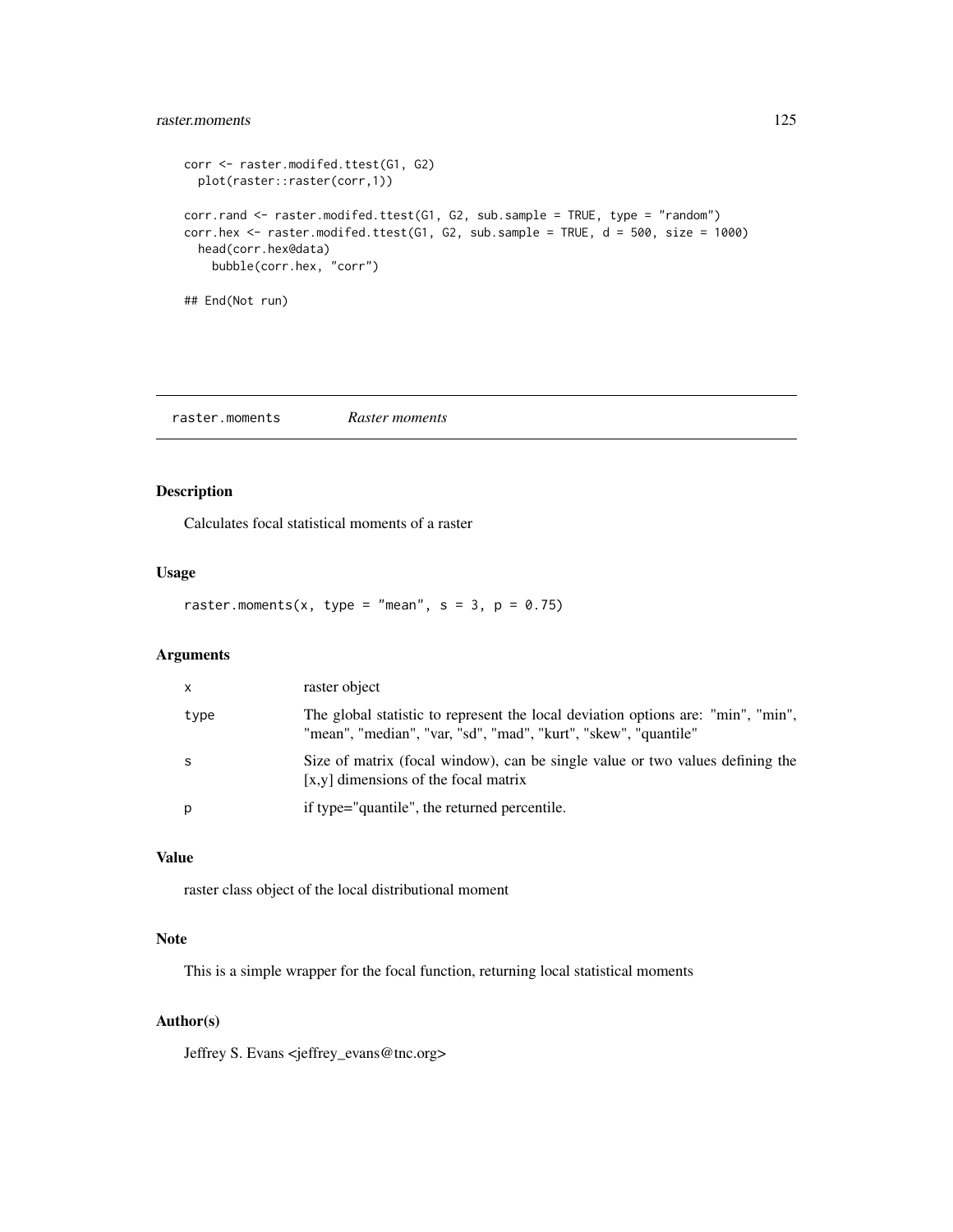## Examples

```
library(raster)
 r <- raster(nrows=100, ncols=100, xmn=571823, xmx=616763,
             ymn=4423540, ymx=4453690)
 proj4string(r) <- crs("+proj=utm +zone=12 +datum=NAD83 +units=m +no_defs")
 r[] <- runif(ncell(r), 1000, 2500)
 r <- focal(r, focalWeight(r, 150, "Gauss") )
# Calculate 10th percentile for 3x3 window
r.p10 <- raster.moments(r, type="quantile", p=0.10)
```
raster.transformation *Statistical transformation for rasters*

### Description

Transforms raster to a specified statistical transformation

Transformation option details:

- norm (Normalization  $(0-1)$ : if min(x) < 0 (x min(x)) / (max(x) min(x))
- rstd (Row standardize) (0-1): if  $min(x) >= 0 x / max(x)$  This normalizes data
- with negative distributions
- std (Standardize)  $(x mean(x)) / sdv(x)$
- stretch (Stretch)  $((x min(x)) * max.$ stretch /  $(max(x) min(x)) + min.$ stretch) This will stretch values to the specified minimum and maximum values (eg., 0-255 for 8-bit)
- nl (Natural logarithms) if  $min(x) > 0 log(x)$
- slog (Signed log 10) (for skewed data): if  $min(x)$  >= 0 ifelse(abs(x) <= 1, 0, sign(x)\*log10(abs(x)))
- sr (Square-root) if  $min(x) \ge 0$  sqrt(x)

# Usage

```
raster.transformation(x, trans = "norm", smin = 0, smax = 255)
```

| X     | raster class object                                                                               |
|-------|---------------------------------------------------------------------------------------------------|
| trans | Transformation method: "norm", "rstd", "std", "stretch", "nl", "slog", "sr" (please<br>see notes) |
| smin  | Minimum value for stretch                                                                         |
| smax  | Maximum value for stretch                                                                         |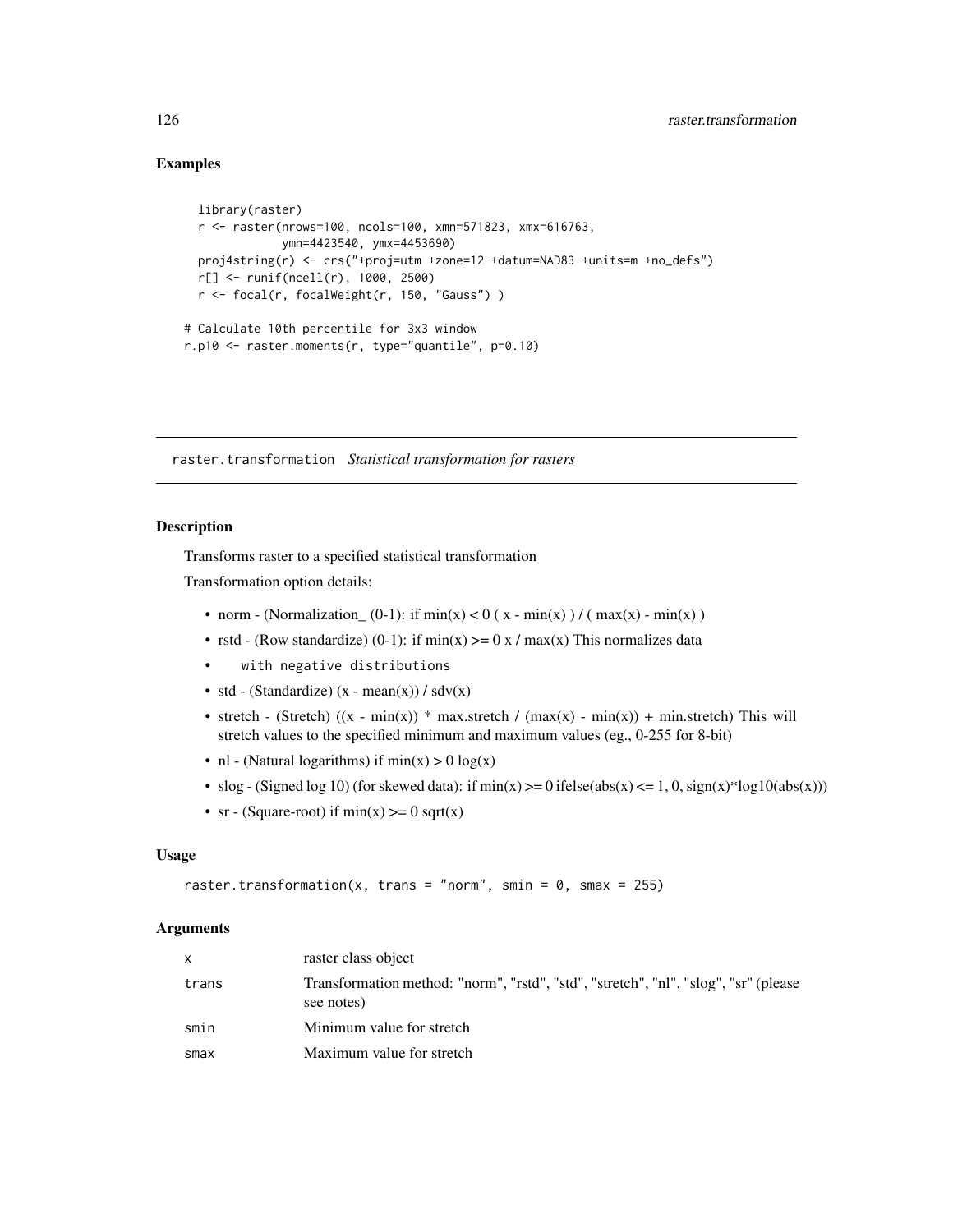#### raster.vol 127

# Value

raster class object of transformation

# Author(s)

Jeffrey S. Evans [jeffrey\\_evans@tnc.org](mailto:jeffrey_evans@tnc.org)

# Examples

```
library(raster)
 r <- raster(nrows=100, ncols=100, xmn=571823, xmx=616763,
             ymn=4423540, ymx=4453690)
   r[] <- runif(ncell(r), 1000, 2500)
# Postive values so, can apply any transformation
for( i in c("norm", "rstd", "std", "stretch", "nl", "slog", "sr")) {
 print( raster.transformation(r, trans = i) )
  }
# Negative values so, can't transform using "nl", "slog" or "sr"
r[] <- runif(ncell(r), -1, 1)
   for( i in c("norm", "rstd", "std", "stretch", "nl", "slog", "sr")) {
 try( print( raster.transformation(r, trans = i) ) )
  }
```
raster.vol *Raster Percent Volume*

## Description

Calculates a percent volume on a raster or based on a systematic sample

# Usage

raster.vol(x,  $p = 0.95$ , sample = FALSE, spct = 0.05)

| x      | raster class object                                 |
|--------|-----------------------------------------------------|
| р      | percent raster-value volume                         |
| sample | base volume on systematic point sample (TRUE/FALSE) |
| spct   | sample percent, if sample (TRUE)                    |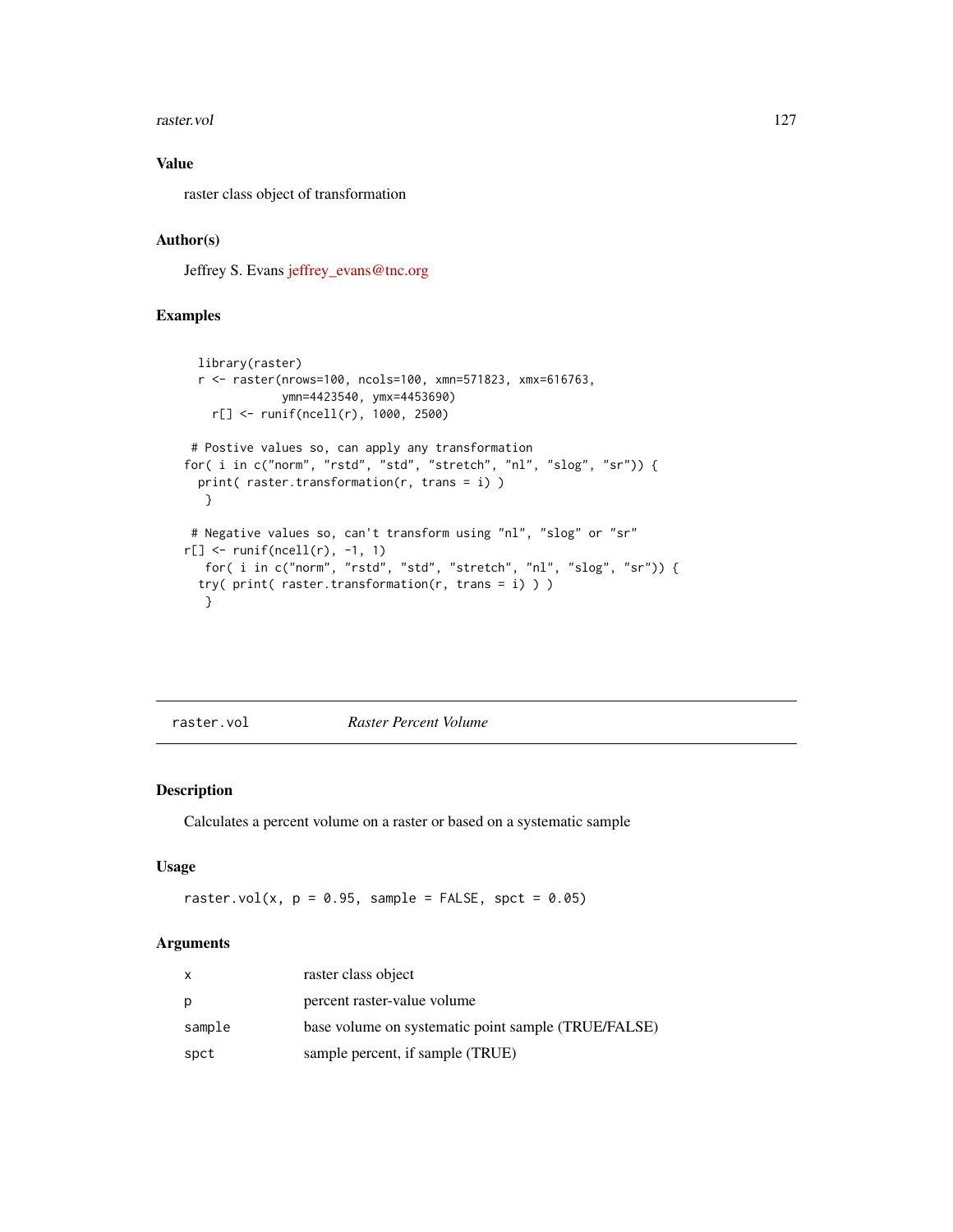# Value

if sample (FALSE) binary raster object with 1 representing designated percent volume else, if sample (TRUE) n sp SpatialPointsDataFrame object with points that represent the percent volume of the sub-sample

#### Note

Since this model needs to operate on all of the raster values, it is not memory safe

## Author(s)

Jeffrey S. Evans <jeffrey\_evans@tnc.org>

### Examples

```
require(raster)
 r <- raster(ncols=100, nrows=100)
   r[] \leftarrow runif(ncell(r), 0, 1)r <- focal(r, w=focalWeight(r, 6, "Gauss"))
   r[sample(1000, 1:ncell(r))] <- NA
 # full raster percent volume
 p30 <- raster.vol(r, p=0.30)
 p50 <- raster.vol(r, p=0.50)
 p80 <- raster.vol(r, p=0.80)
opar <- par(no.readonly=TRUE)
   par(mfrow=c(2,2))
   plot(r, col=cm.colors(10), main="original raster")
   plot(p30, breaks=c(0,0.1,1), col=c("cyan","red"), legend=FALSE,
     main="30% volume")
   plot(p50, breaks=c(0,0.1,1), col=c("cyan","red"), legend=FALSE,
      main="50% volume")
   plot(p80, breaks=c(0,0.1,1), col=c("cyan","red"), legend=FALSE,
      main="80% volume")
par(opar)
```
raster.Zscore *Modified z-score for a raster*

## Description

Calculates the modified z-score for all cells in a raster

```
raster.Zscore(x, p.value = FALSE, file.name = NULL, ...)
```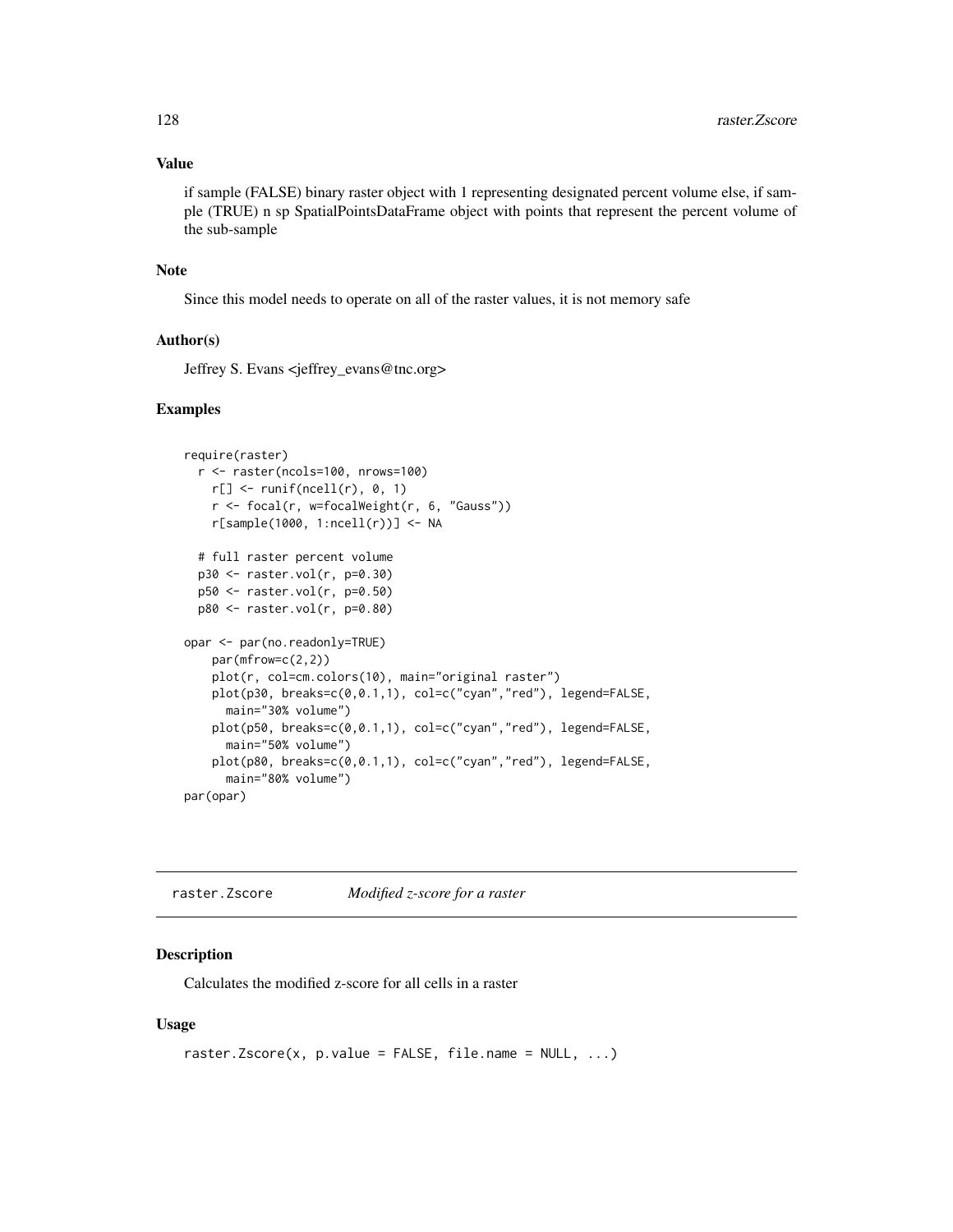# rasterCorrelation 129

## Arguments

| X         | A raster class object                                  |
|-----------|--------------------------------------------------------|
| p.value   | Return p-value rather than z-score raster (FALSE/TRUE) |
| file.name | Name of raster written to disk                         |
|           | Additional arguments passed to write Raster            |

#### Value

raster class object or raster written to disk

#### Note

Since this functions needs to operate on all of the raster values, it is not memory safe

#### Author(s)

Jeffrey S. Evans <jeffrey\_evans@tnc.org>

# Examples

```
library(raster)
r <- raster(nrows=824, ncols=767, xmn=2451905, xmx=3218905,
            ymn=-2744771, ymx=-1920771, resolution = 5000)
  r[] \leftarrow runif(ncell(r), 0, 1)# Modified z-score
z <- raster.Zscore(r)
# P-value
p <- raster.Zscore(r, p.value = TRUE)
```
rasterCorrelation *Raster correlation*

## Description

Performs a simple moving window correlation between two rasters

```
rasterCorrelation(x, y, s = 3, type = "pearson", file.name = NULL, ...)
```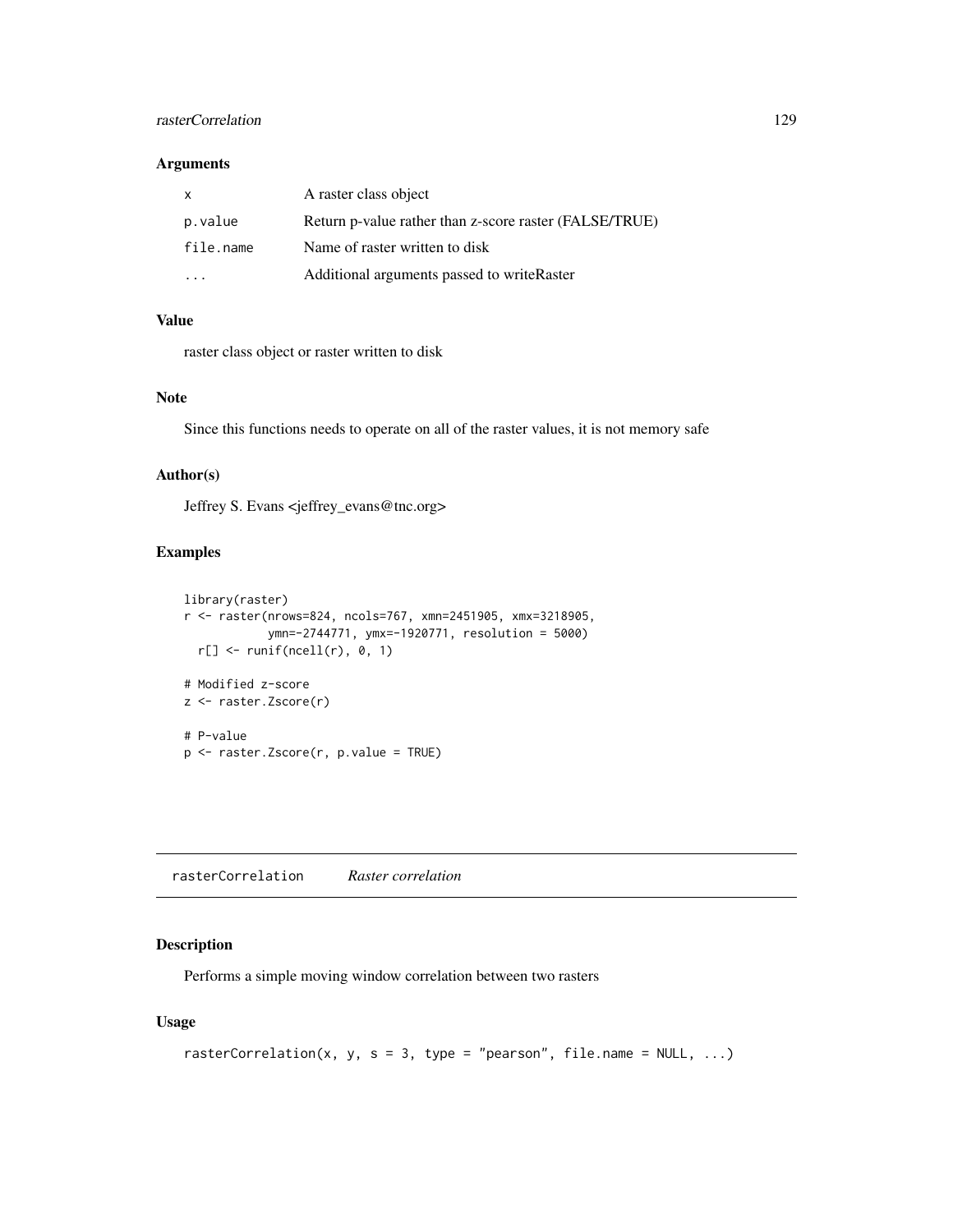## Arguments

| $\mathsf{x}$ | raster class object for x                                                                                                                                                             |
|--------------|---------------------------------------------------------------------------------------------------------------------------------------------------------------------------------------|
| y            | raster class object for y                                                                                                                                                             |
| -S           | Scale of window. Can be a single value, two values for uneven window or a<br>custom matrix. Must be odd number (eg., $s=3$ , for 3x3 window or $s=c(3,5)$ for<br>$3 \times 5$ window) |
| type         | Type of output, options are: "pearson", "spearman",                                                                                                                                   |
| file.name    | Name of output raster (optional)                                                                                                                                                      |
| $\cdots$     | Additional arguments passed to write Raster                                                                                                                                           |

# Value

raster class object or raster written to disk

#### Note

Depends: raster

## Author(s)

Jeffrey S. Evans <jeffrey\_evans@tnc.org>

### Examples

```
library(raster)
b <- brick(system.file("external/rlogo.grd", package="raster"))
x \le b[[1]]y <- b[[3]]
r.cor <- rasterCorrelation(x, y, s = 5, type = "spearman")
plot(r.cor)
```
rasterDistance *Raster Distance*

# Description

Calculates the Euclidean distance between a set of points and the cells in a raster. This is a drop-in replacement for the raster distanceFromPoints function using the RANN algorithm for calculating distance, resulting in a large improvement in processing speed.

```
rasterDistance(x, y, reference = NULL, scale = FALSE)
```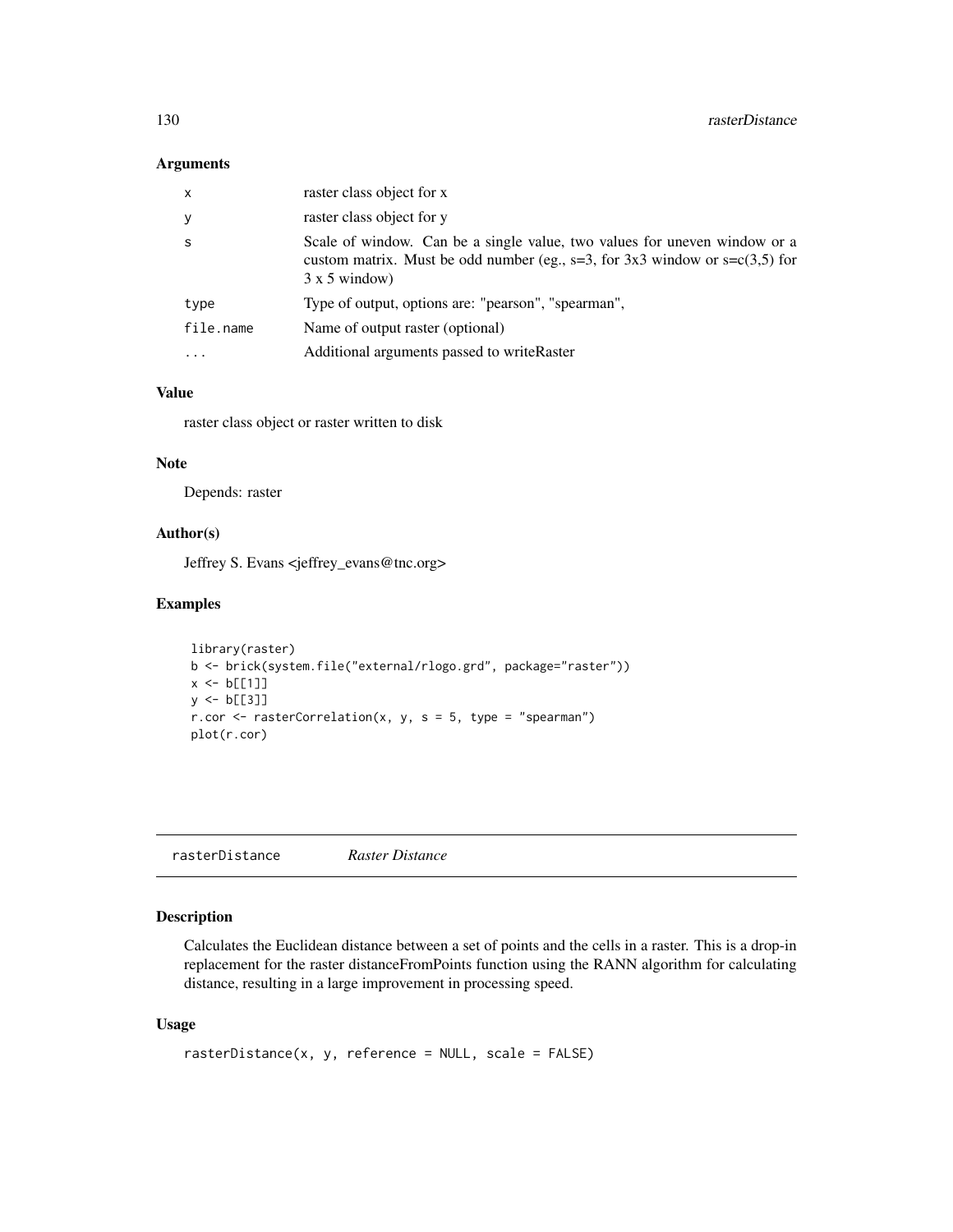# rasterDistance 131

#### **Arguments**

| x         | rasterLayer, sp SpatialPoints or sf POINTS object     |
|-----------|-------------------------------------------------------|
| <b>V</b>  | sp SpatialPoints or sf POINTS object                  |
| reference | A raster to use as a reference if x is points object  |
| scale     | (FALSE/TRUE) Perform a row standardization on results |

# Value

a distance raster of class rasterLayer

#### Note

This replicates the raster distanceFromPoints function but uses the Arya & Mount Approximate Near Neighbor (ANN) C++ library for calculating distances. Where this results in a notable increase in performance it is not memory safe, needing to read in the entire raster and does not use the GeographicLib (Karney, 2013) spheroid distance method for geographic data.

# Author(s)

Jeffrey S. Evans <jeffrey\_evans@tnc.org>

# References

Arya S., Mount D. M., Netanyahu N. S., Silverman R. and Wu A. Y (1998), An optimal algorithm for approximate nearest neighbor searching, Journal of the ACM, 45, 891-923.

# See Also

[distanceFromPoints,distance](#page-0-0)

# Examples

```
library(raster)
r <- raster(ncol=100,nrow=100)
 r[] \leftarrow sample(c(0,1), recall(r), replace = TRUE)majority <- function(x){
m \leftarrow table(x)names(m)[which.max(m)][1]
}
r <- focal(r, matrix(1,11,11, byrow=TRUE), majority)
pts <- rasterToPoints(r, spatial=TRUE)
   cls \leq pts[pts$layer == "1",]
d <- rasterDistance(pts, cls, reference = r, scale=TRUE)
   dev.new(height=8,width=11)
    plot(d)
       points(cls,pch=19,cex=0.5)
```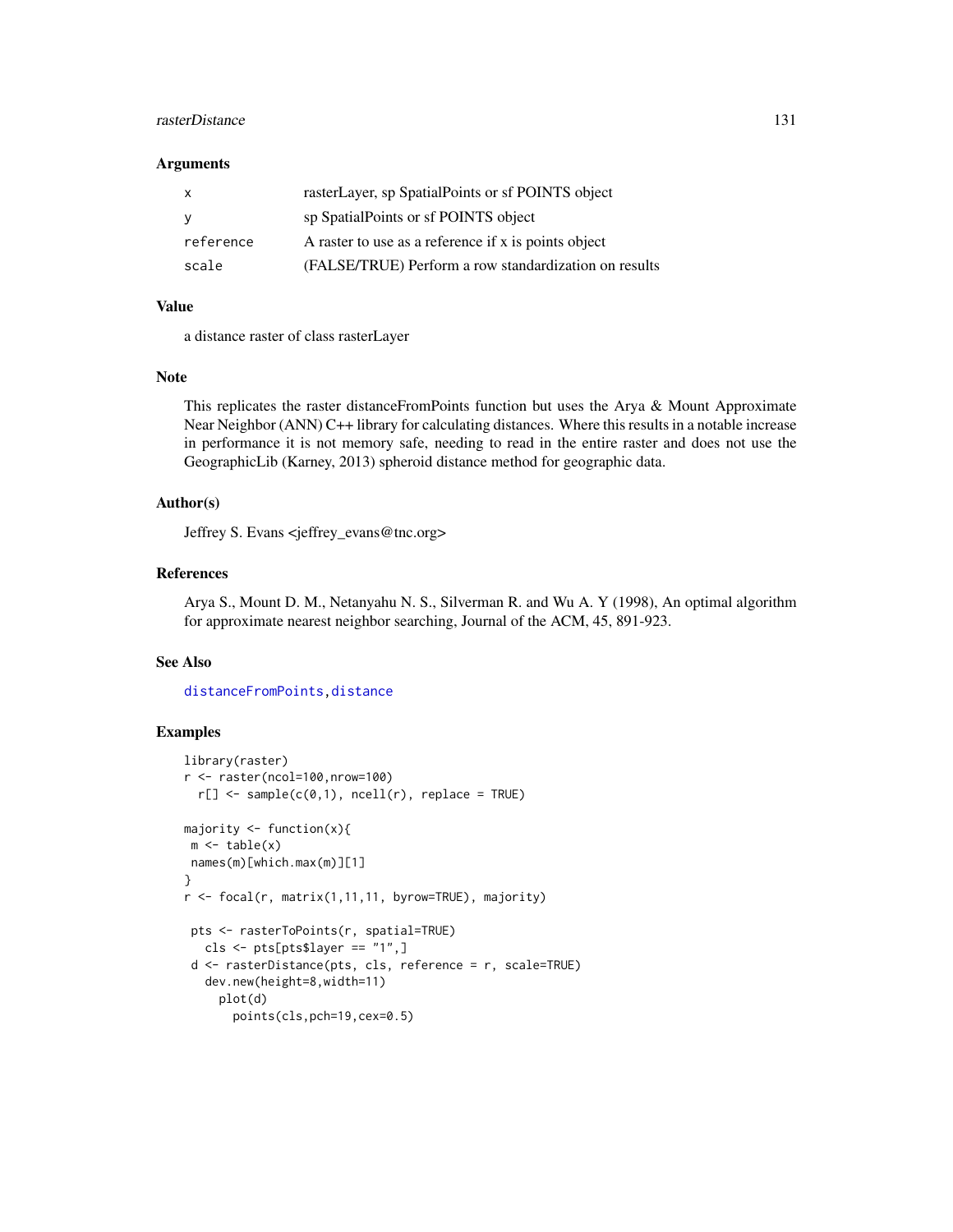#### Description

Removes all holes (null geometry) in polygon sp class objects

# Usage

remove.holes(x)

# Arguments

x SpatialPolygons or SpatialPolygonsDataFrame class object

## Value

SpatialPolygonsDataFrame object with all holes removed

# Note

A hole is considered a polygon within a polygon representing null geometry

# Author(s)

Jeffrey S. Evans <jeffrey\_evans@tnc.org>

# Examples

```
library(sp)
Sr1 = Polygon(cbind(c(2, 4, 4, 1, 2), c(2, 3, 5, 4, 2)))Sr2 = Polygon(cbind(c(5,4,2,5),c(2,3,2,2)))Sr3 = Polygon(cbind(c(4, 4, 5, 10, 4), c(5, 3, 2, 5, 5)))Sr4 = Polygon(cbind(c(5, 6, 6, 5, 5), c(4, 4, 3, 3, 4)), hole = TRUE)polys <- SpatialPolygons(list(Polygons(list(Sr1), "s1"),
                  Polygons(list(Sr2), "s2"),
                  Polygons(list(Sr3, Sr4), "s3/4")), 1:3)
opar <- par(no.readonly=TRUE)
```

```
par(mfrow=c(1,2))
    plot(polys, col = 1:3, main="with hole")
     plot(remove.holes(polys), col = 1:3, main="with hole removed")
par(opar)
```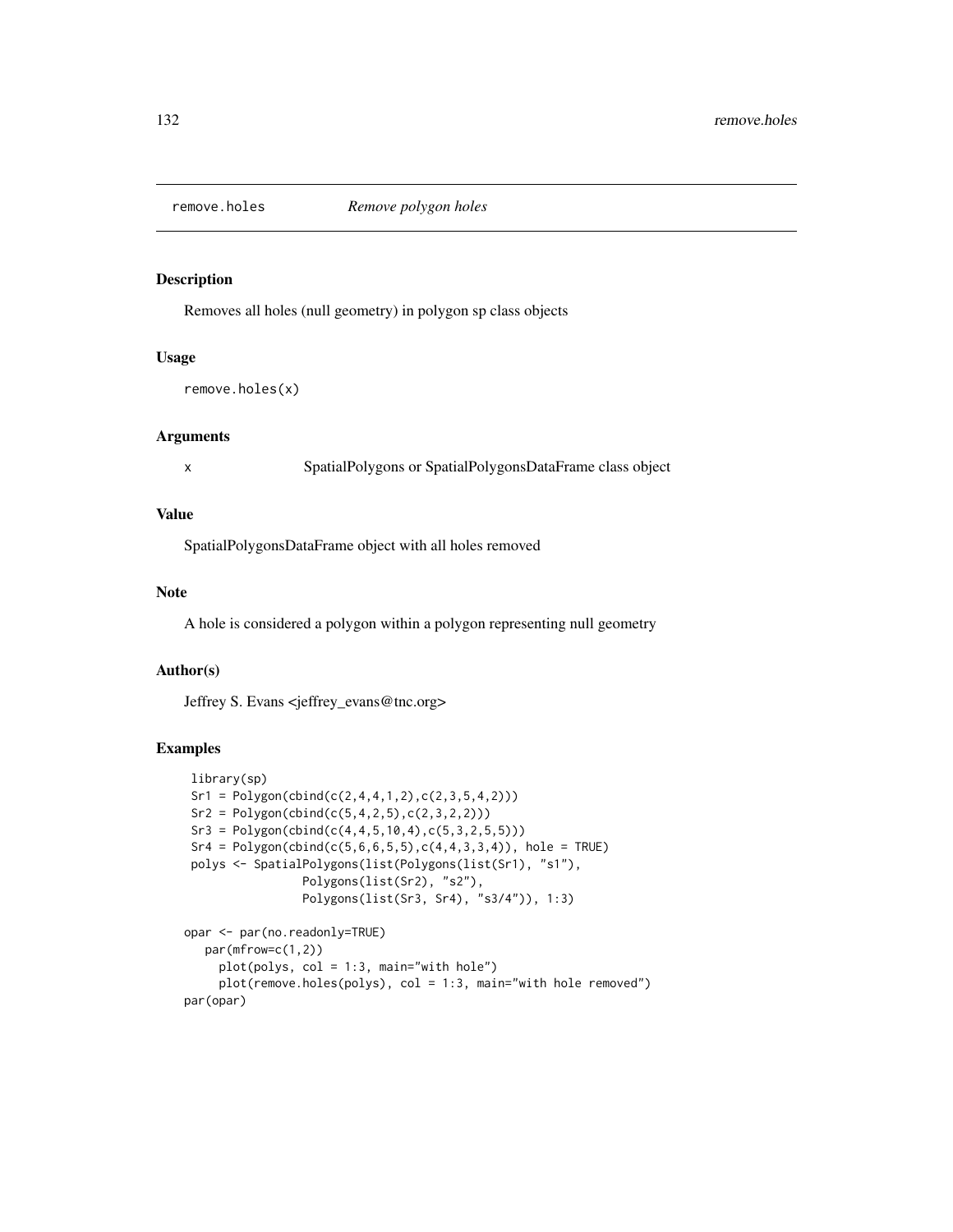# Description

Removes file extension (and path) from string

# Usage

rm.ext(x)

# Arguments

x A character vector representing a file with extension

# Value

The file name with extension and file path stripped off

# Examples

rm.ext("C:/path/file.txt")

rotate.polygon *Rotate polygon*

# Description

rotates polygon by specified angle

# Usage

```
rotate.polygon(
  p,
  angle = 45,
  sp = FALSE,anchor = c("center", "lower.left", "upper.right")
\mathcal{E}
```

|        | A polygon object of sf or sp class                                                 |
|--------|------------------------------------------------------------------------------------|
| angle  | Rotation angle in degrees                                                          |
| sp     | (FALSE TRUE) Output sp class object                                                |
| anchor | Location to rotate polygon on options are "center", "lower.left" and "upper.right" |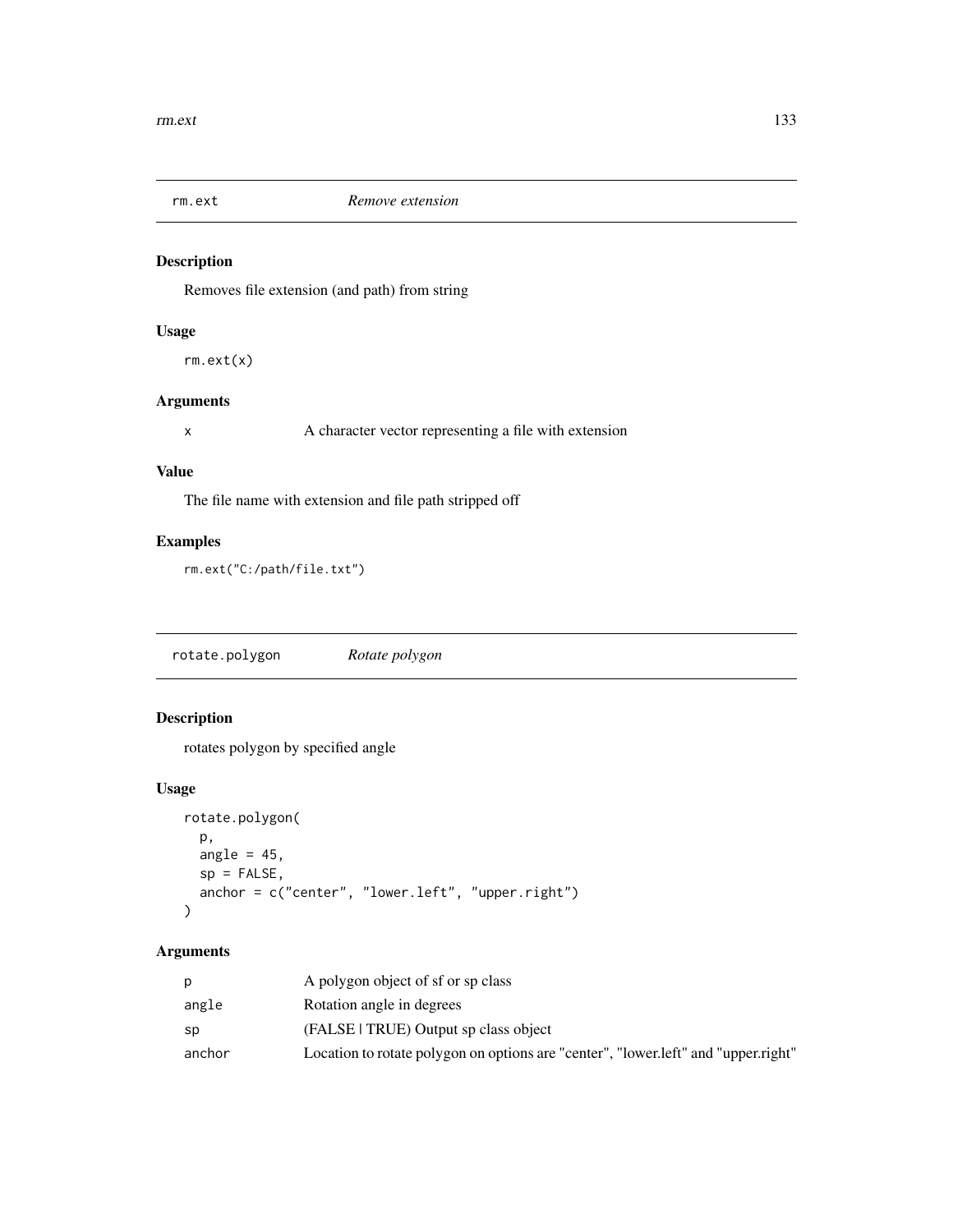# Value

an sp or sf polygon object with rotated polygon

## Note

The anchor is the location that the rotation is anchored to. The center is the centroid where the lower.left and upper.right are based on the min or max of the coordinates respectively.

## Examples

```
library(sp)
library(rgeos)
data(meuse)
 coordinates(meuse) <- ~x+y
e <- gConvexHull(meuse)
 e30 <- rotate.polygon(e, angle=30, sp=TRUE)
plot(e, main="rotated 30 degrees")
 plot(e30, add=TRUE)
```
sa.trans *Trigonometric transformation of a slope and aspect interaction*

## Description

The Trigonometric Stage (1978) [slope \* cos(aspect)] or [slope \* sin(aspect)]

An a priori assumption of a maximum in the NW quadrant (45 azimuth) and a minimum in the SW quadrant can be replaced by an empirically determined location of the optimum without repeated calculations of the regression fit. In addition it is argued that expressions for the effects of aspect should always be considered as terms involving an interaction with slope (Stage, 1976)

For slopes from 0 bounded from -1 to 1. Greater than 100 out of the -1 to 1 range.

An alternative for slopes with values approaching infinity is to take the square root of slope/100 to reduce the range of values.By default this model test all values greater than 100 to 101

```
sa.trans(
  slope,
  aspect,
  type = "cos".
  slp.units = "degrees",
  asp.units = "degrees"
)
```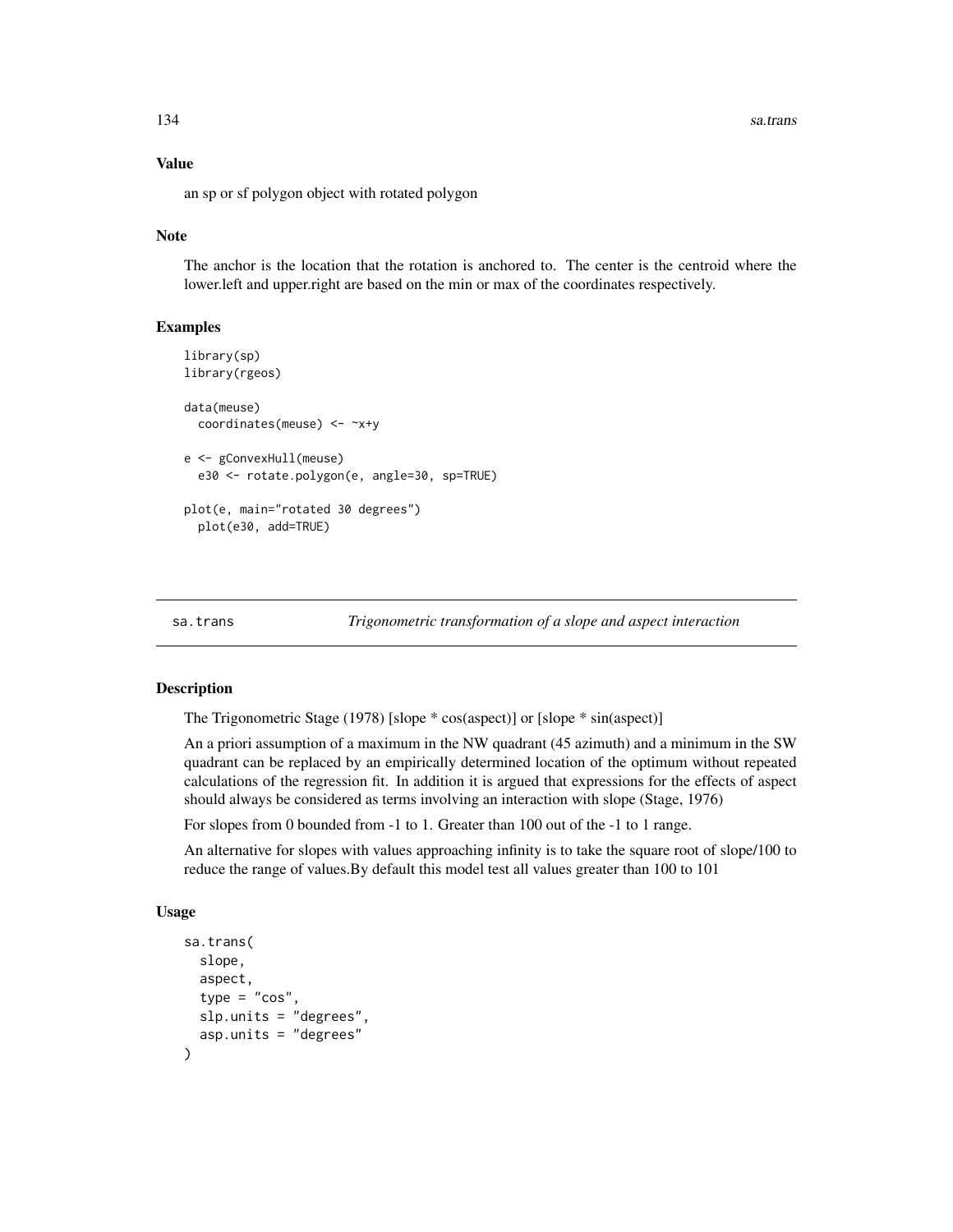# sample.annulus 135

## Arguments

| slope     | slope values in degrees, radians or percent                           |
|-----------|-----------------------------------------------------------------------|
| aspect    | aspect values in degrees or radians                                   |
| type      | Type of transformation, options are: "cos", "sin"                     |
| slp.units | Units of slope values, options are: "degrees", "radians" or "percent" |
| asp.units | Units of aspect values, options are: "degrees" or "radians"           |

# Value

A vector of the modeled value

# Author(s)

Jeffrey S. Evans <jeffrey\_evans@tnc.org>

# References

Stage, A. R. 1976. An Expression of the Effects of Aspect, Slope, and Habitat Type on Tree Growth. Forest Science 22(3):457-460.

## Examples

```
sa.trans(slope = 48.146, aspect = 360.000)
library(raster)
data(elev)
sa <- raster::terrain(elev, opt=c("slope", "aspect"), unit="degrees")
scosa <- raster::overlay(sa[[1]], sa[[2]], fun = sa.trans)
```
sample.annulus *Sample annulus*

# Description

Creates sample points based on annulus with defined inner and outer radius

# Usage

```
sample.annulus(x, r1, r2, n = 10, ...)
```

| X       | sp SpatialPoints or SpatialPointsDataFrame class object              |
|---------|----------------------------------------------------------------------|
| r1      | Numeric value defining inner radius of annulus (in projection units) |
| r2      | Numeric value defining outer radius of annulus (in projection units) |
| n       | Number of samples                                                    |
| $\cdot$ | Additional arguments passed to spsample                              |
|         |                                                                      |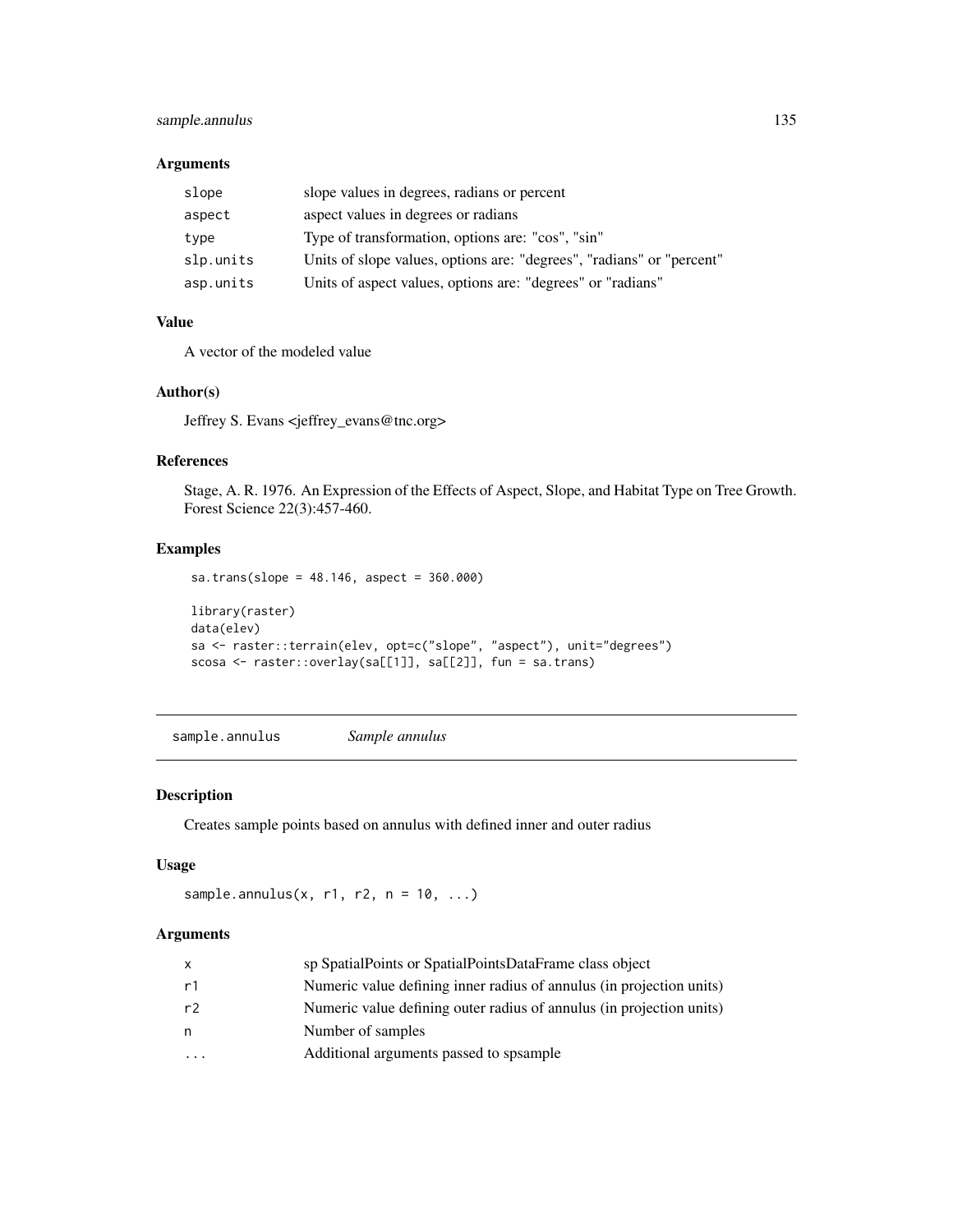# Value

sp SpatialPointsataFrame OBJECT

#### Note

Function can be used for distance based sampling. This is a sampling method that can be used to capture spatially lagged variation.

## Author(s)

Jeffrey S. Evans <jeffrey\_evans@tnc.org>

#### Examples

```
library(sp)
library(rgeos)
data(meuse)
coordinates(meuse) <- ~x+y
proj4string(meuse) <- CRS("+init=epsg:28992")
xy \le - meuse[2,]
rs100 \le sample.annulus(xy, r1=50, r2=100, n = 50, type = "random")
rs200 \leq - sample.annulus(xy, r1=100, r2=200, n = 50, type = "random")
plot(rs200, pch=20, col="red")
  points(rs100, pch=20, col="blue")
  points(xy, pch=20, cex=2, col="black")
  box()
  legend("topright", legend=c("50-100m", "100-200m", "source"),
         pch=c(20,20,20), col=c("blue","red","black"))
```
sample.line *Systematic or random point sample of line(s)*

#### **Description**

Creates a systematic or random point sample of an sp SpatialLinesDataFrame object based on distance spacing, fixed size or proportional size

The sdist argument will produce an evenly spaced sample, whereas n produces a fixed sized sample. The p (proportional) argument calculates the percent of the line-length. The LID column in the @data slot corresponds to the row.names of the SpatialLinesDataFrame object.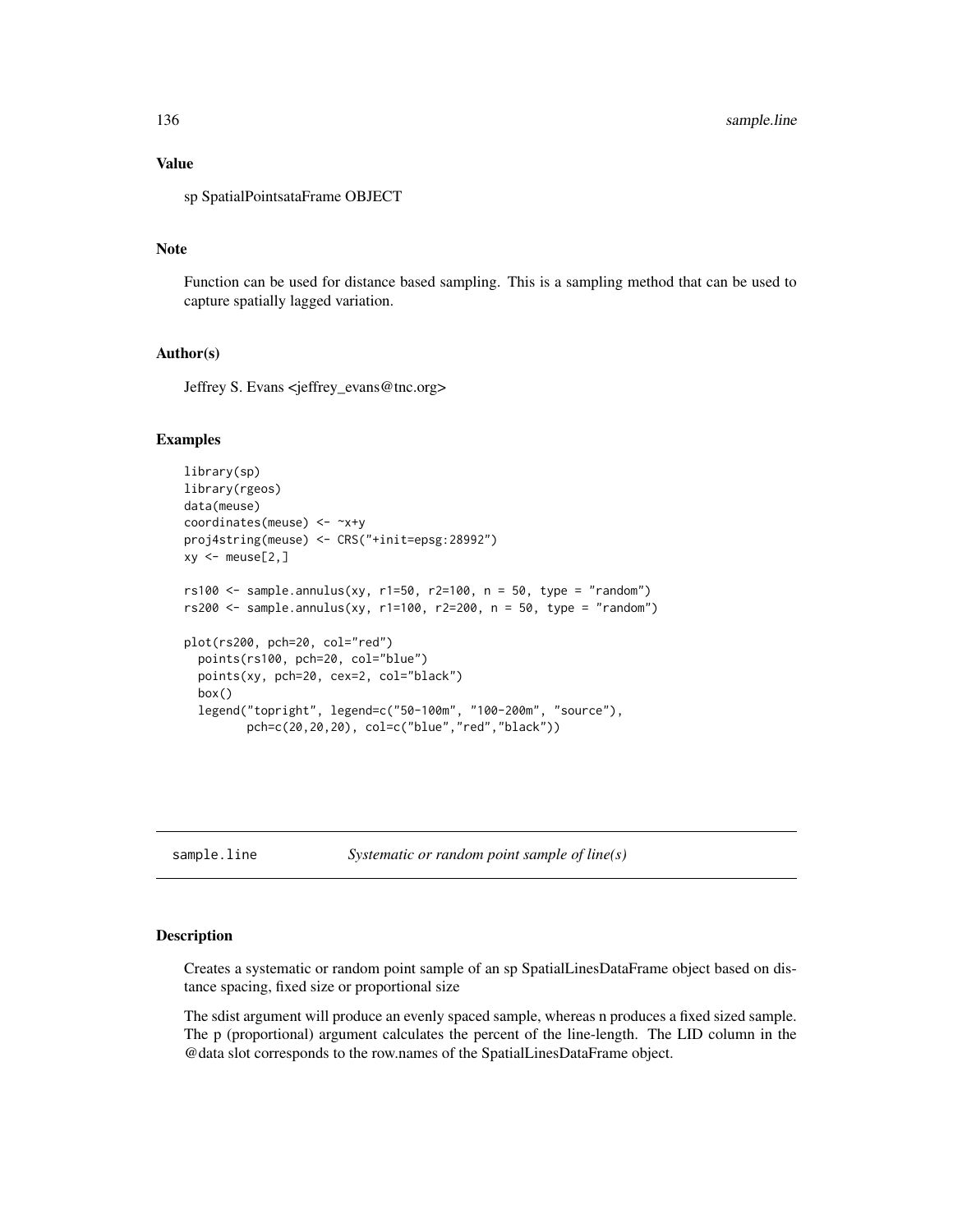# sample.line 137

# Usage

```
sample.line(
 x,
 d = 100,
 p = NULL,n = NULL,type = "regular",
 longlat = FALSE,min.sump = 1,
  ...
)
```

```
Arguments
```

| X          | sp class SpatialLinesDataFrame object                                                                                      |
|------------|----------------------------------------------------------------------------------------------------------------------------|
| d          | Sample distance. For regular sample.                                                                                       |
| p          | Proportional sample size (length $*$ p), expected value is 0-1. For regular or<br>random.                                  |
| n          | Fixed sample size. For regular or random                                                                                   |
| type       | Defines sample type. Options are "regular" or "random". A regular sample<br>results in a systematic, evenly spaced sample. |
| longlat    | TRUE/FALSE is data in geographic units, if TRUE distance is in kilometers                                                  |
| min.samp   | Minimal number of sample points for a given line (default is 1 point)                                                      |
| $\ddots$ . | Additional argument passed to spsample                                                                                     |
|            |                                                                                                                            |

### Value

sp SpatialPointsDataFrame object.

## Author(s)

Jeffrey S. Evans <jeffrey\_evans@tnc.org>

# Examples

```
require(sp)
sp.lines <- SpatialLines(list(Lines(list(Line(cbind(c(1,2,3),c(3,2,2)))),
              ID="2"))
sp.lines <- SpatialLinesDataFrame( sp.lines, data.frame(ID=1:2,
                                   row.names=c(1,2)) )
opar <- par(no.readonly=TRUE)
par(mfrow=c(2,2))
# Create systematic sample at 20 km spacing
reg.sample <- sample.line(sp.lines, d = 20, type = "regular",
                          longlat = TRUE)
  plot(sp.lines)
    plot(reg.sample, pch = 20, add = TRUE)
```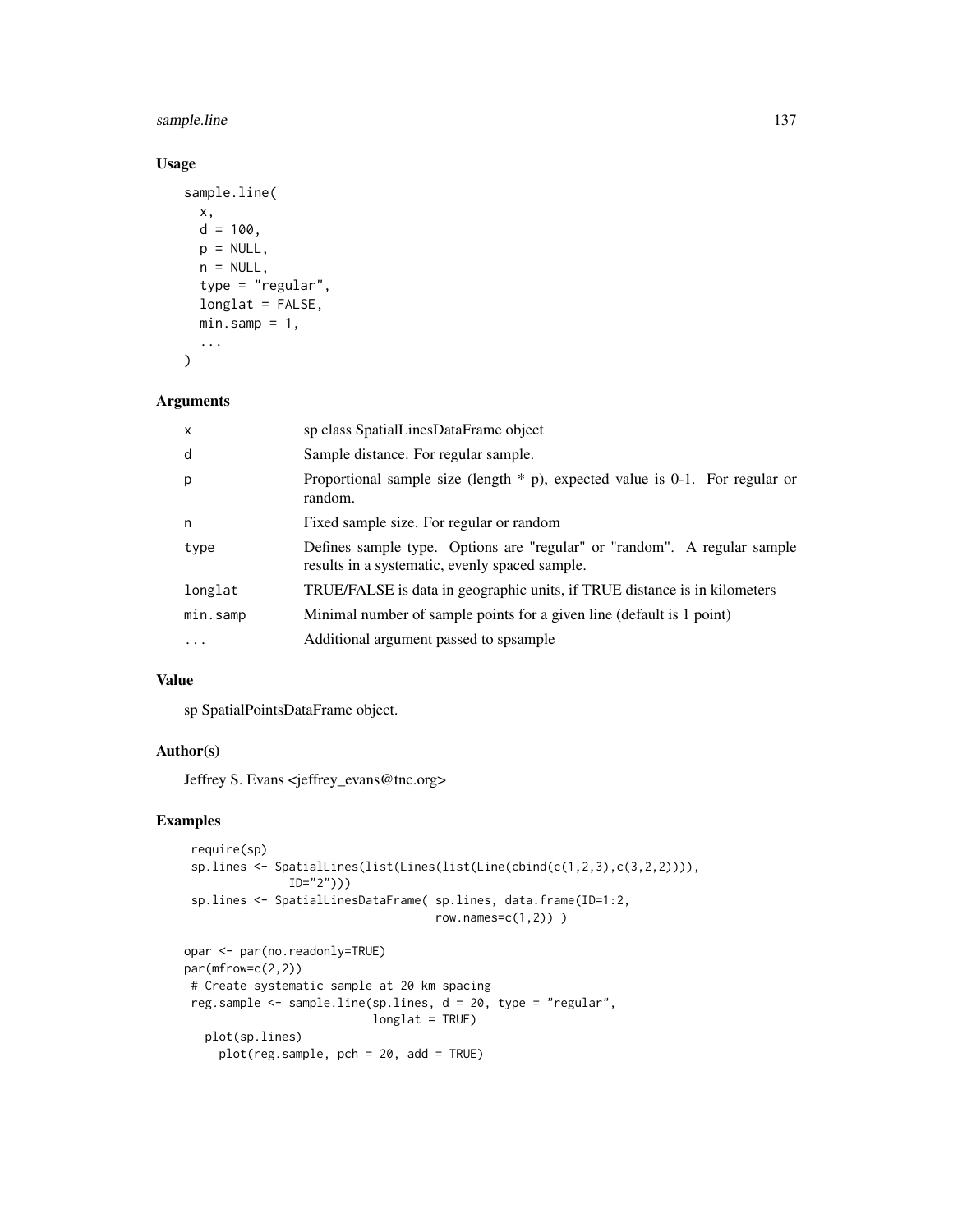```
box()
 title("systematic d = 20")
# Create fixed size (n = 20) systematic sample
reg.sample <- sample.line(sp.lines, n = 20, type = "regular",
                          longlat = TRUE)
  plot(sp.lines)
    plot(reg.sample, pch = 20, add = TRUE)
     box()
 title("systematic n = 20")
# Create fixed size (n = 20) random sample
rand.sample <- sample.line(sp.lines, n = 20, type = "random",
                            longlat = TRUE)
  plot(sp.lines)
    plot(rand.sample, pch = 20, add = TRUE)
    box()
    title("rand n = 20")
# Create proportional (p = 0.10) random sample
rand.sample <- sample.line(sp.lines, p = 0.10, type = "random",
                            longlat = TRUE)
  plot(sp.lines)
     plot(rand.sample, pch = 20, add = TRUE)
    box()
 title("rand p = 0.10")
par(opar)
```
sample.poly *Sample Polygons*

#### Description

Creates an equal sample of n for each polygon in an sp Polygon class object

#### Usage

```
sample.poly(x, n = 10, type = "random", ...)
```

| X        | sp class SpatialPolygons or SpatialPolygonsDataFrame object                                                                                             |
|----------|---------------------------------------------------------------------------------------------------------------------------------------------------------|
| n        | Number of random samples                                                                                                                                |
| type     | Type of sample with options for: "random", "regular", "stratified", "nonaligned",<br>"hexagonal", "clustered", "Fibonacci". See "spsample" for details. |
| $\cdots$ | Additional arguments passed to spsample                                                                                                                 |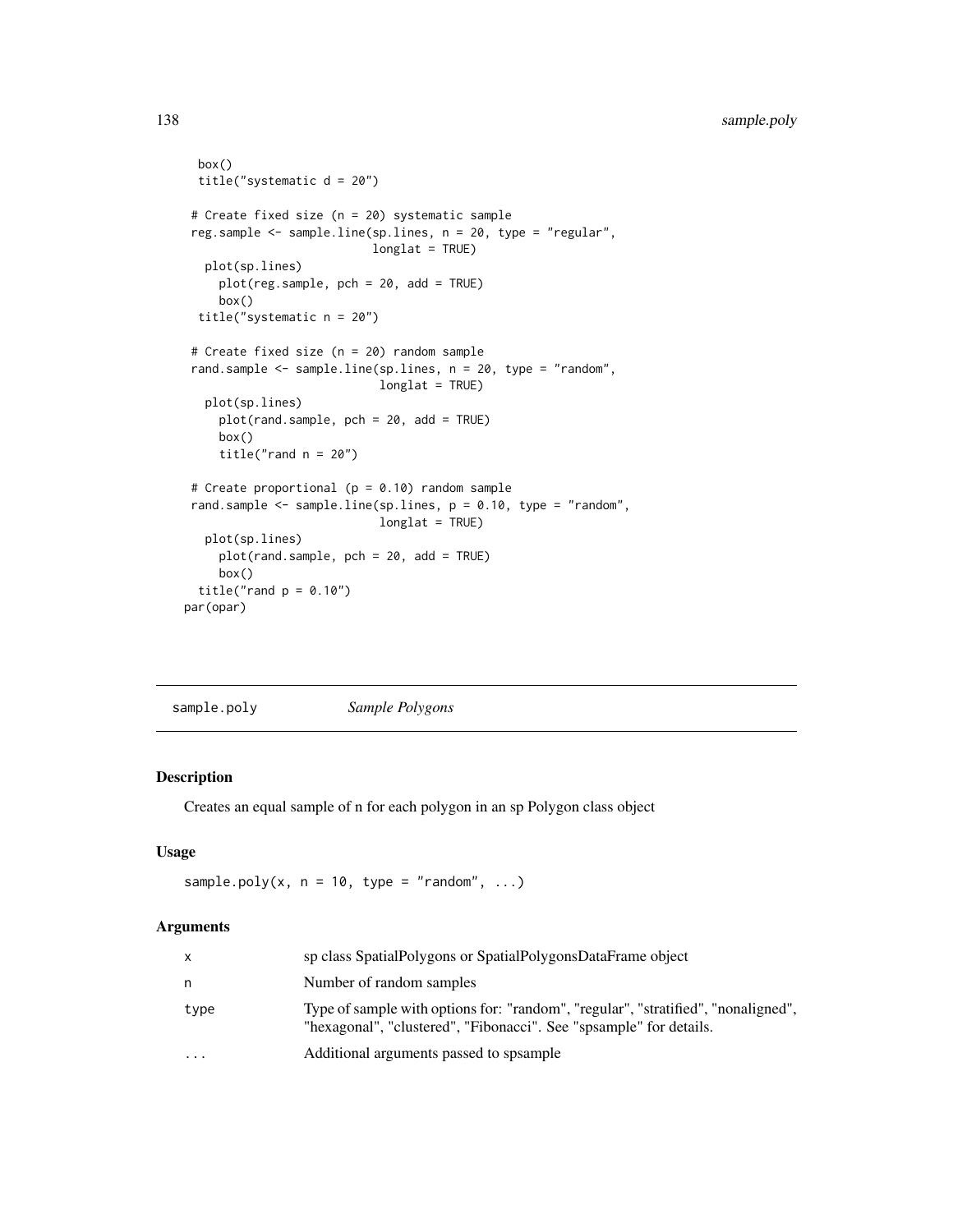# sampleTransect 139

# Value

sp SpatialPointsDataFrame object

## Author(s)

Jeffrey S. Evans <jeffrey\_evans@tnc.org>

# Examples

```
library(raster)
library(sp)
  p <- raster(nrow=10, ncol=10)
  p[] \leftarrow runif(ncell(p)) * 10p \leftarrow \text{rasterToPolygons}(p, \text{ fun=function}(x)\{x > 9\})s \leq sample.poly(p, n = 5, type = "random")
    plot(p)
      plot(s, pch = 20, add = TRUE)box()
      title("Random sample (n=5) for each polygon")
```
sampleTransect *Sample transect*

## Description

Creates random transects from points and generates sample points along each transect

# Usage

```
sampleTransect(x, min.length, max.length, id = NULL, ...)
```
## Arguments

| $\mathsf{x}$ | A sp point object                          |
|--------------|--------------------------------------------|
| min.length   | Minimum length of transect(s)              |
| max.length   | Maximum length of transect(s)              |
| id           | A unique identification column in x        |
|              | Additional arguments passed to sample.line |

# Note

Function create random direction and length transects and then creates a point sample along each transect. The characteristic of the sample points are defined by arguments passed to the sample.line function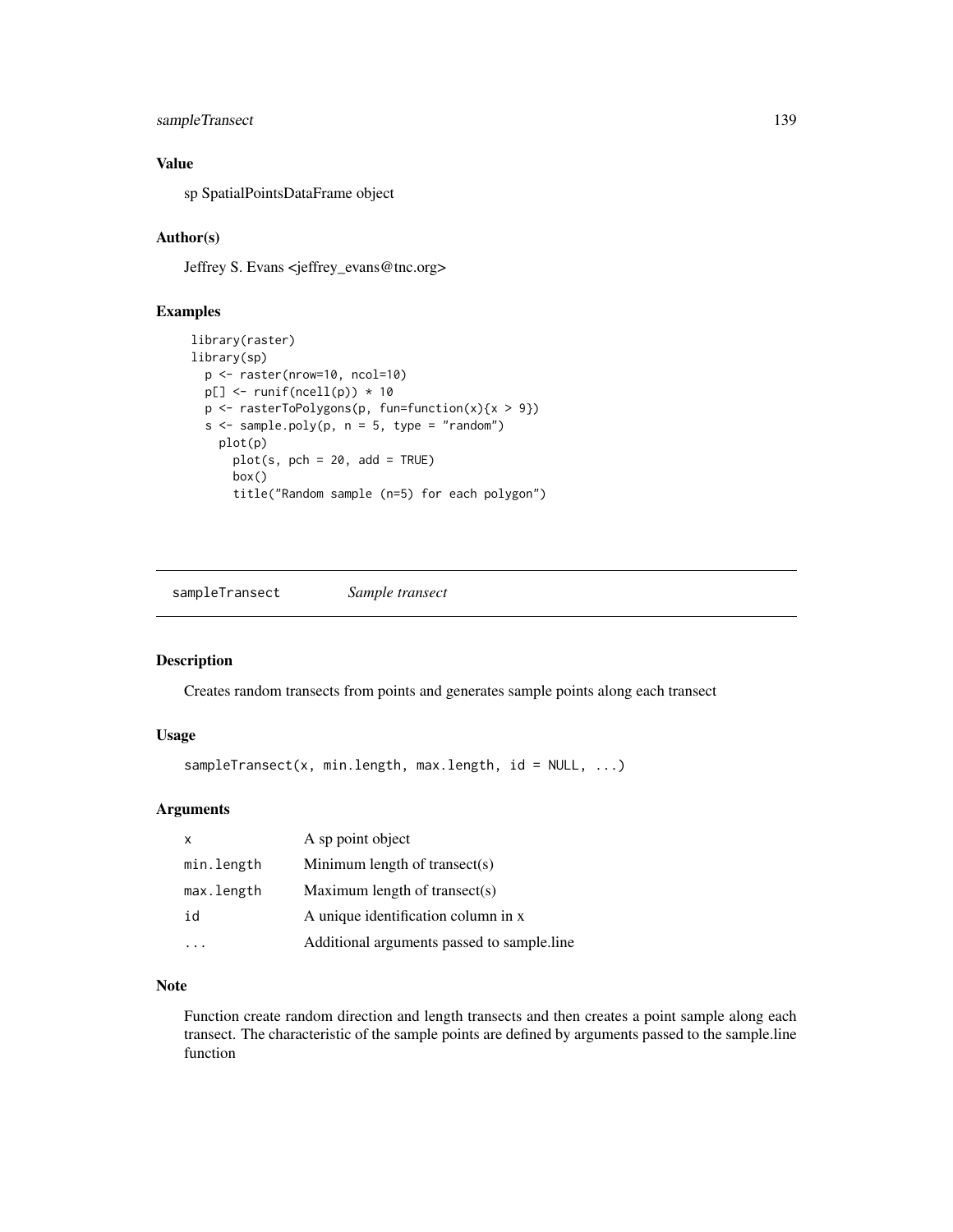# 140 sar

# Author(s)

Jeffrey S. Evans <jeffrey\_evans@tnc.org>

#### Examples

```
library(sp)
data(meuse)
coordinates(meuse) <- ~x+y
proj4string(meuse) <- CRS("+init=epsg:28992")
meuse <- meuse[sample(1:nrow(meuse),10),]
transects <- sampleTransect(meuse, min.length=200,
                    max.length=500, min.samp = 3)
  plot(transects$transects)
    plot(transects$samples, pch=20, add=TRUE)
```
sar *Surface Area Ratio*

#### Description

Calculates the Berry (2002) Surface Area Ratio based on slope

#### Usage

 $sar(x, s = NULL, ...)$ 

#### Arguments

|          | raster object                                                                  |
|----------|--------------------------------------------------------------------------------|
|          | cell resolution (default is NULL, not needed if projection is in planar units) |
| $\cdots$ | Additional arguments passed to raster.:calc                                    |

## Value

raster class object of Berry (2002) Surface Area Ratio

## Note

SAR is calculated as: resolution $\frac{\text{A}}{2}$  \* cos( (degrees(slope) \* (pi / 180)) )

# Author(s)

Jeffrey S. Evans <jeffrey\_evans@tnc.org>

# References

Berry, J.K. (2002). Use surface area for realistic calculations. Geoworld 15(9):20-1.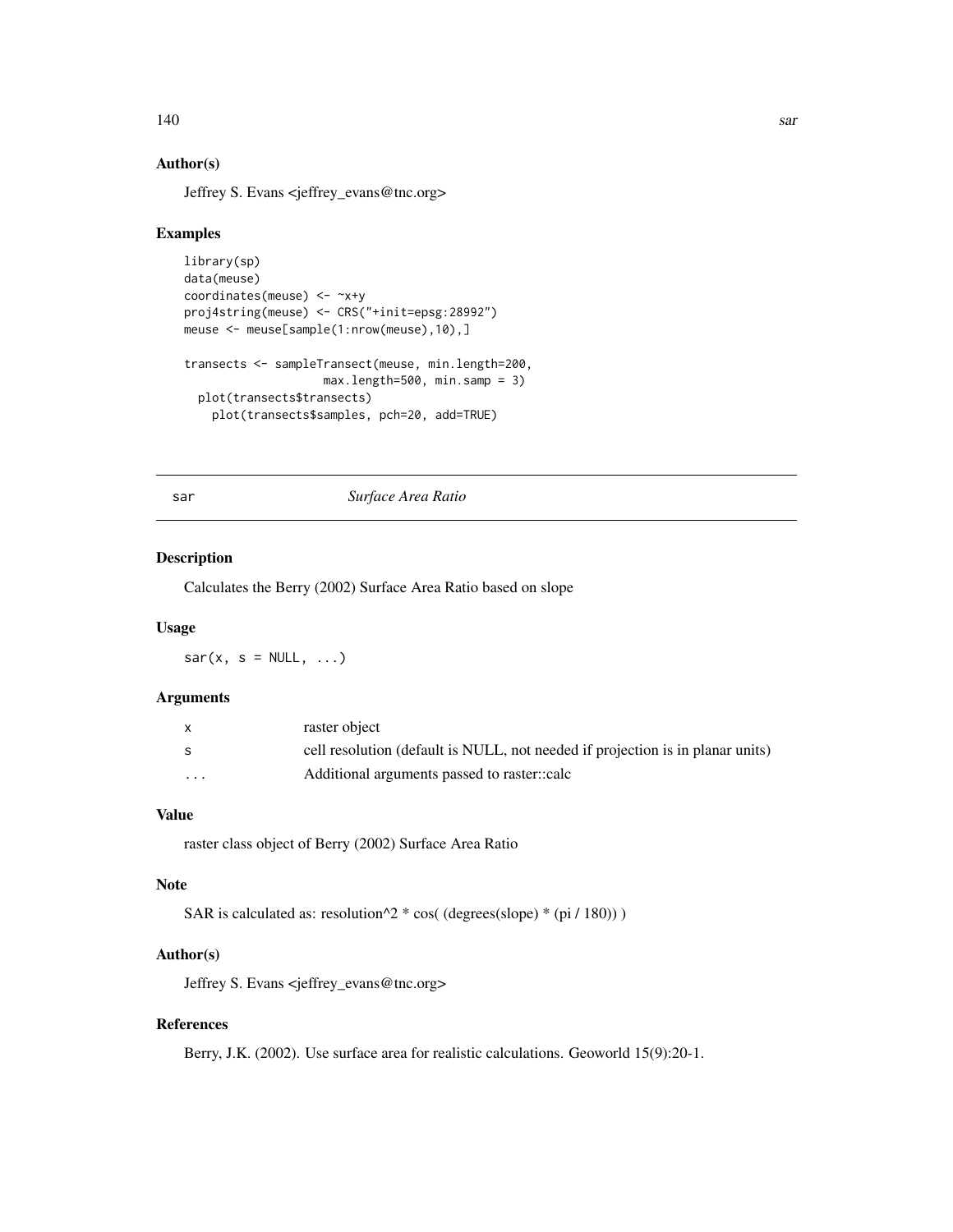#### se.news 141

#### Examples

```
library(raster)
data(elev)
surface.ratio <- sar(elev, s=90)
plot(surface.ratio)
```
se.news *spatialEco news*

# **Description**

Displays release notes

#### Usage

se.news(...)

#### Arguments

... not used

separability *separability*

#### **Description**

Calculates variety of two-class sample separability metrics

Available statistics:

- M-Statistic (Kaufman & Remer 1994) This is a measure of the difference of the distributional peaks. A large M-statistic indicates good separation between the two classes as within-class variance is minimized and between-class variance maximized (M <1 poor, M >1 good).
- Bhattacharyya distance (Bhattacharyya 1943; Harold 2003) Measures the similarity of two discrete or continuous probability distributions.
- Jeffries-Matusita distance (Bruzzone et al., 2005; Swain et al., 1971) The J-M distance is a function of separability that directly relates to the probability of how good a resultant classification will be. The J-M distance is asymptotic to v2, where values of v2 suggest complete separability
- Divergence and transformed Divergence (Du et al., 2004) Maximum likelihood approach. Transformed divergence gives an exponentially decreasing weight to increasing distances between the classes.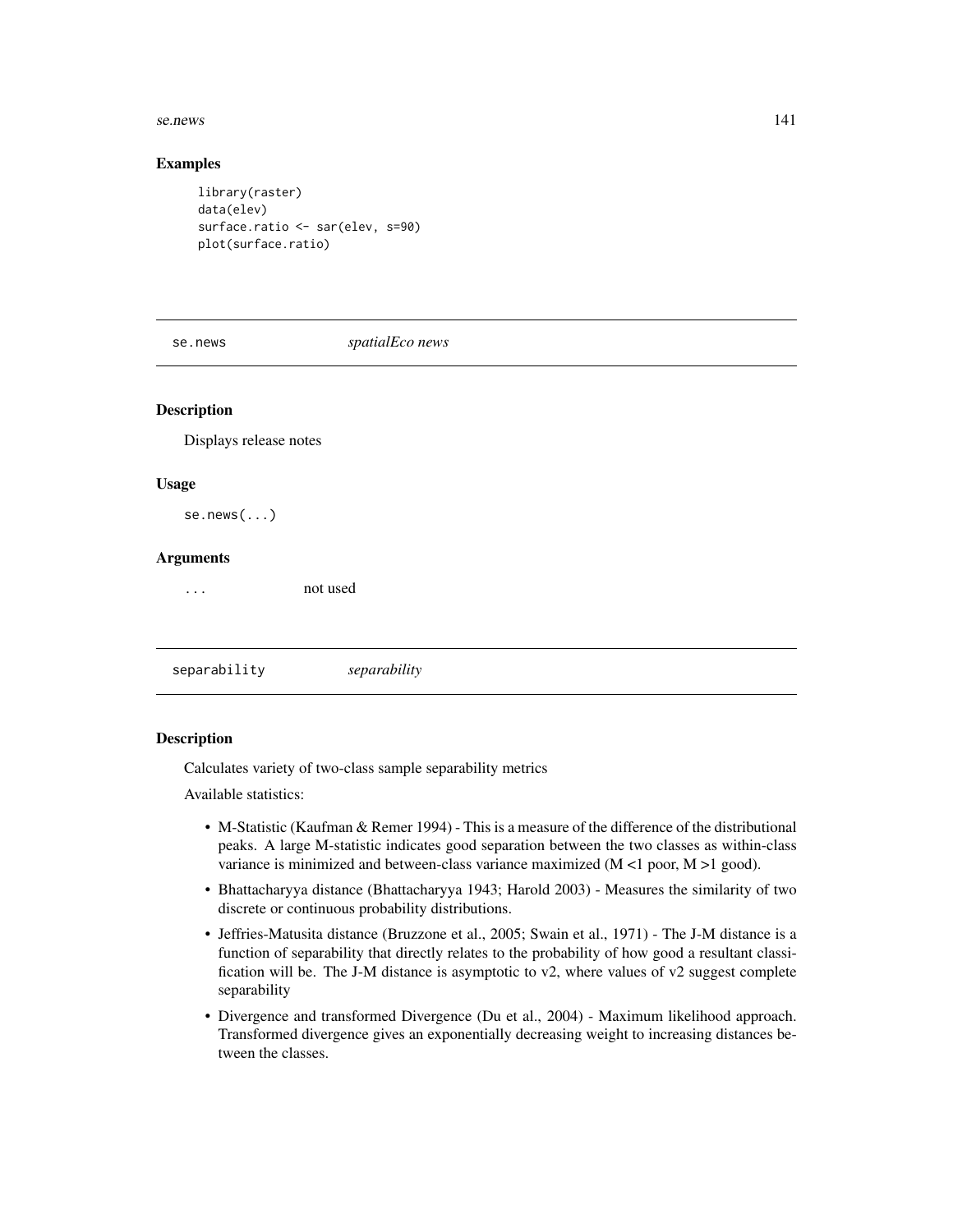## Usage

```
separability(
  x,
  y,
  plot = FALSE,
  \text{cols} = \text{c("red", "blue"),}clabs = c("Class1", "Class2"),
  ...
\lambda
```
## Arguments

| $\mathsf{x}$ | X vector                                             |
|--------------|------------------------------------------------------|
|              | Y vector                                             |
| plot         | plot separability (TRUE/FALSE)                       |
| cols         | colors for plot (must be equal to number of classes) |
| clabs        | labels for two classes                               |
|              | additional arguments passes to plot                  |

## Value

A data.frame with the following separability metrics:

- B Bhattacharryya distance statistic
- JM Jeffries-Matusita distance statistic
- M M-Statistic
- D Divergence index
- TD Transformed Divergence index

# Author(s)

Jeffrey S. Evans jeffrey evans@tnc.org

# References

Anderson, M. J., & Clements, A. (2000) Resolving environmental disputes: a statistical method for choosing among competing cluster models. Ecological Applications 10(5):1341-1355

Bhattacharyya, A. (1943) On a measure of divergence between two statistical populations defined by their probability distributions'. Bulletin of the Calcutta Mathematical Society 35:99-109

Bruzzone, L., F. Roli, S.B. Serpico (1995) An extension to multiclass cases of the Jefferys-Matusita distance. IEEE Transactions on Pattern Analysis and Machine Intelligence 33:1318-1321

Du, H., C.I. Chang, H. Ren, F.M. D'Amico, J. O. Jensen, J., (2004) New Hyperspectral Discrimination Measure for Spectral Characterization. Optical Engineering 43(8):1777-1786.

Kailath, T., (1967) The Divergence and Bhattacharyya measures in signal selection. IEEE Transactions on Communication Theory 15:52-60

Kaufman Y., and L. Remer (1994) Detection of forests using mid-IR reflectance: An application for aerosol studies. IEEE T. Geosci.Remote. 32(3):672-683.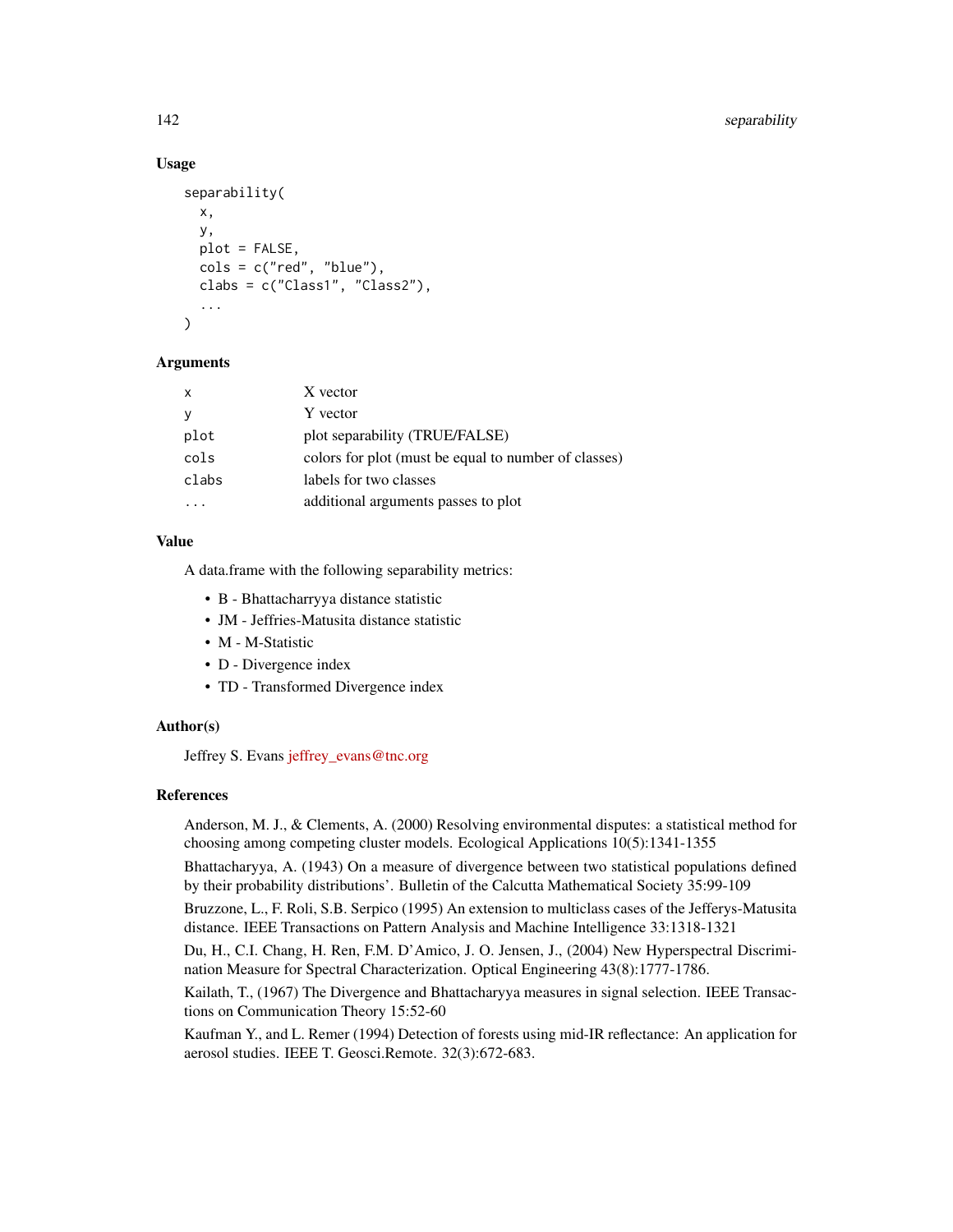#### sg.smooth and the state of the state of the state of the state of the state of the state of the state of the state of the state of the state of the state of the state of the state of the state of the state of the state of

#### Examples

```
norm1 <- dnorm(seq(-20,20,length=5000),mean=0,sd=1)
norm2 <- dnorm(seq(-20,20,length=5000),mean=0.2,sd=2)
  separability(norm1, norm2)
s1 <- c(1362,1411,1457,1735,1621,1621,1791,1863,1863,1838)
s2 <- c(1362,1411,1457,10030,1621,1621,1791,1863,1863,1838)
  separability(s1, s2, plot=TRUE)
```
## sg.smooth *Savitzky-Golay smoothing filter*

# Description

Smoothing of time-series data using Savitzky-Golay convolution smoothing

# Usage

sg.smooth(x,  $f = 4$ ,  $1 = 51$ ,  $d = 1$ , na.rm, ...)

## Arguments

| $\mathsf{x}$ | A vector to be smoothed                                                                    |
|--------------|--------------------------------------------------------------------------------------------|
| $\mathsf{f}$ | Filter type (default 4 for quartic, specify 2 for quadratic)                               |
|              | Convolution filter length, must be odd number (default 51). Defines degree of<br>smoothing |
| d            | First derivative (default 1)                                                               |
| na.rm        | NA behavior                                                                                |
|              | not used                                                                                   |

# Value

A vector of the smoothed data equal to length of x. Please note; NA values are retained

## Author(s)

Jeffrey S. Evans <jeffrey\_evans<at>tnc.org>

# References

Savitzky, A., and Golay, M.J.E. (1964). Smoothing and Differentiation of Data by Simplified Least Squares Procedures. Analytical Chemistry. 36(8):1627-39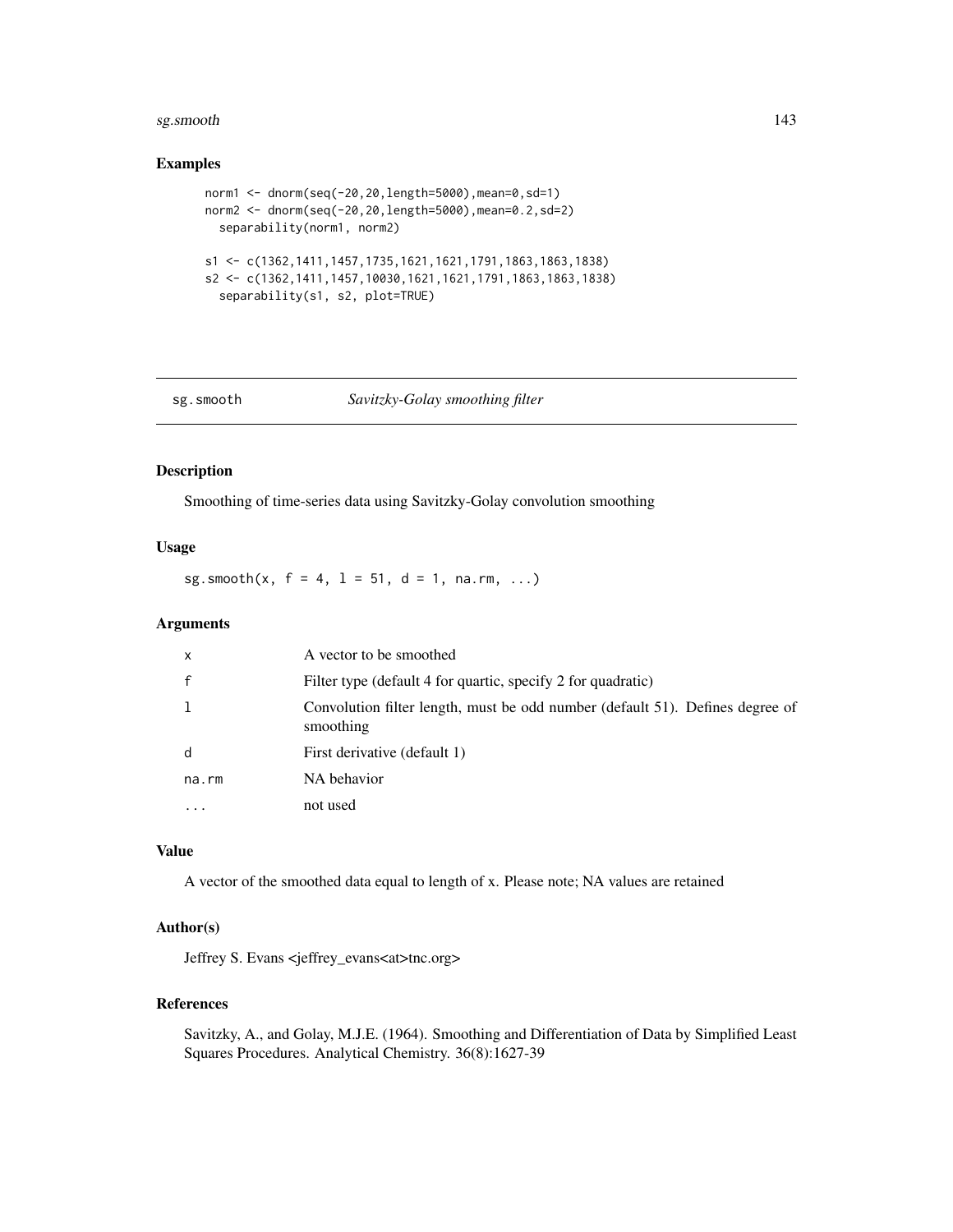#### Examples

```
y <- c(0.112220988, 0.055554941, 0.013333187, 0.055554941, 0.063332640, 0.014444285,
        0.015555384, 0.057777140, 0.059999339, 0.034444068, 0.058888242, 0.136665165,
        0.038888458, 0.096665606,0.141109571, 0.015555384, 0.012222088, 0.012222088,
        0.072221428, 0.052221648, 0.087776810,0.014444285, 0.033332966, 0.012222088,
        0.032221869, 0.059999339, 0.011110989, 0.011110989,0.042221759, 0.029999670,
        0.018888680, 0.098887801, 0.016666483, 0.031110767, 0.061110441,0.022221979,
        0.073332526, 0.012222088, 0.016666483, 0.012222088, 0.122220881, 0.134442955,
        0.094443403, 0.128887475, 0.045555055, 0.152220547, 0.071110331, 0.018888680,
        0.022221979, 0.029999670, 0.035555165, 0.014444285, 0.049999449, 0.074443623,
        0.068888135, 0.062221535, 0.032221869, 0.095554501, 0.143331751, 0.121109776,
        0.065554835, 0.074443623, 0.043332856, 0.017777583, 0.016666483, 0.036666263,
        0.152220547, 0.032221869, 0.009999890, 0.009999890, 0.021110879, 0.025555275,
       0.099998899, 0.015555384, 0.086665712, 0.008888791, 0.062221535, 0.044443958,
       0.081110224, 0.015555384, 0.089999005, 0.082221314, 0.056666043, 0.013333187,
        0.048888352, 0.075554721, 0.025555275, 0.056666043, 0.146665052, 0.118887581,
        0.125554174, 0.024444176, 0.124443069, 0.012222088, 0.126665279, 0.048888352,
        0.046666153, 0.141109571, 0.015555384, 0.114443190)
 plot(y, type="l", lty = 3, main="Savitzky-Golay with l = 51, 25, 10")
   lines(sg.smooth(y),col="red", lwd=2)
   lines(sg.smooth(y, 1 = 25), col="blue", 1wd=2)lines(sg.smooth(y, 1 = 10), col="green", 1wd=2)#### function applied to a raster stack and sp object
library(raster)
random.raster \le function(r=50, c=50, l=10, min=0, max=1){
  do.call(stack, replicate(l, raster(matrix(runif(r*c, min, max),r,c))))
}
r <- random.raster()
# raster stack example
( r.sg <- calc(r, sg.smooth) )
# sp SpatialPixelsDataFrame example
r.sp <- as(r, "SpatialPixelsDataFrame")
r.sp@data <- as.data.frame(t(apply(r.sp@data, MARGIN=1, FUN=sg.smooth)))
```
shannons *Shannon's Diversity (Entropy) Index*

## **Description**

Calculates Shannon's Diversity Index and Shannon's Evenness Index

```
shannons(x, counts = TRUE, ens = FALSE, margin = "row")
```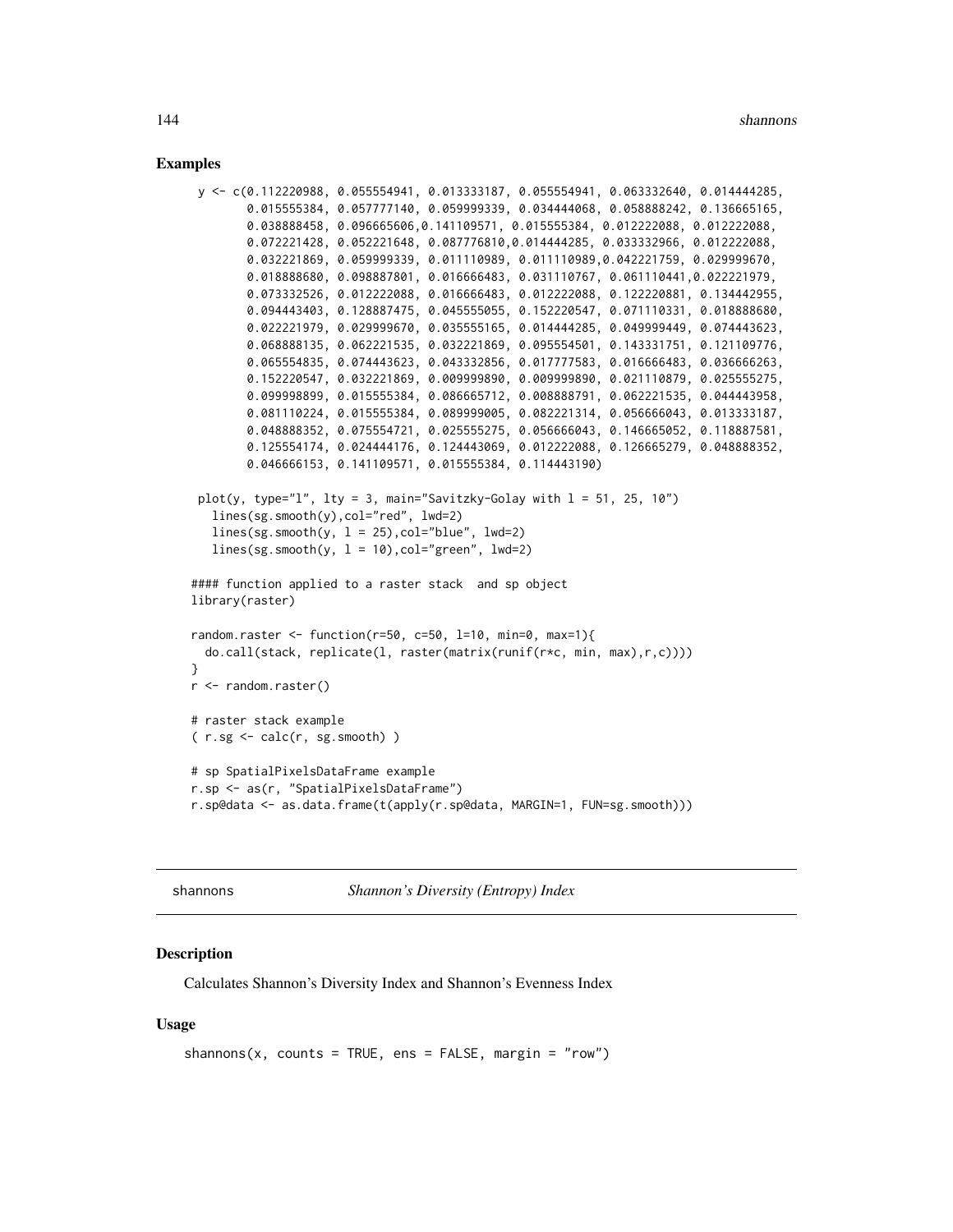#### shannons 145

#### Arguments

| X      | data.frame object containing counts or proportions       |
|--------|----------------------------------------------------------|
| counts | Are data counts (TRUE) or relative proportions (FALSE)   |
| ens    | Calculate effective number of species (TRUE/FALSE)       |
| margin | Calculate diversity for rows or columns. c("row", "col") |

# Value

data.frame with "H" (Shannon's diversity) and "evenness" (Shannon's evenness where H / max(  $sum(x)$ ) and ESN

#### Note

The expected for H is 0-3+ where a value of 2 has been suggested as medium-high diversity, for evenness is 0-1 with 0 signifying no evenness and 1, complete evenness.

#### Author(s)

Jeffrey S. Evans <jeffrey\_evans@tnc.org>

#### References

Shannon, C. E. and W. Weaver (1948) A mathematical theory of communication. The Bell System Technical Journal, 27:379-423.

Simpson, E. H. (1949) Measurement of diversity. Nature 163:688

Roth, D. S., I. Perfecto, and B. Rathcke (1994) The effects of management systems on groundforaging ant diversity in Costa Rica. Ecological Applications 4(3):423-436.

```
# Using Costa Rican ant diversity data from Roth et al. (1994)
data(ants)
# Calculate diversity for each covertype ("col")
shannons(ants[,2:ncol(ants)], ens = TRUE, counts = FALSE, margin = "col")
```

```
# Calculate diversity for each species ("row")
ant.div <- shannons(ants[,2:ncol(ants)], ens = TRUE, counts = FALSE,
                   margin = "row")
 row.names(ant.div) <- ants[,1]
 ant.div
```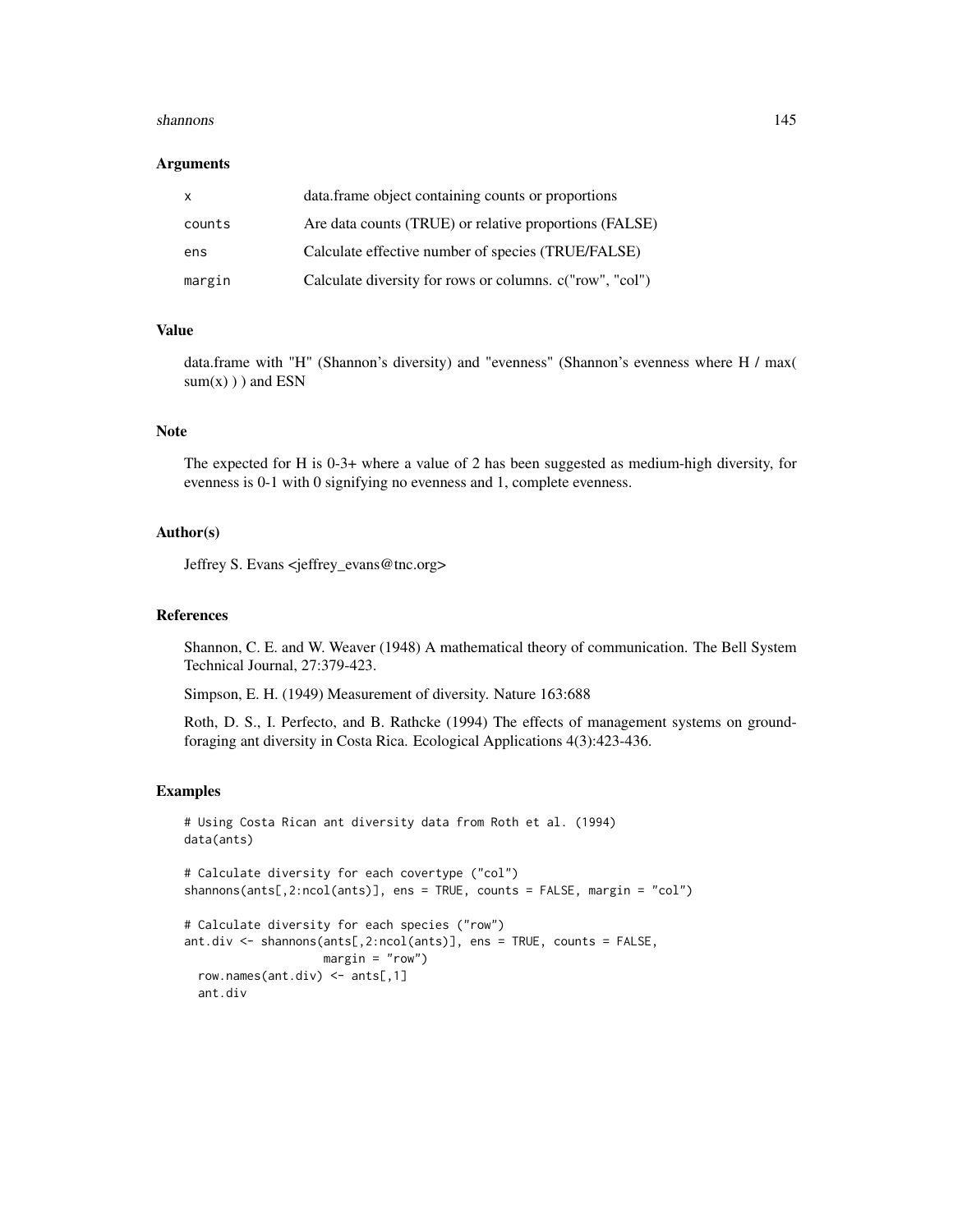<span id="page-145-0"></span>shift *shift*

# Description

Shift a vector by specified positive or negative lag

## Usage

 $shift(x, lag = 1, pad = NA)$ 

# Arguments

| X   | A vector                                            |
|-----|-----------------------------------------------------|
| lag | Number of lagged offsets, default is 1              |
| pad | Value to fill the lagged offset with, default is NA |

# Value

a vector, length equal to x, with offset length filled with pad values

# Author(s)

Jeffrey S. Evans <jeffrey\_evans@tnc.org>

# Examples

```
x \le -1:10shift(x, 1) # shift positive (from beginning of vector) by 1
shift(x, -1) # shift negative (from end of vector) by 1
shift(x, 5, 0) # Shift by 5 and fill (pad) with 0
```
similarity *Ecological similarity*

# Description

Uses row imputation to identify "k" ecological similar observations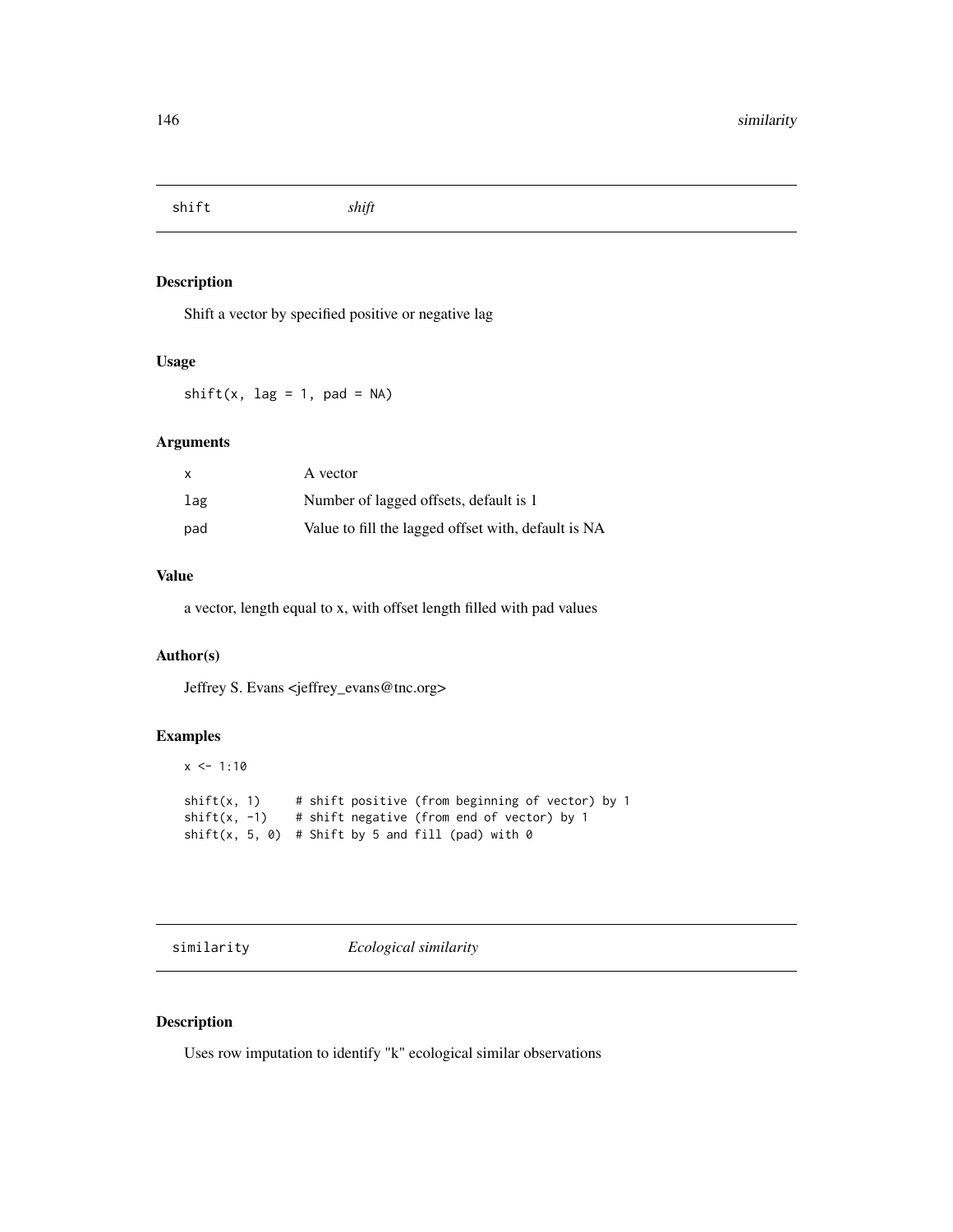#### similarity 147

### Usage

```
similarity(
 x,
 k = 4,
 method = "mahalanobis",
 frequency = TRUE,
  scale = TRUE,
 ID = NULL)
```
#### Arguments

| $\mathsf{x}$ | data.frame containing ecological measures                                                                      |
|--------------|----------------------------------------------------------------------------------------------------------------|
| k            | Number of k nearest neighbors (kNN)                                                                            |
| method       | Method to compute multivariate distances c("mahalanobis", "raw", "euclidean",<br>" $ica$ "                     |
| frequency    | Calculate frequency of each reference row (TRUE/FALSE)                                                         |
| scale        | Scale multivariate distances to standard range (TRUE/FALSE)                                                    |
| ΙD           | Unique ID vector to use as reference ID's (rownames). Must be unique and<br>same length as number of rows in x |

# Value

data.frame with k similar targets and associated distances. If frequency = TRUE the freq column represents the number of times a row (ID) was selected as a neighbor.

#### Note

This function uses row-based imputation to identify k similar neighbors for each observation. Has been used to identify offsets based on ecological similarity.

# Author(s)

Jeffrey S. Evans <jeffrey\_evans@tnc.org>

# References

Evans, J.S., S.R. Schill, G.T. Raber (2015) A Systematic Framework for Spatial Conservation Planning and Ecological Priority Design in St. Lucia, Eastern Caribbean. Chapter 26 in Central American Biodiversity : Conservation, Ecology and a Sustainable Future. F. Huettman (eds). Springer, NY.

```
library(sp)
data(pu)
kNN \le similarity(pu@data[2:ncol(pu)], k = 4, frequency = FALSE,
                  ID = pu@data$UNIT_ID)
```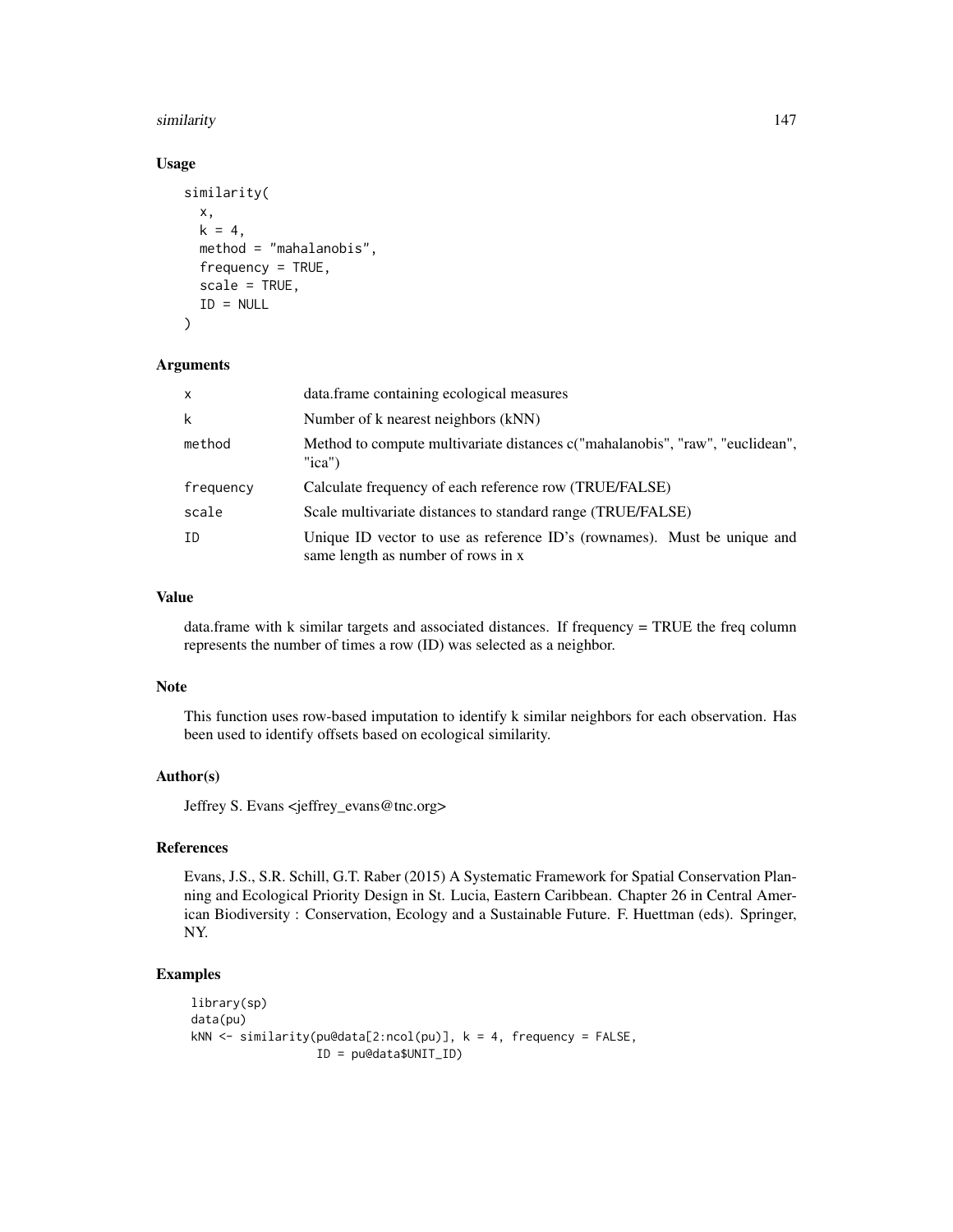```
kNN <- similarity(pu@data[2:ncol(pu)], k = 4, frequency = TRUE,
                  ID = pu@data$UNIT_ID)
p <- kNN$freq
clr <- c("#3288BD", "#99D594", "#E6F598", "#FEE08B",
         "#FC8D59", "#D53E4F")
p \leftarrow ifelse(p \leftarrow 0, clr[1],
       ifelse(p > 0 & p < 10, clr[2],
         ifelse(p >= 10 & p < 20, clr[3],
        ifelse(p >= 20 & p < 50, clr[4],
          ifelse(p > = 50 & p < 100, clr[5],
            ifelse(p >= 100, clr[6], NA))))))
plot(pu, col=p, border=NA)
  legend("topleft", legend=c("None","<10","10-20",
         "20-50","50-100",">100"),
         fill=clr, cex=0.6, bty="n")
  box()
```
smooth.time.series *Smooth Raster Time-series*

# Description

Smooths pixel-level data in raster time-series and can impute missing (NA) values.

#### Usage

```
smooth.time.series(x, f = 0.8, smooth.data = FALSE, ...)
```
#### Arguments

| X            | A raster stack/brick or sp object with a @data slot                      |
|--------------|--------------------------------------------------------------------------|
| $\mathbf{f}$ | Smoothing parameter (see loess span argument)                            |
| smooth.data  | (FALSE/TRUE) Smooth all of the data or just impute NA values             |
| .            | Additional arguments passed to raster calc (for writing results to disk) |

#### Details

This function uses a LOESS regression to smooth the time-series (using the smooth.data = TRUE argument). If the data is smoothed, it will be replaced by a loess estimate of the time-series (estimated distribution at the pixel-level). The results can dramatically be effected by the choice of the smoothing parameter (f) so caution is warranted and the effect of this parameter tested. Alternately, with smooth.data = FALSE, the function can be used to impute missing pixel data (NA) in raster time-series (stacks/bricks).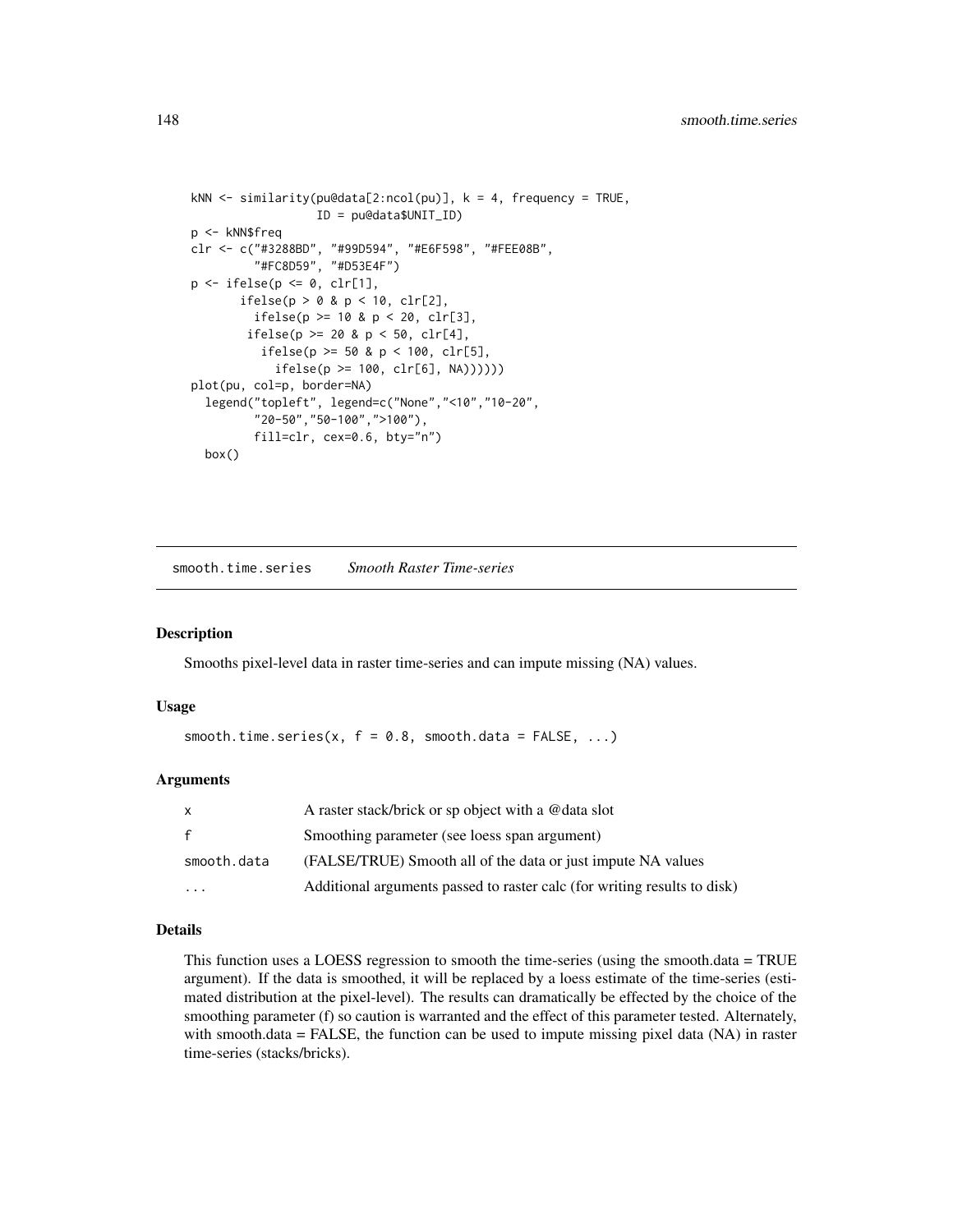<span id="page-148-0"></span>sobal 149

# Value

A raster stack or brick pr data.frame object with imputed NA values or smoothed data.

# Author(s)

Jeffrey S. Evans <jeffrey\_evans@tnc.org>

# See Also

[loess](#page-0-0) for details on the loess regression

[calc](#page-0-0) for details on additional (...) arguments

#### Examples

```
## Not run:
random.raster <- function(r=50, c=50, l=10, min=0, max=1){
  do.call(stack, replicate(l, raster(matrix(runif(r*c, min, max),r,c))))
}
r <- random.raster()
#### Smooth time-series using raster stack/brick
r.smooth \leq smooth.time.series(r, f = 0.6, smooth.data = TRUE)
#### sp SpatialPixelsDataFrame example
r <- as(r, "SpatialPixelsDataFrame")
# extract pixel 100 for plotting
y <- as.numeric(r@data[100,])
# Smooth data
r@data <- smooth.time.series(r, f = 0.6, smooth.data = TRUE)
# plot results
plot(y, type="l")
  lines(as.numeric(r@data[100,]), col="red")
     legend("bottomright", legend=c("original","smoothed"),
        lty=c(1,1), col=c("black","red"))
 # coerce back to raster stack object
r \leftarrow stack(r)## End(Not run)
```
sobal *Sobel-Feldman operator*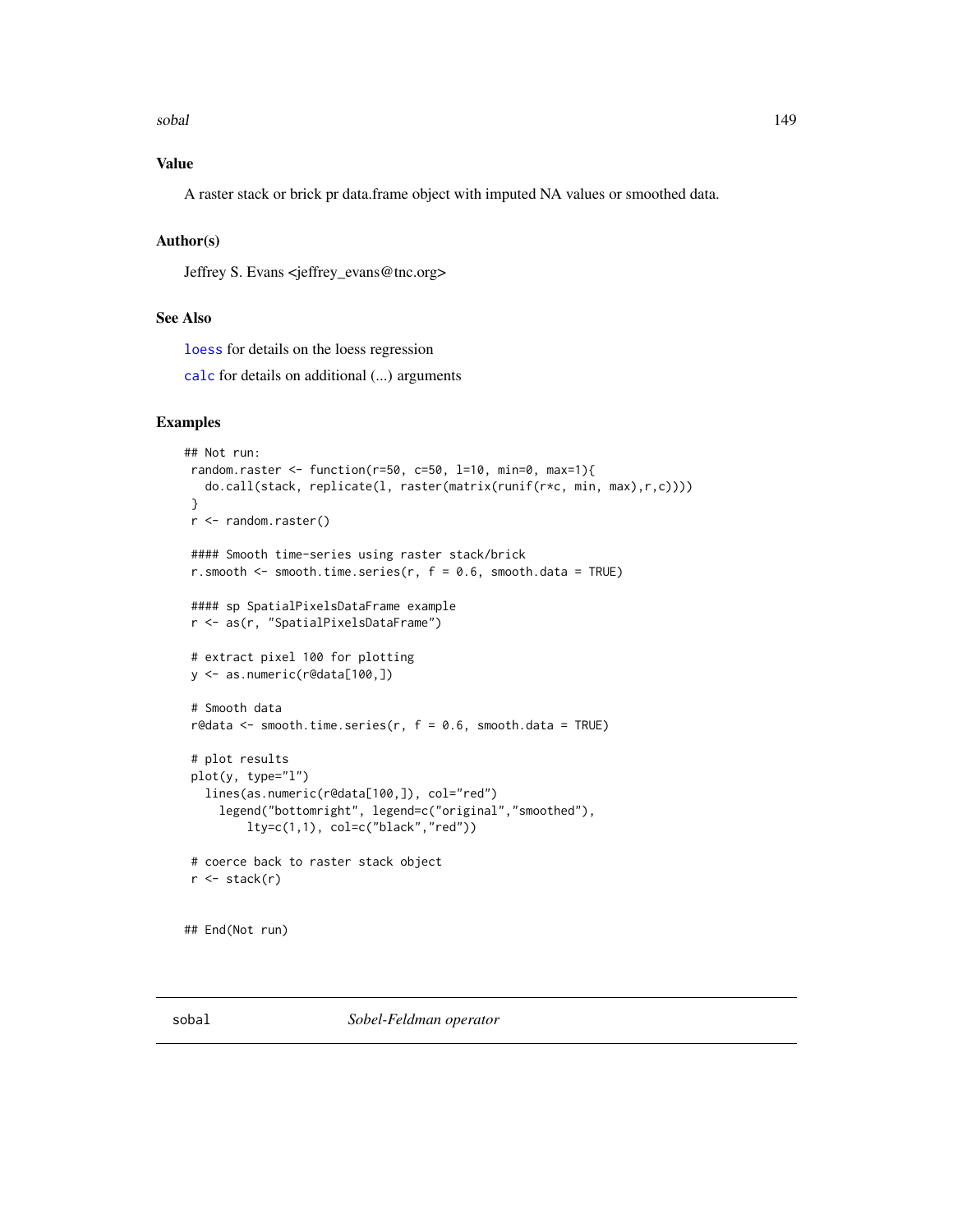#### Description

An isotropic image gradient operator using a 3x3 window

The Sobel-Feldmanh operator is a discrete differentiation operator, deriving an approximation of the gradient of the intensity function. abrupt discontinuity in the gradient function represents edges, making this a common approach for edge detection. The Sobel-Feldman operator is based on convolving the image with a small, separable, and integer matrix in the horizontal and vertical directions. The operator uses two 3x3 kernels which are convolved with the original image to calculate approximations of the derivatives - one for horizontal changes, and one for vertical. Where x is defined here as increasing in the right-direction, and y as increasing in the down-direction. At each pixel in the raster, the resulting gradient can be combined to give the gradient intensity, using: SQRT(  $Gx^2Gy^2$  ). This can be expanded into the gradient direction using atan( $Gx/Gy$ )

# Usage

sobal(x, method = "intensity",  $\dots$ )

#### Arguments

|                         | A raster class object                                                                                                                                   |
|-------------------------|---------------------------------------------------------------------------------------------------------------------------------------------------------|
| method                  | Type of operator ("intensity", "direction", "edge")                                                                                                     |
| $\cdot$ $\cdot$ $\cdot$ | Additional arguments passed to raster::overlay or, if method="edge", raster::focal<br>(if you want a file written to disk use filename $=$ "" argument) |
|                         |                                                                                                                                                         |

#### Value

A raster class object or raster written to disk

# Author(s)

Jeffrey S. Evans <jeffrey\_evans@tnc.org>

### References

Sobel, I., & G. Feldman, (1969) A 3x3 Isotropic Gradient Operator for Image Processing, presented at the Stanford Artificial Intelligence Project (SAIL).

```
library(raster)
r <- brick(system.file("external/rlogo.grd", package="raster"))
s.int <- sobal(r[[1]])
s.dir \leq sobal(r[[1]], method = "direction")
s.edge \le sobal(r[[1]], method = "edge")
opar <- par(no.readonly=TRUE)
par(mfrow=c(2,2))
  plot(r[[1]])
  plot(s.int, main="intensity")
  plot(s.dir, main="direction")
```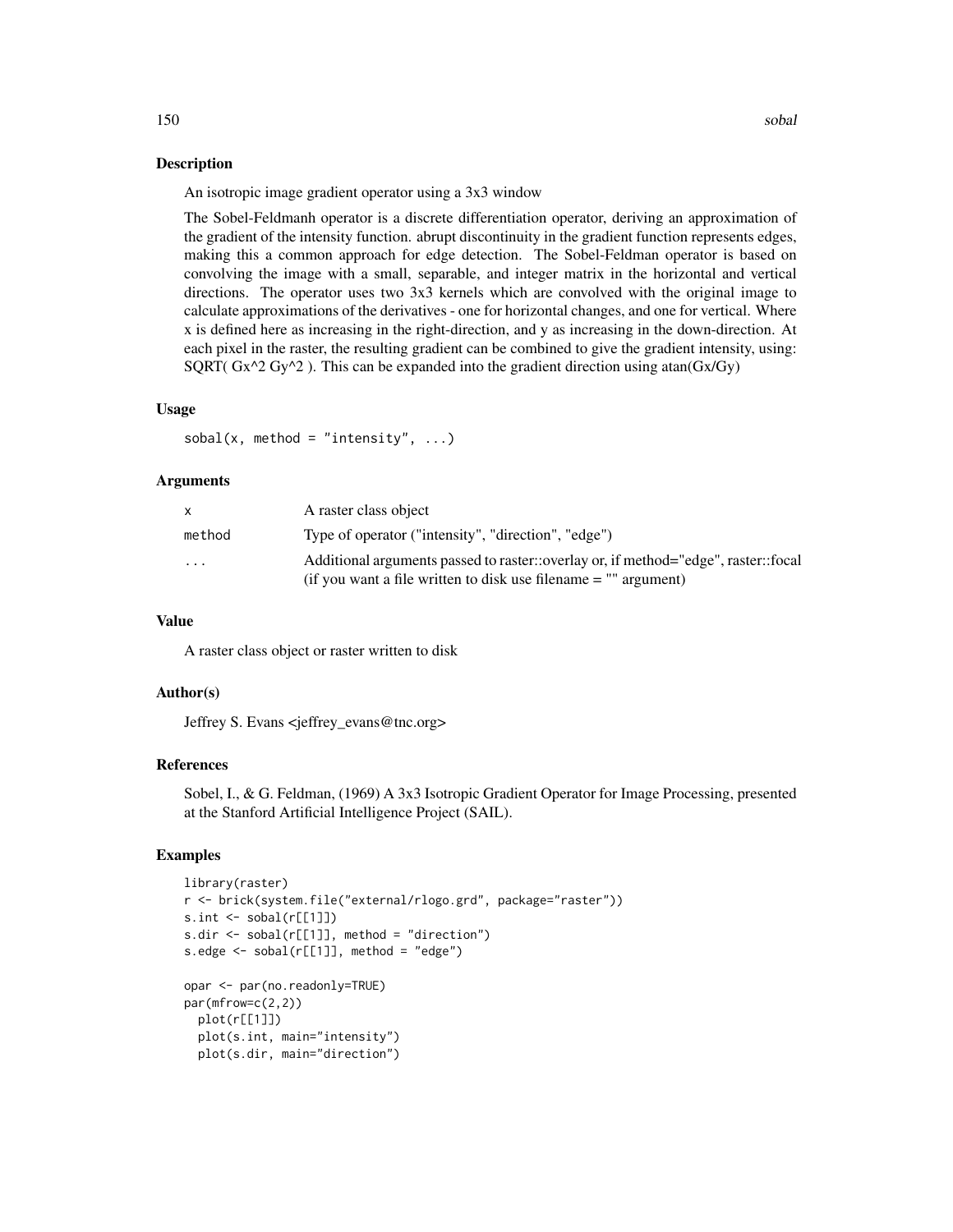<span id="page-150-0"></span>sp.kde 151

```
plot(s.edge, main="edge")
par(opar)
```
# sp.kde *Spatial kernel density estimate*

# Description

A weighted or unweighted Gaussian Kernel Density estimate for spatial data

# Usage

```
sp.kde(
 x,
 y = NULL,bw = NULL,newdata = NULL,
 nr = NULL,nc = NULL,standardize = FALSE,
 scale.factor = NULL,
 mask = TRUE)
```
# Arguments

| $\mathsf{x}$ | sp SpatialPointsDataFrame object                                                                                    |
|--------------|---------------------------------------------------------------------------------------------------------------------|
| У            | Optional values, associated with x coordinates, to be used as weights                                               |
| bw           | Distance bandwidth of Gaussian Kernel, must be units of projection                                                  |
| newdata      | A Rasterlayer, any sp class object or c[xmin,xmax,ymin,ymax] vector to esti-<br>mate the kde extent                 |
| nr           | Number of rows used for creating grid. If not defined a value based on extent or<br>existing raster will be used    |
| nc           | Number of columns used for creating grid. If not defined a value based on extent<br>or existing raster will be used |
| standardize  | Standardize results to 0-1 (FALSE/TRUE)                                                                             |
| scale.factor | Optional numeric scaling factor for the KDE (eg., 10000), to account for small<br>estimate values                   |
| mask         | (TRUE/FALSE) mask resulting raster if newdata is provided                                                           |

# Value

Raster class object containing kernel density estimate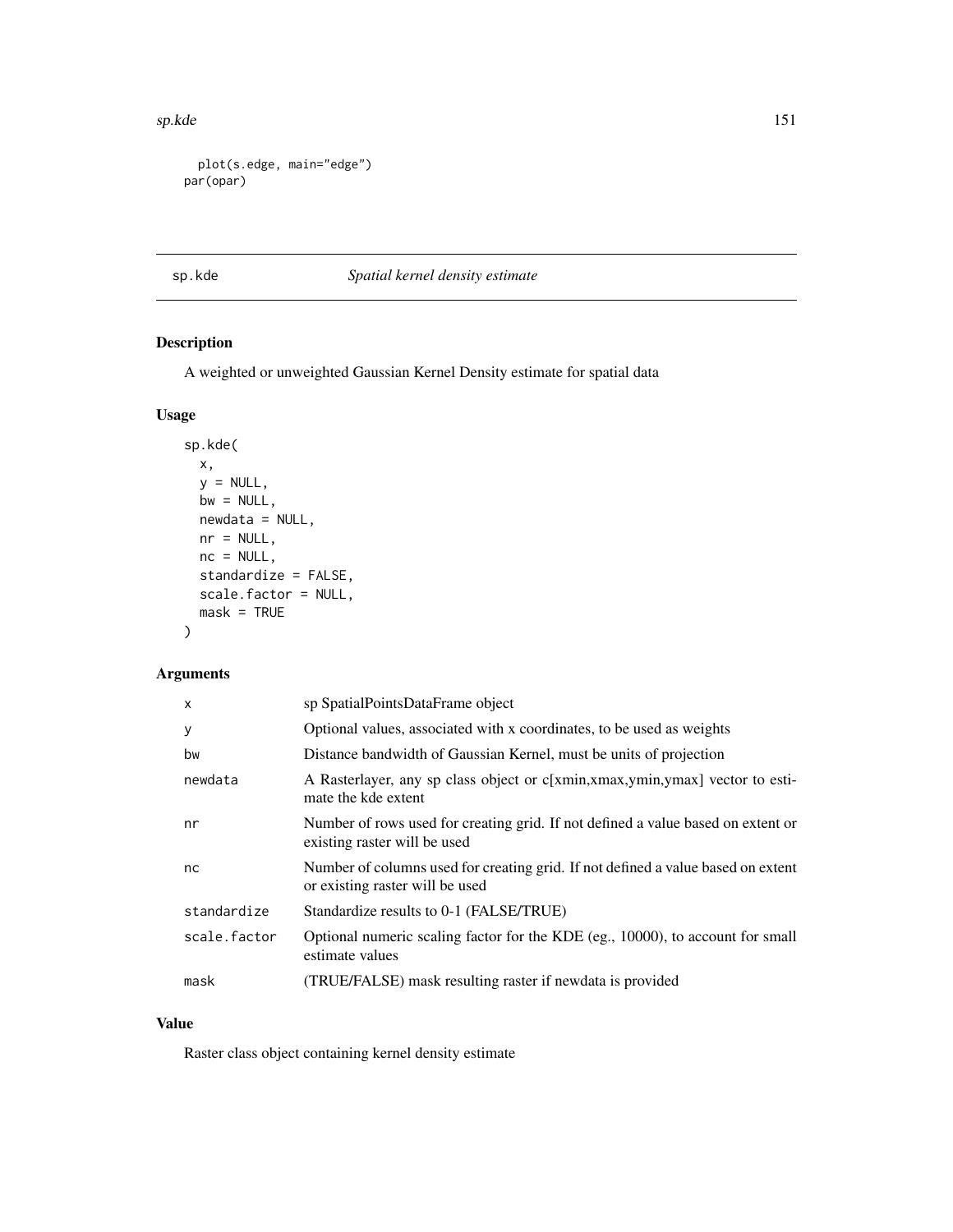#### Author(s)

Jeffrey S. Evans <ieffrey\_evans@tnc.org>

```
library(sp)
library(raster)
  data(meuse)
  coordinates(meuse) <- ~x+y
# Unweighted KDE (spatial locations only)
pt.kde \leq sp.kde(x = meuse, bw = 1000, standardize = TRUE,
                 nr=104, nc=78, scale.factor = 10000 )
# Plot results
  plot(pt.kde, main="Unweighted kde")
    points(meuse, pch=20, col="red")
#### Using existing raster(s) to define grid ####
# Weighted KDE using cadmium and extent with row & col to define grid
e <- c(178605, 181390, 329714, 333611)
cadmium.kde <- sp.kde(x = meuse, y = meuse$cadmium, bw = 1000,
                      nr = 104, nc = 78, newdata = e,
   standardize = TRUE,
   scale.factor = 10000 )
plot(cadmium.kde)
  points(meuse, pch=19)
# Weighted KDE using cadmium and raster object to define grid
r <- raster::raster(raster::extent(c(178605, 181390, 329714, 333611)),
                    nrow=104, ncol=78)
  r[] \leftarrow rep(1,ncell(r))cadmium.kde \leq sp.kde(x = meuse, y = meuse$cadmium, bw = 1000,
                      newdata = r, standardize = TRUE,
   scale.factor = 10000 )
plot(cadmium.kde)
  points(meuse, pch=19)
# Weighted KDE using cadmium and SpatialPixelsDataFrame object to define grid
data(meuse.grid)
coordinates(meuse.grid) = -x+yproj4string(meuse.grid) <- CRS("+init=epsg:28992")
gridded(meuse.grid) = TRUE
cadmium.kde <- sp.kde(x = meuse, y = meuse$cadmium, bw = 1000,
                      newdata = meuse.grid, standardize = TRUE,
   scale.factor = 10000 )
plot(cadmium.kde)
  points(meuse, pch=19)
```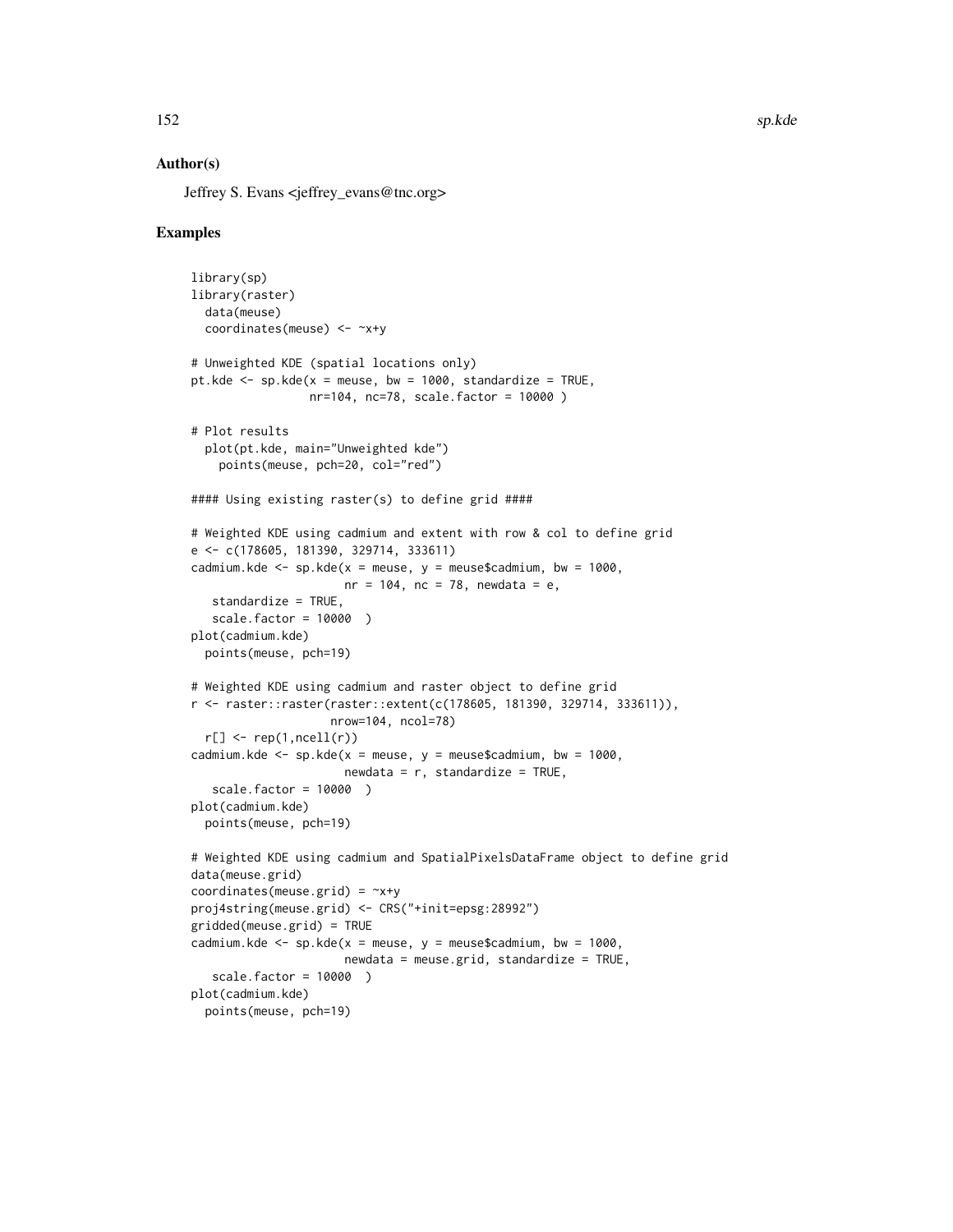<span id="page-152-0"></span>sp.na.omit *sp na.omit*

# Description

Removes row or column NA's in sp object

#### Usage

 $sp.na.$ omit(x, col.name = NULL, margin = 1)

#### Arguments

|          | Object of class SpatialPointsDataFrame OR SpatialPolygonsDataFrame |
|----------|--------------------------------------------------------------------|
| col.name | The name of a specific column to remove NA's from                  |
| margin   | Margin $(1,2)$ of data.frame 1 for rows or 2 for columns           |

# Note

This function will remove all NA's in the object or NA's associated with a specific column.

#### Author(s)

Jeffrey S. Evans <jeffrey\_evans<at>tnc.org>

```
library(sp)
data(meuse)
coordinates(meuse) <- ~x+y
# Display rows with NA
meuse@data[!complete.cases(meuse@data),]
# Remove all NA's in rows (and associated points)
meuse2 <- sp.na.omit(meuse)
  dim(meuse)
  dim(meuse2)
# Plot deleted points in red
plot(meuse, col='red', pch=20)
plot(meuse2, col='black', pch=20, add=TRUE)
# Remove NA's associated with specific column
meuse2 <- sp.na.omit(meuse, col.name = "om")
  head(meuse@data)
  head(meuse2@data)
```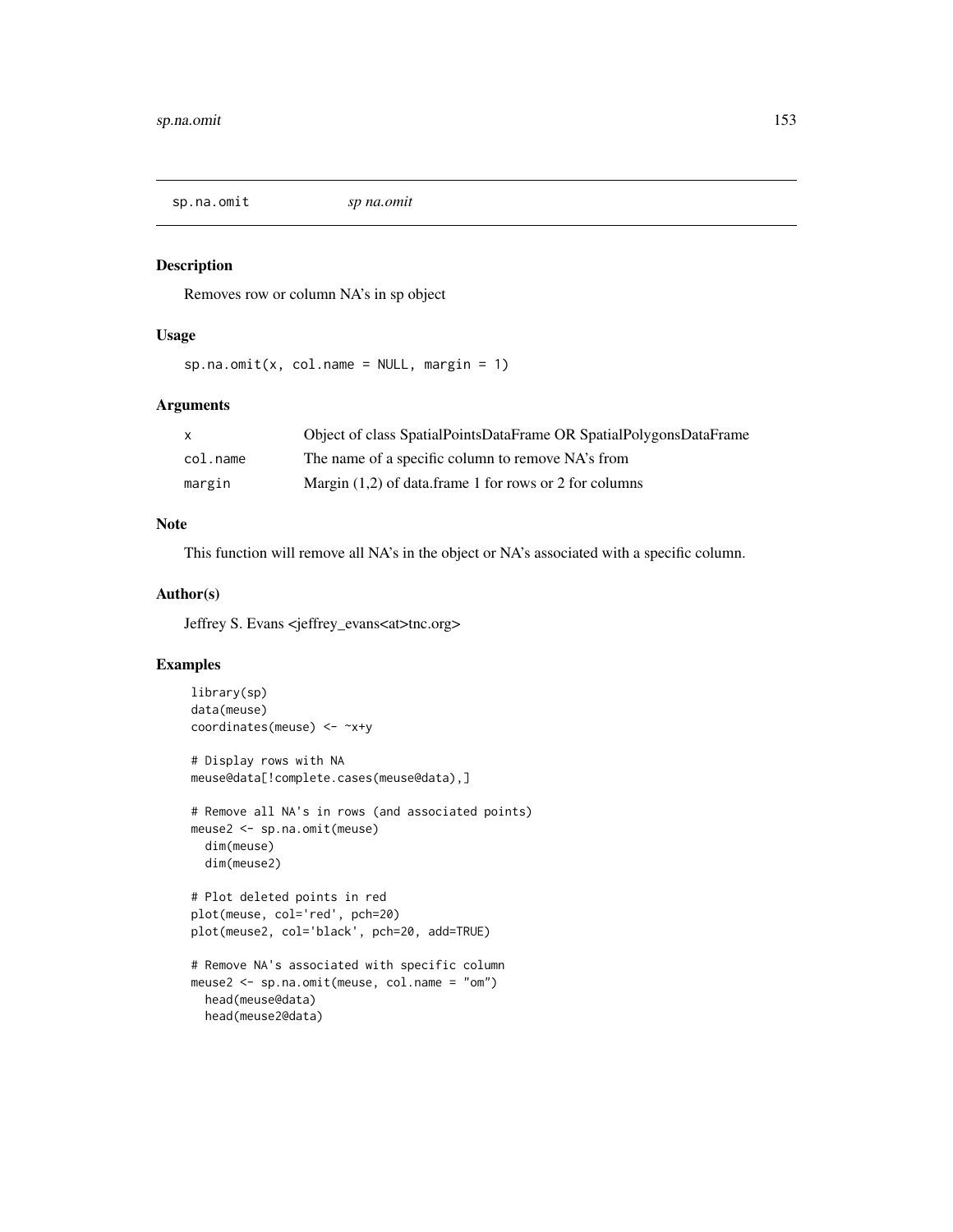<span id="page-153-0"></span>spatial.select *Spatial Select*

#### Description

Performs a spatial select (feature subset) between a polygon(s) and other feature class

Performs a spatial select of features based on an overlay of a polygon (x), which can represent multiple features, and a polygon, point or line feature classes (y). User can specify a partial or complete intersection, using within argument, or within a distance, using distance argument, predicated on the query polygon. This function is similar to ArcGIS/Pro spatial select. Please note that for point to point neighbor selections use the knn function.

# Usage

```
spatial.select(
  x,
  y = NULL,distance = NULL,
 predicate = c("intersect", "contains", "covers", "touches", "proximity",
    "contingency"),
 neighbors = c("queen", "rook")
)
```
#### Arguments

| X         | An sp or sf polygon(s) object that defines the spatial query                       |
|-----------|------------------------------------------------------------------------------------|
| y         | A sp or sf feature class that will be subset by the query of x                     |
| distance  | A proximity distance of features to select (within distance)                       |
| predicate | Spatial predicate for intersection                                                 |
| neighbors | If predicate $=$ "contingency" type of neighbors options are $c$ ("queen", "rook") |

# Value

An sp object representing a subset of y based on the spatial query of x or, if predicate = contingency a sparse matrix representing neighbor indexes

#### Note

Valid spatial predicates include: intersect, touches, covers, contains, proximity and contingency. See [DE-9IM topology model](https://en.wikipedia.org/wiki/DE-9IM) for detailed information on data predicates.

# Author(s)

Jeffrey S. Evans <jeffrey\_evans@tnc.org>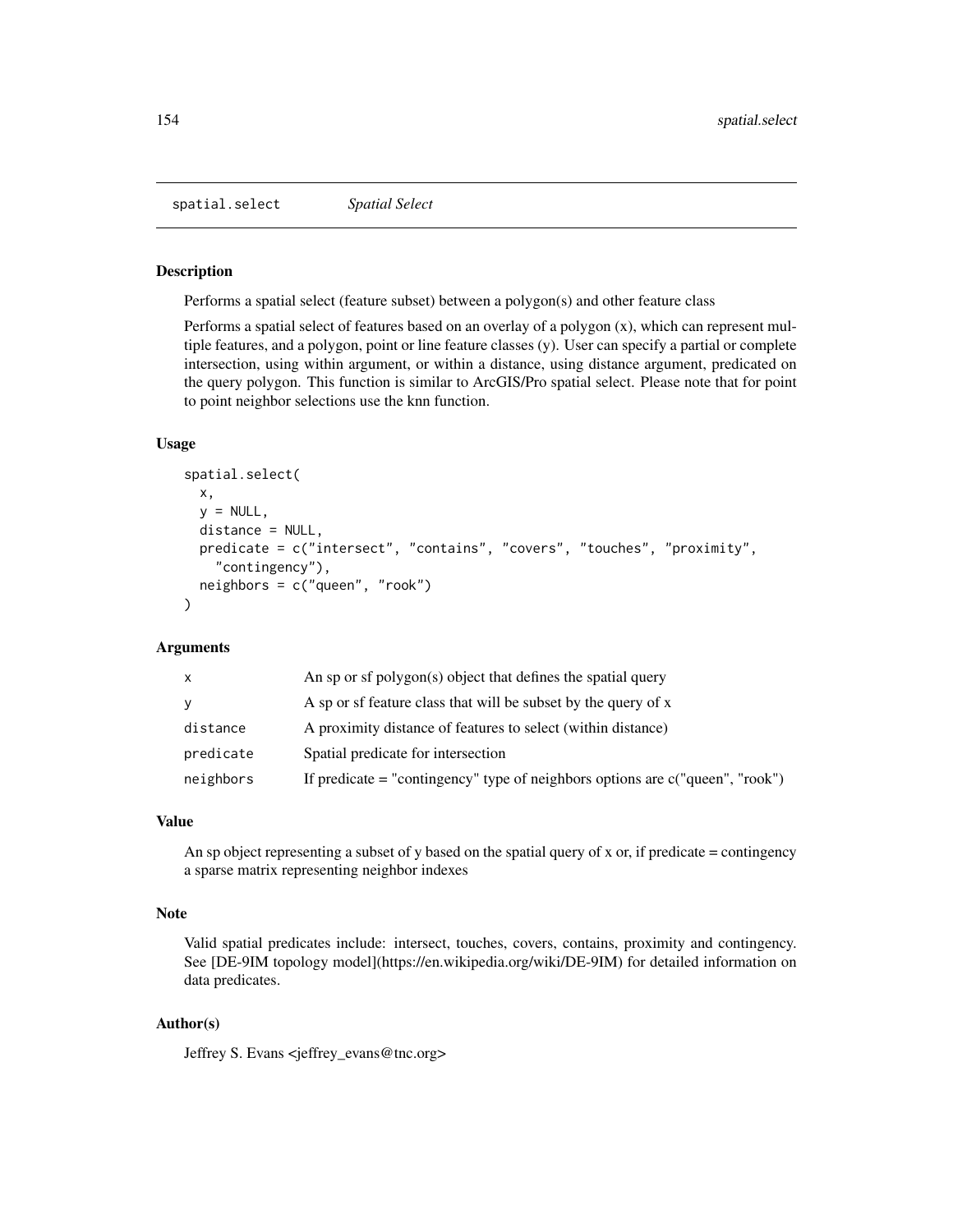# <span id="page-154-0"></span>spatial.select 155

#### See Also

[gIntersects](#page-0-0) for details on intersect predicate

[gContains](#page-0-0) for details on contain predicate

[gCovers](#page-0-0) for details on covers predicate

[gTouches](#page-0-0) for details on touches predicate

[gWithinDistance](#page-0-0) for details on proximity predicate

<https://en.wikipedia.org/wiki/DE-9IM> for details on DE-9IM topology model

```
library(raster)
library(sp)
data(meuse)
 coordinates(meuse) <- ~x+y
spolys <- hexagons(meuse, res=100)
p <- raster(extent(spolys), res=800)
 p[] \leftarrow runif(ncell(p)) * 10p \leq -\n  \text{rasterToPolygons}(p, \text{ fun=function}(x)\{x \geq 6\})#### On polygons
sub.int <- spatial.select(p, spolys, predicate = "intersect")
sub.contains \leq spatial.select(p, spolys, predicate = "contains")
subcov \le spatial.select(p, spolys, predicate = "covers")
sub.touches \leq spatial.select(p, spolys, predicate = "touches")
sub.prox <- spatial.select(p, spolys, distance=100, predicate = "proximity")
opar <- par(no.readonly=TRUE)
par(mfrow=c(2,3))plot(spolys, main="all data")
    plot(p, add=TRUE)
 plot(sub.int, main="intersects")
    plot(p, add=TRUE)
 plot(sub.contains, main="contains")
    plot(p, add=TRUE)
 plot(sub.cov, main="covers")
   plot(p, add=TRUE)
 plot(sub.touches, main="touches")
   plot(p, add=TRUE)
 plot(sub.prox, main="Proximity 100m distance")
   plot(p, add=TRUE)
par(opar)
#### On points
#### note; touches is not relevant for points and intersect/contains/covers
#### yield the same results
sub.int <- spatial.select(p, meuse, predicate = "intersect")
sub.contains <- spatial.select(p, meuse, predicate = "contains")
sub.prox <- spatial.select(p, meuse, distance=200, predicate = "proximity")
```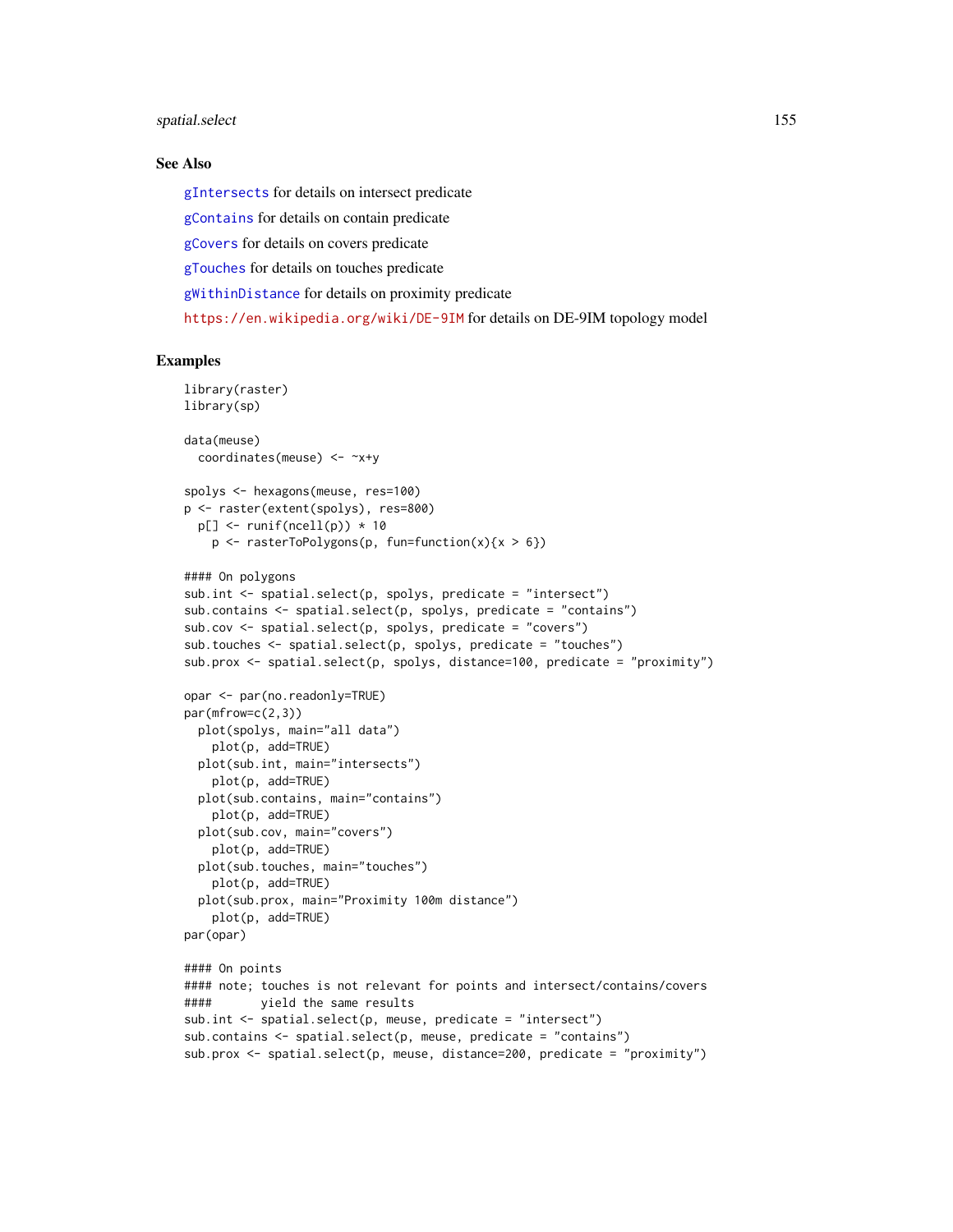```
opar <- par(no.readonly=TRUE)
par(mfrow=c(2,2))
 plot(meuse, main="all data", pch=20)
   plot(p, add=TRUE)
 plot(sub.int, main="intersects", pch=20)
   plot(p, add=TRUE)
 plot(sub.contains, main="contains", pch=20)
   plot(p, add=TRUE)
 plot(sub.prox, main="Proximity 200m distance", pch=20)
   plot(p, add=TRUE)
par(opar)
#### For rook or queen polygon contingency
spolys <- as(sf::st_make_grid(sf::st_sfc(sf::st_point(c(0,0)),
             sf::st\_point(c(3,3))), n = c(3,3)), "Spatial")
spatial.select(spolys, predicate = "contingency")
spatial.select(spolys, predicate = "contingency", neighbors = "rook")
```
spectral.separability *spectral separability*

#### Description

Calculates spectral separability by class

Available statistics:

- Bhattacharyya distance (Bhattacharyya 1943; Harold 2003) measures the similarity of two discrete or continuous probability distributions.
- Jeffries-Matusita (default) distance (Bruzzone et al., 2005; Swain et al., 1971) is a scaled (0- 2) version of Bhattacharyya. The J-M distance is asymptotic to 2, where 2 suggest complete separability.

#### Usage

```
spectral.\nseparability(x, y, jeffries.\nmatrix = TRUE)
```
#### Arguments

| data.frame, matrix or vector of spectral values must, match classes defined in y |
|----------------------------------------------------------------------------------|
| A vector or factor with grouping classes, must match row wise values in x        |

jeffries.matusita

(TRUE/FALSE) Return J-M distance (default) else Bhattacharyya

#### Value

A matrix of class-wise Jeffries-Matusita or Bhattacharyya distance separability values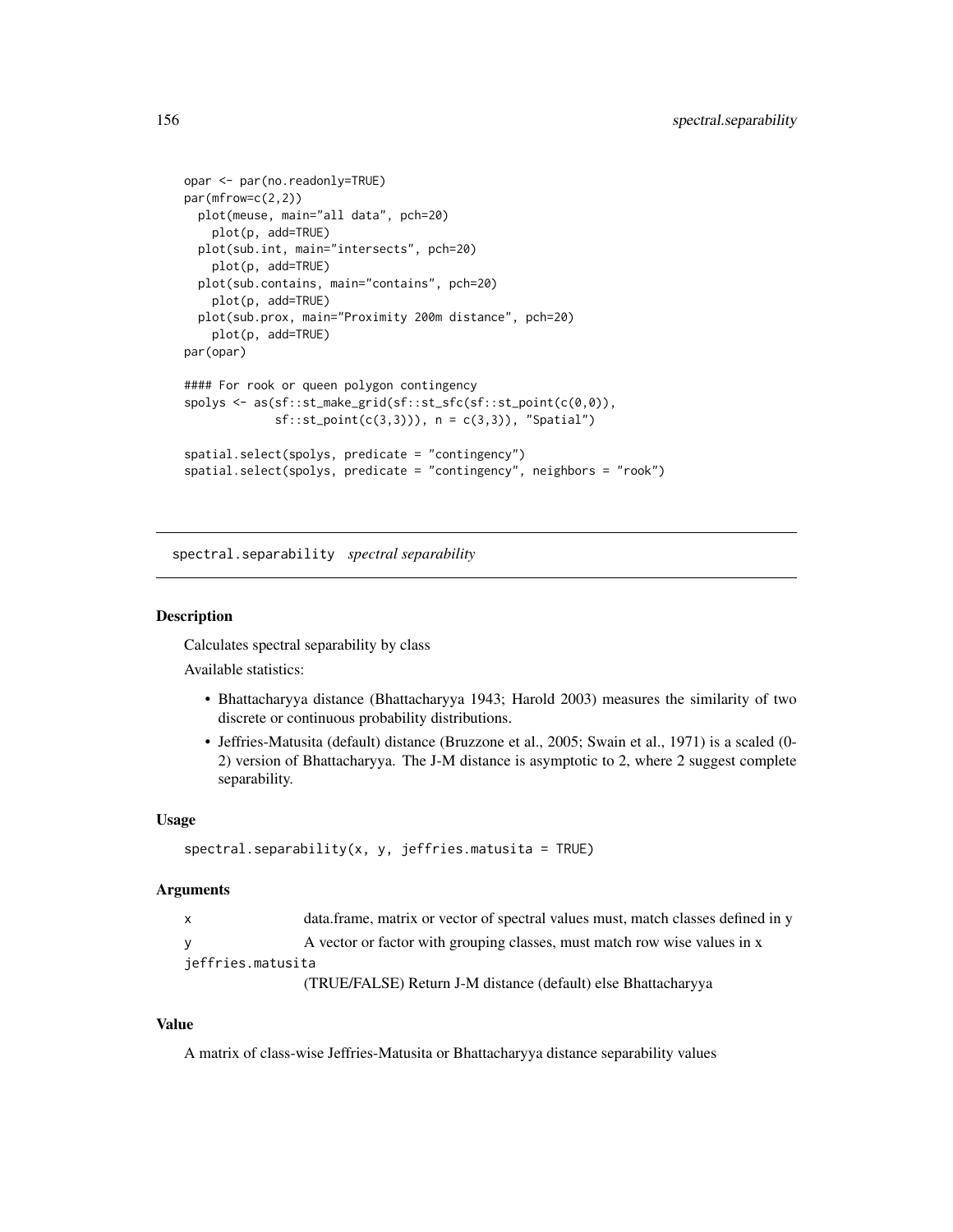#### <span id="page-156-0"></span>spherical.sd 157

# Author(s)

Jeffrey S. Evans [jeffrey\\_evans@tnc.org](mailto:jeffrey_evans@tnc.org)

#### References

Bhattacharyya, A. (1943) On a measure of divergence between two statistical populations defined by their probability distributions'. Bulletin of the Calcutta Mathematical Society 35:99-109

Bruzzone, L., F. Roli, S.B. Serpico (1995) An extension to multiclass cases of the Jefferys-Matusita distance. IEEE Transactions on Pattern Analysis and Machine Intelligence 33:1318-1321

Kailath, T., (1967) The Divergence and Bhattacharyya measures in signal selection. IEEE Transactions on Communication Theory 15:52-60

### Examples

```
#' # Create example data
require(MASS)
d \le -6 # Number of bands
n.class <- 5 # Number of classes
n <- rep(1000, 5)
mu <- round(matrix(rnorm(d*n.class, 128, 1),
            ncol=n.class, byrow=TRUE), 0)
x <- matrix(double(), ncol=d, nrow=0)
  classes <- integer()
    for (i in 1:n.class) {
      f <- svd(matrix(rnorm(d^2), ncol=d))
      sigma <- t(f$v) %*% diag(rep(10, d)) %*% f$v
      x \le rbind(x, mvrnorm(n[i], mu[, i], sigma))
      classes <- c(classes, rep(i, n[i]))
    }
\text{colnames}(x) \leq \text{past} \cdot \text{col} \cdot \text{cond} \cdot \text{col} \cdot \text{no}classes <- factor(classes, labels=c("water", "forest",
                   "shrub", "urban", "ag"))
# Separability for multi-band (multivariate) spectra
spectral.separability(x, classes)
# Separability for single-band (univariate) spectra
spectral.separability(x[,1], classes)
```
spherical.sd *Spherical Variance or Standard Deviation of Surface*

#### Description

Derives the spherical standard deviation of a raster surface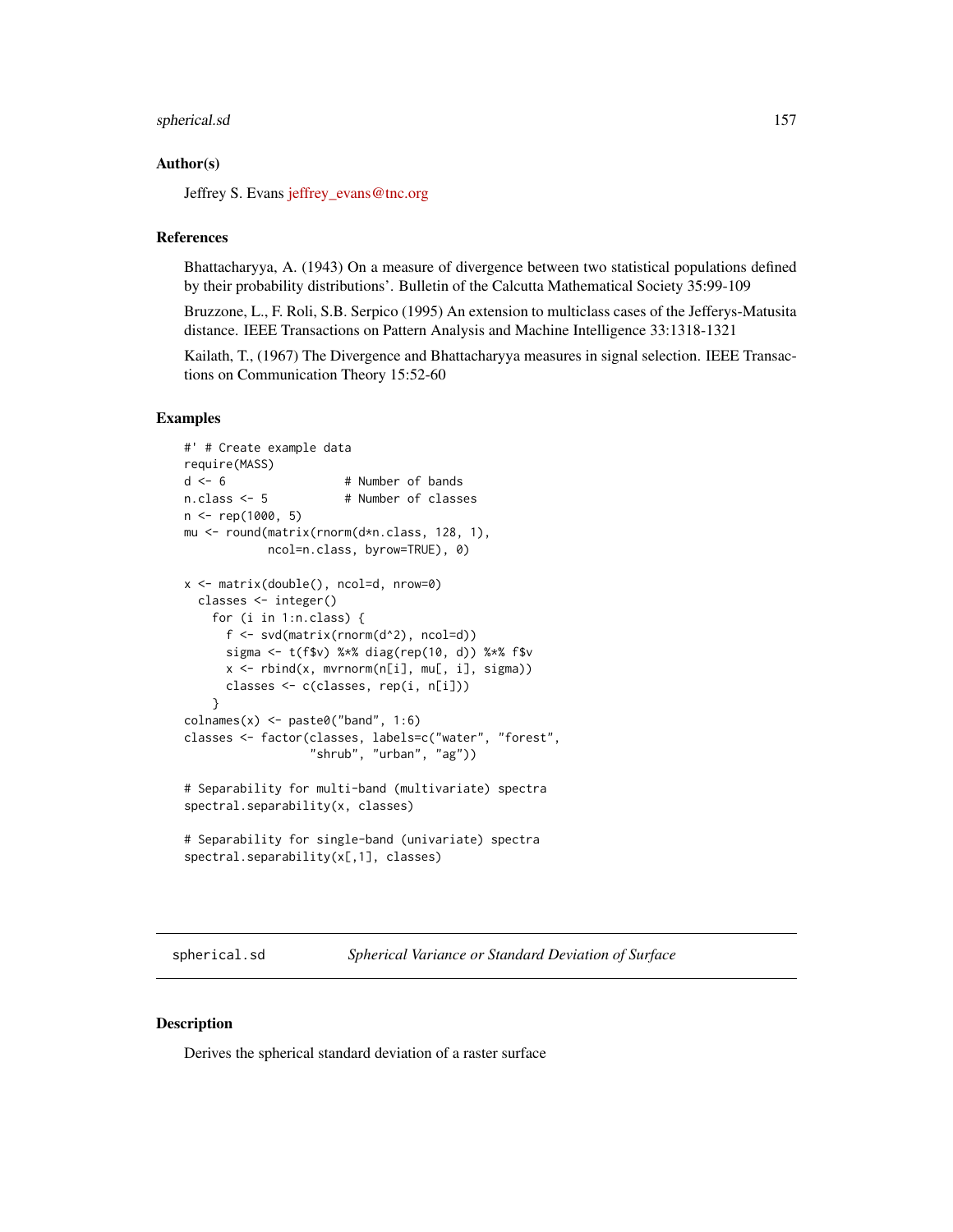#### Usage

 $spherical.sd(r, d, variance = FALSE, ...)$ 

#### Arguments

|           | Raster class object                                                   |
|-----------|-----------------------------------------------------------------------|
| d         | Size of focal window or a matrix to use in focal function             |
| variance  | (FALSEITRUE) Output spherical variance rather than standard deviation |
| $\ddotsc$ | Additional arguments passed to calc (can write raster to disk here)   |

#### Details

Surface variability using spherical variance/standard deviation. The variation can be assessed using the spherical standard deviation of the normal direction within a local neighborhood. This is found by expressing the normal directions on the surfaces cells in terms of their displacements in a Cartesian (x,y,z) coordinate system. Averaging the x-coordinates, y-coordinates, and z-coordinates separately gives a vector (xb, yb, zb) pointing in the direction of the average normal. This vector will be shorter when there is more variation of the normals and it will be longest–equal to unity– when there is no variation. Its squared length is (by the Pythagorean theorem) given by:  $R^2 = xb^2$  $+$  yb^2 + zb^2 where; x = cos(aspect) \* sin(slope) and xb = nXn focal mean of x y = sin(aspect) \*  $sin(slope)$  and  $yb = nXn$  focal mean of y  $z = cos(slope)$  and  $zb = nXn$  focal mean of z

The slope and aspect values are expected to be in radians. The value of  $(1 - R^2)$ , which will lie between 0 and 1, is the spherical variance. and it's square root can be considered the spherical standard deviation.

#### Value

rasterLayer class object of the spherical standard deviation

#### Author(s)

Jeffrey S. Evans <jeffrey\_evans<at>tnc.org>

#### See Also

[focal](#page-0-0) for details on focal function

[calc](#page-0-0) for details on ... arguments

```
library(raster)
data(elev)
ssd <- spherical.sd(elev, d=5)
slope <- terrain(elev, opt='slope')
aspect <- terrain(elev, opt='aspect')
```
<span id="page-157-0"></span>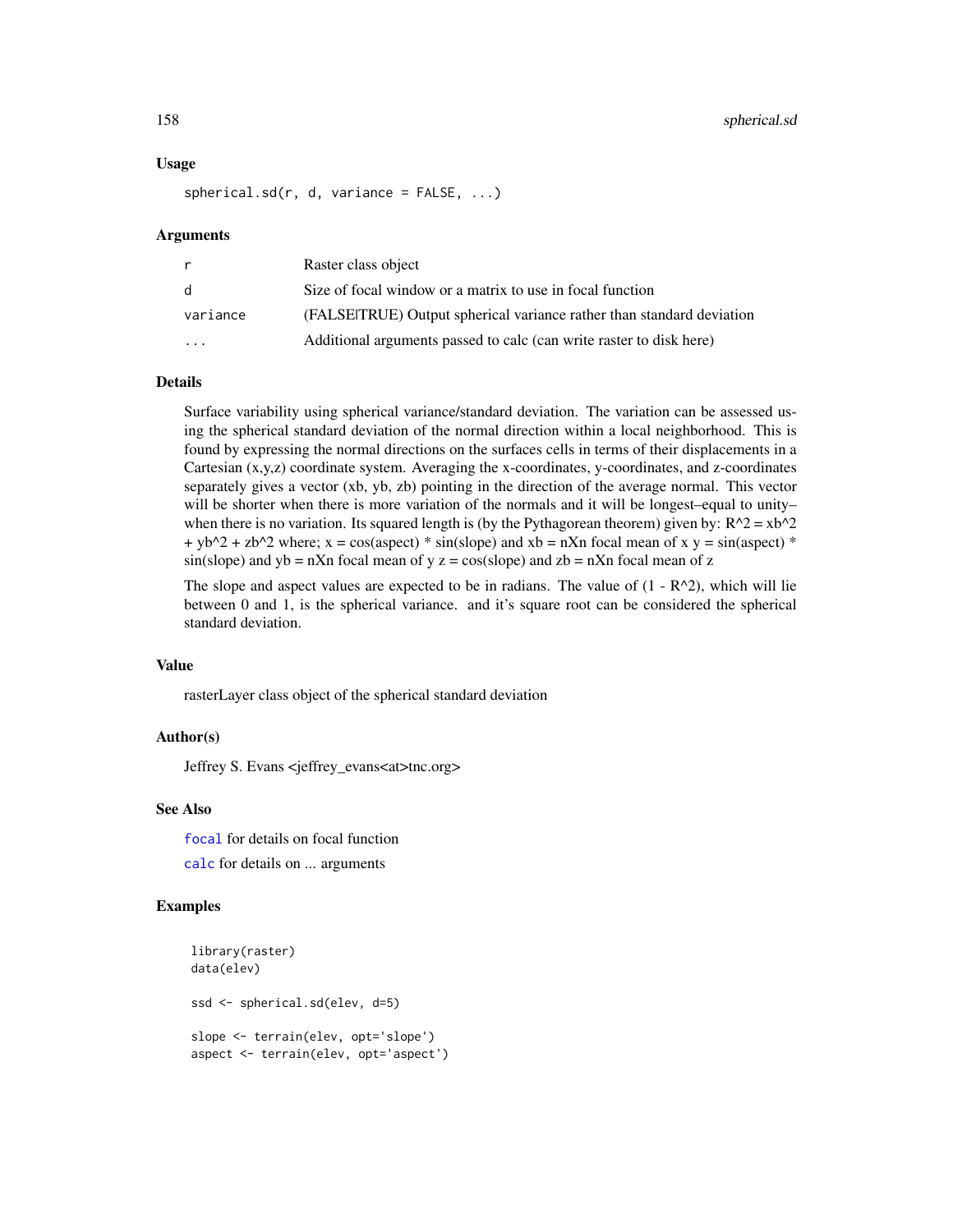```
hill <- hillShade(slope, aspect, 40, 270)
plot(hill, col=grey(0:100/100), legend=FALSE,
     main='terrain spherical standard deviation')
 plot(ssd, col=rainbow(25, alpha=0.35), add=TRUE)
```
# srr *Surface Relief Ratio*

# Description

Calculates the Pike (1971) Surface Relief Ratio

# Usage

 $srr(x, s = 5, ...)$ 

# Arguments

| x                       | raster object                               |
|-------------------------|---------------------------------------------|
| S                       | Focal window size                           |
| $\cdot$ $\cdot$ $\cdot$ | Additional arguments passed to raster::calc |

# Value

raster class object of Pike's (1971) Surface Relief Ratio

# Note

Describes rugosity in continuous raster surface within a specified window. The implementation of SRR can be shown as:  $(\text{mean}(x) - \text{min}(x)) / (\text{max}(x) - \text{min}(x))$ 

# Author(s)

Jeffrey S. Evans <jeffrey\_evans@tnc.org>

```
library(raster)
data(elev)
r.srr <- srr(elev, s=5)
  plot(r.srr, main="Surface Relief Ratio")
```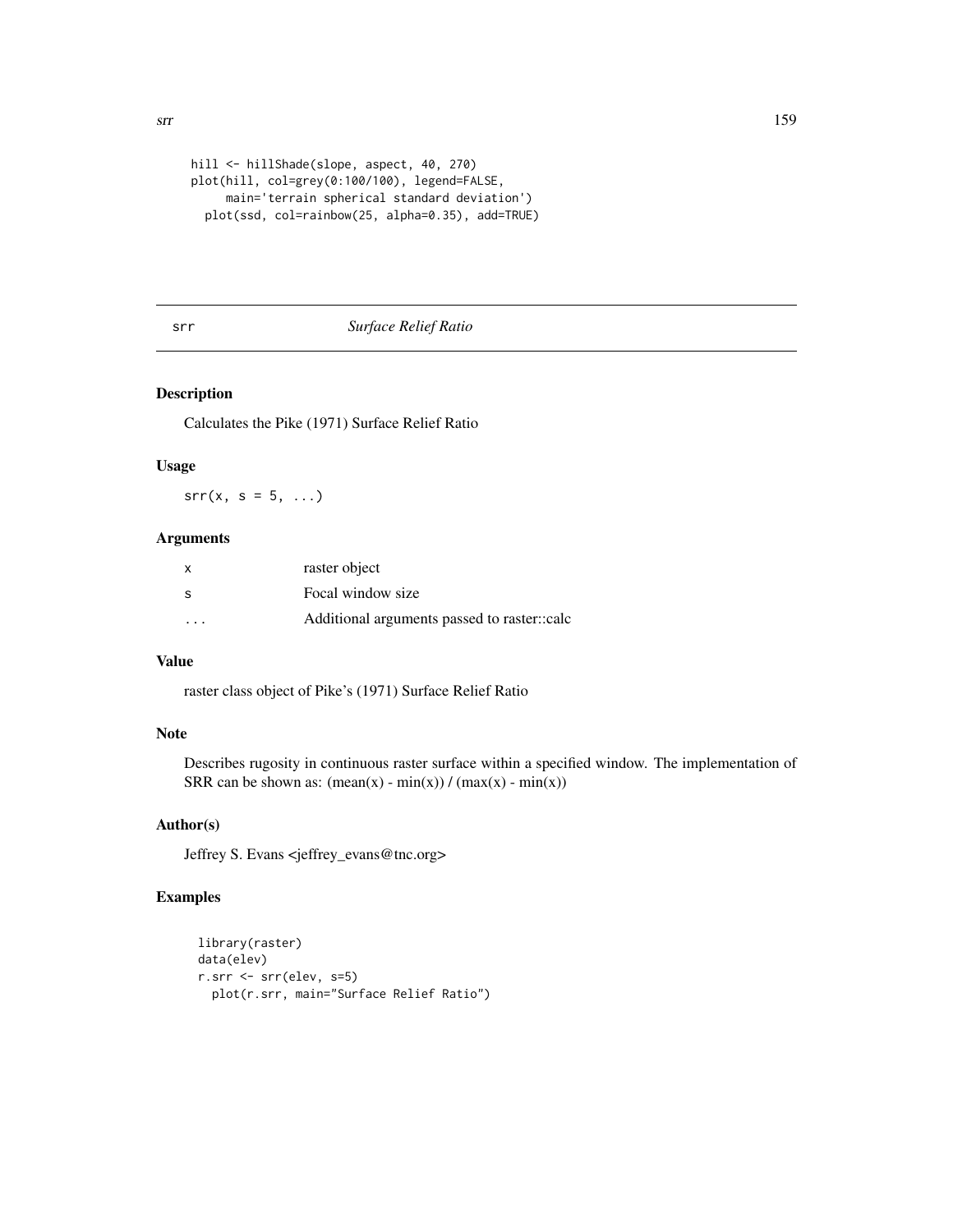# <span id="page-159-0"></span>Description

Creates a stratified random sample of an sp class object

# Usage

```
stratified.random(x, strata, n = 10, reps = 1, replace = TRUE)
```
# Arguments

| X       | sp class SpatialDataFrame object (point, polygon, line, pixel) |
|---------|----------------------------------------------------------------|
| strata  | Column in @data slot with stratification factor                |
| n       | Number of random samples                                       |
| reps    | Number of replicates per strata                                |
| replace | Sampling with replacement (TRUEFALSE)                          |

#### Value

sp SpatialDataFrame object (same as input feature) containing random samples

#### Note

If replace=FALSE features are removed from consideration in subsequent replicates. Conversely, if replace=TRUE, a feature can be selected multiple times across replicates. Not applicable if rep=1.

Depends: sp

# Author(s)

Jeffrey S. Evans <jeffrey\_evans@tnc.org>

# References

Hudak, A.T., N.L. Crookston, J.S. Evans, M.J. Falkowski, A.M.S. Smith, P. Gessler and P. Morgan. (2006) Regression modelling and mapping of coniferous forest basal area and tree density from discrete-return lidar and multispectral satellite data. Canadian Journal of Remote Sensing 32: 126- 138.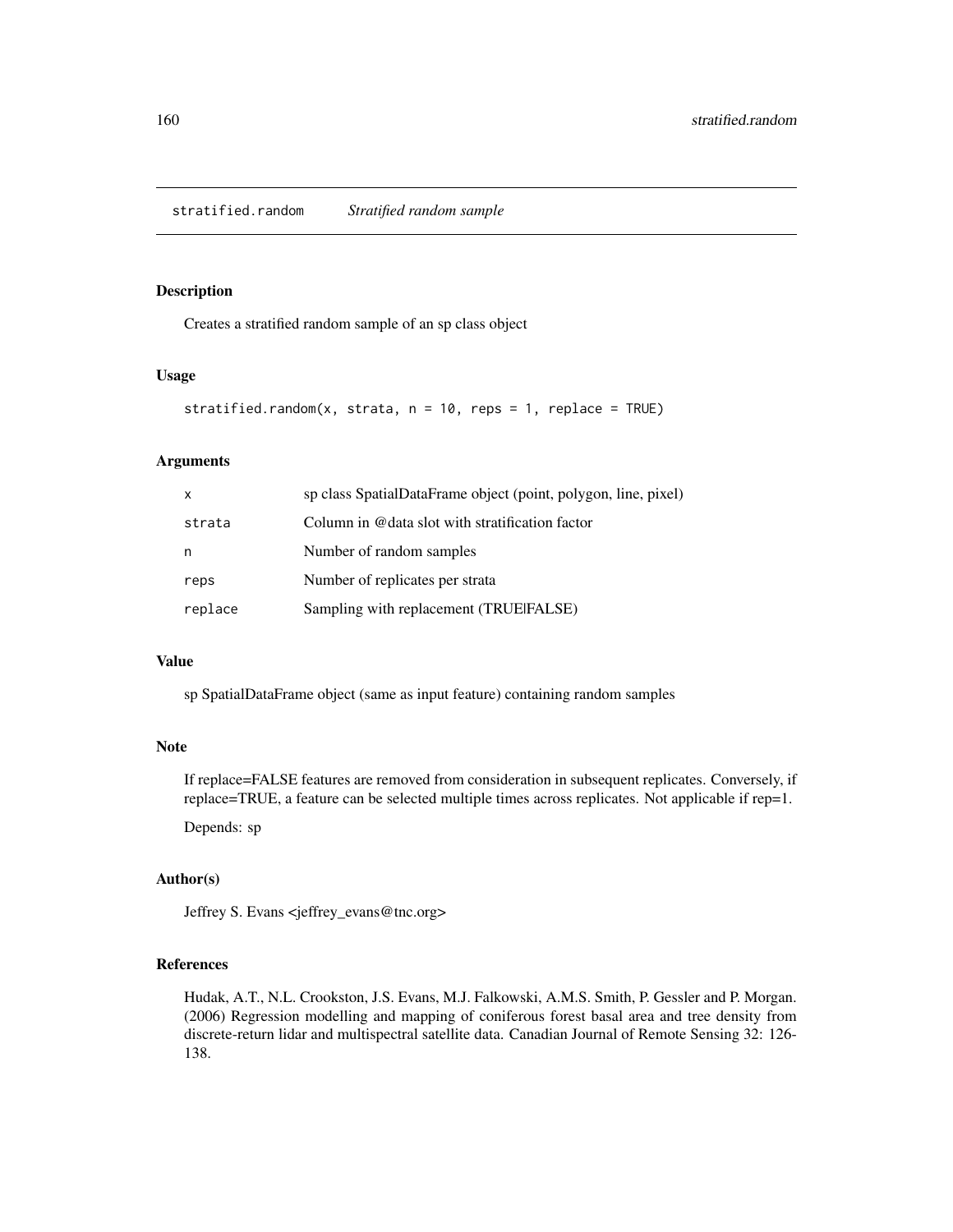# <span id="page-160-0"></span>subsample.distance 161

#### Examples

```
require(sp)
  data(meuse)
    coordinates(meuse) <- ~x+y
# Create stratified variable using quartile breaks
x1 <- cut(meuse@data[,'cadmium'], summary(meuse@data[,'cadmium'])[-4],
          include.lowest=TRUE)
  levels(x1) \leftarrow seq(1, nlevels(x1), 1)x2 <- cut(meuse@data[,'lead'], summary(meuse@data[,'lead'])[-4],
          include.lowest=TRUE)
  levels(x2) \leftarrow seq(1, nlevels(x2), 1)meuse@data <- cbind(meuse@data, STRAT=paste(x1, x2, sep='.') )
# 2 replicates and replacement
ssample <- stratified.random(meuse, strata='STRAT', n=2, reps=2)
# 2 replicates and no replacement
ssample.nr <- stratified.random(meuse, strata='STRAT', n=2, reps=2,
                                 replace=FALSE)
# n=1 and reps=10 for sequential numbering of samples
ssample.ct <- stratified.random(meuse, strata='STRAT', n=1, reps=10,
                                 replace=TRUE)
# Counts for each full strata (note; 2 strata have only 1 observation)
tapply(meuse@data$STRAT, meuse@data$STRAT, length)
# Counts for each sampled strata, with replacement
tapply(ssample@data$STRAT, ssample@data$STRAT, length)
# Counts for each sampled strata, without replacement
tapply(ssample.nr@data$STRAT, ssample.nr@data$STRAT, length)
# Counts for each sampled strata, without replacement
tapply(ssample.ct@data$STRAT, ssample.ct@data$STRAT, length)
# Plot random samples colored by replacement
ssample@data$REP <- factor(ssample@data$REP)
  spplot(ssample, 'REP', col.regions=c('red','blue'))
```
subsample.distance *Distance-based subsampling*

#### Description

Draws a minimum, and optional maximum constrained, distance sub-sampling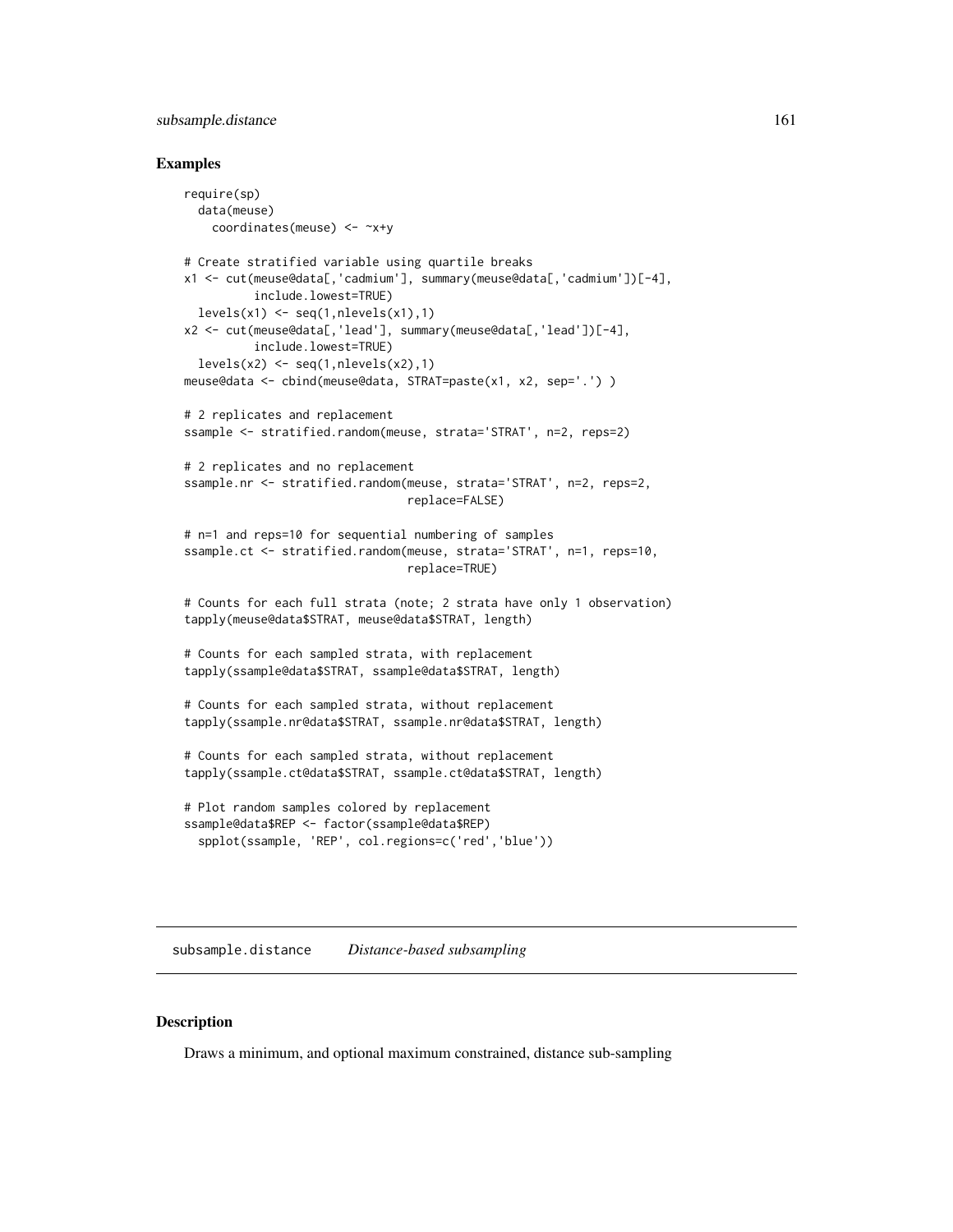# Usage

```
subsample.distance(
  x,
  size,
 d,
  d.max = NULL,replacement = FALSE,
 latlong = FALSE,
  echo = FALSE
)
```
# Arguments

| $\mathsf{x}$ | A spatial polygons or points sp object              |
|--------------|-----------------------------------------------------|
| size         | Subsample size                                      |
| d            | Minimum sampling distance                           |
| d.max        | Maximum sampling distance                           |
| replacement  | (FALSE/TRUE) Subsample with replacement             |
| latlong      | (FALSE/TRUE) Is the data in a geographic projection |
| echo         | (FALSE/TRUE) Print min and max sample distances     |

# Value

A subsampled spatial polygons or points sp object

#### Note

This function provides a distance constrained subsample of existing point or polygon data

# Author(s)

Jeffrey S. Evans <jeffrey\_evans@tnc.org>

```
library(sp)
data(meuse)
  coordinates(meuse) <- ~ x+y
# Subsample with a 500m minimum sample spread
sub.meuse <- subsample.distance(meuse, size = 10, d = 500, echo = TRUE)
  plot(meuse, pch=19, main="min dist = 500")
   points(sub.meuse, pch=19, col="red")
# Check distances
dm <- spDists(sub.meuse)
```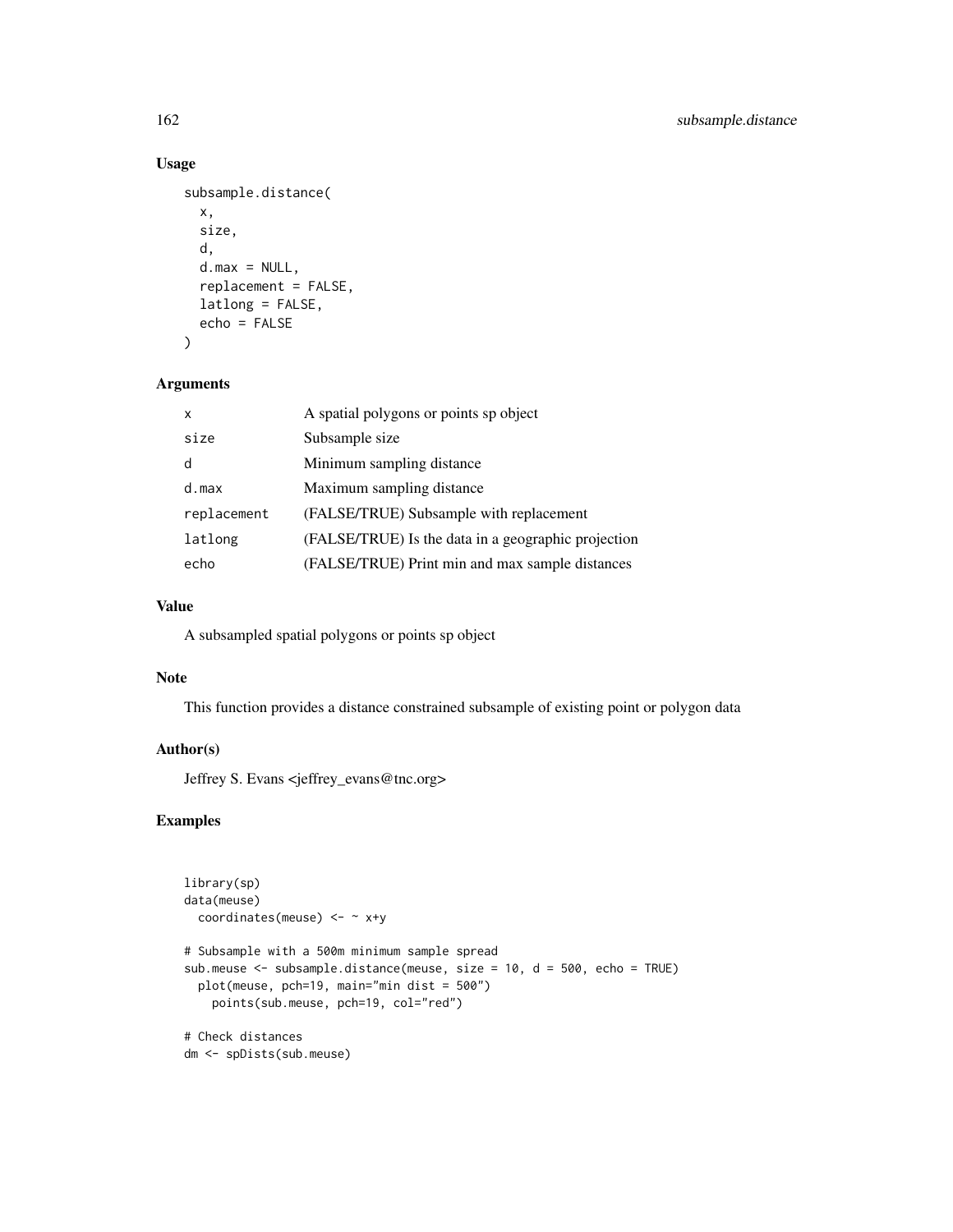# <span id="page-162-0"></span>summary.cross.cor 163

```
diag(dm) <- NA
cat("\n", "Min distance for subsample", min(dm, na.rm=TRUE), "\n")
cat("Max distance for subsample", max(dm, na.rm=TRUE), "\n")
 # Subsample with a 500m minimum and 3500m maximum sample spread
 sub.meuse <- subsample.distance(meuse, size = 10, d = 500, d.max = 3500)
   plot(meuse,pch=19, main="min dist = 500, max dist = 3500")
     points(sub.meuse, pch=19, col="red")
 # Check distances
 dm <- spDists(sub.meuse)
   diag(dm) <- NA
  cat("Min distance for subsample", min(dm, na.rm=TRUE), "\n")
  cat("Max distance for subsample", max(dm, na.rm=TRUE), "\n")
```
summary.cross.cor *Summary of spatial cross correlation*

# Description

summary method for class "cross.cor"

#### Usage

```
## S3 method for class 'cross.cor'
summary(object, ...)
```
#### Arguments

| object | Object of class cross.cor |
|--------|---------------------------|
| .      | <i>l</i> gnored           |

summary.effect.size *Summarizing effect size*

# Description

Summary method for class "effect.size".

#### Usage

```
## S3 method for class 'effect.size'
summary(object, ...)
```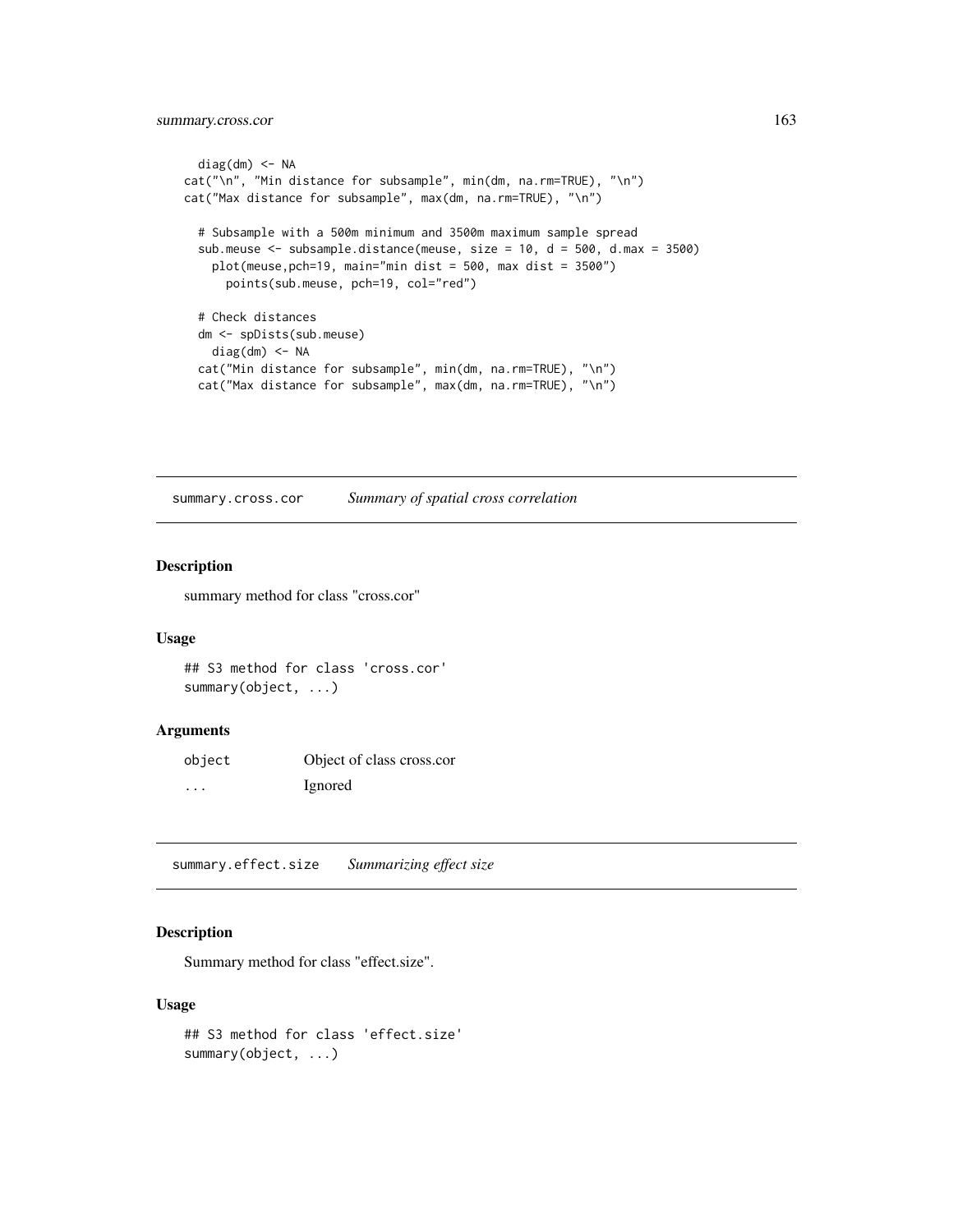#### <span id="page-163-0"></span>Arguments

| object  | Object of class effect size |
|---------|-----------------------------|
| $\cdot$ | Ignored                     |

summary.loess.boot *Summarizing Loess bootstrap models*

#### Description

Summary method for class "loess.boot".

#### Usage

## S3 method for class 'loess.boot' summary(object, ...)

#### Arguments

| object   | Object of class loess, boot |
|----------|-----------------------------|
| $\cdots$ | Ignored                     |

swvi *Senescence weighted Vegetation Index (swvi)*

#### Description

Modified Soil-adjusted Vegetation Index (MSAVI) or Modified Triangular Vegetation Index 2 (MTVI) weighted by the Normalized difference senescent vegetation index (NDSVI)

The intent of this index is to correct the MSAVI or MTVI index for bias associated with senescent vegetation. This is done by:

- deriving the NDSVI;
- applying a threshold to limit NDSVI to values associated with senescent vegetation;
- converting the index to inverted weights  $(-1*(NDSVI/sum(NDSVI)))$ ;
- applying weights to MSAVI or MTVI

The MSAVI formula follows the modification proposed by Qi et al. (1994), often referred to as MSAVI2. MSAVI index reduces soil noise and increases the dynamic range of the vegetation signal. The implemented modified version (MSAVI2) is based on an inductive method that does not use a constant L value, in separating soil effects, an highlights healthy vegetation. The MTVI(2) index follows Haboudane et al., (2004) and represents the area of a hypothetical triangle in spectral space that connects (1) green peak reflectance, (2) minimum chlorophyll absorption, and (3) the NIR shoulder. When chlorophyll absorption causes a decrease of red reflectance, and leaf tissue abundance causes an increase in NIR reflectance, the total area of the triangle increases. It is good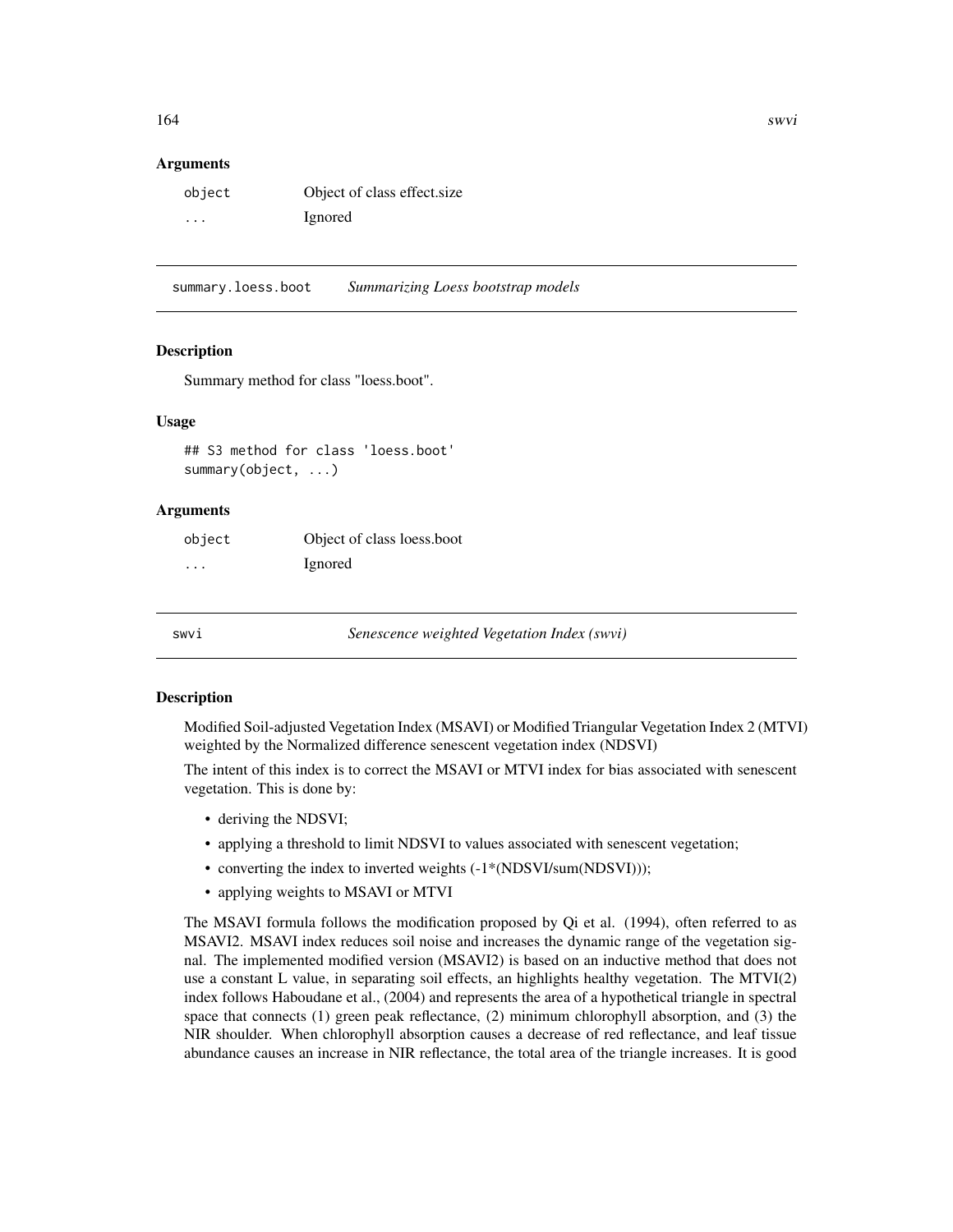swvi 165

for estimating green LAI, but its sensitivity to chlorophyll increases with an increase in canopy density. The modified version of the index accounts for the background signature of soils while preserving sensitivity to LAI and resistance to the influence of chlorophyll.

The Normalized difference senescent vegetation index (NDSVI) follows methods from Qi et a., (2000). The senescence is used to threshold the NDSVI. Values less then this value will be NA. The threshold argument is used to apply a threshold to MSAVI. The default is NULL but if specified all values ( $MSAVI \leq$  threshold) will be NA. Applying a weight. factor can be used to change the influence of the weights on MSAVI.

# Usage

```
swvi(
  red,
  nir,
  swir,
  green = NULL,
 mtvi = FALSE,senescence = 0,
  threshold = NULL,
  weight.factor = NULL,
  ...
)
```
# Arguments

| red           | Red band $(0.636 - 0.673$ mm), landsat $5&7$ band 3, OLI (landsat 8) band 4                              |
|---------------|----------------------------------------------------------------------------------------------------------|
| nir           | Near infrared band $(0.851 - 0.879$ mm) landsat 5&7 band 4, OLI (landsat 8) band<br>5                    |
| swir          | short-wave infrared band $1(1.566 - 1.651 \text{mm})$ , landsat $5\&7$ band 5, OLI (landsat<br>8) band 6 |
| green         | Green band if $MTVI = TRUE$                                                                              |
| mtvi          | (FALSE   TRUE) Use Modified Triangular Vegetation Index 2 instead of MSAVI                               |
| senescence    | The critical value, in NDSVI, representing senescent vegetation                                          |
| threshold     | Threshold value for defining NA based on $\lt p$                                                         |
| weight.factor | Apply partial weights (w * weight.factor) to the NDSVI weights                                           |
| $\ddots$ .    | Additional arguments passed to raster calc function                                                      |

#### Value

rasterLayer class object of the weighted MSAVI metric

#### Author(s)

Jeffrey S. Evans [jeffrey\\_evans@tnc.org](mailto:jeffrey_evans@tnc.org)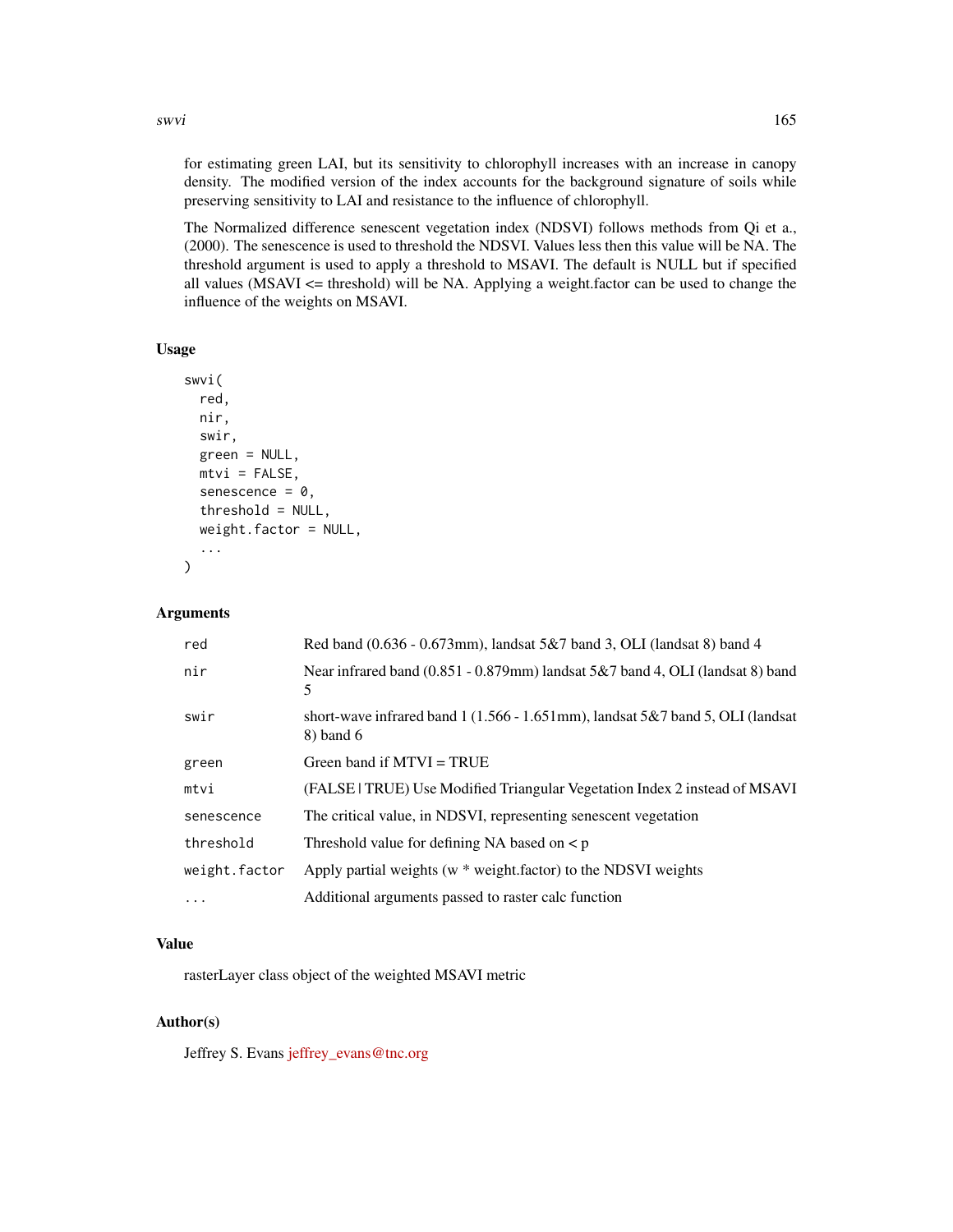#### References

Haboudane, D., et al. (2004) Hyperspectral Vegetation Indices and Novel Algorithms for Predicting Green LAI of Crop Canopies: Modeling and Validation in the Context of Precision Agriculture. Remote Sensing of Environment 90:337-352.

Qi J., Chehbouni A., Huete A.R., Kerr Y.H., (1994). Modified Soil Adjusted Vegetation Index (MSAVI). Remote Sens Environ 48:119-126.

Qi J., Kerr Y., Chehbouni A., (1994). External factor consideration in vegetation index development. Proc. of Physical Measurements and Signatures in Remote Sensing, ISPRS, 723-730.

Qi, J., Marsett, R., Moran, M.S., Goodrich, D.C., Heilman, P., Kerr, Y.H., Dedieu, G., Chehbouni, A., Zhang, X.X. (2000). Spatial and temporal dynamics of vegetation

#### Examples

```
## Not run:
library(raster)
library(RStoolbox)
data(lsat)
lsat <- radCor(lsat, metaData = readMeta(system.file(
                 "external/landsat/LT52240631988227CUB02_MTL.txt",
                  package="RStoolbox")), method = "apref")
# Using Modified Soil-adjusted Vegetation Index (MSAVI)
( wmsavi \le swvi(red = lsat[[3]], nir = lsat[[4]], swir = lsat[[5]]) )
    plotRGB(lsat, r=6,g=5,b=2, scale=1, stretch="lin")
      plot(wmsavi, legend=FALSE, col=rev(terrain.colors(100, alpha=0.35)), add=TRUE )
# Using Modified Triangular Vegetation Index 2 (MTVI)
( wmtvi \le swvi(red = lsat[[3]], nir = lsat[[4]], swir = lsat[[5]],
                          green = 1sat[[3]], mtvi = TRUE) )
  plotRGB(lsat, r=6,g=5,b=2, scale=1, stretch="lin")
    plot(wmtvi, legend=FALSE, col=rev(terrain.colors(100, alpha=0.35)), add=TRUE )
## End(Not run)
```
time\_to\_event *Time to event*

# Description

Returns the time (sum to position) to a specified value

The time to event represents the sum of positions, in the vector, until the specified value is found ie.,  $(0,0,1)$  would be 3 or, 2 with up.to=TRUE. The int argument allows for rounding a continuous variable. Since it may be difficult to fine an exact match to a floating point value rounding mitigates the problem. If you want a specific rounding value (eg., 1 decimal place) you can apply it to x first then pass it to the function.

<span id="page-165-0"></span>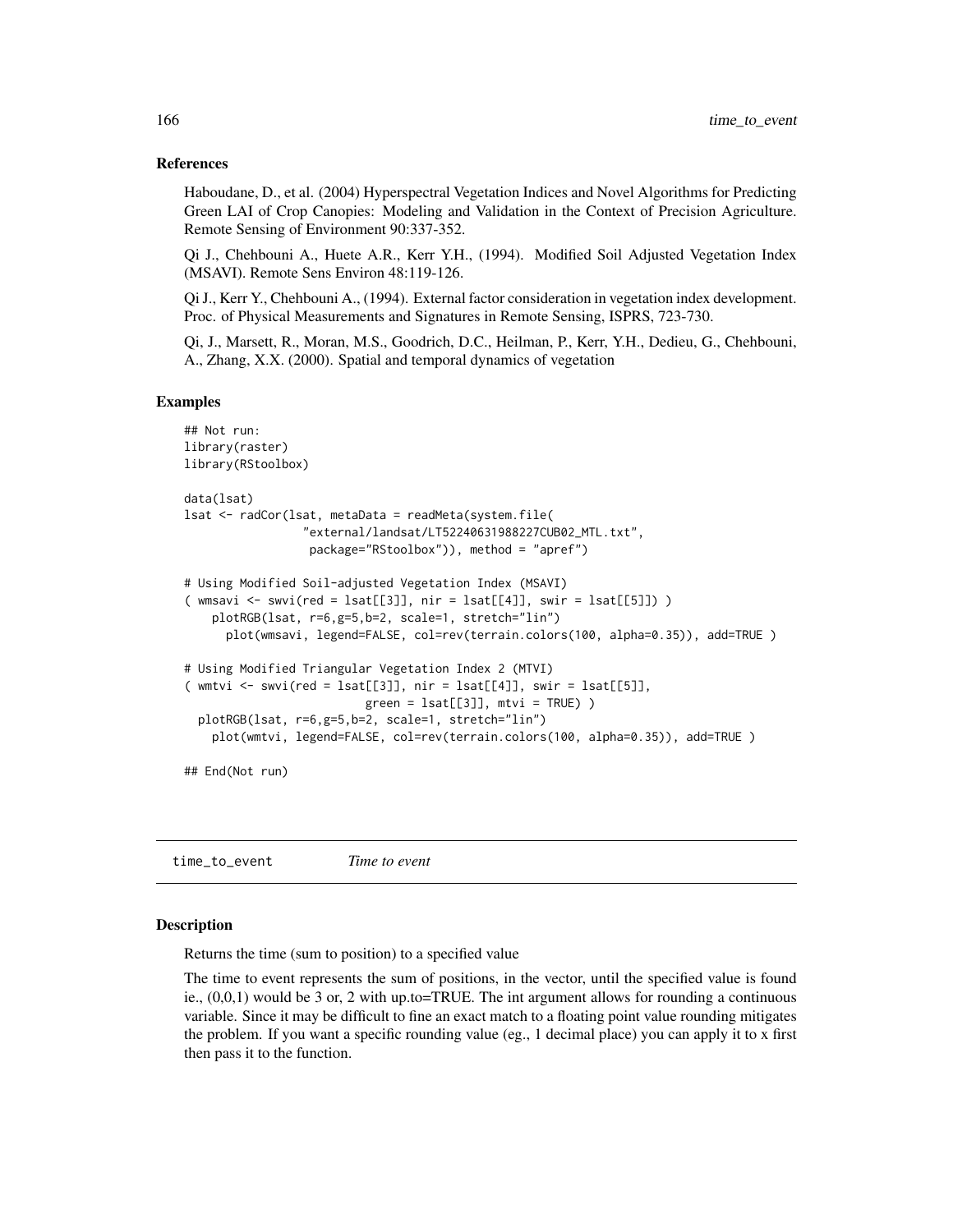# time\_to\_event 167

# Usage

time\_to\_event(x,  $y = 1$ , dir = c("LR", "RL"), int = FALSE, up.to = FALSE)

# Arguments

| X     | A vector, representing time-series, to evaluate                 |
|-------|-----------------------------------------------------------------|
| У     | Threshold value tor return position for                         |
| dir   | Direction of evaluation c("LR", "RL")                           |
| int   | FALSE   TRUE - Evaluate as integer (rounds to 0 decimal places) |
| up.to | FALSE   TRUE - Return value before event                        |

# Value

A vector value representing the time to event

#### Author(s)

Jeffrey S. Evans <jeffrey\_evans@tnc.org>

```
library(raster)
# Binomial instance
time_to_event(c(0,0,0,0,1,0,0,0,1,0))
time_to_event(c(0,0,0,0,1,0,0,0,1,0), up.to = TRUE)
time_to_event(c(0,0,0,0,1,0,0,0,1,0), dir="RL")
r <- do.call(raster::stack, replicate(20,raster::raster(matrix(sample(
             c(0,1), 1000, replace=TRUE), 100, 100))))
  ( t2e <- calc(r, fun=time_to_event) )
# Continuous threshold instance
(x < - runif(100, 0,7))
time_to_events(x, y = 5, int=True)r <- do.call(raster::stack, replicate(20,raster::raster(matrix(
             runif(1000,0,7), 100, 100))))
  t2e <- function(x) { time_to_events(x, y=5, int=True) }
  ( t2e <- calc(r, fun=time_to_event) )
```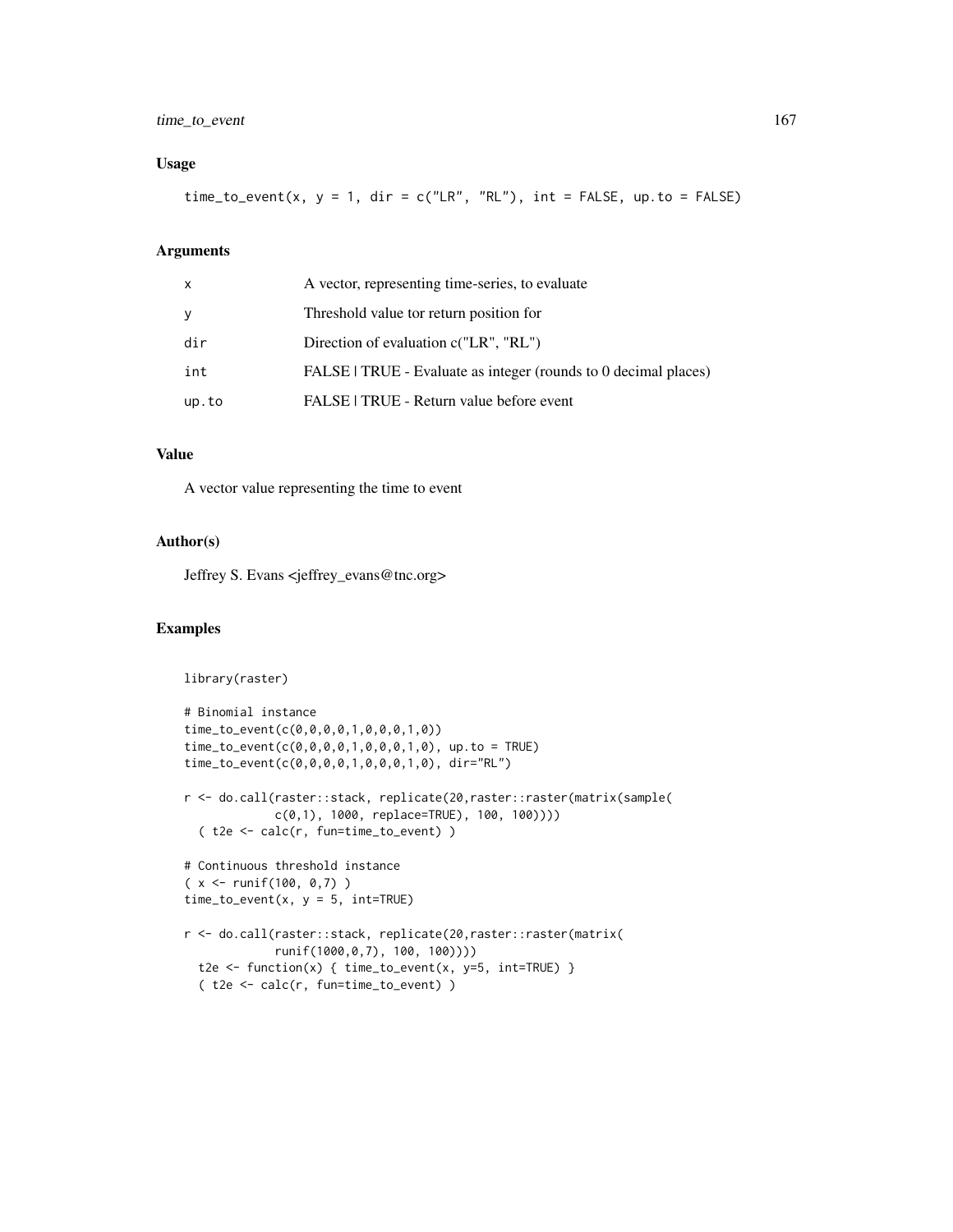<span id="page-167-0"></span>

#### Description

Calculates topographic corrected distance for a SpatialLinesDataFrame object

# Usage

```
topo.distance(x, r, echo = FALSE)
```
#### Arguments

| x    | sp SpatialLinesDataFrame object       |
|------|---------------------------------------|
| r    | raster class elevation raster         |
| echo | (FALSE/TRUE) print progress to screen |

#### Value

Vector of corrected topographic distances same length as nrow(x)

#### Note

This function corrects straight-line (euclidean) distances for topographic-slope effect.

#### Author(s)

Jeffrey S. Evans <jeffrey\_evans@tnc.org>

```
library(sp)
library(raster)
library(GeNetIt)
# create example data
data(elev)
 r <- projectRaster(elev, res=c(1000,1000),
                    crs="+proj=aea +lat_1=29.5 +lat_2=42.5")
 e <- extent(616893.6,714697.3,5001027,5080542)
    elev <- crop(r,e)
     names(elev) <- "elev"
pts <- sampleRandom(elev, 10, sp=TRUE)
  pts$ID <- LETTERS[seq( from = 1, to = nrow(pts) )]
graph <- GeNetIt::knn.graph(pts, row.names=pts@data[,"ID"])
  proj4string(graph) <- proj4string(elev)
  head(graph@data)
```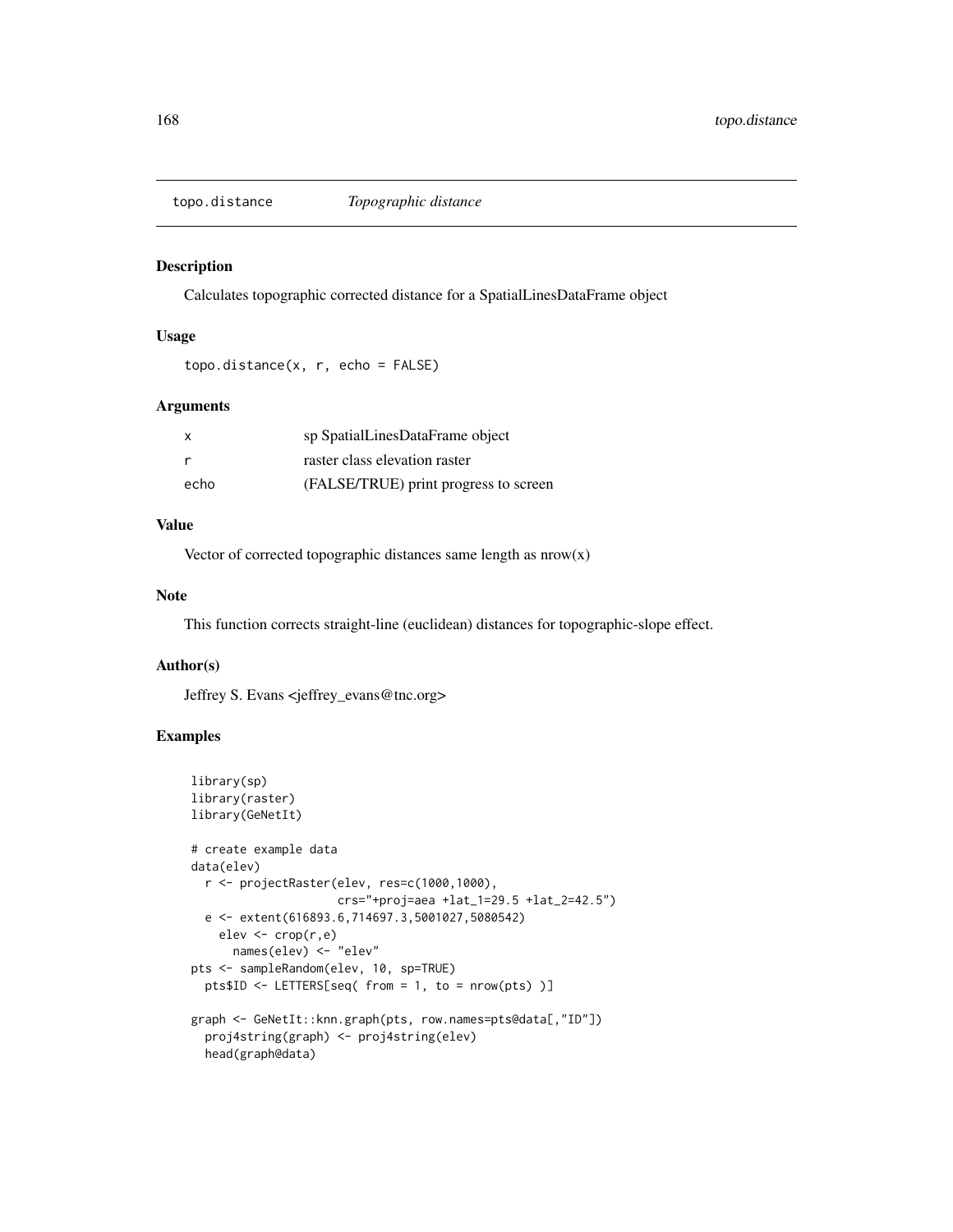```
tpi termine all'università della contratta della contratta della contratta della contratta di forma di forma d
```

```
plot(elev)
 plot(graph, cex=0.5, add=TRUE)
  plot(pts,pch=19,col="red",add=TRUE)
# Calculate topographical distance
( tdist <- topo.distance(graph, elev) )
# Increase in corrected distance
tdist - graph$length
# Percent increase in corrected distance
((tdist - graph$length) / graph$length) * 100
```
# tpi *Topographic Position Index (tpi)*

# Description

Calculates topographic position using mean deviations

# Usage

```
tpi(x, scale = 3, win = "rectangle", normalize = FALSE, zero.correct = FALSE)
```
#### Arguments

| X            | A raster class object                                                    |
|--------------|--------------------------------------------------------------------------|
| scale        | focal window size (n-cell x n-cell for rectangle or distance for circle) |
| win          | Window type. Options are "rectangle" and "circle"                        |
| normalize    | Apply deviation correction that normalizes to local surface roughness    |
| zero.correct | Apply correction for zero values in matrix weights                       |

# Value

raster class object of tpi metric

#### Author(s)

Jeffrey S. Evans <jeffrey\_evans@tnc.org>

# References

De Reu, J., J. Bourgeois, M. Bats, A. Zwertvaegher, V. Gelorini, et al., (2014) Application of the topographic position index to heterogeneous landscapes. Geomorphology, 186:39-49.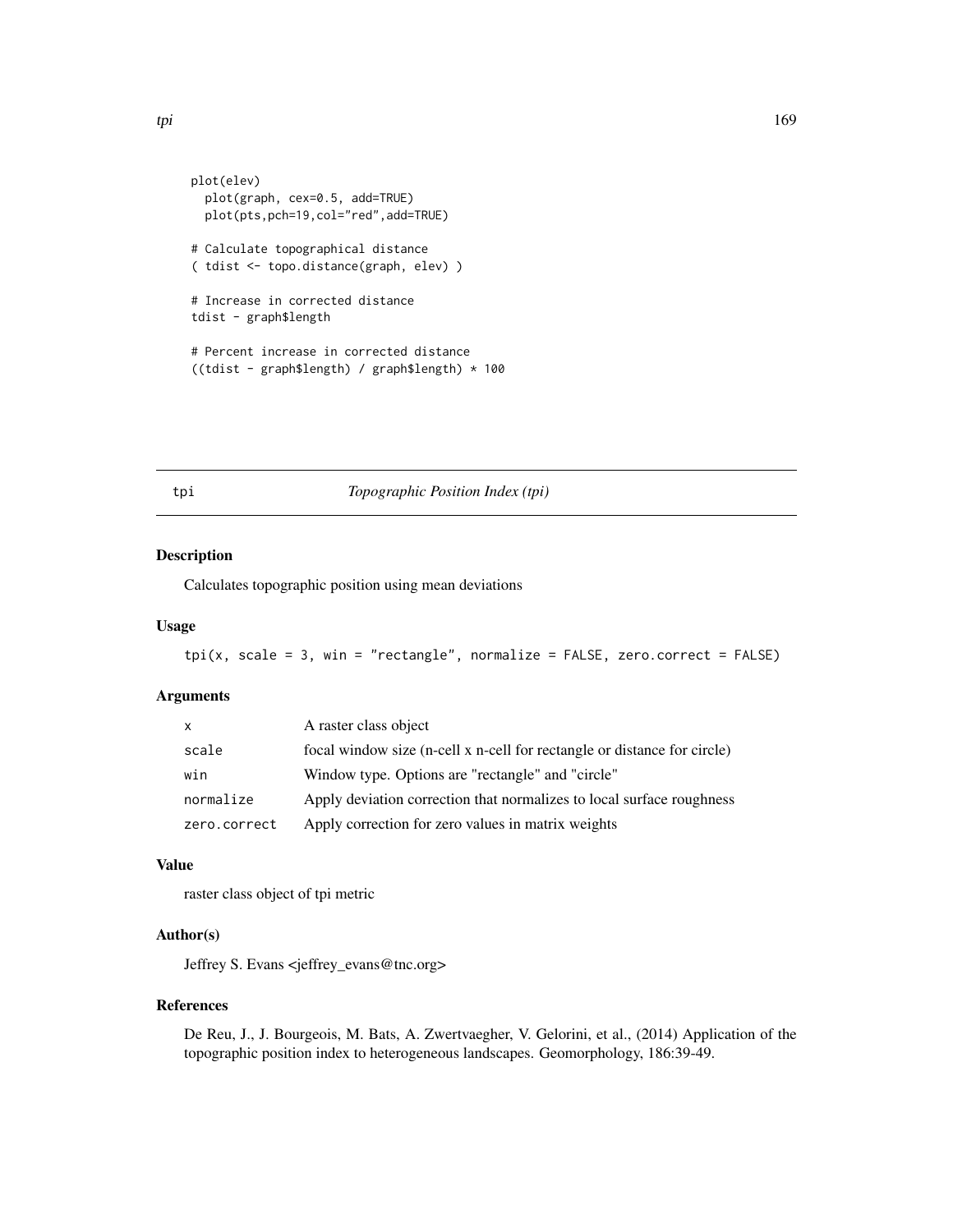#### <span id="page-169-0"></span>170 trasp

# Examples

```
library(raster)
data(elev)
# calculate tpi and plot
 tpi7 <- tpi(elev, scale=7)
 tpi025 <- tpi(elev, win = "circle", scale=0.025)
 tpi025.zc <- tpi(elev, win = "circle", scale=0.025,
                   zero.correct = TRUE)
opar <- par(no.readonly=TRUE)
   par(mfrow=c(2,2))
     plot(elev, main="original raster")
     plot(tpi7, main="tpi 7x7")
     plot(tpi025, main="tpi Circular window d=0.025")
  plot(tpi025, main="tpi Circular window d=0.025, zero correct")
par(opar)
```
trasp *Solar-radiation Aspect Index*

#### Description

Calculates the Roberts and Cooper (1989) Solar-radiation Aspect Index

Roberts and Cooper (1989) rotates (transforms) the circular aspect to assign a value of zero to land oriented in a north-northeast direction, (typically the coolest and wettest orientation), and a value of one on the hotter, dryer south-southwesterly slopes. The result is a continuous variable between 0 - 1. The metric is defined as: trasp =  $(1 - cos((pi/180)(a-30))$  / 2 where; a = aspect in degrees

#### Usage

 $trasp(x, \ldots)$ 

#### Arguments

| X        | raster object                               |
|----------|---------------------------------------------|
| $\cdots$ | Additional arguments passed to raster::calc |

# Value

raster class object of oberts and Cooper (1989) Solar-radiation Aspect Index

#### Author(s)

Jeffrey S. Evans <jeffrey\_evans@tnc.org>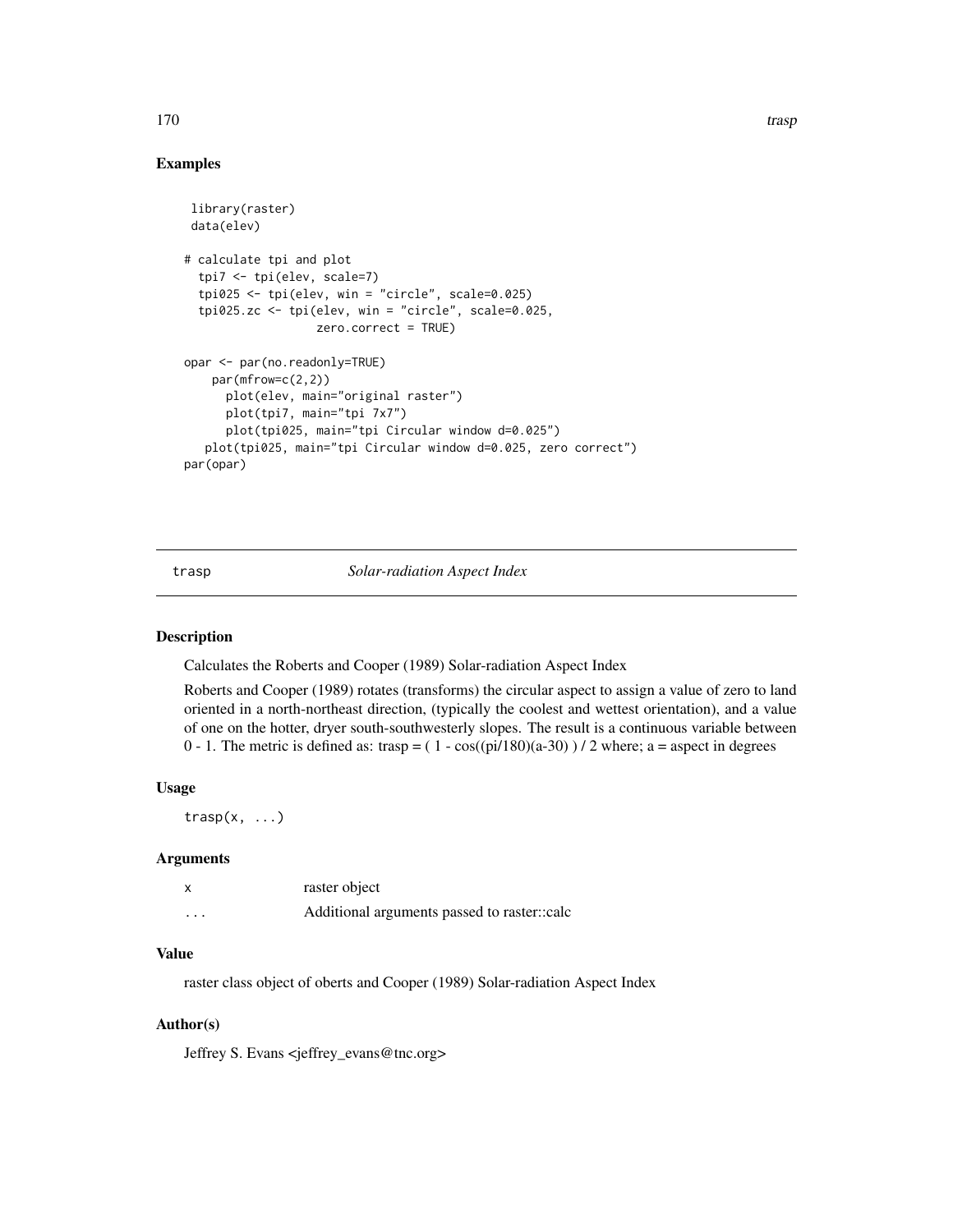#### trend.line 171

# References

Roberts. D.W., and Cooper, S.V. (1989). Concepts and techniques of vegetation mapping. In Land Classifications Based on Vegetation: Applications for Resource Management. USDA Forest Service GTR INT-257, Ogden, UT, pp 90-96

# Examples

```
library(raster)
data(elev)
s <- trasp(elev)
 plot(s)
```
trend.line *trend.line*

# Description

Calculated specified trend line of x,y

# Usage

```
trend.line(x, y, type = "linear", plot = TRUE, ...)
```
# Arguments

| x         | Vector of x                                                                |
|-----------|----------------------------------------------------------------------------|
| v         | Vector of y                                                                |
| type      | Trend line types are: 'linear', 'exponential', 'logarithmic', 'polynomial' |
| plot      | plot results (TRUE/FALSE)                                                  |
| $\ddotsc$ | Additional arguments passed to plot                                        |
|           |                                                                            |

# Value

A list class object with the following components:

- for type = 'linear' x is slope and y is intercept
- for type = 'exponential', 'logarithmic', or 'polynomial' x is original x variable and y is vector of fit regression line

# Author(s)

Jeffrey S. Evans [jeffrey\\_evans@tnc.org](mailto:jeffrey_evans@tnc.org)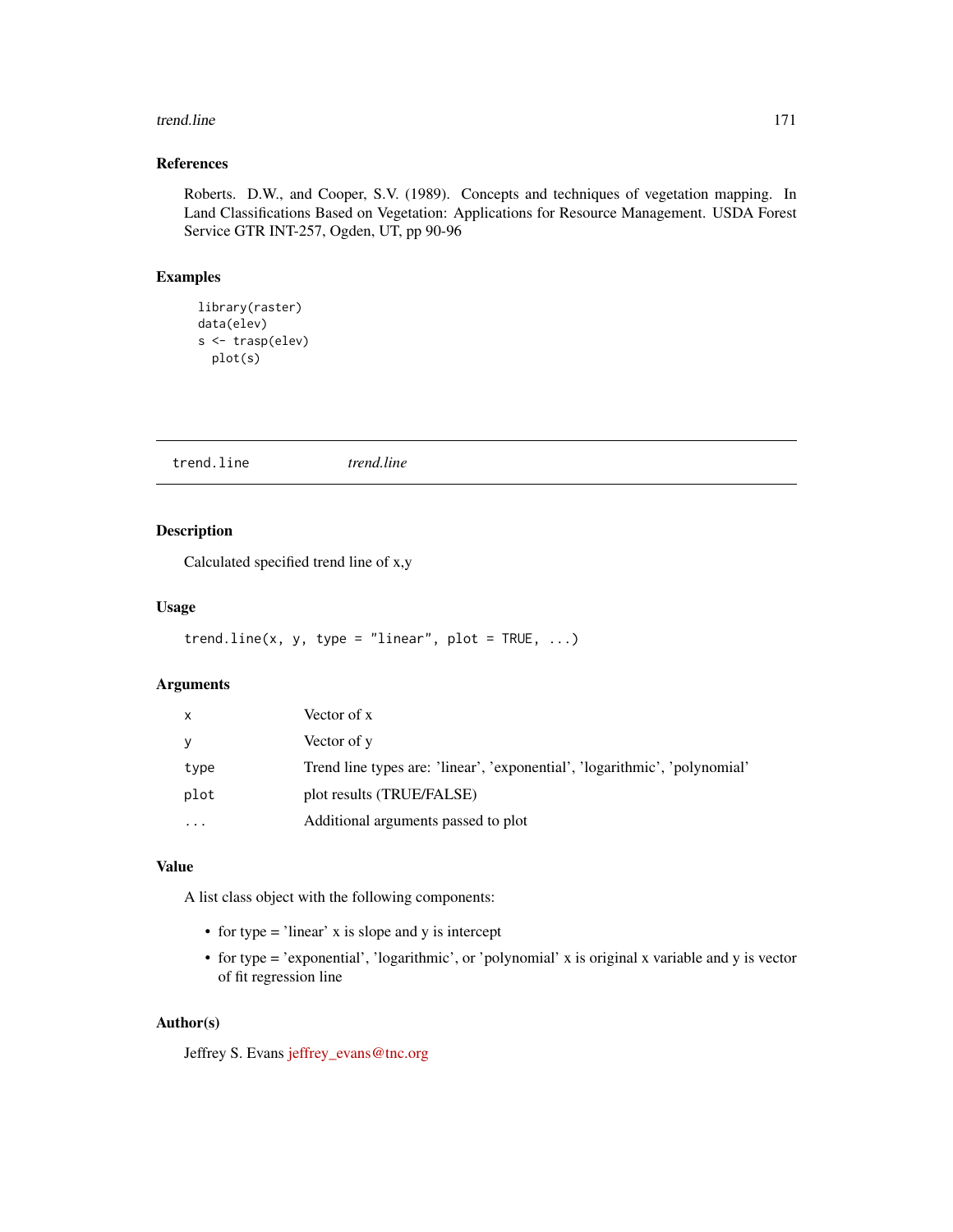#### Examples

```
x < -1:10y <- jitter(x^2)
opar <- par(no.readonly=TRUE)
  par(mfcol=c(2,2))
    trend.line(x,y,type='linear',plot=TRUE,pch=20,main='Linear')
    trend.line(x,y,type='exponential',plot=TRUE,pch=20,main='Exponential')
    trend.line(x,y,type='logarithmic',plot=TRUE,pch=20,main='Logarithmic')
    trend.line(x,y,type='polynomial',plot=TRUE,pch=20,main='Polynomial')
 par(opar)
```
tri *Terrain Ruggedness Index*

# Description

Implementation of the Riley et al (1999) Terrain Ruggedness Index

The algebraic approximation is considerably faster. However, because inclusion of the center cell, the larger the scale the larger the divergence of the minimum value.

Recommended ranges for classifying Topographic Ruggedness Index:

- 0-80 level terrain surface.
- 81-116 nearly level surface.
- 117-161 slightly rugged surface.
- 162-239 intermediately rugged surface.
- 240-497 moderately rugged surface.
- 498-958 highly rugged surface.
- gt 959 extremely rugged surface.

# Usage

 $tri(r, s = 3, exact = TRUE, file.name = NULL, ...)$ 

#### Arguments

|           | RasterLayer class object                                                                                                       |
|-----------|--------------------------------------------------------------------------------------------------------------------------------|
| S         | Scale of window. Must be odd number, can represent 2 dimensions (eg., $s = c(3,5)$ )<br>would represent a $3 \times 5$ window) |
| exact     | Calculate (TRUE/FALSE) the exact TRI or an algebraic approximation.                                                            |
| file.name | Name of output raster (optional)                                                                                               |
| $\cdots$  | Additional arguments passed to writeRaster                                                                                     |

172 triangled the contract of the contract of the contract of the contract of the contract of the contract of the contract of the contract of the contract of the contract of the contract of the contract of the contract of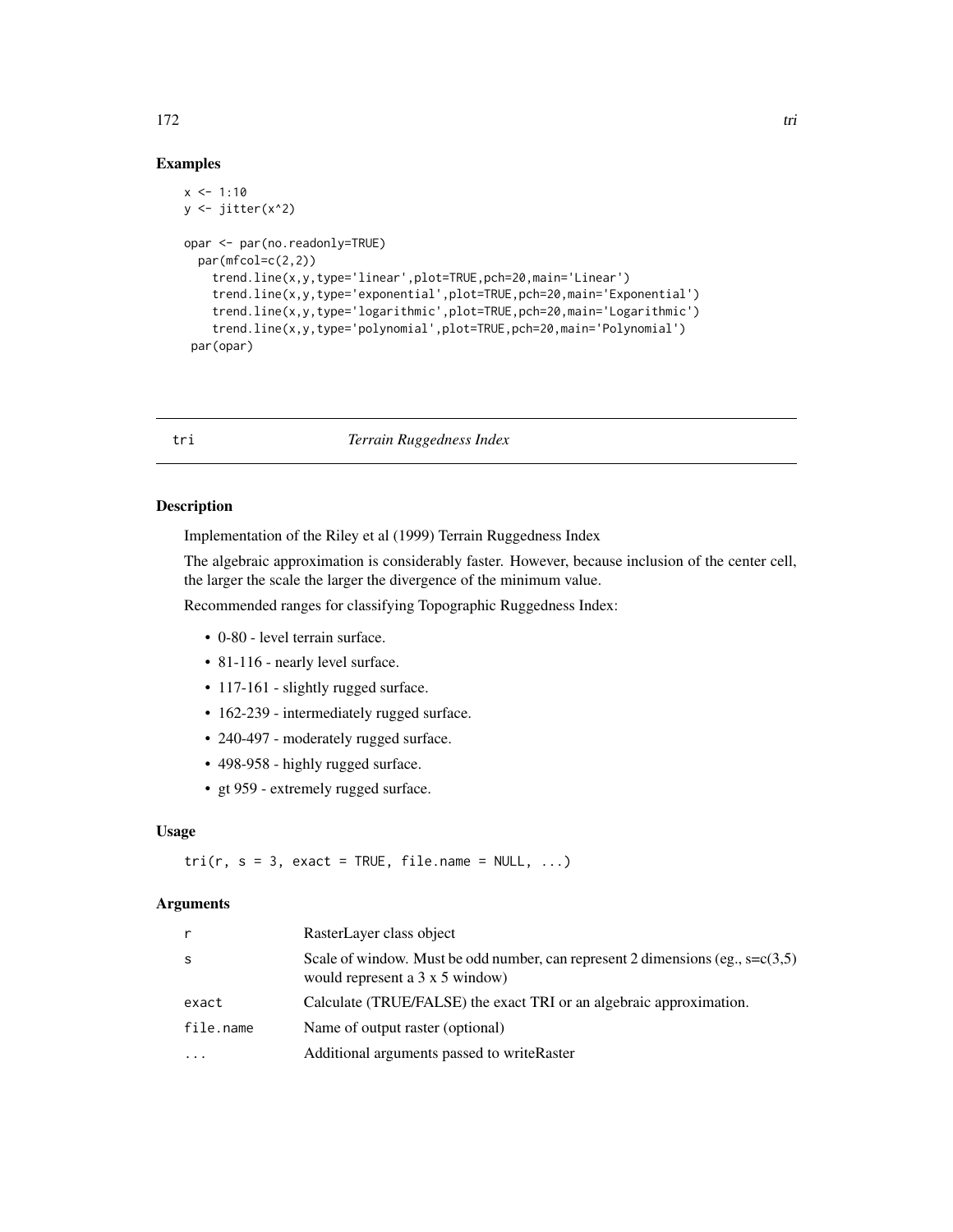# Value

raster class object or raster written to disk

# Author(s)

Jeffrey S. Evans [jeffrey\\_evans@tnc.org](mailto:jeffrey_evans@tnc.org)

# References

Riley, S.J., S.D. DeGloria and R. Elliot (1999) A terrain ruggedness index that quantifies topographic heterogeneity, Intermountain Journal of Sciences 5(1-4):23-27.

# Examples

```
library(raster)
data(elev)
( tri.ext <- tri(elev) )
 ( tri.app <- tri(elev, exact = FALSE) )
 plot(stack(tri.ext, tri.app))
```
vrm *Vector Ruggedness Measure (VRM)*

# Description

Implementation of the Sappington et al., (2007) vector ruggedness measure

# Usage

 $vrm(x, s = 3, file.name = NULL, ...)$ 

#### Arguments

| $\mathsf{x}$ | Elevation raster class object                                                                                                  |
|--------------|--------------------------------------------------------------------------------------------------------------------------------|
| -S           | Scale of window. Must be odd number, can represent 2 dimensions (eg., $s = c(3,5)$ )<br>would represent a $3 \times 5$ window) |
| file.name    | Name of output raster (optional)                                                                                               |
| $\cdots$     | Additional arguments passed to write Raster                                                                                    |

#### Value

raster class object or raster written to disk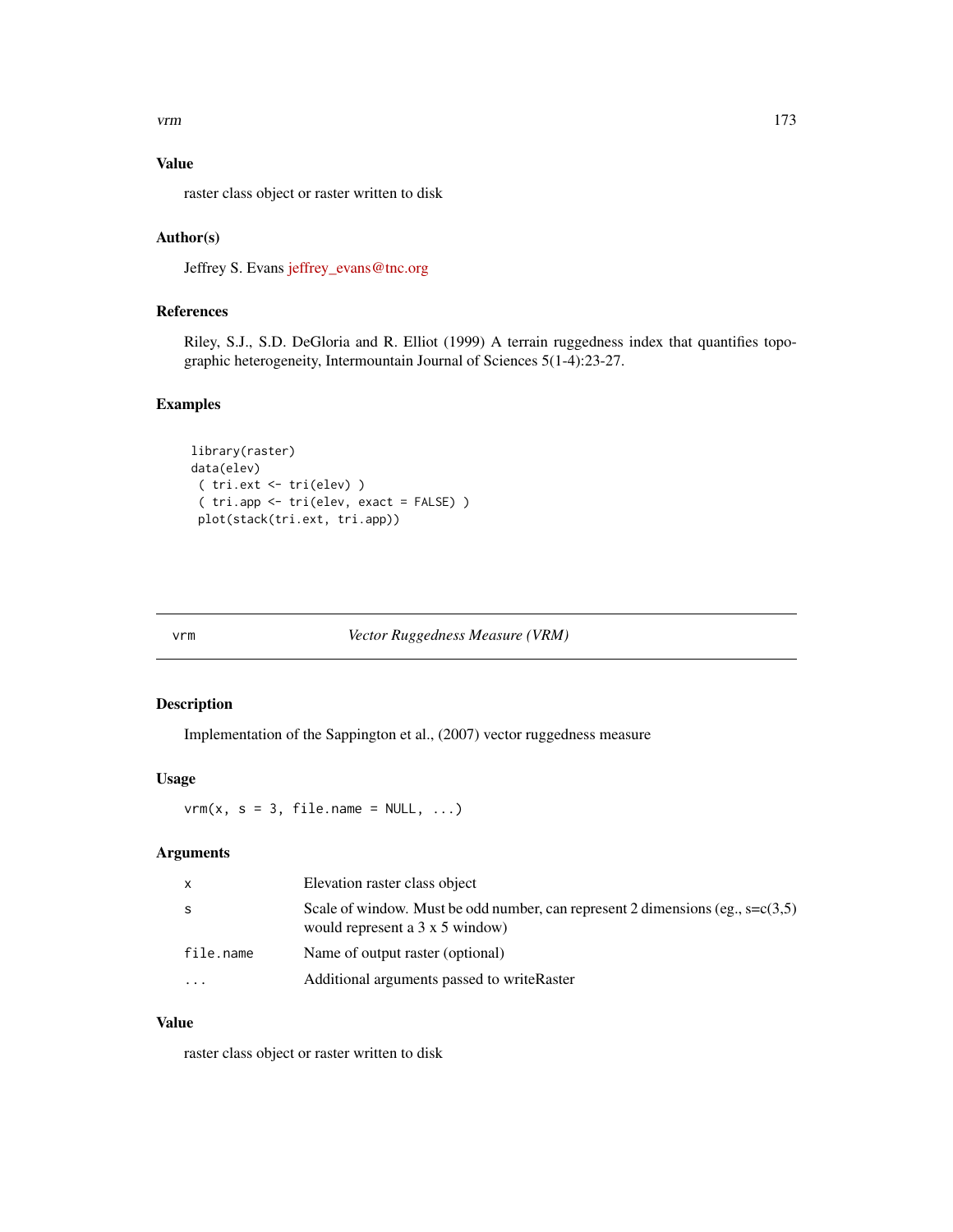This function measures terrain ruggedness by calculating the vector ruggedness measure

# Author(s)

Jeffrey S. Evans <jeffrey\_evans@tnc.org>

# References

Sappington, J.M., K.M. Longshore, D.B. Thomson (2007). Quantifying Landscape Ruggedness for Animal Habitat Analysis: A case Study Using Bighorn Sheep in the Mojave Desert. Journal of Wildlife Management. 71(5):1419-1426

# Examples

```
library(raster)
data(elev)
 vrm3 <- vrm(elev)
  vrm5 <- vrm(elev, s=5)
  plot(stack(vrm3, vrm5))
```
winsorize *Winsorize transformation*

#### Description

Removes extreme outliers using a winsorization transformation

Winsorization is the transformation of a distribution by limiting extreme values to reduce the effect of spurious outliers. This is done by shrinking outlying observations to the border of the main part of the distribution.

#### Usage

```
winsorize(
  x,
 min.value = NULL,
 max.value = NULL,
 p = c(0.05, 0.95),
  na.rm = FALSE
)
```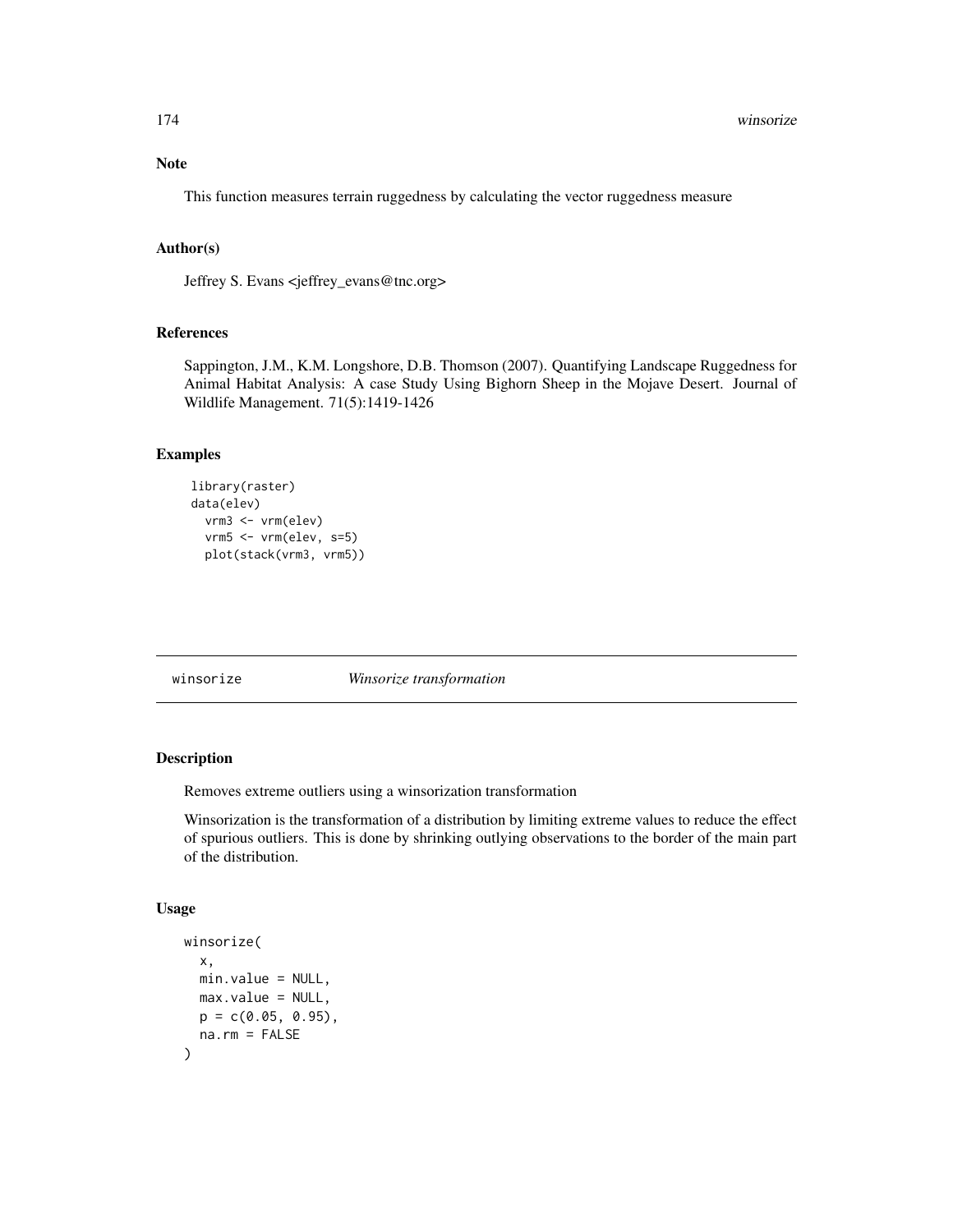#### winsorize 175

#### Arguments

| $\mathsf{x}$ | A numeric vector                                                                                                                   |
|--------------|------------------------------------------------------------------------------------------------------------------------------------|
| min.value    | A fixed lower bounds, all values lower than this will be replaced by this value.<br>The default is set to the 5th-quantile of x.   |
| max.value    | A fixed upper bounds, all values higher than this will be replaced by this value.<br>The default is set to the 95th-quantile of x. |
| p            | A numeric vector of 2 representing the probabilities used in the quantile func-<br>tion.                                           |
| na.rm        | (FALSE/TRUE) should NAs be omitted?                                                                                                |

# Value

A transformed vector the same length as x, unless na.rm is TRUE, then x is length minus number of NA's

#### Author(s)

Jeffrey S. Evans <jeffrey\_evans@tnc.org>

# References

Dixon, W.J. (1960) Simplified Estimation from Censored Normal Samples. Annals of Mathematical Statistics. 31(2):385-391

```
set.seed(1234)
x < - rnorm(100)
x[1] < -x[1] * 10winsorize(x)
plot(x, type="l", main="Winsorization transformation")
 lines(winsorize(x), col="red", lwd=2)
   legend("bottomright", legend=c("Original distribution","With outliers removed"),
       lty=c(1,1), col=c("black","red"))
# Behavior with NA value(s)
x[4] <- NA
winsorize(x) # returns x with original NA's
```

```
winsorize(x, na.rm=TRUE) # removes NA's
```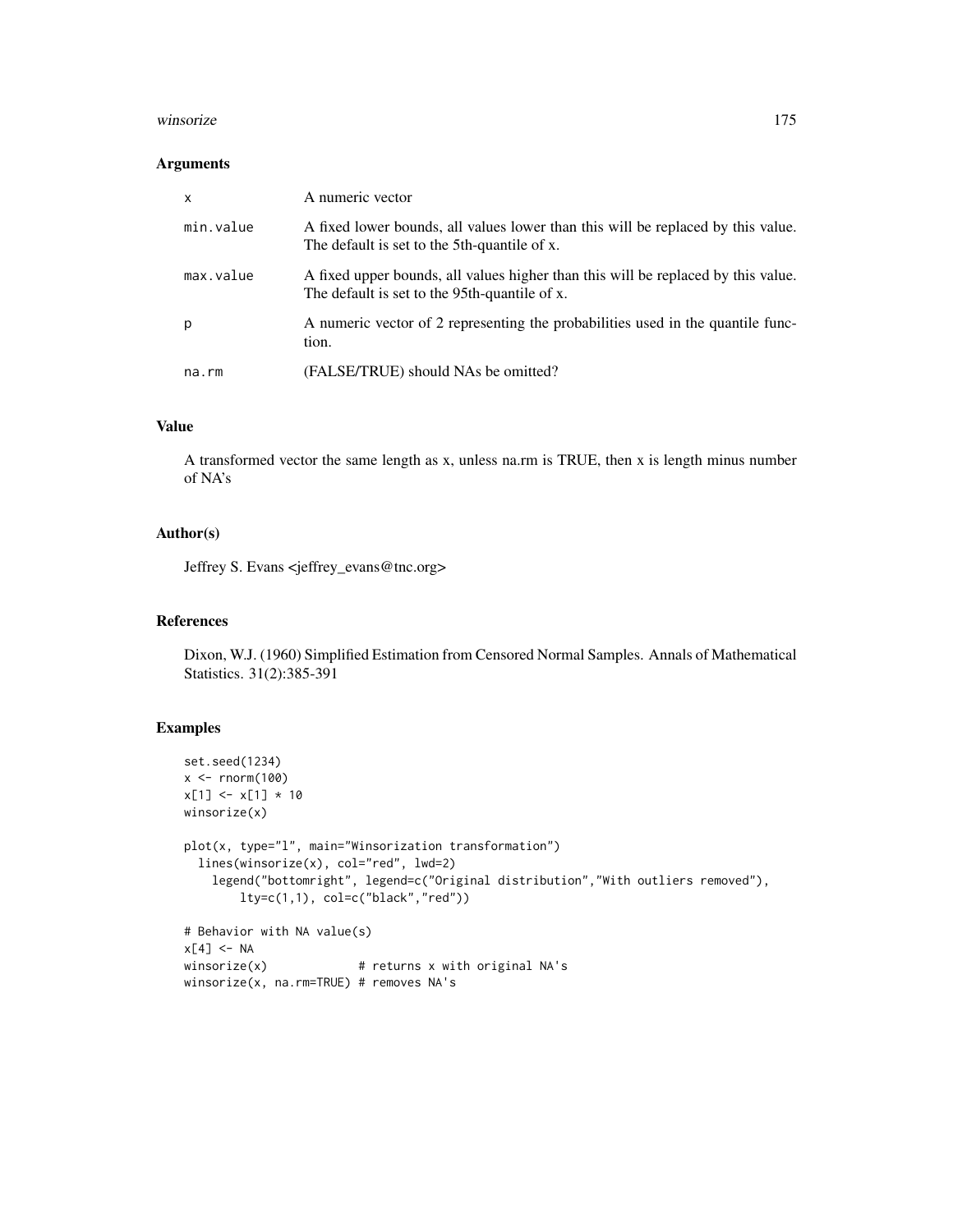# Description

Creates centroid of [x,y] coordinates based on a weights field

#### Usage

 $wt.centroid(x, p, sp = TRUE)$ 

# Arguments

|    | sp SpatialPointsDataFrame class object              |
|----|-----------------------------------------------------|
| Ŋ  | Weights column in $x@data$ slot                     |
| sp | Output sp SpatailPoints class object (TRUE   FALSE) |

# Value

A vector or an sp class SpatialPoints object of the weighted coordinate centroid

# Note

The weighted centroid is calculated as: [Xw]=[X]\*[p], [Yw]=[Y]\*[p], [sXw]=SUM[Xw], [sYw]=SUM[Yw], [sP]=SUM[p] wX=[sXw]/[sP], wY=[sYw]/[sP] where; X=X COORDINATE(S), Y=Y COORDI-NATE(S), p=WEIGHT

Depends: sp

```
require(sp)
data(meuse)
coordinates(meuse) = -x+ywt.copper <- wt.centroid(meuse, 'copper', sp=TRUE)
  wt.zinc <- wt.centroid(meuse, 'zinc', sp=TRUE)
    plot(meuse, pch=20, cex=0.75, main='Weighted centroid(s)')
      points(wt.copper, pch=19, col='red', cex=1.5)
        points(wt.zinc, pch=19, col='blue', cex=1.5)
       box()
legend('topleft', legend=c('all','copper', 'zinc'),
      pch=c(20,19,19),col=c('black','red','blue'))
```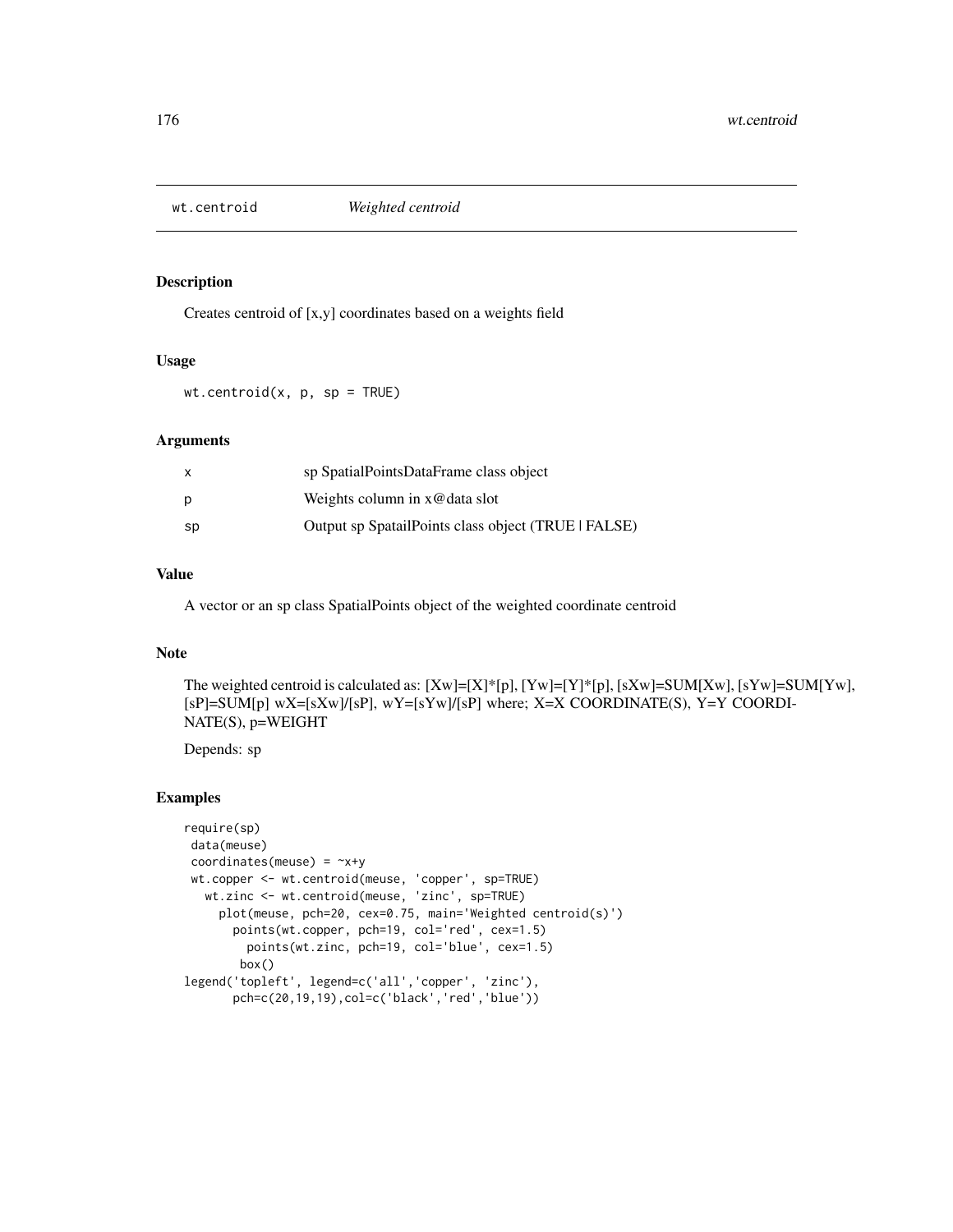zonal.stats *zonal.stats*

#### Description

Polygon zonal statistics of a raster

# Usage

 $zonal.stats(x, y, stats = c("min", "mean", "max"))$ 

# Arguments

| X     | Polygon object of class SpatialPolygonsDataFrame |
|-------|--------------------------------------------------|
| V     | rasterLayer object of class raster               |
| stats | Statistic or function                            |

# Value

data.frame,  $nrow(x)$  and  $ncol$  of function results

# Note

This function calculates the zonal statistics between a polygon vector object and a raster. This provides the advantage of being able to accept any custom function, passed to the 'stats' argument. Please note that any custom function needs to have a 'na.rm' argument.

#### Author(s)

Jeffrey S. Evans <jeffrey\_evans@tnc.org>

```
library(raster)
library(sp)
# skewness function
skew \leq function(x, na.rm = FALSE) {
   if (na.rm) x \leftarrow x[:is.na(x)]sum( (x - mean(x)) ^ 3) / ( length(x) * sd(x) ^ 3 )
  }
# percent x \ge p function
pct \le function(x, p=0.30, na.rm = FALSE) {
  if ( length(x[x \ge p]) < 1 ) return(0)
    if ( length(x[x \ge p]) == length(x) ) return(1)
     else return( length(x[x \ge p]) / length(x))
}
```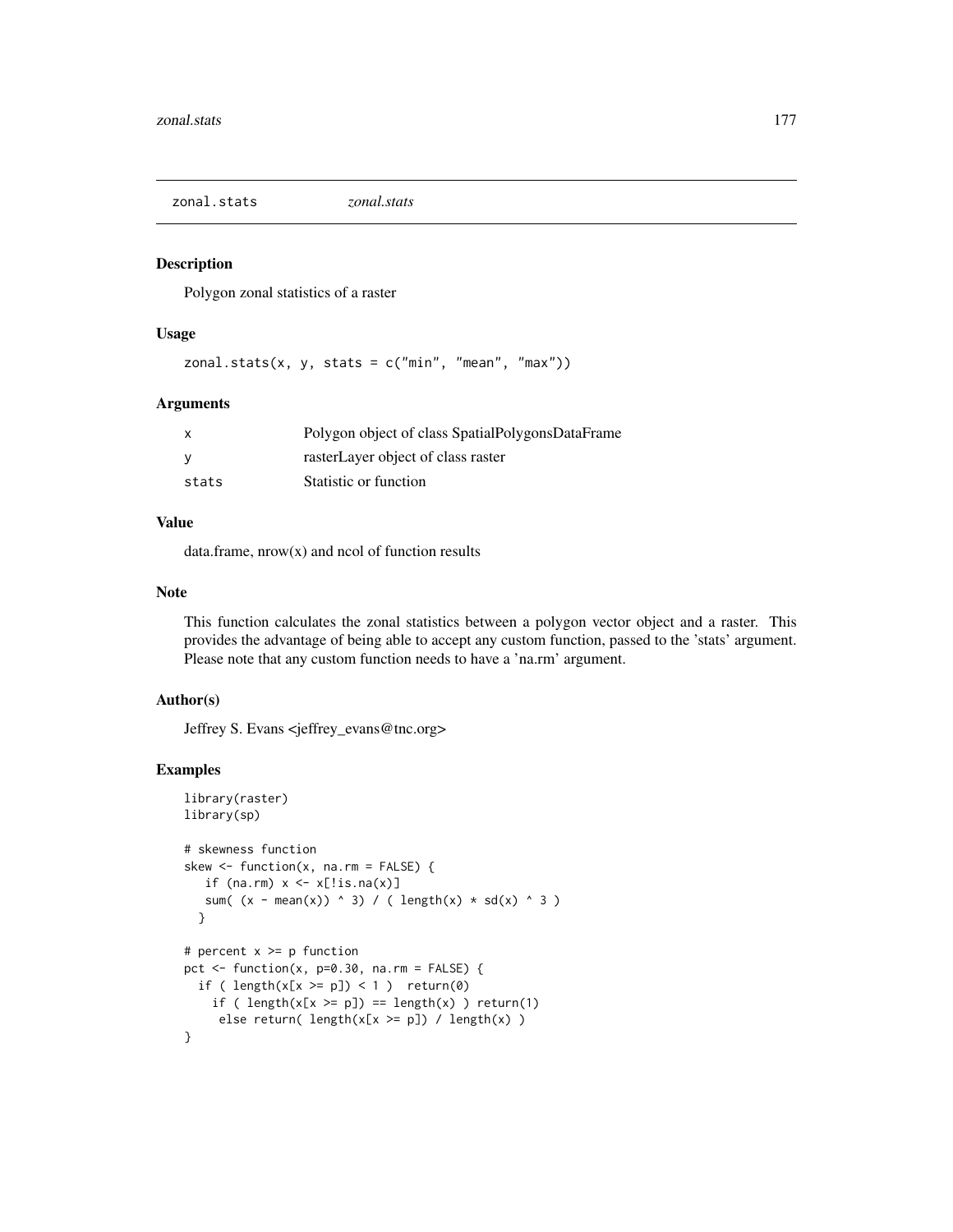#### 178 zonal.stats and the set of the set of the set of the set of the set of the set of the set of the set of the set of the set of the set of the set of the set of the set of the set of the set of the set of the set of the

```
# create some example data
p <- raster(nrow=10, ncol=10)
 p[] \leftarrow runif(ncell(p)) * 10p \leftarrow rasterToPolygons(p, fun=function(x){x > 9})
      r <- raster(nrow=100, ncol=100)
        r[] <- runif(ncell(r))
plot(r)
 plot(p, add=TRUE, lwd=4)
# run zonal statistics using skew and pct functions
z.skew \le zonal.stats(x = p, y = r, stats = "skew")
z.pct <- zonal.stats(x=p, y=r, stats = "pct")
  ( z <- data.frame(ID = as.numeric(as.character(row.names(p@data))),
                    SKEW=z.skew, PCT=z.pct) )
```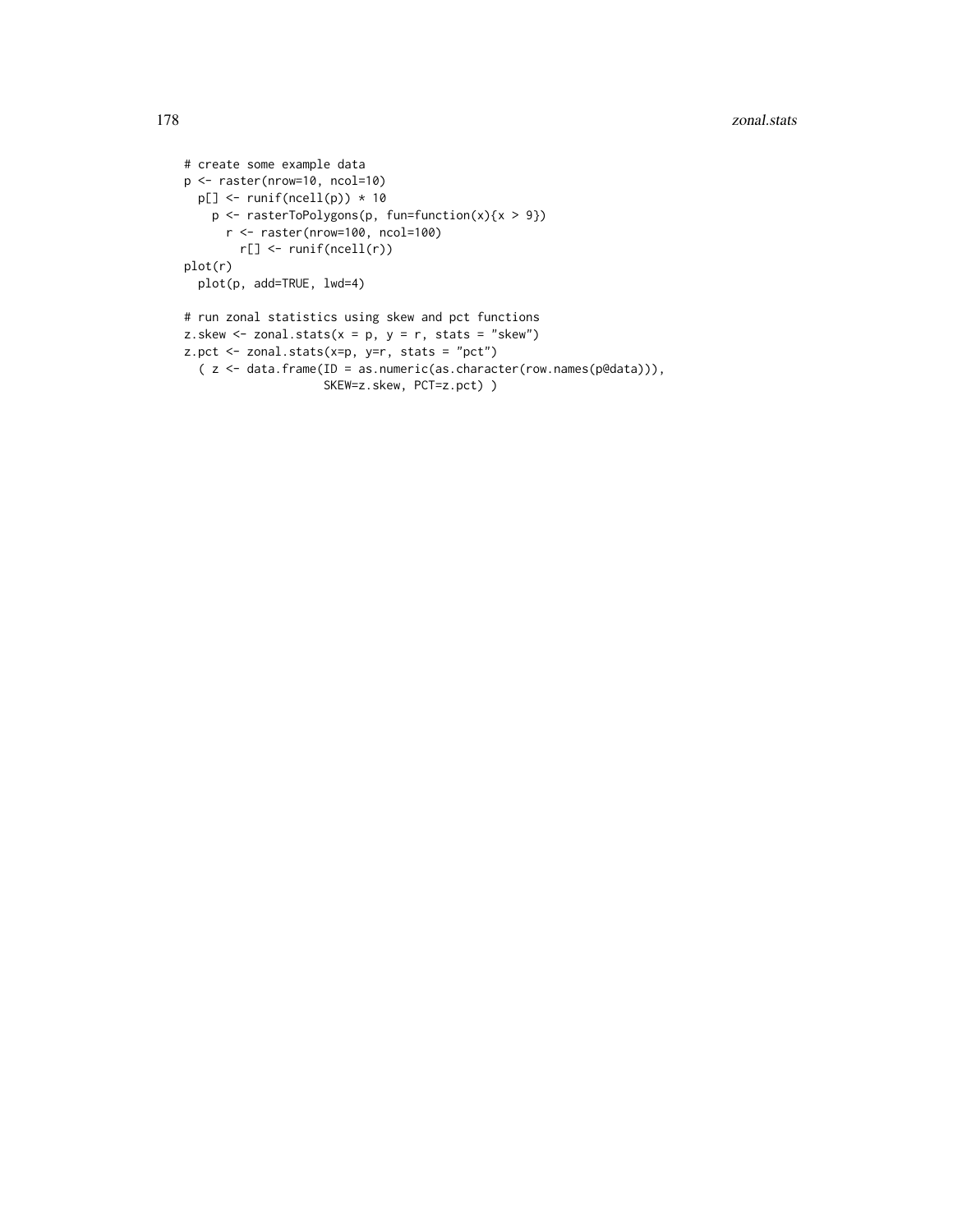# Index

annulus.matrix , [5](#page-4-0) ants , [6](#page-5-0) autocov\_dist , *[72](#page-71-0)* background, <mark>[6](#page-5-0)</mark> bearing.distance, [8](#page-7-0) breeding.density , [9](#page-8-0) built.index , [10](#page-9-0) calc , *[149](#page-148-0)* , *[158](#page-157-0)* cellnumbers , *[97](#page-96-0)* cgls\_urls , [12](#page-11-0) chae , [14](#page-13-0) chen , [15](#page-14-0) clara , *[83](#page-82-0)* class.comparison , [16](#page-15-0) classBreaks , [18](#page-17-0) collinear , [19](#page-18-0) combine , [20](#page-19-0) concordance , [22](#page-21-0) conf.interval, [23](#page-22-0) cor.data , [24](#page-23-0) correlogram , [24](#page-23-0) cross.tab , [25](#page-24-0) crossCorrelation , [27](#page-26-0) crosstab , *[26](#page-25-0)* csi , [30](#page-29-0) curvature , [31](#page-30-0) dahi , [32](#page-31-0) date\_seq, [33](#page-32-0) daymet.point, [34](#page-33-0) daymet.tiles, [35](#page-34-0) DAYMET\_tiles, [36](#page-35-0) dispersion , [37](#page-36-0) dissection, [38](#page-37-0) distance , *[131](#page-130-0)* distanceFromPoints , *[131](#page-130-0)* divergence , [39](#page-38-0) download.daymet, [39](#page-38-0)

download.hansen , [40](#page-39-0) download.prism , [42](#page-41-0) effect.size , [42](#page-41-0) elev , [43](#page-42-0) erase.point , [44](#page-43-0) explode , [45](#page-44-0) extract.vertices , [46](#page-45-0) focal , *[158](#page-157-0)* focal.lmetrics , [47](#page-46-0) fuzzySum , [48](#page-47-0) gaussian.kernel , [49](#page-48-0) gBuffer , *[50](#page-49-0)* gContains , *[155](#page-154-0)* gCovers , *[155](#page-154-0)* geo.buffer, <mark>5</mark>0 gIntersects , *[155](#page-154-0)* group.pdf , [51](#page-50-0) gTouches , *[155](#page-154-0)* gWithinDistance , *[155](#page-154-0)* hclust , *[56](#page-55-0)* hexagons, [52](#page-51-0) hli, <mark>[53](#page-52-0)</mark> hsp , [54](#page-53-0) hybrid.kmeans, [55](#page-54-0) idw.smoothing , [56](#page-55-0) impute.loess , [57](#page-56-0) insert , [58](#page-57-0) insert.values , [59](#page-58-0) is.empty, [60](#page-59-0) is.whole, [61](#page-60-0) kde. 2D, [62](#page-61-0) kendall, [62](#page-61-0) kendallTrendTest , *[121](#page-120-0)* kl.divergence, <mark>[64](#page-63-0)</mark>

kmeans , *[55](#page-54-0) , [56](#page-55-0)*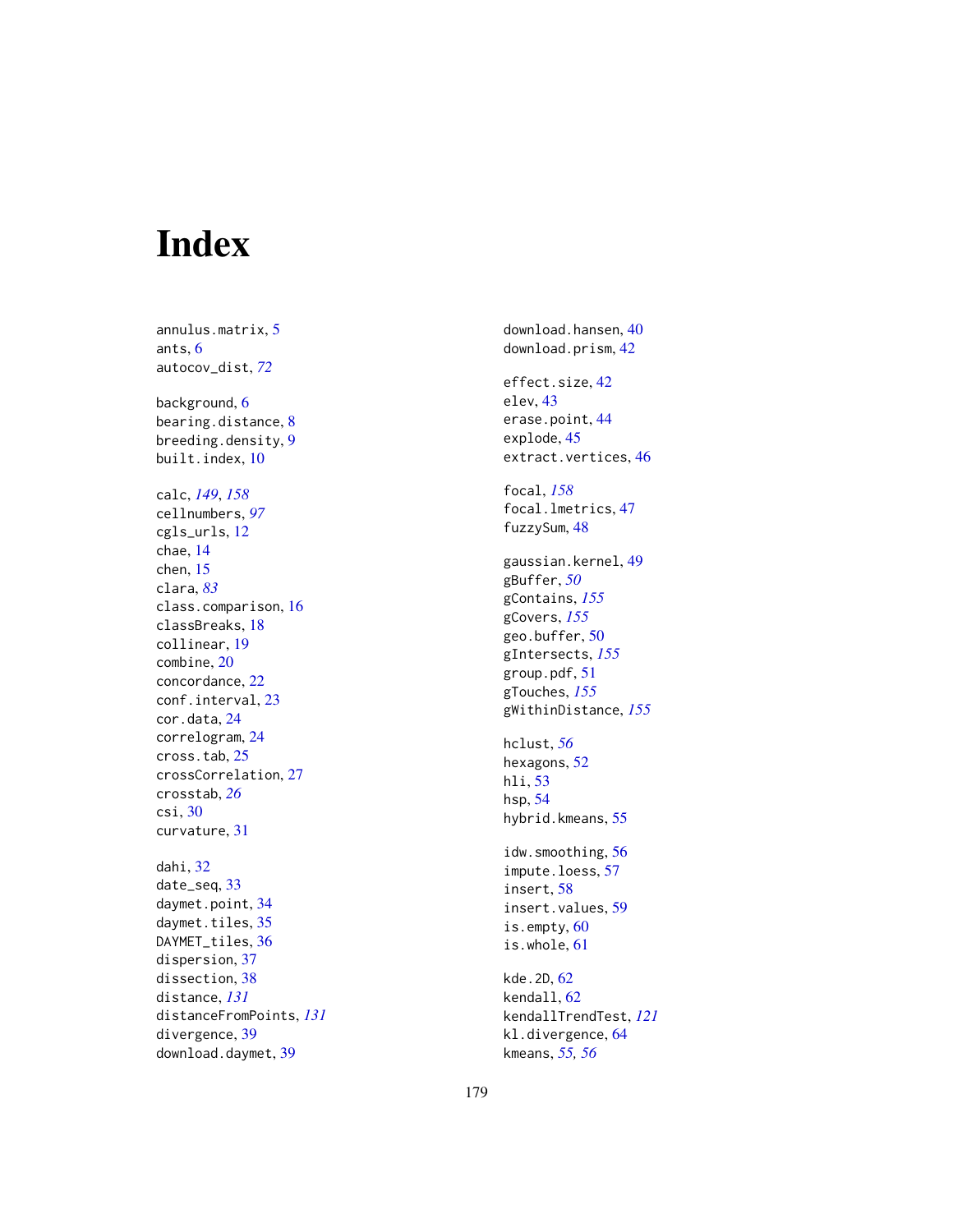# 180 INDEX

```
knn
, 65
land.metrics
, 66
local.min.max
, 67
loess
, 96
, 149
68
loess.ci
, 70
logistic.regression
, 71
lrm
, 72
max_extent
, 74
modified.ttest
, 124
75
76
mwCorr
, 78
nn2
, 66
nni
, 78
79
o.ring, 80oli.asw
, 81
optimal.k
, 83
optimized.sample.variance
, 84
85</mark>
86
overlay
, 121
pam
, 83
parea.sample, <mark>8</mark>7
parse.bits
, 89
partial.cor
, 90
plot.effect.size
, 92
plot.loess.boot
, 92
point.in.poly
, 93
poly.regression
, 95
polygon_extract
, 97
polyPerimeter
, 99
pp.subsample, 100print.cross.cor
, 102
print.effect.size
, 102
print.loess.boot
, 103
proximity.index
, 103
104
pu
, 107
quadrats
, 109
110
raster.change
, 112
```
raster.deviation , [114](#page-113-0) raster.downscale , [115](#page-114-0) raster.entropy, [117](#page-116-0) raster.gaussian.smooth , [118](#page-117-0) raster.invert, [119](#page-118-0) raster.kendall , [120](#page-119-0) raster.mds , [122](#page-121-0) raster.modified.ttest , [123](#page-122-0) raster.moments , [125](#page-124-0) raster.transformation, [126](#page-125-0) raster.vol , [127](#page-126-0) raster.Zscore, [128](#page-127-0) rasterCorrelation , [129](#page-128-0) rasterDistance , [130](#page-129-0) remove.holes, [132](#page-131-0) rm.ext , [133](#page-132-0) rotate.polygon , [133](#page-132-0) sa.trans, [134](#page-133-0) sample.annulus, [135](#page-134-0) sample.line, [136](#page-135-0) sample.poly, [138](#page-137-0) sampleTransect, [139](#page-138-0) sar , [140](#page-139-0) se.news , [141](#page-140-0) separability , [141](#page-140-0) sg.smooth , [143](#page-142-0) shannons , [144](#page-143-0) shift , [146](#page-145-0) similarity , [146](#page-145-0) smooth.time.series, [148](#page-147-0) sobal , [149](#page-148-0) sp.kde , [151](#page-150-0) sp.na.omit , [153](#page-152-0) spatial.select , [154](#page-153-0) spectral.separability , [156](#page-155-0) spherical.sd , [157](#page-156-0) srr , [159](#page-158-0) stratified.random, [160](#page-159-0) subsample.distance , [161](#page-160-0) summary.cross.cor , [163](#page-162-0) summary.effect.size, [163](#page-162-0) summary.loess.boot, [164](#page-163-0) swvi , [164](#page-163-0) time\_to\_event , [166](#page-165-0) topo.distance , [168](#page-167-0)

tpi , [169](#page-168-0) trasp , [170](#page-169-0)